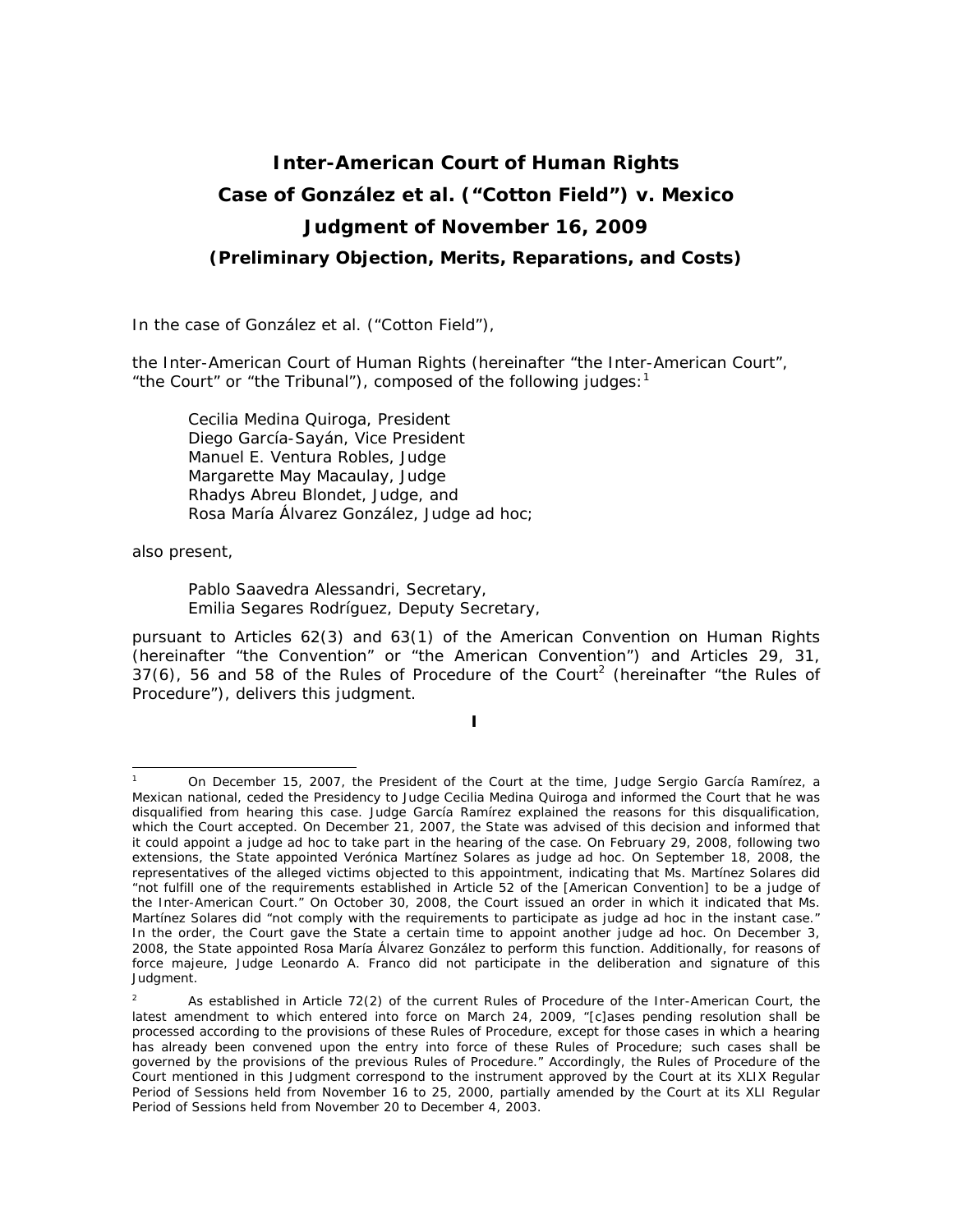#### **INTRODUCTION OF THE CASE AND PURPOSE OF THE DISPUTE**

1. On November 4, 2007, under Articles 51 and 61 of the Convention, the Inter-American Commission on Human Rights (hereinafter "the Commission" or "the Inter-American Commission") presented an application against the United Mexican States (hereinafter "the State" or "Mexico"), which gave rise to the instant case. The initial petition was presented to the Commission on March 6, 2002. On February 24, 2005, the Commission approved Reports Nos. 16/05, 17/05 and 18/05, declaring the respective petitions admissible. On January 30, 2007, the Commission notified the parties of its decision to joinder the three cases. Subsequently, on March 9, 2007, it approved the Report on merits No. 28/07, in accordance with Article 50 of the Convention, with specific recommendations for the State. This report was notified to the State on April 4, 2007. Upon considering that Mexico had not adopted its recommendations, the Commission decided to submit the case to the jurisdiction of the Court. The Commission appointed Commissioner Florentín Meléndez and Executive Secretary Santiago A. Canton, as delegates, and Elizabeth Abi-Mershed, Deputy Executive Secretary, and Juan Pablo Albán, Marisol Blanchard, Rosa Celorio and Fiorella Melzi, Executive Secretariat specialists, as legal advisers.

2. The application relates to the State's alleged international responsibility for "the disappearance and subsequent death" of the Mss. Claudia Ivette González, Esmeralda Herrera Monreal and Laura Berenice Ramos Monárrez (hereinafter "Mss. González, Herrera and Ramos"), whose bodies were found in a cotton field in Ciudad Juárez on November 6, 2001. The State is considered responsible for "the lack of measures for the protection of the victims, two of whom were minor children, the lack of prevention of these crimes, in spite of full awareness of the existence of a pattern of genderrelated violence that had resulted in hundreds of women and girls murdered, the lack of response of the authorities to the disappearance […]; the lack of due diligence in the investigation of the homicides […], as well as the denial of justice and the lack of an adequate reparation."

3. The Commission asked that the Court declare the State responsible for the violation of the rights embodied in Articles 4 (Right to Life), 5 (Right to Humane Treatment), 8 (Right to a Fair Trial), 19 (Rights of the Child) and 25 (Right to Judicial Protection) of the Convention, in relation to the obligations established in Articles 1(1) (Obligation to Respect Rights) and 2 (Domestic Legal Effects) thereof, together with failure to comply with the obligations arising from Article 7 of the Convention on the Prevention, Punishment and Eradication of Violence against Women (hereinafter "the Convention of Belém do Pará"). The application was notified to the State on December 21, 2007, and to the representatives on January 2, 2008.

4. On February 23, 2008, the *Asociación Nacional de Abogados Democráticos A. C.,* the Latin American and Caribbean Committee for the Defense of Women's Rights*,*  the *Red Ciudadana de No Violencia y por la Dignidad Humana* and the *Centro para el Desarrollo Integral of the Mujer A. C.,* representatives of the alleged victims (hereinafter "the representatives"), $3$  presented their brief with pleadings, motions and evidence (hereinafter "pleadings and motions brief"). In addition to the allegations submitted by the Commission, the representatives asked that the number of victims be expanded to eleven women and that the Court rule on the alleged arbitrary detention, torture and violation of due process of three other people. In addition to the Articles

<sup>-</sup>3 On December 14, 2007, said organizations advised the Court that they had appointed Sonia Torres Hernández as their common intervener in accordance with Article 23(2) of the Court's Rules of Procedure (merits case file, volume V, folio 1936).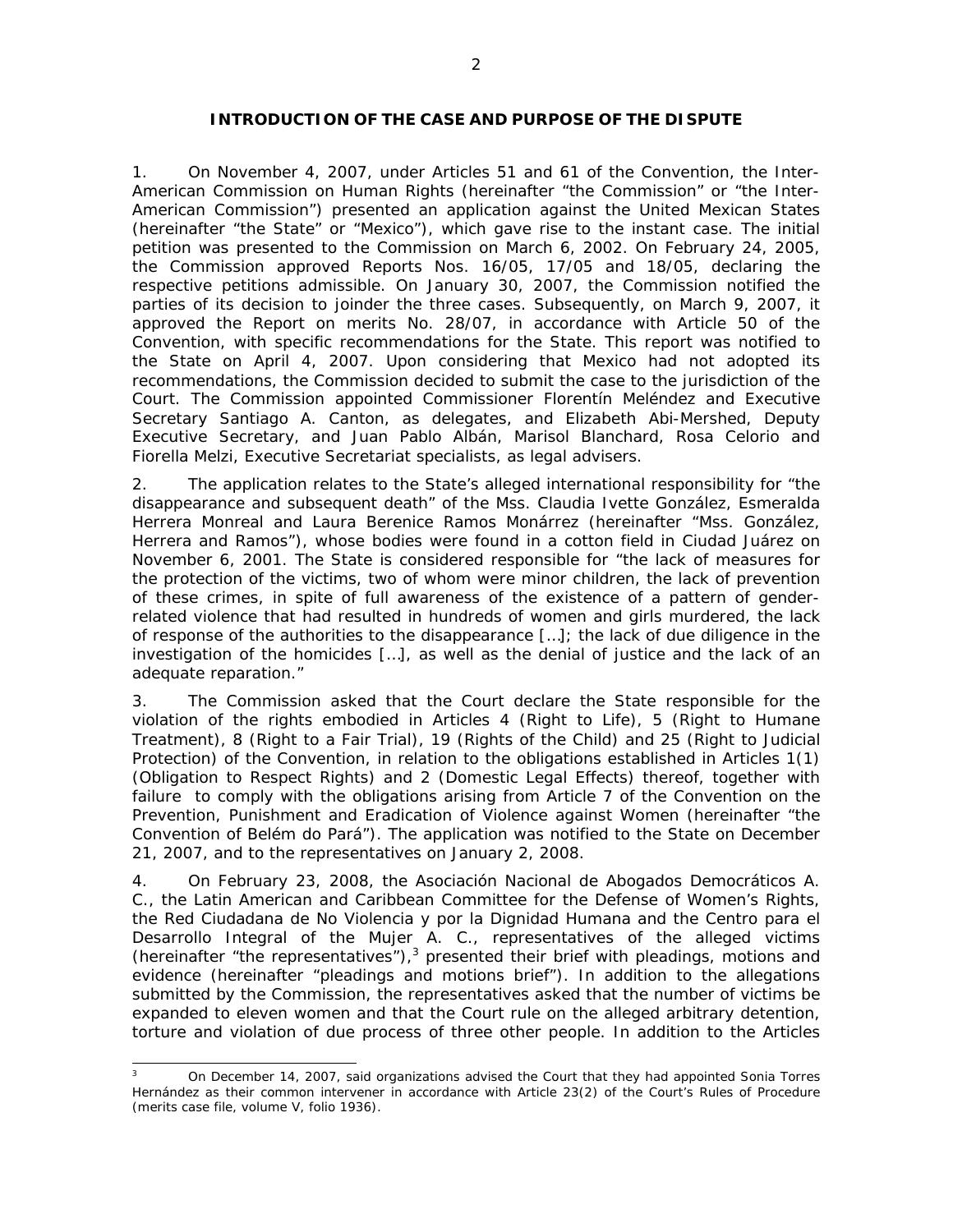invoked by the Commission, the representatives asked that the Court declare the State responsible for violating the rights embodied in Articles 7 (Right to Personal Liberty) and 11 (Right to Privacy [Dignity and Honor]) of the Convention, all in relation to the general obligations arising from Articles 1(1) and 2 thereof, as well as Article 7 of the Convention of Belém do Pará, in connection with Articles 8 and 9 thereof. Furthermore, they asked the Court to declare that the State had violated the right embodied in Article 5 of the American Convention to the detriment of the three alleged victims identified by the Commission.

5. On May 26, 2008, the State presented its brief in answer to the application and with observations on the pleadings and motions brief (hereinafter "answer to the application"). This brief questioned the Court's jurisdiction to examine the alleged violation of the Convention of Belém do Pará. In addition, it contested the expansion of the number of victims proposed by the representatives, and partially acknowledged its international responsibility. The State appointed Juan Manuel Gómez-Robledo Verduzco as its agent, and Patricia González Rodríguez, Joel Antonio Hernández García, María Carmen Oñate Muñoz, Alejandro Negrín Muñoz and Armando Vivanco Castellanos as its Deputy Agents.

6. On July 16, 2008, having examined the answer to the application, the President of the Court (hereinafter "the President") informed the State that the allegations concerning the Convention of Belém do Pará constituted a preliminary objection. Consequently, in accordance with Article 37(4) of the Rules of Procedure, she granted the Commission and the representatives 30 days to submit written arguments. The arguments were presented on August 20, and September 6, 2008, respectively.

#### **II PROCEEDING BEFORE THE COURT**

7. On August 21, 2008, the representatives expressed their intention of commenting on "relevant information" contained in the attachments to the answer to the application and providing information on "supervening facts." On August 26, 2008, the President refused the representatives' request to submit their comments on the attachments to the answer to the application at this procedural stage, because they had failed to justify why Article 39 of the Rules of Procedure should be applied. Nevertheless, the President advised the representatives that they could submit any allegations they deemed pertinent during the oral proceedings or in their final written arguments.

8. On September 6, 2008, the representatives submitted a brief in which, *inter alia,* they commented on "the observations made by the Mexican State in its answer to the application." On September 9, 2008, the President considered that this part of the brief would not be taken into account, because the Rules of Procedure made no provision for its presentation and it had not been requested. Nevertheless, the President informed the representatives that they could present any allegations they deemed pertinent, during the oral proceedings or in their final written arguments.

9. In an order of January 19, 2009, the Court denied the request to expand the number of alleged victims and determined that the alleged victims in the instant case would be Esmeralda Herrera Monreal and her next of kin: Irma Monreal Jaime (mother), Benigno Herrera Monreal (brother), Adrián Herrera Monreal (brother), Juan Antonio Herrera Monreal (brother), Cecilia Herrera Monreal (sister), Zulema Montijo Monreal (sister), Erick Montijo Monreal (brother), Juana Ballín Castro (sister-in-law); Claudia Ivette González and her next of kin: Irma Josefina González Rodríguez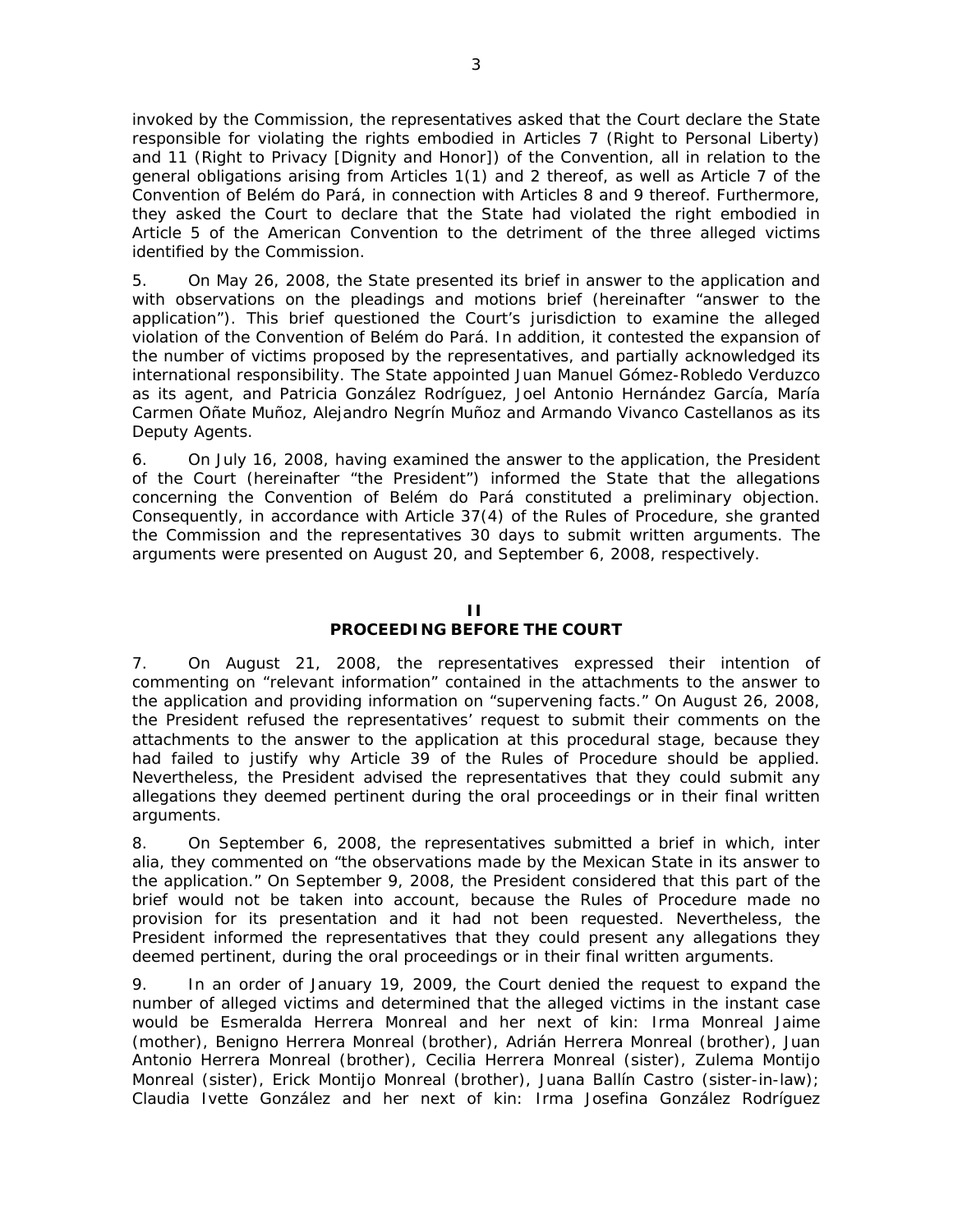(mother), Mayela Banda González (sister), Gema Iris González (sister), Karla Arizbeth Hernández Banda (niece), Jacqueline Hernández (niece), Carlos Hernández Llamas (brother-in-law), and Laura Berenice Ramos Monárrez and her next of kin: Benita Monárrez Salgado (mother), Claudia Ivonne Ramos Monárrez (sister), Daniel Ramos Monárrez (brother), Ramón Antonio Aragón Monárrez (brother), Claudia Dayana Bermúdez Ramos (niece), Itzel Arely Bermúdez Ramos (niece), Paola Alexandra Bermúdez Ramos (niece) and Atziri Geraldine Bermúdez Ramos (niece).<sup>4</sup> Furthermore, in this order, the Court examined the State's refusal to forward specific evidence that it had requested and decided that it could consider proven any facts that could only be confirmed by the evidence that the State refused to forward.<sup>5</sup>

10. In an order of March 18, 2009,<sup>6</sup> the President required the submission of some of the testimony and expert opinions offered, at the appropriate moment by the parties, by means of statements made before notary publics (affidavit). In addition, the parties were convened to attend a private hearing to hear the testimony, offered by the State, of Patricia González Rodríguez, provided she renounced her status as a Deputy Agent. In addition, a public hearing was convened to hear the testimonies proposed by the Commission, the State, and the representatives, as well as the final oral arguments on the preliminary objection and the possible merits, reparations and costs. Lastly, the President granted the parties until June 1, 2009, to present their respective briefs with final arguments.

11. In an order of April 3, 2009, the Court decided to accept the confirmation of Patricia González Rodríguez as the State's Deputy Agent and, consequently, the State's waiver of its offer of her informative statement at a private hearing<sup>7</sup> (supra para. 10).

12. The public hearing was held on April 28 and 29, 2009, during the XXXIX Extraordinary Period of Sessions of the Court held in Santiago, Republic of Chile.<sup>8</sup>

-

<sup>4</sup> *Cf. Case of González et al. ("Cotton Field") v. Mexico*. Order of the Court of January 19, 2009, second operative paragraph.

<sup>5</sup> *Cf. Case of González et al. ("Cotton Field") v. Mexico*, *supra* note 4, fourth operative paragraph.

<sup>6</sup> *Cf. Case of González et al. ("Cotton Field") v. Mexico*. Order of the President of the Court of March 18, 2009.

<sup>7</sup> *Cf. Case of González et al. ("Cotton Field") v. Mexico*. Order of the Court of April 3, 2009, first operative paragraph.

The following persons attended the hearing: (a) for the Inter-American Commission: Florentín Meléndez, Commissioner; Elizabeth Abi-Mershed, Deputy Executive Secretary; Juan Pablo Albán Alencastro, adviser; Rosa Celorio, adviser, and Fiorella Melzi, adviser; (b) for the alleged victims: Alfredo Limas Hernández, representative; Andrea de la Barreda Montpellier, representative; Andrea Medina Rosas, representative; Ariel E. Dulitzky, adviser; David Peña Rodríguez, representative; Emilio Ginés Santidrián, adviser; Héctor Faúndez Ledesma, adviser; Héctor Pérez Rivera, adviser; Ivonne I. Mendoza Salazar, representative; María del Carmen Herrera García, adviser; María Edith López Hernández, adviser; Karla Micheel Salas Ramírez, representative, and Sonia Josefina Torres Hernández, common intervener, and (c) for the State: Alejandro Negrín Muñoz, Agent, Director General of Human Rights and Democracy of the Mexican Ministry of Foreign Affairs; Mario Leal Campos, adviser to the Ambassador of Mexico to Chile; Patricia González Rodríguez, Deputy Agent, Attorney General of the state of Chihuahua; Mario Alberto Prado Rodríguez, adviser, Coordinator of Advisory Services for the Assistant Secretary for Legal Affairs and Human Rights of the Secretariat of Government; Mauricio Elpidio Montes de Oca Durán, adviser, Deputy Director General for Investigation and Attention to Human Rights Cases of the Secretariat of Government; Víctor Manuel Uribe Aviña, adviser, Assistant Legal Consultant to the Ministry of Foreign Affairs; Arturo Licón Baeza, adviser, Assistant Prosecutor for Human Rights and Services to Victims of Crime of the state of Chihuahua; Pablo Navarrete Gutiérrez, adviser, Legal Affairs Coordinator of the National Women's Institute; Carlos Garduño Salinas, adviser, Director for Human Rights of the Office of the Attorney General of the Republic; Fernando Tiscareño Luján, adviser, Adviser to the Secretary General of Government of the state of Chihuahua; Rodolfo Leyva Martínez, adviser, public official of the Office of the Assistant Prosecutor for Human Rights and Services to Victims of Crime of the state of Chihuahua; José Ignacio Martín del Campo Covarrubias, adviser, Director of the International Human Rights Litigation Area of the Ministry of Foreign Affairs; Ximena Mariscal de Alba, adviser, Deputy Director of the International Human Rights Litigation Area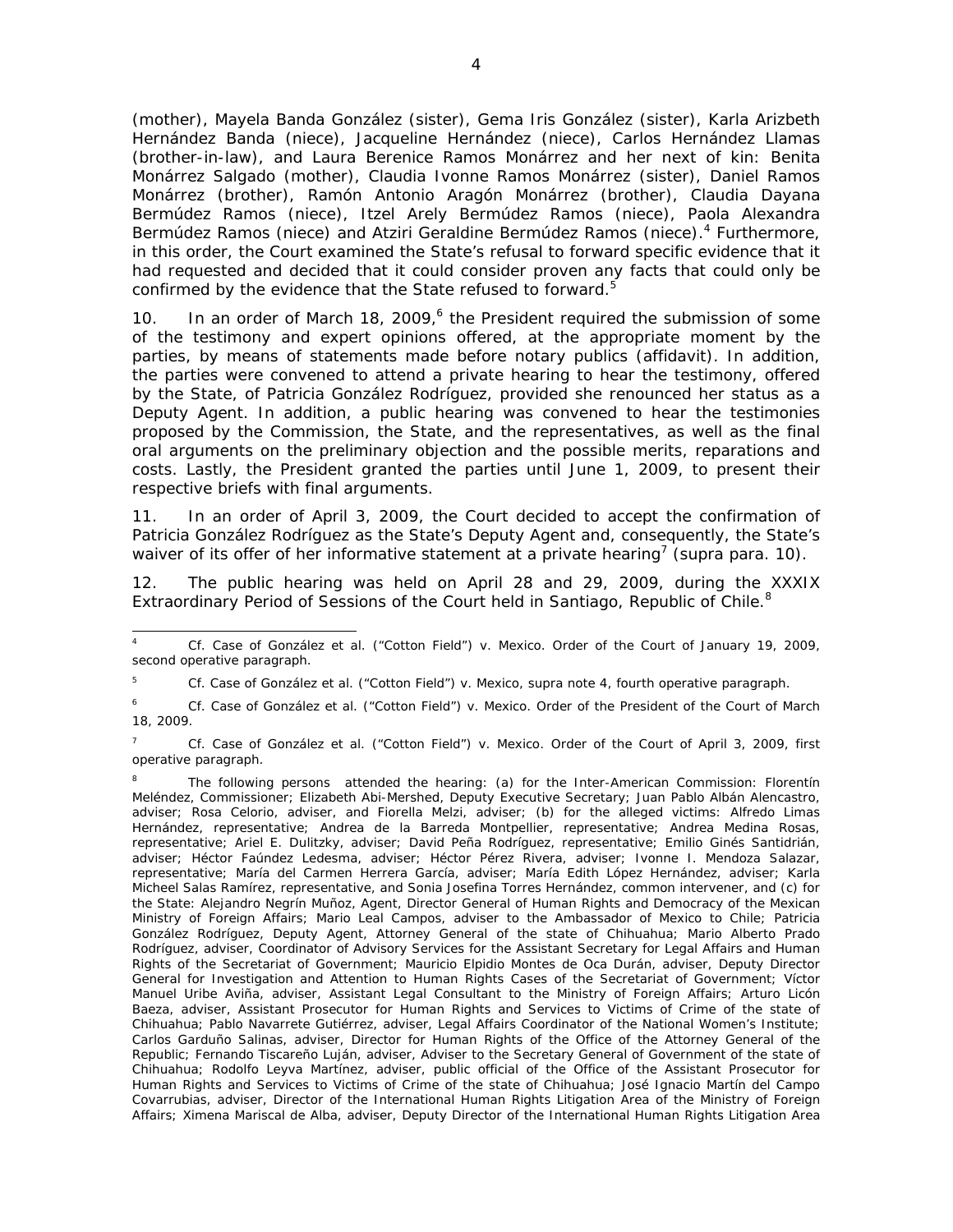13. On June 12, 2009 the Commission and the State forwarded their briefs with final arguments. On June 16, 2009 the representatives forwarded their respective brief.

14. The Court received *amicus curiae* briefs from the following persons, institutions and organizations: International Reproductive and Sexual Health Law Program (IRSHL Program) of the Law School of the University of Toronto and the Center for Justice and International Law (CEJIL);<sup>9</sup> TRIAL-Track Impunity Always and the World Organization against Torture;<sup>10</sup> a group of grant holders of the Legal Research Institute of the Universidad Nacional Autónoma de Mexico (hereinafter the "UNAM");<sup>11</sup> a human rights group of the UNAM Postgraduate Department;<sup>12</sup> Women's Link Worldwide;<sup>13</sup> the Women's Network of Ciudad Juárez A.C.;<sup>14</sup> the Global Justice and Human Rights Program of the Universidad de los Andes;<sup>15</sup> the Human Rights Program and the Master's Program in Human Rights of the Universidad Iberoamericana of Mexico;<sup>16</sup> Human Rights Watch;<sup>17</sup> Horvitz & Levy LLP;<sup>18</sup> the International Commission of

10 Brief presented by Eric Sottas and Philip Grant on April 16, 2009. On April 28, 2009, the *Consejo General of the Abogacía Española* and the *Fundación del Consejo General of the Abogacía General* adhered to the brief.

11 Brief presented by Miguel Ángel Antemate Mendoza, Selene Cruz Alcalá, Rafael Caballero Hernández, Carlos Alejandro Martiarena Leonar and Alma Elena Rueda Rodríguez on April 23, 2009.

<sup>12</sup> Brief presented by Raymundo Gil Rendón and several of his students on April 24, 2007.

13 Brief presented by Viviana Waisman and Paloma Soria Montañez on April 27, 2008.

14 Brief also prepared by: *Cáritas Diocesana* of Ciudad Juárez, *Pastoral Obrera, Programa Compañeros, Ciudadanos por una mejor Administración Pública, Casa Amiga Centro de Crisis*, and by Clara Eugenia Rojas Blanco, Elizabeth Loera and Diana Itzel Gonzáles; and presented by Imelda Marrufo Nava on May 15, 2009.

- 15 Brief presented by César A. Rodríguez Garavito on June 1, 2009.
- 16 Brief presented by José Antonio Ibáñez Aguirre on July 10, 2009.
- 17 Brief presented by Clive Baldwin on June 8, 2009.

j

18 Brief supported by: Amnesty International, Thomas Antkowiak, Tamar Birckhead, Mary Boyce, Break the Circle, Arturo Carrillo, the Center for Constitutional Rights, the Center for Gender and Refugee Studies, the Center for Justice and Accountability, the Human Rights Center of the Universidad Diego Portales, Columbia Law School Human Rights Clinic, Cornell Law School International Human Rights Clinic, Bridget J. Crawford, the Domestic Violence and Civil Protection Order Clinic of the University of Cincinnati, Margaret Drew, Martin Geer, the Human Rights and Genocide Clinic, Benjamín N. Cardozo School of Law, Human Rights Advocates, Deena Hurwitz, the Immigration Clinic at the University of Maryland School of Law, the Immigration Justice Clinic, IMPACT Personal Safety, the International Human Rights Clinic at Willamette University College of Law, the International Mental Disability Law Reform Project of New York Law School, the International Women's Human Rights Clinic at Georgetown Law School, Latinojustice PRLDEF, the Legal Services Clinic at Western New England College School of Law, the Leitner Center for International Law and Justice at Fordham Law School, Bert B. Lockwood, the Allard K. Lowenstein International Human Rights Clinic, Yale Law School, Beth Lyon, Thomas M. McDonnell, the National Association of Women Lawyers, the Los Angeles Chapter of the National Lawyers Guild, the National Organization for Women, Noah Novogrodsky, Jamie O´Connell, Sarah Paoletti, Jo M. Pasqualucci, Naomi Roht-Arriaza, Darren Rosenblum, Susan Deller Ross, Seton Hall University School of Law Center for Social Justice, Gwynne Skinner, Kathleen Staudt, Jeffrey Stempel, Maureen A. Sweeney, Jonathan Todres, the Urban Morgan Institute for Human Rights, the U.S. Human Rights Network, Penny M. Venetis, Deborah Weissman, Richard J. Wilson, the Women's Law Project, the Women Lawyers Association of Los Angeles, and the World Organization for Human Rights USA. It was presented by David S. Ettinger and Mary-Christine Sungaila on July 17, 2009.

of the Ministry of Foreign Affairs; David Ricardo Uribe González, adviser, Department Head of the International Human Rights Litigation Area of the Ministry of Foreign Affairs; Luis Manuel Jardón Piña, adviser, Head of the Litigation Department of the Legal Services Office of the Ministry of Foreign Affairs, and Carlos Giménez Zamudio, adviser, Head of the Domestic Policy, Press and Human Rights Area of the Mexican Embassy in Chile.

<sup>9</sup> Brief presented by Simona Cusack, Rebecca J. Cook, Viviana Krsticevic and Vanessa Coria on December 4, 2008.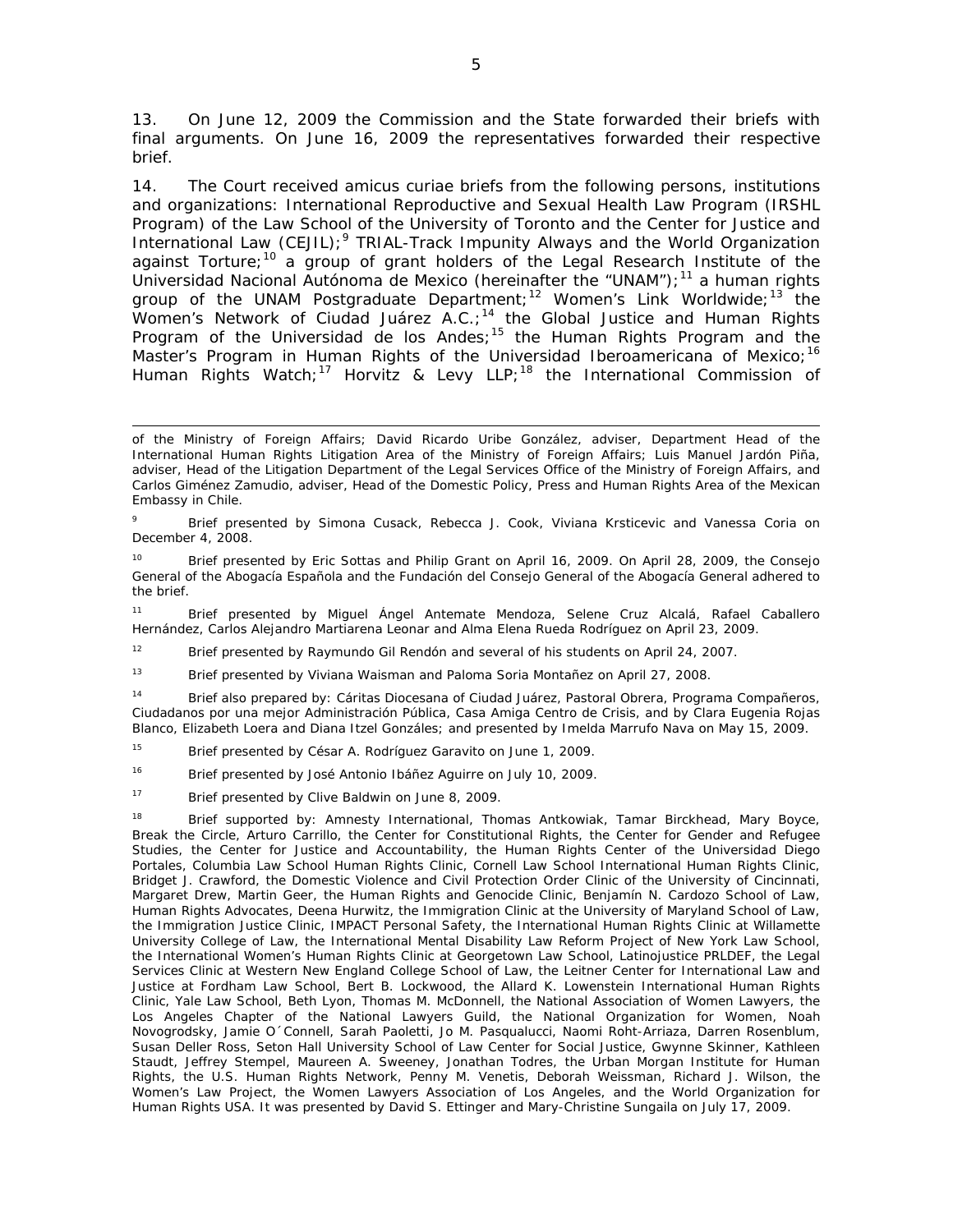Jurists;<sup>19</sup> Amnesty International,<sup>20</sup> and the Human Rights Centre of the School of Law of Essex University, the International Center for Transitional Justice, and Redress.<sup>21</sup>

15. On September 22, 2009, the representatives presented a brief in which they informed the Court of "supervening facts," concerning the appointment of Arturo Chávez Chávez to head the Office of the Attorney General of the Republic.

16. The Secretariat, following the President's instructions, granted the Commission and the State a delay to submit their observations on the representatives' brief mentioned in the preceding paragraph. On October 15, 2009, the Commission indicated that it had no observations to make. On October 16, 2009, the State indicated that "the facts set out by the representatives […] bear absolutely no relationship to the proceedings in this matter; nor do they provide any element that [the] Court could take into consideration to help it decide the matter." It added that the facts stated by the representatives did not have "a minimum phenomenological connection with the facts of the proceedings; to the contrary, they are attempting to introduce into the proceedings facts that differ from those that comprise its factual framework." Lastly, it noted that the representatives had not indicated how the appointment of the current Attorney General of the Republic had an impact on or was related to any substantial fact of this matter.

17. In this regard, the Tribunal reiterates that, even though supervening facts may be submitted by the parties at any stage of the proceedings prior to the judgment, "this does not mean that any situation or incident that occurs after those procedural acts may constitute a supervening fact within the proceedings. A fact of this nature must be phenomenologically linked [those] of the proceeding; and therefore it is not enough that certain situations or facts […] be related to facts and arguments presented in a case for this Tribunal to be able to hear them. $12^2$ 

18. Furthermore, the Court emphasizes that, in exercise of its contentious jurisdiction as an international human rights court, its function in the instant case is to determine whether the State is responsible for the alleged violations, and not the personal responsibility of Mr. Chávez Chávez or other public officials. That task belongs exclusively to the State, although the Court can verify if the State has complied with the relevant obligations arising from the American Convention.

19. Based on the above, the Court does not admit the representatives' brief indicated in paragraph 15 *supra* and will limit itself to examining the arguments of the parties regarding the alleged international responsibility of the State.

# **III**

# **PARTIAL ACKNOWLEDGEMENT OF INTERNATIONAL RESPONSIBILITY**

20. The State made a partial acknowledgement of international responsibility as follows:

<sup>19</sup> Brief presented by Leah Hoctor on July 17, 2009.

<sup>20</sup> Brief presented by Widney Brown on July 13, 2009.

<sup>&</sup>lt;sup>21</sup> Brief presented on September 21, 2009, by Clara Sandoval and students of the Human Rights Center and School of Law of Essex University, Carla Ferstman and Marta Valiñas of Redress; Javier Ciurlizza and Catalina Díaz of the International Center for Transitional Justice (ICTJ), Ruth Rubio Marín of the European University Institute, and Mariclaire Acosta, Ximena Andión Ibañez and Gail Aguilar Castañón.

<sup>22</sup> *Case of Perozo et al. v. Venezuela. Preliminary objections, Merits, Reparations and Costs.* Judgment of January 28, 2009. Series C No. 195, para. 67.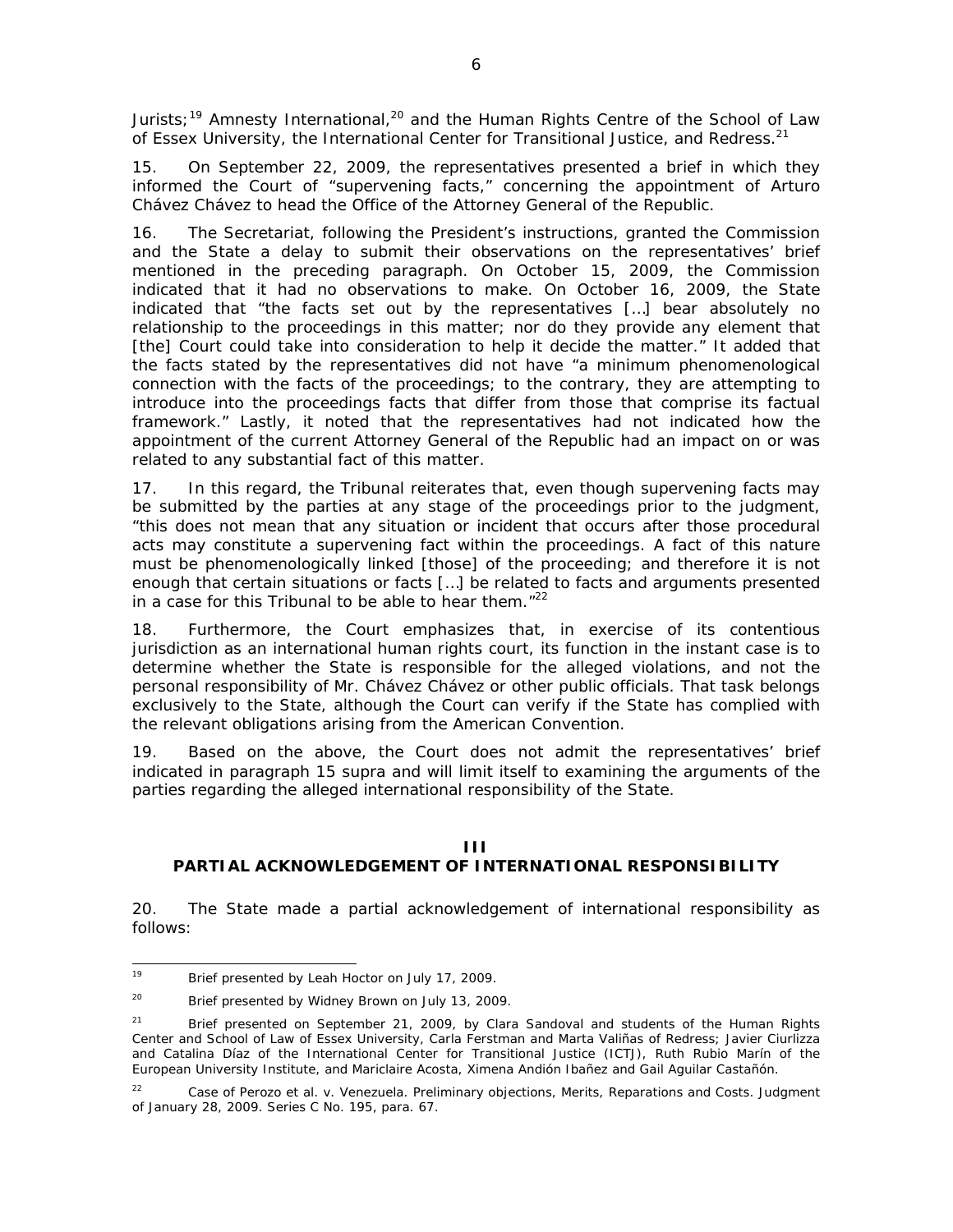The State acknowledges that, during the first stage of the investigations, from 2001 to 2003, irregularities occurred. […]

[During] the second stage of the investigations into these three cases, starting in 2004, […] the irregularities were fully rectified, the case files were reconstituted, and the investigations were started up again on a scientific basis, and even with international support for some components.

#### […]

The State acknowledges that, owing to said irregularities, the mental integrity and the dignity of the next of kin of Claudia Ivette González, Esmeralda Herrera Monreal and Laura Berenice Ramos Monárrez were affected. Nevertheless, the support provided to the next of kin of each of the three victims in the form of financial resources, medical and psychological assistance and legal advisory services is described in detail, and constitutes reparation of the damage caused.

However, the State considers that, in these three cases, it cannot be claimed that it has violated, in any way, the right to life, to humane treatment, to dignity, and to personal liberty of Esmeralda Herrera Monreal, Claudia Ivette González and Laura Berenice Ramos Monárrez. On the one hand, State agents did not take part in any of the three murders and, on the other, the State is presenting extensive information to prove that it has complied fully with its obligations in this regard; particularly the conclusive results of the investigations and the cases resolved from 1993 to date.

Similarly, the State has undertaken fully-verified actions to protect and promote the rights of the child; consequently, [the Court] cannot declare that it has violated Article 19 of the American Convention to the detriment of the victims. In brief, the State cannot be declared directly or indirectly responsible for violating the rights to life, to humane treatment and to personal liberty in the case *sub judice*.

#### 21. In this regard, the State asked that the Court:

Take into consideration the State's partial acknowledgement of responsibility for the failure to comply with the obligations contained in Articles 8(1) and 25(1) of the American Convention [on] Human Rights, and Article 5 of the Convention with regard to the next of kin of Laura Berenice Ramos Monárrez, Claudia Ivette González and Esmeralda Herrera Monreal.

Declare that the Mexican State has not violated Articles 4(1), 5(1), 7, 11 and 19 of the American Convention [on] Human Rights with regard to Claudia Ivette González, Esmeralda Herrera Monreal and Laura Berenice Ramos Monárrez.

Declare that the State has complied with the obligations of prevention, investigation and reparation established in Articles 4(1) and 5(1) in relation to Article 1(1) of the American Convention [on] Human Rights.

If [the Court] decides that there should be some type of reparation, [it requested] that this should be established based on the limits and considerations indicated by the State […], and also that the Court recognize the efforts made by the Mexican State to make reparation to the victims' next of kin, even before these proceedings commenced, and the numerous meetings held with them to reach an agreement on additional reparation.

22. The Commission took into consideration the partial acknowledgement of international responsibility made by Mexico, because it considered that this was "a positive step towards compliance with its international obligations." However, without underestimating the value and importance of this acknowledgement, the Commission noted that it "arose from a different interpretation of the facts to the one set out in the application and in the brief with pleadings, motions and evidence." It added that "several of the arguments put forward by the State, in the brief answering the application, contradict the facts that are supposedly acknowledged." Also, it observed that, owing to the terms of this acknowledgement, "the State has not assumed fully the legal implications of the facts, or the pertinence of the reparations requested by the parties." Consequently, the Commission considered that it was "essential that the Court decide, in a judgment, the issues that remain in dispute."

23. The representatives requested "that the State's acknowledgement of responsibility be taken into consideration […] based on its literal meaning," and that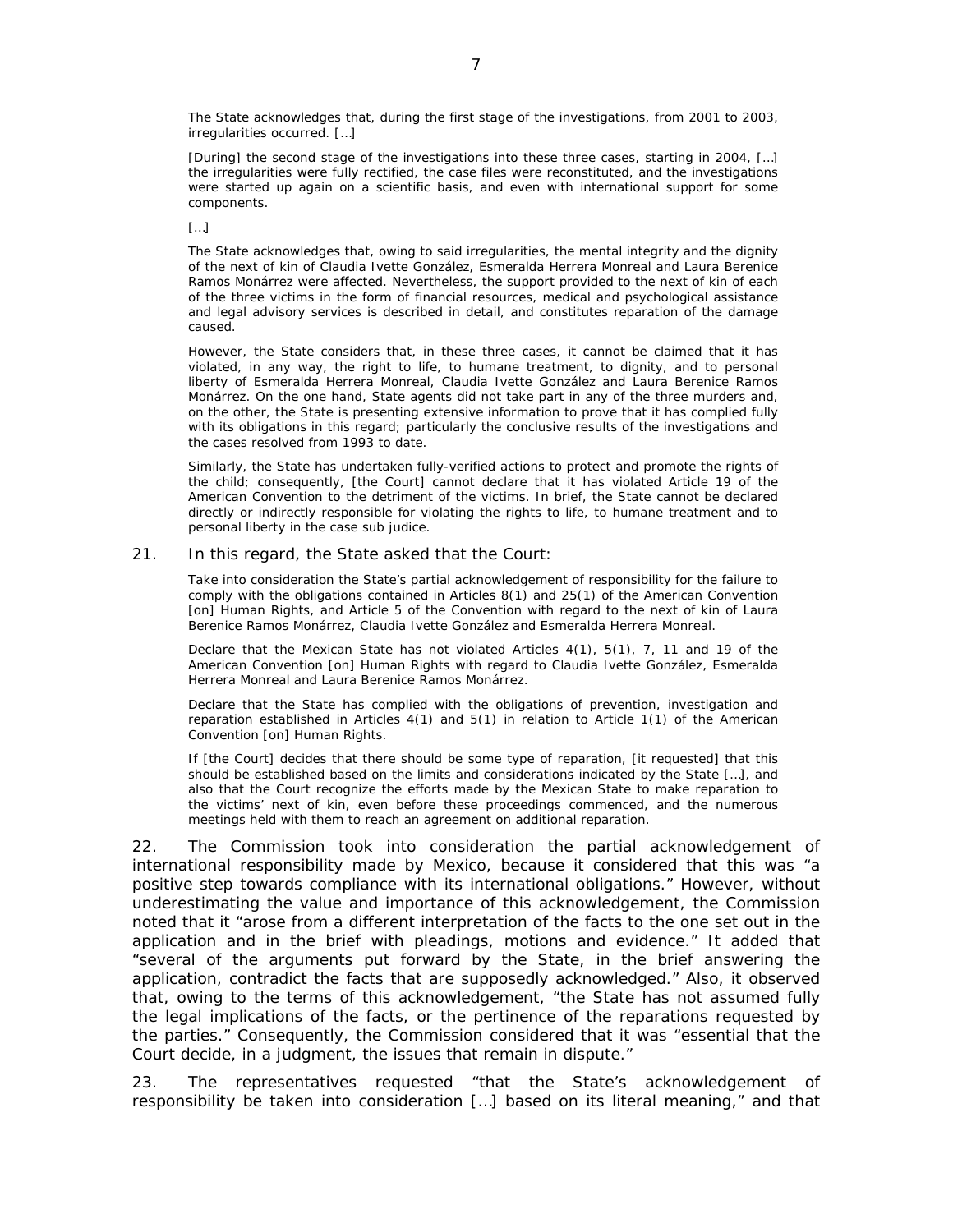the Court "rule on the violations of the victims' human rights that have been committed from the day of their disappearance to date."

24. According to Articles 53(2) and 55 of the Rules of Procedure and in exercise of its powers to provide international judicial protection for human rights, the Court can decide whether an acknowledgement of international responsibility made by a defendant State offers sufficient grounds, in the terms of the Convention, to continue examining the merits and determine possible reparations and costs.<sup>23</sup>

25. In this regard, the Court observes that the phrase "shall decide whether such acquiescence and its legal effects are acceptable," as well as the integral text of Article 55 of the Rules of Procedure, indicate that these declarations are not, in themselves, binding for the Court. Since the cases before this Court refer to the protection of human rights, an issue that relates to international public order and transcends the intention of the parties, the Court must ensure that such declarations are acceptable for the purposes that the Inter-American System seeks to achieve. In this task, the Court does not limit itself to merely verifying the formal conditions of said declarations, but must relate them to the nature and seriousness of the alleged violations, the interest and requirements of justice, the particular circumstances of the specific case, and the attitude and position of the parties. $24$ 

26. In the instant case, the Court considers that the State's partial acknowledgement of responsibility makes a positive contribution to the development of these proceedings, to the satisfactory functioning of the Inter-American jurisdiction with regard to human rights, to the exercise of the principles that inspire the American Convention, and to the conduct which the States are obliged to adopt in this regard, $^{25}$ based on the undertakings they make as parties to international human rights instruments.<sup>26</sup>

27. Regarding the facts, the Court observes that, in general terms, the State admitted the contextual facts concerning violence against women in Ciudad Juárez, particularly the murders that have been recorded since the beginning of the 1990s, as well as the facts regarding what the State refers to as the "first stage" of the investigations into the crimes perpetrated against the three victims from 2001 to 2003. Furthermore, Mexico has accepted the facts relating to the effects on the mental integrity and the dignity of the next of kin of the three victims.

And, Article 55 del Rules of Procedure establishes that:

 $23$ Article 53(2) of the Rules of Procedure stipulates that:

If the respondent informs the Court of its acquiescence to the claims of the party that has brought the case as well as to the claims of the representatives of the alleged victims, their next of kin or representatives, the Court, after hearing the opinions of the other parties to the case, shall decide whether such acquiescence and its juridical effects are acceptable. In that event, the Court shall determine the appropriate reparations and indemnities.

The Court may,notwithstanding the existence of the conditions indicated in the preceding paragraphs and bearing in mind its responsibility to protect human rights, decide to continue the consideration of a case.

<sup>24</sup> *Cf. Case of Kimel v. Argentina*. *Merits, Reparations and Costs*. Judgment of May 2, 2008. Series C No. 177, para. 24, and *Case of Ticona Estrada v. Bolivia. Merits, Reparations and Costs.* Judgment of November 27, 2008. Series C No. 191, para. 21.

<sup>25</sup> *Cf. Case of Trujillo Oroza v. Bolivia*. *Merits*. Judgment of January 26, 2000. Series C No. 64, para. 42; *Case of Albán Cornejo et al. v. Ecuador*. *Merits, Reparations and Costs*. Judgment of November 22, 2007. Series C No.171. para. 24, and *Case of Kimel v. Argentina*, *supra* note 24, para. 25.

<sup>26</sup> *Cf. Case of Carpio Nicolle et al. v. Guatemala*. *Merits, Reparations and Costs*. Judgment of November 22, 2004. Series C No. 117, para. 84; *Case of Albán Cornejo et al. v. Ecuador*, *supra* note 25, para. 24, and *Kimel v. Argentina*, *supra* note 24, para. 25.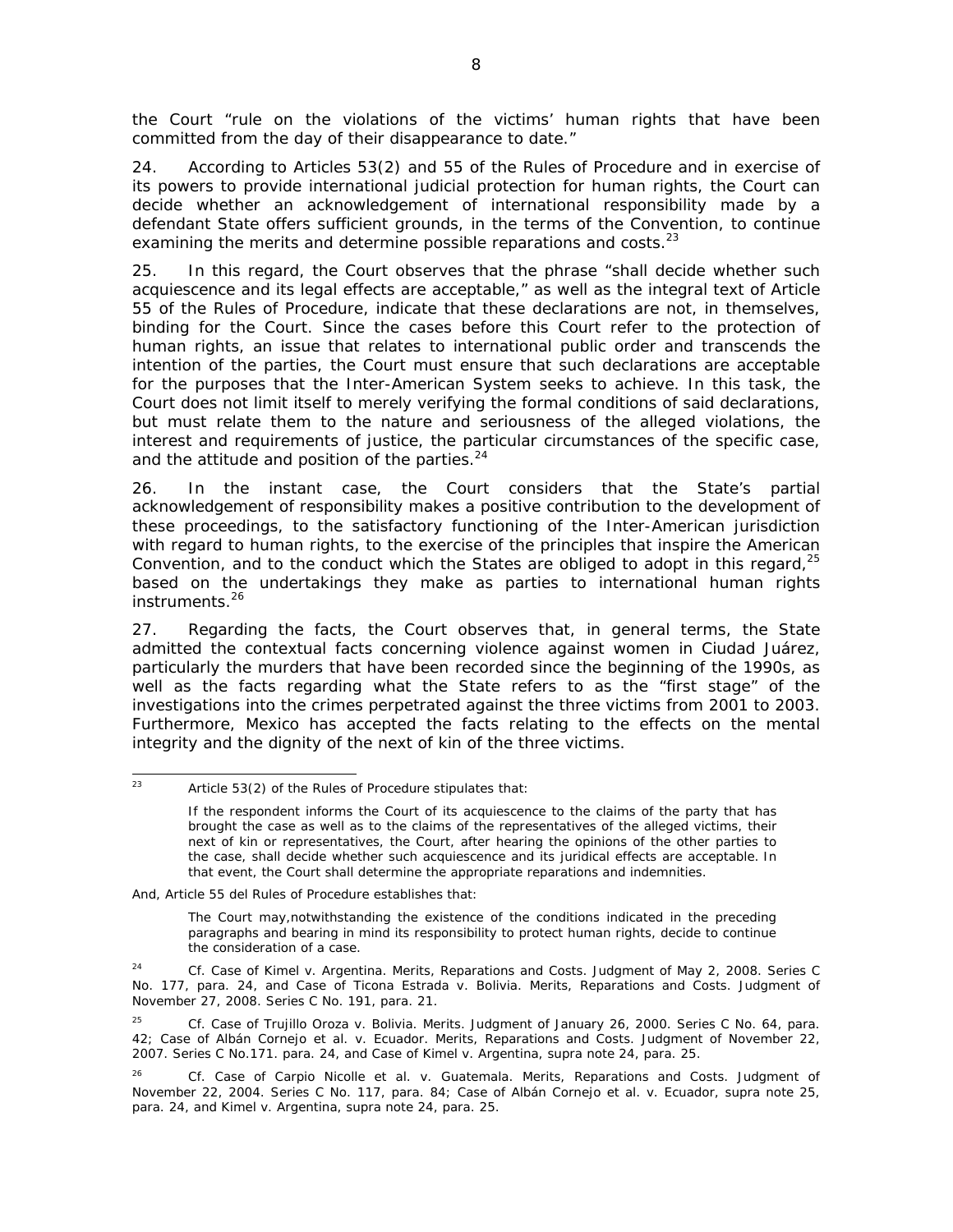28. Despite the foregoing, the Court notes that, although the State accepted said facts in general terms, in its subsequent arguments on the merits of the matter, it disputed specific facts relating to the context and to the "first stage" of the investigations. Accordingly, in the following chapters, the Court will determine the entire factual framework of this case and will provide the relevant explanation when it accepts that a fact has been established based on the State's acceptance, or has been proved by the evidence provided by the parties.

29. As regards the legal claims, the Court declares that the dispute has ceased in relation to the violation of Articles 5(1), 8(1), 25(1) of the American Convention, to the detriment of the victims' next of kin who have been identified *supra* para. 9, based on the violations accepted by the State in the "first stage" of the investigations. However, it declares that the dispute subsists concerning the alleged violations of Articles 4, 5, 7, 11 and 19 of the American Convention, in relation to Articles 1(1) and 2 thereof, and of Article 7 of the Convention of Belém do Pará. The dispute also subsists with regard to the alleged violation of Article 5 of the American Convention for facts that differ from those acknowledged by the State, in relation to the victims' next of kin, as well as in regard to the alleged violation of Articles 8(1) and 25(1) of the Convention, in relation to Articles 1(1) and 2 thereof, with respect to the "second stage" of the investigations.

30. Lastly, regarding the claims for reparations, the State accepted that it had the obligation to make reparation for the violations that it had accepted and indicated a series of measures of redress that it had implemented or offered to implement, which will be considered in Chapter IX of this Judgment, in accordance with the arguments and evidence presented by the parties.

#### **IV**

#### **PRELIMINARY OBJECTION (LACK OF JURISDICTION** *RATIONE MATERIAE* **OF THE COURT)**

31. The State alleged that the Court did not have jurisdiction to "determine violations" of the Convention of Belém do Pará. This was rejected by the Commission and the representatives, who argued that the Court had jurisdiction in relation to Article 7 of that Convention. The representatives alleged that the Court also has jurisdiction to "examine violations" of Article 9 and "apply Article 8" of that Convention.

32. To decide disputes over the interpretation of norms, the Court has invoked the Vienna Convention on the Law of Treaties, $^{27}$  which indicates in this regard:

Article 31. General rule of interpretation. (1) A treaty shall be interpreted in good faith in accordance with the ordinary meaning to be given to the terms of the treaty in their context and in the light of its object and purpose.

[…]

Article 32. Supplementary means of interpretation. Recourse may be had to supplementary means of interpretation, including the preparatory work of the treaty and the circumstances of its conclusion, in order to confirm the meaning resulting from the application of Article 31, or to determine the meaning when the interpretation according to Article 31:

- (a) leaves the meaning ambiguous or obscure; or
- (b) leads to a result which is manifestly absurd or unreasonable.

 $27$ 27 *Cf. Case of Ivcher Bronstein v. Peru. Competence.* Judgment of September 24, 1999. Series C No. 54, para. 38, and *Case of Blake v. Guatemala. Interpretation of the Judgment on Reparations and Costs.* Judgment of October 1, 1999. Series C No. 57, para. 21.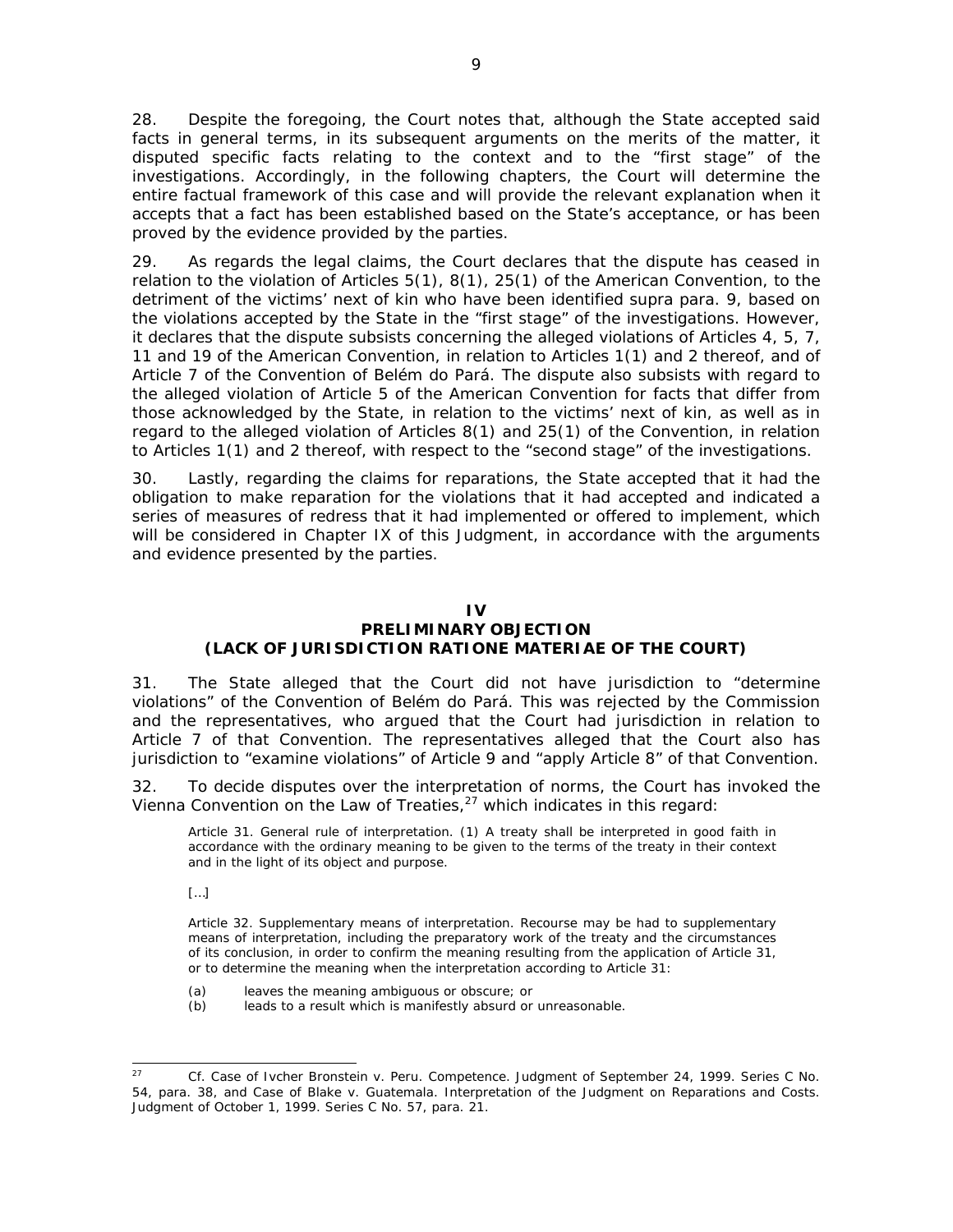33. The Vienna Convention contains rules that must be interpreted as a whole. The usual meaning of the terms "in good faith," "object and purpose of the treaty" and the other criteria combine to unravel the meaning of a specific provision. Furthermore, the Court stresses that international human rights law is composed of a series of rules (conventions, treaties and other international documents), and also of a series of values that these rules seek to develop. Therefore, the norms should also be interpreted based on a values-based model that the Inter-American System seeks to safeguard from the perspective of the "best approach" for the protection of the individual. In this regard, when dealing with a case such as this one, the Court must determine the interpretation that is best adapted to the series of rules and values that comprise international human rights law. Specifically, in this case, the Court must establish the values and objectives sought by the Convention of Belém do Pará and make an interpretation that develops them as fully as possible. This requires using all elements of the norm of interpretation in Article 31 cited above (*supra* para. 32).

34. Based on the foregoing, the Court will first examine its jurisdiction in relation to Article 7 of the Convention of Belém do Pará, and later resolve accordingly with regard to Articles 8 and 9 of this Convention.

# *1. Contentious jurisdiction of the Court concerning Article 7 of the Convention of Belém do Pará*

# 1.1. The general rule of explicit jurisdiction and the criterion of literal *interpretation*

35. The State alleged that the Court can only interpret and apply the American Convention and other instruments that expressly grant it jurisdiction. In addition, it indicated that the Court, "exercising its advisory powers" may "examine and interpret treaties other than" the American Convention but, "when the Court is exercising its contentious jurisdiction, its powers do not extend to giving legal force to other treaties," because "the fundamental principle governing the Court's jurisdiction is the willingness [or express acceptance] of the State to submit to it." It added that the principle of legal certainty "guarantees not only the stability of the Inter-American System" but also "the certainty of the State's obligations deriving from its submission to the international organs for the protection of human rights."

36. The Court considers that the State is correct in affirming that Article 62 of the American Convention established a rule of express jurisdiction, according to which the Court's jurisdiction must be established by "special declaration" or by "special agreement."

37. Mexico alleges that each Inter-American treaty requires a specific declaration granting jurisdiction to the Court. In this regard, the Tribunal stresses that, in *Las Palmeras v. Colombia,* it ratified the possibility of exercising its contentious jurisdiction with regard to Inter-American instruments other than the American Convention in the context of instruments that establish a system of petitions subject to international supervision in the regional sphere.<sup>28</sup> In this regard, the special declaration accepting the contentious jurisdiction of the Court, based on Article 62 of the American Convention, allows the Court to examine violations to such Convention and also to other Inter-American instruments that grant it jurisdiction.

 $28$ 28 *Cf. Case of Las Palmeras v. Colombia. Preliminary objections.* Judgment of February 4, 2000. Series C No. 67, para. 34.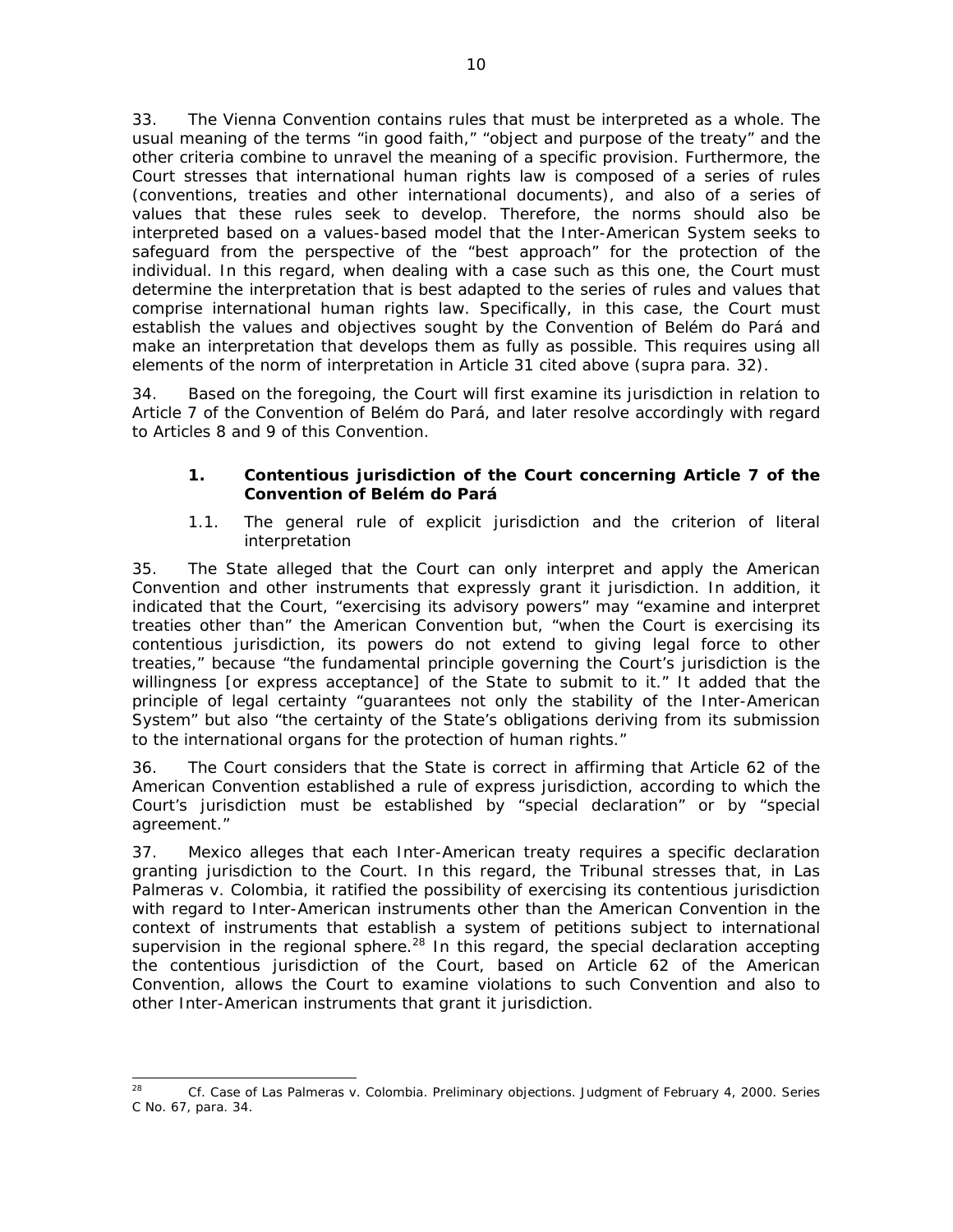38. Consequently, the Court must examine how jurisdiction is established for processing petitions under the Convention of Belém do Pará. The pertinent Articles of this instrument indicate the following:

CHAPTER IV. INTER-AMERICAN MECHANISMS OF PROTECTION

Article 10. In order to protect the right of every woman to be free from violence, the States Parties shall include in their national reports to the Inter-American Commission of Women information on measures adopted to prevent and prohibit violence against women, and to assist women affected by violence, as well as on any difficulties they observe in applying those measures, and the factors that contribute to violence against women.

Article 11. The States Parties to this Convention and the Inter-American Commission of Women may request of the *Inter-American Court* of Human Rights advisory opinions on the interpretation of this Convention

Article 12. Any person or group of persons, or any non-governmental entity legally recognized in one or more member States of the Organization, may lodge petitions with the Inter-American Commission on Human Rights containing denunciations or complaints of violations of Article 7 of this Convention by a State Party, and the Commission shall consider such claims in accordance with the norms and procedures established by the American Convention on Human Rights and the Statute and Regulations of the Inter-American Commission on Human Rights for lodging and considering petitions.

39. The State indicated that said Article 12 "refers expressly and exclusively to the Inter-American Commission as the organ responsible for the safeguard of the Convention through the procedure of individual petitions," which "leaves no room for doubt" and leads to the conclusion that the Court "lacks jurisdiction" to examine violations of this instrument. It explained that "[i]f the intention of the States […] had been to grant jurisdiction to the Court, not only would they have indicated this [expressly] but, in addition to mentioning the American Convention, the Statute and the Rules of Procedure of the Commission, they would necessarily have also included the Statute and the Rules of Procedure of the Court."

40. The Court considers that the State's allegations are incorrect. The Convention of Belém do Pará establishes that the Commission will consider petitions under its Article 7, "in accordance with the norms and procedures established by the American Convention […] and the Statute and Regulations of the Inter-American Commission […] for lodging and considering petitions." This wording does not exclude any provision of the American Convention, which leads to the inevitable conclusion that the Commission will take action on petitions under Article 7 of the Convention of Belém do Pará "under the provisions of Articles 44 through 51 of [the American Convention]," as established in Article 41 of that Convention. Article 51 of the Convention and Article 44 of the Commission's Rules of Procedure refer expressly to the submission of cases to the Court when a State has failed to comply with the recommendations contained in the report on merits referred to in Article 50 of the American Convention. Furthermore, Article 19(b) of the Commission's Statute establishes that the Commission's powers include: "to appear before the Inter-American Court of Human Rights in cases provided for in the Convention."

41. In brief, it appears clear that the literal meaning of Article 12 of the Convention of Belém do Pará grants the Court jurisdiction, by not excepting from its application any of the procedural requirements for individual communications.

42. Nevertheless, although the text appears literally clear, it must be analyzed applying all the elements that comprise the rule of interpretation of Article 31 of the Vienna Convention (*supra* para. 32). The Court has also stated this when indicating that the "usual meaning" of the terms cannot be a rule in itself, but should be examined in the context and, especially, from the perspective of the object and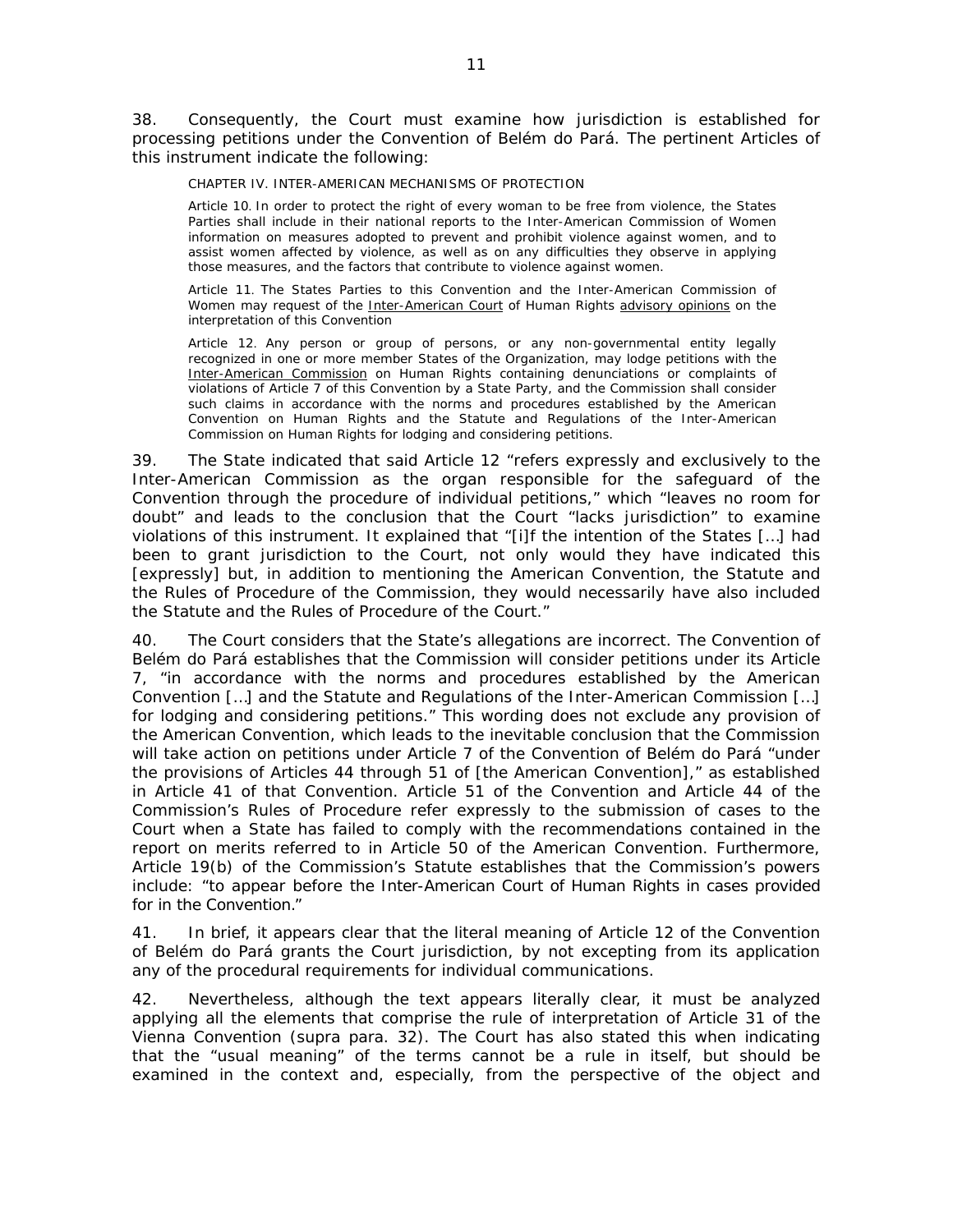purpose of the treaty, so that the interpretation does not result in a deterioration in the protection system embodied in the Convention.<sup>29</sup>

# *1.2. Systematic interpretation*

-

43. The Court emphasizes that, according to the systematic argument, norms should be interpreted as part of a whole, whose meaning and scope must be established in function of the juridical system to which they belong.

44. The State alleged that it "accept[ed] the jurisdiction" of the Court "exclusively for cases relating to the interpretation or application of the American Convention and not for any other international instrument or treaty." Furthermore, Mexico argued that it is possible not to judicialize the petition system included in the Convention of Belém do Pará, taking into account international human rights instruments that "do not establish mechanisms *ipso jure* for submitting petitions to international tribunals," and that have even established "protocols" that include "*ad hoc* committees to examine individual petitions." It stressed that "it should not be forgotten that these are not jurisdictional organs but have structures, procedures and powers similar to those of the Inter-American Commission."

45. The Inter-American System includes treaties that make no reference to the processing of individual petitions as a protection mechanism; treaties that allow the processing of petitions, but restrict this to certain rights, and treaties that allow the processing of petitions in general terms.

46. The Inter-American Convention on the Elimination of all Forms of Discrimination against Persons with Disabilities (hereinafter "the CIETFDPD") falls within the first category; its Article VI establishes that a Committee for the Elimination of all Forms of Discrimination against Persons with Disabilities "shall be the forum for assessment of progress made in the application of the Convention." This Convention does not mention the processing of individual petitions denouncing the violation of its provisions.

47. A second category is composed of treaties that grant jurisdiction for processing petitions, but restrict them *ratione materiae* to certain rights. Thus, for example, Article 19(6) of the Additional Protocol to the American Convention in the Area of Economic, Social and Cultural Rights, "Protocol of San Salvador," permits the submission of petitions only with regard to the right to education and trade union rights.

48. The Inter-American Convention to Prevent and Punish Torture (hereinafter "the CIPST"), the Inter-American Convention on Forced Disappearance of Persons (hereinafter "the CIDFP") and the Convention of Belém do Pará form part of the third category. These treaties contain jurisdictional provisions that differ from those of the American Convention, as explained below.

49. The State alleged that the criteria used by the Court for the "application" of the CIPST and the CIDFP were "not applicable," because these treaties "contain different clauses" to Article 12 of the Convention of Belém do Pará, while the latter limits the possibility to the Inter-American Commission alone. Consequently, it applies the

<sup>29</sup> *Cf. "Other Treaties" Subject to the Advisory Jurisdiction of the Court* (Art. 64 American Convention on Human Rights)*.* Advisory Opinion OC-1/82 of September 24, 1982. Series A No. 1, paras. 43 to 48; *Restrictions to the Death Penalty* (Arts. 4(2) and 4(4) American Convention on Human Rights)*.* Advisory opinion OC-3/83 of September 8, 1983. Series A No. 3, paras. 47 to 50; *Proposed Amendments to the Naturalization Provisions of the Constitution of Costa Rica.* Advisory opinion OC-4/84 of January 19, 1984. Series A No. 4, paras. 20 to 24 and, *inter alia, Case of Velásquez Rodríguez v. Honduras. Preliminary Objections.* Judgment of June 26, 1987. Series C No. 1, para. 30.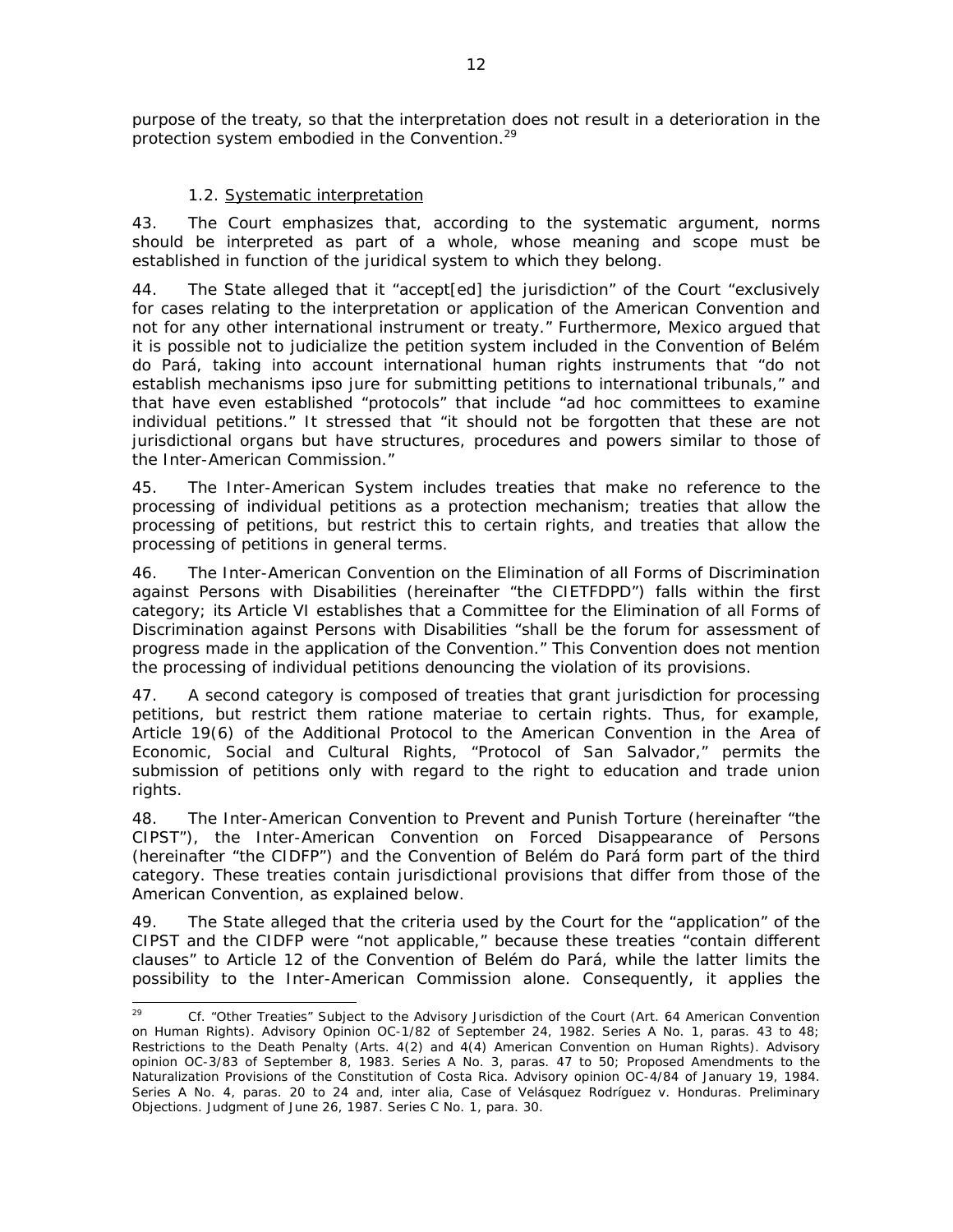interpretative criteria according to which "the express mention of a circumstance excludes all others" and "the special mention precludes an extensive interpretation."

50. The Tribunal observes that Article XIII of the CIDFP indicates that petitions shall be subject to the procedural provisions of the Commission and of the Court; and that because of this, violations to such Convention have been declared in several cases.<sup>30</sup>

51. Also, Article 8 of the CIPST authorizes access "to the international fora whose jurisdiction has been recognized by [the] State" to which the violation of this treaty has been attributed. This Convention does not mention the Inter-American Court in any of its Articles. Nevertheless, the Court has declared the violation of this treaty in several cases using a means of complementary interpretation (the preparatory work) to overcome the possible ambiguity of the provision. $31$ 

52. The Court finds that, contrary to the arguments submitted by Mexico, the Convention of Belém do Pará mentions the Court's jurisdiction even more explicitly than the CIPST, because it alludes expressly to the provisions that allow the Commission to forward said cases to the Court.

53. The State also alleged that, although the Convention of Belém do Pará indicates that the Commission should examine petitions in accordance with the norms and procedures established in the American Convention, "this can only mean that it should abide by the provisions of Section 4 of Chapter VII of the American Convention," because "that is where the rules governing the procedure for an individual petition are established." Mexico alleged that the fact that the Commission is able to submit a case to the Court "should not be confused" with the individual petition procedure. To the contrary, the State indicated that "Article 12 of the Convention of Belém do Pará is the one according to which the Commission exercises its quasi-jurisdictional functions," and that "the fact that the processing of a petition before the Inter-American Commission could give rise to a case before the Court […] does not imply that the procedure before the Commission depends on the proceedings before the Court," which "is evident because the conclusion of a petition is not always a judgment of the Court."

54. Based on a systematic interpretation, there is nothing in Article 12 to indicate the possibility that the Inter-American Commission should apply Article 51 of the American Convention only partially. It is true that the Inter-American Commission can decide not to forward a case to the Court, but there is no provision in the American Convention or in Article 12 of the Convention of Belém do Pará that prohibits a case being forwarded to the Court if the Commission so decides. Article 51 is clear on this point.

55. The Court reiterates its jurisprudence on the "institutional integrity of the protection system enshrined in the American Convention." This means, on the one hand, that submitting a case to the consideration of the Court with regard to a State Party that has accepted its contentious jurisdiction entails prior examination of the matter by the Commission.<sup>32</sup> On the other hand, the jurisdiction assigned to the

 $\mathfrak{g}_0$ <sup>30</sup> *Cf. Case of Gómez Palomino v. Peru. Merits, Reparations and Costs.* Judgment of November 22, 2005. Series C No. 136, para. 110; *Case of Ticona Estrada et al. v. Bolivia, supra* note 24, para. 85, and *Case of Anzualdo Castro v. Peru. Preliminary Objection, Merits, Reparations and Costs.* Judgment of September 22, 2009. Series C No. 202, para. 61.

<sup>31</sup> *Cf. Case of the "Street Children" (Villagrán Morales et al.) v. Guatemala. Merits.* Judgment of November 19, 1999. Series C No. 63, paras. 247 and 248.

<sup>32</sup> *Cf. Matter of Viviana Gallardo et al.* Series A No.G 101/81, paras. 12(b), 16, 20, 21 and 22, and *Case of Acevedo Jaramillo et al. v. Peru. Preliminary Objections, Merits, Reparations and Costs.* Judgment of February 7, 2006. Series C No. 144, para. 174.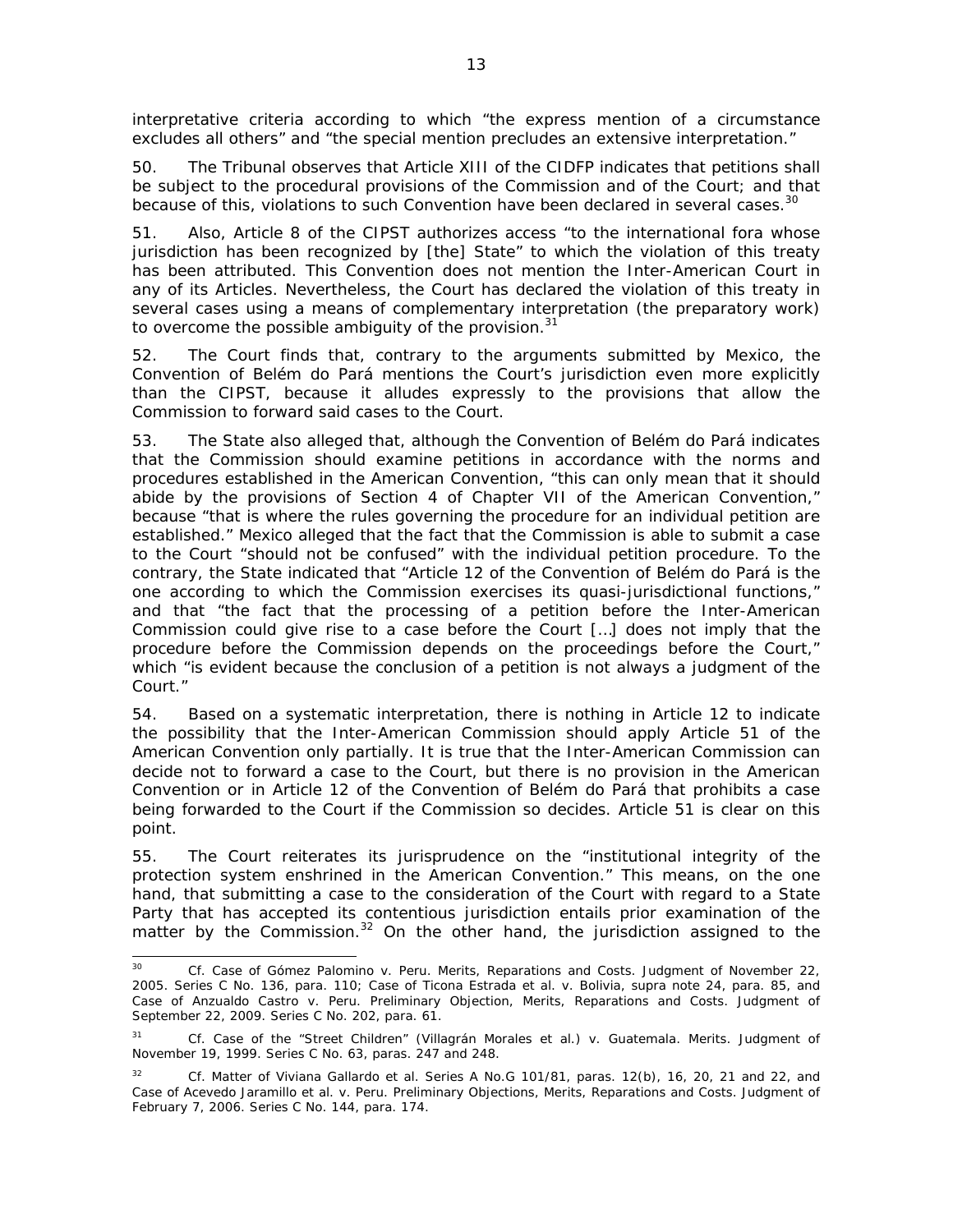Commission by Article 41(f) of the Convention encompasses the different procedures that culminate in the submission of an application to the Court in order to receive a jurisdictional decision from the latter. This Article refers to a sphere in which the powers of both the Commission and the Court are streamlined at their respective moments. It should be recalled that the Court is the only judicial body in these matters.<sup>33</sup>

56. This does not mean that a State Party that has not accepted the compulsory jurisdiction of the Court in accordance with the American Convention, but has ratified the Convention of Belém do Pará, can be subjected to the contentious jurisdiction of this Court. In this case, Article 51 cannot be applied, because the provisions of Article 62 of the American Convention must be complied with before this component of Article 51 can take effect.

57. Nevertheless, the Court reiterates that the jurisdiction that the American Convention confers on the Court ensures that, when a petition system has been established, a guarantee exists that, if appropriate, the Court will exercise judicial control of the matter. This would not be the case under those instruments, such as the CIETFDPD, that do not establish a petition system as a protection mechanism.

58. In conclusion, a systematic interpretation of the relevant provisions in order to resolve this dispute provides even greater support for the contentious jurisdiction of the Court in relation to Article 7 of the Convention of Belém do Pará.

# *1.3. Teleological interpretation and principle of effectiveness*

59. In a teleological interpretation, the purpose of the respective norm is analyzed. To this end, it is pertinent to examine the object and purpose of the treaty itself and, if applicable, to analyze the purposes of the regional protection system. In this regard, the systematic and the teleological interpretation are directly related.

60. The State indicated that, although "the object and purpose of the Convention of Belém do Pará is the total elimination of violence against women," "this ultimate purpose should not be mistaken for […] the judicialization of the system of rights and obligations that regulates the instrument."

61. The purpose of the petition system embodied in Article 12 of the Convention of Belém do Pará is to enhance the right of international individual petition, based on certain clarifications concerning the scope of the gender approach. The adoption of this Convention reflects a uniform concern throughout the hemisphere about the severity of the problem of violence against women, its relationship to the discrimination traditionally suffered by women, and the need to adopt comprehensive strategies to prevent, punish and eliminate it.<sup>34</sup> Consequently, the purpose of the existence of a system of individual petitions within a convention of this type is to achieve the greatest right to judicial protection possible in those States that have accepted judicial control by the Court.

62. At this point it is essential to recall the specificity of human rights treaties and the effects that this has on their interpretation and application. On the one hand, their object and purpose is the protection of the human rights of individuals; on the other, they signify the creation of a legal order in which States assume obligations, not in

<sup>33</sup> 33 *Cf. Case of Velásquez Rodríguez v. Honduras. Preliminary Objections, supra* note 29, para. 45.

<sup>34</sup> Preamble to the Convention of Belém do Pará.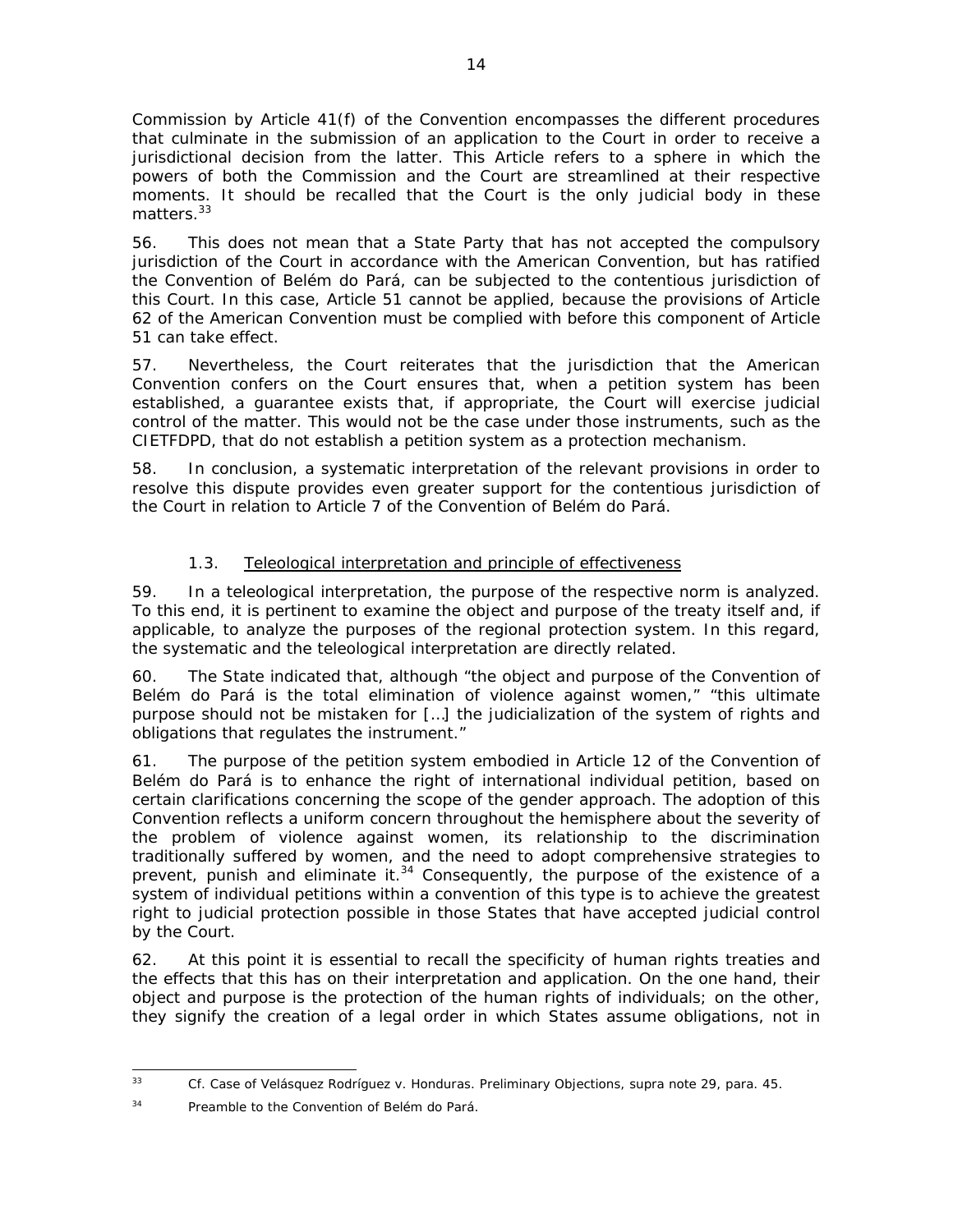relation to other States, but towards the individuals subject to their jurisdiction.<sup>35</sup> In addition, these treaties are applied in keeping with the concept of collective guarantee.36

63. In the instant case, the State indicated that the teleological interpretation arises from the fact that, while Article 12 fails to mention the Court, "Article 11 grants it exclusive jurisdiction to issue advisory opinions." This indicates that "the intention of the parties to the treaty was precisely to delimit the powers of the Court to its advisory function." The Commission and the representatives indicated that the Court cannot refrain from exercising jurisdiction to hear cases relating to violations of the Convention of Belém do Pará, because this would be contrary to the "principle of effectiveness." In this regard, the State indicated that "the Convention already ensures effectiveness and the application of this principle does not imply that the Court exercises its jurisdiction over [that Convention]"; because this would "deny or question" the functions performed by the Inter-American Commission of Women and the Inter-American Commission on Human Rights within the framework of the mechanisms of protection established by the Convention of Belém do Pará.

64. The State's allegation that the Court does not have compulsory jurisdiction, because Article 11 of the Convention of Belém do Pará only grants advisory jurisdiction to the Court, does not support that position but, to the contrary, contradicts it. Indeed, the advisory jurisdiction is not included in Articles 44 to 51 of the American Convention, so that it had to be established expressly in another provision.

65. Regarding the principle of effectiveness, the Court reiterates what it indicated in its first judgment, to the effect that the inherent purpose of all treaties is to be effective.<sup>37</sup> This is applicable to the provisions of the American Convention related to the authority of the Commission to submit cases to the Court and this is one of the provisions referred to by the Convention of Belém do Pará.

# *1.4. Complementary interpretation criteria; the preparatory work for the Convention of Belém do Pará*

66. The State affirmed that "the representatives of the States discussed extensively the way in which violations could be claimed […], concluding that the Commission would be the only competent body to hear such complaints," and expressing their "disagreement with granting jurisprudential powers to the Inter-American Court to review possible violations" of said Convention. In addition, according to the State, the Article included in the draft of this Convention that authorized the Court to hear violations thereof, "was not included in the final version of the [C]onvention." Furthermore, it indicated that "the authority to accept the compulsory jurisdiction of a court is a sovereign act of each State with no limits other than the will of the State." It concluded that "it is evident that it was the intention of the signatory States to define the exclusive jurisdiction of the Commission to hear individual petitions concerning alleged violations of [this] Convention."

67. The Commission refuted the State's arguments concerning the *travaux préparatorires* for the Convention of Belém do Pará and considered that "the States never discussed […] the possibility of excluding the material jurisdiction of the Court

 $35$ 35 *Cf. "Other Treaties" Subject to the Advisory Jurisdiction of the Court* (Art. 64 American Convention on Human Rights)*, supra* note 29, para. 29.

<sup>36</sup> *Cf. Case of the Constitutional Court v. Peru. Competence*. Judgment of September 24, 1999. Series C No. 55, para. 41, and *Case of Ivcher Bronstein v. Peru, supra* note 27, para. 42.

<sup>37</sup> *Cf. Case of Velásquez Rodríguez v. Honduras. Preliminary Objections, supra* note 29, para. 30.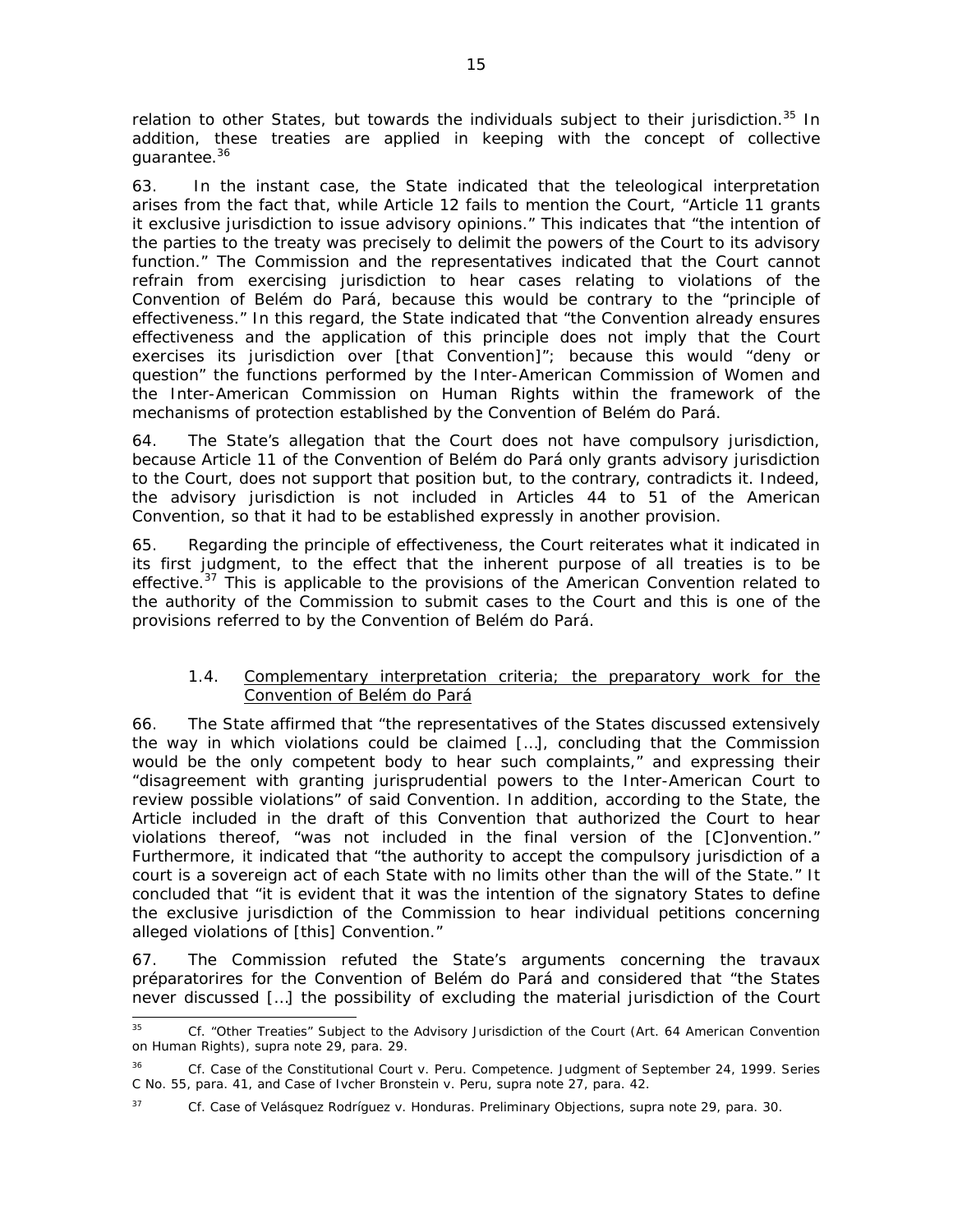[...] to examine non-compliance with the obligations arising from [said] Convention." The representatives did not offer any arguments on this point.

68. The Court observes that the Vienna Convention requires reference to the preparatory work only in a subsidiary manner. In this case, it would not be necessary, bearing in mind the points examined above. Despite this, the Court will examine the preparatory work in order to respond to the arguments submitted by the State.

69. The "text approved by the majority" during the "Inter-governmental Meeting of Experts" convened in October 1993 to revise the draft of the Inter-American Convention on the Prevention, Punishment and Eradication of Violence against Women, indicated the following:

Article 15. Any State Party may, at any time and in accordance with the norms and procedures stipulated in the American Convention on Human Rights, declare that it accepts as obligatory, automatically and without any special convention, the jurisdiction of the Inter-American Court of Human Rights over all the cases relating to the interpretation or application of the present Convention.<sup>38</sup>

70. On October 26, 1993, the Mexican delegation submitted a proposal concerning the competence of the Inter-American Commission on Human Rights and of the Inter-American Commission of Women (hereinafter the "CIM").<sup>39</sup> In particular, Mexico's proposal was aimed at creating a committee on the elimination of violence against women that would assist the CIM, in the examination of national reports, and that would review claims or complaints regarding the Convention, offering "an opinion on [said complaints] to [the CIM], with a view to lodging the cases before the Inter-American Commission on Human Rights.<sup>"40</sup> The Brazilian delegation indicated that it "reserved its position" towards said Article 15 of the draft convention.<sup>41</sup>

71. In addition, one of the documents examined during the VI Extraordinary Assembly of Delegates that analyzed the draft convention in 1994, includes the comments made by several Governments on such document.<sup>42</sup> Trinidad and Tobago supported the Mexican proposal, while Antigua and Barbuda, Bahamas, Colombia, Costa Rica, Ecuador, El Salvador, Guatemala, Paraguay, Saint Lucia, Uruguay and Venezuela expressed their agreement with the draft convention. Chile submitted observations that were not related to the protection mechanisms. St. Kitts and Nevis "reserv[ed] the right to take a decision on Articles 13 to 15 of the draft convention and on the proposed amendments to it." Barbados and Dominica stated that they understood that the individual petition process was regulated by the American

<sup>38</sup> <sup>38</sup> *Cf.* Inter-American Commission of Women, VI Extraordinary Assembly of Delegates, *Initial Preliminary Text and Last Version of the Draft Text for the Inter-American Convention on the Prevention, Punishment and Eradication of Violence against Women* (Item 1), OEA/Ser.L/II.3.6 CIM/doc.9/94, April 13, 1994, p. 16.

<sup>39</sup> *Cf.* Inter-American Commission of Women, *Preliminary Report of the Second Session of the Intergovernmental Meeting of Experts to Consider the Draft Inter-American Convention on the Prevention, Punishment and Eradication of Violence against Women*, OEA/Ser.L/II.7.5 CIM/Recovi/doc.36/93 corr.2, April 14, 1994. See, in particular, Attachment I, Working Group II, *Proposed reforms presented by the delegation of Mexico to Articles 13 to 16 of chapter IV of the draft Convention*, WG-II/doc. 5/93 October 26, 1993, pp. 12 and 13.

<sup>40</sup> *Cf.* Inter-American Commission of Women, Attachment I, Working Group II, *Proposed reforms presented by the delegation of Mexico to Articles 13 to 16 of chapter IV of the draft Convention*, *supra* note 39, p. 13.

<sup>41</sup> *Cf.* Inter-American Commission of Women, VI Extraordinary Assembly of Delegates, *supra* note 38, p. 16.

<sup>42</sup> *Cf.* Inter-American Commission of Women, VI Extraordinary Assembly of Delegates, C*omments received from Governments on the Draft Inter-American Convention on the Prevention, Punishment and Eradication of Violence against Women* (Item 1)*,* OEA/Ser.L/II.3.6 CIM/doc.4/94, April 4, 1994.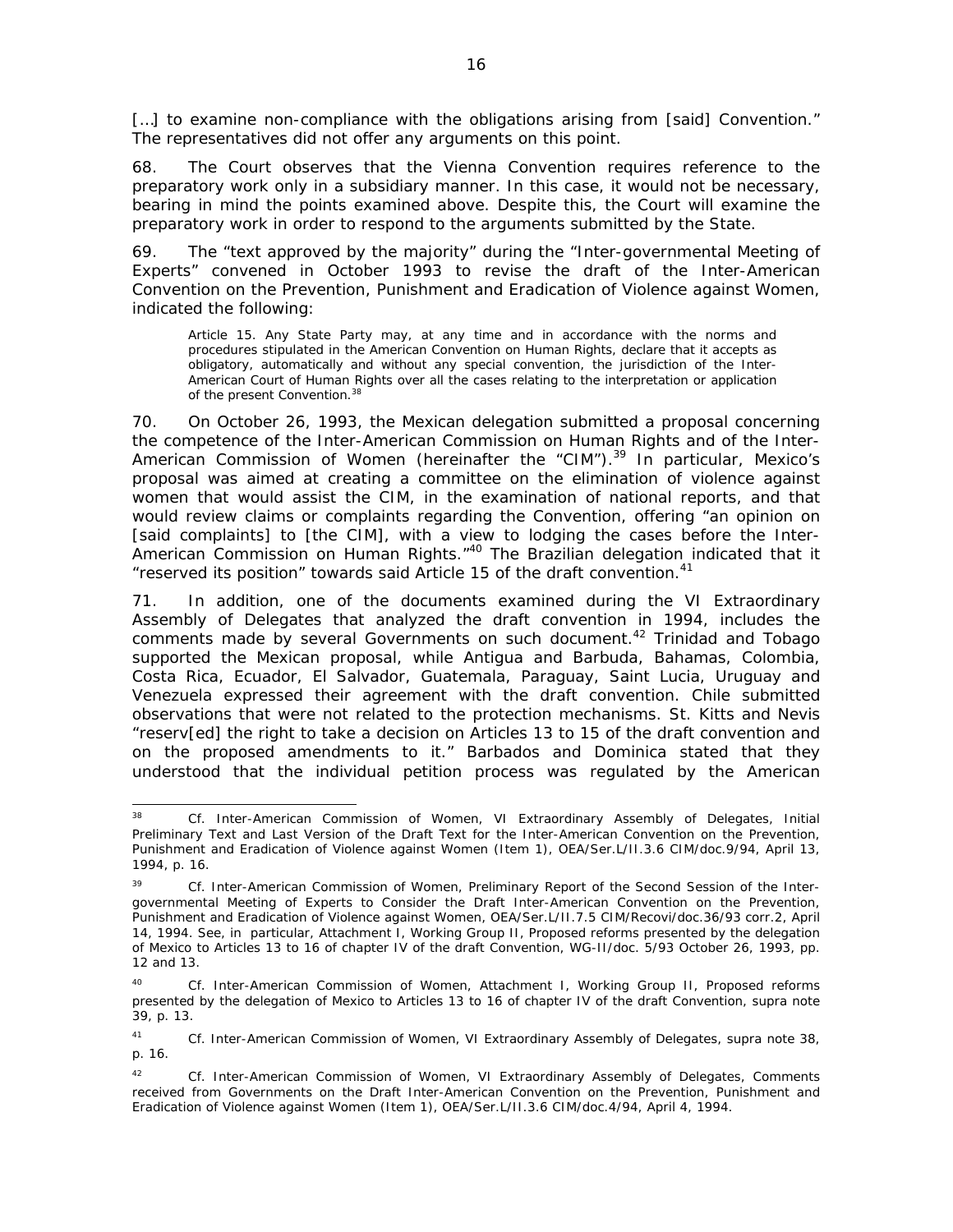Convention. Peru considered pertinent a "draft procedure that should be followed before the IACHR" or "the establishment of an *ad hoc* rapporteur for the specific case of the complaints."

72. On April 19, 1994, the CIM delegates met to discuss the draft Convention and proceeded to a nominal vote on the different Articles. Twenty-two OAS member countries participated. Regarding draft Article 15, the result of the vote was: "16 votes in favor, one against and four abstentions."<sup>43</sup> The "summary record" of this vote indicated that the Article "was not approved" because "18 votes in favor were required to approve a motion." The Court observes that it is incorrect to say that a majority was not in favor of approving this Article; it was merely that it did not obtain a sufficient number of votes.

73. Accordingly, inasmuch as it relates to a subsidiary method of interpretation, the preparatory works are completely insufficient to provide solid grounds to reject the interpretation made of Article 12 of the Convention of Belém do Pará. Thus, the Court has used all the principal elements of interpretation of the Vienna Convention.

#### *1.5. Effects of the precedent established in the judgment in the case of the Miguel Castro Castro Prison*

74. The State indicated that, in the case of the *Miguel Castro Castro Prison v. Peru,*  the Court "did not analyze its jurisdiction to hear cases relating to the Convention of Belém do Pará"; consequently, "there is no evidence of the grounds on which it exercised its jurisdiction." In addition, it argued that the fact that, in said case, "no objection was raised to the Court's jurisdiction and that the Court did not examine this, should not impede the Court from accepting the State's objection" in the instant case and "declaring its lack of jurisdiction."

75. In the case of the *Miguel Castro Castro Prison,* the Court declared that the Convention of Belém do Pará had been violated, which is equivalent to declaring its jurisdiction over that Convention. Furthermore, the Court emphasizes that it was not only in this case that it established its jurisdiction in this regard. Indeed, in *Ríos et al. v. Venezuela* and *Perozo et al. v. Venezuela*, although the Court declared that "it [was] not correct to analyze the facts of the [said cases] under the […] stipulations of the Convention of Belém do Pará, "44 because it had not been proven that the attacks were "especially addressed against women" or "were based on their condition of being women,<sup>"45</sup> such conclusion that no violation had been committed was possible based on an analysis of said Convention, and reveals the Court's jurisdiction over it.

76. Consequently, although it is true that an exhaustive analysis was not made of the Court's jurisdiction to examine violations of Article 7 of the Convention of Belém do Pará in the case of the *Miguel Castro Castro Prison v. Peru,* at the time, it was found unnecessary owing to the absence of a dispute between the parties. In this case, in

 $43$ 43 *Cf.* Inter-American Commission of Women, VI Extraordinary Assembly of Delegates, *Summary of Proceedings of the Second Plenary Session,* OEA/Ser.L/II.3.6 CIM/doc.24/94, rev.1, June 6, 1994. The following countries voted in favor: Argentina, Barbados, Bolivia, Chile, Colombia, Dominica, Dominican Republic, Ecuador, Guatemala, Nicaragua, Paraguay, Peru, St. Kitts and Nevis, Trinidad and Tobago, Venezuela and Uruguay. The only country that voted against was Brazil. Mexico, the United States of America, Canada and Jamaica abstained from voting.

<sup>44</sup> *Case of Ríos et al. v. Venezuela. Preliminary Objections, Merits, Reparations and Costs.* Judgment of January 28, 2009. Series C No. 194, para. 280, and *Case of Perozo et al. v. Venezuela*, *supra* note 22, para. 296.

<sup>45</sup> *Case of Ríos et al. v. Venezuela, supra* note 44, para. 279, and *Case of Perozo v. Venezuela, supra* note 22, paras. 295 and 296.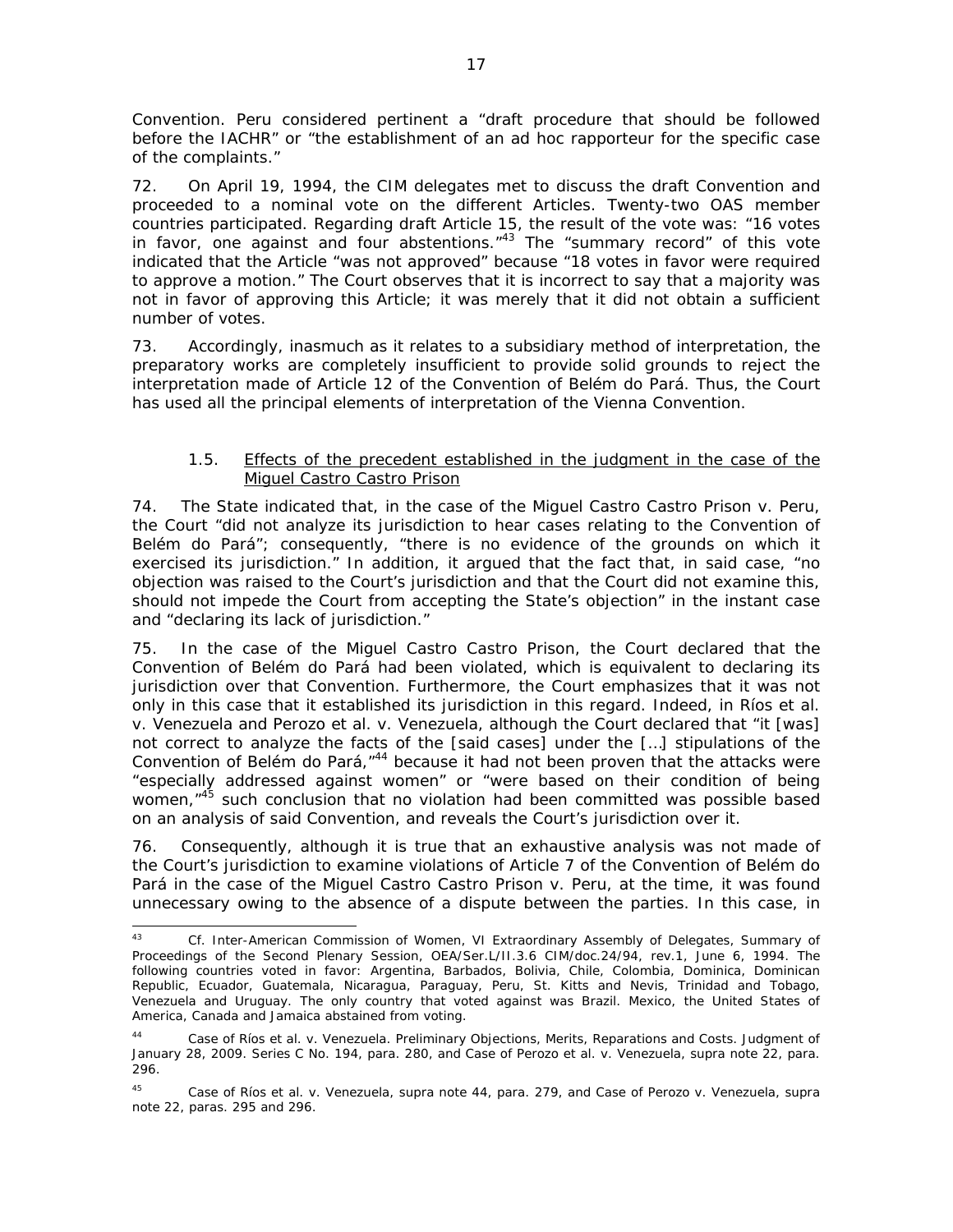which Mexico has questioned this jurisdiction, the Court has explained the reasons that led it to reaffirm its jurisprudence in the matter.

> \* \* \*

77. The foregoing leads to the conclusion that the combination of the systematic and teleological interpretations, the application of the principle of effectiveness, added to the sufficiency of the literal criterion in this case, allow the Court to ratify its compulsory jurisdiction as regards examining violations of Article 7 of the Convention of Belém do Pará.

#### *2. The Court's lack of jurisdiction in relation to Articles 8 and 9 of the Convention of Belém do Pará*

78. The Inter-American Commission did not allege that the Court had contentious jurisdiction with regard to Articles 8 and 9 of the Convention of Belém do Pará. However, the representatives referred to this jurisdiction, taking into account the "direct relationship" of Article 9 with Article 7 of that Convention, based on a "*pro personae* interpretation" of Article 12 and on the principle of effectiveness. They added that the Court should "consider the two Articles together in order to examine the alleged violations."

79. The Court finds that the systematic and teleological criteria are insufficient to give them preference over what is clearly indicated by the literal meaning of Article 12 of the Convention of Belém do Pará, which establishes that the petition system shall relate exclusively to possible violations of Article 7 of the Convention. In this regard, the Court underscores that the principle of the most favorable interpretation cannot be used as a basis for an inexistent normative principle; in this case, the integration of Articles 8 and 9 into the literal meaning of Article 12. And this is despite the fact that the different Articles of the Convention of Belém do Pará may be used to interpret it and other pertinent Inter-American instruments.

80. Based on the foregoing, the Court decides to partially accept the preliminary objection filed by the State and, consequently, to declare that: (a) it has compulsory jurisdiction *rationae materiae* to examine violations of Article 7 of the Convention of Belém do Pará, and (b) it does not have compulsory jurisdiction *rationae materiae* to examine alleged violations of Articles 8 and 9 of this international instrument.

\* \* \*

#### **V**

#### **JURISDICTION**

81. Under Article 62(3) of the Convention, the Inter-American Court has jurisdiction to hear this case, because Mexico has been a State Party to the American Convention since March 24, 1981, and accepted the compulsory jurisdiction of the Court on December 16, 1998. Furthermore, the State ratified the Convention of Belém do Pará on November 12, 1998.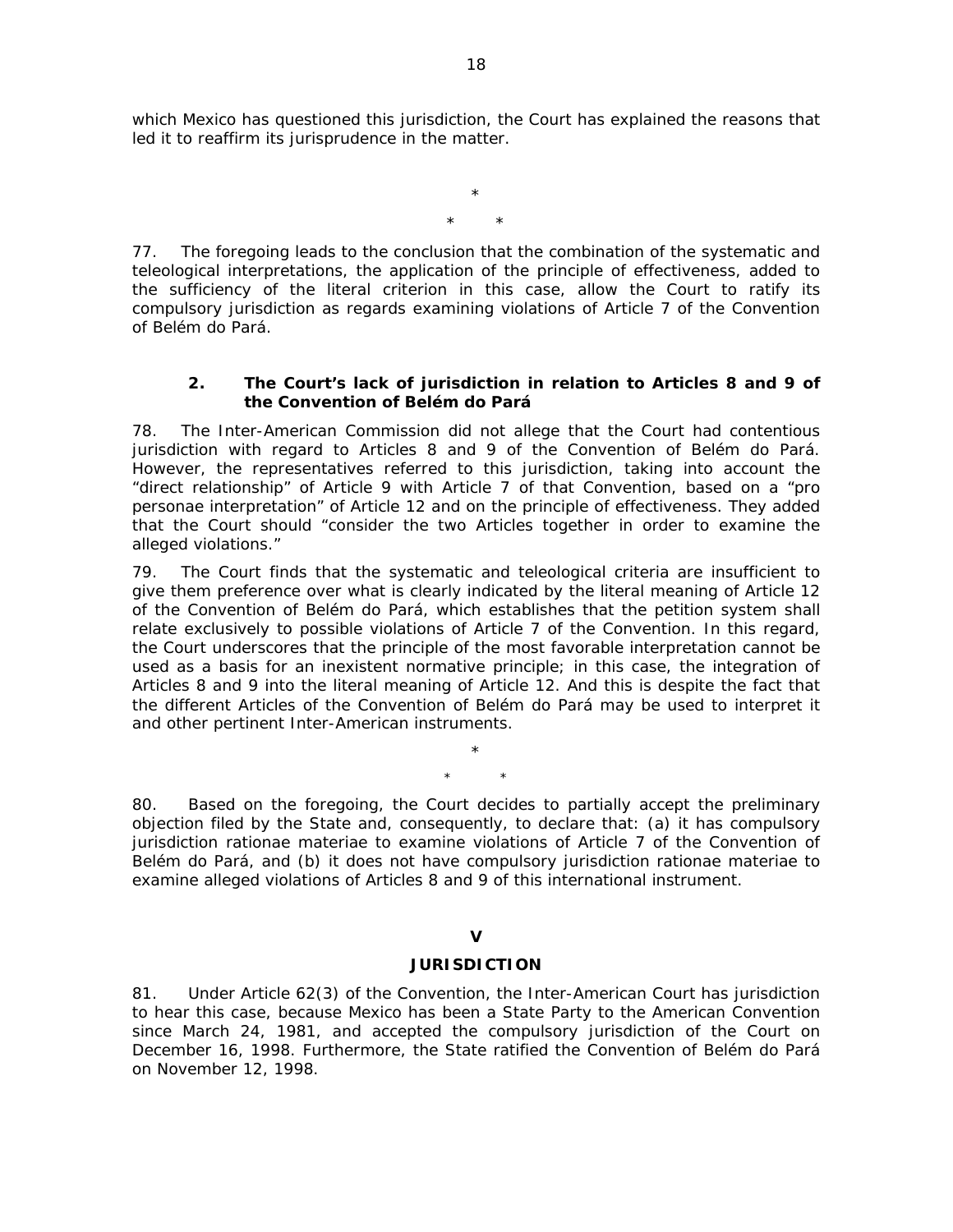# **VI EVIDENCE**

82. Based on the provisions of Articles 44 and 45 of the Rules of Procedure, and also on the Court's jurisprudence regarding evidence and its assessment,<sup>46</sup> the Court will examine and evaluate the documentary probative elements forwarded by the parties at different procedural occasions, as well as the testimony rendered by affidavit and at the public hearing. To this end, the Court will abide by the principles of sound judicial discretion, within the corresponding normative framework.<sup>47</sup>

#### *1. Testimonial evidence and expert opinions*

83. The written statements of the following witnesses and expert witnesses were received:

- a) *Luis Alberto Bosio*. Witness proposed by the Commission. He testified, *inter alia,* about "the forensic medicine investigations, and the medical forensic anthropology appraisals he had made of some of the osseous remains found in the so-called 'Cotton Field' between November 6 and 7, 2001; the conclusions he reached, and the compatibility of the previous examination of the same remains with the relevant applicable international standards."
- b) *Mercedes Doretti*. Witness proposed by the Commission. She testified, *inter alia,* about "the investigations carried out by the EAAF [Argentine Forensic Anthropology Team] in relation to the murders of women and girls committed in the State of Chihuahua, Mexico; the procedure for identifying victims of such crimes; the conduct and the level of collaboration of the authorities with these investigations, and the conclusions reached by the EAAF based on their investigations."
- c) *Carlos Castresana Fernández*. "[M]ember of the team of the United Nations Office on Drugs and Crime (UNODC) that, in 2003, supervised the domestic investigations into the murders of women and girls in Ciudad Juárez, including the Cotton Field cases." Expert witness proposed by the Commission. He testified, *inter alia,* about "due diligence in the investigation procedures for crimes of this nature, and the investigations conducted in the *Cotton Field cases* in light of the relevant applicable international standards."
- d) *Servando Pineda Jaimes.* "Director of the Social Science Faculty of the Universidad Autónoma de Ciudad Juárez." Expert witness proposed by

-

<sup>46</sup> *Cf. Case of the "White Van" (Paniagua Morales et al.) v. Guatemala. Reparations and Costs.* Judgment of May 25, 2001. Series C No. 76, para. 50; *Case of Acevedo Buendía et al. ("Discharged and Retired Employees of the Office of the Comptroller") v. Peru. Preliminary Objections, Merits, Reparations and Costs.* Judgment of July 1, 2009. Series C No. 198, para. 22, and *Case of Escher et al. v. Brazil. Preliminary Objections, Merits, Reparations and Costs.* Judgment of July 6, 2009. Series C No. 199, para. 55.

<sup>47</sup> *Cf. Case of the "White Van" (Paniagua Morales et al.) v. Guatemala*, *supra* note 46, para. 76; *Case of Reverón Trujillo v. Venezuela. Preliminary Objections, Merits, Reparations and Costs.* Judgment of June 30, 2009. Series C No. 197, para. 26, and *Case of Escher et al. v. Brazil, supra* note 46, para. 55.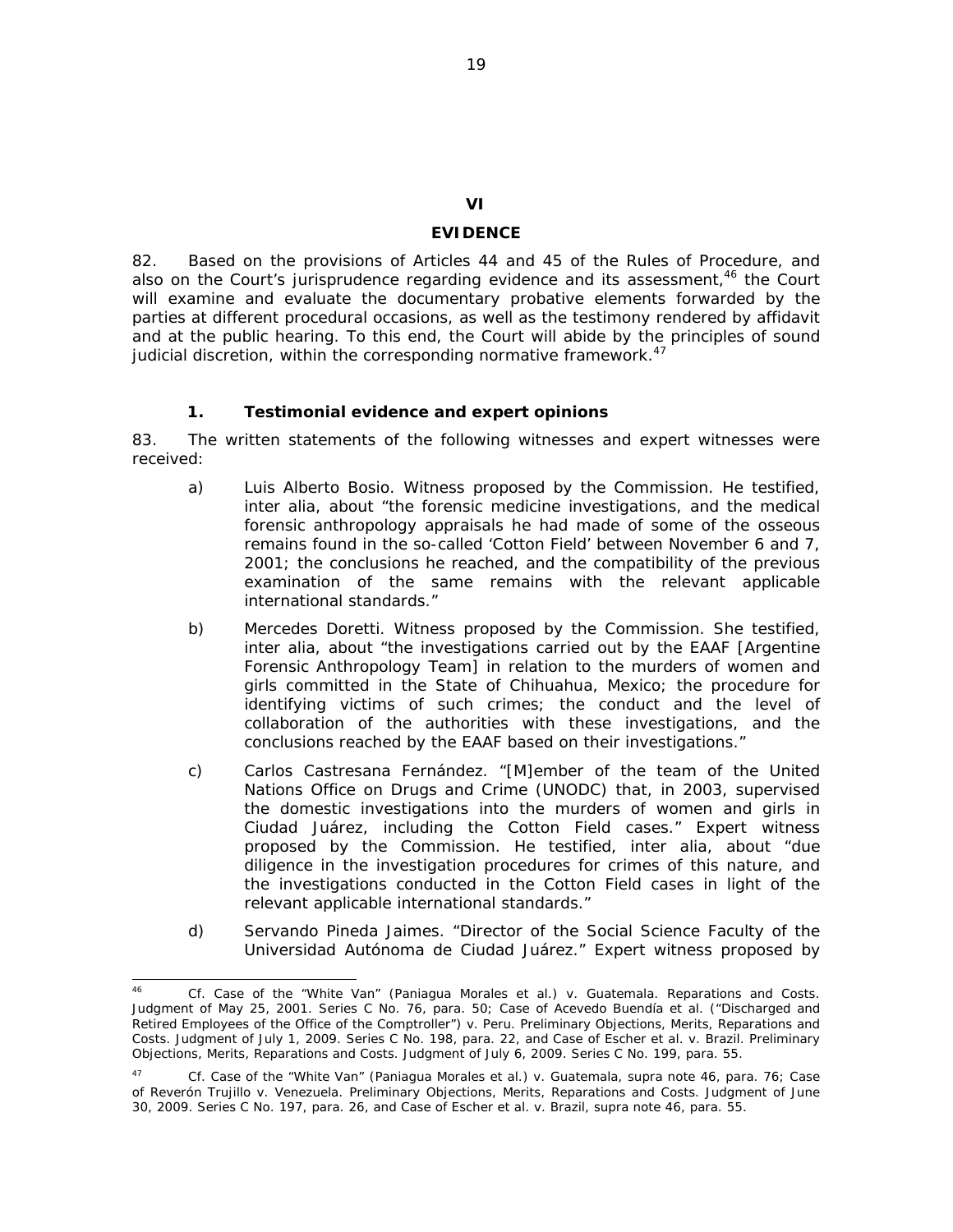the Commission. He testified, *inter alia,* about "the causes and consequences of the disappearances and murders of women and girls in the State of Chihuahua, and the socio-cultural patterns that condition police and judicial proceedings in cases of this nature."

- e) *Clyde Snow. "*Forensic anthropologist." Expert witness proposed by the Commission. He testified, *inter alia,* about "the international standards applicable to the identification of the remains of victims of violent crimes; the proper preservation of essential evidence in this type of case, [and] the procedure for performing genetic identification of human remains."
- f) *Oscar Máynez Grijalva.* Witness proposed by the representatives. He testified, *inter alia,* about "the procedure to remove the bodies from the place they were found, the institutional management of the case during the time he worked as a public servant, the [supposed] pressure of the authorities to obtain a prompt response; the [alleged] anomalies and irregularities of which he is aware; the reason why he resigned; [and] the [alleged] pressure exercised by the authorities."
- g) *Ana Lorena Delgadillo Pérez.* Witness proposed by the representatives. She testified, *inter alia,* about "the institutional performance of the local and federal authorities involved in the investigation and prosecution of the case; the type of services provided to the next of kin of the victims by the different Government agencies that intervened in the case, and how these agencies treated them; the [alleged] difficulties of the families [to obtain] access to justice; the inter-institutional collaboration among the different authorities, [and] the need for efficient national mechanisms to search for women who disappear."
- h) *Abraham Hinojos.* Witness proposed by the representatives. He testified, *inter alia,* about supposedly "valuable elements, especially [the] elements that contribute to impunity in this case: victims and fabrication of guilty parties."
- i) *Rosa Isela Pérez Torres.* Witness proposed by the representatives. She testified, *inter alia,* about "[her documentation of] the violence against women in Ciudad Juárez and the [supposedly] irregular actions of the local and federal authorities," and "the [alleged] influence of the [s]tate government in the management of information in the media about violence against women, particularly about the murders of women registered since 1993."
- j) *Elizabeth Lira Kornfeld. "*Expert in social psychology." Expert witness proposed by the representatives. She testified, *inter alia,* about "the criteria and mechanisms for repairing the damage caused to victims of violence against women, especially the families of women victims of murder" and about "guidelines to mitigate the aftereffects of psychological torture on the families who are victims, based on criteria of community mental health and human rights."
- k) *Jorge de la Peña Martínez*. "Psychiatrist." Expert witness proposed by the representatives. He testified, *inter alia,* about the "[alleged] psychological harm caused to Josefina González and Benita Monárrez and their families as a result of the [presumed] disappearance and murder of their daughters, linked to the [supposed] institutional violence they encountered."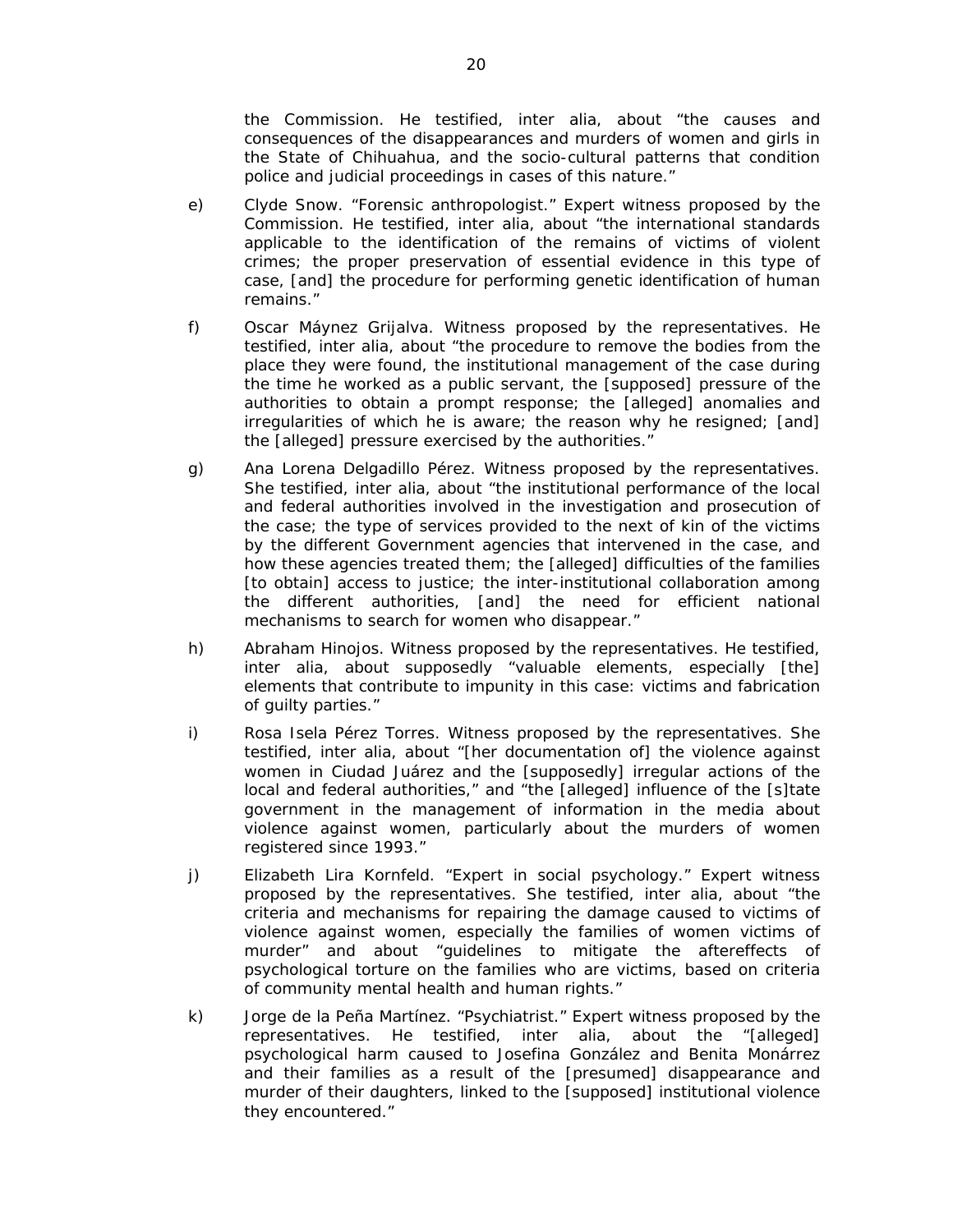- l) *Fernando Coronado Franco*. "Expert in Mexican criminal law and international human rights law." Expert witness proposed by the representatives. He testified, *inter alia,* about "the role and the actions of the Public Prosecutor's Office and the Judiciary in the 'cotton field' case; the [alleged] main obstacles to access to justice and the development of democratic criminal legislation as a result of the constitutional amendments; the [supposed] impact of these amendments on the laws of the states, including, the State of Chihuahua; the impact of the absence of an accusatory system, and the [alleged] absence of controls over the actions of the [P]ublic [P]rosecutor's [O]ffice in the Cotton Field case; the factual powers that [supposedly] made it impossible to obtain a successful result in the investigations in the Cotton Field case; the [alleged] absence of effective mechanisms for the protection and promotion of human rights in the Mexican State, and the [alleged] impact of this on both the victims and those who were probably responsible."
- m) *Elena Azaola Garrido.* "[E]xpert in psychology, gender perspective, rights of the child and victimization processes." Expert witness proposed by the representatives. She testified, *inter alia,* about "the [supposed] process of victimization of the next of kin of the victims of murder and disappearance related to the Cotton Field case, the [alleged] impact on their lives and the [presumed] harm caused" and about "the [alleged] psychological damage caused to Mrs. Irma Monreal Jaime and her family owing to the [presumed] disappearance and murder of Esmeralda Herrera Monreal, linked to the [alleged] institutional violence they encountered."
- n) *Marcela Patricia María Huaita Alegre.* "[E]xpert on gender violence and the right of women to access to justice." Expert witness proposed by the representatives. She testified, *inter alia,* about "the [alleged] problems encountered by the families involved in the 'cotton field' case to have access to justice, the [supposed] discriminatory conduct of the authorities when dealing with cases of violence against women, the [alleged] absence of gender policies in the provision and administration of justice, the [supposed] absence of budgets with a gender perspective, [and] the [alleged] absence of state and national strategies to investigate paradigmatic cases of violence against women that could be linked to sexual exploitation or trafficking."
- o) *Marcela Lagarde y de los Ríos. "*[E]xpert in women's human rights, gender perspective and public policies." Expert witness proposed by the representatives. She testified, *inter alia,* about "the [alleged] absence of a gender policy in Ciudad Juárez and Chihuahua, as well as in the rest of the Mexican [S]tate; the [supposed] difficulties that women face to obtain access to services provided by the State, the [supposedly] gender-based discriminatory policies; the [alleged] failure to prevent gender violence; the role of the legislature in the creation of gender policies, the role of the legislature as a body that supervises institutional actions, [and] the different types and methods of violence that women have faced in Ciudad Juárez, specifically the [alleged] victims of disappearance and murder, and their next of kin."
- p) *Clara Jusidman Rapoport. "*Expert in public policies and gender." Expert witness proposed by the representatives. She testified, *inter alia,* about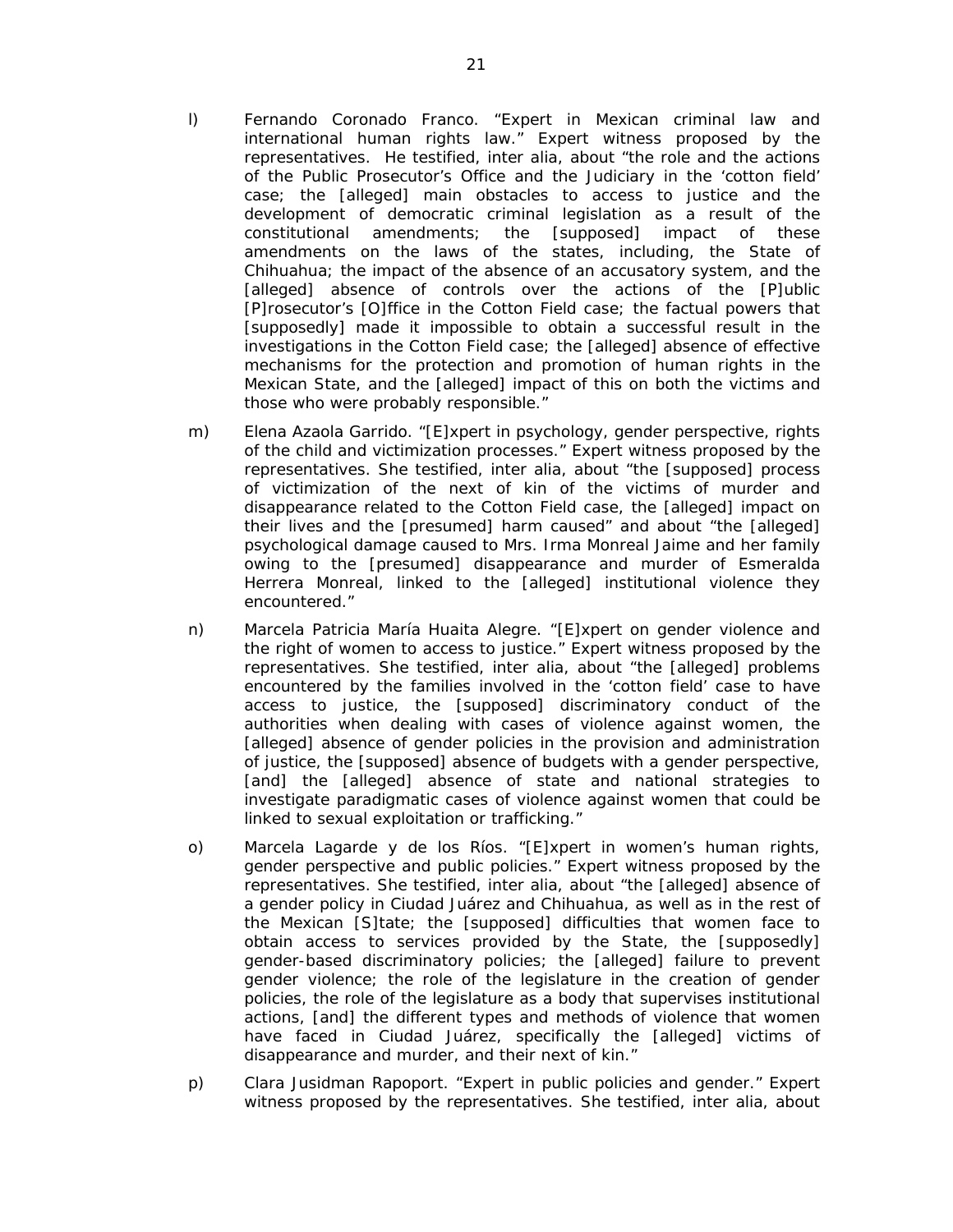the assessment that [she] made in Ciudad Juárez and Chihuahua, indicating the main obstacles that the public administration of Ciudad Juárez [presumably] faces as a result of the [supposed] absence of public policies with a gender perspective; the [alleged] impact of the [alleged] absence of national public policies with a gender perspective; the principal errors made on gender issues by state and national authorities, [and] the social, political and economic context of violence against women that Ciudad Juárez experiences."

- q) *Julia Monárrez Fragoso*. "[E]xpert in gender-based violence […] who has studied the context of gender violence in Ciudad Juárez for many years." Expert witness proposed by the representatives. She testified, *inter alia,* about "the [supposed] femicides in Ciudad Juárez and, specially, about the [alleged] systematic pattern of femicide involving sexual abuse; the [alleged] incompetence of the authorities when investigating cases with a similar pattern of violence; the [alleged] lack of access to information or to clear systematized information, which prevents carrying out research based on official data; the way the State has handled providing society with information on the number of women murdered [and] the number of women who have disappeared; the [alleged] playing down of the situation by the authorities in the face of the context of violence against women; the role of government and non-governmental agencies in providing services to the next of kin of the women who have disappeared or who have not been identified; the role of the people of Ciudad Juárez faced with the context of violence against women; the political and social agents who [supposedly] permitted the context of violence against women; [and] the reaction of the private sector, the media, the Church and other sectors of society to the [alleged] femicides."
- r) *Mara Galindo López*. Witness proposed by the State. She testified, *inter alia,* about "[t]he functions of the agency [that provides services to victims attached to the Office of the Deputy Attorney General for the Northern District of the state of Chihuahua]; [t]he [alleged] pecuniary support provided to the next of kin of Claudia Ivette González, Laura Berenice Ramos Monárrez and Esmeralda Herrera Monreal; and [t]he [supposed] non-pecuniary services provided to the next of kin of Claudia Ivette González, Laura Berenice Ramos Monárrez and Esmeralda Herrera Monreal."
- s) *Flor Rocío Murguía González*. Witness proposed by the State. She testified, *inter alia,* about "[t]he development, by the Public Prosecutor´s Office, of the investigations in relation to the deaths of Claudia Ivette González, Laura Berenice Ramos Monárrez and Esmeralda Herrera Monreal, and [t]he directives concerning the investigation issued by the Office [of the Special Prosecutor for the Investigation of the Murders of Women in Juárez,] under her responsibility."
- t) *Eberth Castañón Torres.* Witness proposed by the State. He testified, *inter alia,* about "[t]he expert appraisals made in connection with the investigations into the deaths of Claudia Ivette González, Laura Berenice Ramos Monárrez and Esmeralda Herrera Monreal"; and the "[alleged] progress and results obtained by forensic genetics in the State of Chihuahua, especially in Ciudad Juárez, owing to the implementation of the new criminal justice system and improvements in forensics."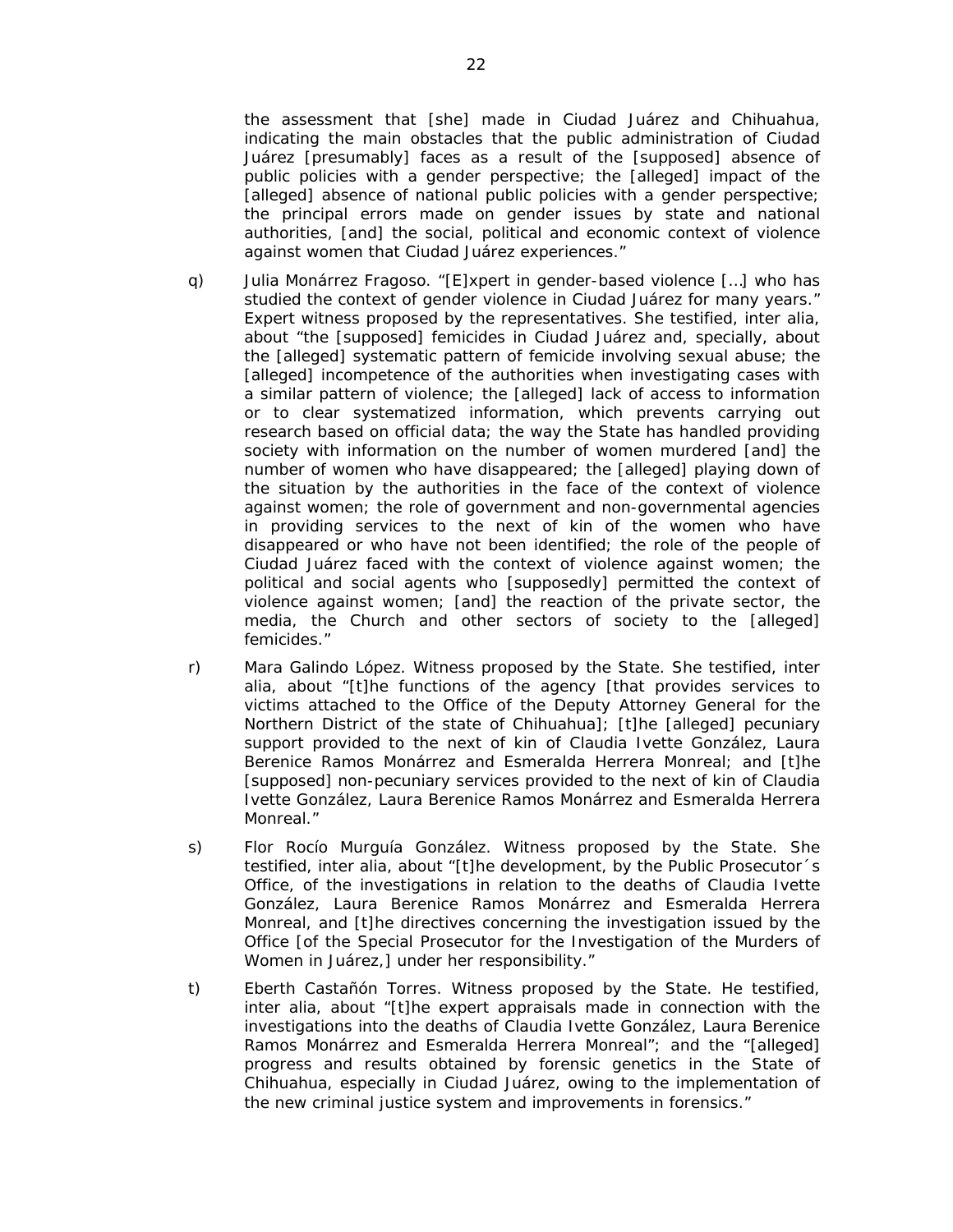- u) *Luisa Fernanda Camberos Revilla*. Witness proposed by the State. She testified, *inter alia,* about "[t]he comprehensive policy implemented by the government of the state of Chihuahua to prevent, investigate, punish and eliminate violence against women; [t]he results of the programs to prevent, investigate, punish and eliminate violence against women implemented by the government of the state of Chihuahua, and the [alleged] pecuniary and non-pecuniary support granted by the [Chihuahua Women's] Institute to the next of kin of women victims of crime, especially the support provided to the next of kin of Claudia Ivette González, Laura Berenice Ramos Monárrez and Esmeralda Herrera Monreal."
- v) *María Sofía Castro Romero.* Witness proposed by the State. She testified, *inter alia,* about "[t]he creation and functioning of the Commission to Prevent and Eliminate Violence against Women in Ciudad Juárez, [and t]he results of the intervention of this Commission in the programs to prevent and to deal with violence against women in Chihuahua, especially in Ciudad Juárez."

84. Regarding the evidence provided during the public hearing, the Court received the testimony of the following persons:

- a) *Josefina González Rodríguez*. Mother of Claudia Ivette González and alleged victim. Witness proposed by the Commission. She testified, *inter alia,* about "the different steps taken by the family of [Claudia Ivette] during the period immediately following her [alleged] disappearance; the authorities' attitude and response to these measures; the way the domestic investigations were conducted following the discovery of her daughter's remains; the [supposed] obstacles faced by [Claudia Ivette's] family in their search for justice in this case; [and] the [alleged] consequences for her personal life and for her family of the [alleged] human rights violations that her daughter suffered."
- b) *Irma Monreal Jaime.* Mother of Esmeralda Herrera Monreal and alleged victim. Witness proposed by the Commission. She testified, *inter alia,* about "her [supposed] history of victimization owing to the [presumed] disappearance of her daughter, the measures taken; the [alleged] violations committed against her by the Mexican authorities, their response, attitude and the [alleged] harm caused; the [supposed] tortuous and convoluted procedure to identify [her daughter Esmeralda]; the conduct of the investigations; the [alleged] obstacles and the denial of justice; the management of the fund set up by the state Attorney General's Office and the [Office of the Attorney General of the Republic]; the impact on her life and that of her family owing to the [alleged] process of victimization; the management of the other support provided by the government; the [alleged] lack of access to information; the [supposed] absence of legal support and advice to advance the investigations; the [alleged] negligence of the authorities; the process she had to follow to access the Inter-American System, [and] the [alleged] pressure exercised by the authorities."
- c) *Benita Monárrez Salgado.* Mother of Laura Berenice Ramos Monárrez and alleged victim. Witness proposed by the Commission. She testified, *inter alia,* about "her [supposed] history of victimization owing to the [presumed] disappearance of her daughter, the measures taken, the [alleged] violations she suffered from the Mexican authorities, their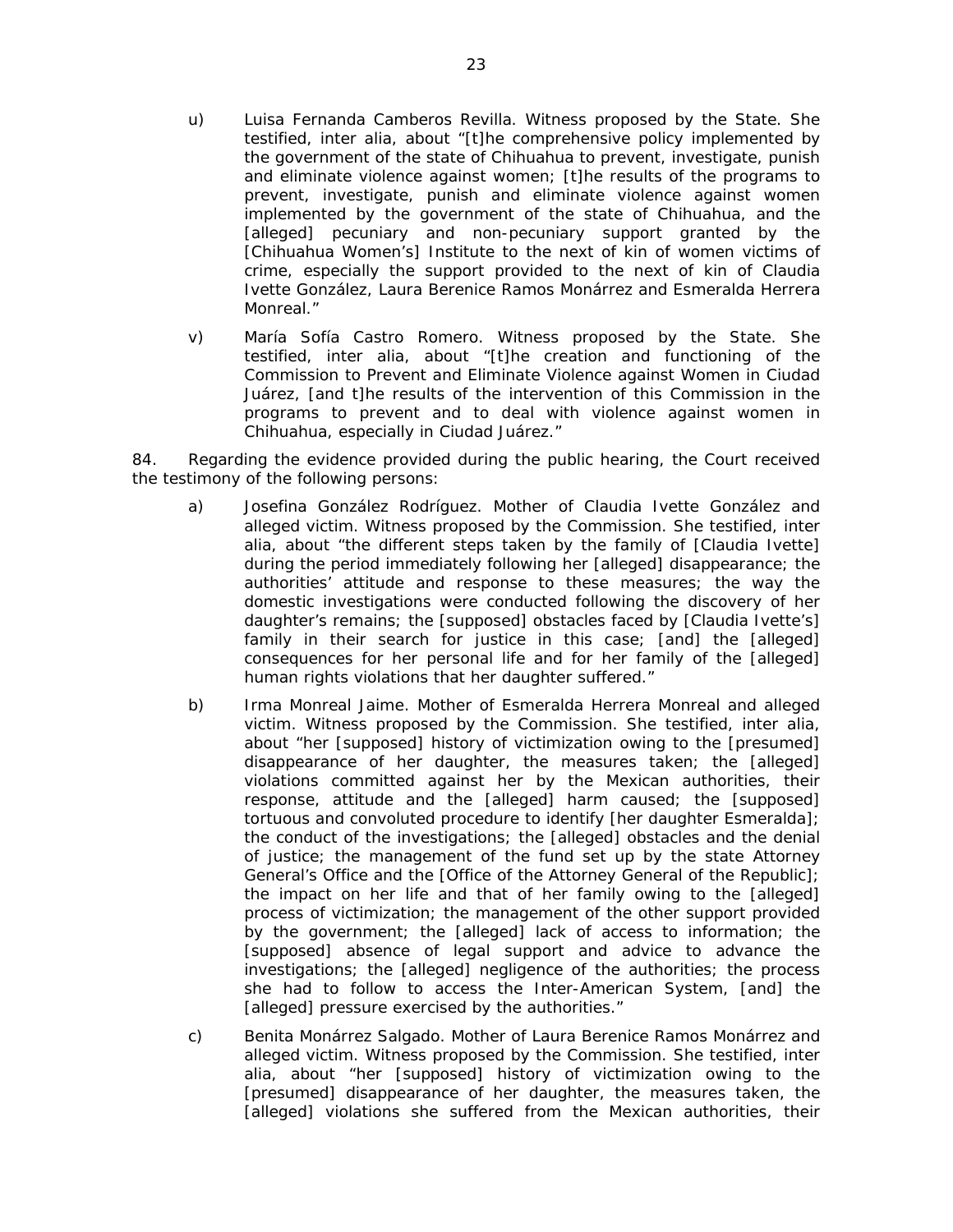response, attitude, and the harm caused; the [supposed] tortuous and convoluted procedure to identify [her daughter Laura]; the way the investigations were conducted; the [alleged] obstacles and the denial of justice; the management of the fund set up by the state Attorney General's Office and the [Office of the Attorney General of the Republic]; the impact on her life and that of her family owing to the [alleged] process of victimization; the handling of the other support provided by the government; the [alleged] lack of access to information; the [supposed] absence of legal support and advice to promote the investigations; the [presumed] negligence of the authorities; the process she had to follow to access the Inter-American System, [and] the [alleged] pressure exercised by the authorities."

- d) *Rhonda Copelon,* law professor, specialist, *inter alia,* in human rights, international criminal law, gender, and violence against women. Expert witness proposed by the Commission. She testified, *inter alia,* about "the problem of violence against women in general; her connection with the discrimination traditionally experienced; the need for enhancing institutional capacities and adopting comprehensive strategies to prevent, punish and eliminate discrimination, and improving access to justice for victims of gender-based violence." Following her oral statement, the expert witness forwarded the Court a written version of her expert opinion.
- e) *Rodrigo Caballero Rodríguez*. Witness proposed by the State. He testified, *inter alia,* about "[t]he measures taken for the development, by the Public Prosecutor's Office, of the investigations into the deaths of Claudia Ivette González, Laura Berenice Ramos Monárrez and Esmeralda Herrera Monreal during the second stage of the investigations; [t]he results obtained from th[ese] inquiries, and [t]he measures underway and pending implementation."
- f) *Silvia Sepúlveda Ramírez*. Witness proposed by the State. She testified, *inter alia,* about "[t]he expert appraisals made during the investigations into the death of Claudia Ivette González, Laura Berenice Ramos Monárrez and Esmeralda Herrera Monreal; and [the p]rogress and results in the field of forensic genetics in the state of Chihuahua, especially in Ciudad Juárez, arising from the implementation of the new criminal justice system and reforms in forensics."
- g) *Rosa Isela Jurado Contreras. "*Judge of the Sixth Criminal Chamber of the Supreme Court of Justice of Chihuahua." Expert witness proposed by the State. She testified, *inter alia,* about "[t]he amendments to the law, and the operation of the new criminal justice system in the state of Chihuahua, as well as on its results and potential."

# *2. Assessment of the evidence*

85. In this case as in others,  $48$  the Court admits the probative value of those documents presented by the parties at the appropriate opportunity that were not contested or opposed and whose authenticity was not questioned, as well as the

<sup>48</sup> <sup>48</sup> *Cf. Case of Velásquez Rodríguez v. Honduras. Preliminary Objections*, *supra* note 29, para. 140; *Case of Ríos et al. v. Venezuela*, *supra* note 44, para. 81, and *Case of Perozo et al. v. Venezuela, supra* note 22, para. 94.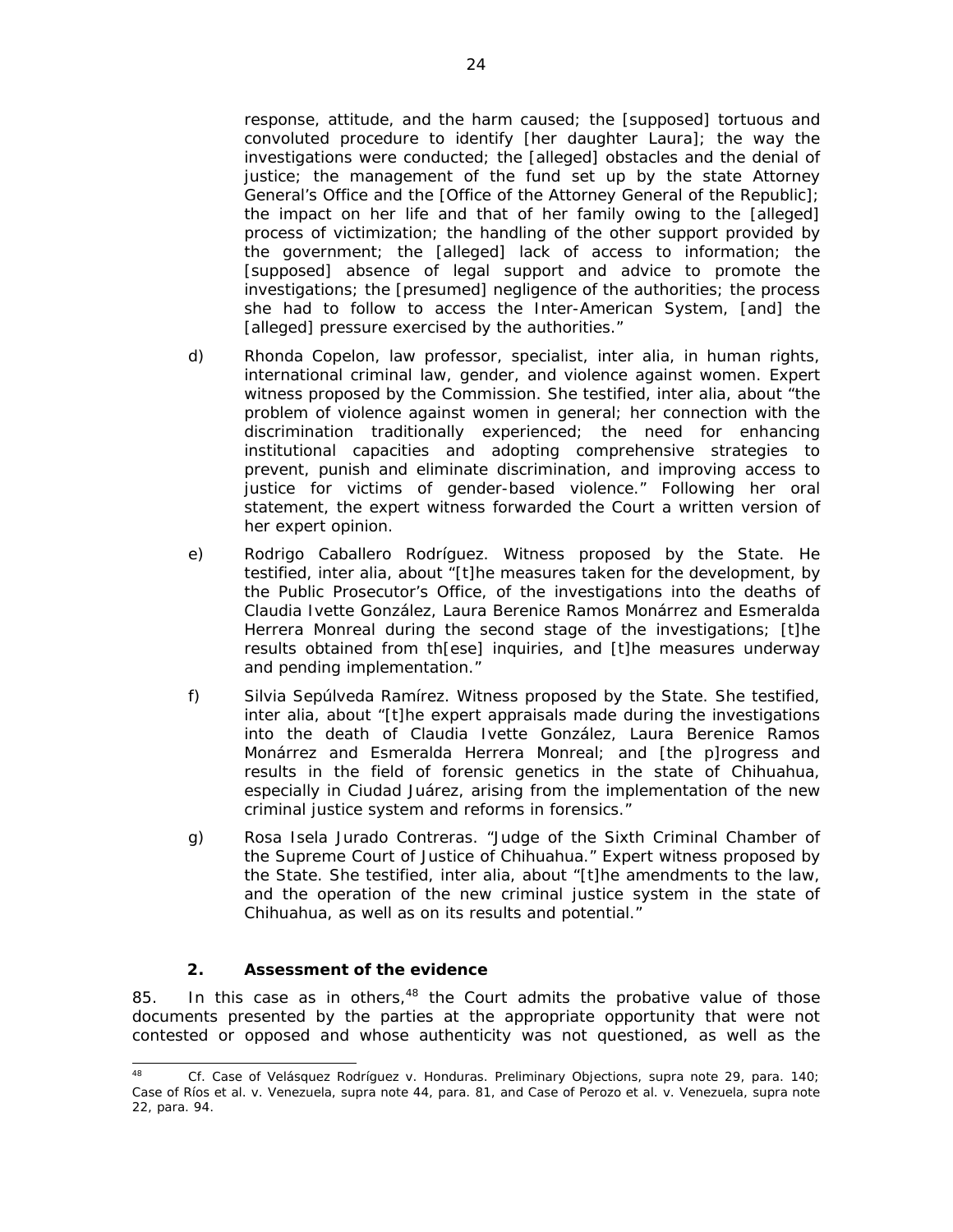documents requested as evidence to facilitate adjudication of the case and those that refer to supervening facts.

86. Regarding the testimony and the expert opinions, the Court considers them pertinent to the extent that they correspond to the purpose defined by the President in the order requiring them (*supra* para. 10), which will be assessed in the corresponding chapter. With regard to the statements of the victims, since they have an interest in this case, their testimony must be assessed together with all the evidence in the proceedings, rather than alone.<sup>49</sup>

87. The State contested the expert opinions of Mr. Castresana and Mr. Snow, and also the testimony of Mr. Bosio, Mr. Hinojos and Mrs. Delgadillo Pérez, because they referred to individuals who are not included in this *litis*. In this regard, the Court reiterates that, according to the order of January 19, 2009 (*supra* para. 9), the situation of individuals not included in this case may be used:

[A]s relevant evidence when assessing the alleged context of violence against women, the supposed flaws in the investigations conducted in the domestic sphere and other aspects denounced to the detriment of the three alleged victims identified in the application.<sup>50</sup>

88. The State contested the testimony of the expert witness Castresana Fernández, alleging that he had not taken part in the measures taken by the State since 2003. In this regard, when examining the merits of the case, the Court will asses whether the evidence supports the opinion of the expert witness.

89. The State contested the opinion of expert witness Pineda Jaimes, affirming that it was biased and lacked expertise in the area in which he gave his opinion. It also indicated that the information he provided had not been organized methodologically in order to provide impartial and specialized elements, and that his conclusions concerning the measures and parameters to make reparation for damage, and the rights of human rights defenders exceeded the purpose of his expert opinion. In this regard, the Court considers that the State has not presented grounds for the alleged partiality that would indicate the presence of one of the causes of impediment provided for in Article 19 of the Statute. Regarding the conclusions of the expert witness that might exceed the purpose of his opinion, the Court finds them useful for this case, and therefore admits them under Article 45(1) of the Rules of Procedure.

90. The State indicated that, in his expert opinion, Mr. Snow made general observations that should not be taken into account. In this regard, the Court will examine the supposed general observations of the expert witness when analyzing the merits of the case and will verify that they are supported by the other evidence.

91. Regarding expert witness Copelon, the State indicated that her written opinion (*supra* para. 84.d) went beyond what the President had expressly permitted during the public hearing, and that the expert had alluded to situations that had presumably occurred in Ciudad Juárez "without having the expertise to do so"; consequently, it asked the Court to reject certain sections of the expert opinion. In this regard, the Court will not take into account the statements made by the expert witness that exceed the purpose defined by the President at the public hearing. Regarding her "expertise," the Court will assess whether the assertions made by the expert bear a relationship to the rest of the evidence when examining the merits of the case.

<sup>49</sup> 49 *Cf. Case of Loayza Tamayo v. Peru. Merits.* Judgment of September 17, 1997. Series C No. 33, para. 43; *Case of Valle Jaramillo et al. v. Colombia. Merits, Reparations and Costs.* Judgment of November 27, 2008. Series C No. 192, para. 54, and *Case of Reverón Trujillo v. Venezuela, supra* note 47*,* para. 45.

<sup>50</sup> *Cf. Case of González et al. ("Cotton Field") v. Mexico, supra* note 4, forty-sixth considering paragraph.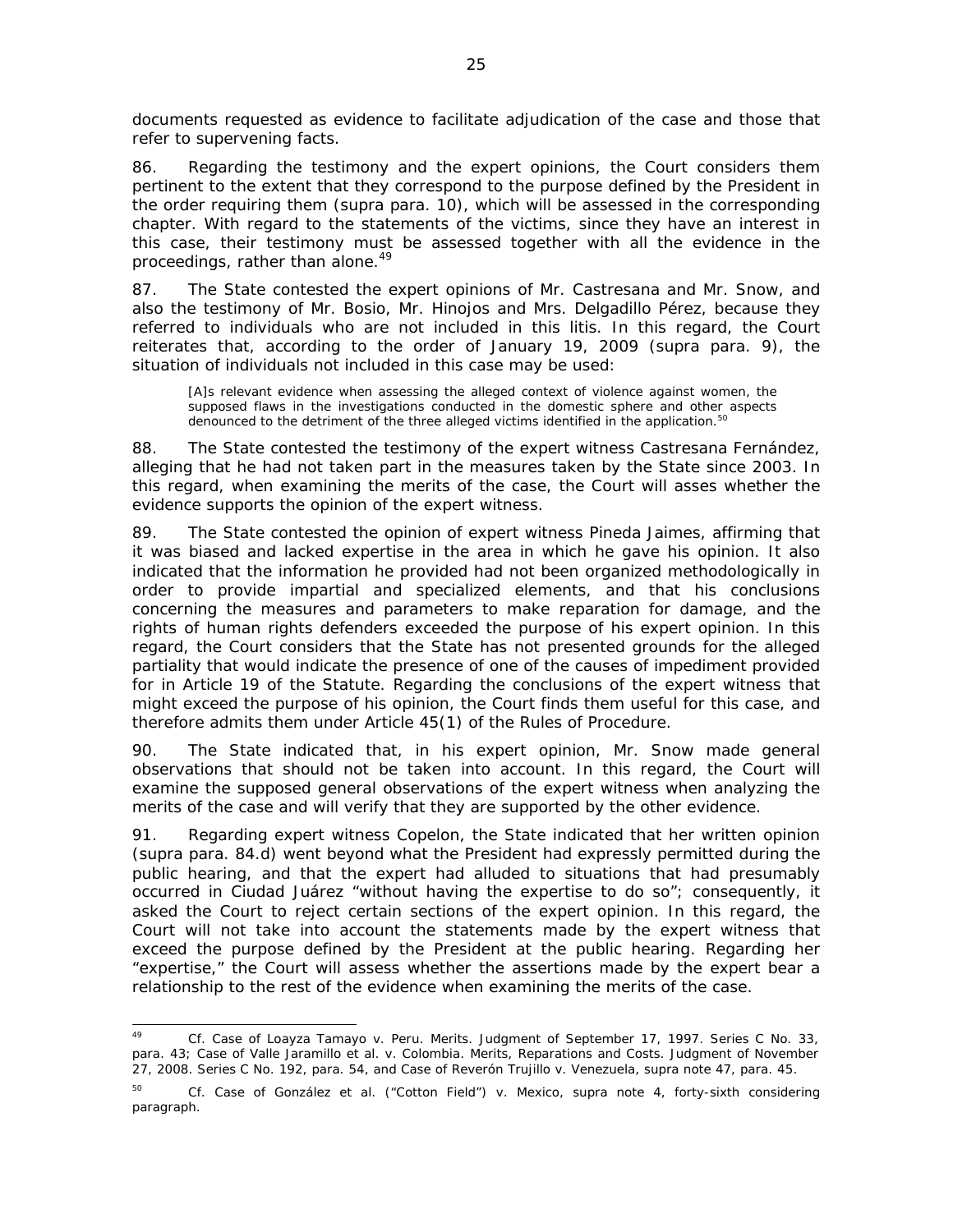92. The State questioned the expert opinion of Mrs. Lira Kornfeld on the basis of partiality, absence of methodology, and lack of familiarity with the case, affirming that the expert witness had based her opinion on psychological reports prepared by others and on testimony presented in nine similar cases, and also that the expert witness had made certain accusations against the State with regard to the administration of justice. The Court does not find that referring to the testimony of other victims or to reports of other professionals signifies an absence of methodology, especially if said testimony and reports related to the problems examined in this case. Moreover, the Court recalls that, unlike witnesses, expert witnesses may provide technical or personal opinions to the extent that such opinions are related to their expertise or experience. In addition, expert witnesses may refer to specific elements of the *litis* and also to any factor that is relevant to the litigation, provided they confine themselves to the purpose for which they were convened.<sup>51</sup>

93. In relation to the expert opinion of Mr. de la Peña Martínez, the State maintained that "although the observations of the expert witness could be of value, the Tribunal cannot taken them into consideration because the methodology used by the deponent reveals that he never entered into direct contact with the victims or evaluated the measures taken by the State to repair the psychological harm, which, in any case, demonstrates the subjectivity of his statements." The Court agrees with the State that a direct interview with the alleged victims would have provided the expert with more information to make his expert appraisal. However, the absence of a direct interview is not sufficient reason for rejecting the expertise, but rather a factor that has an impact on its probative value. Accordingly, the Court admits and will assess it together with the rest of the evidence in the case file.

94. Regarding the testimony of Mr. Coronado Franco, the State criticized that the expert opinion was based on the Commission's application, the representatives' brief and criminal cases Nos. 426/01, 48/01 and 74/04, and did not take into account the information provided by the State, or explain the relationship of these criminal actions with the instant case. The Court finds that the fact that the expert witness failed to take into account the information provided by State is not a reason to reject the expert appraisal. In this situation, the Tribunal must consider the expert witness's opinion, compare it with the arguments and evidence provided by the State, and extract the conclusions yielded by logic and sound judicial discretion, and it will do so when examining the merits of the case.

95. With regard to the testimony of Mrs. Azaola Garrido, the State indicated that, the curriculum vitae of the expert witness "reveals her unfamiliarity and inexperience with regard to the discipline of psychoanalysis, post-traumatic stress syndrome, and assessment of harm to the physical and mental health of the individual." The State did not ask the Court to reject this opinion; consequently, the Court will assess it together with the rest of the evidence in the case file, taking into account the State's observations and the expert's curriculum vitae.

96. Regarding the expert opinion of Mrs. Huaita Alegre, the State indicated that "it is not based on specialized knowledge […] but rather on the [C]ommission's decisions"; it does not reveal the supposed discriminatory conduct of the authorities in the administration of justice after 2003, and the expert witness asked that the Court "declare the responsibility of the State for not having acted with due diligence, while it was not the purpose of her appraisal to judge the State's actions." If necessary, the

 $51$ 51 *Cf. Case of González et al. ("Cotton Field") v. Mexico*, *supra* note 6, seventy-fifth considering paragraph.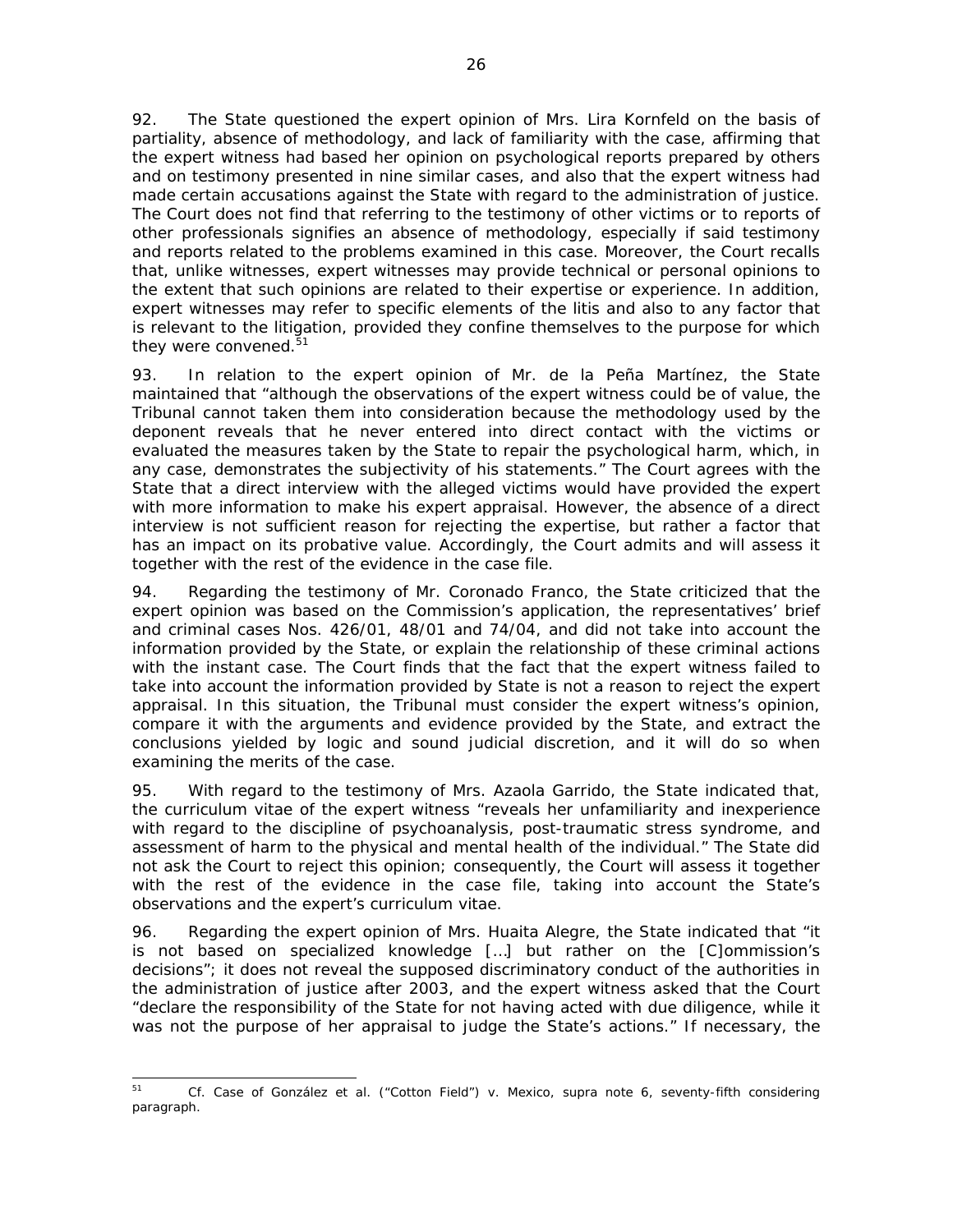Tribunal will assess the sources on which the expert witness based her conclusions and the lapse in time to which her opinion refers, when examining the merits of the case.

97. In relation to Mrs. Lagarde y de los Ríos, the State presented a series of doubts about the data provided by the expert witness, and asked the Court to consider them when establishing the probative value of the expertise. When it examines the merits of the case, the Court will analyze the expert opinion in conjunction with the other evidence in the case file, taking into account the State's observations.

98. Regarding the expert opinion of Mrs. Jusidman Rapoport, the State indicated that it contained outdated information and therefore asked the Court to reject it. The Court finds that, even if the opinion contains outdated information, this is not sufficient reasons to reject it, but to assess it within the time span to which it refers and taking into account the newer evidence that the parties have provided. Moreover, the Tribunal observes that the expert witness expanded *motu propio* the purpose of her opinion, and no objection was raised by the parties. In view of the foregoing, and considering that the expansion is helpful in the instant case, the Court accepts it, pursuant to Article 45(1) of the Rules of Procedure.

99. As regards expert witness Monárrez Fragoso, the State objected that the expert opinion was based on a research project carried out for a purpose other than the opinion; that the expert witness referred to cases that were not included in the instant proceedings; that the statistical data presented by the expert witness had not been updated and also, according to the State, that some of the terminology used by the expert witness does not exist in domestic legislation. The Tribunal finds that the initial purpose of the research carried out by the expert witness has no impact on the probative value of her expert opinion; that the cases to which the expert witness refers are relevant to assess the context of this case; that the opinion will be taken into consideration within the time span to which it refers, and that the issues relating to terminology and probative value will be examined together with the merits of the case.

100. Regarding the testimony of Mrs. Castro Romero, the representatives contradicted several of her assertions; if pertinent, this will be assessed by the Court together with the merits of the case.

101. With regard to the testimony of Mr. Bosio, the State indicated that the witness had analyzed some of the forensic medicine reports on the bodies found in the Cotton Field in 2001 and that "the witness cannot confirm the elaboration of these reports directly, because he only intervened in the case in 2005"; that the Commission should have proposed his statement as an expert opinion and not as testimony, and that the witness had arrived at conclusions that "he cannot confirm and that are not his own." In this regard, the Court reiterates that a witness may refer to facts and circumstances that he is aware of in relation to the purpose of his testimony and should avoid giving personal opinions;<sup>52</sup> hence, the Court will not take into consideration any aspect which is merely an opinion of witness Bosio.

102. Regarding the testimony of Mrs. Doretti, the State contested it because "it presents confidential information that could affect the investigation into the murders" of the alleged victims. In this regard, the Court confirms the contents of the order of the President of March 18, 2009 (*supra* para. 10), which reads:

For the effects of the international proceedings before this Court, the conflict of rights between the obligation of confidentiality and the international public interest to clarify the facts relating to the scope of the attribution of responsibility to the State is resolved by offering the greatest possible protection to the witnesses who appear before the Court so

 $52$ 52 *Cf. Case of González et al. ("Cotton Field") v. Mexico, supra* note 6, forty-seventh considering paragraph.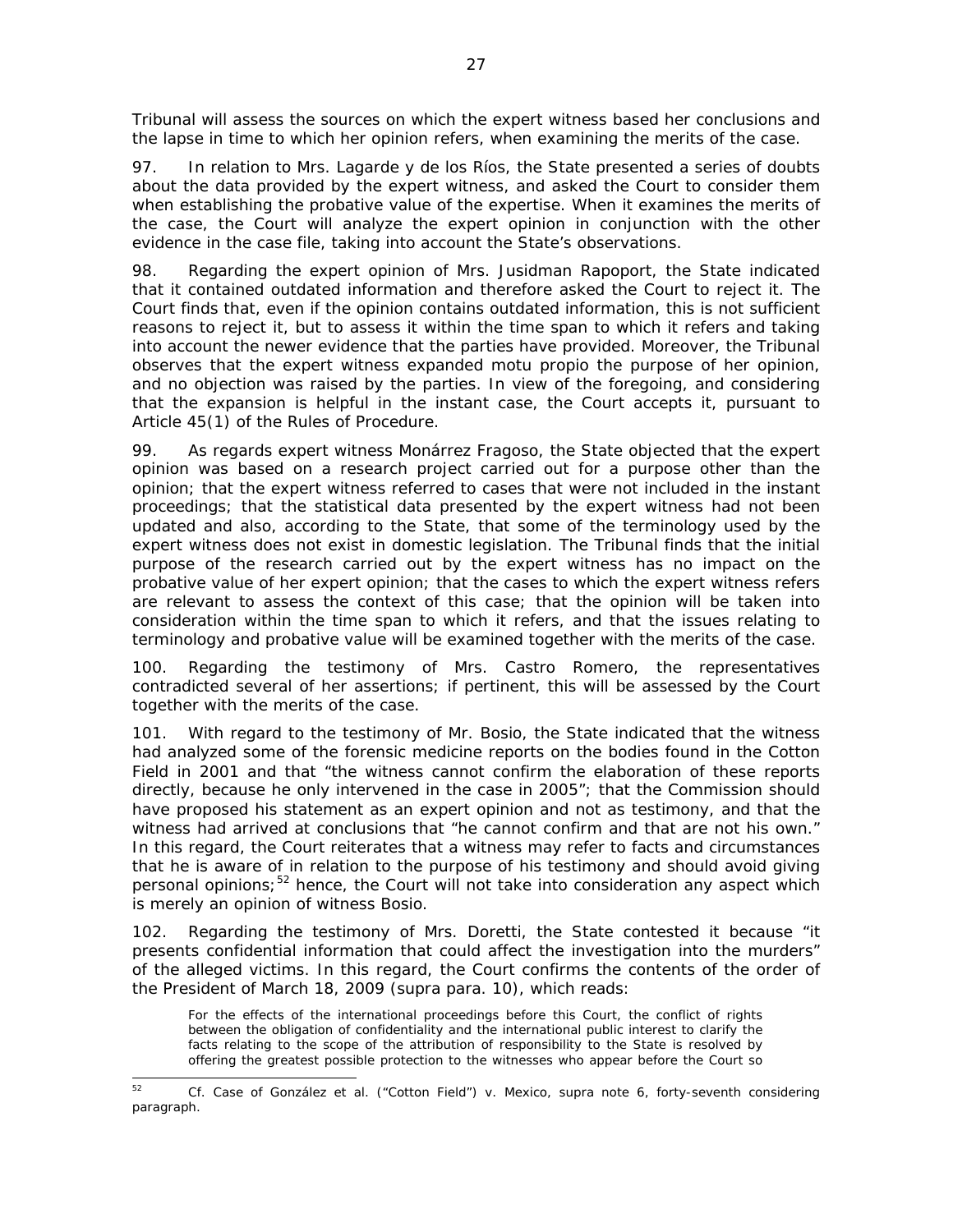that their testimony can be given with the greatest freedom. In this regard, the State's defense cannot rest on the total objection to a statement, when it would be difficult to replace some of its components with other probative means.

103. Regarding the testimony of Mr. Maynez Grijalva, the State questioned its veracity and affirmed that, on several points, the witness offered personal opinions without any evidence to support them. The Tribunal will not take the mere opinions of the witness into consideration and will weigh each of his affirmations that are relevant for this case, against the rest of the evidence.

104. The State asked the Court to reject the testimony of Mrs. Delgadillo Pérez, because the deponent had exceeded the purpose of her testimony and given personal opinions. The Court indicates that the witness's opinions will not be taken into account. The Tribunal will assess the statements of the witness that exceed the purpose of her testimony, if they are helpful to decide this case.

105. Regarding the testimony of Mr. Hinojos, the State indicated that he is "the legal representative of Edgar Álvarez Cruz, who has been sentenced and convicted for his responsibility in the murder of a woman in Ciudad Juárez [and h]is testimony is invalid because he could be trying to act in favor of his client." In this regard, the Court reiterates that, pursuant to in 48(1) of the Rules of Procedure, witnesses are obliged to speak "the truth, the whole truth and nothing but the truth," regarding the facts and circumstances of which they are aware. In order to verify whether Mr. Hinojos spoke the truth, the Court will assess his testimony in conjunction with the other evidence, when examining the merits of the case.

106. As regards the testimony of Mrs. Pérez Torres, the State asked the Court to reject it, *inter alia,* because it was not made before notary public as required by the President. The Court confirms that, according to the case file, there is no evidence that the representatives sent the statement of said witness before a notary public; accordingly, the Court decides to reject it, because it was not made in accordance with the instructions given by the President (*supra* para. 10).

107. Regarding the testimony of witnesses Murguía González, Castañón Torres, Galindo López and Camberos Revilla, the representatives questioned the information they provided and contested their credibility, which will be verified by the Court when it examines the merits of the case, using sound judicial discretion and taking into account the rest of the evidence.

108. The Court observes that several documents cited by the parties in their respective briefs were not provided to the Court, including some corresponding to the State's public institutions that could be found on the Internet. Similarly, the parties included direct links to Internet pages. In the instant case, the Court observes that documents provided in this way are pertinent and the parties were able to contest them, but did not. Accordingly, these documents are accepted and placed in the case file, because legal certainty and the procedural balance of the parties were not affected.

#### **VII**

# **VIOLENCE AND DISCRIMINATION AGAINST WOMEN IN THIS CASE ARTICLES 4 (RIGHT TO LIFE)54, 5 (RIGHT TO HUMANE TREATMENT)55, 7 (RIGHT TO**

Every person has the right to have his life respected. This right shall be protected by law and, in general, from the moment of conception. No one shall be arbitrarily deprived of his life.

<sup>53</sup> 53 *Cf. Case of González et al. ("Cotton Field") v. Mexico, supra* note 6, thirty-sixth considering paragraph.

Article 4(1) of the Convention stipulates: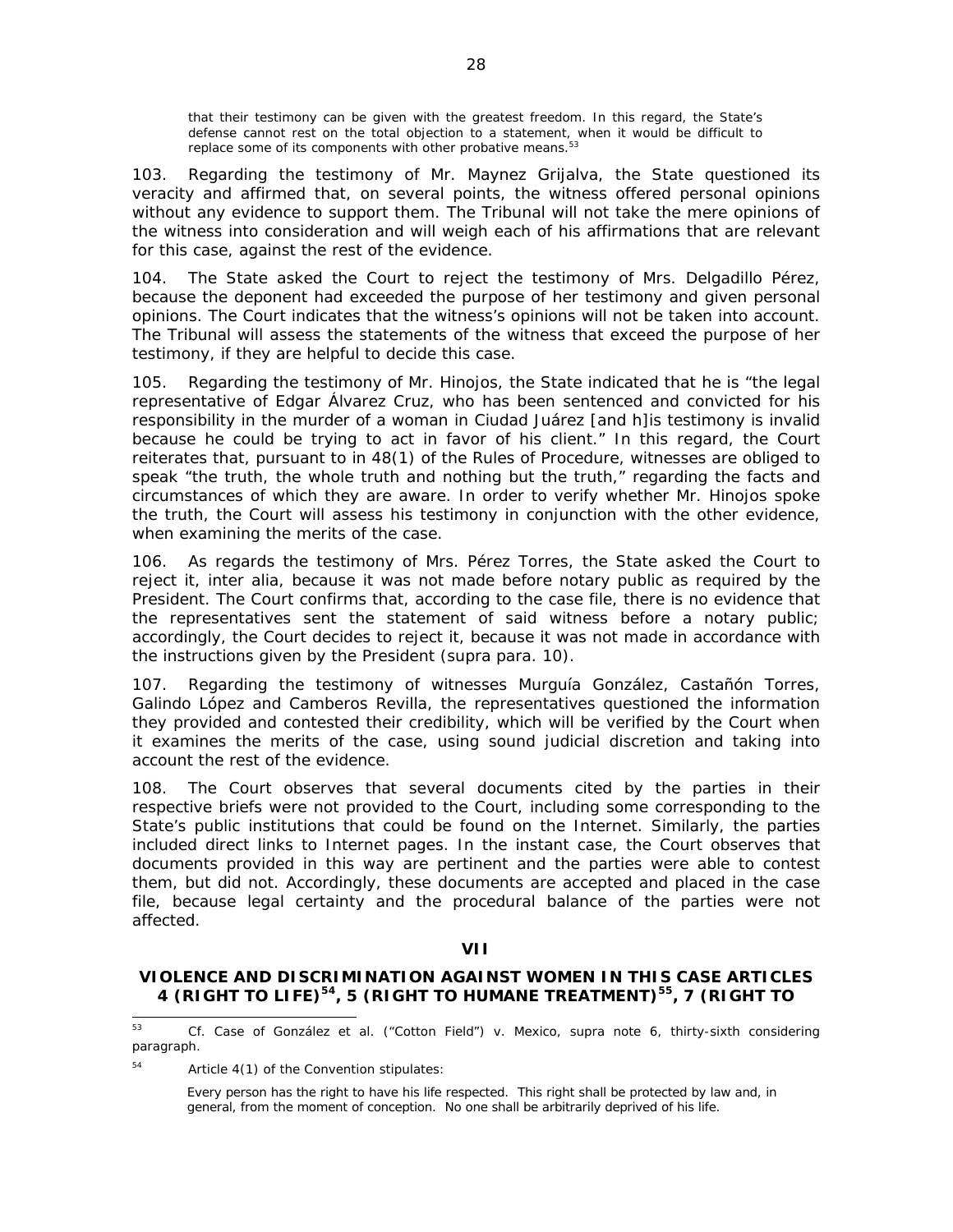# PERSONAL LIBERTY)<sup>56</sup>, 8 (RIGHT TO A FAIR TRIAL)<sup>57</sup> 19 (RIGHTS OF THE **CHILD)58 and 25 (RIGHT TO JUDICIAL PROTECTION)59 IN RELATION TO ARTICLES 1(1) (OBLIGATION TO RESPECT RIGHTS)60 AND 2 (DOMESTIC**  LEGAL EFFECTS)<sup>61</sup> OF THE AMERICAN CONVENTION, AND ARTICLE 7 OF THE **CONVENTION OF BELÉM DO PARÁ**62

109. The Commission asked the Court to declare that the State had failed to comply

- <sup>55</sup> Article 5 of the Convention establishes:
	- 1. Every person has the right to have his physical, mental, and moral integrity respected.
	- 2. No one shall be subjected to torture or to cruel, inhuman, or degrading punishment or treatment. All persons deprived of their liberty shall be treated with respect for the inherent dignity of the human person. […]
- 56 Article 7 of the Convention stipulates:
	- 1. Every person has the right to personal liberty and security.
	- 2. No one shall be deprived of his physical liberty except for the reasons and under the conditions established beforehand by the constitution of the State Party concerned or by a law established pursuant thereto.
	- 3. No one shall be subject to arbitrary arrest or imprisonment. […]
- 57 Article 8(1) of the Convention establishes that:

Every person has the right to a hearing, with due guarantees and within a reasonable time, by a competent, independent, and impartial tribunal, previously established by law, in the substantiation of any accusation of a criminal nature made against him or for the determination of his rights and obligations of a civil, labor, fiscal, or any other nature. […]

58 Article 19 of the Convention establishes:

Every minor child has the right to the measures of protection required by his condition as a minor on the part of his family, society, and the State.

59 Article 25(1) of the Convention indicates that:

Everyone has the right to simple and prompt recourse, or any other effective recourse, to a competent court or tribunal for protection against acts that violate his fundamental rights recognized by the constitution or laws of the state concerned or by this Convention, even though such violation may have been committed by persons acting in the course of their official duties.

 $60$  Article 1(1) of the Convention establishes:

The States Parties to this Convention undertake to respect the rights and freedoms recognized herein and to ensure to all persons subject to their jurisdiction the free and full exercise of those rights and freedoms, without any discrimination for reasons of race, color, sex, language, religion, political or other opinion, national or social origin, economic status, birth, or any other social condition.

61 Article 2 of the Convention states:

Where the exercise of any of the rights or freedoms referred to in Article 1 is not already ensured by legislative or other provisions, the States Parties undertake to adopt, in accordance with their constitutional processes and the provisions of this Convention, such legislative or other measures as may be necessary to give effect to those rights or freedoms.

62 Article 7 of the Convention of Belém do Pará stipulates:

The States Parties condemn all forms of violence against women and agree to pursue, by all appropriate means and without delay, policies to prevent, punish and eradicate such violence and undertake to:

 $\lceil$ ...

 $\lceil \dots \rceil$ 

- (b) apply due diligence to prevent, investigate and impose penalties for violence against women;
- (c) include in their domestic legislation penal, civil, administrative and any other type of provisions that may be needed to prevent, punish and eradicate violence against women and to adopt appropriate administrative measures where necessary;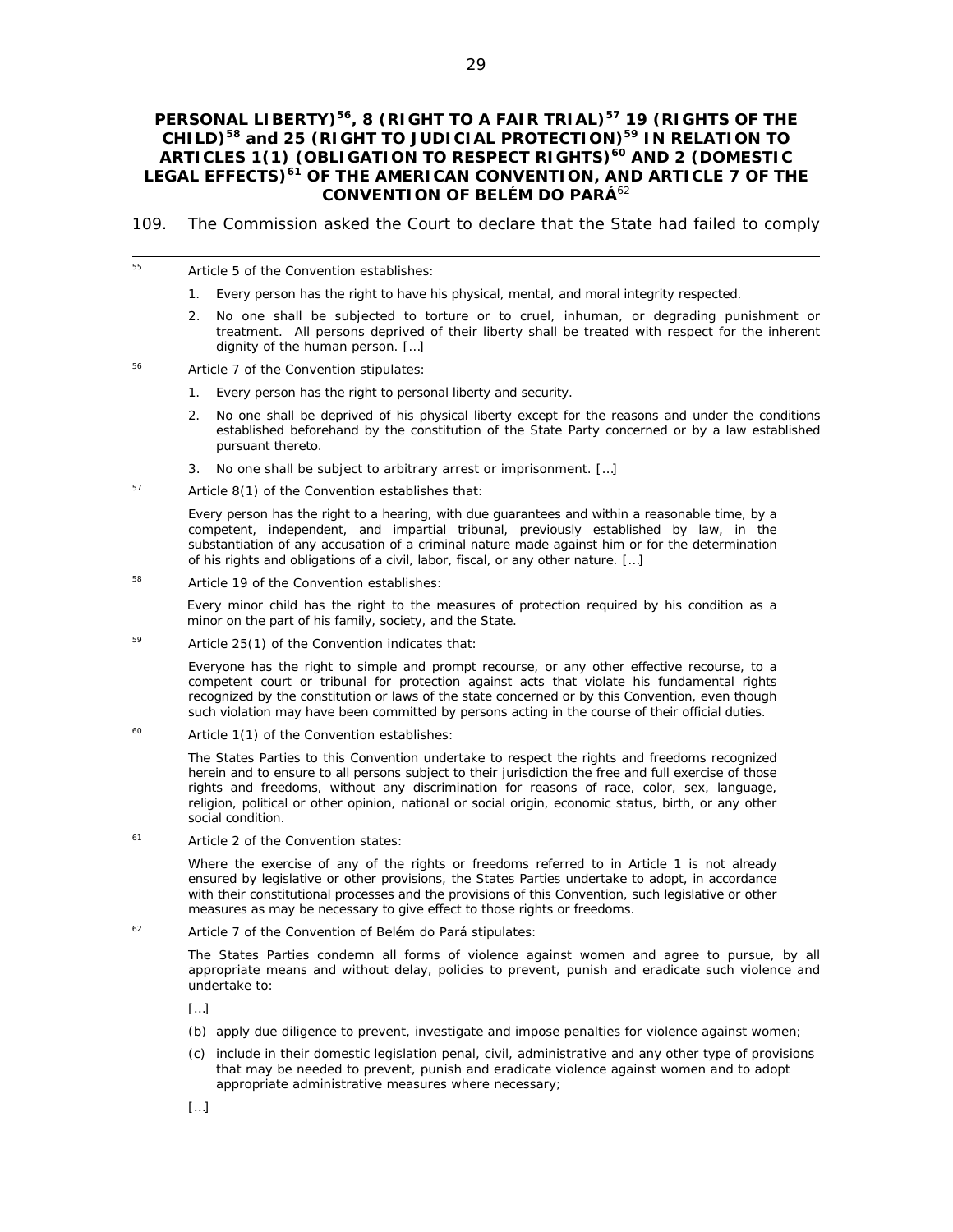with its obligation to ensure the right to life of the victims "by adopting measures to prevent their murders, thus violating [A]rticle 4 of the American Convention, in connection to [A]rticles 1(1) and 2 [thereof]." It also asked the Court "to find that the State failed in its obligation to act diligently to prevent, investigate and punish the acts of violence suffered by [the victims] in violation of Article 7 of the Convention of Belém do Pará." Lastly, it maintained that the State had failed to comply with its obligation to conduct an effective and adequate investigation into the disappearances and subsequent deaths of Mss. González, Herrera and Ramos, in violation of Articles 8, 25 and 1(1) of the American Convention. According to the Commission, "[d]espite the fact that six years have passed, the State has not made any progress in the clarification of the facts or regarding who are the responsible parties."

110. The representatives concurred with the Commission and also alleged that "the State's failure to protect the human rights of the victims refers to the right to life, but also to the right to humane treatment and to personal liberty, directly related to the right to due process." They indicated that "the failure of the authorities to act or react to the reports of disappearances, not only facilitated the victims' murders, but also the deprivation of their liberty and torture, despite the known situation of risk for women."

111. Despite acknowledging "the serious nature of these murders," the State denied that it had committed "any violation" of the rights to life, humane treatment and personal liberty. According to the State, neither the Commission nor the representatives "had proved that State agents were in any way responsible for the murders." In addition, it argued that, during the second stage of the investigations into the three cases starting in 2004, "the irregularities were fully rectified, the case files were reactivated and the investigations were started up again on a scientific basis, and even with international support." According to the State, "impunity does not exist. The investigations into the cases are still open and measures are still being taken to identify those responsible."

112. This difference of opinion requires the Court to examine the context of the facts of the case and the conditions in which said facts can be attributed to the State, thus entailing its international responsibility derived from the alleged violation of Articles 4, 5 and 7 of the American Convention, in relation to Articles 1(1) and 2 thereof, and of Article 7 of the Convention of Belém do Pará. Furthermore, despite the State's acquiescence, it is still necessary to determine the nature and severity of the violations that occurred with regard to Articles 8(1) and 25(1) of the Convention, in relation to Articles 1(1) and 2 of this treaty, and Article 7 of the Convention of Belém do Pará. To this end, the Court will now make the pertinent factual and legal findings*,* examining the State's obligations of respect, guarantee and non-discrimination.

# *1. Context*

-

# *1.1.* Ciudad Juárez

113. Ciudad Juárez is located in the north of the state of Chihuahua, on the border with El Paso, Texas. It has a population of more than 1.2 million inhabitants, $63$  and is an industrial city – where the "*maquila* industry" (manufacturing and/or assembly plants, hereinafter referred to as "*maquila*," "*maquiladora*" or "*maquilas*") has

<sup>63</sup> *Cf. Radiografía Socioeconómica del Municipio de Juárez* prepared by the Municipal Research and Planning Institute, 2002 (case file of attachments to the answer to the application, volume XXV, attachment 2, folios 8488 to 8490, 8493, 8495 and 8510).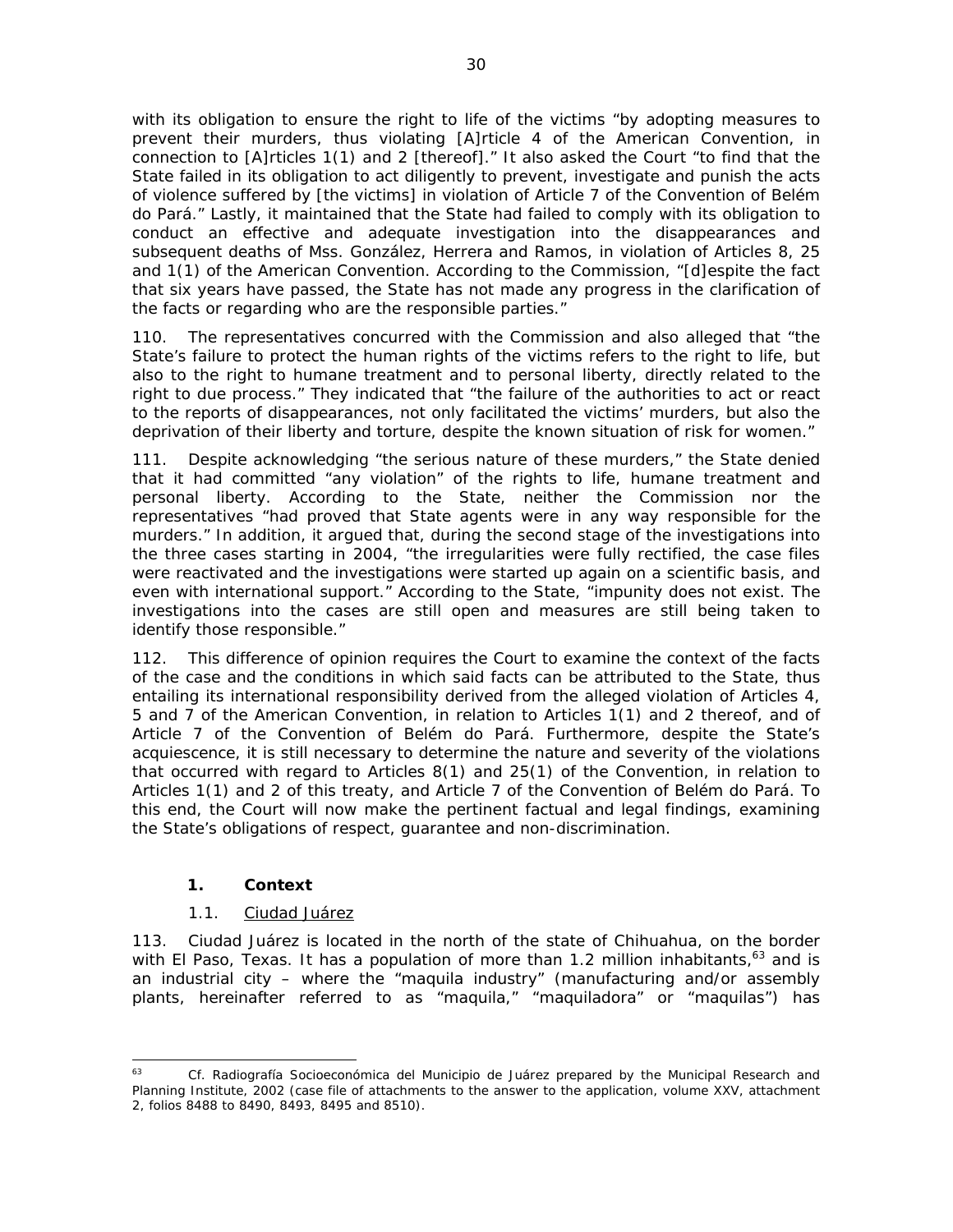flourished – and a place of transit for Mexican and foreign migrants. $64$  The State, as well as various national and international reports, mention a series of factors that converge in Ciudad Juárez, such as social inequalities<sup>65</sup> and the proximity of the international border,<sup>66</sup> that have contributed to the development of different types of organized crime, such as drug-trafficking,<sup>67</sup> people trafficking,<sup>68</sup> arms smuggling<sup>69</sup> and money-laundering,<sup>70</sup> which have increased the levels of insecurity and violence.<sup>71</sup>

# *1.2. Phenomenon of the murder of women, and numbers*

114. The Commission and the representatives alleged that, since 1993, the number of disappearances and murders of women and girls in Ciudad Juárez has increased significantly. According to the Commission, "Ciudad Juárez has become a focus of attention of both the national and the international communities because of the particularly critical situation of violence against women which has prevailed since 1993, and the deficient State response to these crimes."

<sup>64</sup> 64 *Cf. Radiografía Socioeconómica del Municipio de Juárez* 2002, *supra* note 63, folio 8492; IACHR, *The Situation of the Rights of Women in Ciudad Juárez, Mexico: The Right to be Free from Violence and Discrimination,* OEA/Ser.L/V//II.117, Doc. 44, March 7, 2003 (case file of attachments to the application, volume VII, attachment 1, folio 1742); United Nations, Report on Mexico produced by the Committee on the Elimination of Discrimination against Women under Article 8 of the Optional Protocol of the Convention, and reply from the Government of Mexico, CEDAW/C/2005/OP.8/MEXICO, 27 January 2005 (case file of attachments to the application, volume VII, attachment 3b, folio 1921); United Nations, Report of the Special Rapporteur on violence against women, its causes and consequences, Yakin Ertürk, *Integration of the human rights of women and a gender perspective: violence against women*, Mission to Mexico, E/CN.4/2006/61/Add.4, January 13, 2006 (case file of attachments to the application, volume VII, attachment 3c, folio 2011), and Amnesty International, Mexico: Intolerable killings: 10 years of Abductions and Murders or Women in Ciudad Juárez and Chihuahua*,* AMR 41/027/2003 (case file of attachments to the application, volume VII, attachment 6, folio 2267).

<sup>65</sup> *Cf.* Report on Mexico produced by CEDAW, *supra* note 64, folio 1921; Report of the Special Rapporteur on violence against women, *supra* note 64, folio 2011; Amnesty International, *Intolerable killings, supra* note 64, folio 2268, and *Comisión Mexicana de Defensa y Promoción de los Derechos Humanos A.C*., *Compendio de recomendaciones sobre el feminicidio en Ciudad Juárez, Chihuahua*, 2007 (case file of attachments to the pleadings and motions brief, volume XX, attachment 11(1), folio 6564).

<sup>66</sup> *Cf.* CNDH, *Informe Especial de la Comisión Nacional de los Derechos Humanos sobre los Casos de Homicidios y Desapariciones de Mujeres en el Municipio de Juárez, Chihuahua, 2003* [Special Report of the National Human Rights Commission on the Cases of Homicides and Disappearances of Women in the Municipality of Juarez, Chihuahua, 2003] (case file of attachments to the application, volume VII, attachment 5, folio 2168); Report of the Special Rapporteur on violence against women, supra note 64, folio 2011, and Amnesty International, *Intolerable killings*, supra note 64, folio 2267.

<sup>67</sup> *Cf.* IACHR, *The Situation of the Rights of Women in Ciudad Juárez, supra* note 64, folio 1742; Report on Mexico produced by CEDAW, *supra* note 64, folios 1921 and 1922; CNDH, *Informe Especial*, *supra*  note 66, folio 2168, and *Comisión para Prevenir y Erradicar la Violencia contra las Mujeres en Ciudad Juárez*  [Commission for the Prevention and Eradication of Violence against Women in Ciudad Juarez], *Primer Informe de Gestión,* November 2003-April 2004 (case file of attachments to the answer to the application, volume XXV, attachment 7, folio 8666).

<sup>68</sup> *Cf.* Report on Mexico produced by CEDAW, *supra* note 64, folio 1922, and Report of the Special Rapporteur on violence against women, *supra* note 64, folio 2011.

<sup>69</sup> *Cf. Comisión para Prevenir y Erradicar la Violencia contra las Mujeres en Ciudad Juárez*, *Primer Informe de Gestión, supra* note 67, folio 8666, and Report on Mexico produced by CEDAW, *supra* note 64, folio 195.

<sup>70</sup> *Cf.* Report on Mexico produced by CEDAW, *supra* note 64, folio 1922, and Report of the Special Rapporteur on violence against women, *supra* note 64, folio 2011.

<sup>71</sup> *Cf.* IACHR, *The Situation of the Rights of Women in Ciudad Juárez, supra* note 64, folio 1742; Report on Mexico produced by CEDAW, *supra* note 64, folios 1921 to 1922; CNDH, *Informe Especial, supra*  note 66, folio 2168, and *Comisión Mexicana de Defensa y Promoción de los Derechos Humanos A.C.*, *Compendio de recomendaciones*, *supra* note 65, folio 6564.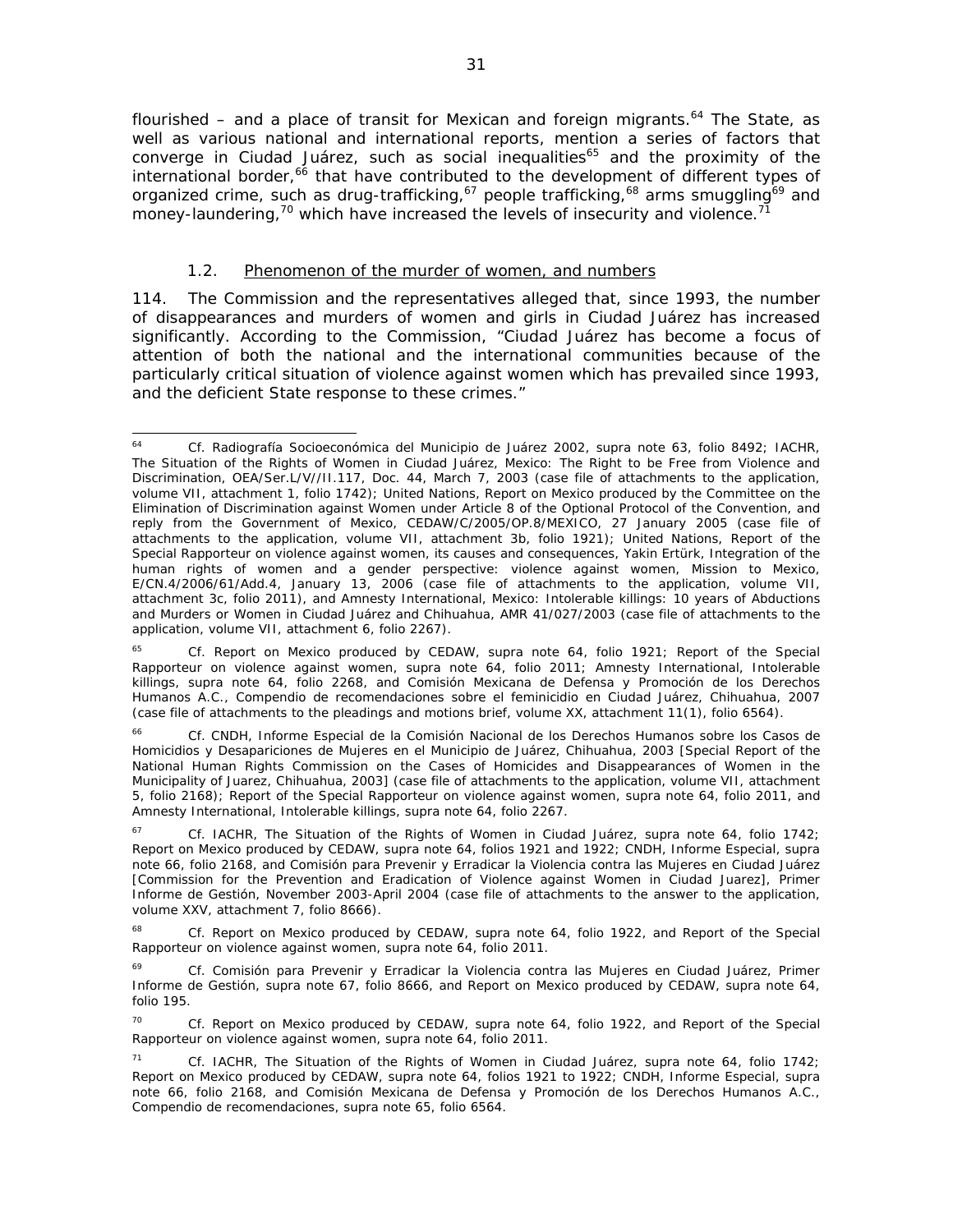115. The State acknowledged "the problem it faces owing to the situation of violence against women in Ciudad Juárez, above all, the murders that have been recorded since the beginning of the 1990s in the last century."

116. Various national and international human rights monitoring mechanisms have been following the situation in Ciudad Juárez and have called the international community's attention to it. In 1998, the Mexican National Human Rights Commission (hereinafter the "CNDH" for its name in Spanish) examined 24 cases of murders of women and concluded that the human rights of the victims and their next of kin had been violated during the investigations.<sup>72</sup> Subsequently, the following mechanisms, *inter alia,* have made observations in this regard: the United Nations Special Rapporteur on extrajudicial, summary or arbitrary executions (hereinafter the "U.N. Special Rapporteur on extrajudicial executions") in 1999;<sup>73</sup> the United Nations Special Rapporteur on the independence of judges and lawyers (hereinafter the "U.N. Special Rapporteur on judicial independence") in 2002;<sup>74</sup> the Inter-American Commission and its Special Rapporteur on the Rights of Women (hereinafter the "IACHR Rapporteur") in  $2003<sup>75</sup>$  the Commission of International Experts of the United Nations Office on Drugs and Crime in 2003; $^{76}$  the United Nations Committee on the Elimination of Discrimination against Women (hereinafter "CEDAW") in 2005,<sup>77</sup> and the United Nations Special Rapporteur on violence against women (hereinafter the "U.N. Special Rapporteur on violence against women") in 2005.<sup>78</sup> It should be noted that the European Parliament issued a resolution in this regard in 2007.<sup>79</sup> In addition, reports have been prepared by national and international non-governmental human rights organizations, such as Amnesty International,80 the *Observatorio Ciudadano para Monitorear la Impartición de Justicia en los casos de Feminicidio en Ciudad Juárez y Chihuahua* [Citizens' Observatory to Monitor the Delivery of Justice in the cases of Femicides in Ciudad Juárez and Chihuahua]81 (hereinafter the "*Observatorio Ciudadano*") and the *Comisión Mexicana de Defensa y Promoción de los Derechos* 

 $72$ 72 *Cf.* CNDH, *Recomendación 44/1998* issued on May 15, 1998 (case file of attachments to the application, volume VII, attachment 4, folios 2113 to 2164).

<sup>73</sup> *Cf.* United Nations, Report of the mission of the Special Rapporteur on extrajudicial, summary or arbitrary executions, E/CN.4/2000/3, Add.3, November 25,1999 (case file of attachments to the application, volume VII, attachment 3d, folios 2025 to 2058).

Cf. United Nations, Report of the mission of the Special Rapporteur on the independence of judges and lawyers, E/CN.4/2002/72/Add.1, January 24, 2002 (case file of attachments to the application, volume VII, attachment 3e, folios 2060 to 2111).

<sup>75</sup> *Cf.* IACHR, *The Situation of the Rights of Women in Ciudad Juárez, supra* note 64, folios 1732 to 1779.

<sup>76</sup> *Cf.* United Nations, Report of the Committee of International Experts of the United Nations Office on Drugs and Crime, on the mission to Ciudad Juárez, Chihuahua, Mexico, November 2003 (case file of attachments to the application, volume VII, attachment 3a, folios 1861 to 1913).

<sup>77</sup> *Cf.* Report on Mexico produced by CEDAW, *supra* note 64, folio 1921.

<sup>78</sup> *Cf.* Report of the Special Rapporteur on violence against women, *supra* note 64, folios 2011 to 2021.

<sup>79</sup> *Cf.* European Parliament resolution on the murder of women (femicide) in Mexico and in Central America and the role of the European Union in fighting the phenomenon, adopted on October 11, 2007, 2007/2025/(INI) (case file of attachments to the pleadings and motions brief, volume XIII, attachment 3.1, folios 4718 to 4727).

<sup>80</sup> *Cf.* Amnesty International, *Intolerable killings, supra* note 64, folios 2256 to 2305.

<sup>81</sup> *Cf. Observatorio Ciudadano para Monitorear la Impartición de Justicia en los casos de Feminicidio en Ciudad Juárez y Chihuahua*, *Informe Final. Evaluación y Monitoreo sobre el trabajo de la Fiscalía Especial para la Atención de Delitos Relacionados con los Homicidios de Mujeres en el Municipio de Juárez, Chihuahua, de la Procuraduría General de la República,* November 2006 (case file of attachments to the pleadings and motions brief, volume XX, attachment 11.2, folios 6629 to 6759).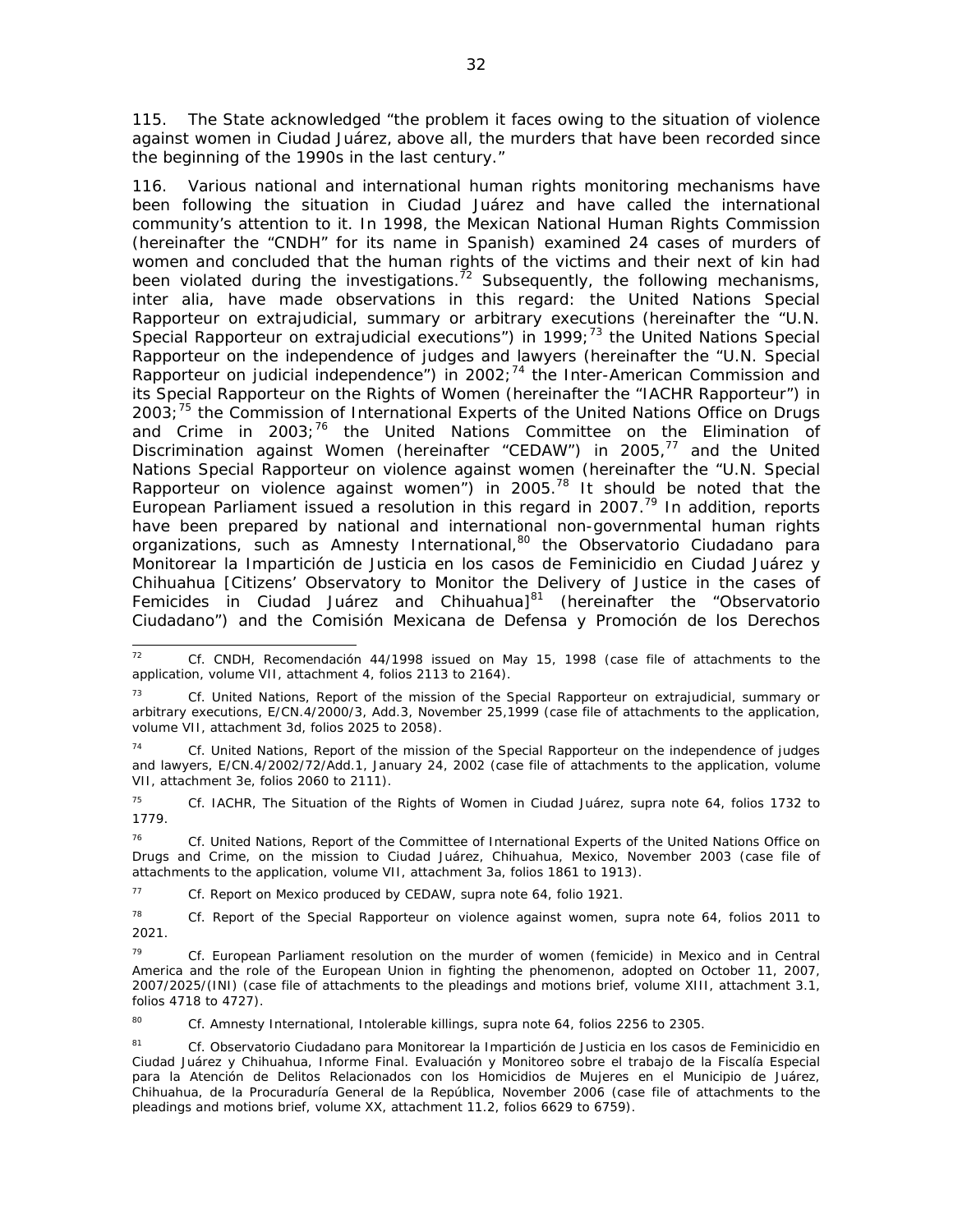*Humanos A.C.* [Mexican Commission for the Defense and Promotion of Human Rights A.C.]. *<sup>82</sup>*

117. The report of the IACHR Rapporteur underscores that, although Ciudad Juárez has been characterized by a significant increase in crimes against women and men<sup>83</sup> (*supra* para. 108), several aspects of the increase are "anomalous" with regard to women because: (i) murders of women increased significantly in 1993; $84$  (ii) the coefficients for murders of women doubled compared to those for men, $85$  and (iii) the homicide rate for women in Ciudad Juárez is disproportionately higher than that for other border cities with similar characteristics.<sup>86</sup> For its part, the State provided evidence that, in 2006, Ciudad Juárez was ranked fourth among all Mexican cities for the murder of women.<sup>87</sup>

118. From the information provided by the parties, the Court observes that no clear data exists on the exact number of women who have been murdered in Ciudad Juárez since 1993.<sup>88</sup> Reports quote figures ranging from 260 to 370 women from 1993 to

83 According to the Mexican Commission for the Defense and Promotion of Human Rights*,* although the phenomenon of violence in Ciudad Juárez affects both men and women, "it is important to note that, in the case of men, it is well known that the causes of the killings relate to drug-trafficking, vendettas and street fighting, among other factors" and "[i]n the case of the killings of women [...] there are no apparent causes" (*Comisión Mexicana de Defensa y Promoción de los Derechos Humanos, Compendio de recomendaciones*, *supra* note 65, folio 6565). Similarly, the Ciudad Juárez Commission indicated that, even though the context of violence in Ciudad Juárez affected men, women and girls, "an underlying pattern of gender violence can be observed, although more local studies and statistics on the issue are needed" (*Comisión para Prevenir y Erradicar la Violencia contra las Mujeres en Ciudad Juárez, Primer Informe de Gestión*, *supra* note 67, folio 8668).

84 *Cf.* IACHR, *The Situation of the Rights of Women in Ciudad Juárez, supra* note 64, folios 1744 and 1761.

<sup>85</sup> The report of the IACHR Rapporteur explains that, according to a presentation made on March 17, 2000, by Cheryl Howard, Georgina Martínez and Zulma Y. Méndez entitled "Women, Violence and Politics," an analysis based on the death certificates and other data resulted in the conclusion that, over the period 1990-1993, 249 men were murdered while, between 1994 and 1997, 942 men were murdered, which signifies a 300% increase. According to the same study, between 1990 and 1993, 20 women were murdered and between 1994 and 1997, the number rose to 143, which signifies an increase of 600% (*Cf.* IACHR, *The*  Situation of the Rights of Women in Ciudad Juárez, supra note 64, folio 1761).

86 *Cf.* IACHR, *The Situation of the Rights of Women in Ciudad Juárez, supra* note 64, folios 1743 and 1761; Report of the Special Rapporteur on violence against women, *supra* note 64, folio 2007, and the *Comisión Especial para Conocer y Dar Seguimiento a las Investigaciones Relacionadas con los Feminicidios en la República Mexicana y a la Procuración de Justicia Vinculada* [Special Commission to Examine and Follow-up on the Investigations into the Femicides in the Mexican Republic and the Related Delivery of Justice], of the Chamber of Representatives of the Congress of the Union, *Violencia feminicida en 10 entidades de la Republic Mexicana,* published in April 2006 (case file of attachments to the pleadings and motions brief, volume XXI, attachment 11.4, folio 6930).

87 *Cf.* Office of the Special Prosecutor for the Investigation of the Murders of Women in Ciudad Juárez, Chihuahua, *Informe Final*, issued in January 2006 (case file of attachments to the answer to the application, volume XL, attachment 59, folio 14607). It should be noted that there is a difference in the figures for the number of women murdered for each 100,000 inhabitants mentioned by the Commission and by the Special Prosecutor's Office in their respective reports. The figure provided by the Commission is 7.9 (the report does not indicate the period used to calculate this figure) and by the Special Prosecutor's Office it is 2.4, for the period from 1991 to 2004 (*Cf.* IACHR, *The Situation of the Rights of Women in Ciudad Juárez, supra* note 64, folio 1761 and Office of the Special Prosecutor for the Investigation of the Murders of Women in Ciudad Juárez, *Informe Final*, folio 14607).

Reports provided to the Court as evidence, as well as evidence forwarded by the State, reveal that there is no consensus regarding the statistics for the murders of women in Ciudad Juárez. In this regard, CEDAW indicated: "[t]here are no clear and convincing records of the number of women who have been murdered and abducted. There is no agreement between the figures put forward by the various government

<sup>82</sup> 82 *Cf. Comisión Mexicana de Defensa y Promoción de los Derechos Humanos A.C.*, *Compendio de recomendaciones*, *supra* note 65, folios 6561 to 6626, and *Comisión Mexicana de Defensa y Promoción de los Derechos Humanos*, *Feminicidio en Chihuahua. Asignaturas Pendientes*, 2007 (case file of attachments to the pleadings and motions brief, volume XX, attachment 11.3, folios 6761 to 6864).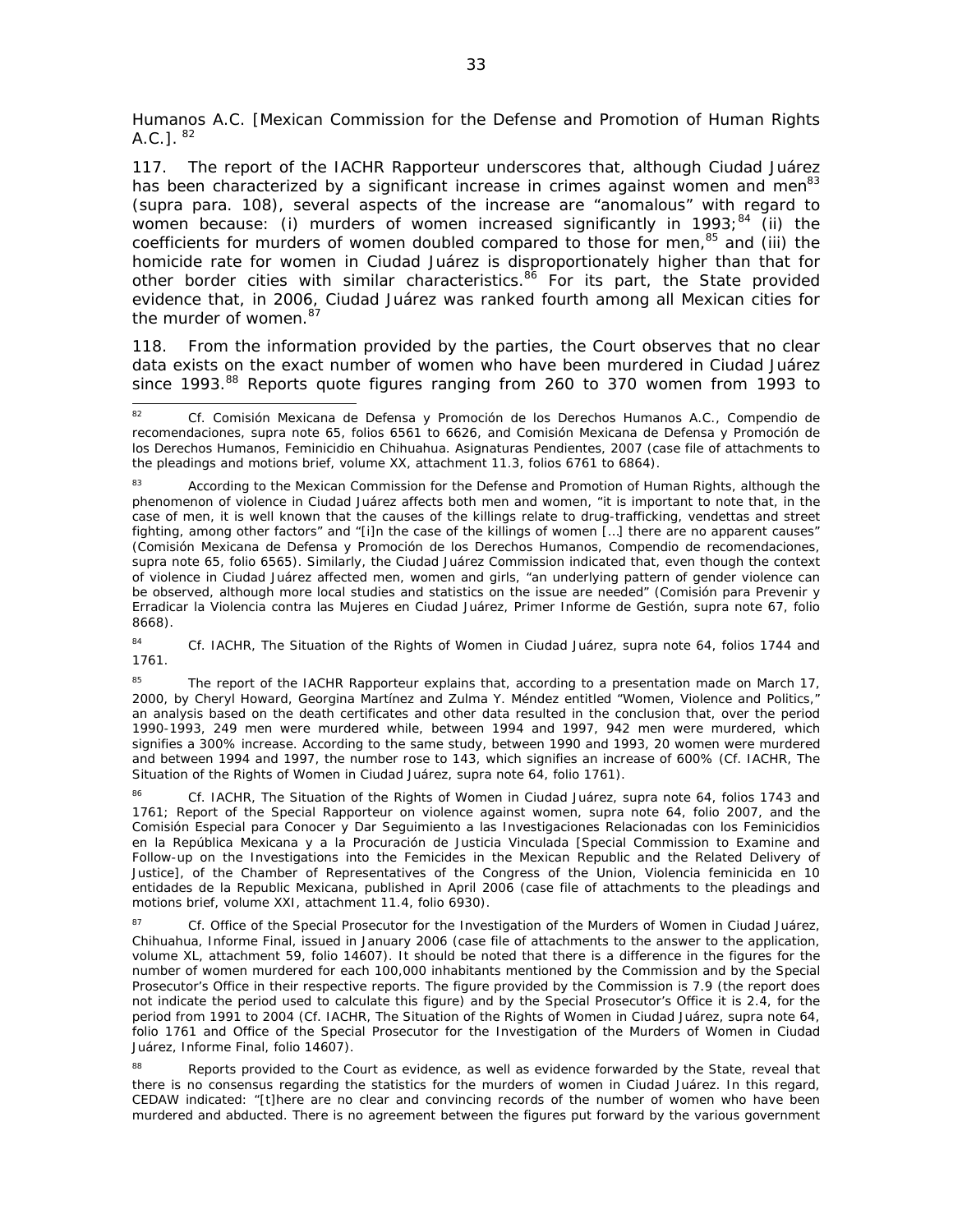2003.<sup>89</sup> Meanwhile, the State forwarded evidence that 264 murders of women had been recorded up until 2001, and 328 up to 2003.<sup>90</sup> According to this same evidence, by 2005, the number of murders of women had increased to  $379.91$  In this regard, the *Observatorio Ciudadano* indicated that "this number can hardly be considered reliable, owing to the previously documented inconsistency in the case files, investigations and auditing procedures undertaken by the Office of the Attorney General of the Republic [*Procuraduría General de la República* (hereinafter also referred to as the "PGR" for its name in Spanish)], compared also to the information provided by the *Colegio de la Frontera Norte* and the Commission to Prevent and Eliminate Violence against Women of the Secretariat of Government [Ministry of the Interior], which refers to 442 murdered women."92

119. Regarding the disappearances of women, according to the 2003 reports of CEDAW and Amnesty International, the national NGOs mention around 400 disappearances<sup>93</sup> between 1993 and 2003 while, according to the report of the IACHR Rapporteur, in 2002, the whereabouts of 257 women who had been declared missing, between 1993 and 2002, were unknown.<sup>94</sup> Furthermore, the Office of the Special Prosecutor for Crimes related to the Murders of Women in the Municipality of Juárez (hereinafter the "Special Prosecutor's Office") established that, from 1993 to 2005,

89 *Cf.* IACHR, *The Situation of the Rights of Women in Ciudad Juárez, supra* note 64, folio 1743; Report on Mexico produced by CEDAW, *supra* note 64, folio 1921; CNDH, *Informe Especial*, *supra* note 66, folios 2166 and 2167, and Amnesty International, *Intolerable killings, supra* note 64, folios 2256 and 2262.

<sup>90</sup> *Cf.* Office of the Special Prosecutor for the Investigation of Crimes related to the Murders of Women in Ciudad Juárez, *Informe Final*, *supra* note 87, folio 14646.

Cf. Office of the Special Prosecutor for the Investigation of Crimes related to the Murders of Women in Ciudad Juárez, *Informe Final*, *supra* note 87, folio 14691 and Comisión Mexicana de Defensa y Promoción de los Derechos Humanos, *Feminicidio en Chihuahua*, *supra* note 82, folios 6761 to 6864.

92 Final report of the *Observatorio Ciudadano, supra* note 81, folio 6647.

ł

93 *Cf.* Report on Mexico produced by CEDAW, *supra* note 64, folio 1928 and Amnesty International, *Intolerable killings, supra* note 64, folio 2253.

agencies and those cited by non-governmental organizations." (Report on Mexico produced by CEDAW, *supra*  note 64, folio 1934). Furthermore, according to the National Human Rights Commission, there are "disparities and contradictions in the data, numbers and information provided by the competent state and federal authorities to this National Commission, as well as to various international agencies and nongovernmental human rights defenders in relation to the women victims of murder or disappearance in the municipality of Juárez, Chihuahua; of itself, this denotes negligence in the performance of the administration of justice" (CNDH, *Informe Especial*, *supra* note 66, folio 2247). The Special Prosecutor's Office emphasized that "[o]ne of the most difficult aspects to determine, and the one that has generated the greatest controversy concerning events in the municipality of Juárez […], relates to the number of cases of murder and disappearances that have occurred there over the last 13 years with similar characteristics or patterns of conduct. There have been innumerable speculations in this regard, and numbers and facts that bear no relationship to the reality have been used haphazardly." According to the Special Prosecutor's Office, "the figures and the evidence reveal that, in recent years, a perception has been generated that bears no relationship to the reality, creating a vicious circle of facts, impunity and speculation that has affected the population of Ciudad Juárez in particular" (Office of the Special Prosecutor for the Investigation of Crimes related to the \_Murders of Women in Ciudad Juárez, *Informe Final, supra* note 87, folios 14540 and 14607). The Ciudad Juárez Commission indicated that "it is not certain how many murders and disappearances have occurred in Ciudad Juárez; there is no credible figure for the family groups and government institutions." (Comisión para Prevenir y Erradicar la Violencia contra las Mujeres en Ciudad Juárez, Primer Informe de Gestión, *supra* note 67, folio 8677).

<sup>94</sup> *Cf.* IACHR, *The Situation of the Rights of Women in Ciudad Juárez, supra* note 64, folio 1746; Report on Mexico produced by CEDAW, *supra* note 64, folio 1928, and Amnesty International, *Intolerable killings, supra* note 64, folio 2274.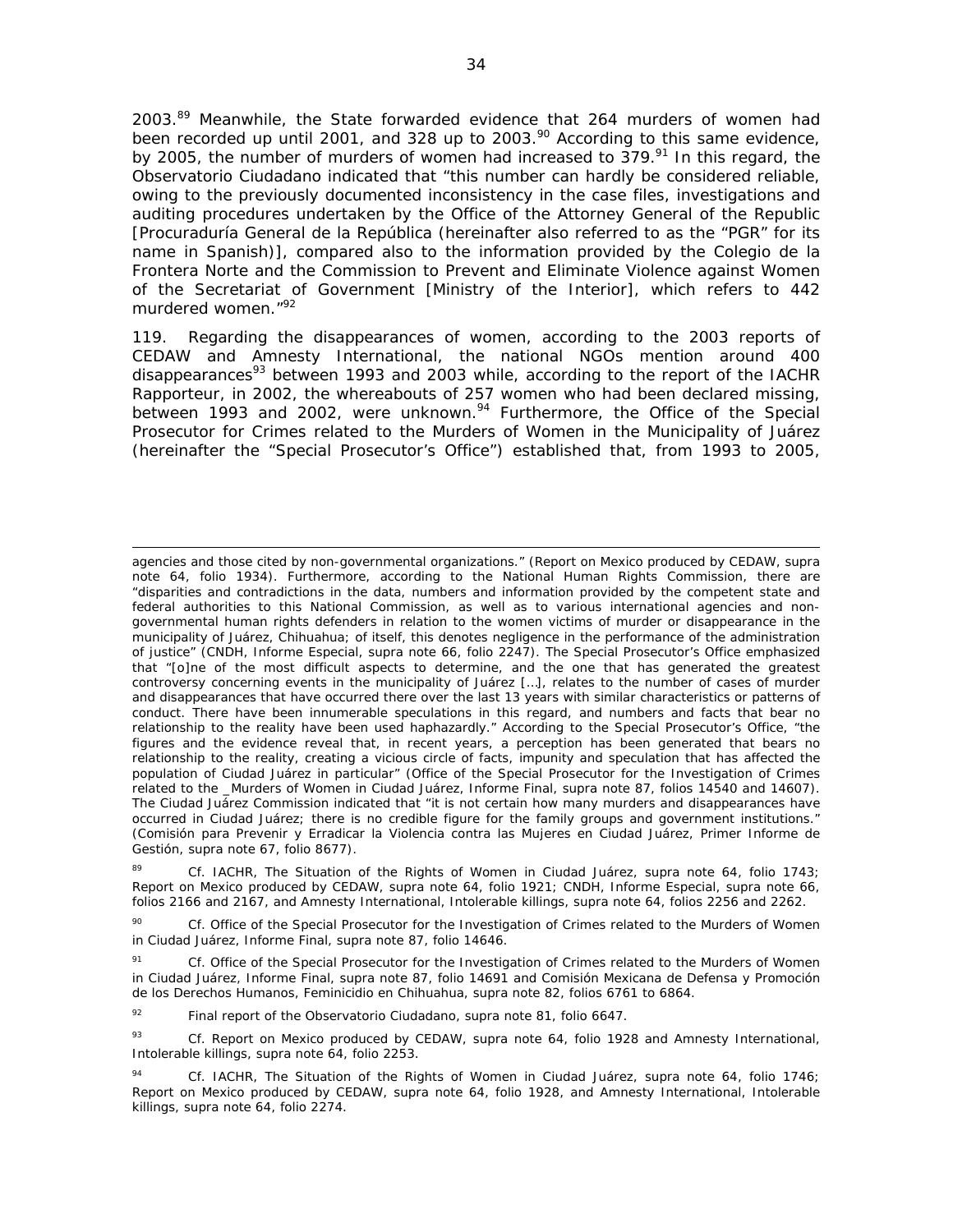4,456 women were reported to have disappeared and, at December 31, 2005, 34 women were yet to be found.<sup>95</sup>

120. The *Observatorio Ciudadano* questioned this figure and indicated that there was "strong evidence that […] the human remains corresponded to more than the 34 women believed by the [Special Prosecutor's Office], because what was presumed to be the skeletal remains of a single individual, has turned out to be the remains of more than 60." It added that the information on which the investigation of the Special Prosecutor's Office is based "is totally inaccessible to private individuals; consequently, it is virtually impossible to compare the sources and the consistency of the data used by the [Special Prosecutor's Office]. "<sup>96</sup> The CNDH made a similar statement in 2003, although not in relation to the numbers provided by the Special Prosecutor's Office, and indicated that it had noted "the lack of diligence with which measures have been taken by the [Office of the Attorney General of the state of Chihuahua], in the cases of women who have been reported missing" and that the reports provided by the authorities to the CNDH differed from those provided to international agencies. The CNDH also indicated that, when it officially requested information on the current status of the investigations, "it had been told that "it was impossible to know what had happened in 2,415 cases, because 'the case files were not physically available'. $1^{97}$ 

121. The Court takes note that there are no reliable assumptions about the number of murders and disappearances of women in Ciudad Juárez, and observes that, whatever the number, it is alarming. Over and above the numbers which, although significant, are not sufficient to understand the seriousness of the problem of violence experienced by some women in Ciudad Juárez, the arguments of the parties, together with the evidence they have provided, indicate a complex phenomenon, accepted by the State (*supra* para. 115), of violence against women since 1993, characterized by specific factors that this Court considers it important to highlight.

# *1.3. Victims*

122. In the first place, the Commission and the representatives alleged that the victims were young women aged 15 to 25 years, students or workers in the *maquila* industries or in stores or other local businesses, some of whom had only lived in Ciudad Juárez for a relatively short time. The State did not make any comment in this regard.

123. The plaintiffs' allegations were based on different reports prepared by national and international agencies establishing that the murder victims appeared to be, above all, young women,<sup>98</sup> including girls,<sup>99</sup> women workers – especially those working in the *maquilas*<sup>100</sup> – who are underprivileged,<sup>101</sup> students<sup>102</sup> or migrants.<sup>103</sup>

<sup>95</sup> 95 *Cf.* Office of the Special Prosecutor for the Investigation of Crimes related to the Murders of Women in Ciudad Juárez, *Informe Final*, *supra* note 87, folios 14543, 14661, 14584 and 14587, and CNDH, *Segundo Informe de Evaluación Integral*, *supra* note 72, folio 4667.

<sup>96</sup> Final report of the *Observatorio Ciudadano*, *supra* note 81, folios 6650 and 6659.

<sup>97</sup> CNDH, *Informe Especial*, *supra* note 66, folio 2238.

<sup>98</sup> *Cf.* IACHR, *The Situation of the Rights of Women in Ciudad Juárez, supra* note 64, folio 1744; Report on Mexico produced by CEDAW, *supra* note 64, folios 1924 and 1926; Report of the Special Rapporteur on extrajudicial, summary or arbitrary executions, *supra* note 73, folio 2052; Amnesty International, *Intolerable killings, supra* note 64, folios 2256 and 2271, and Office of the Special Prosecutor for the Investigation of Crimes related to the Murders of Women in Ciudad Juárez, *Informe Final*, *supra* note 87, folio 14605.

<sup>99</sup> *Cf.* IACHR, *The Situation of the Rights of Women in Ciudad Juárez, supra* note 64, folio 1764; Amnesty International, *Intolerable killings, supra* note 64, folios 2256 and 2271, and testimony given before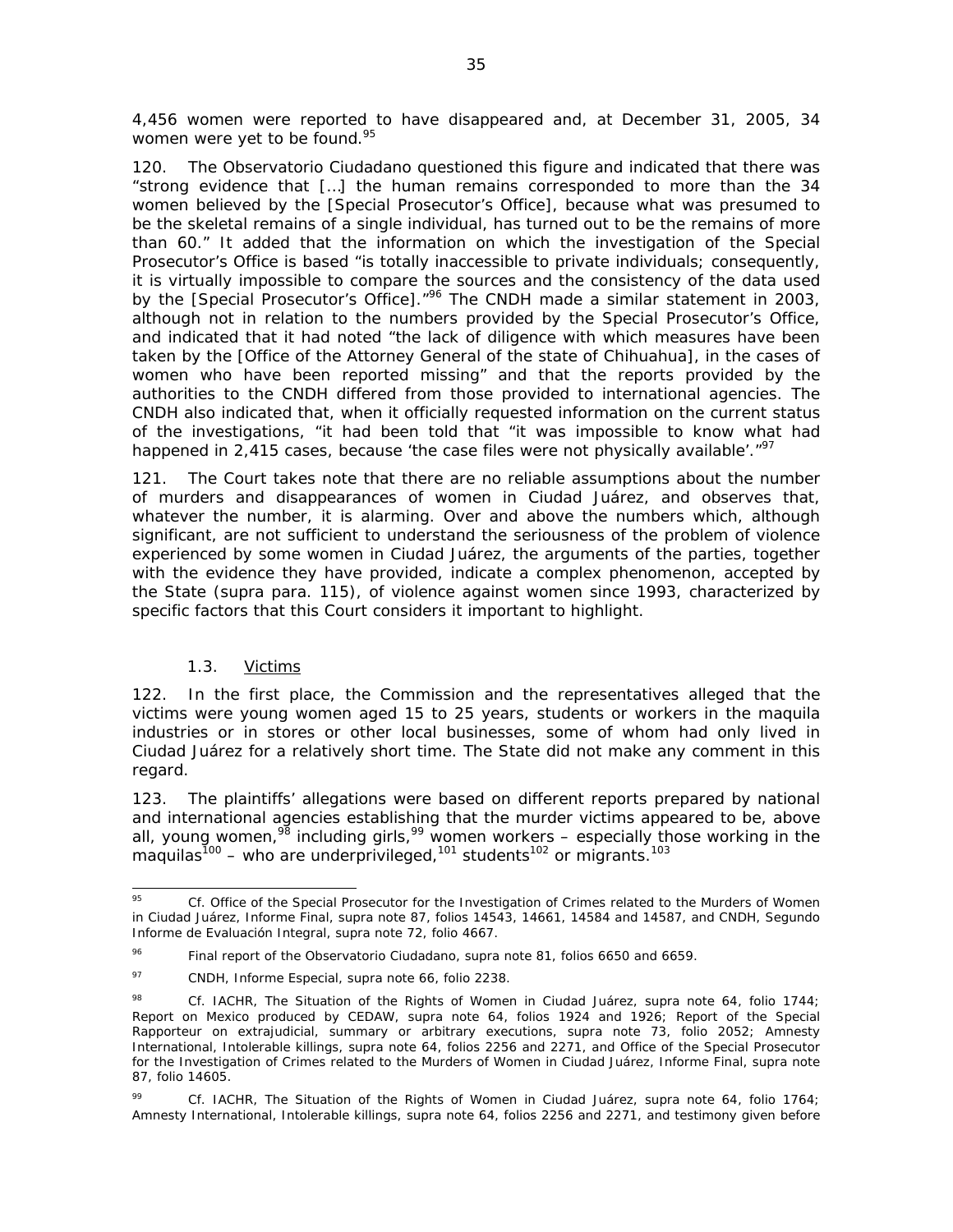#### *1.4. Method*

ł

124. Second, the Commission and the representatives alleged that there were signs of sexual violence in many of the murders. According to a report of the Special Prosecutor's Office, since 1993, some of the murders and disappearances "have revealed similar characteristics and/or patterns of conduct."104

125. Diverse reports establish the following common factors in several of the murders: the women were abducted and kept in captivity,<sup>105</sup> their next of kin reported their disappearance<sup>106</sup> and, after days or months, their bodies were found on empty lots<sup>107</sup> with signs of violence, including rape and other types of sexual abuse, torture and mutilation.<sup>108</sup>

126. Regarding the sexual characteristics of the murders, the State alleged that, according to the figures for 2004, around 26% of the murders were the result of violent sexual acts.

127. Although the Special Prosecutor's Office concluded that most of the murders of women in Ciudad Juárez were independent of each other and, consequently, had been committed under different circumstances, of time, manner, and occasion,<sup>109</sup> it was only

notary public by the expert witness Jusidman Rapoport on April 21, 2009 (merits case file, volume XIII, folio 3806).

100 *Cf.* IACHR, The Situation of the Rights of Women in Ciudad Juárez, supra note 64, folio 1744; Report on Mexico produced by CEDAW, *supra* note 64, folios 1924 and 1926; Report of the Special Rapporteur on violence against women, *supra* note 64, folio 2012, and Amnesty International, *Intolerable killings, supra* note 64, folios 2257 and 2271.

101 *Cf.* Report on Mexico produced by CEDAW, *supra* note 64, folios 1924 and 1926; Report of the Special Rapporteur on violence against women, *supra* note 64, folio 2012; Amnesty International, *Intolerable killings, supra* note 64, folio 2257; Office of the Special Prosecutor for the Investigation of Crimes related to the Murders of Women in Ciudad Juárez, *Informe Final*, *supra* note 87, folio 14605; statement made before notary public by expert witness Monárrez Fragoso on November 20, 2008 (merits case file, volume XIII, folio 3911), and *Comisión para Prevenir y Erradicar la Violencia contra las Mujeres en Ciudad Juárez, Tercer informe de gestión*, May 2005-September 2006, citing the Second Progress Report entitled "*El feminicidio: formas de ejercer la violencia contra las mujeres*" (case file of attachments to the answer to the application, volume XXVII, attachment 12, folio 9016).

102 *Cf.* IACHR, *The Situation of the Rights of Women in Ciudad Juárez, supra* note 64, folio 1744; Report on Mexico produced by CEDAW, *supra* note 64, folios 1924 and 1926; Report of the Special Rapporteur on violence against women, *supra* note 64, folio 2012, and Amnesty International, *Intolerable killings, supra* note 64, folios 2257 and 2271.

103 *Cf.* IACHR, *The Situation of the Rights of Women in Ciudad Juárez, supra* note 64, folio 1744, and Report of the Special Rapporteur on extrajudicial, summary or arbitrary executions, *supra* note 73, folio 2053.

104 *Cf.* Office of the Special Prosecutor for the Investigation of Crimes related to the Murders of Women in Ciudad Juárez, *Informe Final*, *supra* note 87, folio 14525.

105 *Cf.* Report on Mexico produced by CEDAW, *supra* note 64, folios 1924 and 1927, and Amnesty International, *Intolerable killings, supra* note 64, folio 2271.

<sup>106</sup> *Cf.* IACHR, *The Situation of the Rights of Women in Ciudad Juárez, supra 64, folio 1744.* 

107 *Cf.* IACHR, *The Situation of the Rights of Women in Ciudad Juárez, supra* note 64, folio 1744; Report on Mexico produced by CEDAW, *supra* note 64, folio 1927, and final report of the *Observatorio Ciudadano*, *supra* note 81, folio 6640.

108 *Cf.* IACHR, *The Situation of the Rights of Women in Ciudad Juárez, supra* note 64, folio 1744; Report of the Special Rapporteur on extrajudicial, summary or arbitrary executions, *supra* note 73, folio 2052; Amnesty International, *Intolerable killings, supra* note 64, folio 2271; CNDH, *Recomendación*  44/1998, *supra* note 72, folio 2154, and Report on Mexico produced by CEDAW, *supra* note 64, folio 1927.

<sup>109</sup> *Cf.* Office of the Special Prosecutor for the Investigation of Crimes related to the Murders of Women in Ciudad Juárez, *Informe Final*, *supra* note 87, folio 14608. In this regard, it is worth noting that the Ciudad Juárez Commission indicated that, "[a]lthough it is true that it has been difficult to prove that the murders of women in Ciudad Juárez are related to serial killers, the [Special Prosecutor's Office] should have analyzed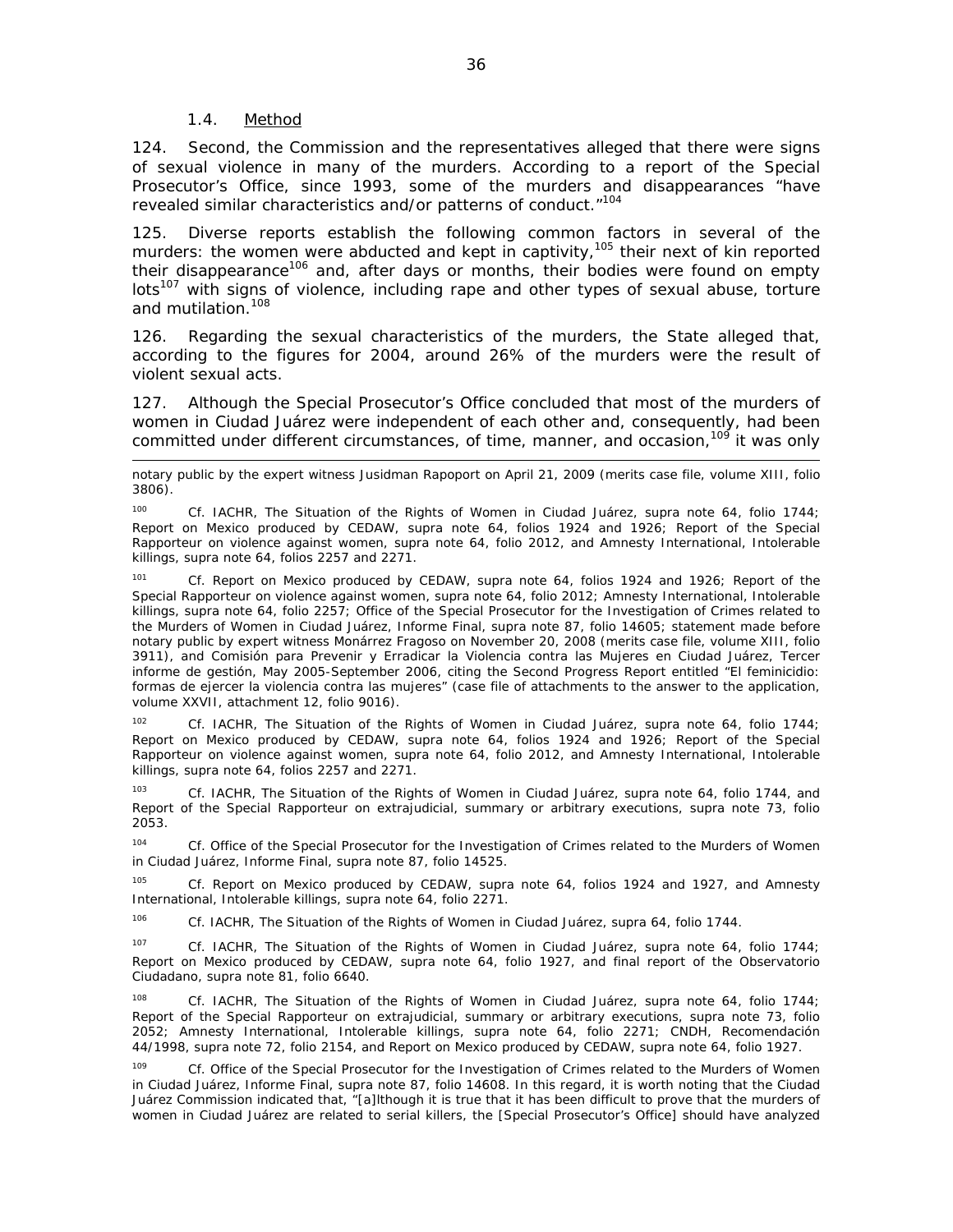in 2005 that it "was able to determine that the number of cases in which there was a pattern of conduct identified as the phenomenon known as '*Muertas de Juárez'* [the dead women of Juarez], was about 30% of the 379 identified murders," or in other words, around 113 women, Furthermore, the Commission to Prevent and Eliminate Violence against Women in Ciudad Juárez (hereinafter the "Ciudad Juárez Commission") indicated that, even though there continued to be discrepancies as regards absolute figures, different reports agreed that one-third of all the murders of women were those classified as sex-related and/or serial; the latter "are those with a repeated pattern in which, generally, the victim does not know her attacker and is deprived of her liberty and subjected to multiple abuse and suffering until she dies."<sup>110</sup> CEDAW and Amnesty International reports concur that around one-third of the murders had a component of sexual violence or similar characteristics.<sup>111</sup>

# *1.5. Gender-based violence*

ł

128. According to the representatives, the issue of gender is the common denominator of the violence in Ciudad Juárez, which "occurs as a culmination of a situation characterized by the reiterated and systematic violation of human rights." They alleged that "cruel acts of violence are perpetrated against girls and women merely because of their gender and, only in some cases, are they murdered as a culmination of this public and private violence."

129. The State indicated that the murders "have different causes, with different authors, in very distinct circumstances and with diverse criminal patterns, but are influenced by a culture of gender-based discrimination." According to the State, one of the structural factors that have led to situations of violence against women in Ciudad Juárez is the change in family roles, as a result of women working. The State explained that, in Ciudad Juárez, the *maquiladora* industry started up in 1965, and increased in 1993 with the North American Free Trade Agreement. It indicated that, by giving preference to hiring women, the *maquila* industries caused changes in their working life that also had an impact on their family life because "traditional roles began to change, with women becoming the household provider." This, according to the State, led to conflicts within the family because women began to present an image of being more competitive and financially independent.<sup>112</sup> In addition, the State cited the CEDAW report to indicate that "[t]his social change in women's roles has not been

110 *Comisión para Prevenir y Erradicar la Violencia contra las Mujeres en Ciudad Juárez, Tercer informe de gestión*, *supra* note 101, folios 8996 and 8997.

111 According to the 2005 CEDAW report, the Chihuahua Women's Institute referred to 90 cases, the Special Prosecutor's Office and the Delegate of the Office of the Attorney General of the Republic in Ciudad Juárez mentioned 93 cases and the NGOs counted 98 (*Cf.* Report on Mexico produced by CEDAW, *supra* note 64, folio 1924).

<sup>112</sup> These allegations concur with the conclusions of the first progress report of the Ciudad Juárez Commission, which indicated that, during the 1970s and 1980s, the *maquila* industries were characterized by employing women almost exclusively, in a context of male unemployment; this "produced a cultural shock within the families" and when "the men could not find work, it was the women who supported the household" (*Comisión para Prevenir y Erradicar la Violencia contra las Mujeres en Ciudad Juárez, Primer Informe de Gestión*, *supra* note 67, folio 8663. See also, Report on Mexico produced by CEDAW, *supra* note 64, folio 1922; statement made before notary public by expert witness Pineda Jaimes on April 15, 2009, merits case file, volume VIII, folio 2825, and testimony of expert witness Jusidman Rapoport, *supra* note 99, folio 3778).

the criminal phenomenon constituted by paradigmatic cases; those in which there may be evidence of what the [Special Prosecutor's Office] calls "murders of women with similar characteristics and/or patterns of conduct." Similarly, it complained that the Special Prosecutor's Office "has not yet approached its analysis from a gender perspective, despite international recommendations" (*Comisión para Prevenir y Erradicar la Violencia contra las Mujeres en Ciudad Juárez*, *Tercer informe de gestión, supra* note 101, folio 9073).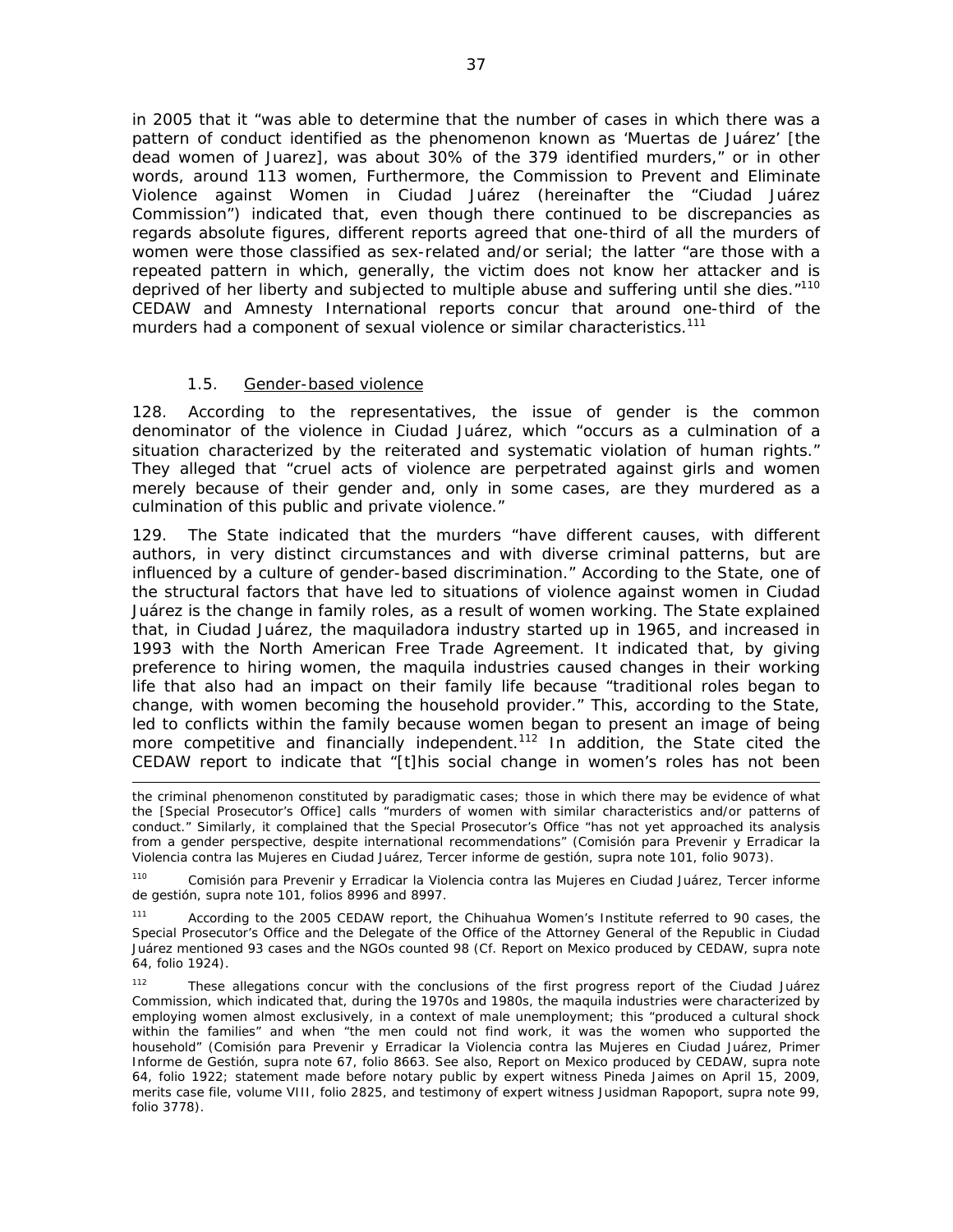accompanied by a change in traditionally patriarchal attitudes and mentalities, and thus the stereotyped view of men's and women's social roles has been perpetuated."

130. Other factors mentioned by the State as generators of violence and marginalization, are the absence of basic public services in the underprivileged areas; and drug-trafficking, arms trafficking, crime, money-laundering and people trafficking, which take place in Ciudad Juárez because it is a border city; the consumption of drugs, the high rate of school desertion, and the presence of "numerous sexual predators" and "military officials […] who have participated in armed conflicts," in the neighboring city of El Paso.

131. According to the evidence forwarded by the State, the motive for 31.4% of the murders of women that took place between 1993 and 2005 was social violence (which includes revenge, street fights, imprudence, gang activities and robbery), 28% were due to domestic violence, 20.6% were based on sexual motives and in 20.1% of the cases the causes were unknown.<sup>113</sup> It is worth noting that there are inconsistencies in the figures provided by the State. For example, in its response to the 2003 CEDAW report, the State indicated that 66% of the murders were the result of domestic and common violence, the motives for 8% were unknown, and the remaining 26% were acts of sexual violence.<sup>114</sup>

132. The Court notes that, despite the State's denial that there is any kind of pattern in the motives for the murders of women in Ciudad Juárez, it told CEDAW that "they are all influenced by a culture of discrimination against women based on the erroneous idea that women are inferior.<sup>"115</sup> Mexico's observations in its reply to CEDAW with regard to the specific actions taken to improve the situation of subordination of women in Mexico and in Ciudad Juárez should also be noted:

[I]t must be acknowledged that a culture deeply rooted in stereotypes, based on the underlying assumption that women are inferior, cannot be changed overnight. Changing cultural patterns is a difficult task for any government, even more so when the emerging problems of modern society — alcoholism, drug addiction and trafficking, gang crime, sex tourism, etc. — serve to exacerbate the discrimination suffered by various sectors of society, in particular those that are already disadvantaged, such as women, children and indigenous peoples.<sup>116</sup>

133. Various reports agree that, although there are different motives for the murders in Ciudad Juárez and different perpetrators, many cases relate to gender violence that occurs in a context of systematic discrimination against women.117 According to Amnesty International, the characteristics shared by many of the cases reveal that the victim's gender appears to have been a significant factor in the crime, "influencing both the motive and the context of the crime, and also the type of violence to which the women were subjected."<sup>118</sup> The report of the IACHR Rapporteur indicates that the

<sup>113</sup> Cf. Office of the Special Prosecutor for the Investigation of Crimes related to the Murders of Women in Ciudad Juárez, *Informe Final*, *supra* note 87, folio 14549.

<sup>114</sup> In its reply to the CEDAW Report, the State explained that the context of violence against women that many of the murders were part of, together with public opinion's strongly held views about the possible causes, "makes it extremely difficult to classify them on the basis of motive"; however, it was possible to classify them "in light of the data available concerning the perpetrators, witnesses and circumstances under which the murders took place" (Report on Mexico produced by CEDAW, *supra* note 64, folio 1957).

<sup>115</sup> Report on Mexico produced by CEDAW, *supra* note 64, folio 1957.

<sup>116</sup> Report on Mexico produced by CEDAW, *supra* note 64, folio 1960.

<sup>117</sup> *Cf.* IACHR, *The Situation of the Rights of Women in Ciudad Juárez, supra* note 64, folio 1735; Report on Mexico produced by CEDAW, *supra* note 64, folio 1922; Report of the Special Rapporteur on violence against women, *supra* note 64, folios 2001 to 2002, and Amnesty International, *Intolerable killings, supra* note 64, folios 2259 and 2269.

<sup>118</sup> Amnesty International, *Intolerable killings, supra* note 64, folio 2269.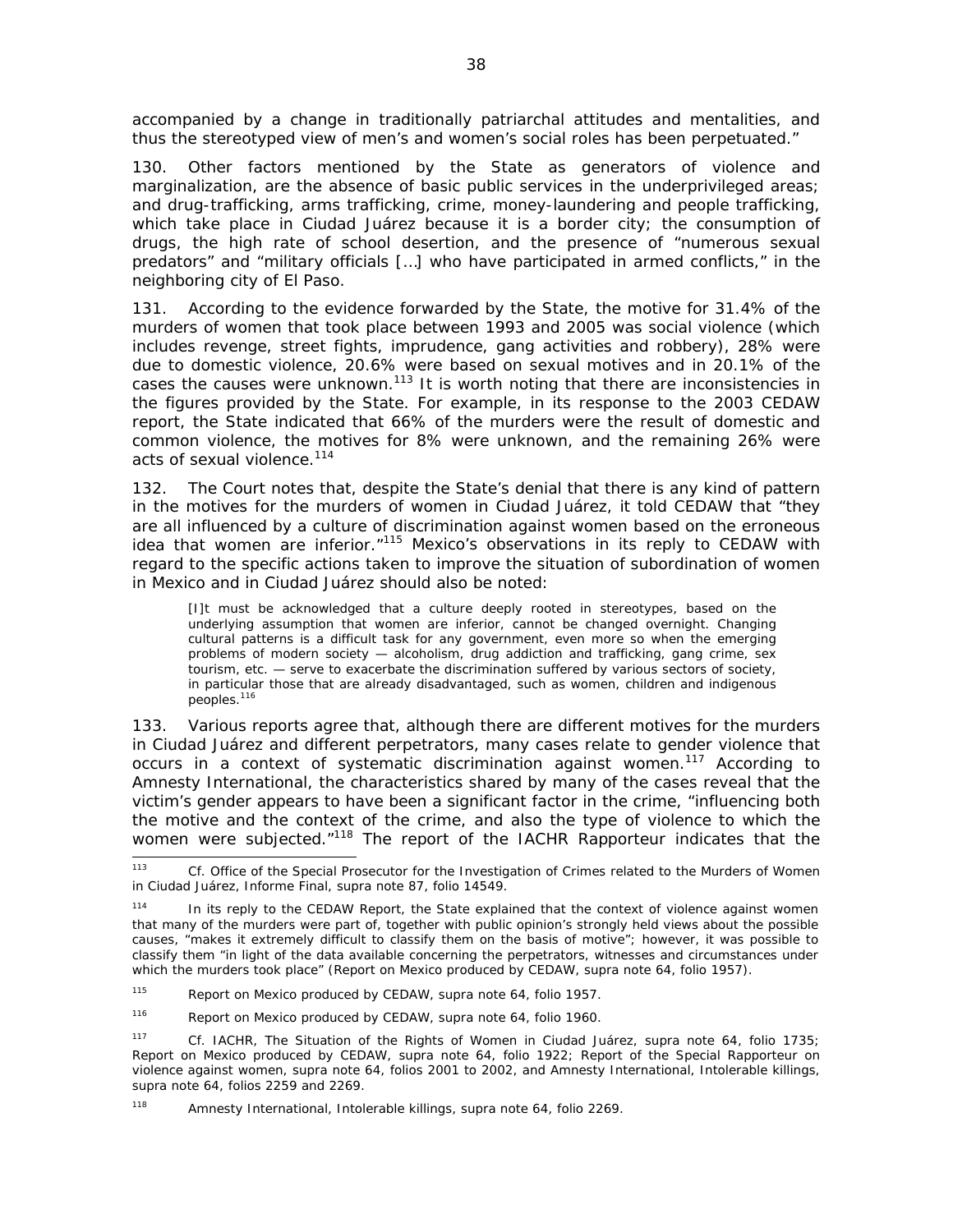violence against women in Ciudad Juárez "has its roots in concepts of the inferiority and subordination of women."<sup>119</sup> In turn, CEDAW stressed that gender-based violence, including the murders, kidnappings, disappearances and the domestic violence "are not isolated, sporadic or episodic cases of violence; rather they represent a structural situation and a social and cultural phenomenon deeply rooted in customs and mindsets" and that these situations of violence are founded "in a culture of violence and discrimination."120

134. The United Nations Rapporteur on violence against women explained that the violence against women in Mexico can only be understood in the context of "socially entrenched gender inequality." The Rapporteur referred to "forces of change [that] challenge the very basis of the *machismo*" including the incorporation of women into the workforce, which gives them economic independence and offers new opportunities for education and training.

While ultimately empowering women to overcome structural discrimination, these factors may exacerbate violence and hardship in the short-run. The inability of men to fulfill traditional *machista* roles as providers causes family abandonment, unstable relationships or alcoholism, which in turn may increase the risk of violence. Even cases of rape and murder, may be understood as desperate attempts to uphold discriminatory norms that are outpaced by changing socio-economic conditions and the advance of human rights.<sup>121</sup>

135. The Ciudad Juárez Commission pointed out that the emphasis placed by the Special Prosecutor's Office on domestic violence and on the significant changes in the social structure as reasons for sex crimes, did not take into account "the elements of the violence that are related to gender-based discrimination that specifically affects women," and this "merges gender-based violence with social violence, without examining how it specifically affects women."<sup>122</sup>

136. The Commission's report stressed the sexual characteristics of the murders and indicated that "[w]hile the extent of these aspects of the problem is unclear, evidence in certain cases suggests links to prostitution or trafficking for sexual exploitation," and that "both can involve situations of coercion and abuse of women working in or forced to participate in the sex trade. $"123$ 

# *1.6. Regarding the alleged femicide*

137. The Commission did not classify the facts that occurred in Ciudad Juárez as femicide.

138. The representatives indicated that "[t]he murders and disappearances of girls and women in Ciudad Juárez are the most evil expression of misogynous violence"; hence this type of violence has been considered femicide. They explained that femicide consists in "an extreme form of violence against women; the murder of girls and women merely because of their gender in a society that subordinates them," which involves "a combination of factors, including cultural, economic and political elements."

<sup>119</sup> 1ACHR, *The Situation of the Rights of Women in Ciudad Juárez, supra* note 64, folio 1766 (citing the letter of the Secretary of Government of Chihuahua to the Special Rapporteur of February 11, 2002).

<sup>120</sup> *Cf.* Report on Mexico produced by CEDAW, *supra* note 64, folios 1937 and 1949.

<sup>121</sup> Report of the Special Rapporteur on violence against women, *supra* note 64, folios 2001 and 2002.

<sup>122</sup> *Comisión para Prevenir y Erradicar la Violencia contra las Mujeres en Ciudad Juárez, Primer Informe de Gestión*, *supra* note 67, folio 9074.

<sup>&</sup>lt;sup>123</sup> IACHR, *The Situation of the Rights of Women in Ciudad Juárez, supra* note 64, folios 1748 and 1750 (citing the letter of the Secretary of Government of Chihuahua to the Special Rapporteur of February 11, 2002).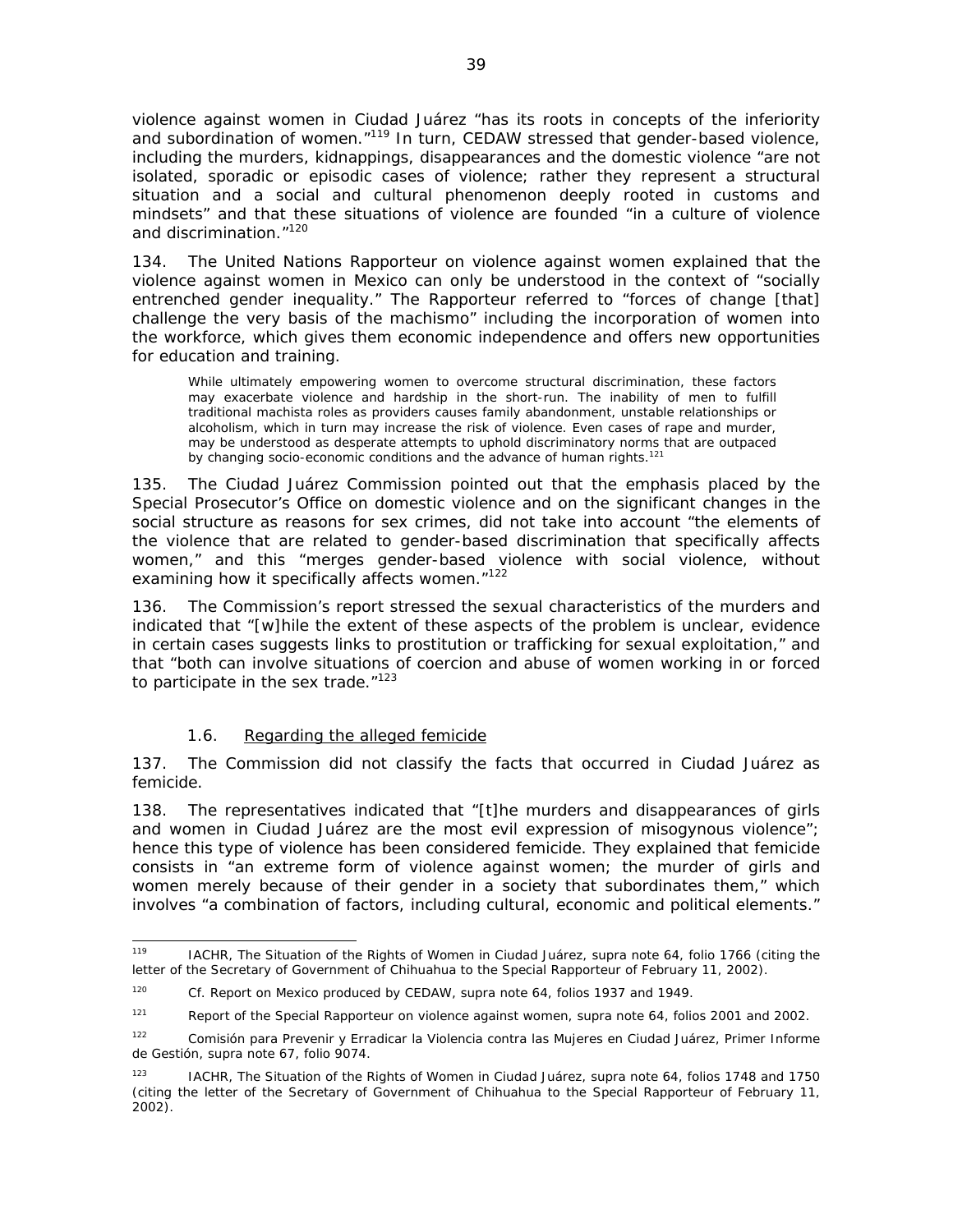In consequence, they argued that "to determine whether the murder of a woman is a femicide, it is necessary to know the author, the method used and the context." They stated that, even in cases in which all the information on crimes of this type is not available, indicators exist such as the mutilation of certain parts of the body, including the absence of breasts or genitalia.

139. At the public hearing, the State used the term femicide when referring to the "phenomenon […] that prevails in Juárez." Nevertheless, in its observations on the expert opinions presented by the representatives, the State objected to the fact that they attempted "to include the term femicide as the definition of a type of crime, when this does not exist in domestic law or in the binding instruments of the Inter-American human rights system."

140. In Mexico, Article 21 of the General Law on the Access of Women to a Life Free of Violence, in force since 2007, defines femicide violence as "the extreme form of gender violence against women, resulting from the violation of their human rights in the public and private sphere, comprising a series of misogynous conducts that can lead to the impunity of the State and society and may culminate in the homicide or other forms of violent death of women."124 Some Government agencies have also provided definitions of the term "femicide" in their reports.<sup>125</sup>

141. Expert witnesses Monárrez Fragoso,<sup>126</sup> Pineda Jaimes,<sup>127</sup> Lagarde y de los Rios<sup>128</sup> and Jusidman Rapoport<sup>129</sup> classified what happened in Ciudad Juárez as femicide.

142. In addition, the report of the Special Commission to Examine and Monitor the Investigations into Femicides in the Mexican Republic of the Chamber of Representatives (hereinafter the "Commission of the Chamber of Representatives") and the report of the Ciudad Juárez Commission, refer to the "femicides" that supposedly occur in Ciudad Juárez.130 So do the *Observatorio Ciudadano,*131 the NGOs *Centro para el Desarrollo Integral de la Mujer* and *AC/Red Ciudadana de NO Violencia* 

 $124$ Article 21 of the General Law on the Access of Women to a Life Free of Violence, published in the Federation's Official Gazette on February 1, 2007 (case file of attachments to the answer to the application, volume XLIII, attachment 109, folio 16126).

<sup>125</sup> *Cf. Comisión para Prevenir y Erradicar la Violencia contra las Mujeres en Ciudad Juárez, Primer Informe de Gestión*, *supra* note 67, folio 8661 and the Commission of the Chamber of Representatives, *Violencia Feminicida en 10 entidades de la Republic Mexicana*, *supra* note 86, folio 6885.

<sup>126</sup> *Cf.* testimony of expert witness Monárrez Fragoso, *supra* note 101, folio 3906.

<sup>127</sup> *Cf.* testimony of expert witness Pineda Jaimes, *supra* note 112, folio 2813.

<sup>128</sup> *Cf.* statement made before notary public by expert witness Lagarde y de los Ríos on April 20, 2009 (merits case file, volume XI, folio 3386).

<sup>129</sup> *Cf.* testimony of expert witness Jusidman Rapoport, *supra* note 99, folio 3806.

<sup>130</sup> *Cf.* Commission of the Chamber of Representatives, *Violencia Feminicida en 10 entidades de la Republic Mexicana*, *supra* note 86, folio 6889, and *Comisión para Prevenir y Erradicar la Violencia contra las Mujeres en Ciudad Juárez, Primer Informe de Gestión*, *supra* note 67, folio 8662.

<sup>131</sup> *Cf.* Final report of *Observatorio Ciudadano*, *supra* note 81, folio 6714.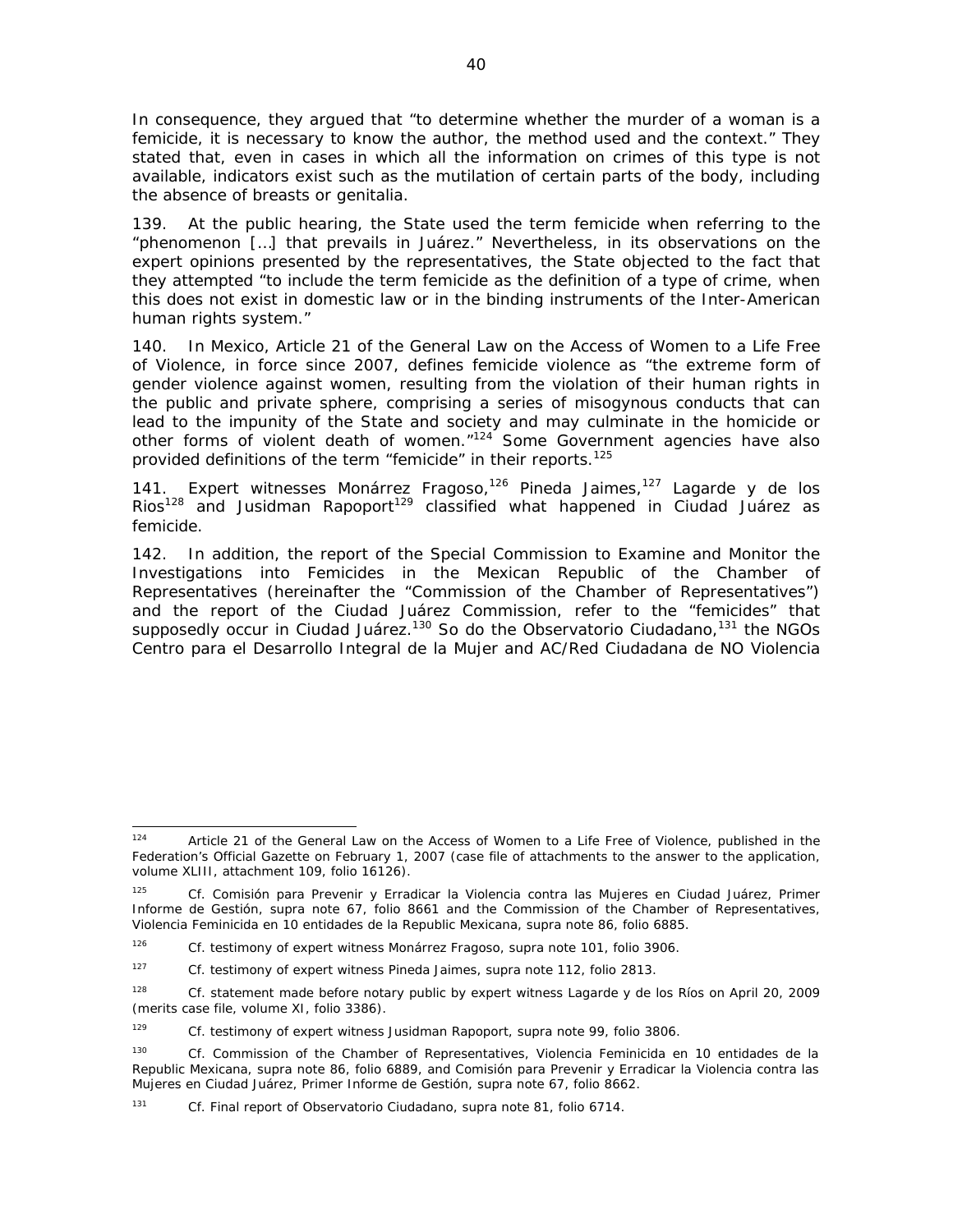and Dignidad Humana,<sup>132</sup> the *Comisión Mexicana de Defensa y Promoción de los Derechos Humanos A.C*,<sup>133</sup> and several *amici curiai* submitted to the Court.<sup>134</sup>

143. In light of the preceding paragraphs, in the instant case the Court will use the expression "gender-based murders of women," also known as femicide.

144. In the instant case, the Tribunal finds that, bearing in mind the evidence and the arguments about the evidence in the case file, it is not necessary or possible to make a final ruling on which murders of women in Ciudad Juárez constitute genderbased murders of women, other than the murders of the three victims in this case. Consequently, it will refer to the Ciudad Juárez cases as murders of women, even though it understands that some or many of them may have been committed for reasons of gender and that most of them took place within a context of violence against women.

145. Regarding the deaths that occurred in the instant case, in the following sections the Tribunal will analyze whether, based on the evidence provided by the parties, they constitute gender-based murders of women.

### *1.7. Investigation into the murders of women*

-

146. According to the Commission and the representatives, another factor that characterizes these murders of women is the failure to clarify them and the irregularities in the respective investigations which, they consider, have given rise to a climate of impunity. In this regard, the Tribunal takes note of the State's acknowledgement of "the commission of several irregularities in the investigation and processing of the murders of women perpetrated between 1993 and 2004 in Ciudad Juárez." The State also regretted "the mistakes committed up until 2004 by public servants who took part in some of these investigations."

### *1.7.1. Irregularities in the investigations and in the proceedings*

147. Even though the State acknowledged that irregularities had been committed in the investigation and prosecution of the murders of women between 1993 and 2003 (*supra* para. 20), it did not specify the irregularities it had found in the investigations and the proceedings conducted over those years. However, the Court notes the observations of the IACHR Rapporteur in this regard:

The Mexican State, for its part, recognizes that mistakes were made during the first five years that it was confronted with these killings. It acknowledges, for example, that it was not uncommon for the police to tell a family member attempting to report a girl missing that they should return in 48 hours, when it was clear there might be something to investigate. Both State and non-state representatives indicated that the authorities in Ciudad Juárez would often dismiss initial complaints by saying the victim was out with a boyfriend and would soon return home. The PGJE [Office of the Attorney General of the state of

<sup>132</sup> *Cf. Centro para el Desarrollo Integral de la Mujer and AC/Red Ciudadana de No violencia y Dignidad Humana. Las Víctimas de Feminicidio en Ciudad Juárez. Informe del Estado de la Procuración de Justicia y el Acceso a las Garantías Judiciales sobre feminicidios y mujeres desaparecidas en Juárez, 1993–2007*. Report to the Inter-American Commission on Human Rights, May 2007 (case file of attachments to the application, volume IV, appendix 5 Vol. III, folios 544 and 555).

<sup>133</sup> *Cf. Comisión Mexicana de Defensa y Promoción de los Derechos Humanos A.C*, *Compendio de recomendaciones*, *supra* note 65, folio 6654.

<sup>134</sup> *Cf.* Brief presented by the Global Justice and Human Rights Program of the Universidad de los Andes, Colombia (merits case file, volume XV, folio 4416); brief presented by the World Organization against Torture and TRIAL–Track Impunity (merits case file, volume VI, folio 2197), and brief presented by the *Red Mesa de Mujeres de Ciudad Juárez* (merits case file, volume XV, folio 4290).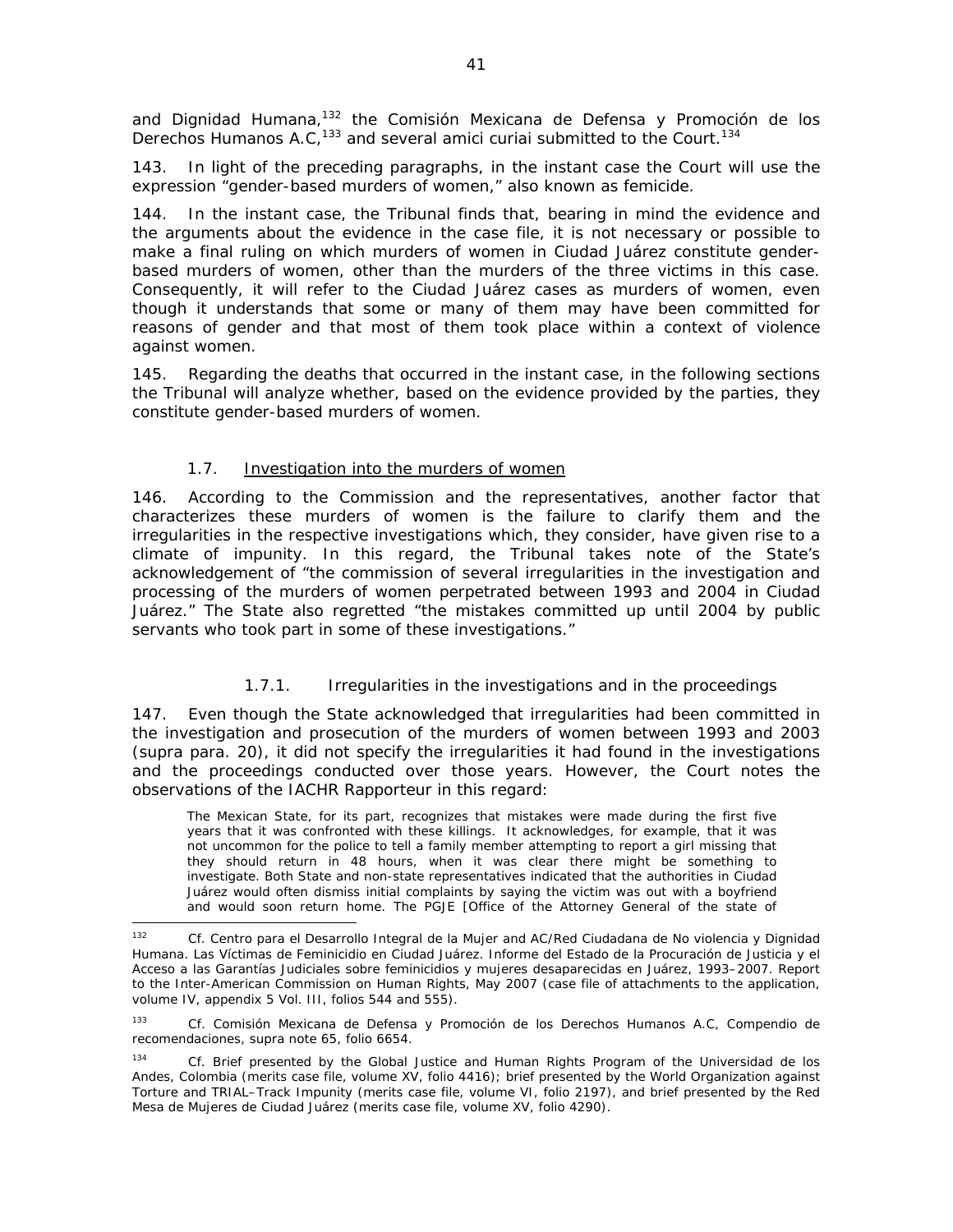Chihuahua] further noted a lack of technical and scientific capacity and training at that time for members of the judicial police. Officials of the State of Chihuahua indicated that the deficiencies were such that, in 25 cases dating back to the first years of the killings, the "files" consisted of little more than bags containing sets of bones, which provided virtually no basis to pursue further investigation.<sup>135</sup>

148. The Court observes that even when the details provided by the State authorities to the IACHR Rapporteur and indicated above were limited to the investigations and proceedings conducted up until 1998, the State itself acknowledged before the Tribunal that there had been irregularities up until 2004 (*supra* para. 20), although it did not describe them.

149. Several reports published between 1999 and 2005 agree that the investigations and proceedings concerning the murders of women in Ciudad Juárez have been plagued by irregularities and deficiencies<sup>136</sup> and that these crimes have remained in impunity.137 According to the Special Prosecutor's Office, "it should be emphasized that the impunity of the unsolved cases occurred, principally, from 1993 to 2003, owing to serious omissions made by the personnel of the Office of the Attorney General of the state [of Chihuahua]." It added that, over that period, the "state governments failed to enact public policies to endow the state Attorney General's Office with the infrastructure, working methods and specialized personnel that would have allowed it to conduct the investigations into the killings of women with an acceptable level of reliability."<sup>138</sup>

150. According to the evidence provided, the irregularities in the investigations and the proceedings included delays in starting investigations,<sup>139</sup> slowness of the investigations or absence of activity in the case files,  $140$  negligence and irregularities in gathering evidence and conducting examinations, and in the identification of victims,<sup>141</sup>

 $1.35$ 135 IACHR, *The Situation of the Rights of Women in Ciudad Juárez, supra* note 64, folio 1750 (citing the letter of the Secretary of Government of Chihuahua to the Special Rapporteur of February 11, 2002).

<sup>136</sup> *Cf.* IACHR, *The Situation of the Rights of Women in Ciudad Juárez, supra* note 64, folio 1767; CNDH, *Recomendación* 44/1998, *supra* note 72, folios 2118 to 2129 and 2138; Report on Mexico produced by CEDAW, *supra* note 64, folio 1924, and Report of the United Nations Committee of International Experts, *supra* note 76, folio 1898.

<sup>137</sup> *Cf.* IACHR, *The Situation of the Rights of Women in Ciudad Juárez, supra* note 64, folio 1749; Report of the United Nations Committee of International Experts, *supra* note 76, folio 1869; CNDH, *Informe Especial*, *supra* note 66, folio 2167, and statement made before notary public by expert witness Castresana Fernández on April 21, 2009 (merits case file, volume VIII, folio 2904).

<sup>138</sup> Office of the Special Prosecutor for the Investigation of Crimes related to the Murders of Women in Ciudad Juárez, *Informe Final*, *supra* note 87, folio 14573.

<sup>139</sup> *Cf.* IACHR, *The Situation of the Rights of Women in Ciudad Juárez, supra* note 64, folio 1746, Report on Mexico produced by CEDAW, *supra* note 64, folio 1924, and Amnesty International, *Intolerable killings, supra* note 64, folio 2274.

<sup>140</sup> *Cf.* IACHR, *The Situation of the Rights of Women in Ciudad Juárez, supra* note 64, folio 1767; CNDH, *Recomendación 44/1998, supra* note 72, folio 2140; Office of the Special Prosecutor for the Investigation of Crimes related to the Murders of Women in Ciudad Juárez, *Informe Final, supra* note 87, folios 14579 and 14610; Press conference offered by the Assistant Attorney General for Human Rights, Services to Victims and to the Community and the Special Prosecutor for Crimes related to Acts of Violence against Women, in the Jurists Auditorium, Reforma 211, Mexico, D.F., February 16, 2006, annex 4 of the final report of *Observatorio Ciudadano*, *supra* note 81, folio 6714.

<sup>141</sup> *Cf.* IACHR, *The Situation of the Rights of Women in Ciudad Juárez, supra* note 64, folio 1750; CNDH, *Recomendación 44/1998*, *supra* note 72, folio 2140; Report of the United Nations Committee of International Experts, *supra* note 76, folio 1929, Office of the Special Prosecutor for the Investigation of Crimes related to the Murders of Women in Ciudad Juárez, *Informe Final*, *supra* note 87, folio 14579, and statement made before notary public by witness Doretti on April 17, 2009 (merits case file, volume VI, folio 2326 and 2327).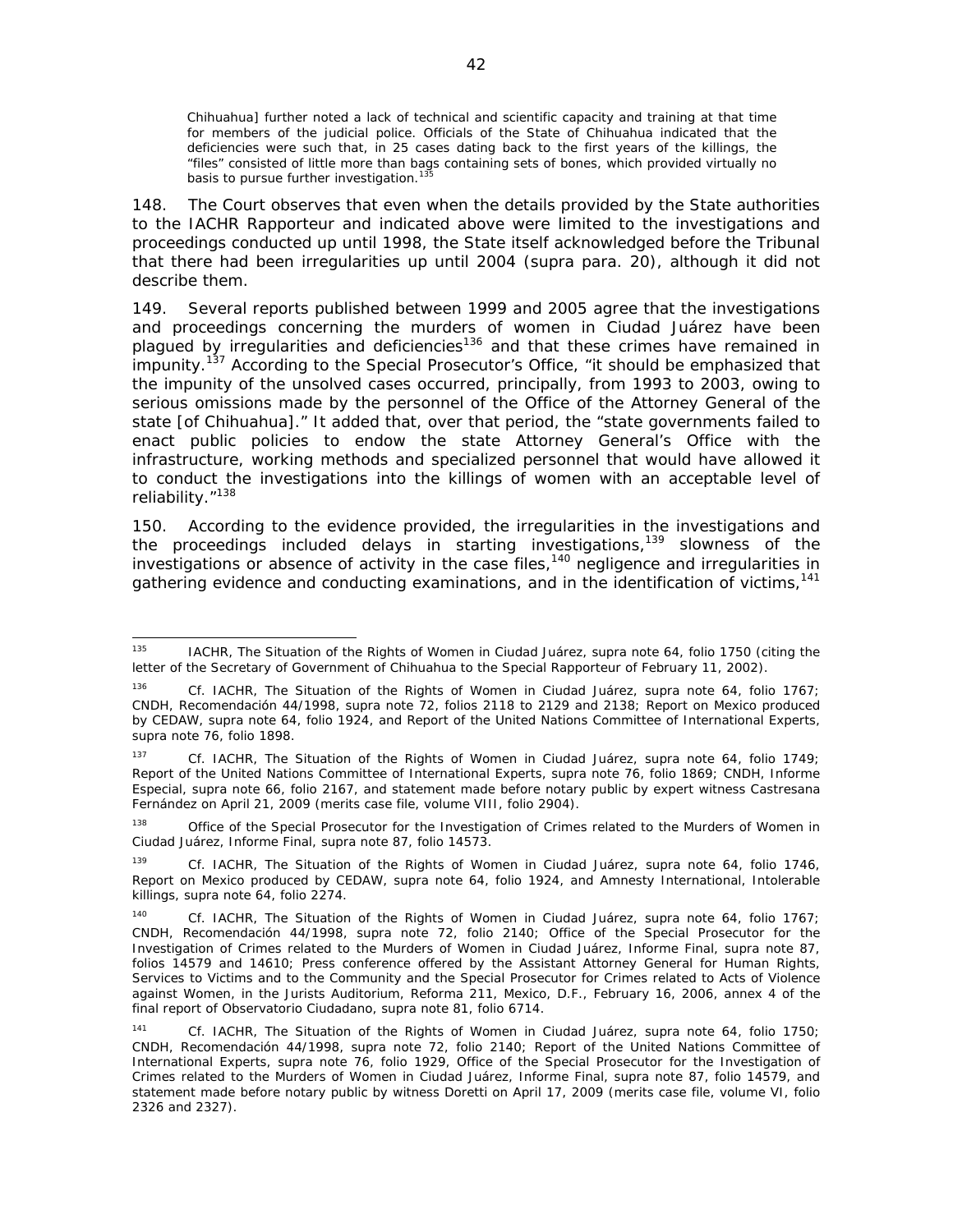loss of information,<sup>142</sup> misplacement of body parts in the custody of the Public Prosecutor's Office,<sup>143</sup> and failure to consider the attacks on women as part of a global phenomenon of gender-based violence.<sup>144</sup> According to the U.N. Rapporteur on judicial independence, following a visit to Ciudad Juárez in 2001, he "was amazed to learn of the total inefficiency, incompetency, indifference, insensitivity and negligence of the police who investigated these cases earlier.<sup>"145</sup> For its part, the Special Prosecutor's Office indicated in its 2006 report that, in 85% of 139 earlier investigations analyzed, it had detected responsibilities that could be attributed to public servants, serious deficiencies and omissions that "prevent resolving the respective murders, causing impunity."<sup>146</sup>

### *1.7.2. Discriminatory attitude of the authorities*

151. The Commission and the representatives alleged that the attitude of the State authorities to the killings of women in Ciudad Juárez was extremely discriminatory and dilatory, a situation that the Commission described as an "alarming pattern of response and stereotyped conceptions of the missing women." In particular, the pattern "was reflected on the part of the [S]tate officials that the search and protection of women reported as having disappeared was not important" and meant that, initially, the authorities refused to investigate.

152. In this regard, the State indicated that the culture of discrimination against women contributed to the fact that "the murders were not perceived at the outset as a significant problem requiring immediate and forceful action on the part of the relevant authorities. $147$  The Tribunal observes that, although the State did not acknowledge this during the proceedings before the Court, it did forward the document in which this acknowledgement appears;  $148$  accordingly, it forms part of the body of evidence that will be examined in accordance with sound judicial discretion.

153. Various sources affirm that the context of gender-based discrimination had an impact on the way state officials responded to the crimes.<sup>149</sup> According to the U.N. Special Rapporteur on judicial independence, "certainly in the beginning, there was a great lack of sensitivity on the part of the police and prosecutors, who even went as far

 $142$ 142 *Cf.* IACHR, *The Situation of the Rights of Women in Ciudad Juárez, supra* note 64, folio 1750; Report of the United Nations Committee of International Experts, *supra* note 76, folios 1898 and 1899; testimony of witness Doretti*, supra* note 141, folio 2332.

<sup>143</sup> *Cf.* testimony of witness Doretti, *supra* note 141, folios 2371 and 2372.

<sup>144</sup> *Cf.* Report of the United Nations Committee of International Experts, *supra* note 76, folio 1897; CNDH, *Recomendación 44/1998*, *supra* note 72, folio 2154; CNDH, *Informe Especial*, *supra* note 66, folio 2227, and Amnesty International, *Intolerable killings, supra* note 64, folio 2279.

<sup>145</sup> Report of the U.N. Special Rapporteur on the independence of judges and lawyers, *supra* note 74, folio 2100.

<sup>&</sup>lt;sup>146</sup> Office of the Special Prosecutor for the Investigation of Crimes related to the Murders of Women in Ciudad Juárez, *Informe Final*, *supra* note 87, folios 14575 and 14609.

<sup>147</sup> Report on Mexico produced by CEDAW, *supra* note 64, folio 1957.

<sup>148</sup> *Cf.* Response of the Mexican Government to the CEDAW report under Article 8 of the Optional Protocol to the Convention, January 27, 2005 (case file of attachments to the answer to the application, volume XXV, attachment 6, folios 8612 to 8653).

<sup>&</sup>lt;sup>149</sup> *Cf.* IACHR, *The Situation of the Rights of Women in Ciudad Juárez, supra* note 64, folios 1734 and 1742; Report on Mexico produced by CEDAW, *supra* note 64, folio 1928; Amnesty International, *Intolerable killings, supra* note 64, folios 2259 and 2269; testimony of expert witness Pineda Jaimes, *supra* note 112, folio 2832, and testimony of expert witness Jusidman, *supra* note 99, folio 3808.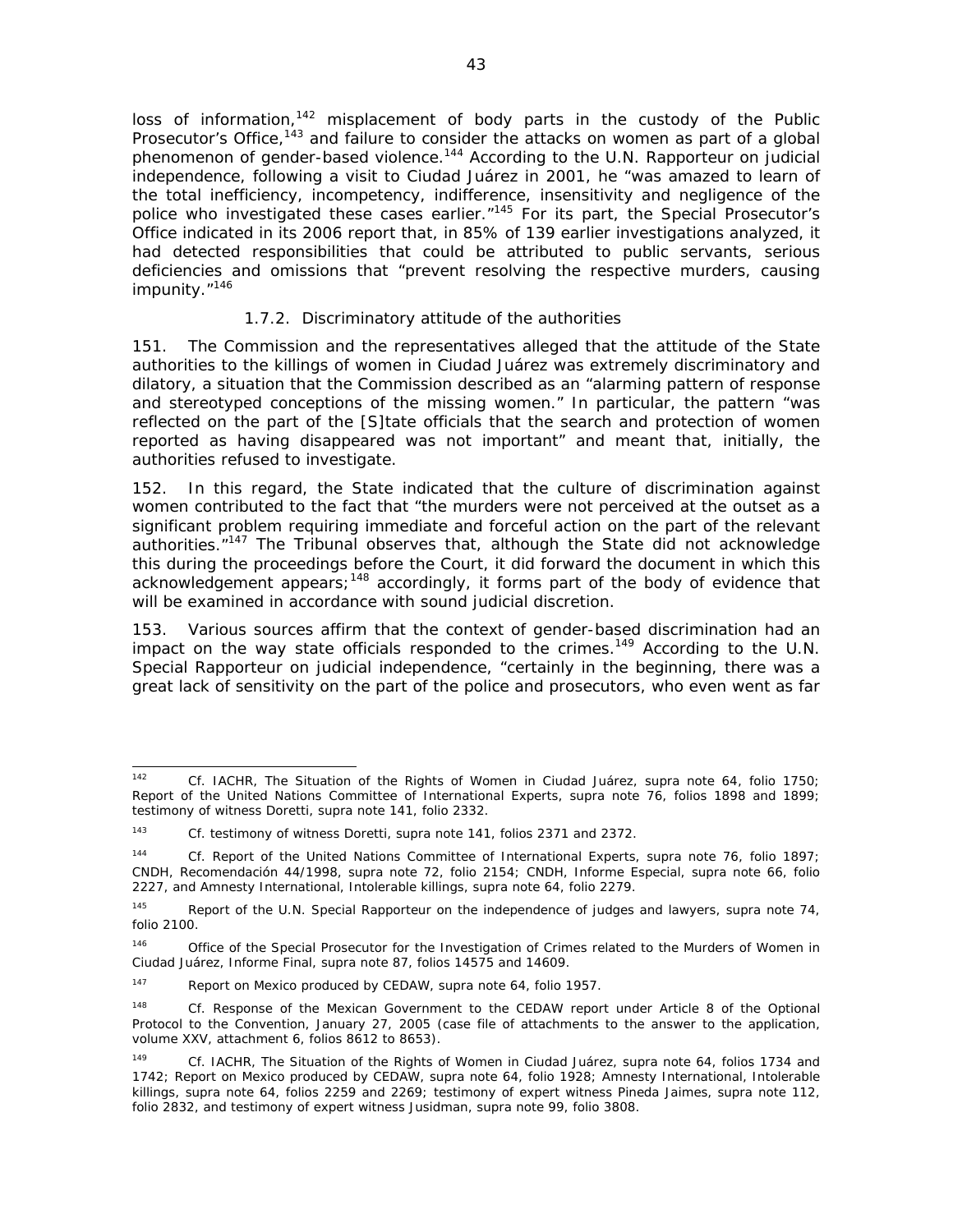as to blame the women for their alleged low moral standards."<sup>150</sup> The U.N. Rapporteur on extrajudicial executions indicated that:

[T]he arrogant behavior and obvious indifference shown by some state officials […] leave the impression that many of the crimes were deliberately never investigated for the sole reason that the victims were "only" young girls with no particular social status and who therefore were regarded as expendable. It is to be feared that a lot of valuable time and information may have been lost because of the delays and irregularities.<sup>151</sup>

154. Evidence provided to the Court indicates, *inter alia,* that officials of the state of Chihuahua and the municipality of Juárez made light of the problem and even blamed the victims for their fate based on the way they dressed, the place they worked, their behavior, the fact that they were out alone, or a lack of parental care.<sup>152</sup> In this regard, it is worth noting the assertion by the CNDH in its Recommendation 44/1998 that it had documented statements by officials and authorities of the state Attorney's Office that revealed an "absence of interest or willingness to pay attention to and remedy a serious social problem, as well as a form of discrimination" that constituted a "form of sexist denigration."153

#### *1.7.3. Absence of clarification*

155. The Commission emphasized that the response of the authorities to the crimes against women had been "notably deficient" and alleged that the great majority of the murders remained unpunished at the time of the IACHR Rapporteur's visit to Ciudad Juárez in 2002. It also indicated that, even though the State was aware of how serious the situation was, "there was a wide gap between the incidence of the problem of violence against women and the quality of the [S]tate response to this phenomenon, which propelled the repetition of the incidents".

156. The representatives alleged that, during the year in which the facts of the instant case occurred, "that is, eight years after it was evident that violence against women was increasing," the situation of impunity had not improved, and it was the year during which the most women were killed.

157. The State reiterated "its conviction that in [the instant case] and, in general as regards the murders of women in Ciudad Juárez, this does not constitute a situation of impunity, because a significant number of perpetrators have been investigated, pursued, captured, tried and punished." It also indicated that, from January 1993 to May 2008, 432 cases of murders of women had been recorded; of these "45.25% have been resolved by a jurisdictional body and 33.02% are being investigated."

158. The Court observes that various reports agree that the failure to solve the crimes is a very important characteristic of the killings of women in Ciudad Juárez. The 2003 Report of the IACHR Rapporteur indicates that the vast majority of the murders remained in impunity.<sup>154</sup> Furthermore, according to CEDAW "a culture of impunity has

<sup>150</sup> 150 Report of the U.N. Special Rapporteur on the independence of judges and lawyers, *supra* note 74, folio 2100.

<sup>151</sup> Report of the U.N. Special Rapporteur on extrajudicial, summary or arbitrary executions, *supra* note 73, folio 2053.

<sup>152</sup> *Cf.* IACHR, *The Situation of the Rights of Women in Ciudad Juárez, supra* note 64, folio 1765; Report on Mexico produced by CEDAW, *supra* note 64, folio 1928; Report of the U.N. Special Rapporteur on extrajudicial, summary or arbitrary executions, *supra* note 73, folio 2052; CNDH, *Recomendación 44/1998*, *supra* note 72, folio 2139, and testimony of expert witness Monárrez Fragoso, *supra* note 101, folios 3938 and 3940.

<sup>153</sup> CNDH, *Recomendación 44/1998*, *supra* note 72, folio 2155.

<sup>154</sup> *Cf.* IACHR, *The Situation of the Rights of Women in Ciudad Juárez, supra* note 64, folio 1734.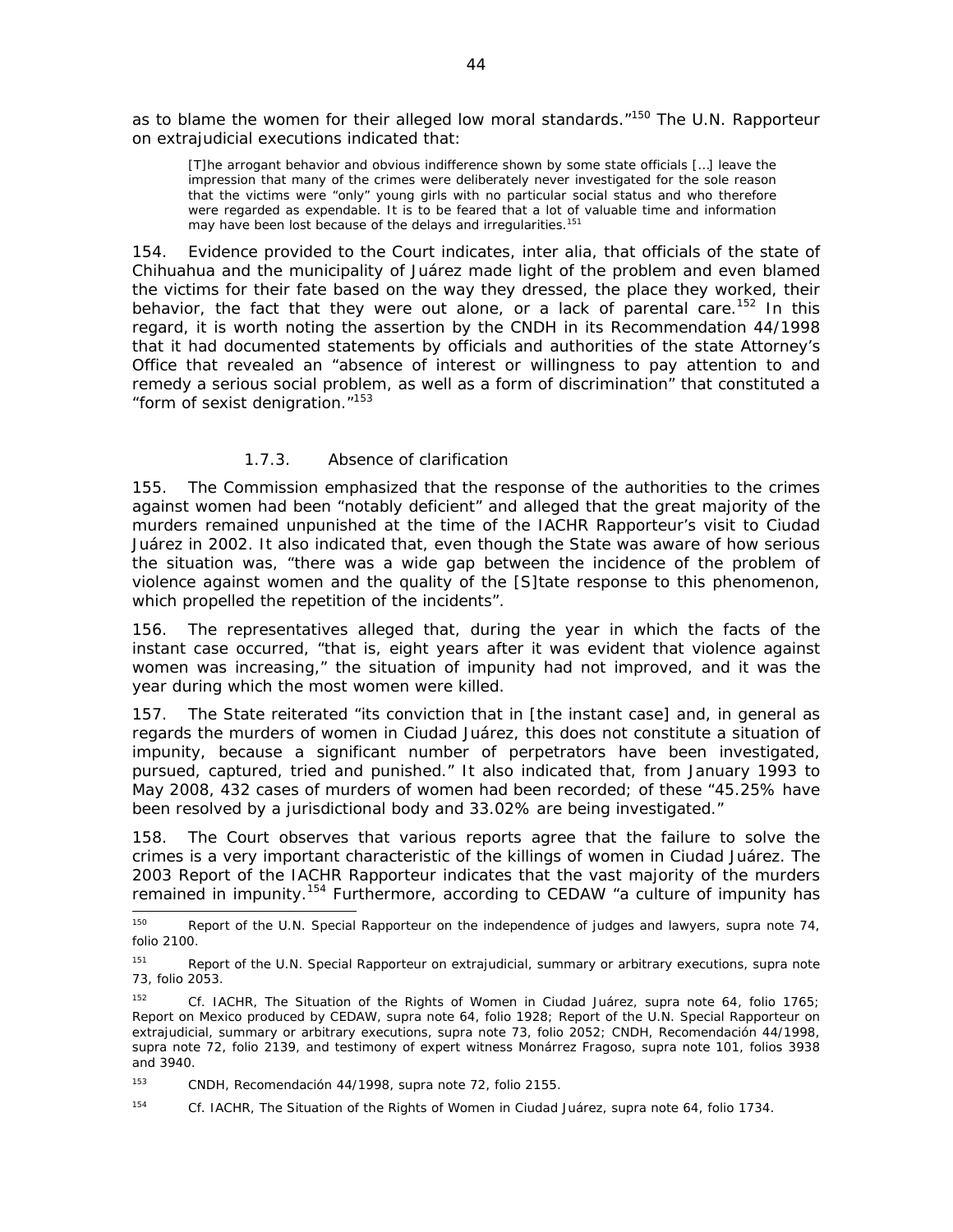taken root which facilitates and encourages terrible violations of human rights," and the United Nations Office for Drugs and Crime indicated that the diverse and complex factors of the criminal phenomenon in Ciudad Juárez "had tested a system that was insufficient, which has been manifestly overwhelmed by the challenge of crimes for which it was unprepared, resulting in an institutional collapse that has determined the general impunity of those responsible for the crimes."<sup>155</sup>

159. The Tribunal observes that the various reports include different figures for the cases of murders of women in Ciudad Juárez.<sup>156</sup> According to the official figures provided by the State, which were not contested by the other parties, of 379 cases of murders of women in Ciudad Juárez between 1993 and 2005, 145 had been tried with judgments convicting the accused by  $2005$ ;<sup>157</sup> this represents around 38.5%. The State also provided the Court with a list of 203 final judgments concerning murders of women up until September 2008; of these, 192 are judgments convicting the accused.158 In this regard, the Court observes that the State did not provide information on the global number of killings up until 2009, or any evidence with regard to its assertions that, in 2008, 41.33% of the murders of women had been resolved by a jurisdictional body and 3.92% by the Juvenile Court.

160. Regarding the judgments, specifically the sentences imposed on individuals responsible for intentional murder, the Special Prosecutor's Office observed in its 2006 report that they averaged no more than 15 years' imprisonment, even though most of the killings were committed with aggravating circumstances and that this:

may have been owing to a judicial policy that must be duly reviewed by the Judicial Branch of the State, or to the fact that the Public Prosecutor's Office within the ordinary jurisdiction did not take all the necessary measures to provide the judges with elements enabling them to punish those responsible more severely.<sup>159</sup>

161. A related aspect included in the reports is that there are fewer judgments, and the punishments are less, in cases of murders of women with sexual elements. On this point, according to figures that the State provided to the Inter-American Commission, of 229 cases involving the murder of women between 1993 and 2003, $160$  159 were cases with non-sexual motives and, of these, 129 had "concluded", while of 70 cases of murders of women with a sexual motive, only 24 had "concluded."<sup>161</sup> It is important to

<sup>155</sup> 155 Report of the United Nations Commission of International Experts*, supra* note 76, folio 1869.

<sup>156</sup> *Cf.* IACHR, *The Situation of the Rights of Women in Ciudad Juárez, supra* note 64, folio 1734; Report of the Special Rapporteur on violence against women, *supra* note 64, folio 2012, and CNDH, *Recomendación 44/1998*, *supra* note 72, folio 2232.

<sup>157</sup> *Cf.* Office of the Special Prosecutor for the Investigation of Crimes related to the Murders of Women in Ciudad Juárez, *Informe Final*, *supra* note 87, folios 14617 to 14651.

<sup>158</sup> *Cf.* files of 203 cases of murders of women committed in Ciudad Juárez, in which a final judgment has been handed down, September 2003 (case file of attachments to the final written arguments of the State, volume XLIX, attachment 6, folios 17347 to 17400).

<sup>&</sup>lt;sup>159</sup> Office of the Special Prosecutor for the Investigation of Crimes related to the Murders of Women in Ciudad Juárez, *Informe Final*, *supra* note 87, folio 14612.

<sup>&</sup>lt;sup>160</sup> It should be noted that there are inconsistencies between the global figures, because according to the final report of the Special Prosecutor's Office, up until 2003 there had been 328 cases of murders of women in Ciudad Juárez (Office of the Special Prosecutor for the Investigation of Crimes related to the Murders of women in Ciudad Juárez, *Informe Final*, *supra* note 87, folio 14646).

<sup>161</sup> *Cf.* Attorney General's Office of the state of Chihuahua, Special Prosecutor's Office for the Investigation of Murders of Women, Ciudad Juárez, 2003. Attachments to the fourth monthly report of the State to the Inter-American Commission on Human Rights of February 17, 2003 (case file of attachments to the answer to the application, volume XLII, attachment 75, folio 15446).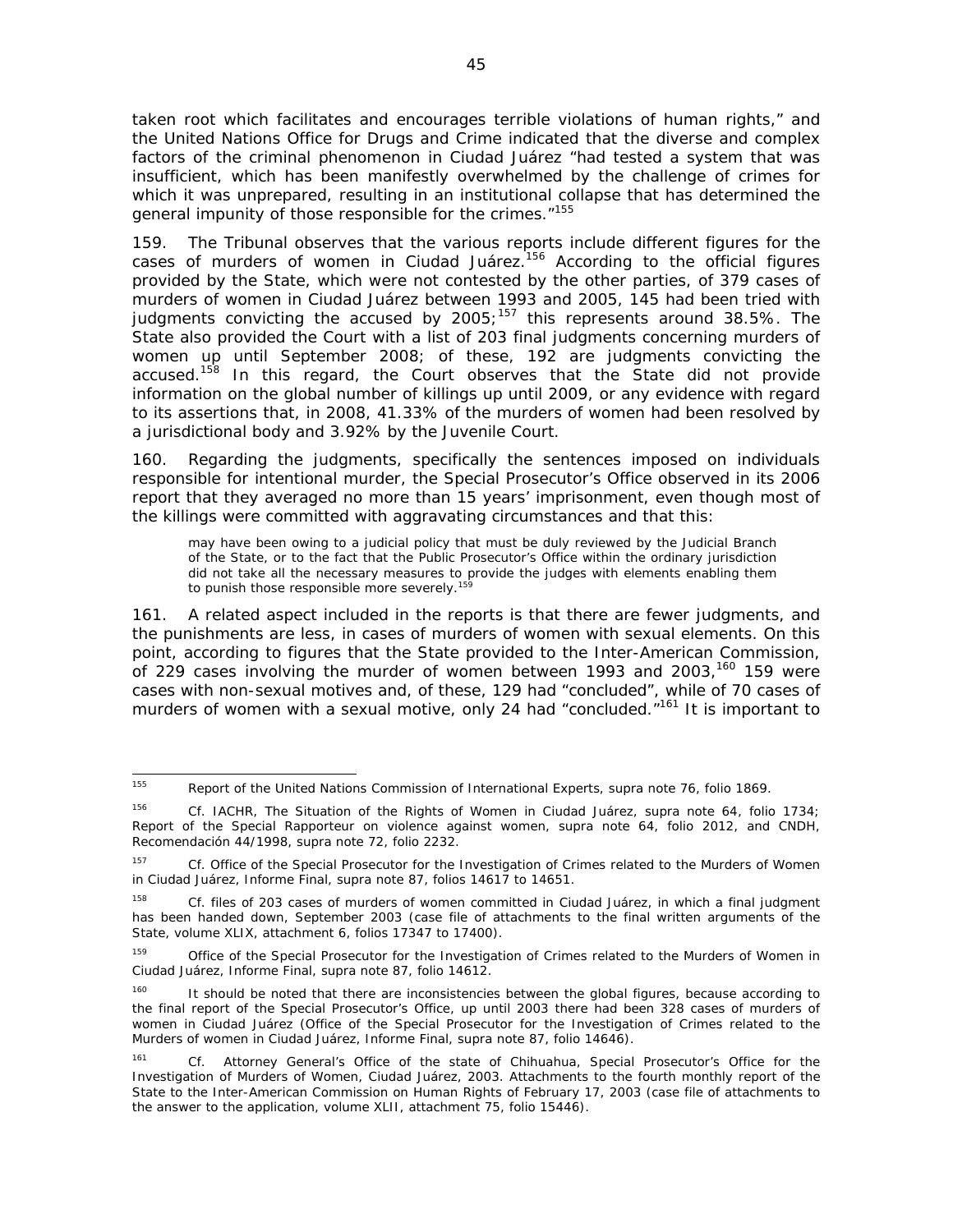note that the State did not specify what it understands by "concluded"<sup>162</sup> and that, in this regard, in its answer to the CEDAW report, it stated that, up until 2004, of the 92 sexual offenses committed, sentences had been handed down in only four cases.<sup>163</sup>

162. The Ciudad Juárez Commission, for its part, underscored that "[t]he most surprising element of these cases [of murders of women] is the impunity that still exists in many of those classified as sexual and/or serial."<sup>164</sup> According to CEDAW, in the cases linked to domestic violence or common crime, the Mexican authorities maintained that progress had been made in the investigation, identification and prosecution of the accused and that most of those convicted had been sentenced to more than 20 years in prison, while that in cases of acts of sexual violence, "[t]here are persons who are imprisoned for seven years, others for five and, although the Law establishes that the term of the sentence should be two years, files are sometimes incomplete and the judges are not convinced by the evidence.<sup>"165</sup> Moreover, the U.N. Special Rapporteur on violence against women has indicated that the percentage of prison sentences for sexual crimes is lower than for the other crimes against women, representing 33.3% and 46.7%, respectively.166

163. Lastly, the Tribunal observes that some reports indicate that impunity is related to discrimination against women. Thus, for example, the Report of the IACHR Rapporteur concludes that "[w]hen the perpetrators are not held to account, as has generally been the situation in Ciudad Juárez, the impunity confirms that such violence and discrimination is acceptable, thereby fueling its perpetuation."<sup>167</sup> Similarly, the U.N. Rapporteur on extrajudicial executions states that: "[t]he events in Ciudad Juárez thus constitute a typical case of gender-based crimes which thrive on impunity."<sup>168</sup>

### *1.8. The Court's conclusions*

164. Based on the foregoing, the Court concludes that, since 1993, there has been an increase in the murders of women, with at least 264 victims up until 2001, and 379 up to 2005. However, besides these figures, which the Tribunal notes are unreliable, it is a matter of concern that some of these crimes appear to have involved extreme

<sup>162</sup> 162 In general, regarding the cases that the State refers to as "concluded", CEDAW indicated in its 2005 report that it was concerned about the fact that cases are considered, and recorded, as having been concluded or solved when they are brought before the courts, "even though the accused have neither been arrested nor punished" (Report on Mexico produced by CEDAW, *supra* note 64, folio 1950). Furthermore, and also in general, in its 2005 report, the CNDH indicated that it had "obtained sufficient information to disprove the affirmations of the PGJE [Office of the Attorney General of the state of Chihuahua], that cases had been solved without any legal grounds to support these assertions" (CNDH, *Informe Especial*, *supra* note 66, folio 2234).

<sup>163</sup> *Cf.* Report on Mexico produced by CEDAW, *supra* note 64, folio 1964. In this regard, it should be noted that, in its report, CEDAW indicated: "The Government assures us that judgments have been rendered in only 4 of the 90 cases considered to involve sexual violence, whereas nearly all of the civil society sources state that those 4 cases have not been resolved either, and that some of the accused may not be guilty. After eight years, only one prisoner has been convicted and punished, and that case is still in the appeal phase." (Report on Mexico produced by CEDAW, *supra* note 64, folio 1934).

<sup>164</sup> *Comisión para Prevenir y Erradicar la Violencia contra las Mujeres en Ciudad Juárez, Tercer informe de gestión*, *supra* note 101, folio 8997 (citing the second progress report, entitled "*El feminicidio: formas de ejercer la violencia contra las mujeres*).

<sup>165</sup> Report on Mexico produced by CEDAW, *supra* note 64, folio 1931.

<sup>166</sup> *Cf.* Report of the Special Rapporteur on violence against women, *supra* note 64, folio 2012.

<sup>&</sup>lt;sup>167</sup> IACHR, *The Situation of the Rights of Women in Ciudad Juárez, supra* note 64, folio 1766.

<sup>168</sup> Report of the Special Rapporteur on extrajudicial, summary or arbitrary executions, *supra* note 73, folio 2053.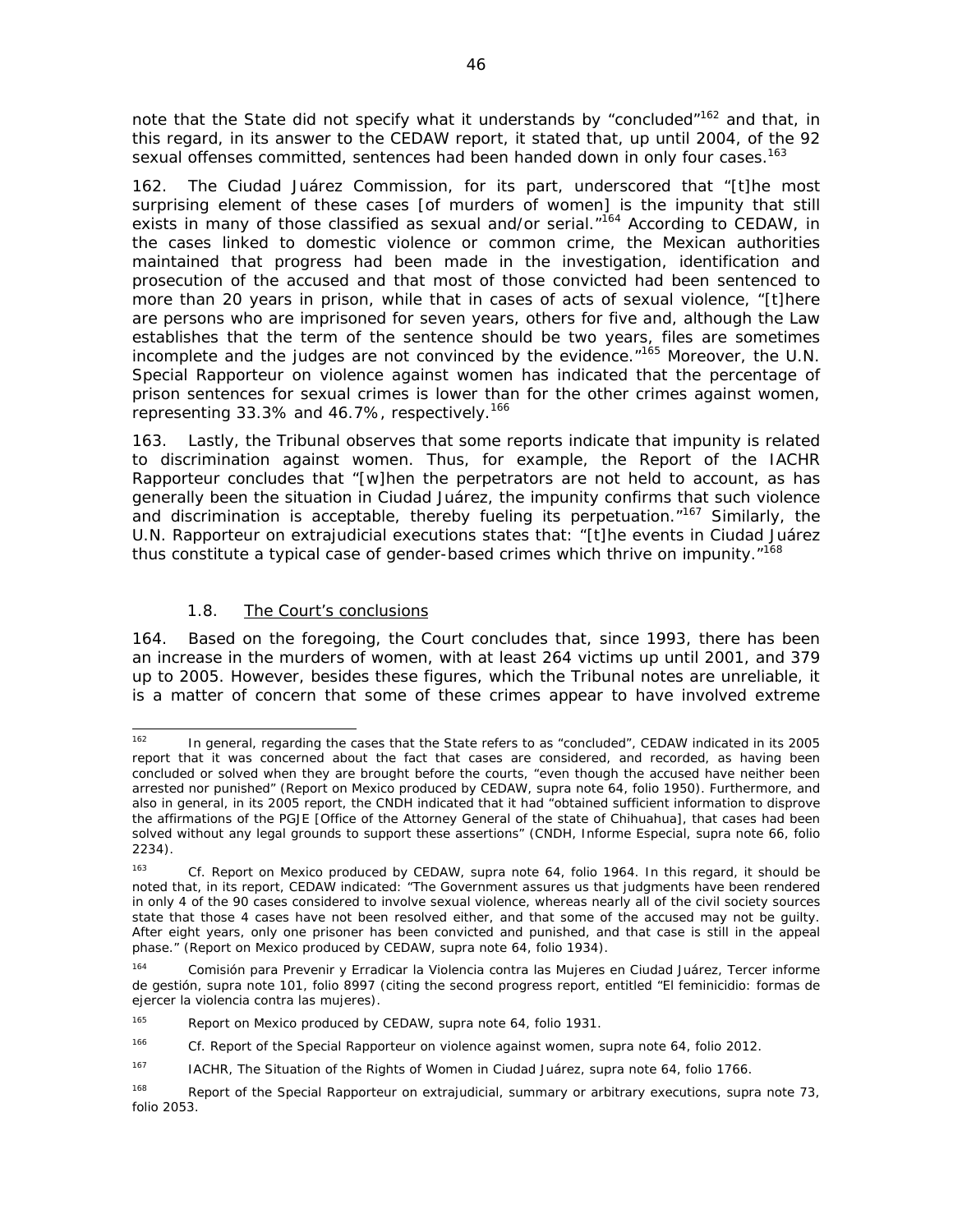levels of violence, including sexual violence and that, in general, they have been influenced, as the State has accepted, by a culture of gender-based discrimination which, according to various probative sources, has had an impact on both the motives and the method of the crimes, as well as on the response of the authorities. In this regard, the ineffective responses and the indifferent attitudes that have been documented in relation to the investigation of these crimes should be noted, since they appear to have permitted the perpetuation of the violence against women in Ciudad Juárez. The Court finds that, up until 2005, most of the crimes had not been resolved, and murders with characteristics of sexual violence present higher levels of impunity.

### *2. Facts of the case*

#### *2.1. Disappearances of the victims*

165. Laura Berenice Ramos Monárrez was 17 years old and a fifth semester high school student. The last information about her was that she telephoned a girl friend on Saturday, September 22, 2001, to tell her that she was ready to go to a party.<sup>169</sup> The report that was filed indicated that she disappeared on Tuesday, September 25, 2001, without giving any further details.<sup>170</sup>

166. Claudia Ivette González was 20 years old and worked for a *maquila* plant. According to a close friend, "when she went out, it was almost always for short periods, because she helped her sister take care of her daughter, and therefore sometimes arrived late $171$  at work. On October 10, 2001, she arrived at work two minutes late and, consequently, was not allowed in.<sup>172</sup> She disappeared that day.<sup>173</sup>

<sup>169</sup> Cf. appearance of Claudia Ivonne Ramos Monárrez before a deputy official of the Public Prosecutor's Office attached to the Special Prosecutor's Office to Investigate the Disappearances and Murders of Women, on October 1, 2001 (case file of attachments to the application, volume VIII, attachment 17, folio 2621) and appearance of Rocío Itxel Núñez Acevedo before a deputy official of the Public Prosecutor's Office attached to the Special Prosecutor's Office to Investigate the Disappearances and Murders of Women, on October 5, 2001 (case file of attachments to the application, volume VIII, attachment 19, folio 2625).

<sup>170</sup> *Cf.* Missing Person Report No. 225/2001, processed on September 25, 2001, with regard to Laura Berenice Ramos Monárrez (case file of attachments to the application, volume VIII, attachment 11, folio 2609), and appearance of Benita Monárrez Salgado before a deputy official of the Public Prosecutor's Office attached to the Office of the Special Prosecutor to Investigate Murders of Women and Disappearances of Persons on September 25, 2001 (case file of attachments to the application, volume VIII, attachments 12 and 14, folio 2611).

<sup>171</sup> Information taken from the report issued by two Judicial Police agents attached to the Joint Agency to Investigate and Prosecute the Murders of Women of Chihuahua on September 28, 2007 (case file of attachments to the answer to the application, volume XXXV, attachment 50, docket II, volume IV, folio 12974).

<sup>172</sup> *Cf.* Statement made on October 24, 2001, by Juan Antonio Martínez Jacobo before the Office of the Special Prosecutor to Investigate Murders of Women and Disappearances of Persons (case file of attachments to the application, volume VIII, attachment 23, folio 2637) and Missing Person Report No. 234/2001 processed on October 12, 2001, with regard to Claudia Ivette González (case file of attachments to the application, volume VIII, attachment 8, folio 2603).

<sup>173</sup> *Cf.* Missing Person Report No. 234/2001, *supra* note 172; appearance of Mayela Banda González before a deputy official of the Public Prosecutor's Office attached to the Office of the Special Prosecutor to Investigate Murders of Women and Disappearances of Persons on October 12, 2001 (case file of attachments to the answer to the application, volume XXXII, attachment 50 docket II, volume I, folio 11102), and testimony given by Mrs. González at the public hearing held before the Inter-American Court on April 28, 2009.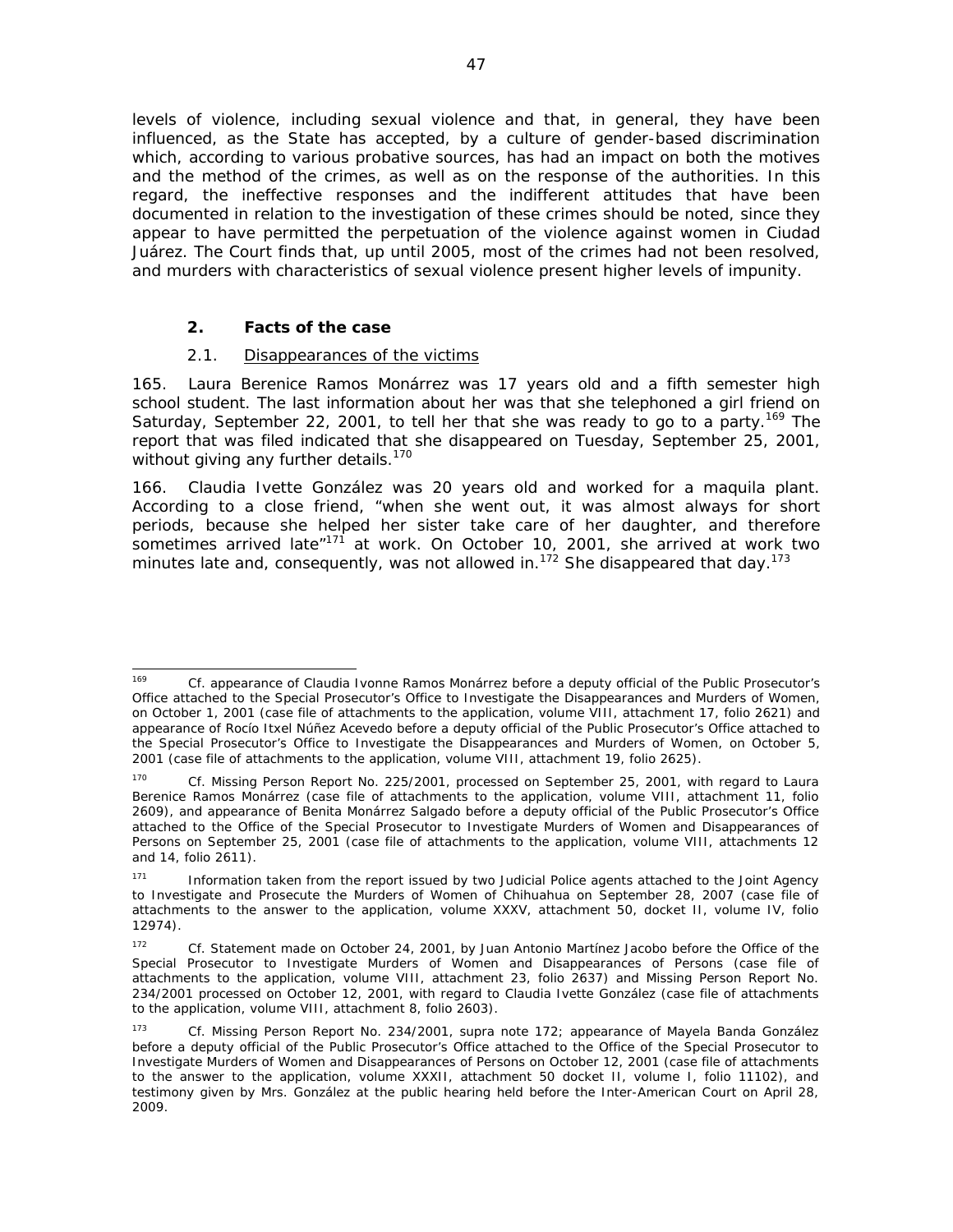167. Esmeralda Herrera Monreal was 15 years old and had completed "third year of secondary school."<sup>174</sup> She disappeared on Monday, October 29, 2001, after leaving the house where she worked as a domestic employee.<sup>175</sup>

168. According to the representatives, the three young women, Ramos, González and Herrera, were of "humble origins."

### *2.2. The first 72 hours*

169. There are inconsistencies between the allegations of the Commission and the representatives on this point, because at times they indicate that the authorities told the next of kin that they must wait 72 hours in relation to one or two victims and, at other times, they indicate that it was in relation to all three victims. Furthermore, some allegations indicate that the report was not filed until 72 hours had passed, and others that the investigations were only started after 72 hours.

170. The State contested the foregoing and indicated that "this allegation has not been proved and is incorrect," because "the reports of the disappearances of the young women were drawn up when their next of kin came forward to denounce them." In addition, the State indicated, in general and without mentioning specific dates, that "the authorities […] ordered an immediate search to find the missing women," "based on the information provided by the next of kin."

171. The Court observes that Laura Berenice Ramos disappeared on September 22, 2001, and, according to the Commission and the representatives, her mother filed a complaint before the authorities on September 25; this was not contested by the State. The disappearance report was drawn up the same day.

172. Claudia Ivette González disappeared on October 10, 2001. The representatives alleged that her next of kin and close friends informed the authorities on October 11.<sup>176</sup> The Commission and the State indicated that the disappearance was reported on October 12. The date of the Missing Person Report is October 12, 2001.<sup>177</sup>

173. Esmeralda Herrera disappeared on October 29, 2001. The following day, a complaint was filed,<sup>178</sup> and the disappearance report is dated the same day.<sup>179</sup>

174. Except in the case of the mother of Claudia Ivette González, there is no evidence in the case file that the next of kin had approached the authorities before the date indicated above as the day on which the disappearance was reported. Neither the Commission nor the representatives contradicted the validity of the disappearance records provided by the State. Consequently, the Tribunal concludes that the missing person reports were drawn up on the same day that the disappearance were reported

<sup>174</sup> Appearance of Irma Monreal Jaime before an official of the Public Prosecutor's Office attached to the Office of the Special Prosecutor to Investigate Murders of Women and Disappearances of Persons on October 30, 2001 (case file of attachments to the application, volume VIII, attachment 29, folio 2653).

<sup>175</sup> *Cf.* appearance of Irma Monreal Jaime, *supra* note 174; Missing Person Report No. 241/2001, processed on October 30, 2001, with regard to Esmeralda Herrera Monreal (case file of attachments to the application, volume VIII, attachment 13, folio 2613), and testimony given by Mrs. Monreal at the public hearing held before the Inter-American Court on April 28, 2009.

<sup>176</sup> *Cf.* appearance of Mayela Banda Gonzáles, *supra* note 173, folio 2605.

<sup>177</sup> *Cf.* Missing Person Report No. 234/2001, *supra* note 172.

<sup>178</sup> *Cf.* testimony given, on April 5, 2006, by Irma Monreal Jaime before the Joint Agency to Investigate the Murders of Women (case file of attachments to the answer to the application, volume XXVIII, attachment 38, folio 9555), and appearance of Irma Monreal Jaime, *supra* note 174.

<sup>179</sup> *Cf.* Missing Person Report No. 241/2001, *supra* note 175.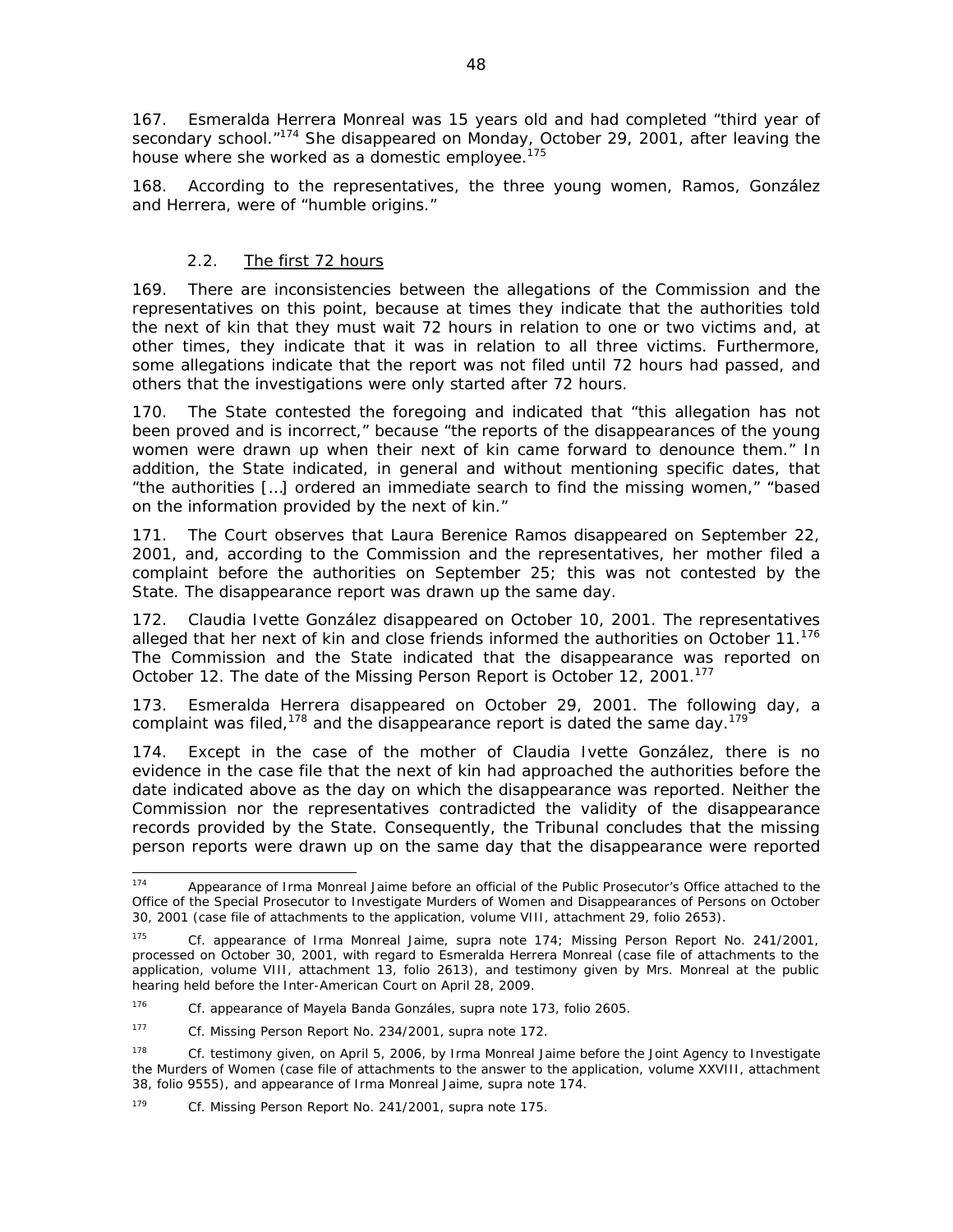in the cases of Esmeralda Herrera and Laura Berenice Ramos, while in the case of Claudia Ivette González, the Court has insufficient evidence to determine whether the next of kin first approached the authorities on October 11 or 12; nevertheless, in any case, 72 hours did not elapse between the moment the next of kin approached the authorities and the time the missing person report was drawn up.

175. Regarding the alleged delay of 72 hours to open the investigation, the Court finds that, in all three cases, the same day that the "Missing Person Report" was drawn up,180 the Program to provide Services to Victims of Crime (*Programa de Atención a víctimas de Delitos*) sent an official letter to the Head of the Judicial Police.<sup>181</sup> The purpose of these official letters was to indicate that the Program had been informed of the disappearances of the three victims and to ask the Judicial Police to conduct "investigations to try and clarify the facts. $182$ 

176. During the public hearing before the Tribunal, the mothers of the three victims stated that, during the first contact with the authorities, they were told that they should allow 72 hours to pass before considering that their daughters had disappeared;  $^{183}$  this was reiterated in other statements.  $^{184}$ 

177. According to the representatives, evidence of the delay in the start of the investigations could be found in the "103-F fact sheets (*fichas*)" of the 2003 special report of the CNDH. However, these fact sheets do not mention that the authorities made this type of affirmation.<sup>185</sup>

178. The opinions provided by the expert witnesses confirm that the mothers informed their respective psychiatrist or psychologist of the State's supposed refusal to open a possible inquiry before 72 hours had passed.<sup>186</sup> In addition, referring to all the Cotton Field disappearances, witness Delgadillo Pérez indicated that the investigations in "several files were not opened when the families reported them, but after 72 hours had passed," mentioning the case of Esmeralda Herrera specifically, and concluding

<sup>180</sup> 180 Missing Person Report No. 225/2001, *supra* note 170, folio 2609; Missing Person Report No. 234/2001, *supra* note 172, and Missing Person Report No. 241/2001, *supra* note 175.

<sup>181</sup> *Cf.* Official letter No. 549/2001 issued on September 25, 2001, by the Coordinator of the Program to provide services to Victims of Crime and Disappeared Persons in relation to the disappearance of Laura Berenice Ramos Monárrez (case file of attachments to the answer to the application, volume XXVIII, attachments 20 and 90, folio 9420); official letter No. 589/2001 issued on October 12, 2001, by the Coordinator of the Program to provide services to Victims of Crime in relation to the disappearance of Claudia Ivette González (case file of attachments to the application, volume VIII, attachment 10, folio 2607), and official letter No. 634/01 issued on October 30, 2001, by the Program to provide services to Victims of Crime in relation to the disappearance of Esmeralda Herrera Monreal (case file of attachments to the answer to the application, volume XXVIII, attachments 32 and 88, folio 9575).

<sup>182</sup> Official letters Nos. 549/2001, 589/01 and 634/01, *supra* note 181.

<sup>183</sup> *Cf.* testimonies given by Mrs. Monárrez, Mrs. González and Mrs. Monreal at the public hearing held before the Inter-American Court on April 28, 2009.

<sup>184</sup> *Cf.* voluntary appearance of Irma Monreal Jaime before an official of the Public Prosecutor's Office of the Joint Agency commissioned by the Federation to Investigate the Murders of Women, on October 20, 2003 (case file of attachments to the answer to the application, volume XXX, attachment 50, docket I, volume I, folio 10578); document presented to the IACHR by Josefina González and the *Red Ciudadana de No Violencia and Dignidad Humana* on September 3, 2006 (case file of attachments to the application, volume II, appendix 5, vol. I, folio 131), and document presented by Irma Monreal Jaime and the *Asociación Nacional de Abogados Democráticos* to the IACHR on July 29, 2005 (case file of attachments to the application, volume IV, appendix 5, vol. III, folio 734).

<sup>185</sup> *Cf.* CNDH, *Informe Especial*, *supra* note 66, folios 2192 to 2220.

<sup>186</sup> *Cf.* Statement made before notary public by expert witness de la Peña Martínez on April 21, 2009 (merits case file, volume XI, folios 3350), and statement made before notary public by expert witness Azaola Garrido on April 20, 2009 (merits case file, volume XI, folios 3369).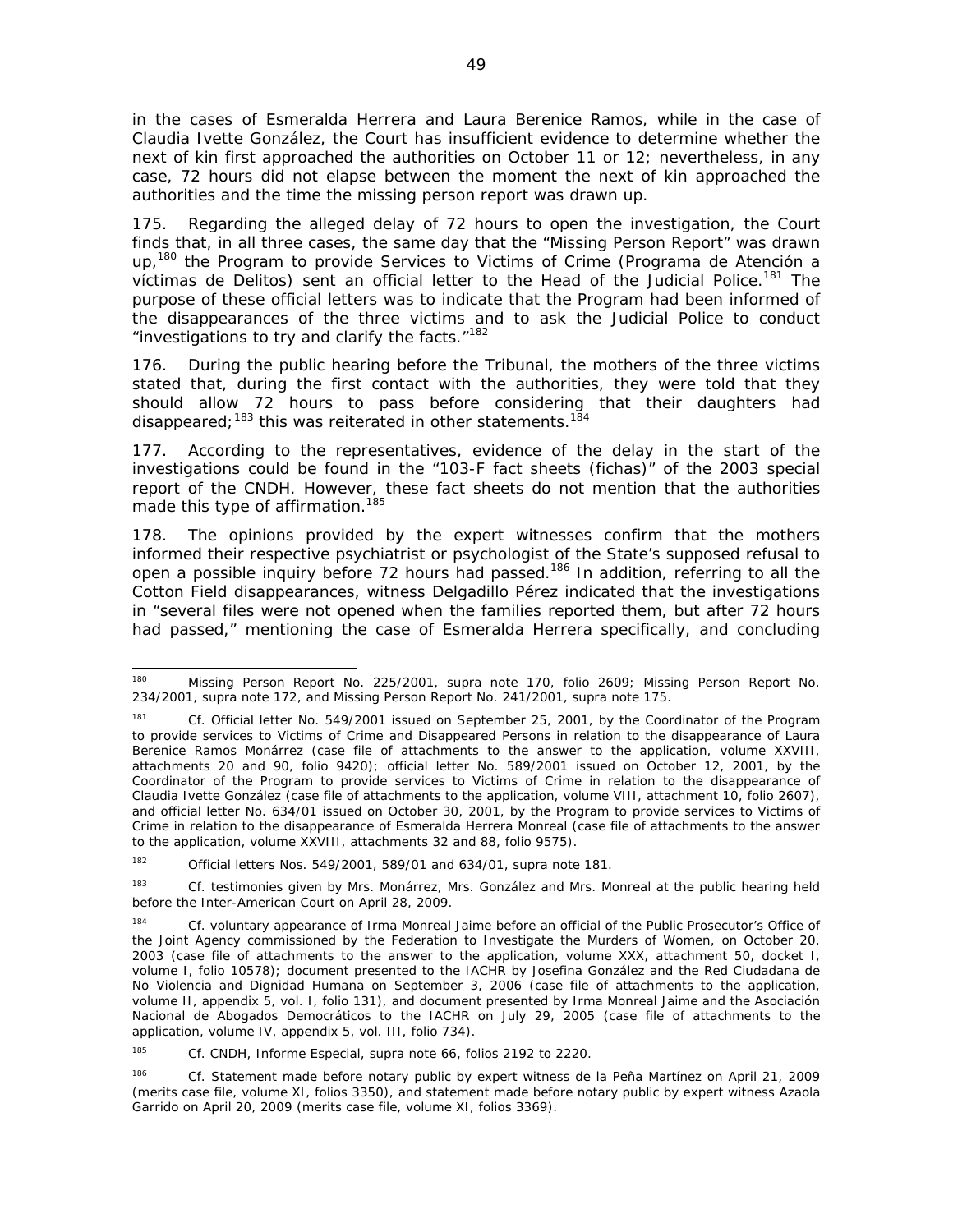that "[t]he first few hours, which were essential for the search, were lost."<sup>187</sup> Similarly, expert witness Jusidman Rapoport indicated that, even today, "the authorities consider that 72 hours must pass before they initiate the search for women that are reported as disappeared."188 This was also indicated in the EAAF report in the case of Esmeralda Herrera.<sup>189</sup> The Court notes that, although these statements provide indications about a supposed delay of 72 hours before starting the search for disappeared persons, the expert witnesses did not indicate the source for their conclusions, based on which of which it would be possible to assess their affirmation. In addition, the testimony of the expert witnesses did not provide specific dates; hence, the Tribunal is unable to conclude whether, in their opinion, the 72-hour delay existed in 2001.

179. To resolve the matter, the Court bears in mind that, in this regard, the burden of proof corresponds to the State, because it is the State that maintains that its authorities went ahead with the investigations, and this must be proved. This, contrasts with the situation of the Commission and the representatives who alleged a negative fact; namely, the absence of investigation in the first 72 hours. The Court also takes into account that the means of proof are available to the State, so that its defense cannot rest on the impossibility of the plaintiffs providing evidence that cannot be obtained without the State's cooperation.<sup>190</sup>

180. In this regard, the Tribunal observes that the evidence forwarded by the State indicates that, during the first 72 hours, the authorities merely registered the disappearances and the statements of those who reported them; an official letter from the Program to provide Services to Victims of Crime was issued, and the statements of only three people was taken, apart from the statements made at the time the disappearances were reported.<sup>191</sup> In other words, apart from the formal, routine procedures, the State did not submit any arguments or evidence about measures taken in said period to mobilize its investigative mechanisms in a real and effective search for the victims.

181. In addition, the Court highlights that the State did not present a copy of the complete criminal case file in these cases as requested (*supra* para. 9)*.* Consequently, the Tribunal has a margin of discretion to consider that certain types of facts have been established, when weighing them against the rest of the body of evidence. The Court therefore concludes that, even though it has not been proved that the authorities told the mothers of the victims that 72 hours had to elapse after their disappearance

<sup>187</sup> Statement made before notary public by witness Delgadillo Pérez on April 21, 2009 (merits case file, volume XI, folios 3481 and 3482).

<sup>188</sup> Testimony of expert witness Jusidman Rapoport, *supra* note 99, folio 3824.

<sup>&</sup>lt;sup>189</sup> *Cf.* EAAF, Anthropological and forensic genetics appraisal, Esmeralda Herrera Monreal, June 12, 2006 (case file of attachments to the answer to the application, volume XXX, attachment 50, docket I, volume I, folio 10326).

<sup>190</sup> *Cf. Case of Velásquez Rodríguez v. Honduras. Preliminary Objections*, *supra* note 29, para. 135; *Case of Kawas Fernández v. Honduras. Merits, Reparations and Costs.* Judgment of April 3, 2009. Series C No. 196, para. 95, and *Case of Escher et al. v. Brazil, supra* note 46, para. 127.

<sup>&</sup>lt;sup>191</sup> In the case of Laura Berenice Ramos, there is the testimony of her father, Daniel Ramos Canales, of September 28, 2001 (case file of attachments to the application, volume VIII, attachment 15, folio 2615). In the case of Claudia Ivette González, a friend called Juana González Flores came forward voluntarily to give testimony on October 12, 2001, before a deputy official of the Public Prosecutor's Office attached to the Special Prosecutor's Office to Investigate the Disappearances and Murders of Women, on the day the disappearance was reported (case file of attachments to the answer to the application, volume XXXII, attachment 50, docket II, volume I, folios 11104 and 11105). In the case of Esmeralda Herrera, there is the testimony of Eduardo Chávez, who came foward voluntarily on November 2, 2001 (case file of attachments to the answer to the application, volume XXX, attachment 50, docket I, volume I, folios 10315 and 10316).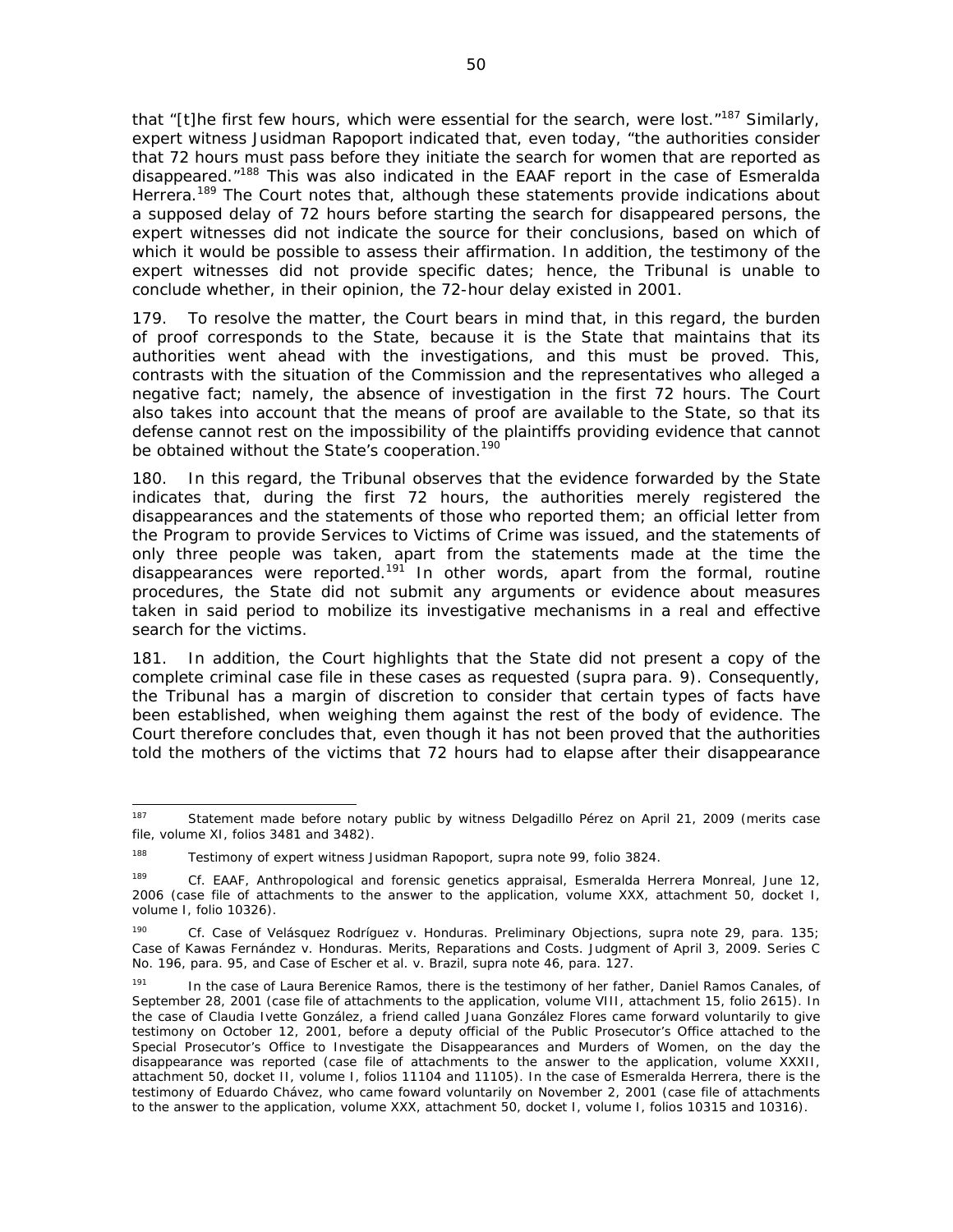before the investigations could start, the State has not proved what concrete steps were taken and how it searched for the victims during said period.

# *2.3. Alleged failure to search for the victims before their remains were found*

182. The Commission alleged that "[t]he action of State authorities vis-à-vis these reports of disappearance was limited to formal and administrative steps, without specific measures aimed at finding the victims alive as soon as possible."

183. The representatives indicated that, owing to the "absence of effective action by the authorities," the three mothers "had to start their own search"; for example, by putting up posters on the streets, approaching the media, and conducting searches.

184. The State contradicted the foregoing and indicated that the authorities "ordered an immediate search to locate the disappeared women," "based on the information provided by the next of kin." In addition, it alleged that it took different measures to discover the whereabouts of the victims.

185. As previously indicated, on the day the disappearance of the victims was registered, the Judicial Police were asked to investigate. However, no reply of any kind to this request was provided, and the State did not offer details of the follow-up given to the request.

186. Moreover, even though there is evidence that the authorities prepared a poster with information on the disappearance of each victim,<sup>192</sup> these posters do not indicate the date on which they were issued and the State did not explain when and how they were circulated. According to Esmeralda Herrera's mother, she herself "distributed it and put it up in different parts of the city."<sup>193</sup> The mother of Claudia Ivette González stated that, after filing notice of the disappearance, they began "searching and putting up flyers with her photograph, […] and asking, searching in the Red Cross, in the hospitals,"194 and the mother of Laura Berenice Ramos said that she looked for her daughter "in every possible place. $7^{195}$  This concurs with the testimony of witness

 $192$ 192 *Cf.* Poster entitled "Help us find this person," issued by the Juárez Unit of the Special Group for Services to the Family of the Office of the Attorney General of the state of Chihuahua (case file of attachments to the application, volume IX, attachments 30, 31 and 32, folios 2655, 2657, and 2659).

<sup>193</sup> Document presented by Irma Monreal Jaime and the *Asociación Nacional de Abogados Democráticos* to the IACHR on July 29, 2005 (case file of attachments to the application, volume IV, appendix 5, vol. III, folio 756); voluntary appearance of Irma Monreal Jaime of October 20, 2003 (case file of attachments to the answer to the application, volume XXX, attachment 50, docket I, volume I, folios 10578); file card dated October 15, 2003 (case file of attachments to the answer to the application, volume XXX, attachment 50, docket I, volume I, folios 10571 and 10572); testimony of Irma Monreal Jaime before an official of the Public Prosecutor's Office of the Joint Agency to Investigate and Prosecute Murders of Women, given on April 5, 2006 (case file of attachments to the answer to the application, volume XXX, attachment 50, docket I, volume I, folios 10286 and 10287), and testimony of Benigno Herrrera Monreal before an official of the Public Prosecutor's Office of the Joint Agency to Investigate and Prosecute Murders of Women, given on April 5, 2006 (case file of attachments to the answer to the application, volume XXX, attachment 50, docket I, volume I, folio 10294).

<sup>194</sup> Testimony given by Mrs. González, *supra* note 183. The sister of Claudia Ivette González gave similar testimony mentioning steps taken by the family (*Cf.* appearance of Mayela Banda González, *supra* note 173).

<sup>195</sup> Testimony given by Mrs. Monárrez, *supra* note 183; appearance of Ivonne Ramos Monárrez, *supra* note 169, folio 2620; voluntary appearance of Benita Monárrez Salgado before an official of the Federal Public Prosecutor's Office attached to the Office of the Assistant Attorney for Regional Control, Criminal Proceedings and Amparo on October 20, 2003 (case file of attachments to the answer to the application, volume XXXVII, attachment 50, docket III, volume II, folio 13593), and appearance of Ivonne Ramos Monárrez before an official of the Federal Public Prosecutor's Office attached to the Office of the Assistant Attorney for Regional Control, Criminal Proceedings and Amparo on October 20, 2003 (case file of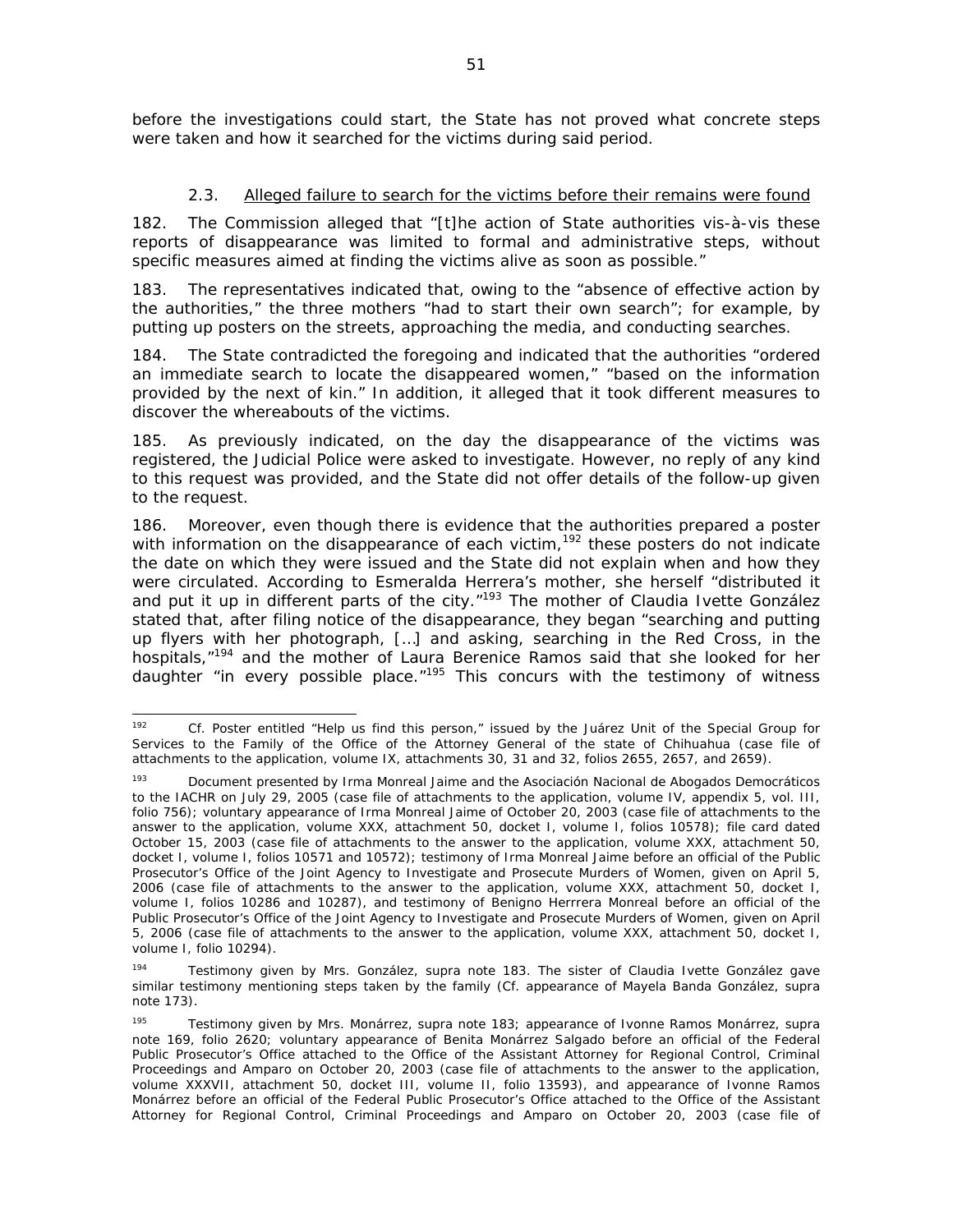Delgadillo Pérez, who stated that "[f]aced with the lack of institutional support, in desperation, the families themselves search the city trying to find their daughters."<sup>196</sup>

187. Regarding Laura Berenice Ramos, in addition to the statement made when her disappearance was reported,<sup>197</sup> the authorities also received statements from two of her family members<sup>198</sup> and three of her school friends.<sup>199</sup> The Court observes that these statements gave indications that might have helped find Laura Berenice Ramos, such as information on a young man with whom she had frequently spoken by telephone,<sup>200</sup> places she often went to,<sup>201</sup> her plans for the evening of her disappearance, $202$  about a young man who worked with her and other people who might have information,  $203$  and also about a man who, according to the statements, she did not want to go out with.<sup>204</sup>

188. Furthermore, in 2003, the mother of Laura Berenice Ramos testified about several telephone calls that she received in the days following her daughter's disappearance and that, during one of them, she "was able to hear her daughter, Laura, arguing with someone" and that, consequently, she went "to the state Attorney General's Office so that the telephone call could be traced" and was told that they could not trace it." $^{205}$  In addition, according to Mrs. Monárrez, no inquiries were made at the school where her daughter studied or other interviews with her friends or acquaintances, or in other places she used to go, in order to find her.<sup>206</sup> In addition, no steps were taken in relation to the telephone calls that Laura Berenice Ramos had made and received on her mobile phone.<sup>207</sup>

189. In relation to Claudia Ivette González, in addition to the statement made when her disappearance was reported,<sup>208</sup> statements were taken from five friends,<sup>209</sup> a co-

196 Testimony of witness Delgadillo Pérez, *supra* note 187, folio 3523.

j

197 *Cf.* appearance of Benita Monárrez Salgado, *supra* note 170, folio 2611.

198 *Cf.* appearance of Daniel Ramos Canales before a deputy official of the Public Prosecutor's Office attached to the Office of the Special Prosecutor to Investigate Murders of Women and Disappearances of Persons, on September 28, 2001 (case file of attachments to the application, volume VIII, attachment 15, folio 2615), and appearance of Claudia Ivonne Ramos Monárrez, *supra* note 169, folios 2619 to 2621.

199 *Cf.* appearance of Ana Catalina Solís Gaytán before a deputy official of the Public Prosecutor's Office attached to the Office of the Special Prosecutor to Investigate Murders of Women and Disappearances of Persons, on October 1, 2001 (case file of attachments to the application, volume VIII, attachment 16, folio 2617); appearance of Diana América Corral Hernández before a deputy official of the Public Prosecutor's Office attached to the Office of the Special Prosecutor to Investigate Murders of Women and Disappearances of Persons, on October 1, 2001 (case file of attachments to the application, volume VIII, attachment 18, folio 2623), and appearance of Rocío Itxel Núñez Acevedo, supra note 169 (folios 2625 to 2626).

200 *Cf.* appearance of Ana Catalina Solís Gaytán, *supra* note 199.

201 *Cf.* appearance of Rocío Itxel Núñez Acevedo, *supra* note 169, folio 2626.

202 *Cf.* appearance of Rocío Itxel Núñez Acevedo, *supra* note 169, folio 2626.

203 *Cf.* appearance of Claudia Ivonne Ramos Monárrez, *supra* note 169, folios 2620 and 2621, and appearance of Rocío Itxel Núñez Acevedo, *supra* note 169, folio 2626.

204 *Cf.* appearance of Diana América Corral Hernández, *supra* note 199.

205 *Cf.* file card of October 15, 2003 (case file of attachments to the answer to the application, volume XXXVII, attachment 50, docket III, volume II, folio 13580).

206 *Cf.* document presented by Benita Monárrez Salgado and the *Red Ciudadana de No Violencia and Dignidad Humana* to the IACHR, *supra* note 184, folio 294.

207 *Cf.* appearance of Rocío Itxel Núñez Acevedo, *supra* note 169, folios 2625 and 2626.

208 *Cf.* appearance of Mayela Banda González, *supra* note 173.

attachments to the answer to the application, volume XXXVII, attachment 50, docket III, volume II, folio 13600).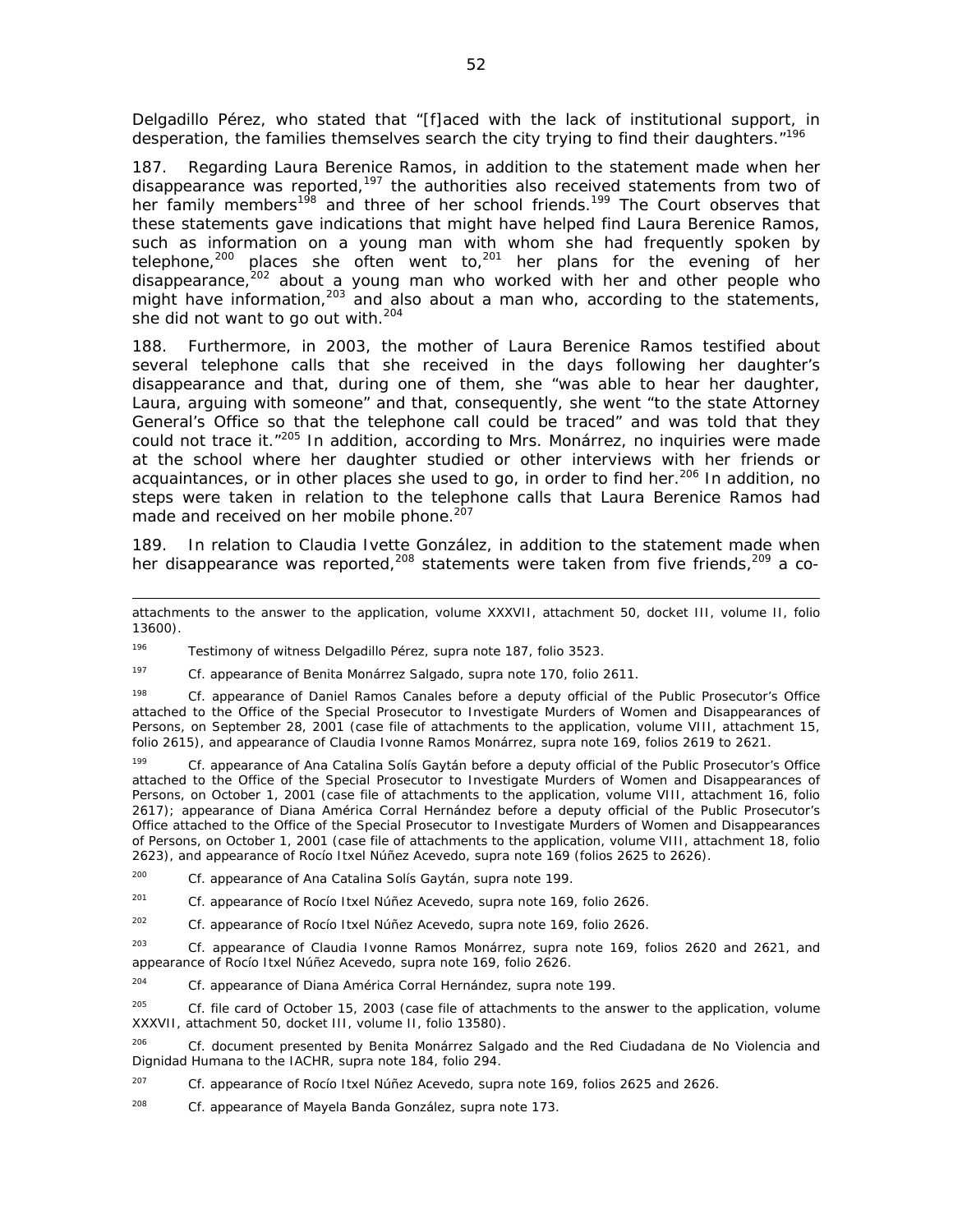worker at the *maquiladora*,<sup>210</sup> her former boyfriend,<sup>211</sup> and two heads of security of the company.212 These statements provided clues that might have helped the search for Claudia Ivette González, such as information about a young man with whom she was going out,<sup>213</sup> a couple who apparently watched her closely every time she passed them, $^{214}$  and a young man at work who pestered her. $^{215}$ 

190. Moreover, the Commission alleged that the authorities were informed that, two weeks before her disappearance, Claudia Ivette González had been harassed by two police agents. However, the evidence for this submitted by the Commission corresponds to a 2005 newspaper Article – where Claudia Ivette's mother did not say when she had reported this fact to the authorities – and the other testimony in this regard was given in 2007 and 2009, $216$  the State did not contest either the fact or the

210 *Cf.* appearance of Efrén Pérez Maese before an official of the Public Prosecutor's Office attached to the Office of the Special Prosecutor for the Investigation of the Murders of Women and Disappearances of Persons, on October 24, 2001 (case file of attachments to the answer to the application, volume XXXII, attachment 50, docket II, volume I, folio 11116).

211 *Cf.* appearance of Víctor Hugo Hernández Bonilla before an official of the Public Prosecutor's Office attached to the Office of the Special Prosecutor to Investigate Murders of Women and Disappearances of Persons, on October 25, 2001 (case file of attachments to the answer to the application, volume XXXII, attachment 50, docket II, volume I, folios 11119 to 11120).

212 *Cf.* appearance of Juan Antonio Martínez Jacobo before an official of the Public Prosecutor's Office attached to the Office of the Special Prosecutor to Investigate Murders of Women and Disappearances of Persons, on October 24, 2001 (case file of attachments to the answer to the application, volume XXXII, attachment 50, docket II, volume I, folios 11117 to 11118) and appearance of Jesús Moisés Cuellar Juárez before an official of the Public Prosecutor's Office attached to the Office of the Special Prosecutor to Investigate Murders of Women and Disappearances of Persons, on October 25, 2001 (case file of attachments to the answer to the application, volume XXXII, attachment 50, docket II, volume I, folio 11121).

213 *Cf.* appearance of Mayela Banda González, *supra* note 173; appearance of Juana González Flores, *supra* note 191; appearance of Ana Isabel Suárez Valenciana, *supra* note 209, folios 11106 and 11107; appearance of Aide Navarrete García, *supra* note 209, folio 11110, and appearance of Armando Velazco Fernández, *supra* note 209, folio 11113.

214 *Cf.* appearance of Juana González Flores, *supra* note 191, folio 11105.

215 *Cf.* appearance of Ana Isabel Suárez Valenciana, *supra* note 209, folio 11107.

216 *Cf*. Newspaper Article entitled *"Impunes crímenes de las ocho mujeres"* [Murders of the eight women go unpunished] published in the daily newspaper "*Norte*" on November 6, 2005 (case file of attachments to the application, volume VIII, attachment 7, folio 2329); report issued by two Judicial Police agents, *supra* note 171; testimony given by Irma Josefina González before an official of the Public Prosecutor's Office attached to the Joint Agency to Investigate and Prosecute the Murders of Women in Ciudad Juárez, on February 12, 2009 (case file of attachments to the final written arguments of the State, volume XLVIII, attachment 4, folios 17193 and 17194), and testimony given by Ana Isabel Suárez Valenciana before an official of the Public Prosecutor's Office attached to the Prosecutor's Office to Respond to Murders of Women in Ciudad Juárez, on February 25, 2009 (case file of attachments to the final written arguments of the State, volume XLVIII, attachment 4, folio 17197).

 <sup>209</sup> *Cf.* appearance of Juana González Flores, *supra* note 191; appearance of Ana Isabel Suárez Valenciana before an official of the Public Prosecutor's Office attached to the Office of the Special Prosecutor to Investigate Murders of Women and Disappearances of Persons, on October 16, 2001 (case file of attachments to the answer to the application, volume XXXII, attachment 50, docket II, volume I, folios 11106 to 11108); appearance of Aide Navarrete García before an official of the Public Prosecutor's Office attached to the Office of the Special Prosecutor to Investigate Murders of Women and disappearances of Persons, on October 16, 2001 (case file of attachments to the answer to the application, volume XXXII, attachment 50, docket II, volume I, folios 11109 to 11111); appearance of Armando Velazco Fernández before an official of the Public Prosecutor's Office attached to the Office of the Special Prosecutor to Investigate Murders of Women and Disappearances of Persons, on October 19, 2001 (case file of attachments to the answer to the application, volume XXXII, attachment 50, docket II, volume I, folios 11112 and 11113), and appearance of Verónica Hernández Estrada before an official of the Public Prosecutor's Office attached to the Office of the Special Prosecutor to Investigate Murders of Women and Disappearances of Persons, on October 19, 2001 (case file of attachments to the answer to the application, volume XXXII, attachment 50, docket II, volume I, folios 11114 to 11115).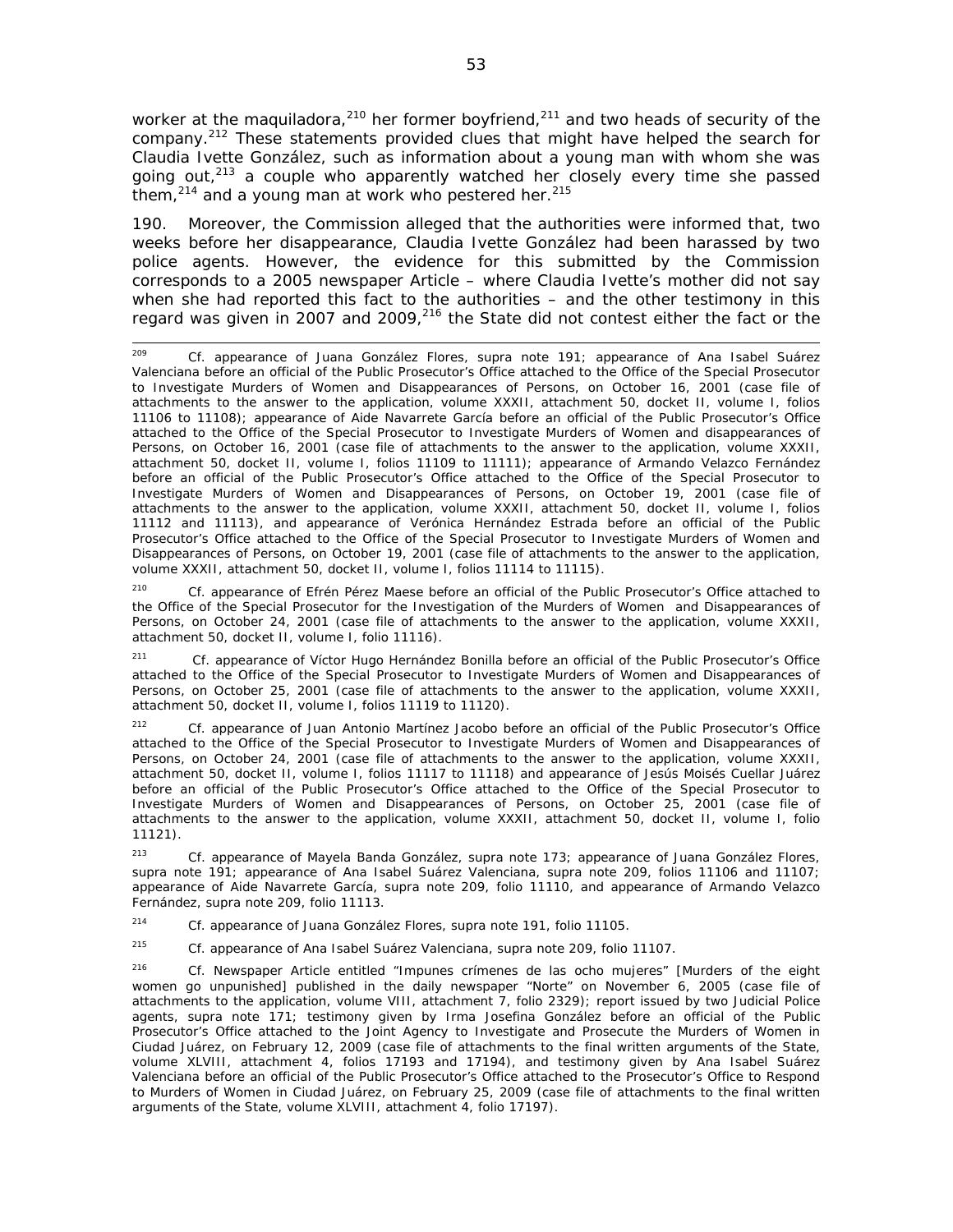date on which it was alleged that the authorities were informed. In addition, it did not present the complete criminal case file. Consequently, the Tribunal considers it to be established that this information was given to the authorities prior to November 6, 2001; in other words, before Claudia Ivette's body was found.<sup>217</sup> The case file does not show that the investigators took any steps to investigate this information in order to find Claudia Ivette González alive.

191. One deponent indicated that a young man told her and Claudia Ivette's sister that "he was aware – he did not say how – that Claudia Ivette had disappeared." $^{218}$ There is no proof that the State carried out any investigation into this evidence.

192. According to the Commission, between the time that Claudia Ivette's disappearance was reported and when her remains were found, the only contact the authorities had with her family was two telephone calls from the Special Prosecutor's Office asking them whether they had any news. The State did not contest the foregoing or submit any evidence to the contrary.

193. In the case of Esmeralda Herrera, according to the State her mother told a police agent that her daughter knew a young man who worked in a printing shop and that "he had insisted that she go out for a meal with him," and that this young man had not gone to work the day the victim disappeared. Subsequently, the authorities received a statement from the young man, who acknowledged that he had spoken to Esmeralda, but denied that he had invited her out for a meal.<sup>219</sup> There is no evidence in the case file that the State took any other measure to try and find Esmeralda alive.

194. Although the State alleges that it began the search for the victims immediately, according to the case file, the only measures it took before the remains were found were registering the disappearances and preparing the posters reporting them, taking statements, and sending an official letter to the Judicial Police. There is no evidence in the case file that the authorities circulated the posters or made more extensive inquiries into reasonably relevant facts provided by the 20 or more statements taken.<sup>220</sup>

195. In addition, the Court finds that these facts can be considered within a general context documented in the case file. Indeed, in January 2006, the United Nations Rapporteur on violence against women indicated that "[r]eportedly, the municipal police of Ciudad Juárez does not routinely initiate search actions or other preventive measures as soon as it receives a report about a missing woman. Inexplicably, the police often wait for confirmation that a crime has actually been committed. $1221$ 

<sup>217</sup> 217 Similarly, see ECHR, *Case of Pukhigova v. Russia*, Judgment of 2 July 2009, paras. 75 and 84.

<sup>218</sup> Testimony given by Ana Isabel Suárez Valenciana, *supra* note 209.

<sup>219</sup> *Cf.* appearance of Eduardo Chávez Marín before an official of the Public Prosecutor's Office attached to the Office of the Special Prosecutor to Investigate Murders of Women and Disappearances of Persons, on November 2, 2001 (case file of attachments to the answer to the application, volume XXX, attachment 50, docket I, volume I, folios 10315 to 10316).

<sup>&</sup>lt;sup>220</sup> However, the Court observes that there is a testimony by a police agent indicating that other statements were taken, including some at the *maquila* where Claudia Ivette worked and the school where Esmeralda Ramos studied (*Cf.* testimony given by José Miramontes Caro on April 14, 2009, before an official of the Public Prosecutor's Office, case file of attachments to the final written arguments of the State, volume XLVIII, attachment 4, folios 17221 and 17222).

<sup>221</sup> Report of the Special Rapporteur on violence against women, *supra* note 64, folio 2018.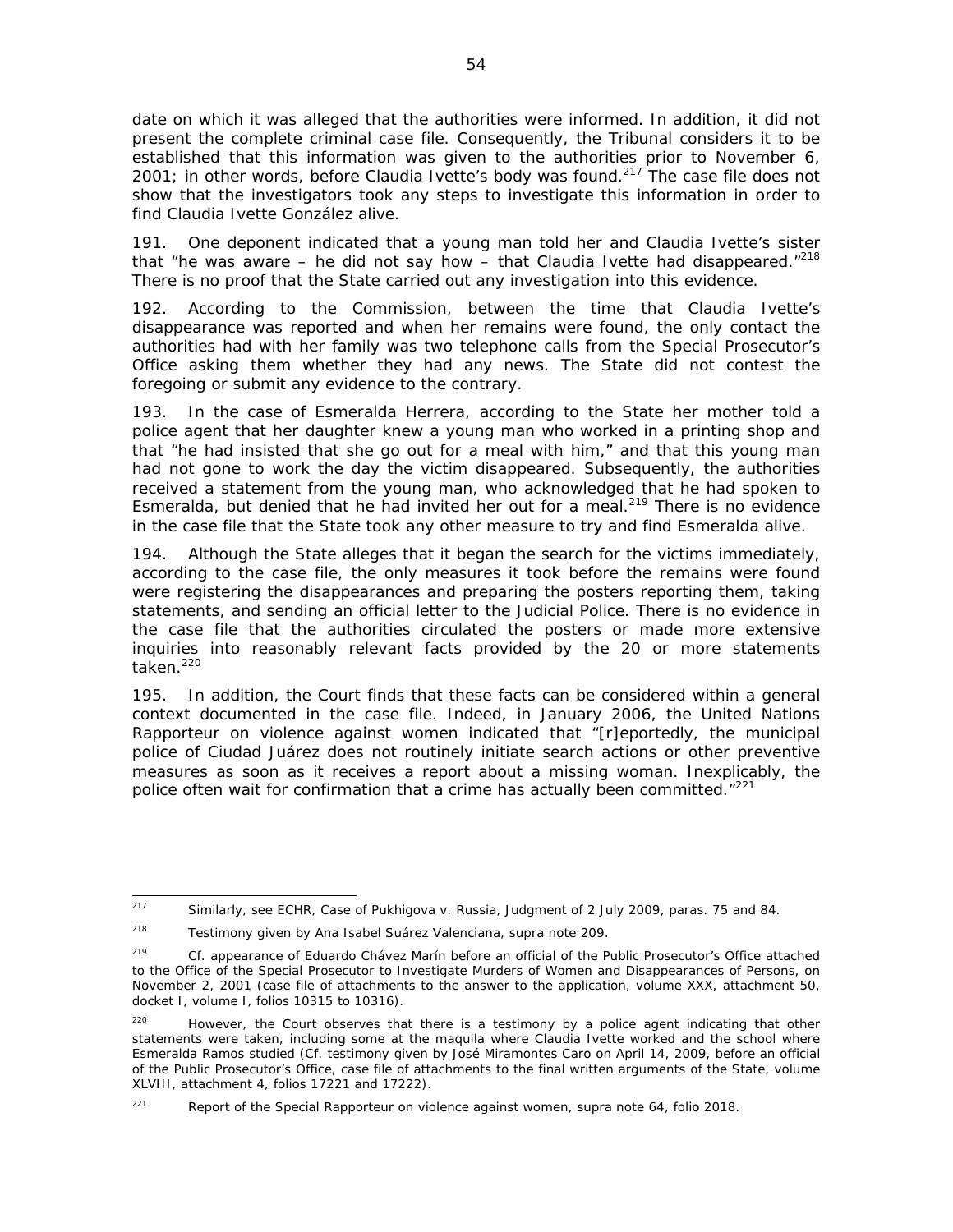### *2.4. Stereotyping allegedly manifested by officials to the victims' next of kin*

196. The Commission alleged that "when each disappearance was reported, the next of kin received comments from state officials regarding their daughter's behavior, which, in they opinion, influenced the subsequent lack of official action."

197. The representatives indicated that "the authorities minimized the facts or discredited" the reports by the victims' next of kin "on the pretext that they were young girls who 'were out with their boyfriend' or 'were out having a good time.'"

198. Esmeralda Herrera's mother testified that, when she reported her daughter's disappearance, the authorities told her that she "had not disappeared, but was out with her boyfriend or wandering around with friends,  $n^{222}$  "that, if anything happened to her, it was because she was looking for it, because a good girl, a good woman, stays at home."<sup>223</sup>

199. Claudia Yvette's mother said that when she went to present the missing report, an official told a friend of her daughter that "she is surely with her boyfriend, because girls were very flighty and threw themselves at men."<sup>224</sup> Her mother also said that, when she went to file the complaint about the disappearance, she was told that "maybe [her daughter] had gone off with her boyfriend, and would soon return home. $v^{225}$ 

200. The mother of Laura Berenice Ramos stated that the police agents told her that she would have to look for her daughter, because "all the girls who get lost, all of them,  $[...]$  go off with their boyfriend or want to live alone." $226$  She added that, on one occasion, she asked the police agents to accompany her to a dance hall to look for her daughter; they said "no Señora, it's very late, we have to go home and rest and you should wait for your moment to look for Laura," and patted her on the shoulder saying: "go home and relax, have some '*heladas*' [beer] and offer a toast to our health; because we can't go with you. $v^{227}$ 

201. The State did not contest this testimony by the mothers of the victims.

202. In addition, the testimony of Mrs. Delgadillo Pérez concerning the authorities' actions in this case indicated that "[t]he responsibility of the victim was determined based on her social role in society in the investigator's opinion. This means that, if the murdered woman liked to have a good time, to go out dancing, to have male friends and a social life, she was considered to be partly responsible for what happened."<sup>228</sup> According to the witness "[a]t that time, public officials stigmatized the victims of disappearance because they were women," on the pretext that "they were with their

 $222$ Cf. Testimony given by Mrs. Monreal, *supra* note 183. See also the statement by Irma Monreal Jaime in the petition filed before the Inter-American Commission on March 6, 2002 (case file of attachments to the application volume XXVII, attachment 42, folio 9802). Similarly, the victim's brother testified that the authorities said they could not do anything "because she had obviously gone off with her boyfriend" (*Cf.*  testimony of expert witness Azaola Garrido, *supra* note 186, folio 3369).

<sup>223</sup> *Cf.* testimony of Mrs. Monreal Jaime, *supra* note 183.

<sup>&</sup>lt;sup>224</sup> *Cf.* communication presented by Josefina González before the Inter-American Commission in September 2006 (case file of attachments to the application, volume II, appendix 5 volume I, folio 141).

<sup>225</sup> *Cf.* testimony of Mrs. González, *supra* note183.

<sup>226</sup> *Cf.* testimony of Mrs. Monárrez, *supra* note 183.

<sup>227</sup> *Cf.* testimony of Mrs. Monárrez, *supra* note 183, and file card issued by the Head of the Federal Investigation Agency reporting on the interview with Benita Monárrez Salgado on October 15, 2003 (case file of attachments to the answer to the application, volume XXXVII, attachment 50, docket III volume II, folio 13579).

<sup>228</sup> *Cf.* testimony of witness Delgadillo Pérez, *supra* note 187, folio 3481.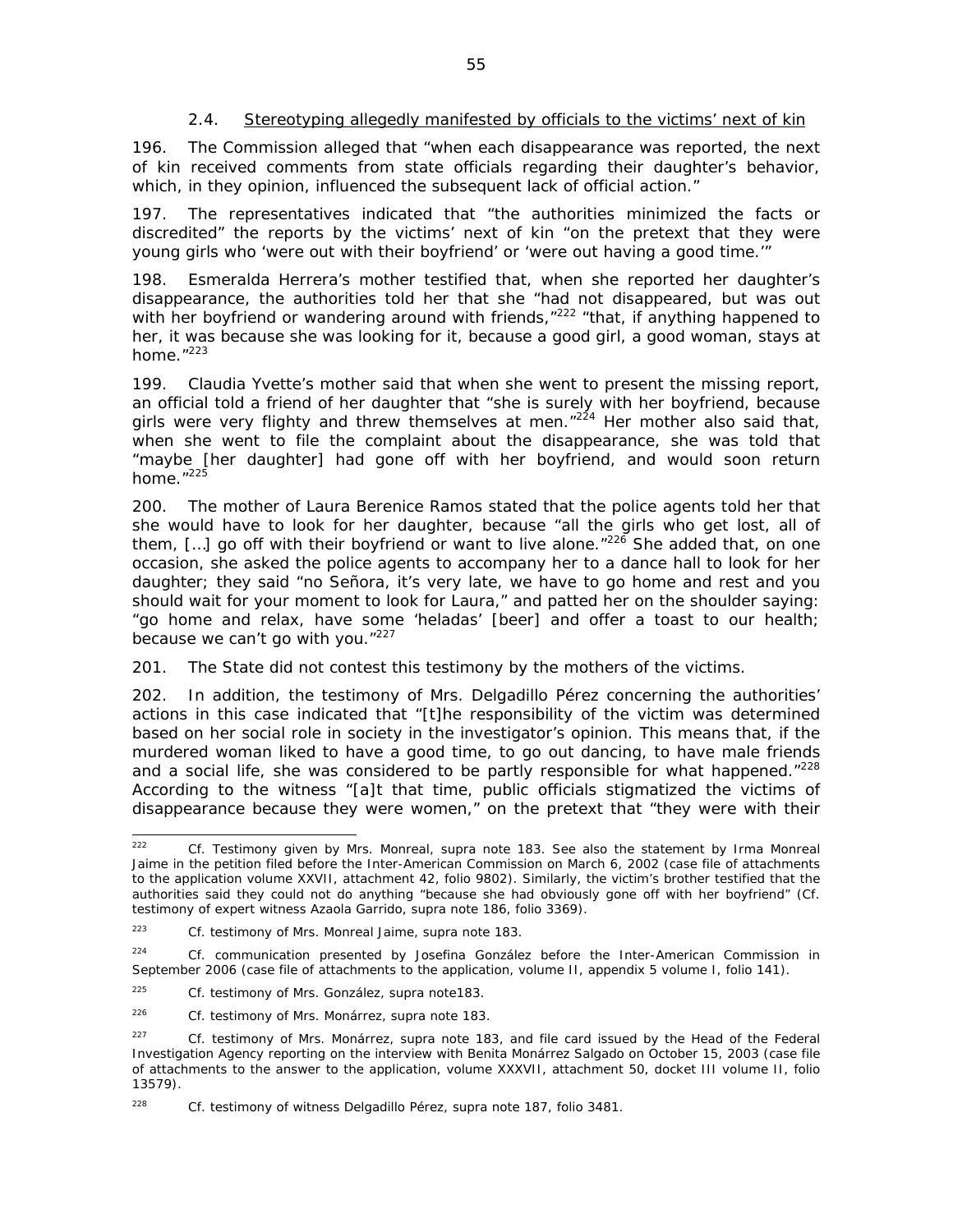boyfriend" or "out having a good time," "[t]hey even blamed the mothers for allowing their daughters to go out alone or to go out at night."<sup>229</sup>

203. The Tribunal underscores that the testimony of Mrs. Delgadillo Pérez and the statements by the victims' mothers and next of kin concur with the context described by different national and international organizations in which public officials and authorities "minimized the problem" and showed a "lack of interest and willingness to take steps to resolve a serious social problem" (*supra* para. 154).

204. The representatives related the comments made by the officials who handled the cases to a policy that, at the time of the facts, made a distinction between "highrisk disappearances" and others that were not high risk.

205. Amnesty International indicated that "in 2001, the PGJECH [the Office of the Attorney General for the state of Chihuahua] had put in practice a criterion of 'high-risk disappearances,' based merely on the victim's behavior. If the disappeared woman had a stable routine, she could be a candidate for this type of search. The criterion was highly discriminatory and difficult to implement because, in 2003, only one case of disappearance was considered to be high risk."<sup>230</sup>

206. Similarly, in 2003, the CNDH stated that "[t]hree years ago, the state Attorney General's Office adopted a system of 'high-risk' disappearances, based on whether, prior to disappearing, the young woman had a stable routine and had [not] expressed her wish to leave her family."231 Moreover, in 2003, CEDAW expressed its concern at the distinction made between disappearances of women who were considered at 'high risk' and others who were not.<sup>232</sup>

207. The Court also observes that the missing person's form on which the next of kin reported the disappearance required information on the "sexual preferences" of the victims $^{233}$ 

208. The Tribunal considers that, in the instant case, the comments made by officials that the victims had gone off with a boyfriend or that they led a disreputable life, and the use of questions about the sexual preference of the victims constitute stereotyping. In addition, both the attitude and statements of the officials reveal that, at the very least, they were indifferent towards the next of kin of the victims and their complaints.

### *2.5. Discovery of the bodies*

209. On November 6, 2001, the bodies of three women were found in a cotton field.<sup>234</sup> These three women were subsequently identified as Mss. Ramos, González and

232 *Cf.* Report on Mexico produced by CEDAW, *supra* note 64, folio 1950.

233 Missing Person Report No. 225/2001, *supra* note 170, folio 2609; Missing Person Report No. 234/2001, *supra* note 172, folio 2603, and Missing Person Report No. 241/2001, *supra* note 175, folio 2613.

<sup>229</sup> 229 *Cf.* testimony of witness Delgadillo Pérez, *supra* note 187, folios 3494 and 3495.

<sup>&</sup>lt;sup>230</sup> According to an Amnesty International report, in March 2003, of the total 69 disappearances that were active, only one case in Ciudad Juárez was considered by the authorities to be "high risk." This was the case of an 18-year-old girl disappeared since May 10, 2002 (*Cf.* Amnesty International, *Intolerable killings*, *supra* note 64, folio 2274). It should be noted that, according to the CNDH, an official letter of June 18, 2003, reveals "that the cases of [five persons] were considered 'high risk'" (CNDH, *Informe Especial, supra*  note 66, folio 2204).

<sup>231</sup> CNDH, *Informe Especial*, *supra* note 66, folio 2174.

<sup>234</sup> *Cf.* Official record of the removal of the remains of unidentified bodies Nos. 188/2001, 189/2001 and 190/2001 issued by the Technical Office of Expert Services of the Office of the Attorney General for the state of Chihuahua on November 6, 2001 (case file of attachments to the application, volume IX, attachment 35, 36 and 37, folios 2672 to 2675, 2677 to 2679 and 2681 to 2683).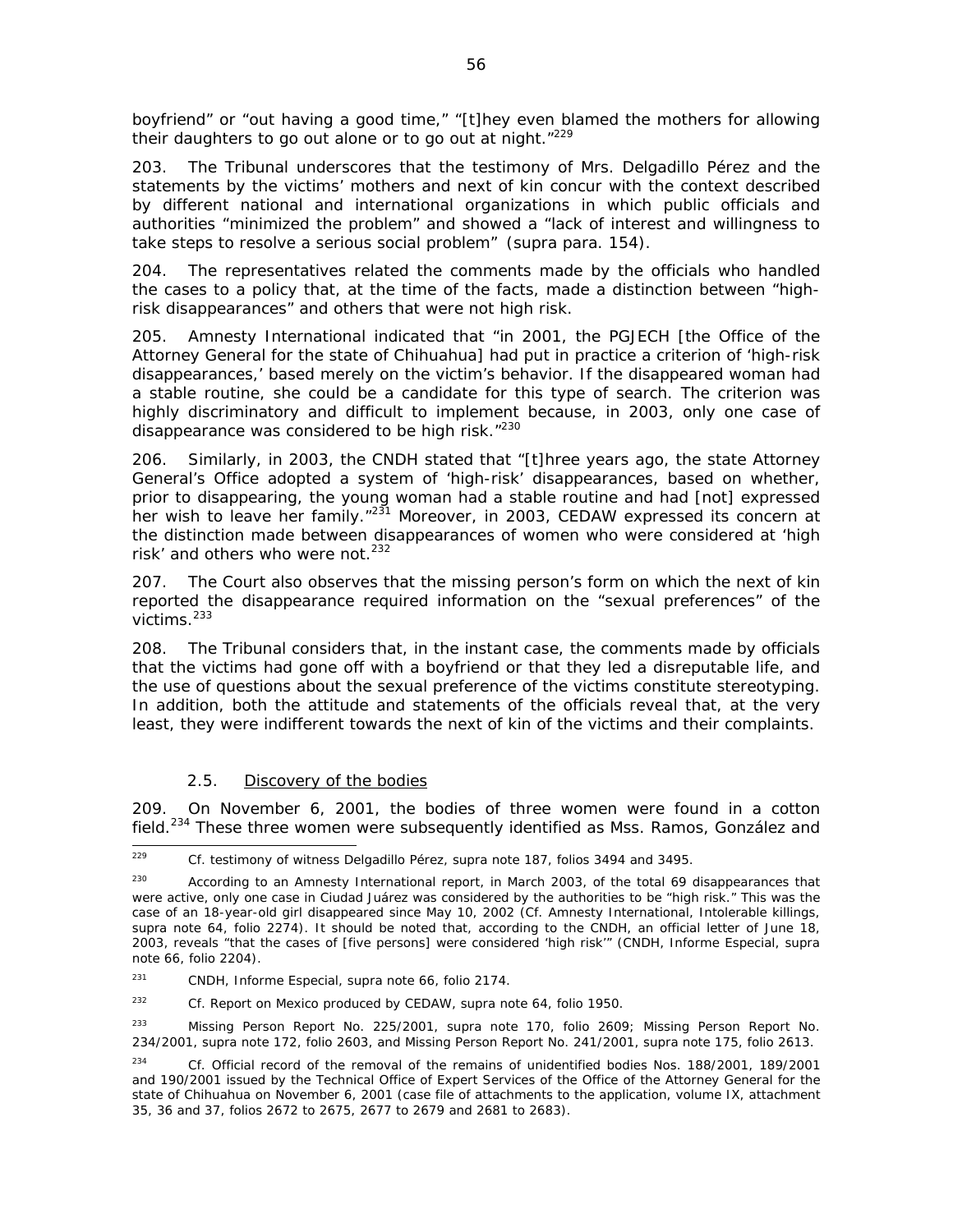Herrera. On November 7, 2001, nearby in the same cotton field, the bodies were found of another five women,<sup>235</sup> who are not considered alleged victims in this case, for the reasons set out in the Court's order of January 19, 2009.<sup>236</sup>

210. The Commission and the representatives stated that the bodies of Mss. Herrera, González and Ramos had been subjected to particular brutality by the perpetrators of the killings. The representatives added that "[t]he way in which the bodies [of the three victims] were found suggests that they were raped and abused with extreme cruelty."

211. The State alleged that the autopsy report concluded that "it was not possible to observe the initial conditions of the bodies (post-mortem rigor and livor mortis) owing to the passage of time and the actions of the environment on them, which implied that the degree of decomposition was so great that it prevented detailed scientific analysis and, therefore, establishment of the cause of death." Mexico emphasized that the "state of decomposition of the bodies (a natural phenomenon that could not be attributed to it)" prevented "determining the cause of death." Furthermore, it indicated that the "first measure taken by the Attorney-General's Office was to determine the nature of the deaths, taking into consideration the conditions in which the bodies were found."

212. The evidence provided reveals that, on November 6, 2001, the day on which the bodies of the three alleged victims were found, the official record of the removal of the bodies was drawn up,237 together with an affidavit (*fe ministerial*) on the place and the bodies.<sup>238</sup> In addition, the autopsies were performed, and the respective reports

 $\lceil \dots \rceil$ 

[…]

237 *Cf.* Records of the removal of a body, *supra* note 234, folios 2672 to 2683.

238 *Cf.* affidavit (*fe ministerial*) concerning the place and the bodies made by an official of the Chihuahua Public Prosecutor's Office and two assisting witnesses on November 6, 2001 (case file of attachments to the application, volume IX, attachment 33, folios 2661 to 2667).

<sup>235</sup> 235 *Cf.* attestation of evidence issued by an official of the Public Prosecutor's Office attached to the Office of the Special Prosecutor for the Investigation of the Murders of Women in Preliminary Investigation file No. 27913/01/1501 of November 8, 2001 (case file of attachments to the pleadings and motions brief, volume XIV, attachment 3, folios 4778 to 4783).

<sup>236</sup> In the order, the Court indicated, *inter alia*:

<sup>40.</sup> That […] the Commission issued admissibility reports with regard to […] only three victims and their next of kin. […]

<sup>41.</sup> That, following the adoption of the admissibility report, during the merits stage, the representatives asked the Commission to rule on possible violations of the rights of the other presumed victims found in the cotton field. In particular, they asked the Commission to process these cases *motu proprio* and joinder them to the cases that were already underway, or that, additionally, it consider the *ANAD* as a petitioner for the new presumed victims.

<sup>44.</sup> That […] the Commission never referred to the requests of the petitioners […]. The Court observes that the representatives were only made aware of the Commission's position three years later, when the Court requested information on this issue.

<sup>46.</sup> That, since, in the case of the new presumed victims alleged by the representatives, all the necessary procedural stages had not been conducted to allow the Commission to include them in its report on merits, the Court must reject the request to include María de los Ángeles Acosta Ramírez, Guadalupe Luna of the Rosa, Mayra Juliana Reyes Solís, Verónica Martínez Hernández, Bárbara Aracely Martínez Ramos, María Rocina Galicia Meraz, Merlín Elizabeth Rodríguez Sáenz and the woman who is still unidentified female 195/01, as well as Víctor Javier García Ramírez, Gustavo González Meza and Edgar Álvarez Cruz, as presumed victims in the instant case. […]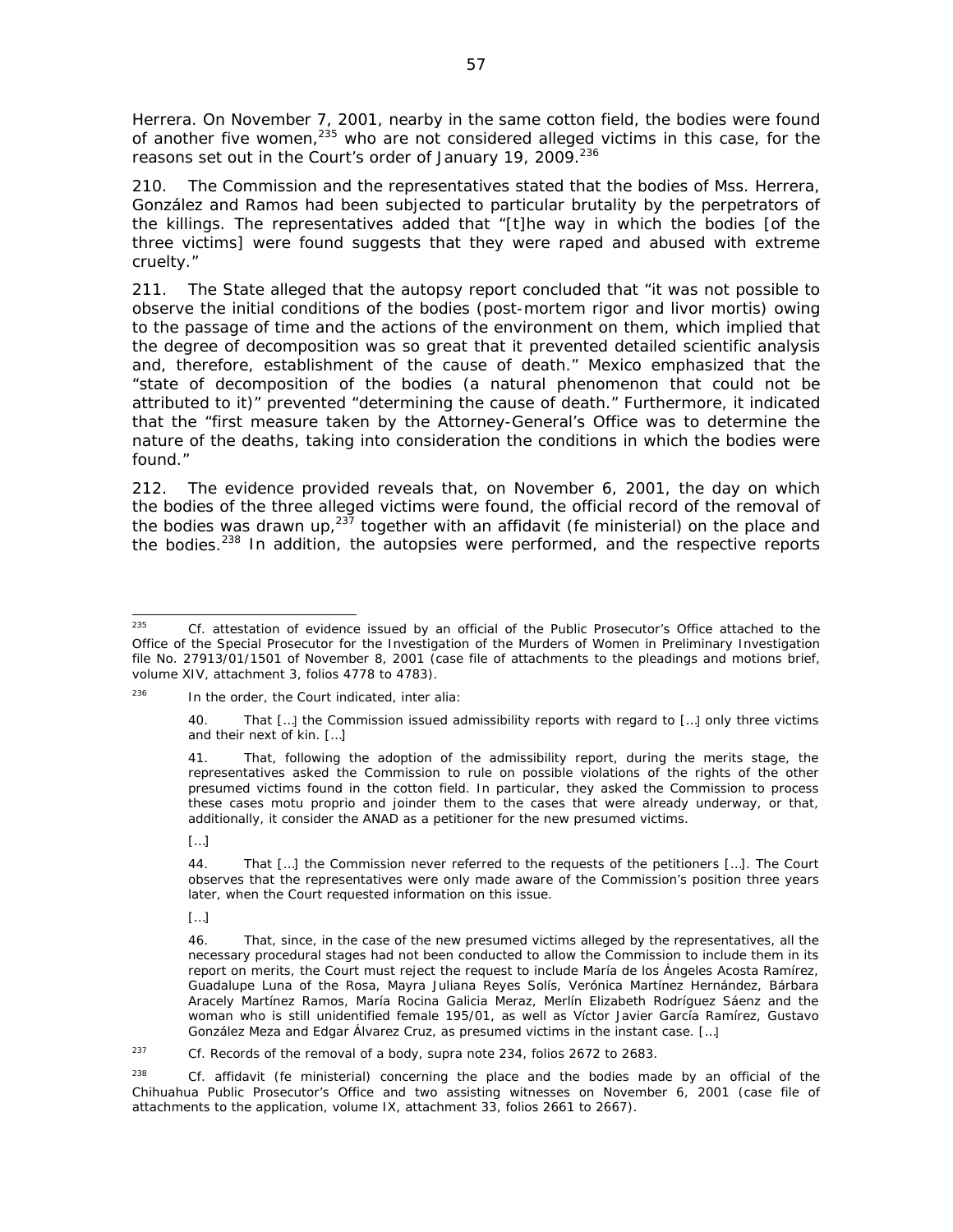were issued on November 9, that year. $239$  These documents include the following information:

- a) Regarding Esmeralda Herrera Monreal: she was wearing a blouse, torn on the upper right side,<sup>240</sup> and a brassiere, both garments raised above her breasts, and also torn white socks. The body was in an incomplete state of conservation, she was lying on her back, with her head pointing east, her legs were bent and facing the opposite direction, while her arms were tied behind her lower back with a black cord twisted twice round each wrist, with two knots on the right wrist and three on the left hand. The cord was circled round her body in the abdominal region. When the rope was removed, bruising could be seen around her wrists. The skin was violaceous to blackish in color. Some flesh had been removed from her skull and neck, and also from the area of the right collar bone, right shoulder, upper third of the right arm and the right breast. Some hair was adhered to the cranium. Absence of the right mammary area. Partial absence of parts of the nipple of the left breast. Both hands revealed the removal of the skin in the form of a glove. The body had been invaded by insects. There was a red stain on the ground under the skull. The report noted that the cause of death could not be established and that the time of death was from 8 to 12 days;
- b) Regarding Claudia Ivette González: she was wearing a white blouse with shoulder straps and a light-colored brassiere. Her body was in an incomplete state of conservation. She was lying on her right side, with her head pointing east; her right arm was under her thorax and the left arm was halfbent and separated from the body. Her right leg was extended and pointing in the opposite direction to the head and the left leg was bent at the knee. Presence of vegetation corresponding to the place. Skull skinned with little presence of the scalp. Absence of tissue on the neck and throat. The report noted that the cause of death could not be established and that the time of death was from 4 to 5 weeks, and
- c) Regarding Laura Berenice Ramos Monárrez: she was wearing a white V-neck blouse with straps around her neck, and a black brassiere both raised above the mammary area, and a flat 5 mm-wound was present in the right nipple that sliced off the tip. The state of conservation of the body was incomplete. It was found lying on the back with the skull pointing south, the legs pointing in the other direction and the arms extended above the head. The skin was withered. The skin had been removed from the back of the skull. Scant presence of hair, cut irregularly. When the body was discovered, it was covered by vegetation corresponding to place where it was found. The report noted that the cause of death could not be established and that the time of death was from 4 to 6 weeks. $241$

 $230$ 239 *Cf.* autopsy reports of unidentified bodies Nos. 188/2001, 189/2001 and 190/2001 issued by a Forensic Expert of the Technical Office of Expert Services of the Chihuahua Attorney General's Office, on November 9, 2001 (case file of attachments to the application, volume IX, attachments 40, 41 and 42, folios 2696, 2697, 2699, 2700, 2702 and 2703).

<sup>&</sup>lt;sup>240</sup> The affidavit on the place and bodies indicates the following: "striped white, pink and red blouse, torn in the upper right part" (*Cf.* affidavit on the place and bodies, *supra* note 238, folio 2662). While the autopsy report refers to a "torn red, white and orange blouse with part of the right side missing" (*Cf.* autopsy report on unidentified body No. 188/2001, *supra* note 239, folio 2696).

<sup>&</sup>lt;sup>241</sup> It should be noted that the record of the removal of the body establishes the time of death at 3 to 4 weeks (*Cf.* record of the removal of an unidentified body No. 190/2001, *supra* note 234, folio 2681). On the other hand, the autopsy report establishes a time of death of 4 to 6 weeks. (*Cf.* autopsy report of unidentified body 190/2001, *supra* note 239, folio 2703).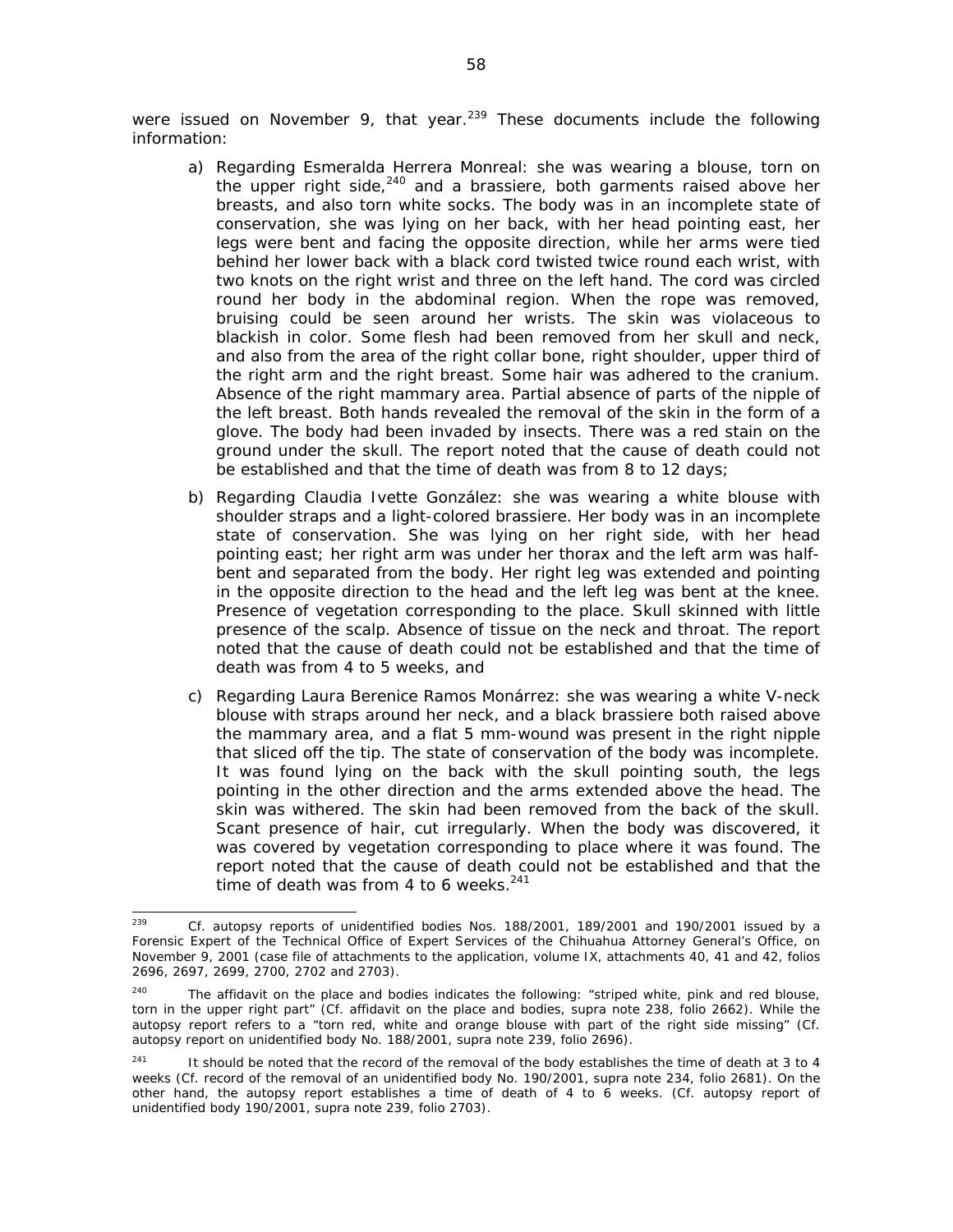213. On February 2, 2002, the field experts who conducted the removal of the bodies in November 2001 issued a criminology report<sup>242</sup> indicating, *inter alia*, that "it can be established that the attack[s] were perpetrated in the place from which the bodies were removed." They added that, although the autopsy was unable to determine whether rape had been committed, "owing to the semi-naked conditions in which the bodies were found, it is highly probable that these were […] crime[s] of a sexual nature."

214. Specifically, with regard to Esmeralda Herrera, they concluded that "owing to the complicated way she had been tied up […] from her waist to her upper extremities, [it was] possible to establish that she was already tied up on her arrival at the scene of the crime"; that, regarding the absence of soft tissue from the thorax to the head it was "possible to establish that […] there was an injury in that area that caused her death," and that it was "feasible to suppose that the cause of death was by strangling."

215. Regarding Laura Berenice Ramos, the field experts concluded that, based on the bruising on various osseous tissues, it could "be established that […] she had been severely beaten before she died."

216. Regarding the criminology reports issued by field experts, the Director of Forensic Medicine informed the Seventh Criminal Court on July 9, 2003, that "experts in on-site criminology are not competent to determine matters that are strictly medical, such as establishing the cause of death of each of the bodies mentioned on the different pages of the case file […];furthermore, it is also not possible for them to establish the possible time of death of each one; this corresponds to the area of forensic medicine."243

217. The resolution issued by the Fourth Chamber of the Court of Chihuahua on July 14, 2005, concerning the criminology report (*supra* para. 213), stated that the "experts refer to probabilities, which are only suppositions or conjectures that, owing to their subjective nature, […] are not an appropriate means of obtaining the legal and historic truth of what really happened in this case."<sup>244</sup>

218. On November 18, 2005, the Argentine Forensic Anthropology Team (EAAF) performed a second autopsy on the remains of Esmeralda Herrera.<sup>245</sup> The team established that the autopsy performed on November 6, 2001 (*supra* para. 212) had not taken into account the general principles on which a proper forensic autopsy should be based, so that "[s]ince it had not respected these principles, it did not achieve the objectives of a forensic autopsy […]. At some places in the text, there is even some [...] confusion [and i]t lacks the necessary thoroughness to make a deferred diagnosis since the autopsy was not complete and complementary tests were lacking." The EAAF concluded that "[f]rom reading the autopsy, given the poor description of the internal and external examinations, it is not possible to extract valid conclusions which would have allowed a well-grounded hypothesis of the cause of death to be established."

 $242$ Cf. criminology report issued by experts in the areas of on-site criminology, forensic photography and forensic excavation from the Office of the Attorney General for the state of Chihuahua dated February 2, 2002 (case file of attachments to the application, volume IX, attachment 62, folios 2914 to 2920).

<sup>243</sup> *Cf.* statement made by the Director of the Expert Services and Forensic Medicine Department of the Office of the Attorney General of the state of Chihuahua, contained in a decision signed by the Seventh Criminal Judge of the Morelos Judicial District on July 9, 2003 (case file of attachments to the application, volume IX, attachment 74, folios 2982 to 2983).

<sup>244</sup> *Cf.* judgment of July 14, 2005 delivered by the Fourth Criminal Chamber of the Supreme Court of Justice of the state of Chihuahua (case file of attachments to the application, volume X, attachment 83, folios 3422 to 3500).

<sup>&</sup>lt;sup>245</sup> *Cf.* second autopsy of Esmeralda Herrera Monreal performed by Luis Alberto Bosio on November 18, 2005 (merits case file, volume VII, folio 2481).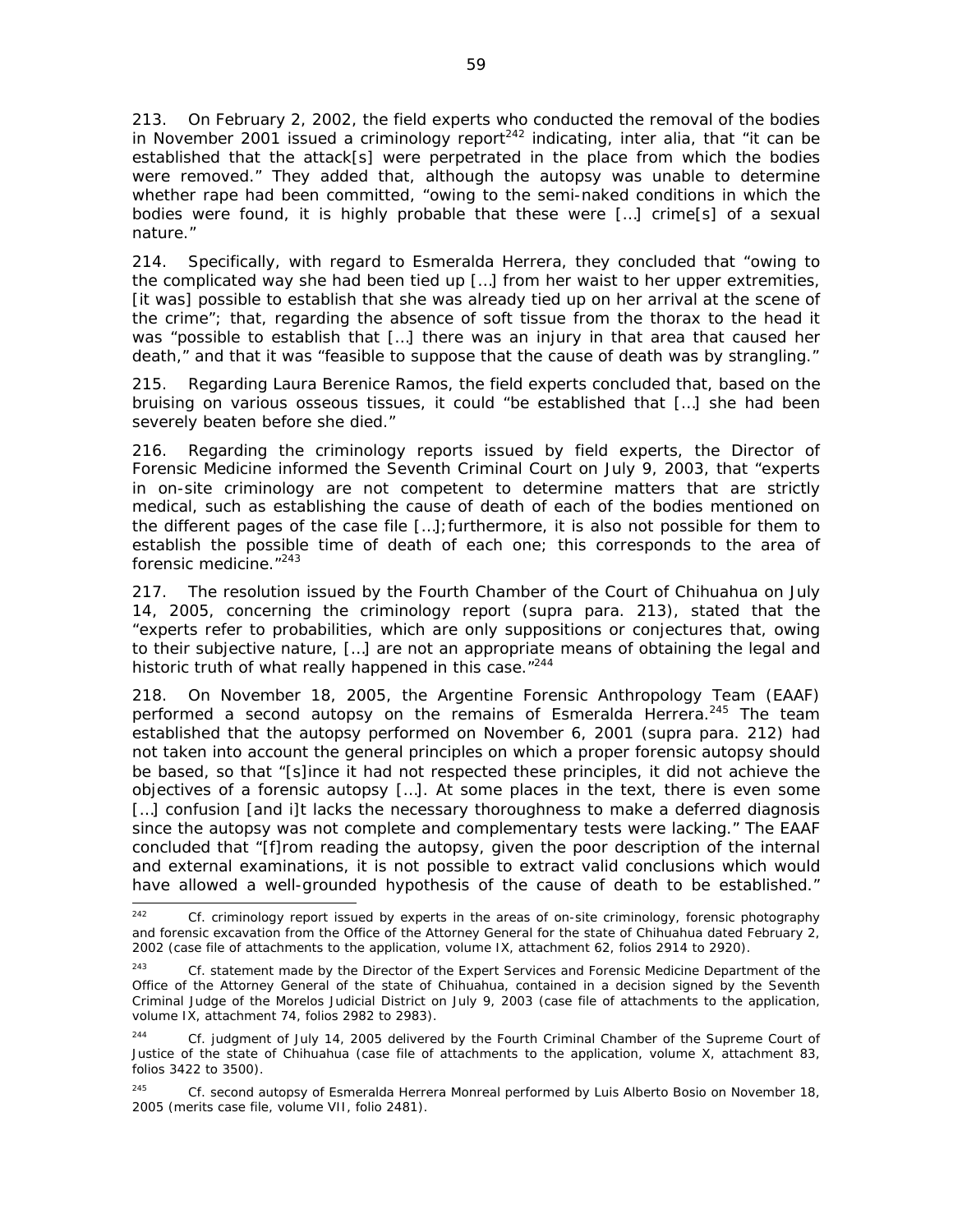Regarding Laura Berenice Ramos, the family only had a collar bone, which they handed over to the EAAF for confirmation of identity, because they had cremated the other remains.246 The remains of Claudia Ivette González were not included in the cases reexamined by the EAAF, owing to the refusal of her next of kin.<sup>247</sup>

219. Despite the deficiencies in the initial stages of the investigations, especially in the autopsy procedure – which the Court will refer to below in greater detail – in the case of Esmeralda Herrera Monreal it can be concluded that, since her hands were tied behind her back, the lower part of her body exposed, her blouse and brassiere raised above her breasts, part of her right breast missing and parts of her left nipple damaged (supra para. 212), she must have endured such cruelty that it had to have caused her severe physical and mental suffering before she died.

220. With regard to Laura Berenice Ramos Monárrez and Claudia Ivette González, this Tribunal is unable to differentiate scientifically which injuries were caused by abuse and which by the passage of time owing to the above-mentioned deficiencies in the first stage of the investigations. Consequently, it must take into consideration the different factors relating to the disappearance of the victims. Specifically that, with all probability, the treatment they experienced during the time they remained kidnapped before their death caused them, at the very least, severe mental suffering and that, very possibly, the acts that took place before they died, as in the case of Esmeralda Herrera Monreal, had a sexual motive, because the young women were found with the lower part of their bodies exposed and, in the case of Laura Berenice Ramos Monárrez, her blouse and brassiere had been raised above her breasts (*supra* para. 212). The foregoing, combined with the fact that, at the time of the disappearance of the victims, there were numerous similar cases in Ciudad Juárez in which the women showed signs of "sexual violence" (*supra* paras. 116 and 117).

221. The three victims were deprived of their liberty before they died. Owing to the deficiencies in the autopsy reports, the Court is unable to establish the length of their captivity with certainty.

# *3. The violence against women in this case*

222. The Commission and the representatives referred to what Mss. González, Ramos and Herrera, experienced as "violence against women." The representatives alleged that "the killings in this case are similar in their infinite cruelty; they are crimes of hate against the girls and women of Ciudad Juárez, misogynous crimes born from an immense tolerance – and social and State encouragement – of general violence against women."

223. The State recognized "[t]he situation of violence against women in Ciudad Juárez […] as a problem, all aspects of which must be combated."

224. Before examining the possible international responsibility of the State in this case, the Tribunal deems it pertinent to establish whether the violence suffered by the three victims constitutes violence against women under the American Convention and the Convention of Belém do Pará.

<sup>246</sup> 246 *Cf.* appearance of Benita Monárrez Salgado before an official of the Chihuahua Public Prosecutor's Office on July 24, 2006 (merits case file, volume VII, folio 2718).

Cf. forensic DNA and anthropological report concerning Esmeralda Herrera Monreal issued by the Argentine Forensic Anthropology Team on June 12, 2006 (case file of attachments to the answer to the application, volume XXX, attachment 50, docket I, volume I, folio 10341).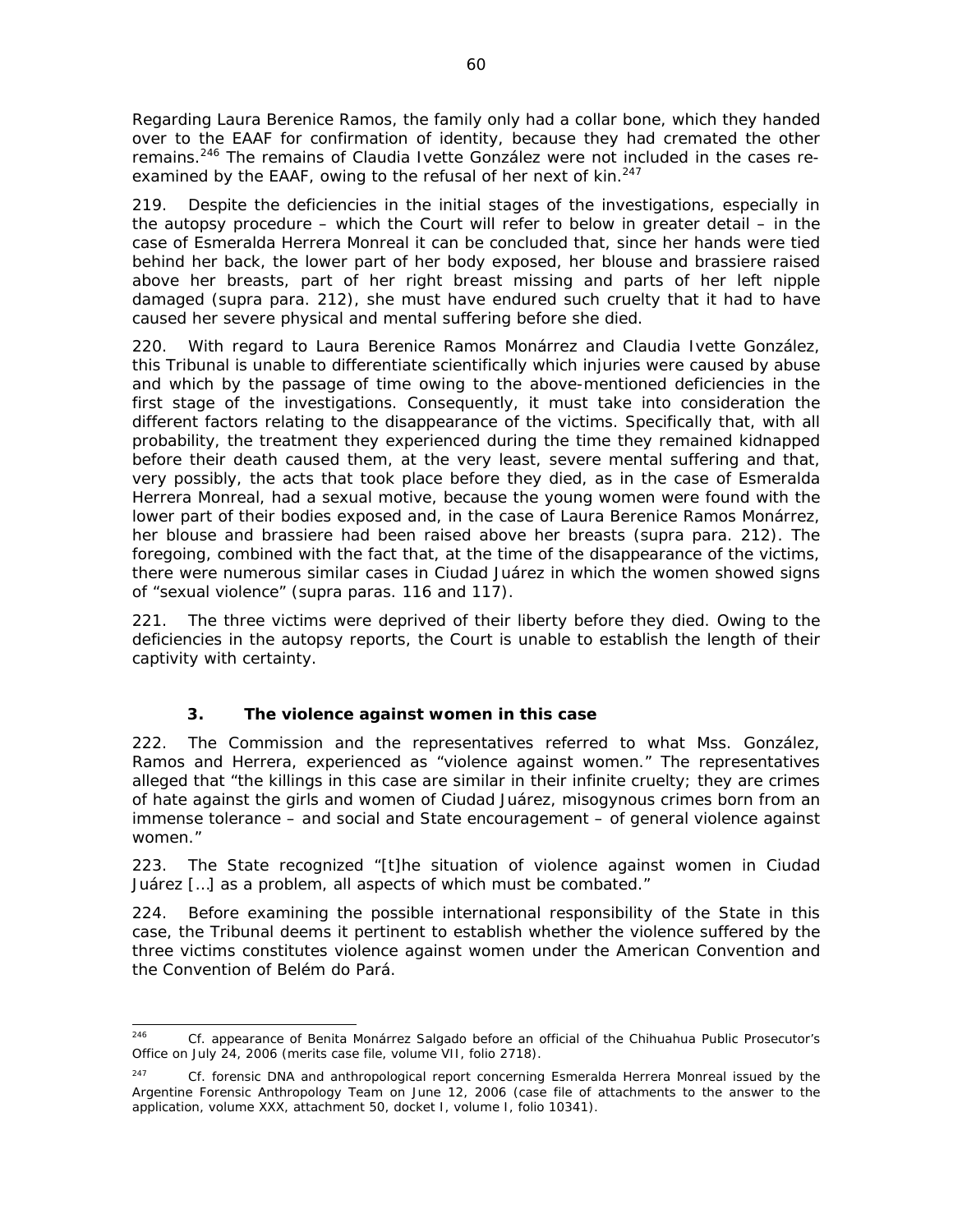225. In the case of the *Miguel Castro Castro Prison* v. *Peru*, the Court referred to the scope of Article 5 of the American Convention in relation to the specific aspect of violence against women, using the relevant provisions of the Convention of Belém do Pará and the Convention on the Elimination of all Forms of Discrimination against Women as a reference for interpretation, because these instruments complement the international *corpus juris*, which the American Convention is part of, as regards the protection of the personal integrity of women.<sup>248</sup>

226. The Convention of Belém do Pará defines violence against women as "any act or conduct, based on gender, which causes death or physical, sexual or psychological harm or suffering to women, whether in the public or the private sphere."<sup>249</sup>

227. This Tribunal has established "that not all human right violation committed against a woman implies necessarily a violation of the provisions in the Convention of Belém do Pará."250

228. In the instant case, the Court takes note, firstly, of the State's acknowledgement of the situation of violence against women in Ciudad Juárez (*supra*  para. 222), and also its statement that the murders of women in Ciudad Juárez "are influenced by a culture of discrimination against women" (*supra* para. 129).

229. Secondly, the Court notes that it has established above (*supra* para. 133) that the reports of the IACHR Rapporteur, CEDAW and Amnesty International, among others, indicate that many of the killings of women in Ciudad Juárez are manifestations of gender-based violence.

230. Thirdly, the three victims in this case were young, underprivileged women, workers or students, as were many of the victims of the murders in Ciudad Juárez (*supra* para. 123). They were abducted and their bodies appeared in a cotton field. It has been accepted as proved that they suffered physical ill-treatment and very probably sexual abuse of some type before they died.

231. All of this leads the Court to conclude that Mss. González, Ramos and Herrera, were victims of violence against women according to the American Convention and the Convention of Belém do Pará. On the same basis, the Court considers that the murders of the victims were gender-based and were perpetrated in an acknowledged context of violence against women in Ciudad Juárez. The Tribunal must now analyze whether the violence perpetrated against the victims, which ended their life, can be attributed to the State.

#### *4. Obligation of non-discrimination and respect and guarantee of rights embodied in Articles 4, 5 and 7 of the American Convention and access to justice in accordance with Articles 8 and 25 thereof*

232. The Inter-American Commission did not plead the violation of Articles 5 and 7 of the Convention to the detriment of the victims. Nevertheless, the Court reiterates that the alleged victims and their representatives may invoke the violation of rights other than those included in the application, inasmuch as they are entitled to all the rights embodied in the Convention, provided this is related to the facts described in the

<sup>248</sup> 248 *Cf. Case of the Miguel Castro Castro Prison v. Peru. Merits, Reparations and Costs*. Judgment of November 25, 2006. Series C No. 160, para. 276.

<sup>249</sup> Article 1 of the Convention of Belém do Pará.

<sup>250</sup> *Case of Perozo et al. v. Venezuela*, *supra* note 22, para. 295.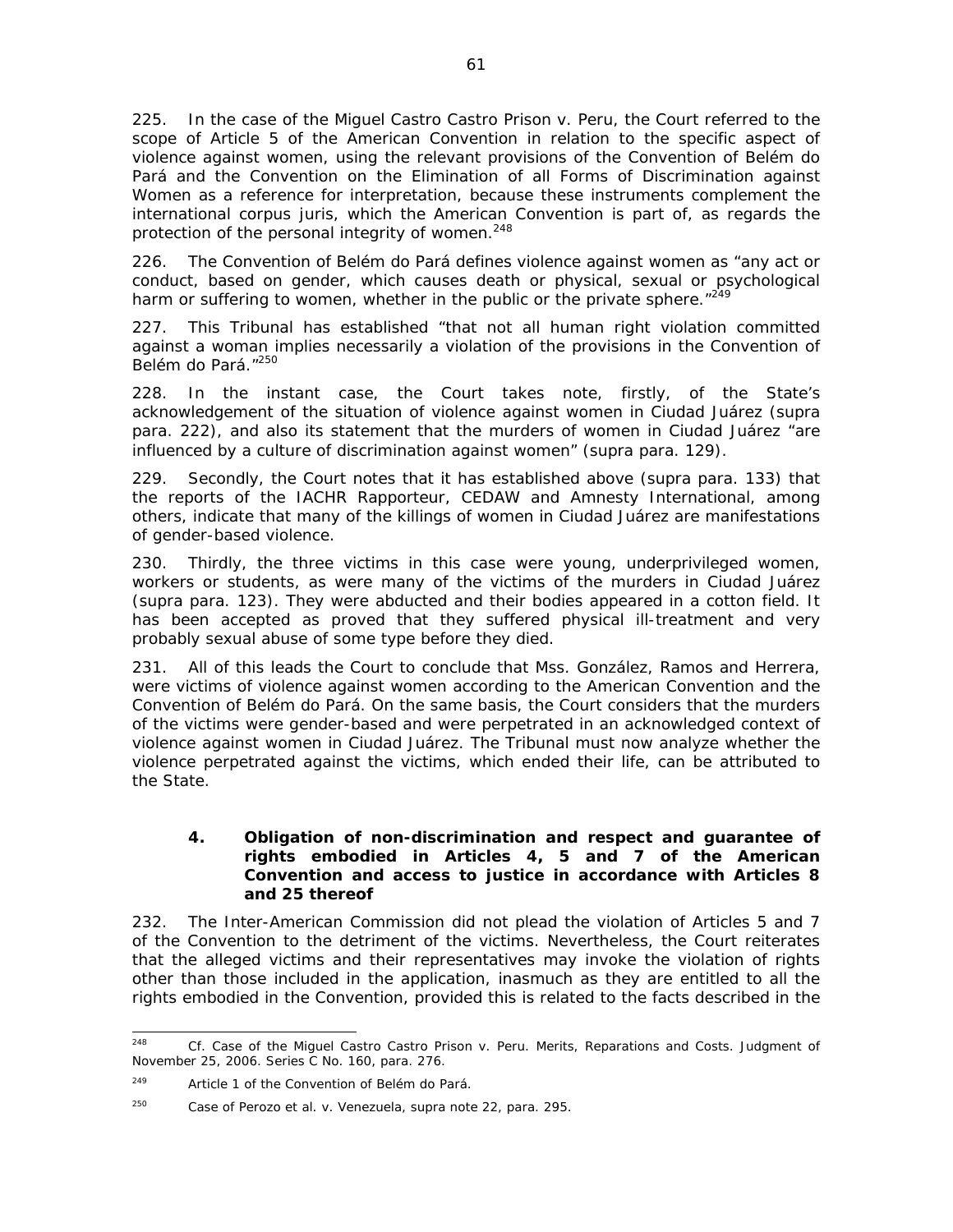application, $251$  which provides the factual framework for the proceedings. $252$  It is in the brief with pleadings, motions and evidence that the alleged victims or their representatives exercise fully that right of *locus standi in judicio*. 253

233. In the instant case, the arguments of the representatives in relation to the supposed violation of Articles 5 and 7 of the Convention were submitted to the Court in their pleadings and motions brief and were based on facts included in the Commission's application. Therefore, the Tribunal will examine them.

234. The Court has established that, pursuant to Article 1(1) of the Convention, States are obliged to respect and ensure the human rights established therein. The international responsibility of the State is based on the acts or omissions of any branch or entity of the State, irrespective of its hierarchy, that violate the American Convention.254

235. Regarding the obligation to respect, the Court has stated that the first obligation assumed by the States Parties, in the terms of said Article, is that of "respecting the rights and freedoms" recognized in the Convention. Thus, the notion of limitations to the exercise of the power of the State is necessarily included in the protection of human rights.<sup>255</sup>

236. With regard to the obligation to guarantee, the Court has established that it may be fulfilled in different ways, based on the specific right that the State must guarantee and on the specific needs for protection.<sup>256</sup> This obligation refers to the duty of the States to organize the entire government apparatus and, in general, all the structures through which public authority is exercised, so that they are able to ensure by law the free and full exercise of human rights. $257$  As part of this obligation, the State has the legal obligation "to prevent human rights violations and to and to use the means at its disposal to carry out a serious investigation of violations committed within its jurisdiction, to identify those responsible, to impose the appropriate punishments on them, and to ensure adequate the victim adequate compensation. $1258$  The most important factor is to determine "whether a violation […] has occurred with the support

<sup>251</sup> 251 *Cf. Case of the "Five Pensioners" v. Peru. Merits, Reparations and Costs.* Judgment of February 28, 2003. Series C No. 98, para. 155; *Case of Kawas Fernández v. Honduras, supra* note 190, para. 127, and *Case of Escher et al. v. Brazil, supra* note 46, para. 191.

<sup>252</sup> *Cf. Case of the "Mapiripán Massacre" v. Colombia*. *Merits, Reparations and Costs*. Judgment of September 15, 2005. Series C No. 134, para. 59; *Case of Escher et al. v. Brazil, supra* note 46, para. 63, and *Case of Garibaldi v. Brazil. Preliminary Objections, Merits, Reparations and Costs. Judgment of* September 23, 2009. Series C No. 203*,* para. 59.

<sup>253</sup> *Cf. Case of the "Mapiripán Massacre" v. Colombia*, *supra* note 252, para. 56; *Case of Perozo et al. v. Venezuela*, *supra* note 22, para. 33, and *Case of Reverón Trujillo v. Venezuela, supra* note 47*,* para. 135.

<sup>254</sup> *Cf. Case of Cantoral Huamaní and García Santa Cruz v. Peru. Preliminary Objection, Merits, Reparations and Costs.* Judgment of July 10, 2007. Series C No. 167, para. 79, and *Case of Kawas Fernández v. Honduras, supra* note 190, paras. 72 and 73.

<sup>255</sup> *Cf. The Word "Laws" in Article 30 of the American Convention on Human Rights,* Advisory Opinion OC-6/86 of May 9, 1986. Series A No. 6, para. 21.

<sup>256</sup> *Cf. Case of the "Mapiripán Massacre" v. Colombia, supra* note 252, paras. 111 and 113; *Case of Perozo v. Venezuela*, *supra* note 22, para. 298, and *Case of Anzualdo Castro v. Peru, supra* note 30, para. 62.

<sup>257</sup> *Cf. Case of Velásquez Rodríguez v. Honduras. Merits.* Judgment of July 29, 1988. Series C No. 4*,*  para. 166; *Case of Kawas Fernández v. Honduras, supra* note 190, para. 137, and *Case of Anzualdo Castro v. Peru, supra* note 30, para. 62

<sup>258</sup> *Case of Velásquez Rodríguez v. Honduras*. *Merits*, *supra* note 257, para. 174, and *Case of Anzualdo Castro v. Peru, supra* note 30, para. 62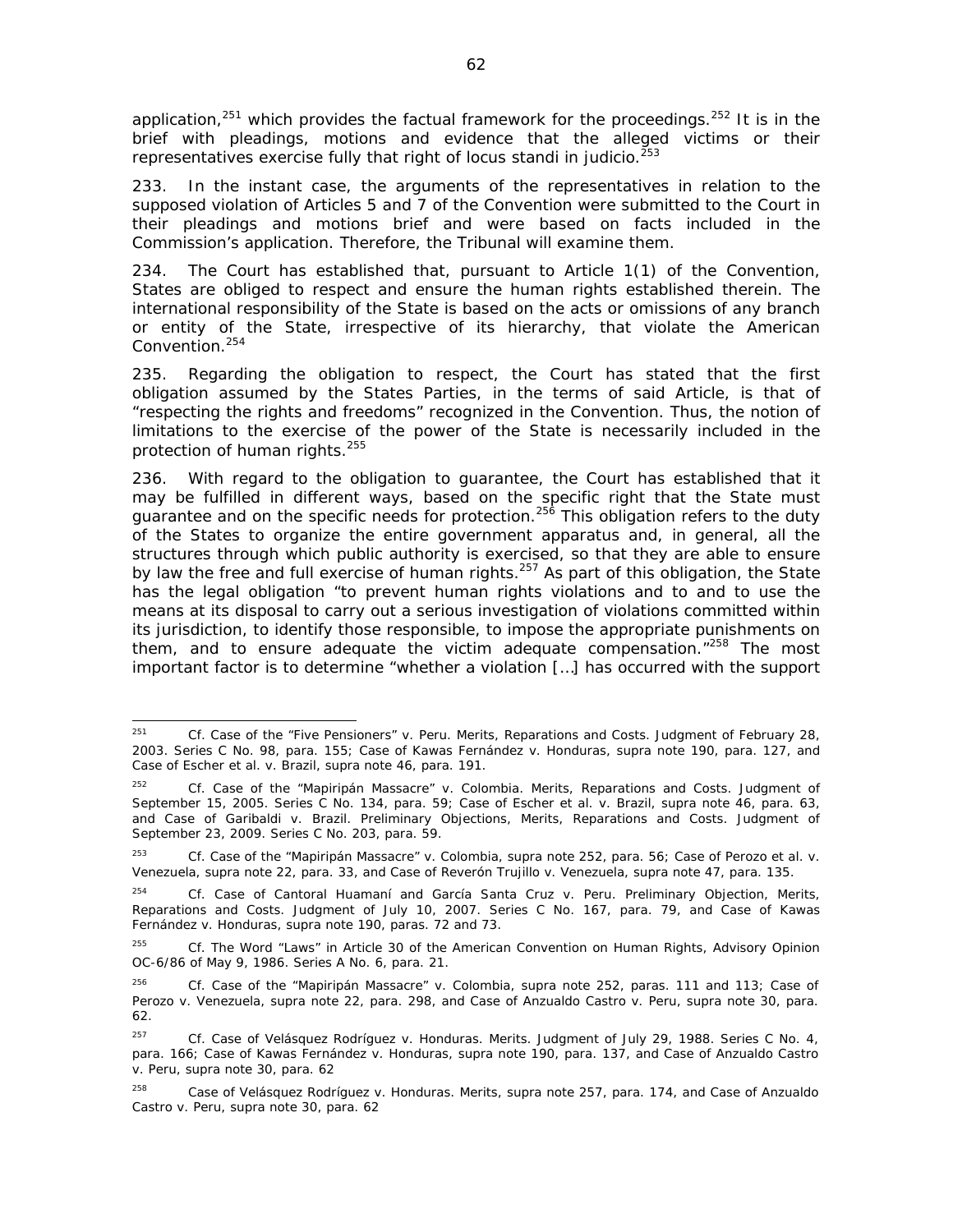or the acquiescence of the government or whether the State has allowed the act to take place without taking measures to prevent it or to punish those responsible.<sup>"259</sup>

237. Accordingly, the Tribunal must verify whether Mexico fulfilled its obligation to respect and ensure the rights to life, personal integrity and personal liberty of Mss. González, Ramos and Herrera.

### *4.1. Obligation to respect*

238. The Commission argued that "in the instant case, […] no one knows whether the murderers were private individuals or public officials, since the three cases continue in impunity."

239. According to the representatives, "according to the testimonial statements, in the cases of Laura Berenice and Claudia Ivette, their mothers indicated some relationship between public officials and the disappearance of their daughters." In particular, the representatives indicated that, in 2003, Mrs. Monárrez testified that, at the time of the facts, her daughter was involved with a member of the judicial police, but the State did not summon him to give testimony until 2007.

240. The representatives indicated that "[a]lthough we do not have any direct evidence, throughout this brief, we have described various circumstances that the State has been unable to clarify" and that maintain the case in impunity. According to the representatives, this impunity "leads to two hypotheses about the perpetrators of the disappearance, torture and murder of Esmeralda, Laura and Claudia: (a) the authors were public officials, or (b) they were organized private individuals, protected by the State."

241. The State denied that public officials had any responsibility in the murders of the victims.

242. Both the Commission and the representatives alluded to the possible participation of public officials without providing any evidence in this regard, beyond the statement by Mrs. Monárrez.<sup>260</sup> The fact that the impunity in the present case makes it is impossible to know whether the perpetrators were public officials, or private individuals acting with their support and tolerance, cannot lead this Tribunal to presume that there were in fact public officials involved and to automatically condemn the State for failing to comply with its obligation to respect. Accordingly, the Court is unable to attribute to the State international responsibility for violations of the substantive rights embodied in Articles 4, 5 and 7 of the American Convention.

### *4.2. Obligation to guarantee*

243. The Tribunal reiterates that the States should not merely abstain from violating rights, but must adopt positive measures to be determined based on the specific needs

<sup>259</sup> 259 *Case of Velásquez Rodríguez v. Honduras*. *Merits, supra* note 257, para. 173; *Case of Godínez Cruz v. Honduras*. *Merits*. Judgment of January 20, 1989. Series C No. 5, para. 182, and *Case of Gangaram Panday v. Suriname. Merits, Reparations and Costs.* Judgment of January 21, 1994. Series C No. 16, para. 62.

<sup>260</sup> *Cf.* testimony given before notary public by Mrs. Monárrez Salgado on July 23, 2006 (case file of attachments to the answer to the application, volume XXXVI, attachment 50, docket 2, volume I, folio 13082).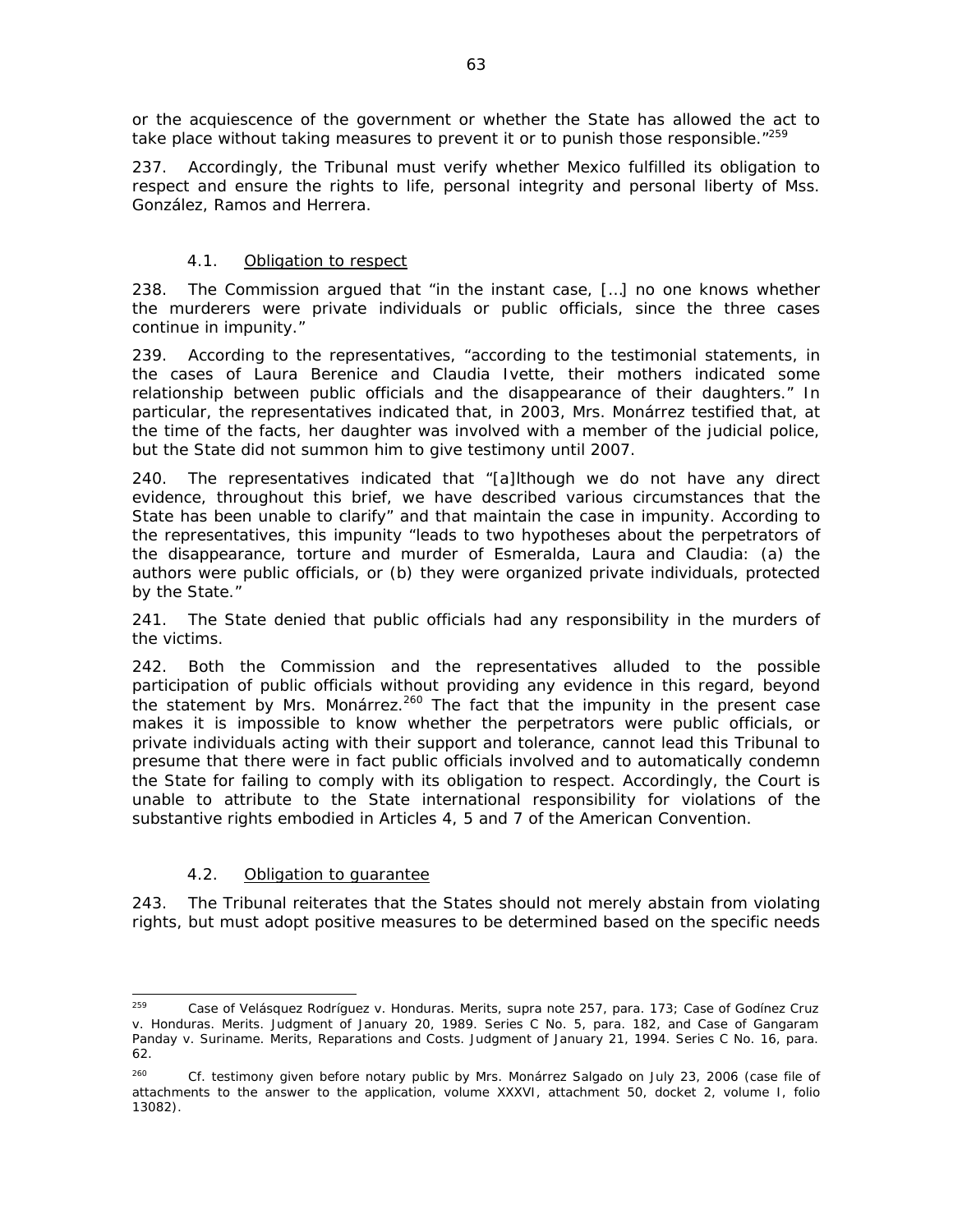of protection of the subject of law, either because of his or her personal situation or because of the specific circumstances in which he or she finds himself.<sup>261</sup>

244. The rights to life and to personal integrity have an essential nature in the Convention. According to its Article 27(2) these rights form part of the non-derogable nucleus of rights, because they cannot be suspended in cases of war, public danger or other threats.

245. Furthermore the Court has established that the right to life plays a fundamental role in the American Convention, since it is the essential assumption for the exercise of the other rights. The States have the obligation to guarantee the creation of the conditions required to ensure that there are no violations of this inalienable right and, in particular, the obligation to prevent violations by its agents. The observance of Article 4, in relation to Article 1(1) of the American Convention, presupposes not only that no person may be deprived of his life arbitrarily (negative obligation), but also requires the States to adopt all appropriate measures to protect and preserve the right to life (positive obligation),  $262$  pursuant to the obligation to ensure to all persons subject to its jurisdiction the full and free exercise of the rights.<sup>263</sup>

246. With regard to the obligation to ensure the right recognized in Article 5 of the American Convention, this entails the State's duty to prevent and investigate possible acts of torture or other cruel, inhuman or degrading treatment. In this regard, the Tribunal has indicated that:

In the light of the general obligation to guarantee all persons under their jurisdiction the human rights enshrined in the Convention, established in Article 1(1) of the same, along with the right to humane treatment pursuant to Article 5 (Right to Humane Treatment) of said treaty, there is a [S]tate obligation to start *ex officio* and immediately an effective investigation that allows it to identify, prosecute, and punish the responsible parties, when there is an accusation or well-grounded reason to believe that an act of torture has been committed.<sup>264</sup>

247. Regarding Article 7(1) of the Convention, this Court has stated that, in general, it embodies the right to personal liberty and security, and that the other paragraphs of Article 7 recognize different guarantees that must be given when depriving someone of their liberty. This recognizes that domestic laws usually affect the right to liberty negatively, by allowing liberty to be deprived or restricted. Therefore, liberty is always the rule and the limitation or restriction is always the exception.<sup>265</sup> Consequently, the State must prevent the liberty of the individual being violated by the actions of public officials and private third parties, and must also investigate and punish acts that violate this right.

<sup>261</sup> <sup>261</sup> *Cf. Case of Baldeón García v. Peru. Merits, Reparations and Costs.* Judgment of April 6, 2006. Series C No. 147*,* para. 81*; Case of the Sawhoyamaxa Indigenous Community v. Paraguay. Merits, Reparations and Costs*. Judgment of March 29, 2006. Series C No. 146, para. 154; and *Case of the Pueblo Bello Massacre v. Colombia*. *Merits, Reparations and Costs.* Judgment of January 31, 2006. Series C No. 140, para. 111.

<sup>262</sup> *Cf. Case of the "Street Children" (Villagrán Morales et al.) v. Guatemala*, *supra note* 31*,* para. 144; *Case of the Miguel Castro Castro Prison v. Peru*, *supra* note 248, para. 237, and *Case of Vargas Areco v. Paraguay. Merits, Reparations and Costs.* Judgment of September 26, 2006. Series C No. 155, para. 75.

<sup>263</sup> *Cf. Case of the Pueblo Bello Massacre v. Colombia*, *supra* note 261*,* para. 120; *Case of the Miguel Castro Castro Prison v. Peru*, *supra* note 248, para. 237, and *Case of Vargas Areco v. Paraguay, supra* note 262, para. 75.

<sup>264</sup> *Case of the Miguel Castro Castro Prison v. Peru, supra* note 248, para. 345; *Case of Vargas Areco v. Paraguay*, *supra* note 262, para. 79, and *Case of Bueno Alves v. Argentina*. *Merits, Reparations and Costs.* Judgment of May 11, 2007. Series C No. 164, para. 89.

<sup>265</sup> *Cf. Case of Chaparro Álvarez and Lapo Íñiguez. v. Ecuador. Preliminary Objection, Merits, Reparations and Costs*. Judgment of November 21, 2007. Series C No. 170, para. 53.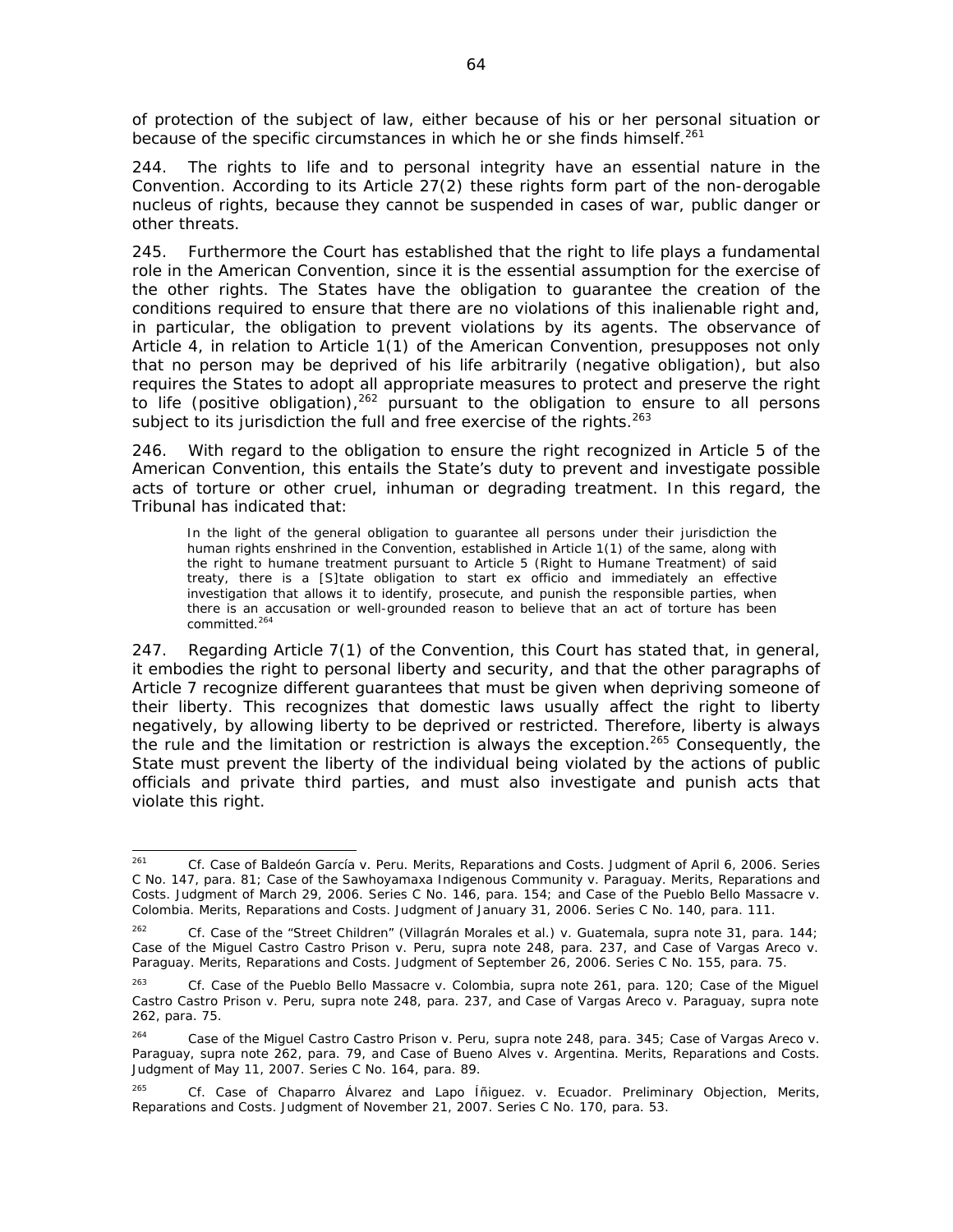248. The Tribunal must now analyze whether the State took adequate steps to prevent the disappearance, abuses and death suffered by the three victims, and whether it investigated these facts with due diligence. In other words, whether it complied with the obligation to guarantee Articles 4, 5 and 7 of the American Convention, in relation to Article 1(1) thereof and Article 7 of the Convention of Belém do Pará, which complements the international *corpus juris* as regards the prevention and punishment of violence against women,  $266$  and whether it allowed access to justice to the next of kin of the three victims, as stipulated in Articles 8(1) and 25(1) of the American Convention, in relation to Articles 1(1) and 2 thereof.

### *4.2.1. Obligation of prevention in relation to the right to personal liberty, to personal integrity and to life of the victims*

249. The Commission argued that the State "did not adopt reasonable measures to protect the life and prevent the murders" of the victims "although it was aware of the imminent risk that they would be murdered, as they had been reported as missing, as of the date of the facts." Similarly, it indicated that the information provided by the State during the procedures before it, "does not indicate any implementation of norms and practices aimed at guaranteeing that there would be an immediate search order after the missing person reports were received, or that there were any sanctions for the State officials' deficient response to the reports."

250. The representatives indicated that "at the time the victims disappeared, the Mexican authorities were aware that there was a real and immediate risk to their life," "because the cases described here form part of the pattern of violence against women and girls, and the State did not exercise due diligence by taking the necessary measures to avoid it."

251. The State argued that it had "complied with its obligations of prevention, investigation and punishment in each case."

252. The Court has established that the obligation of prevention encompasses all those measures of a legal, political, administrative and cultural nature that ensure the safeguard of human rights, and that any possible violation of these rights is considered and treated as an unlawful act, which, as such, may result in the punishment of the person who commits it, as well as the obligation to compensate the victims for the harmful consequences. It is also clear that the obligation to prevent is one of means or conduct, and failure to comply with it is not proved merely because the right has been violated. $267$ 

253. The Convention of Belém do Pará defines violence against women (*supra* para. 226) and its Article 7(b) obliges the States Parties to use due diligence to prevent, punish and eliminate this violence.

254. Since 1992, CEDAW established that "States may also be responsible for private acts if they fail to act with due diligence to prevent violations of rights or to investigate and punish acts of violence, and for providing compensation.<sup>"268</sup> The 1993 Declaration on the Elimination of Violence against Women of the General Assembly of the United Nations urged the States to "[e]xercise due diligence to prevent, investigate and, in

<sup>266</sup> 266 *Cf. Case of the Miguel Castro Castro Prison v. Peru, supra* note 248, para. 276.

<sup>267</sup> *Cf. Case of Velásquez Rodríguez v. Honduras. Merits, supra* note 257, para. 166; *Case of Perozo et al. v. Venezuela*, *supra* note 22, para. 149, and *Case of Anzualdo Castro v. Peru, supra* note 30, para. 63.

<sup>268</sup> *Cf.* CEDAW, General recommendation 19: Violence against women, 11° session, 1992, U.N. Doc. HRI\GEN\1\Rev.1 at 84 (1994), para. 9.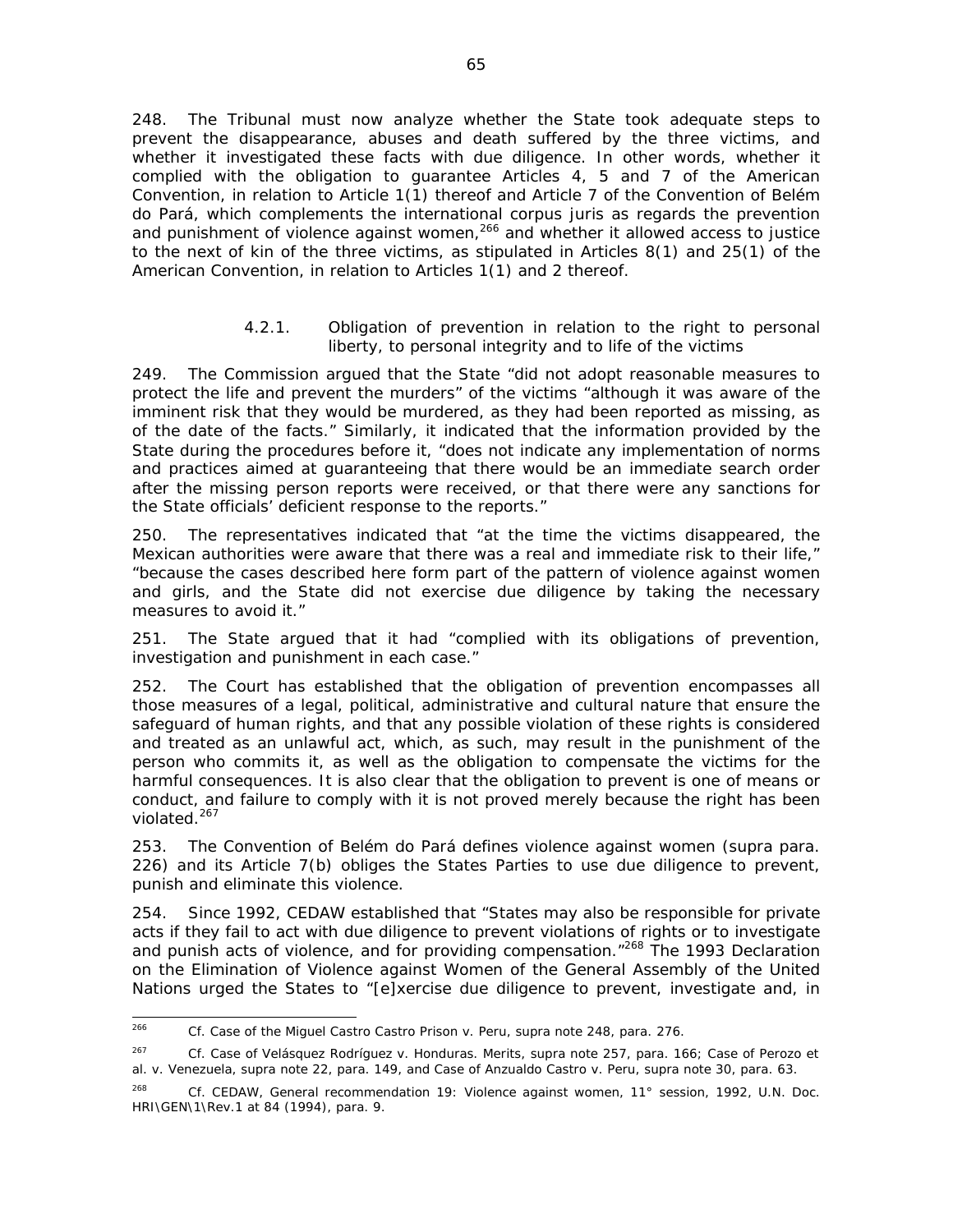accordance with national legislation, punish acts of violence against women, whether those acts are perpetrated by the State or by private persons"<sup>269</sup> and so did the Platform for Action of the Beijing World Conference on Women.<sup>270</sup> In 2006, the U.N. Special Rapporteur on violence against women stated that "[b]ased on practice and the *opinio juris* […] it may be concluded that there is a norm of customary international law that obliges States to prevent and respond with due diligence to acts of violence against women."<sup>271</sup>

255. In the case of *Maria Da Penha v. Brazil* (2000)*,* presented by a victim of domestic violence, the Inter-American Commission applied the Convention of Belém do Pará for the first time and decided that the State had violated its obligation to exercise due diligence to prevent, punish and eliminate domestic violence, by failing to convict and punish the perpetrator for 15 years, despite all the complaints opportunely submitted.<sup>272</sup> The Commission concluded that, since the violation was part of a "general pattern of negligence and lack of effectiveness of the State," not only had the obligation to prosecute and convict been violated, but also the obligation to prevent this degrading practice.<sup>273</sup>

256. In addition, the U.N. Special Rapporteur on violence against women has provided guidelines on the measures that States should take to comply with their international obligations of due diligence with regard to prevention, namely: ratification of the international human rights instruments; constitutional guarantees on equality for women; existence of national legislation and administrative sanctions providing adequate redress for women victims of violence; executive policies or plans of action that attempt to deal with the question of violence against women; sensitization of the criminal justice system and the police to gender issues; availability and accessibility of support services; existence of measures in the field of education and the media to raise awareness and modify practices that discriminate against women, and collection of data and statistics on violence against women. $274$ 

257. Furthermore, according to a report of the U.N. Secretary-General:

It is good practice to make the physical environment safer for women and community safety audits have been used to identify dangerous locations, discuss women's fears and obtain women's recommendations for improving their safety. Prevention of violence against women should be an explicit element in urban and rural planning and in the design of buildings and

271 Report of the Special Rapporteur on violence against women, *supra* note 64.

<sup>272</sup> IACHR, Case 12,051, Report No. 54/01, Maria Da Penha Maia Fernandes v. Brazil, Annual Report, 2000, OEA/Ser.L/V.II.111 Doc.20 rev. (2000).

Cf. United Nations, Violence against women in the family: Report of the Special Rapporteur on violence against women, its causes and consequences, Radhika Coomaraswamy, submitted in accordance with Commission on Human Rights resolution 1995/85, UN Doc. E/CN.4/1999/68, 10 March 1999, para. 25.

<sup>269</sup> Cf. United Nations, Declaration on the Elimination of Violence against Women. General Assembly resolution 48/104 of 20 December 1993. A/RES/48/104, February 23, 1994, Article 4.c.

<sup>&</sup>lt;sup>270</sup> United Nations, Report of the Fourth World Conference on Women, Beijing, September 4 to 15, 1995, Beijing Declaration and Platform for Action approved at the 16° plenary session held on September 15, 1995. A/CONF.177/20/Rev.1, para. 124 b.

<sup>273</sup> IACHR, Maria Da Penha Maia Fernandes v. Brazil, *supra* note 272, para. 56. CEDAW has ruled similarly. Thus, in the case of *A.T. v. Hungary* (2005), it determined that the State had not complied with the obligations established in the Convention to prevent the violence against the victim and to protect her. In particular, it stated that it was "particularly concerned that no specific legislation has been enacted to combat domestic violence and sexual harassment and that no protection or exclusion orders or shelters exist for the immediate protection of women victims of domestic violence" (*Cf.* CEDAW, Communication No. 2/2003, Ms. *A. T. v. Hungary,* 32° session, January 26, 2005 para. 9.3). Similarly, in the case of *Yildirim v. Austria*, in which the victim was murdered by her husband, CEDAW found that the State had failed in its obligation of due diligence because it had not detained him (*Cf.* CEDAW, Communication No. 6/2005, *Fatma Yildirim v. Austria,* 39° session, 23 July to 10 August 2007, para. 12.1.4 and 12.1.5).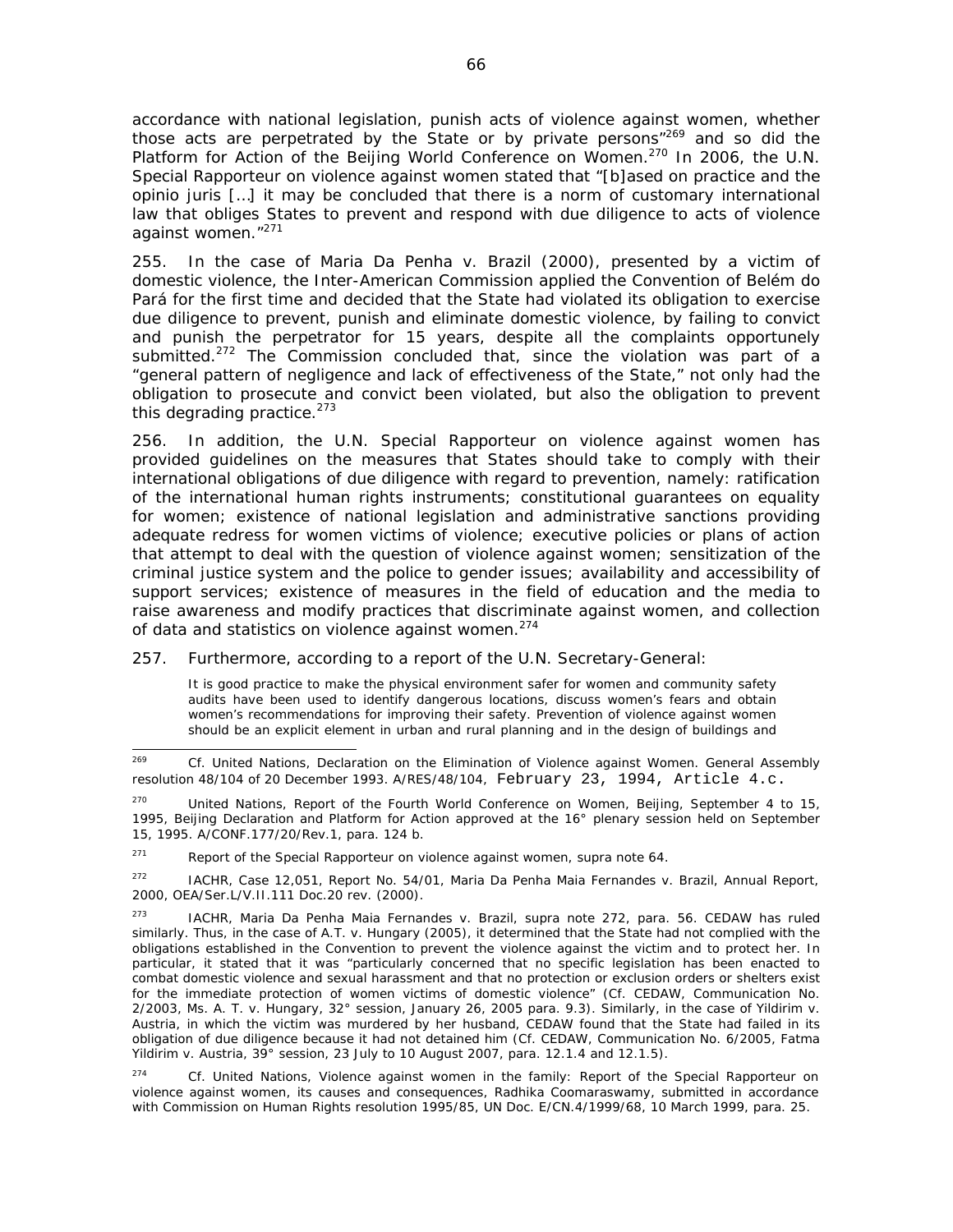residential dwellings. Improving the safety of public transport and routes travelled by women, such as to schools and educational institutions or to wells, fields and factories, is part of prevention work.<sup>275</sup>

258. The foregoing reveals that States should adopt comprehensive measures to comply with due diligence in cases of violence against women. In particular, they should have an appropriate legal framework for protection that is enforced effectively, and prevention policies and practices that allow effective measures to be taken in response to the respective complaints. The prevention strategy should also be comprehensive; in other words, it should prevent the risk factors and, at the same time, strengthen the institutions that can provide an effective response in cases of violence against women. Furthermore, the State should adopt preventive measures in specific cases in which it is evident that certain women and girls may be victims of violence. This should take into account that, in cases of violence against women, the States also have the general obligation established in the American Convention, an obligation reinforced since the Convention of Belém do Pará came into force. The Court will now examine the measures adopted by the State prior to the facts of this case to comply with its obligation of prevention.

259. The State argued that "based on the context of violence in Ciudad Juárez acknowledged by the government authorities, all measures considered necessary to avoid the repetition of acts of violence against women have been and continue to be adopted." The State also indicated that it had provided evidence of "improvements in institutional infrastructure and capacity in order to ensure that investigations are effective in cases of violence against women, and to provide constant judicial monitoring," as well as of "numerous programs designed to eradicate discriminatory socio-cultural patterns against women, such as comprehensive prevention policies, programs to provide services to victims of crime, civil society participation, and training for public officials."

260. The Commission indicated that there was an "absence of effective State measures regarding the disappearance and subsequent death of the victims" and that "at the time the facts occurred, the State had not adopted the policies or measures necessary for guaranteeing the effective prevention, investigation and punishment of violent acts directed against women."

261. The representatives alleged that, in general, "none of the limited measures taken by the authorities from 1993 to 2001, or the financial resources allocated, can be considered effective measures to prevent violence against women and girls."

262. From the evidence provided to the Tribunal, it is clear, firstly, that Mexico created the Office of the Special Prosecutor for the Investigation of the Murders of Women in Ciudad Juárez, within the Office of the Attorney General of Chihuahua (hereinafter also referred to as the "FEIHM" due to its name in Spanish) in 1998, $276$  in response to CNDH Recommendation No.  $44/98.<sup>277</sup>$  According to the State, the Special

<sup>275</sup> United Nations, General Assembly, In-depth study on all forms of violence against women. Report of the Secretary-General, Sixty-first session, A/61/122/Add.1, July 6, 2006, para. 352.

<sup>276</sup> *Cf.* Report on Mexico produced by CEDAW, *supra* note 64, folio 1922; CNDH, *Informe Especial, supra* note 66, folio 2168, and Amnesty International, *Intolerable killings, supra* note 64, folio 2265.

<sup>277</sup> *Cf.* Report on Mexico produced by CEDAW, *supra* note 64, folio 1963*.* According to the CNDH, this Prosecutor's Office was created because "the investigations into all the murders that occurred in Ciudad Juárez, Chihuahua, from 1993 to 1996, were being conducted by the Homicide Unit of the Judicial Police of that state" and according to Amnesty International, "it was a request that the local organizations had been making since 1996, owing to the inability of the [Office of the Attorney General of the state of Chihuahua] to respond to the situation" (*Cf.* CNDH, *Informe Especial, supra* note 66, folio 2168 and Amnesty International, *Intolerable killings, supra* note 64, folio 2278).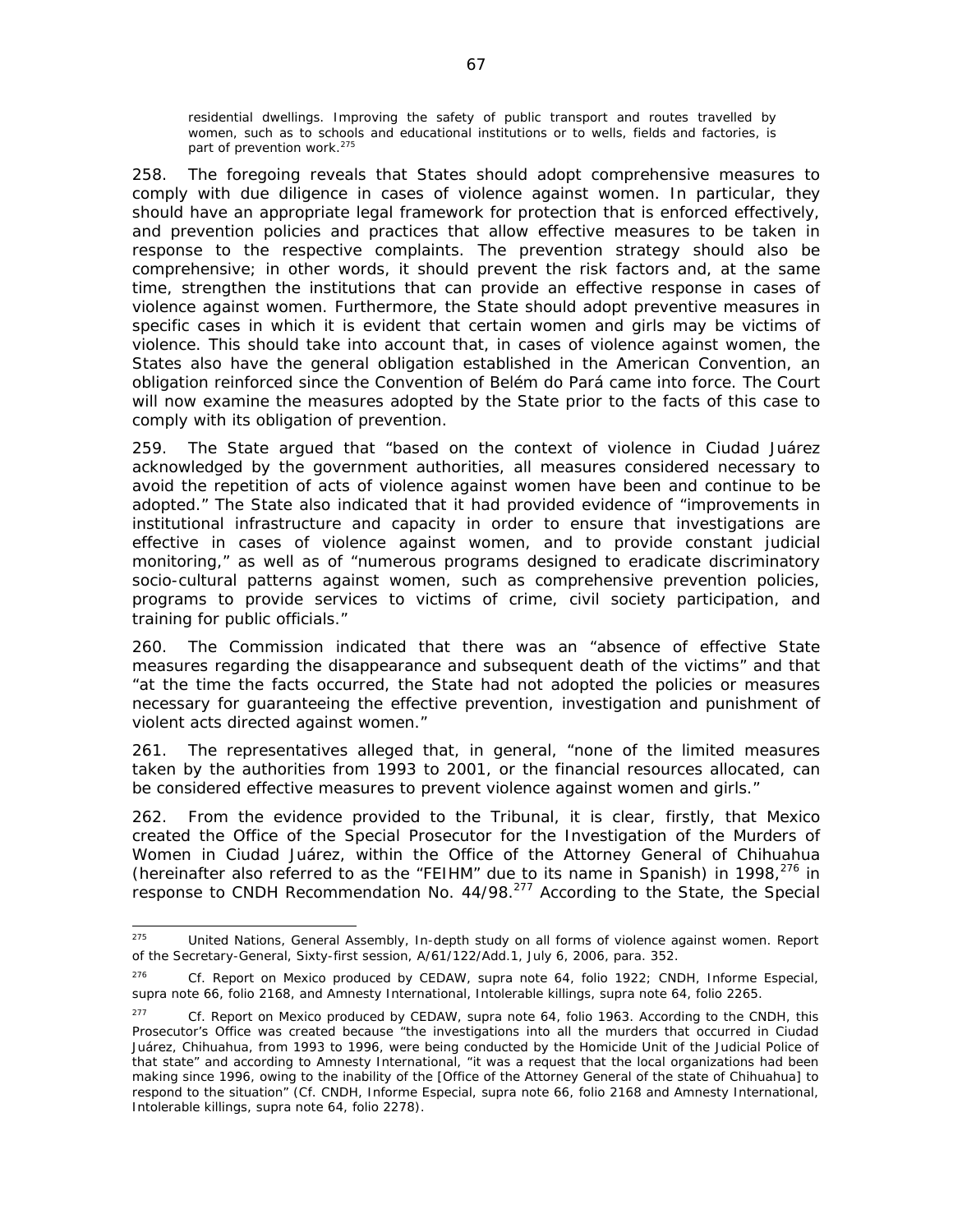Prosecutor's Office was established as "an initial response to the phenomenon of violence against women in Ciudad Juárez."

263. In this regard, the 2003 report of the IACHR Rapporteur indicated that, according to information provided by authorities of the State of Chihuahua during her 2002 visit, this Prosecutor's Office "has initiated the steps necessary to promptly and properly respond" to the murders; it comprised agents "with specialized training"; it had been "provided the technical capacity to better respond to these crimes"; various information systems had been installed and "each homicide was assigned to a particular group of agents responsible for the investigation from start to finish in order to avoid the problem of possible lost or missing information, and ensure the integrity of the investigation."<sup>278</sup>

264. Regarding the results achieved by the FEIHM, the Court underscores the State's answer to the 2005 CEDAW Report in which it indicated that "its establishment led to an investigation process that has had promising results and has made it possible to identify, prosecute and punish the perpetrators in 45.72 per cent of the cases. $"^{279}$  In this regard, the Tribunal observes that it has previously been established (*supra* para. 159) that, in 2005, around 38% of the cases of murders of women in Ciudad Juárez concluded with convictions or sanctions. Secondly, the Court observes that in the same State answer to the CEDAW Report, it explained that the figure of 45.72% of judgments refers to non-sexual crimes, while of the 92 sexual crimes documented, judgments had been rendered in only 4 cases<sup>280</sup> (*supra* para. 161).

265. The FEIHM had several special prosecutors, $^{281}$  most of whom only remained there for a few months, and they had insufficient information to make a comprehensive analysis of the homicides and disappearances that had occurred in Ciudad Juárez, and of the impact of the FEIHM on this situation.<sup>282</sup>

266. Lastly, according to the 2003 Report of the IACHR Rapporteur, "[t]he information available reflects that efforts made to improve the response to these crimes through the Office of the Special Prosecutor have resulted in some improvements" and that "[c]ertainly the situation is not as grave as in the first years in which bags of bones were sometimes left as the only record in the aftermath of a killing. $^{\prime\prime}$ <sup>283</sup>

267. The case file before the Court also shows that on June 27, 1998, the law on the state's public security system was published in the Official Gazette of the state of Chihuahua;284 nevertheless, the State did not provide any arguments or evidence of how that measure contributed to prevent, as alleged, "a repetition of the acts of violence against women."

268. The Tribunal takes note that, according to the Organic Law of the Executive

279 *Cf.* Report on Mexico produced by CEDAW, *supra* note 64, folio 1963*.*

<sup>280</sup> *Cf.* Office of the Special Prosecutor for the Investigation of Crimes related to the Murders of Women in Ciudad Juárez, *Informe Final*, *supra* note 87, folios 14617 to 14651.

281 *Cf.* Report on Mexico produced by CEDAW, *supra* note 64, folio 1937 and CNDH, *Informe Especial, supra* note 66, folio 2235.

282 *Cf.* CNDH, *Informe Especial, supra* note 66, folio 2235 and Amnesty International, *Intolerable killings, supra* note 64, folio 2278.

<sup>283</sup> IACHR, *The Situation of the Rights of Women in Ciudad Juárez, supra* note 64, folio 1752.

<sup>284</sup> *Cf.* Law on the State Public Security System issued by the H. State Congress, published in the State's Official Gazette No. 51 of June 27, 1998, and amended in 2002, 2004 and 2005 (case file of attachments to the answer to the application, volume XLII, attachment 72, folios 15326 to 15364).

<sup>278</sup> 278 *Cf.* IACHR, *The Situation of the Rights of Women in Ciudad Juárez, supra* note 64, folio 1752.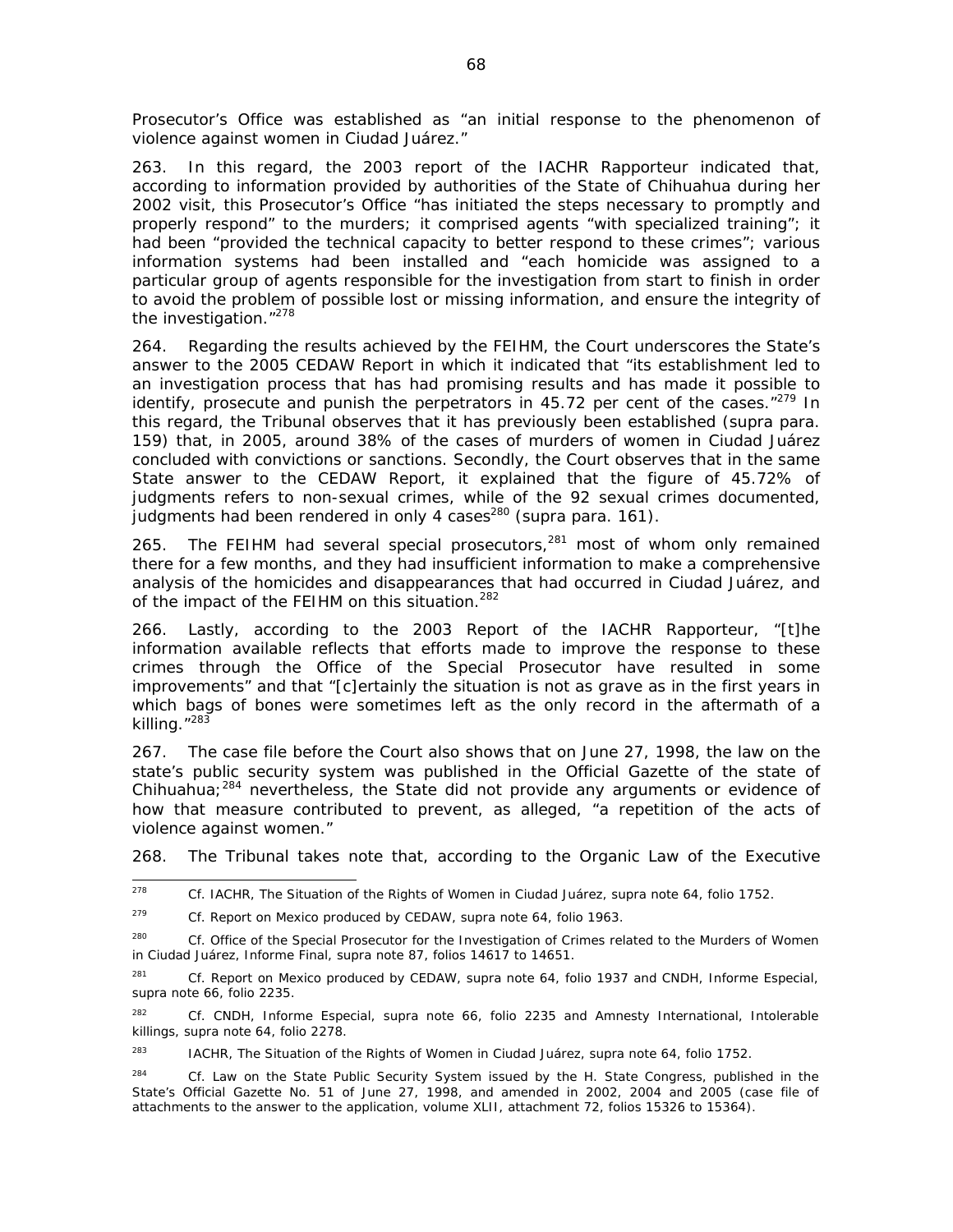Branch of the state of Chihuahua amended in 1998 and in force in 2001, it is the function of the state Attorney-General's Office "[t]o order appropriate measures to combat and eradicate violence against women and children, by implementing the pertinent institutional mechanisms, "285 as well as "[t]o provide the protection of the rights of the victims established by law."286

269. The Court also observes that, at the federal level, the National Women's Institute (hereinafter "INMUJERES") was created, under a law published in the Official Gazette on January 12, 2001.<sup>287</sup> This law established that the general purpose of INMUJERES is "to promote and encourage conditions that prevent gender-based discrimination, and facilitate equal opportunities and treatment for both sexes; and the full exercise of the rights of women and their equal participation in the political, cultural, economic and social life of the country."<sup>288</sup> Nevertheless, the INMUJERES actions and programs described in the case file are subsequent to 2001, the year in which the victims were killed; consequently, they are not applicable to this case.

270. Mexico also referred to the creation in 1998 of a pilot program entitled "Program to provide Services to Victims of Crime" and indicated that, in 2000, as part of this program, "a database was created to facilitate tracing and locating disappeared persons." However, the Court observes that it has no pertinent information in the case file for assessing these initiatives.

271. In addition, the State forwarded as evidence a report of the Office of the Attorney General for the state of Chihuahua presented to the Inter-American Commission in March 2002 that described a series of actions adopted by the state government. Mexico did not forward any additional evidence about the different measures indicated in this document. Furthermore, the State did not provide additional information on these actions in its pleadings, $289$  or give specific information such as the date and places in which they were implemented, or their results. Accordingly, the Tribunal is unable to assess them.

272. The Court takes note that the 2003 reports of the IACHR Rapporteur and of Amnesty International refer to a series of measures taken by the State, which included expanding street lights, paving roads, increasing security in high-risk areas, improving the selection of bus drivers who transport female workers at all hours, programs to ensure stricter control of alcohol consumption, and the installation of two emergency telephone lines.<sup>290</sup> However, these reports do not give the dates on which these measures were taken, so that the Tribunal is unable to assess them as prevention measures adopted by Mexico prior 2001.

<sup>285</sup> Cf. Article 35, fraction V of the Organic Law of the Executive Branch of the state of Chihuahua, published in Official Gazette No. 79 of October 1, 1986, latest amendment POE 2005.01(1)9/No. 6.

<sup>286</sup> *Cf.* Article 35, fraction VI of the Organic Law of the Executive Branch of the state of Chihuahua, *supra* note 285.

<sup>287</sup> *Cf.* Law on the National Women's Institute (case file of attachments to the answer to the application, volume XLIII, attachment 86, folios 16010 to 16019).

<sup>288</sup> Article 4 of the Law on the National Women's Institute, *supra* note 287, folio 16010.

<sup>289</sup> The State mentioned the Zero Tolerance Program and Operation *Crucero* in their pleadings, but did not explain the achievements or results of these programs (*Cf.* brief in answer to the application, merits case file, volume III, folio 1031). The Court observes that, in said document of the Attorney General's Office, *supra* para. 270, the State mentioned that the crimes decreased as a result of these programs, but did not provide further explanations or additional evidence in this regard.

<sup>289</sup> *Cf.* IACHR, *The Situation of the Rights of Women in Ciudad Juárez, supra* note 64.

<sup>&</sup>lt;sup>290</sup> *Cf.* IACHR, *The Situation of the Rights of Women in Ciudad Juárez, supra* note 64, folio 1820 and Amnesty International, *Intolerable killings*, *supra* note 64, folio 2285.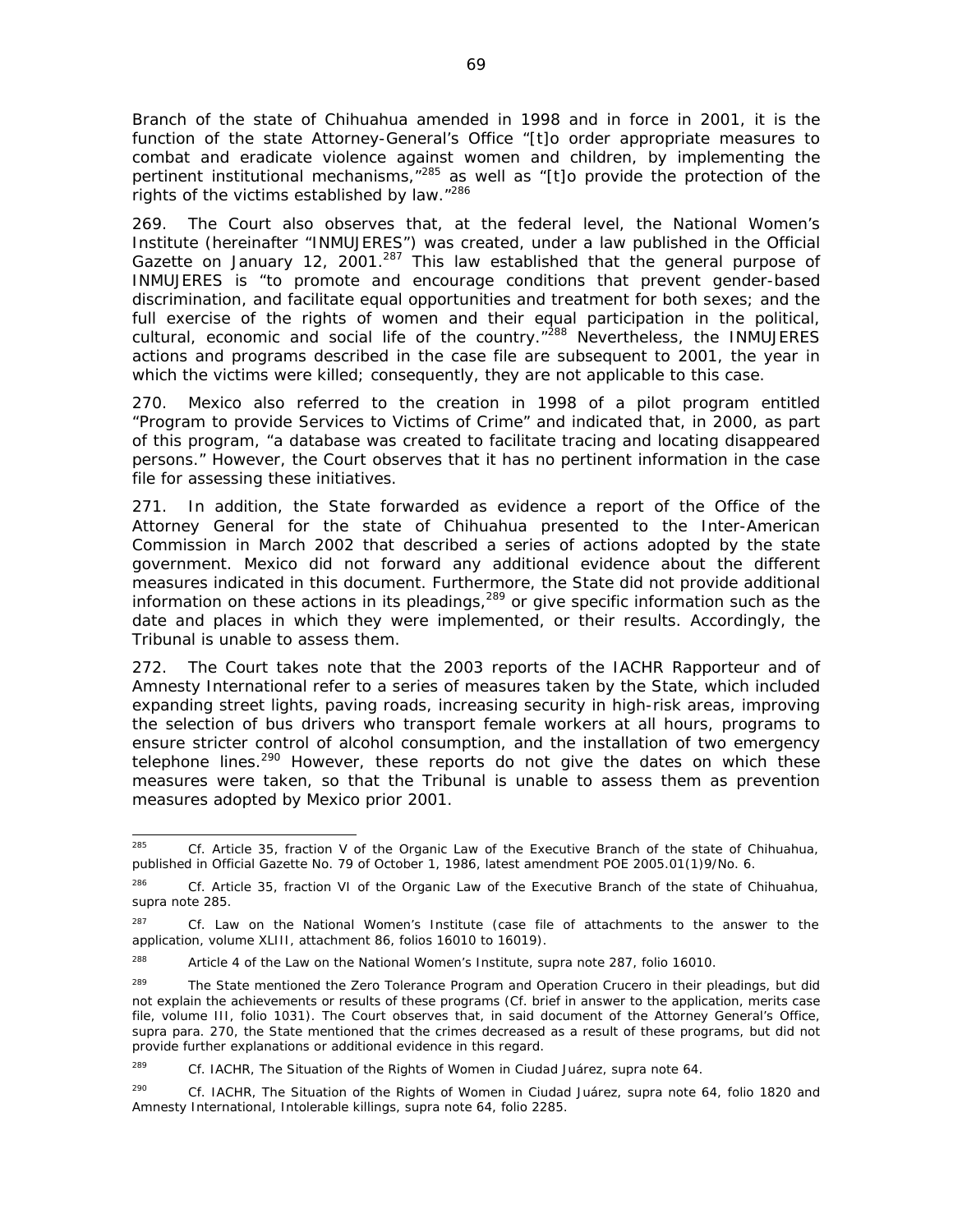273. The Court observes that national and international reports agree that the prevention of the murder of women in Ciudad Juárez, and also the response to these killings, has been ineffective and insufficient.<sup>291</sup> According to the 2005 CEDAW Report, it was only in 2003, primarily as a follow-up to the report of the IACHR Rapporteur, "that people began to face squarely the need for a comprehensive and integrated program with distinct and complementary areas of intervention." CEDAW concluded that "[w]hile there is now a greater political will, especially on the part of Federal agencies […], it must be said that the policies adopted and the measures taken since 1993 in the areas of prevention, investigation and punishment […] have been ineffective and have fostered a climate of impunity  $[...]$ .  $n^{292}$ 

274. Since 1998, the State was warned publicly of the problem that existed in Ciudad Juárez, in CNDH Recommendation No. 44. In this recommendation, the CNDH stated that it had received allegations:

That allow it to indicate that the state authorities have committed a culpable omission by observing the growth of this social phenomenon and failing to deal with, monitor or eradicate it; because, not only did they fail to foresee or prevent it, but they also failed to take every possible precaution; and based on the numbers of women murdered during 1998, it is a trend which suggests that, unfortunately, the numbers [will] be higher than in previous years if the necessary measures are not taken immediately to prevent and suppress it.<sup>293</sup>

275. In 1999, the U.N. Special Rapporteur on Extrajudicial Executions visited Ciudad Juárez, and met with state authorities. In her report, she noted that "the deliberate inaction of the Government to protect the lives of its citizens because of their sex had generated a sense of insecurity amongst many of the women living in Ciudad Juárez. At the same time, it had indirectly ensured that perpetrators would enjoy impunity for such crimes."<sup>294</sup>

276. In 2003, the CNDH determined that "more than five years after having issued [Recommendation No. 44], the social phenomenon has not been controlled; to the contrary, the crime rate against women who live in or travel through the municipality of Juárez, Chihuahua, has continued to rise." Regarding the specific recommendations made by the CNDH concerning collaboration agreements with other Attorney General's Offices and police forces, the establishment of public security programs and training for police forces, the CNDH concluded that "[t]he attestations forwarded […] allow us to observe the insufficiency of the measures taken."<sup>295</sup>

277. According to the facts of this case, the victims González, Ramos and Herrera were young women of 20, 17 and 15 years of age respectively, all of them from a humble background, one a student and the other two workers. They left their homes one day and their bodies were found days or weeks later in a cotton field with signs of sexual abuse and other ill-treatment. In the days between their disappearance and the discovery of their bodies, their mothers and next of kin approached the authorities looking for a response, but were met with value judgments concerning the conduct of the victims and with no concrete action designed to find them alive, apart from the reception of statements.

<sup>291</sup> 291 *Cf.* IACHR, *The Situation of the Rights of Women in Ciudad Juárez, supra* note 64, folio 1749; Report on Mexico produced by CEDAW, *supra* note 64, folio 1924, and CNDH, *Recomendación 44/1998*, *supra* note 72, folio 2155.

<sup>292</sup> Report on Mexico produced by CEDAW, *supra* note 64, folios 1938 and 1924.

<sup>293</sup> CNDH, *Recomendación 44/1998*, *supra* note 72, folio 2155.

<sup>294</sup> Report of the Special Rapporteur on extrajudicial, summary or arbitrary executions, *supra* note 73, folio 2053.

<sup>295</sup> CNDH, *Informe Especial*, *supra* note 66, folios 2224 and 2226.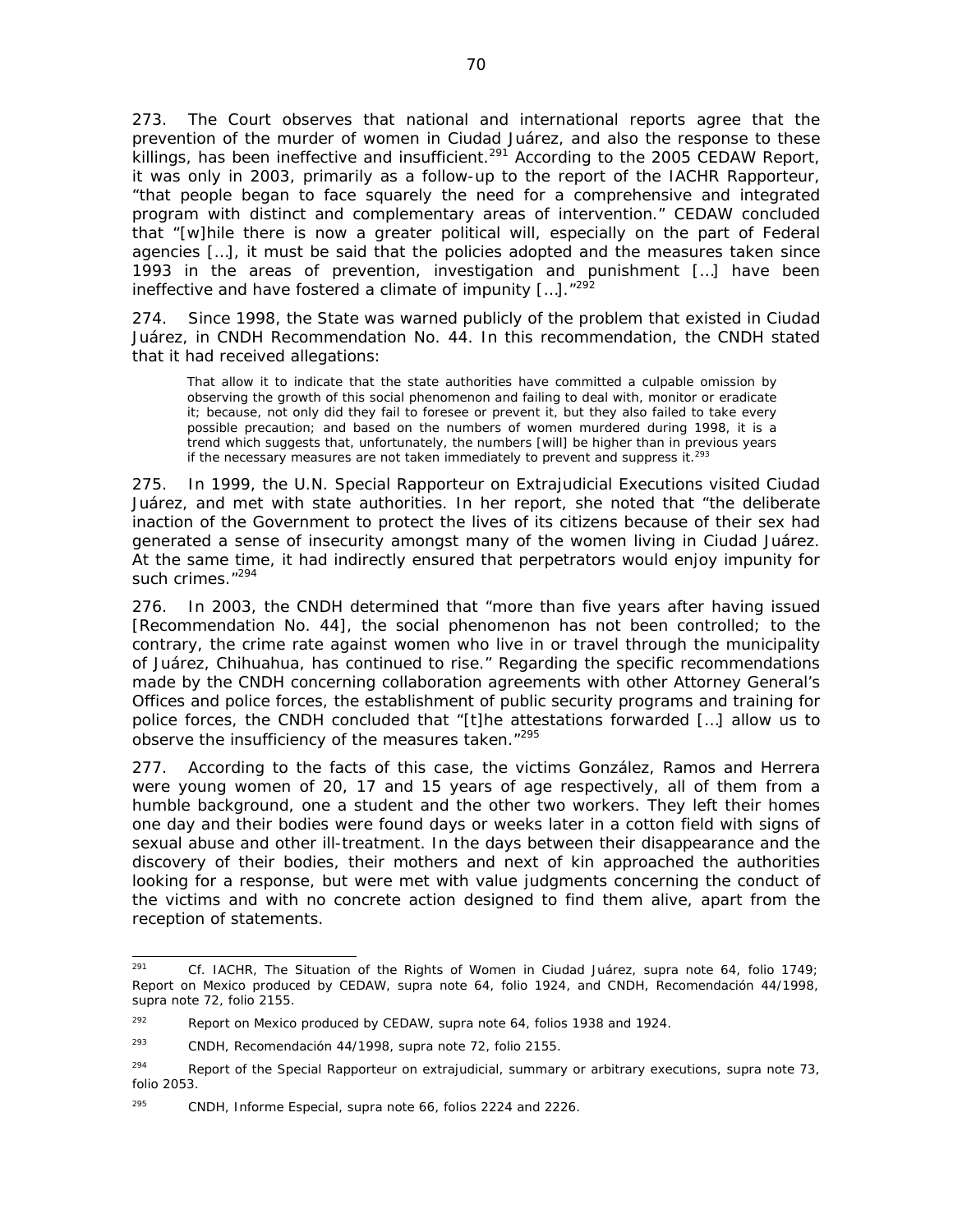278. The Tribunal has considered proven and the State has acknowledged that, in 2001, Ciudad Juárez experienced a powerful wave of violence against women. The facts of the case reveal significant parallels with the proven context.

279. Even though the State was fully aware of the danger faced by these women of being subjected to violence, it has not shown that, prior to November 2001, it had adopted effective measures of prevention that would have reduced the risk factors for the women. Although the obligation of prevention is one of means and not of results (*supra* para. 251), the State has not demonstrated that the creation of the FEIHM and some additions to its legislative framework, although necessary and revealing a commitment by the State, were sufficient and effective to prevent the serious manifestations of violence against women that occurred in Ciudad Juárez at the time of this case.

280. Nevertheless, according to the Court's jurisprudence, it is evident that a State cannot be held responsible for every human rights violation committed between private individuals within its jurisdiction. Indeed, a State's obligation of guarantee under the Convention does not imply its unlimited responsibility for any act or deed of private individuals, because its obligation to adopt measures of prevention and protection for private individuals in their relations with each other is conditional on its awareness of a situation of real and imminent danger for a specific individual or group of individuals and the reasonable possibility of preventing or avoiding that danger. In other words, even though the juridical consequence of an act or omission of a private individual is the violation of certain human rights of another private individual, this cannot be attributed automatically to the State, because the specific circumstances of the case and the discharge of such obligation to guarantee must be taken into account.<sup>296</sup>

281. In this case, there are two crucial moments in which the obligation of prevention must be examined. The first is prior to the disappearance of the victims and the second is before the discovery of their bodies.

282. Regarding the first moment – before the disappearance of the victims – the Tribunal finds that the failure to prevent the disappearance does not *per se* result in the State's international responsibility because, even though the State was aware of the situation of risk for women in Ciudad Juárez, it has not been established that it knew of a real and imminent danger for the victims in this case. Even though the context of this case and the State's international obligations impose on it a greater responsibility with regard to the protection of women in Ciudad Juárez, who are in a vulnerable situation, particularly young women from humble backgrounds, these factors do not impose unlimited responsibility for any unlawful act against such women. Moreover, the Court can only note that the absence of a general policy which could have been initiated at least in 1998 – when the CNDH warned of the pattern of violence against women in Ciudad Juárez – is a failure of the State to comply in general with its obligation of prevention.

283. With regard to the second moment – before the discovery of the bodies – given the context of the case, the State was aware that there was a real and imminent risk that the victims would be sexually abused, subjected to ill-treatment and killed. The Tribunal finds that, in this context, an obligation of strict due diligence arises in regard to reports of missing women, with respect to search operations during the first hours

<sup>296</sup> 296 *Cf. Case of the Pueblo Bello Massacre v. Colombia, supra* note 261*,* para. 123; *Case of the Sawhoyamaxa Indigenous Community v. Paraguay*, *supra* note 261, para. 155, and *Case of Valle Jaramillo et al. v. Colombia, supra* note 49, para. 78. See also ECHR, *Case of Kiliç v. Turkey,* Judgment of 28 March 2000, paras. 62 and 63, and ECHR, *Case of Osman v. the United Kingdom*, Judgment of 28 October 1998, paras. 115 and 116.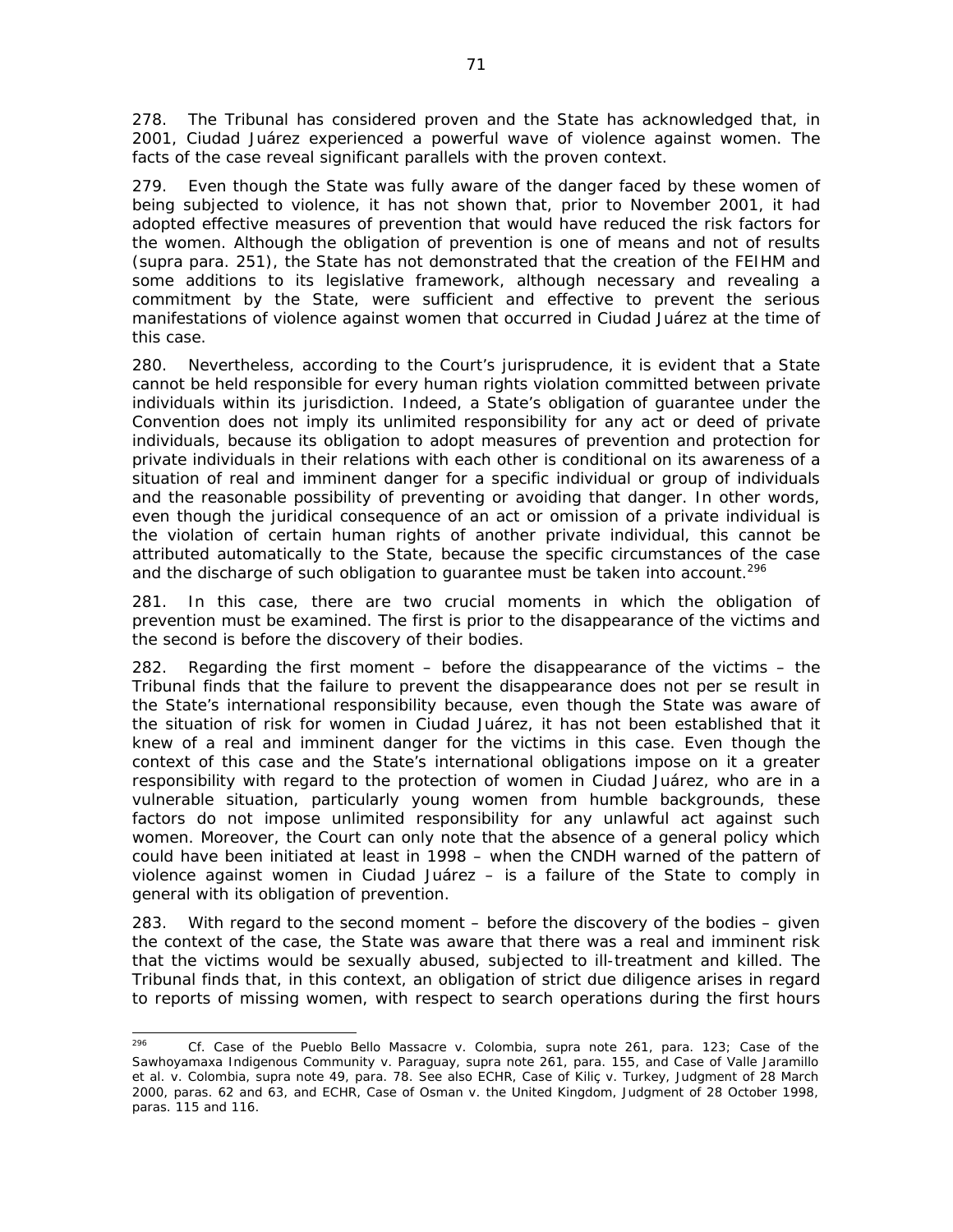and days. Since this obligation of means is more rigorous, it requires that exhaustive search activities be conducted. Above all, it is essential that police authorities, prosecutors and judicial officials take prompt immediate action by ordering, without delay, the necessary measures to determine the whereabouts of the victims or the place where they may have been retained. Adequate procedures should exist for reporting disappearances, which should result in an immediate effective investigation. The authorities should presume that the disappeared person has been deprived of liberty and is still alive until there is no longer any uncertainty about her fate.

284. Mexico did not prove that it had adopted reasonable measures, according to the circumstances surrounding these cases, to find the victims alive. The State did not act promptly during the first hours and days following the reports of the disappearances, losing valuable time. In the period between the reports and the discovery of the victims' bodies, the State merely carried out formalities and took statements that, although important, lost their value when they failed to lead to specific search actions. In addition, the attitude of the officials towards the victims' next of kin, suggesting that the missing persons' reports should not be dealt with urgently and immediately, leads the Court to conclude reasonably that there were unjustified delays following the filing of these reports. The foregoing reveals that the State did not act with the required due diligence to prevent the death and abuse suffered by the victims adequately and did not act, as could reasonably be expected, in accordance with the circumstances of the case, to end their deprivation of liberty. This failure to comply with the obligation to guarantee is particularly serious owing to the context of which the State was aware – which placed women in a particularly vulnerable situation – and of the even greater obligations imposed in cases of violence against women by Article 7(b) of the Convention of Belém do Pará.

285. In addition, the Tribunal finds that the State did not prove that it had adopted norms or implemented the necessary measures, pursuant to Article 2 of the American Convention and Article 7(c) of the Convention of Belém do Pará, that would have allowed the authorities to provide an immediate and effective response to the reports of disappearance and to adequately prevent the violence against women. Furthermore, it did not prove that it had adopted norms or taken measures to ensure that the officials in charge of receiving the missing reports had the capacity and the sensitivity to understand the seriousness of the phenomenon of violence against women and the willingness to act immediately.

286. Based on the foregoing, the Court finds that the State violated the rights to life, personal integrity and personal liberty recognized in Articles 4(1), 5(1), 5(2) and 7(1) of the American Convention, in relation to the general obligation to guarantee contained in Article 1(1) and the obligation to adopt domestic legal provisions contained in Article 2 thereof, as well as the obligations established in Article 7(b) and 7(c) of the Convention of Belém do Pará, to the detriment of Claudia Ivette González, Laura Berenice Ramos Monárrez and Esmeralda Herrera Monreal.

### *4.2.2. Obligation to investigate the facts effectively, in accordance with Articles 8(1) and 25(1) of the Convention, derived from the obligation to guarantee the rights to life, personal integrity and personal liberty*

287. The obligation to investigate cases of the violation of these rights arises from the general obligation to guarantee the rights to life, personal integrity and personal liberty: in other words, Article 1(1) of the Convention in conjunction with the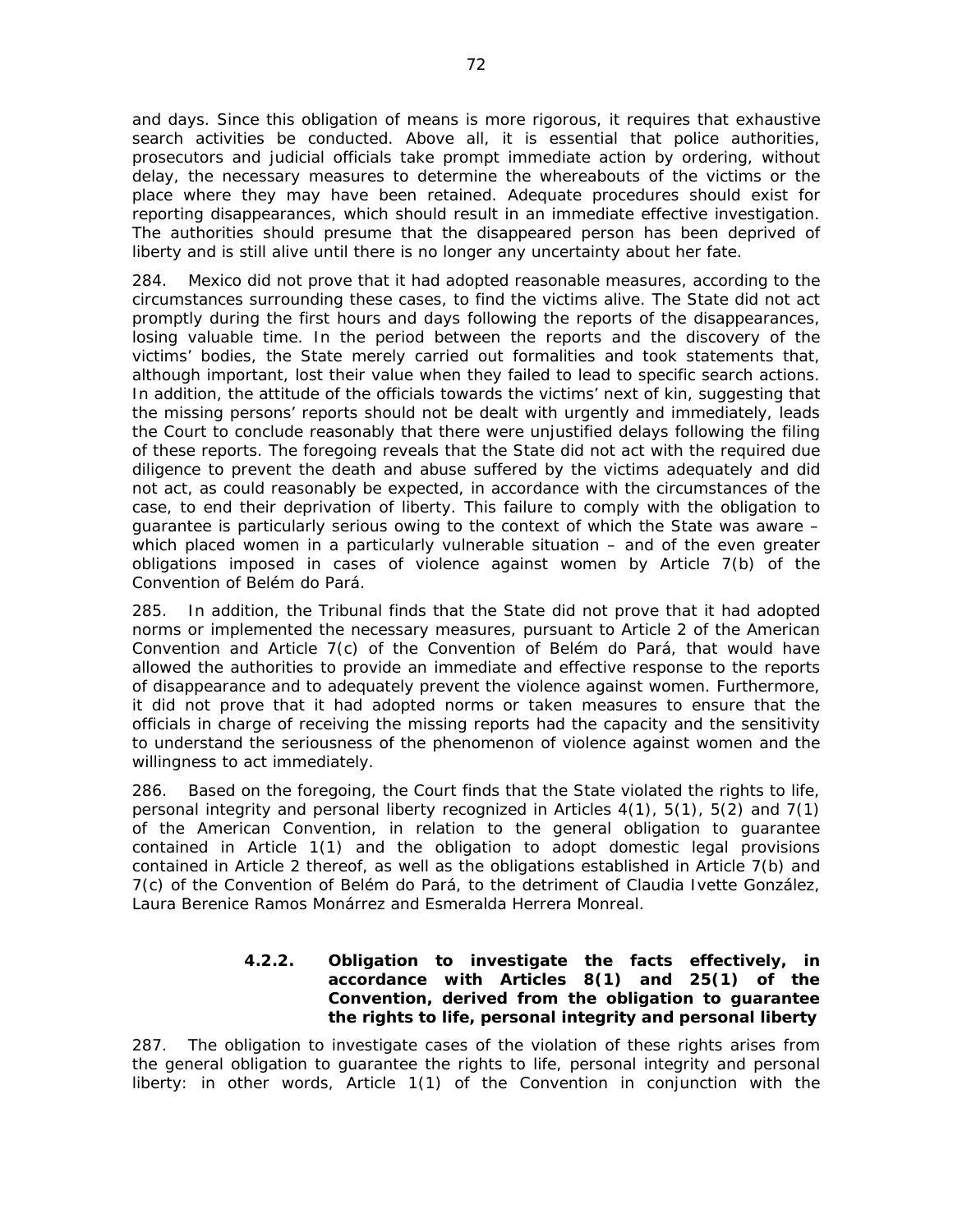substantive right that must be ensured, protected and guaranteed.<sup>297</sup> In addition, Mexico must comply with the provisions of Article 7(b) and 7(c) of the Convention of Belém do Pará, which establishes the obligation to act with due diligence, $298$  and to adopt the necessary laws to investigate and to punish violence against women.

288. In its judgment on merits in the case of *Velásquez Rodríguez v. Honduras*, the Court established that, pursuant to the obligation to guarantee:

The State is obligated to investigate every situation involving a violation of the rights protected by the Convention. If the State apparatus acts in such a way that the violation goes unpunished and the victim's full enjoyment of such rights is not restored as soon as possible, the State has failed to comply with its duty to ensure the free and full exercise of those rights to the persons within its jurisdiction. The same is true when the State allows private persons or groups to act freely and with impunity to the detriment of the rights recognized by the Convention.<sup>299</sup>

289. The duty to investigate is an obligation of means and not of results, which must be assumed by the State as an inherent legal obligation and not as a mere formality preordained to be ineffective.<sup>300</sup> The State's obligation to investigate must be complied with diligently in order to avoid impunity and the repetition of this type of act. In this regard, the Tribunal recalls that impunity encourages the repetition of human rights violations.<sup>301</sup>

290. In light of this obligation, as soon as State authorities are aware of the fact, they should initiate, *ex officio* and without delay, a serious, impartial and effective investigation using all available legal means, aimed at determining the truth and the pursuit, capture, prosecution and eventual punishment of all the perpetrators of the facts, especially when public officials are or may be involved.<sup>302</sup>

291. Moreover, the Court has noted that this obligation remains "whatsoever the agent to which the violation may eventually be attributed, even individuals, because, if their acts are not investigated genuinely, they would be, to some extent, assisted by the public authorities, which would entail the State's international responsibility."<sup>303</sup>

292. In this regard, within the framework of the obligation to protect the right to life, the European Court of Human Rights has developed the concept of the "procedural obligation" to carry out an effective official investigation in cases of the violation of that right.<sup>304</sup> The Inter-American Court has also applied this concept in several cases.<sup>305</sup>

<sup>297</sup> 297 *Cf. Case of the Pueblo Bello Massacre v. Colombia, supra* note 261*,* para. 142; *Case of Heliodoro*  Portugal v. Panamá. Preliminary Objections, Merits, Reparations and Costs. Judgment of August 12, 2008. Series C No. 186, para. 115, and *Case of Perozo et al. v. Venezuela*, *supra* note 22, para. 298.

<sup>&</sup>lt;sup>298</sup> *Cf. Case of the Miguel Castro Castro Prison v. Peru, supra* note 248, para. 344.

<sup>299</sup> *Case of Velásquez Rodríguez v. Honduras. Merits, supra* note 257, para. 176*, and Case of Kawas Fernández v. Honduras, supra* note 190, para. 76.

<sup>300</sup> *Cf. Case of Anzualdo Castro v. Peru, supra* note 30, para. 123, and *Case of Garibaldi v. Brazil, supra* note 252, para. 113.

<sup>301</sup> *Cf. Case of Anzualdo Castro v. Peru, supra* note 30, para. 179, and *Case of Garibaldi v. Brazil, supra* note 252, para. 141.

<sup>302</sup> *Cf. Case of the Pueblo Bello Massacre v. Colombia, supra* note 261*,* para. 143; *Case of Heliodoro Portugal v. Panamá, supra* note 297, para. 144, and *Case of Valle Jaramillo et al. v. Colombia, supra* note 49*,* para. 101.

<sup>303</sup> *Case of the Pueblo Bello Massacre v. Colombia, supra* note 261*,* para. 145, and *Case of Kawas Fernández v. Honduras, supra* note 190, para. 78.

<sup>304</sup> *Cf.* ECHR*, Ergi v. Turkey,* Judgment of 28.07(1)998, Reports of Judgments, n. 81, paras. 85-86, and ECHR, *Akkoç v. Turkey,* Judgment of 10 October 2000, paras. 77 to 99; ECHR, *Kiliç v. Turkey,* Judgment of 28 March 2000, paras. 78 to 83.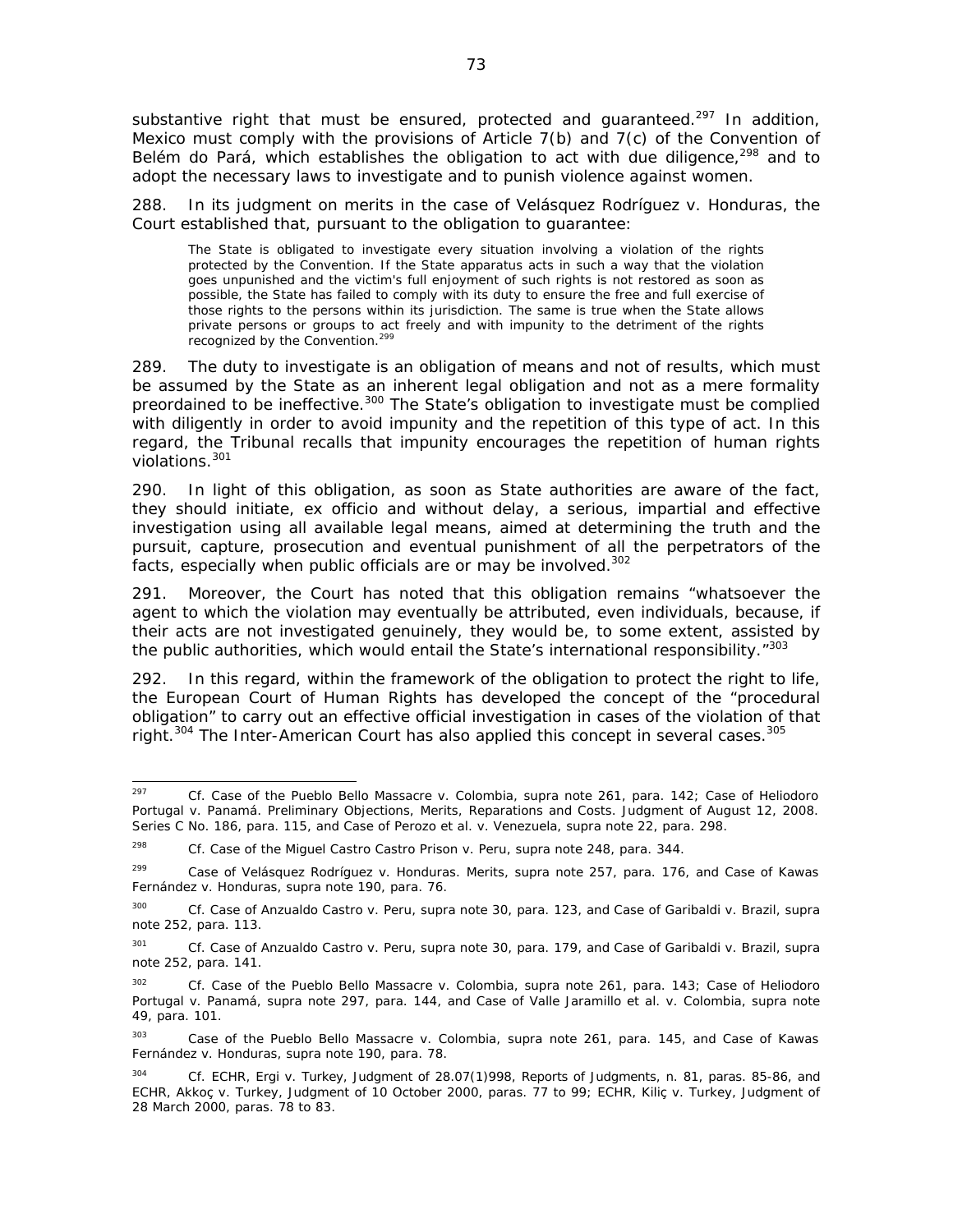293. The Tribunal finds that, following the standards established by this Tribunal (*supra* paras. 287 to 291), the obligation to investigate effectively has a wider scope when dealing with the case of a woman who is killed or, ill-treated or, whose personal liberty is affected within the framework of a general context of violence against women. Similarly, the European Court has said that where an "attack is racially motivated, it is particularly important that the investigation is pursued with vigor and impartiality, having regard to the need to reassert continuously society's condemnation of racism and to maintain the confidence of minorities in the ability of the authorities to protect them from the threat of racist violence."306 This criterion is wholly applicable when examining the scope of the obligation of due diligence in the investigation of cases of gender-based violence.

294. In order to determine whether the procedural obligation to protect the rights to life, personal integrity and personal liberty by means of a serious investigation into what happened was fully complied with in this case, the Tribunal must examine the different measures taken by the State after the bodies were found, as well as the domestic procedures to elucidate what occurred and to identify those responsible for the violations perpetrated against the victims.

295. The Court will analyze the dispute between the parties regarding the alleged irregularities concerning: (1) custody of the crime scene, collection and handling of evidence, autopsies, and identification and return of the victims' remains; (2) actions taken against those presumed to be responsible and alleged 'fabrication' of suspects; (3) unjustified delay and absence of substantial progress in the investigations; (4) fragmentation of the investigations; (5) failure to sanction public officials involved in the irregularities, and (6) denial of access to the case file and delays or refusal of copies of this file.

#### *4.2.2.1. Alleged irregularities in custody of the crime scene, collection and handling of evidence, autopsies, and identification and return of the victims' remains*

296. As previously indicated (*supra* para. 20), the State mentioned two stages of the investigations, the first from 2001 to 2003 and the second from 2004 to 2009. The State acknowledged its responsibility for some irregularities during the first stage, but alleged that, during the second stage, these deficiencies were corrected and it had promoted the "Human Identity Program", with the participation of the EAAF.

297. The Court observes that on May 1, 2005, the Chihuahua Attorney General's Office hired the EAAF to assist in the "identification of the remains of unidentified women in the cities of Juárez and Chihuahua," and also in "the review of cases in which the victims' next of kin have expressed doubts about the identity of the remains they received."307 Based on the conclusions reached by the EAAF concerning this case, the evidence in the case file, and the State's acknowledgement, the Tribunal will refer to the irregularities that occurred in (a) the discovery of the bodies, the custody of the crime scene, and the collection and handling of evidence; (b) the manner in which the

 <sup>305</sup> *Cf. Case of Juan Humberto Sánchez v. Honduras. Preliminary Objection, Merits, Reparations and Costs*. Judgment of June 7, 2003. Series C No. 99, para. 112; *Case of Valle Jaramillo et al. v. Colombia, supra* note 49*,* para. 97, and *Case of Garibaldi v. Brazil, supra* note 252, para. 23.

<sup>306</sup> *Cf.* ECHR, *Case of Angelova and Iliev* v. *Bulgaria,* Judgment 26 July 2007, para. 98.

<sup>&</sup>lt;sup>307</sup> *Cf.* Contract for professional services signed by the Office of the Attorney General for the state of Chihuahua and the Argentine Forensic Anthropology Team on May 1, 2005 (case file of attachments to the answer to the application, volume XLV, attachment 136, folios 16581 to 16586).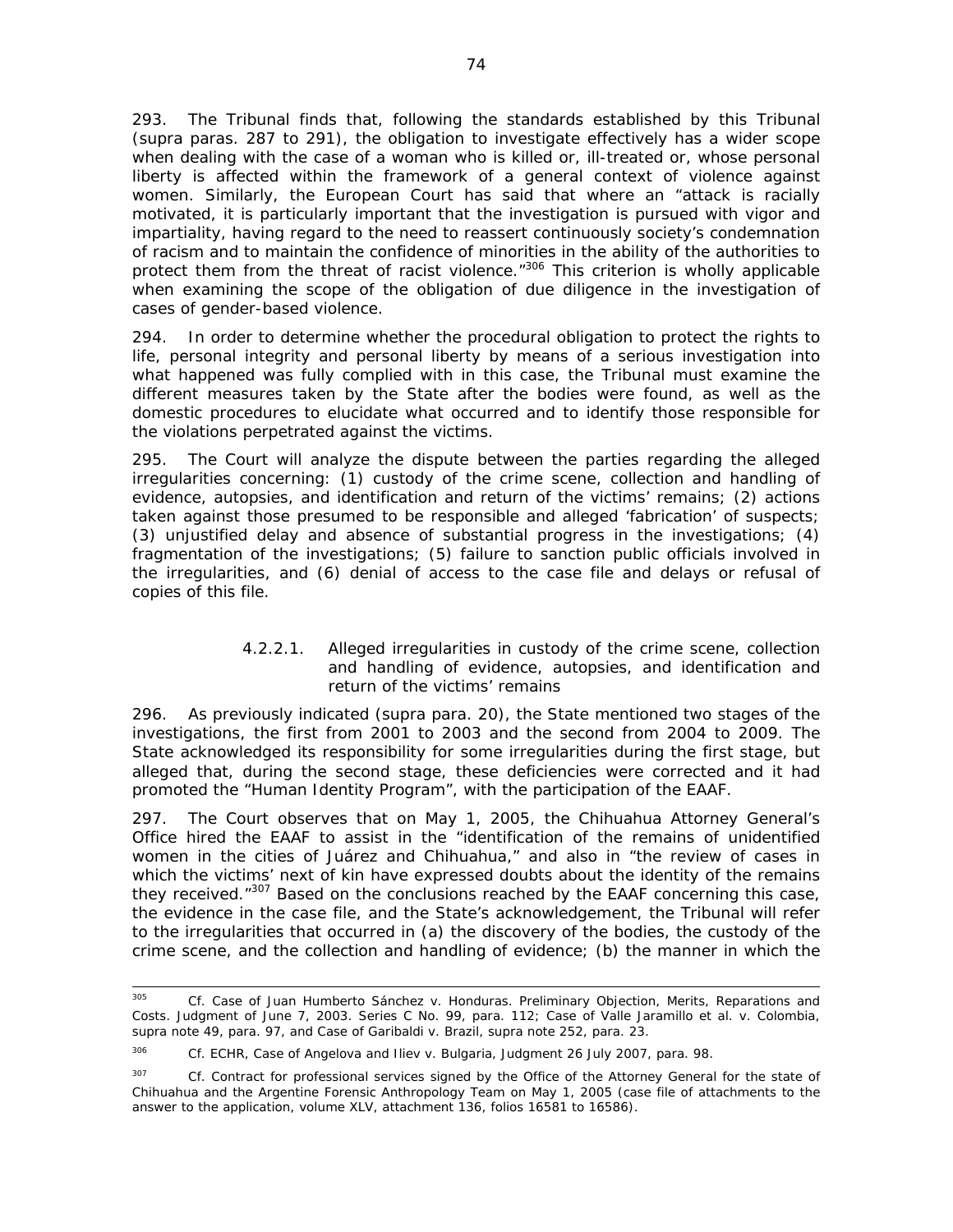autopsies were performed, and (c) the DNA testing, identification and return of the remains.

> (a) Irregularities in elaboration of the report on the discovery of the bodies, preservation of the crime scene, and collection and handling of evidence

298. The Commission alleged that "the record of the removal of the bodies does not describe the methods used to collect and preserve evidence" and that the "authorities associated some of the evidence found […] with certain bodies […] because of its proximity to the bodies, although it was all found over an extensive area." The representatives alleged that the authorities did not search the place adequately. They added that from all the "objects and evidence observed on the site, no greater results than the identification of some of their blood types were obtained, without subsequent comparison with other elements and with the bodies." Furthermore, both the Commission and the representatives stated that there was no "official document recording where the evidence was held" or the names of officials responsible for it. The representatives added that "[n]o order or sequence was followed in order to identify the evidence found," which resulted "in contradictions and inconsistencies in the results of the expert appraisals."

299. The irregularities acknowledged by the State during the first stage of the investigations included "[t]he inappropriate preservation of the site of the discovery," the failure to adopt "necessary measures" to ensure that the scene of the crime "was not contaminated," "the fact that the evidence collected was not processed exhaustively," and that "the items of evidence were not appraised by experts."

300. This Court has established that the obligation to investigate a death means that the effort to determine the truth with all diligence must be evident as of the very first procedures.308 In this regard, the Tribunal has defined the guiding principles to be observed in an investigation into a violent death. The State authorities who conduct an investigation of this type must try, at the very least, *inter alia*: (i) to identify the victim; (ii) to recover and preserve the probative material related to the death in order to assist in any potential criminal investigation of those responsible; (iii) to identify possible witnesses and obtain their statements in relation to the death under investigation; (iv) to determine the cause, manner, place and time of death, as well as any pattern or practice that could have caused the death, and (v) to distinguish between natural death, accidental death, suicide and homicide. In addition, the scene of the crime must be searched exhaustively, and autopsies and tests of the human remains must be performed rigorously by competent professionals using the most appropriate procedures.<sup>309</sup>

301. In addition, the international standards indicate that, regarding the crime scene, the investigators must, at the very least: photograph the scene and any other physical evidence, and the body as it was found and after it has been moved; gather and conserve the samples of blood, hair, fibers, threads and other clues; examine the area to look for footprints or any other trace that could be used as evidence, and

<sup>308</sup> 308 *Cf. Case of Servellón García et al. v. Honduras. Merits, Reparations and Costs*. Judgment of September 21, 2006. Series C No. 152, para. 120; *Case of the Miguel Castro Castro Prison v. Peru, supra*  note 248, para. 383, and *Case of Zambrano Vélez et al. v. Ecuador. Merits, Reparations and Costs.* Judgment of July 4, 2007. Series C No. 166, para. 121.

<sup>309</sup> *Cf. Case of Juan Humberto Sánchez v. Honduras*, *supra* note 305, para. 127; *Case of Escué Zapata v. Colombia. Merits, Reparations and Costs.* Judgment of July 4, 2007. Series C No. 165, para. 106, and *Case of Kawas Fernández v. Honduras*, *supra* note 190, para. 102.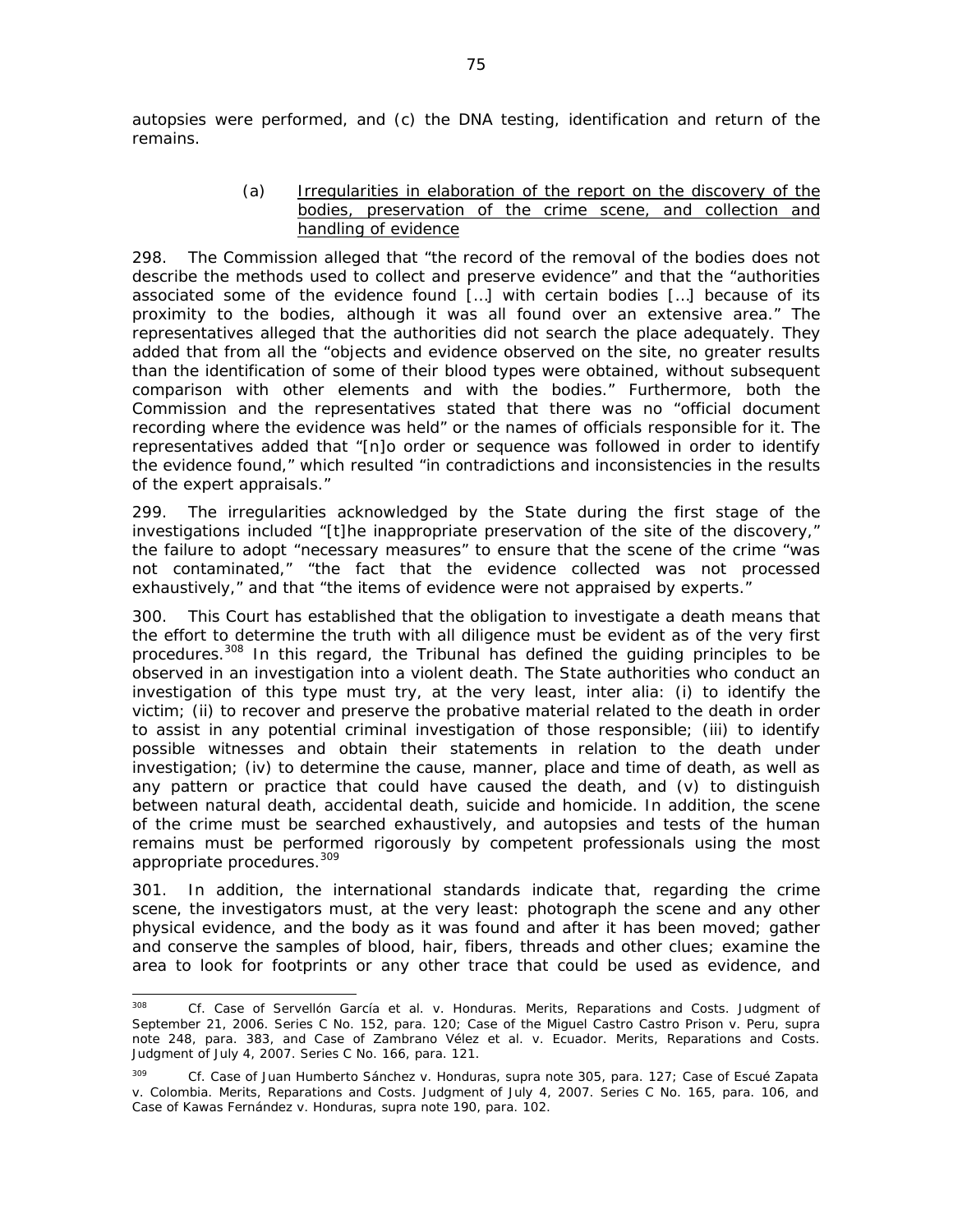prepare a detailed report with any observations regarding the scene, the measures taken by the investigators, and the assigned storage for all the evidence collected.<sup>310</sup> The obligations established by the Minnesota Protocol establish that, when investigating a crime scene, the area around the body must be closed off, and entry into it prohibited, except for the investigator and his team.<sup>311</sup>

302. In this case, the bodies of the three victims were removed officially on November 6, 2001. The information in the case file before the Court indicates that a telephone call from a "construction worker who was taking a short cut across the field $n^{312}$  raised the alert about the presence of the bodies. However, neither this information, nor any other related to the circumstances of the discovery appears in the respective judicial report, which only states that an official of the Public Prosecutor's Office initiated the investigation based on a telephone call from the radio operator of the state's Judicial Police.<sup>313</sup>

303. The November 6 Public Prosecutor's affidavit listed a total of 26 items of evidence.<sup>314</sup> However, except for one item, these are not the items of evidence that appear in the official records of the removal of the three bodies, $315$  each of which indicates different items of evidence, with no indication of where they were found, the relationship between them, and their relationship to the Public Prosecutor's affidavit. Other items of evidence were found on November 7, 2001, when the official removal of the other five bodies was conducted (*supra* para. 209). However, the list of the evidence gathered on November 7 is the same as that drawn up on November 6. $316$  In addition, the official records of the removal of the other five bodies also contain items of evidence that differ from the previous ones, $317$  although the case file does not show where they were found, or the relationship between them and with the Public Prosecutor's affidavit.

304. After the collection of evidence on November 6 and 7, the next of kin of the victims carried out two searches on February 24 and 25, 2002, to gather additional evidence at the site where the bodies were discovered. They found a significant number of items. The inventory of the evidence gathered includes clothes, nine shoes and eleven varied objects, including the license plate of a border vehicle and a provisional municipal license. Also included were hair, blood remains, clothes of possible victims, bits of plastic, different kinds of containers, samples of earth, and bones, among others. There is no indication of which officials were responsible for

 $310$ Cf. United Nations Manual on the Effective Prevention and Investigation of Extralegal, Arbitrary and Summary Executions, Doc. E/ST/CSDHA/.12 (1991).

<sup>311</sup> *Cf.* Manual on the Effective Prevention and Investigation of Extralegal Executions, *supra* note 310.

<sup>312</sup> *Cf.* testimonial statement given before notary public by Mr. Máynez Grijalva on April 21, 2009 (merits case file, volume XIII, folio 3845).

<sup>313</sup> *Cf.* report issued by the official of the Public Prosecutor's Office attached to the Office of the Special Prosecutor for the Investigation of the Murders of Women in Ciudad Juárez on November 6, 2001 (case file of attachments to the pleadings and motions brief, volume XIV, attachment 3, folio 4742) and decision issued by the Fourth Criminal Chamber of the Supreme Court of Justice of the state of Chihuahua on July 14, 2005 (case file of attachments to the application, volume IX, attachment 83, folio 3431).

<sup>314</sup> *Cf.* affidavit concerning the place and the bodies, *supra* note 238, folio 2667.

<sup>315</sup> *Cf.* official record of the removal of a body, *supra* note 234.

<sup>&</sup>lt;sup>316</sup> *Cf.* list of evidence prepared by the Head of the Technical Office of Expert Services and Forensic Medicine on November 13, 2001 (case file of attachments to the application, volume IX, attachment 44, folios 2708, 2720 and 2721), and affidavit concerning the place and the bodies, *supra* note 238, folio 2667.

<sup>317</sup> *Cf.* official record of the removal of a body, *supra* note 234, folios 2710, 2712, 2714, 2716 and 2718.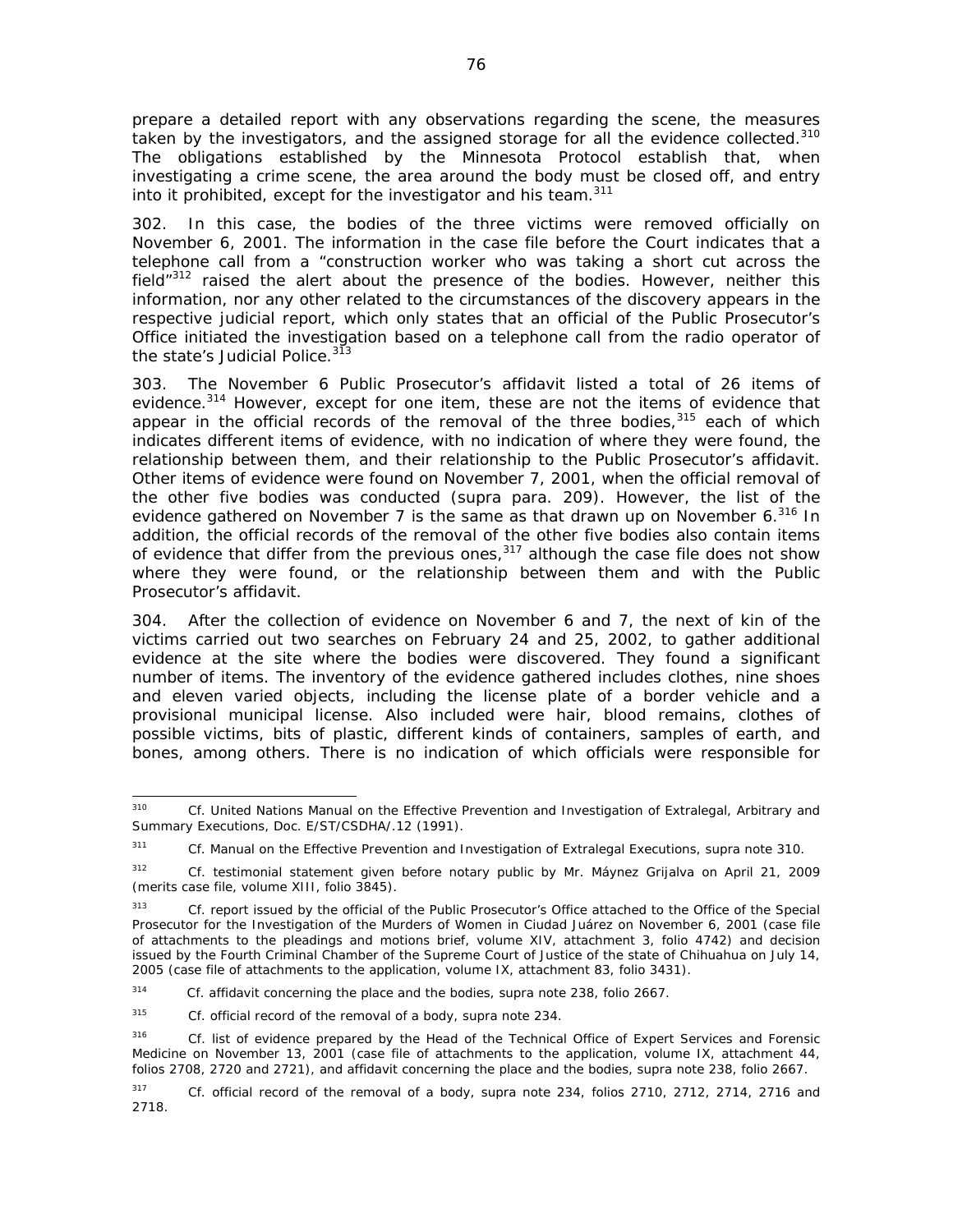these items, where they were sent, or in what conditions they were conserved.<sup>318</sup> Some of this evidence was not analyzed for more than six years. Indeed, on November 22, 2007, while organizing boxes of evidence relating to the cases processed in Ciudad Juárez, a box with samples of the hair and bones of the victims was located, with no indication whatsoever about why this evidence was found in that place, and without any indication of the procedures established to protect this evidence; in other words, without the required chain of custody.<sup>319</sup>

305. On this point, the United Nations Manual indicates that due diligence in the legal and medical investigation of a death requires maintaining the chain of custody of each item of forensic evidence.<sup>320</sup> This consists in keeping a precise written record, complemented, as applicable, by photographs and other graphic elements, to document the history of the item of evidence as it passes through the hands of the different investigators responsible for the case. The chain of custody can extend beyond the trial, sentencing and conviction of the accused; given that old evidence, duly preserved, could help exonerate someone who has been convicted erroneously. The exception to the foregoing is the positively identified remains of victims, which can be returned to their families for burial, on condition that they cannot be cremated and may be exhumed for new autopsies.<sup>321</sup>

306. The Court concludes that, in this case, irregularities occurred as regards: (i) the failure to identify with precision the circumstances of the discovery of the bodies; (ii) the negligible rigor in the inspection and preservation of the crime scene by the authorities; (iii) the improper handling of some of the evidence collected, and (iv) the methods used were inadequate to preserve the chain of custody.

307. In addition, the Tribunal observes that, this case is not the only one in which negligence in the collection of evidence has been reported (*supra* para. 150). Indeed, the Office of the Special Prosecutor for the Investigation of the Murders of Women in Ciudad Juárez indicated that between 1993 and 2005, frequently "the content of the expert appraisals, basically those of on-site criminology, did not correspond to the affidavits drawn up at the site of the facts by the official of the respective Public Prosecutor's Office."<sup>322</sup> Furthermore, there were numerous irregularities concerning

<sup>318</sup> During these searches by the next of kin, they found the voter credentials and the employment credentials of Claudia Ivette of González (*Cf.* affidavit concerning the place and objects issued on February 24, 2002, by the official of the Public Prosecutor's Office attached to the Office of the Special Prosecutor for the Investigation of the Murders of Women, case file of attachments to the application, volume IX, attachment 63, folios 2923 and 2924); preliminary affidavit concerning the place and objects issued on February 25, 2002, by the official of the Public Prosecutor's Office attached to the Office of the Special Prosecutor for the Investigation of the Murders of Women, case file of attachments to the application, volume IX, attachment 64, folios 2927 and 2928), and testimony given by Mrs. Monárrez Salgado before the official of the Public Prosecutor's Office attached to the Office of the Internal Affairs Controller for the Northern Zone on July 23, 2006 (case file of attachments to the application volume IX, attachment 84, folios 3504 to 3507).

<sup>&</sup>lt;sup>319</sup> *Cf.* testimony given by an expert witness in chemistry attached to the Technical Office of Expert Services and Forensic Medicine of Ciudad Juárez before the official of the Public Prosecutor's Office attached to the Joint Agency to Investigate the Murder of Women in Ciudad Juárez on March 15, 2008 (case file of attachments to the answer to the application, volume XXXVIII, attachment 50, folios 14072 to 14074).

<sup>320</sup> *Cf.* Manual on the Effective Prevention and Investigation of Extralegal Executions, *supra* note 310.

<sup>&</sup>lt;sup>321</sup> *Cf.* statement made before notary public by expert witness Snow on April 17, 2009 (merits case file, volume XIV, folio 4225).

<sup>&</sup>lt;sup>322</sup> *Cf.* Office of the Special Prosecutor for the Investigation of Crimes related to the Murders of Women in Ciudad Juárez, *Informe Final*, *supra* note 87, folio 14580, and testimony of witness Doretti*, supra* note 141, folio 2326.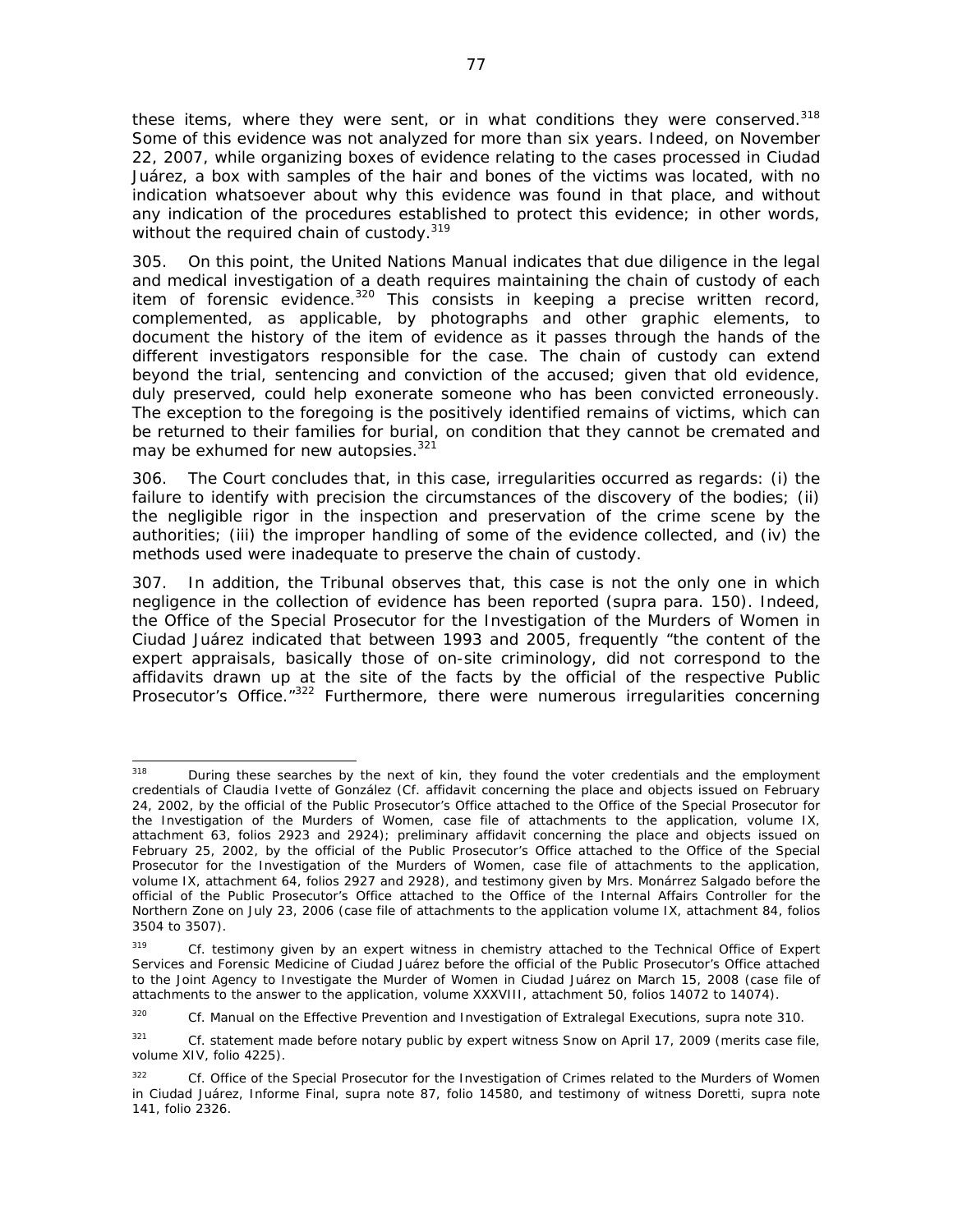preservation of the crime scene, $323$  destruction of evidence, $324$  and preservation and analysis of evidence.<sup>325</sup>

#### (b) Irregularities in the performance of autopsies

308. The representatives alleged that the conclusions regarding the cause of death of the victims are unclear and uncertain. They also stressed that the authorities did not order the appropriate tests; moreover, they took samples of organs to perform tests, but there is no indication of the results of these tests or the location of the sample.

309. The State acknowledged "[t]he inappropriate procedure used to identify the bodies and to determine the cause of death."

310. The Court underscores that the purpose of an autopsy is, at the very least, to gather information to identify the dead person, and the hour, date, cause and form of death. An autopsy must respect certain basic formal procedures, such as indicating the date and time it starts and ends, as well as the place where it is performed and the name of the official who performs it. Furthermore, *inter alia*, it is necessary to photograph the body comprehensively; to x-ray the body, the bag or wrappings, and then undress it and record any injuries. Any teeth that are absent, loose or damaged should be recorded, as well as any dental work, and the genital and surrounding areas examined carefully to look for signs of rape. When sexual assault or rape is suspected, oral, vaginal and rectal liquid should be preserved, as well as any foreign hair and the victim's pubic hair.<sup>326</sup> In addition, the United Nations Manual indicates that the autopsy report should note the body position and condition, including whether it is warm or cold, supple or rigid; the deceased's hands should be protected, the ambient temperature noted, and any insects present collected.<sup>327</sup>

311. In this case, an EAAF expert who analyzed the autopsy of Esmeralda Herrera indicated that it was incomplete; that it failed to mention the skeletal injuries and absence of skin, and omitted tests to determine other evidence. The degree of decomposition was not described, or the macroscopy of the internal organs, and the cranium was not examined; that is, there was no opening in it.<sup>328</sup> The photographs or radiographs that should have been taken were not attached to the autopsies, and there was no reference to them.<sup>329</sup> Based on the evidence available to the Tribunal, similar conclusions can be reached as regards the other autopsies. $330$  In addition, there is no record of any specific tests having been carried out to look for evidence of sexual assault, which is particularly serious owing to the proven context in this case and to the characteristics of the bodies when they were discovered (*supra* para. 212).

312. The Court finds that this negligence is not isolated, but forms part of a context in Ciudad Juárez in which, "[i]n most of the case files analyzed, there is no evidence that an expert appraisal was requested – nor was one added to the file during the

329 *Cf.* testimony of expert witness Bosio, *supra* note 328, folio 2378.

 $323$ 323 *Cf.* Report of the United Nations Committee of International Experts, *supra* note 76, folio 1900, and Report on Mexico produced by CEDAW, *supra* note 64, folio 1929.

<sup>324</sup> *Cf.* Report on Mexico produced by CEDAW, *supra* note 64, folio 1929.

<sup>325</sup> *Cf.* testimony of witness Doretti*, supra* note 141, folio 2326.

<sup>326</sup> *Cf.* Manual on the Effective Prevention and Investigation of Extralegal Executions, *supra* note 310.

<sup>327</sup> *Cf.* Manual on the Effective Prevention and Investigation of Extralegal Executions, *supra* note 310.

<sup>&</sup>lt;sup>328</sup> *Cf.* testimony given by expert witness Bosio before notary public on April 15, 2009 (merits case file, volume VI, folio 2279).

<sup>330</sup> *Cf.* autopsy certificates, *supra* note 239.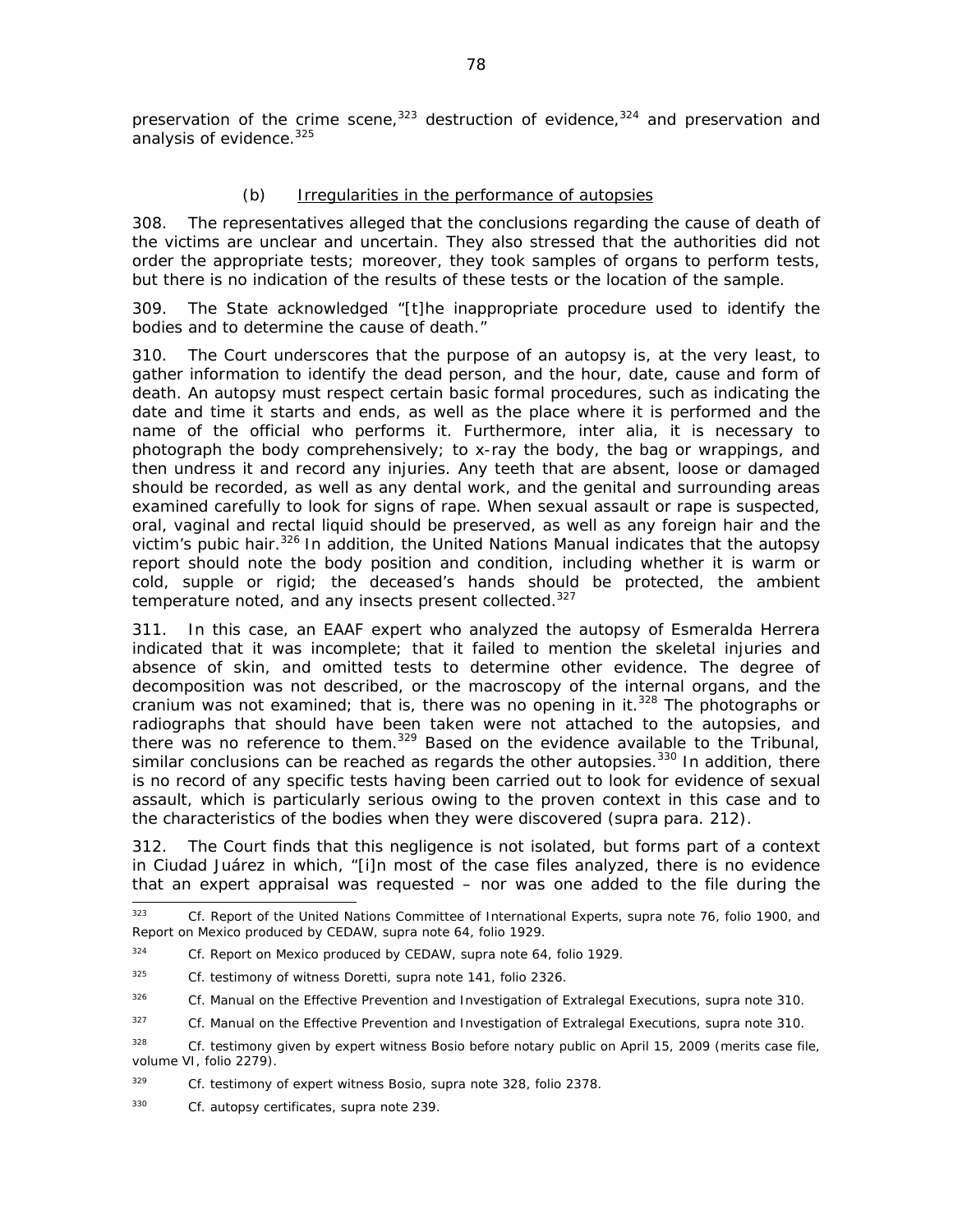proceedings – to look for fibers on the clothes of the victims, for subsequent comparison; and this is true, even in the case of the human remains or skeletons of unidentified victims.<sup>"331</sup> According to a 2003 Amnesty International report, the autopsies were not performed "in accordance with the required standards to help clarify the crimes";  $332$  also the means used to reach conclusions, such as height, form of death, or the possible time and date of death, were not explained.<sup>333</sup> Furthermore, the Office of the Special Prosecutor for the Investigation of the Murders of Women in Ciudad Juárez mentioned that "in some cases it was found that these reports established dates on which it is fully established that the victims were still alive."<sup>334</sup> In addition, witness Doretti stated that many murder case files "did not contain information on the final location of the remains after they had passed through the [Forensic Medicine Service], including both those that were returned to their next of kin, and those that were buried as unidentified remains in municipal cemeteries or deposited" in said service.<sup>335</sup>

### c) Alleged irregularities in the identification and return of the bodies

313. The Commission and the representatives mentioned contradictions and inconsistencies in the results of the identification of the remains. The State "acknowledge[d] the absence of irrefutable, scientific determination of the identity of the three victims at the outset." The Tribunal will examine below irregularities in: (a) the assignment of names to the bodies found; (b) the incomplete return of the bodies without positive identification, and (c) the disputes concerning DNA tests.

#### *c.1) Initial arbitrary assignment of names to the bodies*

314. The Commission and the representatives alleged that the initial assignment of names to the bodies was arbitrary. In addition, the representatives indicated that when "an arrest warrant was issued against two accused, each body had a first and last name, even though […] there was no new evidence or scientific proof to support that conclusion."

315. Regarding the relevance of identifying the victims according to the rules of due diligence, expert witness Castresana Fernández stated the following:

Once the investigation starts and it is necessary to identify the victim, the appropriate technical forensic - procedures become relevant because, owing to the conditions in which bodies or human remains are found, it is often impossible to make a visual identification – directly or by means of a photograph – or by the clothing and personal effects of the victim. In these cases, identification using scientific means such as the anthropometric system, fingerprints, the Matheios geometric system, biometrics, DNA, forensic anthropology, forensic odontology, etc., requires specialized laboratories with international accreditation and recognition which guarantee the reliability of the procedures and the capability of the professionals who perform the tests.<sup>336</sup>

<sup>331</sup> Office of the Special Prosecutor for the Investigation of Crimes related to the Murders of Women in Ciudad Juárez, *Informe Final*, *supra* note 87, folio 14580.

<sup>332</sup> Amnesty International, *Intolerable killings, supra* note 64, folio 2301.

<sup>&</sup>lt;sup>333</sup> *Cf.* Office of the Special Prosecutor for the Investigation of Crimes related to the Murders of Women in Ciudad Juárez, *Informe Final*, *supra* note 87, folio 14580, and testimony of expert witness Bosio, *supra* note 328, folios 2281, 2284 and 2286.

<sup>&</sup>lt;sup>334</sup> Office of the Special Prosecutor for the Investigation of Crimes related to the Murders of Women in the Municipality of Juárez, *Informe Final*, *supra* note 87, folio 14580.

<sup>335</sup> *Cf.* testimony of witness Doretti*, supra* note 141, folio 2331.

<sup>336</sup> Testimony of expert witness Castresana Fernández, *supra* note 137, folio 2883.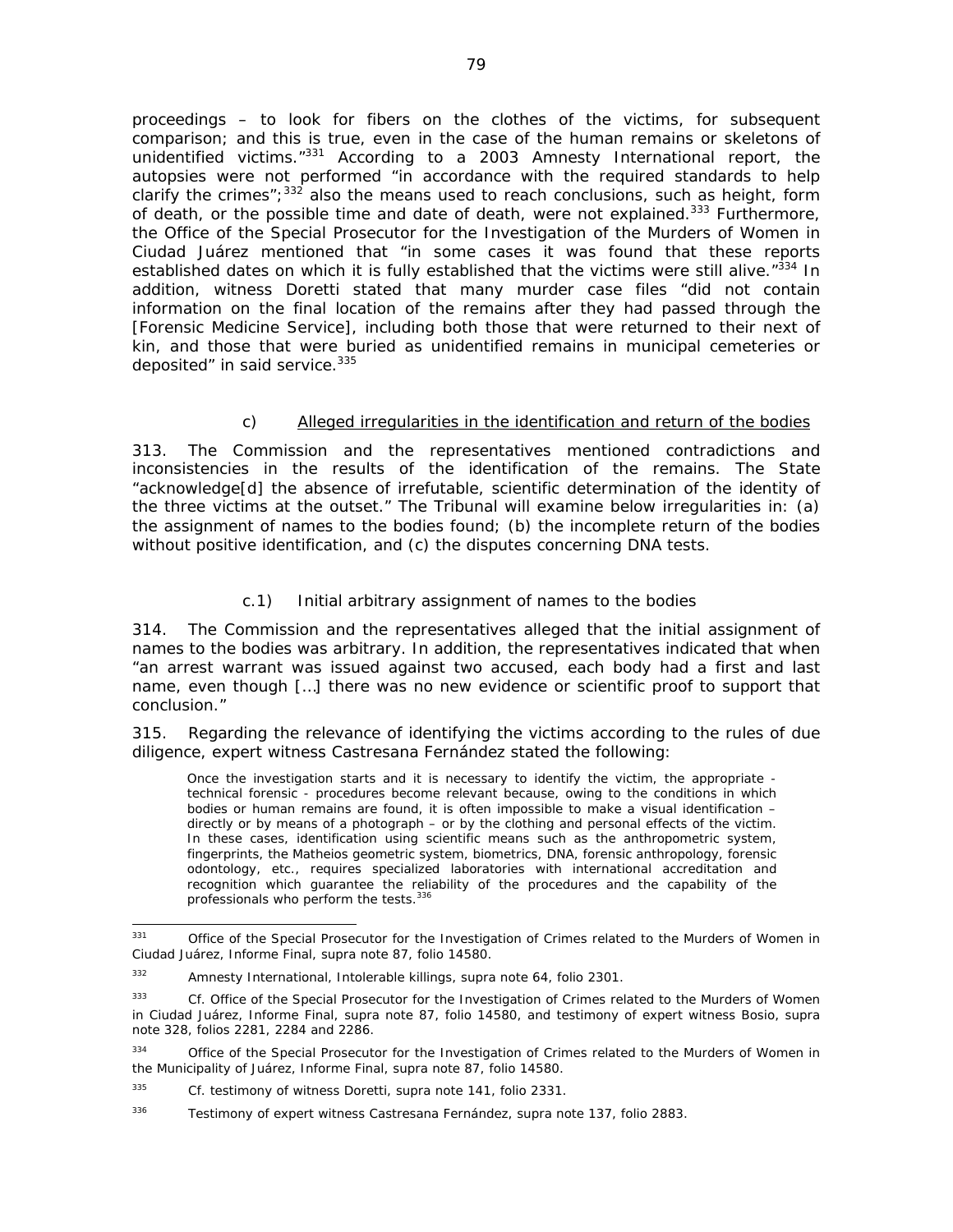316. Regarding the arbitrary assignment of names, witness Máynez Grijalva testified that "the identity of the bodies provided by the Public Prosecutor was obtained from the confession of those detained."<sup>337</sup> Moreover, the EAAF indicated that a request was made that "four of the eight skeletal remains recovered, [including the three victims be] compared [...] with only one of the women who had disappeared."<sup>338</sup> The EAAF added that "[t]he official communications making this request and the case file consulted do not specify why, one or two days after they were discovered, certain bodies were specifically compared [...] only with certain women who had disappeared." 339

317. The State did not contest the factual clarifications made by these statements and documents, so that the Court finds that these irregularities related to the arbitrary assignment of identities have been proved.

### *c.2) Return of the bodies without a positive identification*

318. International standards require that the remains be returned only when the victim is clearly identified; that is, when a positive identification has been obtained. The Minnesota Protocol establishes that "the body must be identified by reliable witnesses and other objective methods."<sup>340</sup>

319. In the instant case, although the State ordered different expert appraisals,  $341$ including some based on cranial-facial superposition and DNA tests,  $342$  when the remains were returned to the next of kin, the State only had the information provided by the latter regarding general physical data and identification of clothing.<sup>343</sup>

320. For example, in the case of Claudia Ivette González, on November 15, 2001, her sister indicated that she had identified her from a hair sample, a fingernail, a jacket and a blouse, as well as from a tooth filling.<sup>344</sup> The body was returned to the next of kin that same day.<sup>345</sup> In the case of Esmeralda Herrera, on November 16, 2001, she was identified by her brother and her father by "the clothes found" where

 $337$ 337 Testimony of witness Máynez Grijalva, *supra* note 312, folio 3846.

<sup>338</sup> *Cf.* E.A.A.F., *Dictamen en antropología and genética forense*, *supra* note 189, folio 10330.

<sup>339</sup> *Cf.* E.A.A.F., *Dictamen en antropología and genética forense*, *supra* note 189, folio 10331.

<sup>340</sup> *Cf.* Manual on the Effective Prevention and Investigation of Extralegal Executions, *supra* note 310.

<sup>&</sup>lt;sup>341</sup> *Cf.* Official letter No. 0504/00 issued by the official of the Public Prosecutor's Office, head of the Office of the Special Prosecutor for the Investigation of the Murders of Women on November 10, 2001 (case file of attachments to the application, volume IX, attachment 39, folio 2687).

<sup>&</sup>lt;sup>342</sup> *Cf.* Official letter No. 0507/01 issued by the official of the Public Prosecutor's Office, head of the Office of the Special Prosecutor for the Investigation of the Murders of Women on November 8, 2001 (case file of attachments to the application, volume IX, attachment 39, folio 2688); official letter 504/01 issued by the official of the Public Prosecutor's Office, head of the Office of the Special Prosecutor for the Investigation of the Murders of Women on November 8, 2001 (case file of attachments to the application, volume IX, attachment 39, folio 2689); official letter No. 513/01 issued by the official of the Public Prosecutor's Office, head of the Office of the Special Prosecutor for the Investigation of the Murders of Women on November 9, 2001 (case file of attachments to the application, volume IX, attachment 39, folio 2690), and official letter No. 514/01 issued by the official of the Public Prosecutor's Office, head of the Office of the Special Prosecutor for the Investigation of the Murders of Women on November 9, 2001 (case file of attachments to the application, volume IX, attachment 39, folio 2691).

<sup>343</sup> *Cf.* EAAF, *Dictamen en antropología and genética forense*, *supra* note 189, folio 10331.

<sup>344</sup> *Cf.* appearance of Mayela Banda González, *supra* note 173, folios 2796 and 2797.

<sup>345</sup> *Cf.* Official letter No. 530/01 issued by the official of the Public Prosecutor's Office attached to the Office of the Special Prosecutor for the Investigation of the Murders of Women on November 15, 2001 (case file of attachments to the application, volume IX, attachment 51 and 53, folio 2799).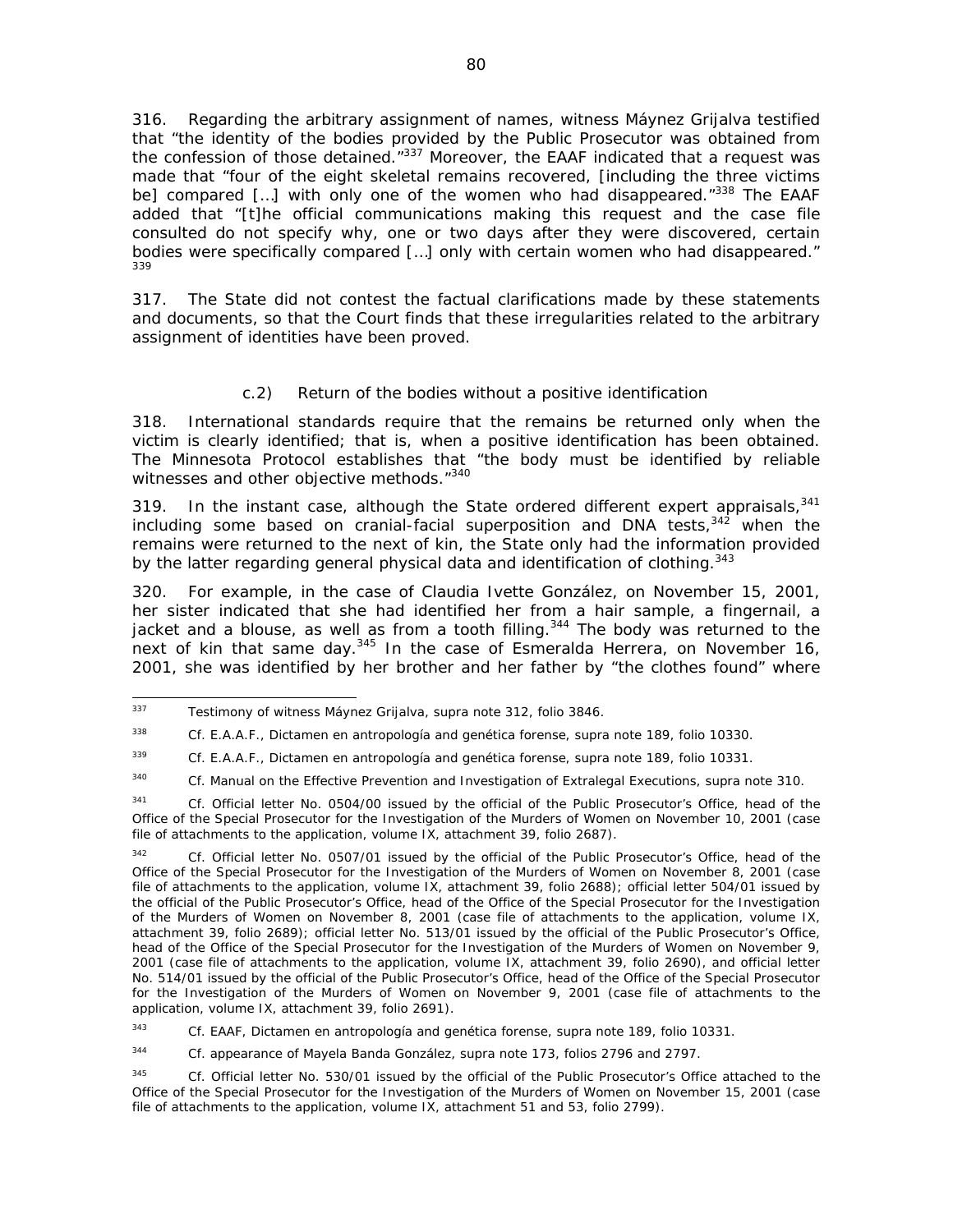the bodies were discovered.<sup>346</sup> That same day, the body was returned to the family.<sup>347</sup> Regarding that case, the EAAF considered that, when the remains were returned to the next of kin, "there were insufficient elements to establish a positive identification."<sup>348</sup> In the case of Laura Berenice Ramos, on March 22, 2002, her mother indicated that she recognized the body of her daughter by a brassiere and "huaraches" (sandals) that she was shown. She also stated that she was asked whether her daughter had ever broken her arm, and had responded affirmatively.<sup>349</sup> This identification was confirmed by the victim's uncle, when he recognized the characteristics that were described and the fracture of the arm.<sup>350</sup> The same day, the body was returned to them.<sup>351</sup>

321. After returning the bodies to the next of kin, the Technical Office of Expert Services of Chihuahua issued reports on forensic craniometry and odontology and determined "matching cranial-facial features" and "characteristics of the teeth" when comparing photographs of the victims, their skulls and their teeth.<sup>352</sup>

322. Regarding the use of the cranial-facial superposition methodology, the expert appraisal in the case file indicates that this should be complemented by other analyses in order to achieve a positive identification. Expert witness Snow explained that "no responsible forensic anthropologist uses this technique as a means of positive identification."353 For example, in the case of Esmeralda Herrera, witness Doretti explained that "the analysis of the cranium-photograph superposition should have been supported by complete DNA testing before the remains were returned." In this regard, the witness indicated that the return of the remains meant that genetic testing carried out almost a year later offered inconclusive results owing to the negligible DNA information recovered.354

323. In addition, the EAAF stated that, in October 2003, new genetic tests were requested for the other Cotton Field cases. However, the remains of the victims in the instant case were not examined, "possibly because they had already been returned to

<sup>346</sup> Cf. testimonial statement on the identification of a body made by Adrián Herrera Monreal on November 16, 2001 (case file of attachments to the application, volume IX, attachment 54, folio 2882), and testimonial statement on the identification of a body made by Antonio Herrera Rodríguez (case file of attachments to the application, volume IX, attachment 55, folio 2884).

<sup>&</sup>lt;sup>347</sup> *Cf.* official letter No. 534/01 issued by the official of the Public Prosecutor's Office attached to the Office of the Special Prosecutor for the Investigation of the Murders of Women on November 16, 2001 (case file of attachments to the application, volume IX, attachments 56 and 57, folio 2886).

<sup>348</sup> *Cf.* testimony of expert witness Doretti*, supra* note 141, folio 2347.

<sup>&</sup>lt;sup>349</sup> *Cf.* testimonial statement on the identification of a body made by Benita Monárrez Salgado on March 22, 2002 (case file of attachments to the application, volume IX, attachment 67, folio 2934).

<sup>350</sup> *Cf.* testimonial statement on the identification of a body made by Pablo Monárrez Salgado on March 22, 2002 (case file of attachments to the application, volume IX, attachment 68, folio 2937).

<sup>351</sup> *Cf.* official letter No. 248/02 MP, authorization to return the body of Laura Berenice Ramos Monárrez, issued by the official of the Public Prosecutor's Office attached to the Office of the Special Prosecutor for the Investigation of the Murders of Women on March 22, 2002 (case file of attachments to the application, volume IX, attachment 69 and 70, folio 2939).

<sup>&</sup>lt;sup>352</sup> *Cf.* forensic identification report issued by the Technical Office of Expert Services in relation to Claudia Ivette González on November 21, 2001 (case file of attachments to the application, volume IX, attachment 58, folios 2888 to 2893); forensic identification report issued by the Technical Office of Expert Services in relation to Esmeralda Herrera on November 21, 2001 (case file of attachments to the application, volume IX, attachment 59, folios 2895 to 2900), and forensic identification report issued by the Technical Office of Expert Services in relation to Laura Berenice Ramos on January 8, 2002 (case file of attachments to the application, volume IX, attachment 72, folios 2955 to 2962).

<sup>353</sup> *Cf.* testimony of expert witness Snow, *supra* note 321, folio 4224, and testimony of expert witness Doretti*, supra* note 141, folio 2345.

<sup>354</sup> *Cf.* testimony of expert witness Doretti*, supra* note 141, folio 2347.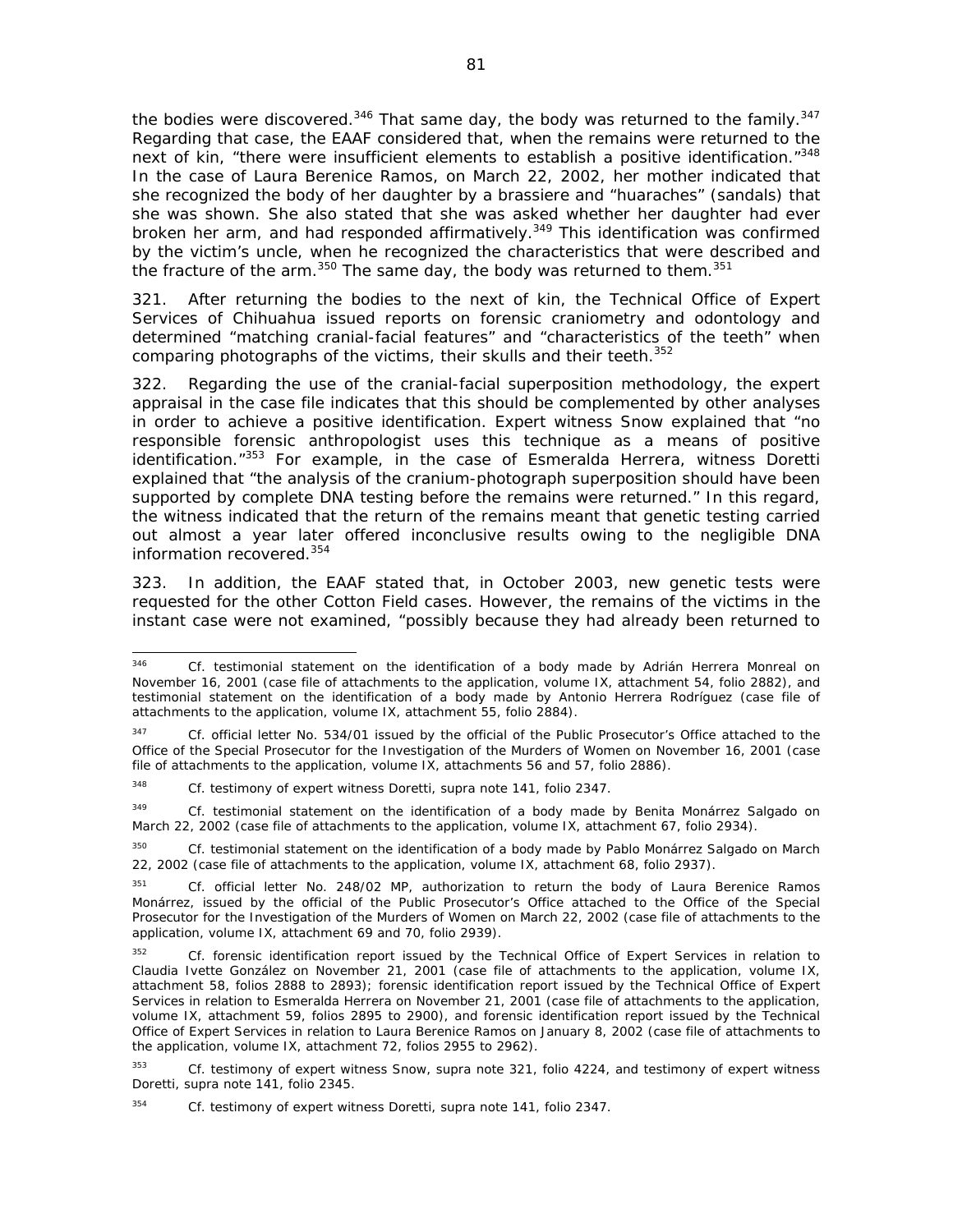their families and the samples taken in September 2002 were all used in the 2002 tests."355

324. The Court concludes that the identification made by the next of kin was not sufficient for a positive identification, and neither were the cranial-facial tests. In addition, the Court finds that the bodies were returned before there was certainty about their identity, which led to further difficulties in the subsequent identification process using DNA samples.

325. Despite this, the Tribunal finds that the definitive identification of Laura Berenice Ramos was made between October 18, 2005, and March 16, 2006, after the EAAF and performed a second DNA test on a collar bone that her family had kept.<sup>356</sup> On March 15, 2006, Esmeralda Herrera's mother went to the Public Prosecutor's Office to advise that she did not want them to continue with the DNA tests, and to state that she agreed with the previous identification. $357$  The next of kin of Claudia Ivette González indicated that they were satisfied with the initial identification (*supra* para. 218).

#### *c.3) Disputes concerning the DNA tests*

326. The Commission and the representatives alleged that the results of the DNA tests "were handed over two years later" and that "complete genetic profiles could not be obtained."

327. The State argued that the "delay in the DNA results […] was not caused by negligence on the part of the local authorities, but by the procedure required for said tests."

328. In the instant case, three DNA tests were performed in 2002. A test in September 2002 concluded that there was no genetic relationship between the body identified as that of Laura Berenice Ramos and her family,<sup>358</sup> which contradicted the conclusions established by the anthropological tests.<sup>359</sup> Another DNA test carried out in October 2002 revealed that Laura Berenice Ramos was not related to two families that had been tested<sup>360</sup> and that there was a "probable genetic relationship [of skeletal remains] with the Herrera family.<sup>"361</sup> In the case of Claudia Ivette González, a comparison with her family could not be made "owing to the absence of a genetic profile in [her] skeletal remains."<sup>362</sup>

329. Regarding these results, the EAAF indicated that the fact that it had been concluded that two genetic profiles of two skeletons belonged to the same person

-

<sup>355</sup> *Cf.* EAAF, *Dictamen en antropología and genética forense*, *supra* note 189, folio 10341.

<sup>356</sup> *Cf.* EAAF, *Dictamen en antropología and genética forense*, *supra* note 189, folios 10358, 10367 and 10368.

<sup>&</sup>lt;sup>357</sup> *Cf.* testimony of Irma Monreal Jaime given before the official of the Public Prosecutor's Office attached to the group of the Joint Agency to Investigate the Murder of Women on March 15, 2006 (case file of attachments to the answer to the application, volume XXX, attachment 50, Docket, I volume I, folio 10230).

<sup>358</sup> *Cf.* EAAF, *dictamen en antropología and genética forense*, *supra* note 189, folio 10339.

<sup>359</sup> *Cf.* testimony of expert witness Doretti*, supra* nota 141, folios 2352 and 2353.

<sup>360</sup> *Cf.* appraisal made by an expert in forensic genetics on October 8, 2002 (case file of attachments to the application, volume XI, folio 2908).

<sup>361</sup> *Cf.* forensic genetics appraisal, *supra* note 360, folio 2908.

<sup>362</sup> *Cf.* forensic genetics appraisal, *supra* note 360, folio 2908.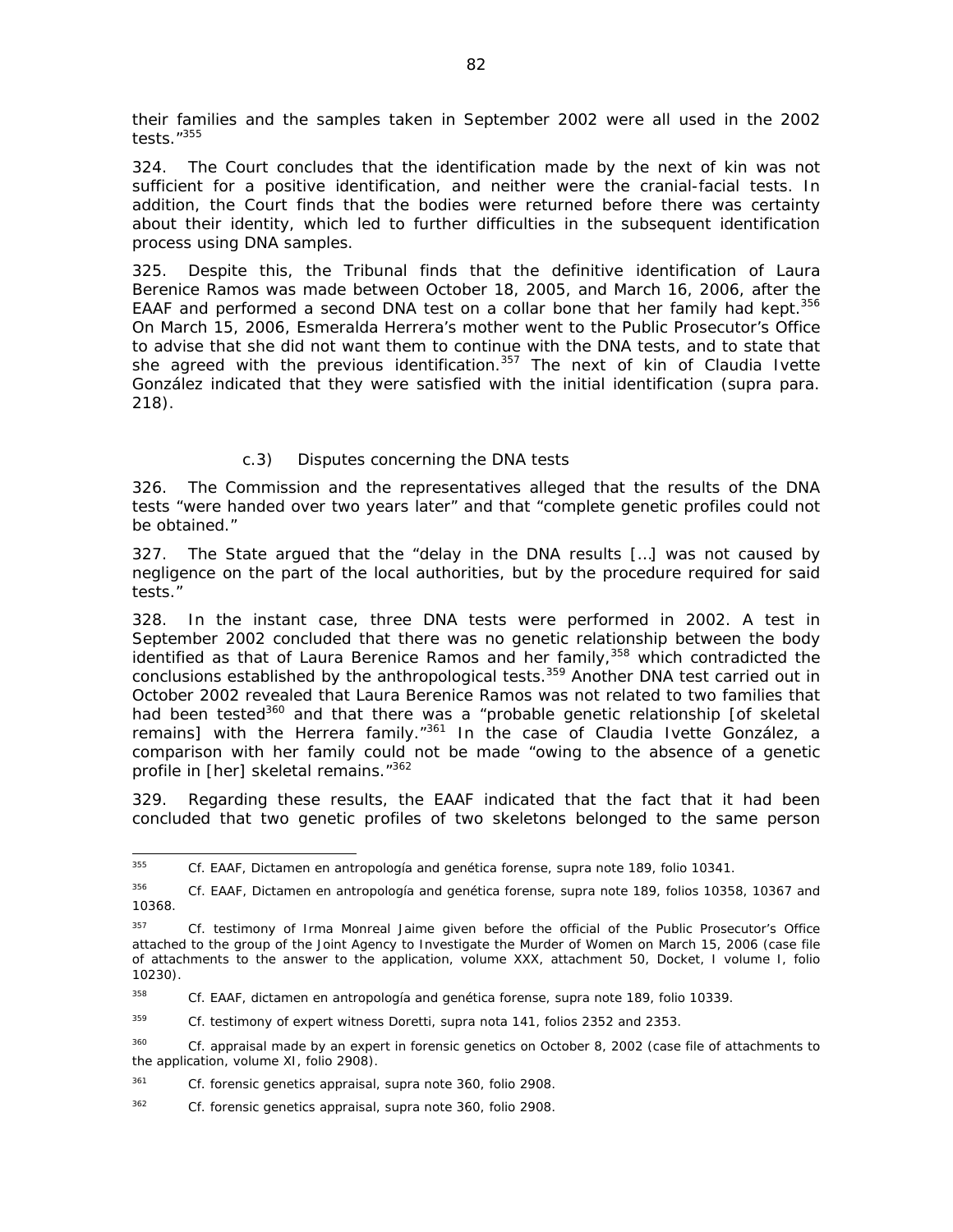called for "new samples of the remains so as to be able to confirm or rectify the diagnosis."363 In addition, the EAAF criticized that "not all the remains were compared with all the next of kin of the eight families."<sup>364</sup>

330. Regarding the case of Esmeralda Herrera, the EAAF indicated that the conclusions from one analysis were "insufficient […] to establish a genetic relationship,"  $365$  and that "[t]here is no record in the case file of the chain of custody of the samples of the remains mentioned that were tested during this first genetic analysis."<sup>366</sup>

331. The Court finds that there were irregularities in the implementation of the DNA analyses and that they only gave a partially positive result in the case of Esmeralda Herrera. There were no results in the case of Claudia Ivette González while, in the case of Laura Berenice Ramos, the results contradicted the identification that had been made by the next of kin and the cranium-photograph comparison. Regarding the allegation concerning the excessive time taken to perform said tests, no arguments were offered supported by evidence that would allow the Tribunal to conclude that there had been unreasonable delays.

332. Based on the above, the Court considers that this case relates to the findings of the United Nations Office for Drugs and Crime in similar cases. The Office found "a failure to take DNA samples from the victims, the disappeared, and their respective family members."367 When the samples were analyzed, many of the results differed from the initial identifications.<sup>368</sup> In addition, the results of obtained from the different DNA tests were, in some cases, contradictory; "for example, one laboratory obtained a positive result between certain remains and a specific family […], while another laboratory obtained negative results when making the same comparison." Moreover, possible solutions were not implemented, such as "bringing the experts together to review the divergent opinions and to try and obtain more data."<sup>369</sup>

333. Based on the above, and also on the acknowledgement of responsibility made by the State, the Court finds that irregularities occurred as regards: (i) absence of information in the report on the discovery of the bodies; (ii) inadequate preservation of the crime scene; (iii) lack of rigor in gathering evidence and in the chain of custody; (iv) contradictions and deficiencies in the autopsies, and (v) irregularities and deficiencies in the identification of the bodies, as well as in their improper return to the families.

\* \* \*

#### *4.2.2.2. Alleged irregularities in the actions taken against those alleged to be responsible and alleged fabrication of guilty parties*

<sup>363</sup> 363 *Cf.* EAAF, *dictamen en antropología and genética forense*, *supra* note 189, folio 10339.

<sup>364</sup> *Cf.* EAAF, *dictamen en antropología and genética forense*, *supra* note 189, folio 10339.

<sup>365</sup> *Cf.* EAAF, *dictamen en antropología and genética forense*, *supra* note 189, folio 10341.

<sup>366</sup> *Cf.* EAAF, *dictamen en antropología and genética forense*, *supra* note 189, folio 10338.

<sup>367</sup> *Cf.* Report of the United Nations Committee of International Experts, *supra* note 76, folio 1901.

<sup>368</sup> *Cf.* Report on Mexico produced by CEDAW, *supra* note 64, folio 1930 and testimony of expert witness Doretti*, supra* note 141, folio 2352.

<sup>369</sup> *Cf.* testimony of expert witness Doretti*, supra* note 141, folio 2334.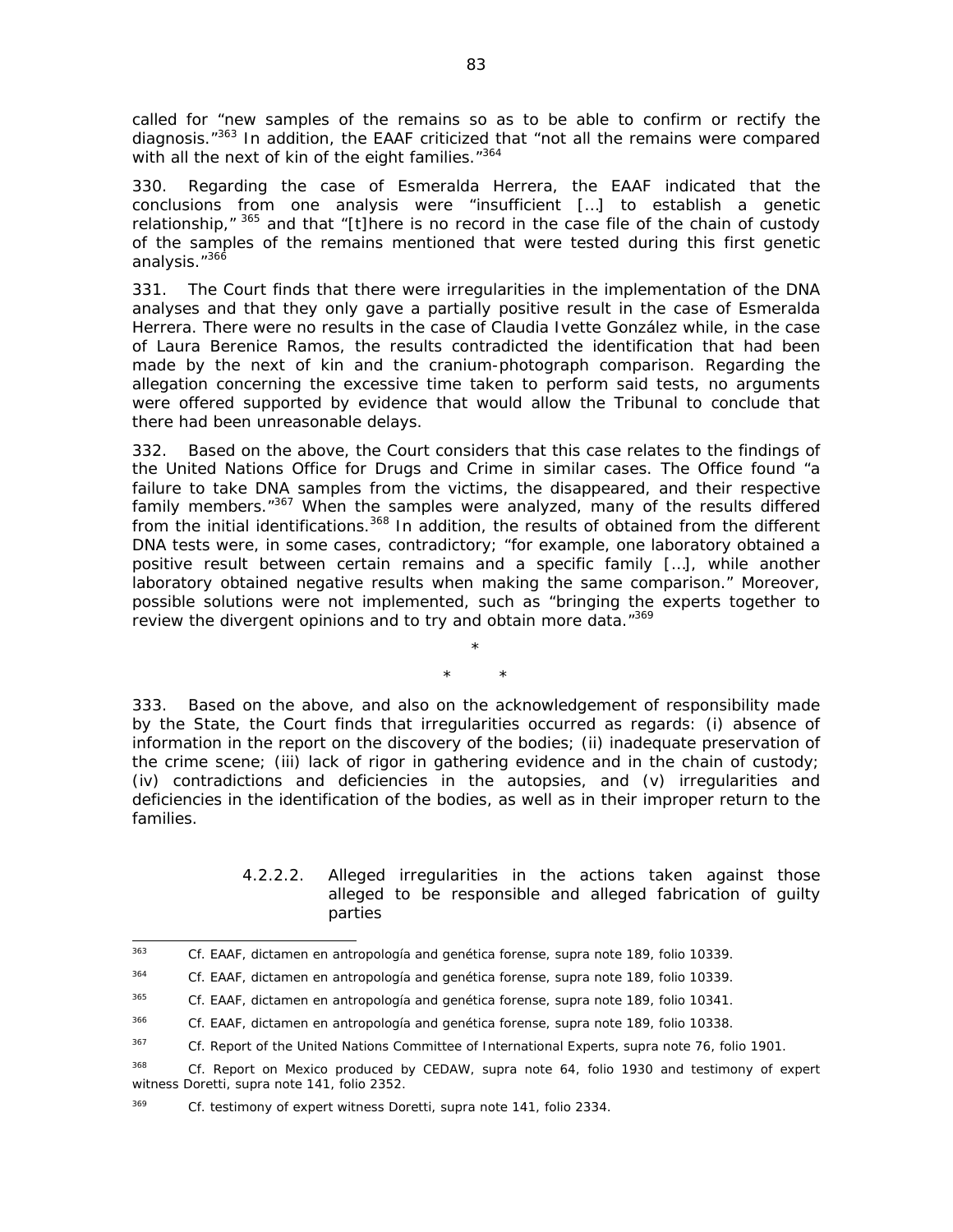334. The Commission alleged that Víctor Javier García Uribe and Gustavo González Meza (hereinafter "Mr. García" and "Mr. González") were accused of having committed the murders, even though they had no evident "connection with the facts," and that their "arrest […] was arbitrary and their confessions of guilt were obtained under torture." The representatives agreed with the Commission and added that the "Attorney General [gave orders] 'to concoct' the case file and fabricate guilty parties, to avoid social pressure." They also indicated that Mr. González died in prison following a hernia operation related to the torture he had suffered. The Commission and the representatives added that the defense lawyers of Mr. García and Mr. González were murdered in circumstances that have still not been clarified, and that their next of kin have been threatened, resulting in the adoption of precautionary measures in their favor.

335. The State asserted that the Court "can only examine the alleged violations" that relate to the death of the three victims and not those regarding to the criminal proceedings filed against Mr. García and Mr. González. Furthermore, the State indicated that "the hypothesis of the probable responsibility" of said individuals "cannot and should not be considered as fabrication of guilty parties"; rather "it was the result of the examination of several items of evidence that, […] at the time, allowed their direct participation [in the murders] to be presumed." Nevertheless, the State acknowledged that the investigation into these individuals meant that "other lines of inquiry" were not exhausted, and that "the determination that [these individuals] were not criminally responsible meant that the investigating authorities lost credibility in the eyes of the next of kin, and resulted in the loss of evidence and clues merely because of the passage of time."

336. Regarding the State's allegation concerning the Court's lack of jurisdiction, the Tribunal reiterates the contents of the order of January 19, 2009 (*supra* para. 9), to the effect that all the evidence in the case file concerning what happened with regard to Mr. García and Mr. González could be used as "relevant evidence when assessing [...] the supposed deficiencies in the investigations [into the death of the three victims] conducted in the domestic jurisdiction."

337. In this regard, Mr. García and Mr. González were detained on November 9, 2001, following the discovery of the bodies in the cotton field on November 6 and 7, 2001. In their initial statements, they admitted that they had committed the crimes and described how they had perpetrated them.<sup>370</sup> However, on November 12, 2001, when their "preliminary statement" was being heard, they declared that they had confessed because they had been tortured and owing to threats against them and their next of kin.371

338. On February 5, 2002, Mr. González's lawyer died from gun wounds inflicted by the Judicial Police of the State of Chihuahua in circumstances that remain to be

<sup>370</sup> Cf. testimony of Víctor Javier García Uribe before the official of the Public Prosecutor's Office attached to the Office of the Attorney General for the state of Chihuahua on November 9, 2001 (case file of attachments to the pleadings and motions brief, volume XIV, attachment 3, folios 4839 to 4842) and testimony of Gustavo González Meza before the official of the Public Prosecutor's Office attached to the Office of the Attorney General for the state of Chihuahua on November 9, 2001 (case file of attachments to the pleadings and motions brief, volume XIV, attachment 3, folios 4854 to 4857).

<sup>371</sup> *Cf.* preliminary statement of Gustavo González Meza before the Third Criminal Judge of the Bravos District, Chihuahua, on November 12, 2001 (case file of attachments to the pleadings and motions brief, volume XIV, attachment 3, folios 4887 to 4894) and preliminary statement of Víctor Javier García Uribe before the Third Criminal Judge of the Bravos District, Chihuahua, on November 12, 2001 (case file of attachments to the pleadings and motions brief, volume XIV, attachment 3, folios 4896 to 4904).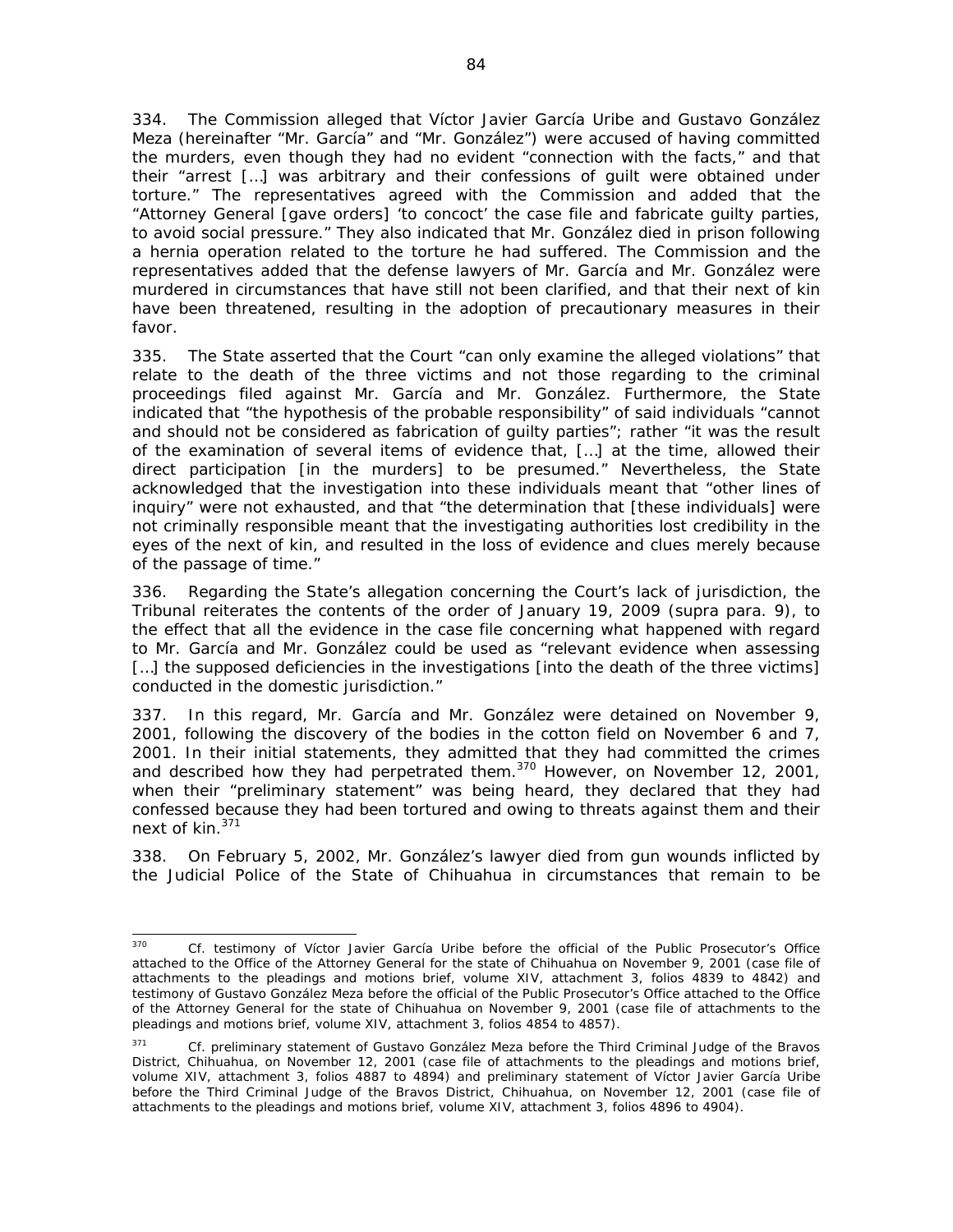clarified.372 The same day, according to a 2003 report by Amnesty International, his wife was threatened by two unidentified men.<sup>373</sup> On February 8, 2003, Mr. González died in the prison where he was interned, just hours after a surgical operation. $374$ 

339. On October 13, 2004, the Third Criminal Judge of the Bravos Judicial District sentenced Mr. García to fifty years' imprisonment, finding him guilty of the Cotton Field murders.<sup>375</sup> The judge indicated that the "retraction" made by the accused "was unconvincing" because "it resulted from further thought about the consequences of acknowledging perpetration of a crime, or the recommendations of their legal counsel." The judge added that "the signs of mistreatment found on their bodies cannot be the reason why they signed their initial statements."

340. On July 14, 2005, the Fourth Chamber of the Supreme Court of Justice of Chihuahua revoked the ruling in first instance, based on lack of evidence against Mr. García.<sup>376</sup> Furthermore, this Chamber indicated that, in order to detain and accuse Mr. García, a prior investigation was used concerning "entirely different facts" that occurred in 1999, which provided "no basis […] for deciding to order his detention." Lastly, it noted that no arrest warrant had been issued, when it would have been perfectly possible to obtain one. Based on the foregoing, the Chamber indicated that "the detention of [Mr. García and Mr. González] was arbitrary." With regard to the confessions, the Chamber stated that "it was difficult to believe that, knowing their right [not to incriminate themselves,] both the accused would have given such a detailed account […] of their participation in the facts," and that they even accepted the 1999 facts, "even though no one questioned them in this regard." It also alluded to the "contradiction between [the confessions] and the autopsies," so that "the confessions of the two accused were prepared to coincide with the dates of the disappearances of the women who were said to have been their victims."

341. It should be emphasized that, in 2003, the CNDH considered that "it was never indicated, and there was no evidence that would, at least, have permitted the presumption that the injuries were self-inflicted; to the contrary, there were allegations that […] they had been tortured"; consequently, the CNDH considered "it had been proved that […] they had been subjected to serious suffering in order to make them confess to a crime." In addition, the CNDH stated that "the performance of the defense counsel appears to be contrary to that which should be carried out according to the Constitution," "because, at one point of the confession, he supplemented the answers of those he was defending in order to ensure a stronger

<sup>372</sup> La CNDH indicated that "according to the state of Chihuahua authorities, he was killed because he was mistaken for a criminal and, according to some reports, the lawyer who is currently defending García Uribe has also been threatened" (CNDH, *Informe Especial*, *supra* note 66, folio 2230; IACHR, *The Situation of the Rights of Women in Ciudad Juárez, supra* note 64, folio 1749, and Amnesty International, *Intolerable killings, supra* note 64, folio 2294).

<sup>&</sup>lt;sup>373</sup> The Commission and the representatives indicated that, in January 2006, Mr. García's lawyer was murdered in circumstances that remain to be clarified. However, the only evidence in the case file is the testimony of a journalist, which the Court rejected based on its form (*supra* para. 106).

<sup>&</sup>lt;sup>374</sup> *Cf.* decision of discontinuance due to the death of the accused Gustavo González Meza (case file of attachments to the pleadings and motions brief, volume XVIII, attachment 3, folios 6164 to 6166).

<sup>375</sup> *Cf.* Third Criminal Judge of the Bravos Judicial District, judgment handed down in criminal case 74/2004, "Guadalupe Luna de la Rosa *et al*." on October 13, 2004 (case file of attachments to the pleadings and motions brief, volume XVIII, folios 6213 to 6398).

<sup>376</sup> *Cf.* Fourth Criminal Chamber of the Supreme Court of Justice of the state of Chihuahua, Judgment of July 14, 2005 (case file of attachments to the application, volume X, attachment 83, folios 3422 to 3500).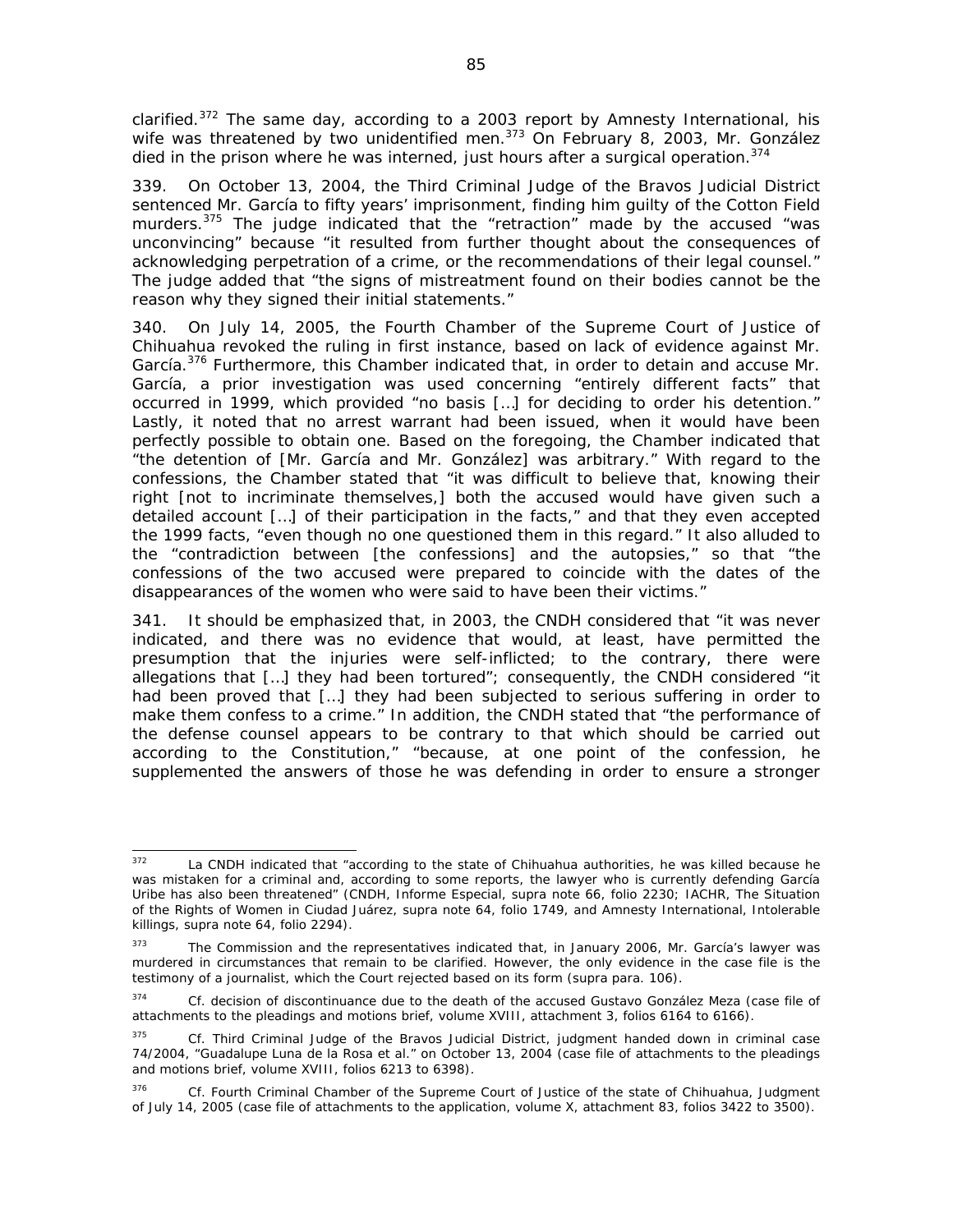indictment."377

342. For its part, the EAAF highlighted irregularities relating to the fact that: (i) [Mr. García and Mr. González] were only shown flyers with photographs of eight of the disappeared women whereas, at the time, more women had disappeared; (ii) it was precisely the women in those flyers with photographs that constituted the final official list of the cotton field victims; (iii) the similarity of their statements with the contents of official documents, such as the flyers and the autopsies, was striking; (iv) they remembered very precisely the physical data and clothing of each of their victims, well over a year after some of the disappearances had occurred, and they both had similar recollections. The EAAF also indicated that, considering the degree of contradiction in the expert appraisals provided, the judgment convicting the accused did not explain how these had been assessed.<sup>378</sup>

343. The Tribunal recalls that it is not determining whether the Convention was violated as regards Mr. García and Mr. González. Nevertheless, the information concerning the irregularities in the investigation is essential for assessing the access to justice of the mothers and the other relatives of the three murdered women. Taking into account the evidence examined, it can be concluded that the investigations into the "cotton field crimes" were related to a context of irregularities in the determination of those responsible for similar crimes. Hence, for example, in 2003, the CNDH referred to the "indiscriminate obtaining of confessions" by officials of the Public Prosecutor's Office and police agents working under them. Based on 89 cases filed before the jurisdictional authority, the CNDH observed that:

Those involved in the perpetration of the crimes confessed to their participation "spontaneously" before the official of the state Public Prosecutor's Office, even though, subsequently, they testified before the jurisdictional body that they had been subjected to torture, ill-treatment or threats to make them sign statements with which they disagreed and which had been extracted from them by the use of force.

[…]

Evidently, when detainees are tortured, those responsible generally use practices designed not to leave any trace on the victim's body and, if applicable, to justify their actions by simulating medical certificates that, in general, merely indicate that the person examined was "uninjured" without complying with any methodological parameters."

344. A report of the United Nations Office for Drugs and Crime (UNODC) on its mission in Ciudad Juárez, examined the Cotton Field case and other cases. The Office verified that several judges unduly inverted the burden of proof, rejected the allegations of torture refusing to accept the truth of the retractions, and indicated that the allegations had not been proved adequately, even though no expert medical evaluation of the injuries had been made and in the absence of a prior inquiry into the facts. The report concluded that:

The same pattern is found in all the procedures examined: […] a significant number of the [accused] confess to the crimes with which they are charged when giving testimony in the preliminary phase of the proceedings or in the preliminary inquiry assisted by a public defender (not appointed by them), but do not ratify the confession in court, […] denouncing inhuman and degrading treatment and […] torture to obtain their confession. Invariably, these allegations are rejected by the intervening judges, in the successive decisions they deliver, with rather abstract arguments, or with sundry juridical technical terminology, but without ordered investigations or measures to clarify whether the

<sup>377</sup> 377 CNDH, *Informe Especial*, *supra* note 66, folios 2229 and 2230, and Second Inspector General of the National Human Rights Commission, official letter No. V2/004191 of February 27, 2004 (case file of attachments to the application, volume IX, attachment 78, folios 2994 and 2995).

<sup>378</sup> *Cf.* testimony of witness Doretti, *supra* note 141, folio 2379.

<sup>379</sup> CNDH, *Informe Especial*, *supra* note 66, folios 2228 and 2229.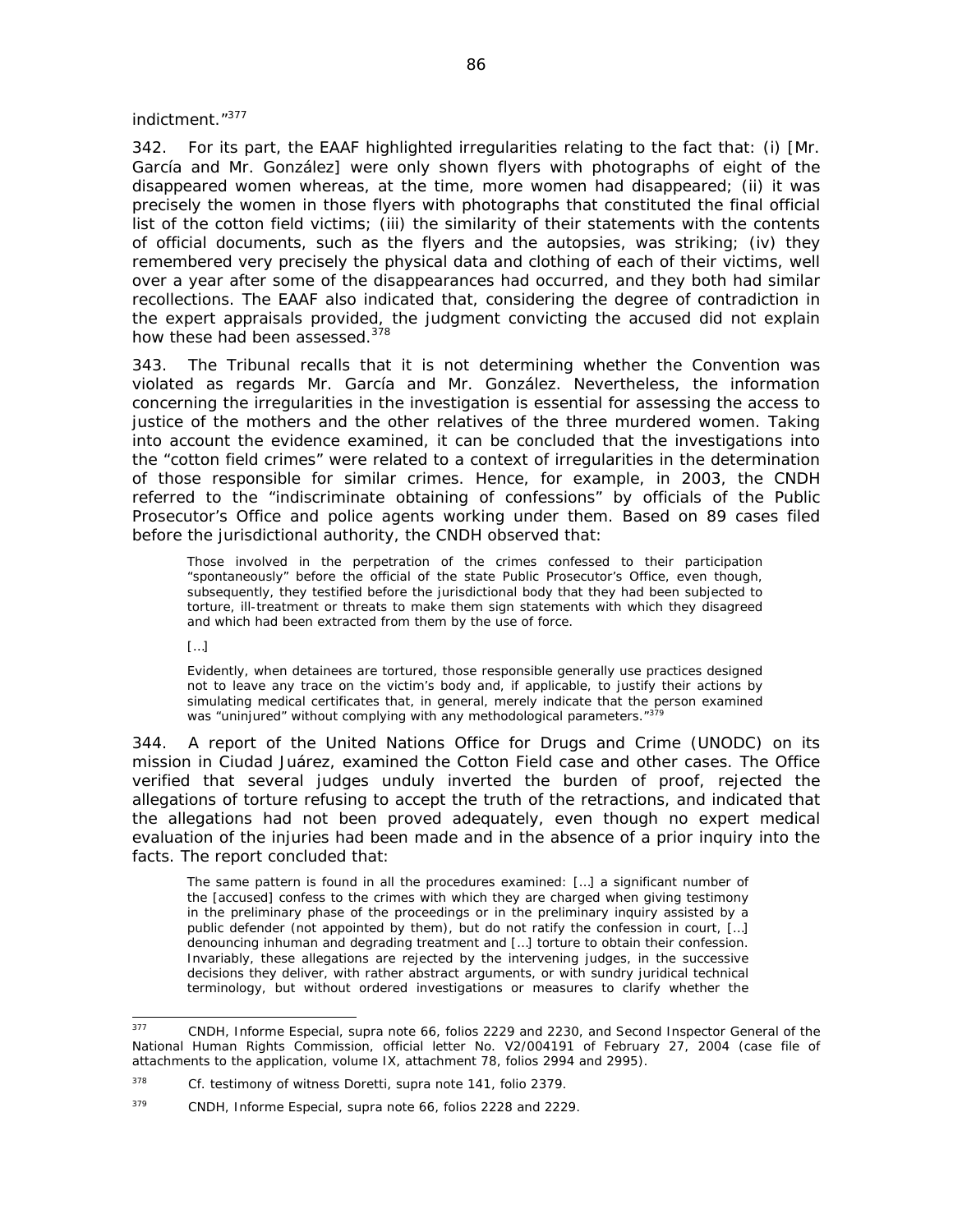complaints of torture are founded. This happens, even though the complaints are extremely detailed and, in the different proceedings examined, replicate the methods supposedly used by the Judicial Police (such as, electric prods or "chicharras", blankets soaked with water, suffocation with plastic bags, etc.), and appear to be confirmed by unequivocal reports issued by private doctors and/or official institutions certifying the physical signs of ill-treatment incompatible with the hypothesis of self-injury, as well as by photographs and other forms of proof. […] The systematic corollary to the complaints of unlawful deprivation of liberty and of torture, followed by the failure to investigate them by the Public Prosecutor's Office and by the judges, is the acceptance by the court officials of the statements made by the accused and witnesses in these conditions as evidence of valid charges against them, in order to create and support the accusation. In Chihuahua, proceedings are conducted […] based fundamentally on the selfincrimination of the accused and on the denunciations of the co-accused and witnesses.<sup>380</sup>

345. Similarly, the Ciudad Juárez Commission indicated that "the expert opinions offered [...] were designed to justify a hypothesis of the Public Prosecutor's Office."<sup>381</sup> In 2002, the U.N. Special Rapporteur on the Independence of the Judiciary referred to the torture of five members of a gang, accused of some of the crimes.<sup>382</sup> Also, in a 2003 report, Amnesty International documented at least three other cases in the city of Chihuahua in which torture was used to obtain confessions from those suspected of murdering women.<sup>383</sup>

346. Based on the above, the Court accepts the State's acknowledgement of responsibility that the investigation against Mr. García and Mr. González meant that "other lines of inquiry were not followed up on" and that "the determination that [these individuals] were not criminally responsible meant that the investigating authorities lost credibility in the eyes of the next of kin, and resulted in the loss of evidence and clues merely because of the passage of time." In addition, the Tribunal underscores that the lack of the due investigation and punishment of reported irregularities encourages investigators to continue using such methods. This affects the ability of the judicial authorities to identify and prosecute those responsible and to impose the corresponding punishment, which makes access to justice ineffective. In this case, these irregularities resulted in the re-opening of the investigation four years after the facts had occurred, which had a serious impact on its effectiveness, especially in view of the type of crime that had been committed, where assessment of evidence becomes more difficult with the passage of time.

### *4.2.2.3. Alleged unjustified delay and absence of substantial progress in the investigations*

347. The Commission alleged that "there was no follow-up to key testimony with information relevant to the investigation." The representatives agreed with this and added that "no one has been accused of the murders" and that, in the case of Claudia Ivette González, the State "had made no progress when it appeared before the Court."

348. The State indicated that, during the second stage of the investigations, "the investigations were re-opened [using] the original attestations of the measures taken following the discovery of the bodies," including "the missing person reports, the

<sup>380</sup> 380 *Cf.* Report of the United Nations Committee of International Experts*, supra* note 76, folios 1878, 1879, 1883 and 1891.

<sup>381</sup> *Cf. Comisión para Prevenir y Erradicar la Violencia contra las Mujeres en Ciudad Juárez, Tercer informe de gestión*, *supra* note 101, folio 9011.

<sup>382</sup> *Cf.* Report of the Special Rapporteur on the independence of judges and lawyers, *supra* note 74, folio 2100.

<sup>383</sup> *Cf.* Amnesty International, *Intolerable killings, supra* note 64, folio 2273.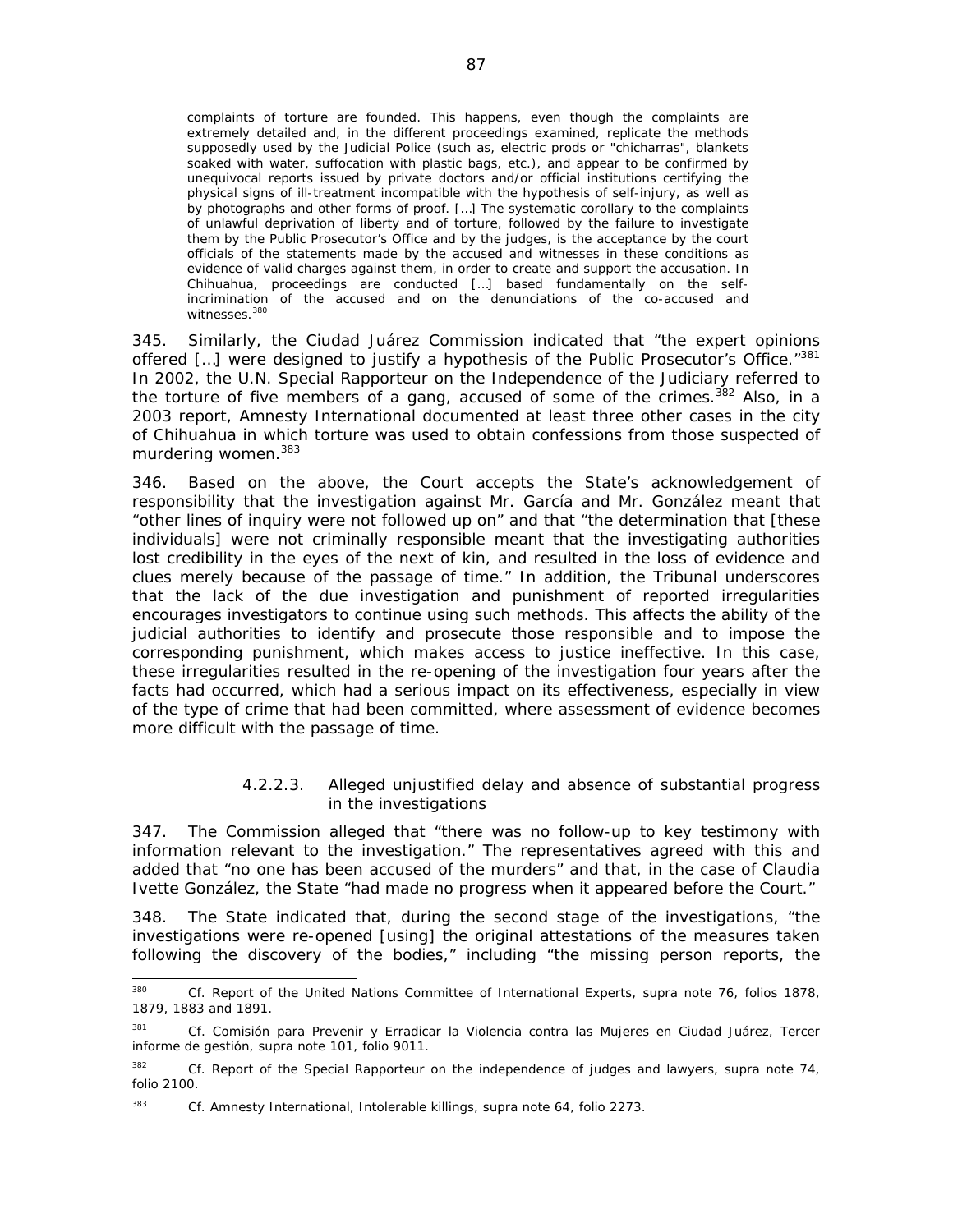testimonies obtained, the inspection of the place where they were discovered, the lists of the evidence gathered, and the identification reports."

349. In this regard, the Tribunal has indicated in its jurisprudence that a State may be responsible when "evidence that could have been very important for the due clarification of the [violations is] not ordered, practiced or evaluated."<sup>384</sup>

350. In the instant case, the Head of the Joint Public Prosecutors' Office to Investigate the Murders of Women in Ciudad Juárez received the criminal case file for the cotton field deaths on March 9, 2006, after the judgment of October 13, 2004, convicting the only individual who had been charged with the crimes had been revoked on July 14, 2005.<sup>385</sup> The Tribunal finds that, without any justification, the investigations were paralyzed for almost eight months following the conviction was revoked.

351. Furthermore, prior to the public hearing, the Court was informed of the results of the second stage of the investigations and the work plan of the Public Prosecutor's Office.<sup>386</sup> However, the measures announced by the official of the Public Prosecutor's Office in charge of the investigation have not led to any results, such as the examination of certain items of clothing, new DNA analyses, and investigation of those presumably responsible.

352. Lastly, the Tribunal underscores that it will be difficult to rectify the irregularities that occurred during the first stage of the investigations, which the State has acknowledged, by the belated and insufficient probative measures that the State has taken since 2006. Proof of this is that, although eight years have elapsed since the facts occurred; the investigation has not advanced beyond the preliminary phase.

#### *4.2.2.4. Alleged irregularities regarding the fragmentation of the investigations and its alleged impact on creating impunity*

The Court observes that the dispute between the parties concerning the fragmentation of the investigations relates to three distinct issues: (a) the alleged irregularities in the initiation of an investigation into organ trafficking and the failure to coordinate this with the investigation into disappearances and murders; (b) the alleged need for the federal jurisdiction to hear this case, and (c) the alleged irregularities arising from investigating the three cases separately.

> (a) Alleged irregularities in the initiation of an investigation into organ trafficking and the failure to coordinate this with the investigation into the disappearances and murders

353. The eight cotton field deaths were investigated together by the Office of the Attorney General of the Republic (PGR) between 2003 and 2006. Under the federal jurisdiction, it investigated the possible connection with organized crime, in particular

<sup>384</sup> 384 *Case of the "Street Children" (Villagrán Morales et al.) v. Guatemala, supra* note 31, para. 230.

<sup>385</sup> *Cf.* decision of March 9, 2006, of the Office of the Attorney General for the state of Chihuahua, Northern Zone, Joint Agency to Investigate the Murders of Women in Ciudad Juárez in preliminary inquiry file 27913/01-I (case file of attachments to the answer to the application, volume XXX, attachment 50, folio 10184) and decision of the Fourth Criminal Chamber of the Supreme Court of Justice of the state of Chihuahua of July 14, 2005 (case file of attachments to the answer to the application, volume X, attachment 83, folios 3422 to 3500).

<sup>&</sup>lt;sup>386</sup> Testimony of witness Caballero Rodríguez at the public hearing held on April 28, 2009.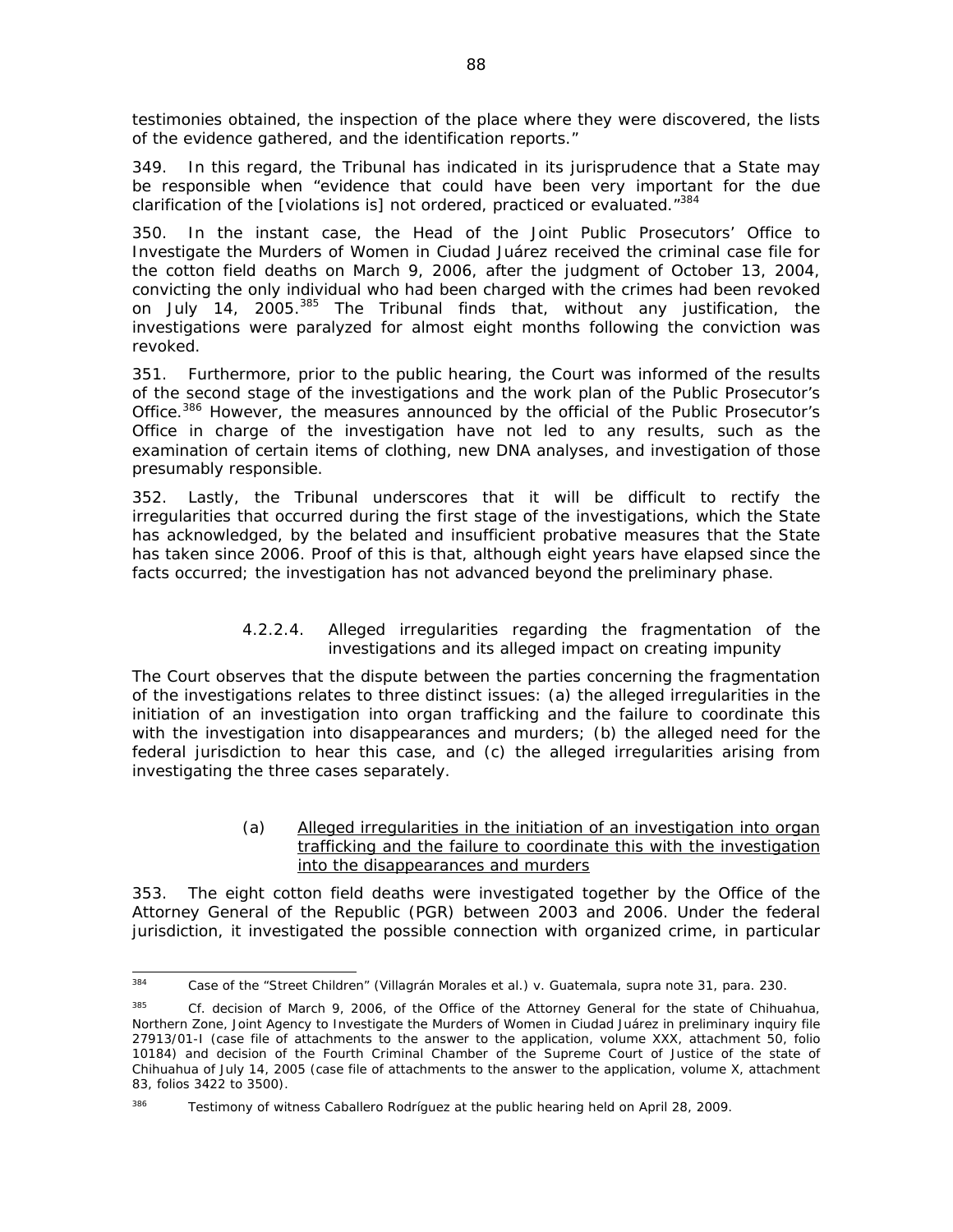with organ trafficking.<sup>387</sup> The crime of homicide continues to fall within the jurisdiction of the state Attorney General's Office (also referred to as the "PGJE" for its name in Spanish).<sup>388</sup>

354. The Commission alleged that "when the Office of the Attorney General of the Republic retained the case files in exercise of its right to jurisdiction (*atraccion*), there was no procedural or investigative activity of any kind." The representatives considered that this line of investigation "was considered implausible," "spurious"; that it had "given rise to morbid curiosity and sensationalist journalism" and that, "after four years, […] it had contributed nothing to the investigation of the [*Cotton Field*] murders." In addition, they stressed that "there was never any connection between the federal preliminary investigation and the proceedings filed against [Mr. García and Mr. González]."

355. The State alleged that, during the investigation into organ trafficking, "273 expert appraisals were prepared on forensic medicine, forensic genetics, identikit pictures, social work, psychiatrics, graphoscopy, polygraphy, photography, criminology, criminalistics, psychology, dactiloscopy, audio, forensic stomatology, facial reconstruction, identification, compilations of newspaper Articles, inspection with a binomial sensor, victimology, chemistry, and forensic anthropology. Moreover, 737 sworn statements before the Public Prosecutor's Office (*declaraciones ministeriales*) were taken, 246 inquiries were made of the Federal Investigation Agency, 2 international court hearings were attended, and 43 rogatory letters were issued to support the Office of the Attorney General for Chihuahua." It also indicated that "[t]he material arising from the measures taken by the PGR [Office of the Attorney General of the Republic] was incorporated into re-opened preliminary investigation No. 27913/01- 1."

356. Regarding the fact that the crime of homicide was not taken over by the federal jurisdiction, expert witness Castresana Fernández indicated that "[a]ccording to the integral investigation principle, the PGR [Office of the Attorney General of the Republic] should have investigated the Cotton Field disappearances and murders."<sup>389</sup>

357. The Tribunal observes that, although domestic legislation establishes the possibility that federal authorities can consider crimes of ordinary jurisdiction when they are related to federal crimes,  $390$  that did not happen in this case.  $391$  However, the representatives did not argue why this runs counter to the obligation to guarantee effective access to justice. In particular, it is unclear whether this is a faculty or and obligation and how it affected the investigation. The fact that the representatives did not provide sufficient clarification prevents the Court from making a ruling on this allegation.

358. In relation to the results of the investigation into organ-trafficking, the Court observes that, in 2007, some measures taken in that investigation were indeed

<sup>387</sup> 387 *Cf.* report of the Office of the Attorney General of the Republic, "*Homicidios de Mujeres en Ciudad Juárez, Chihuahua*" (case file of attachments to the application, volume II, appendix 5, folios 184 to 216), and Office of the Special Prosecutor for the Investigation of the Murders of Women in the Municipality of Juárez, Chihuahua, *Tercer Informe*, January 2005 (case file of attachments to the answer to the application, volume X, attachment 81, folio 3362).

<sup>388</sup> *Cf.* Third report of the Special Prosecutor's Office, *supra* note 387, folio 3363.

<sup>389</sup> Testimony of expert witness Castresana Fernández, *supra* note 137, folio 2902.

<sup>&</sup>lt;sup>390</sup> *Cf.* Article 73 fraction XXI of the Political Constitution of the United Mexican States (case file of attachments to the answer to the application, Volume XXVIII, Attachment 43, folio 9852).

<sup>391</sup> *Cf.* testimony of witness Delgadillo Pérez, *supra* note 187, folio 3513, and testimony of expert witness Castresana Fernández, *supra* note 137, folio 2902.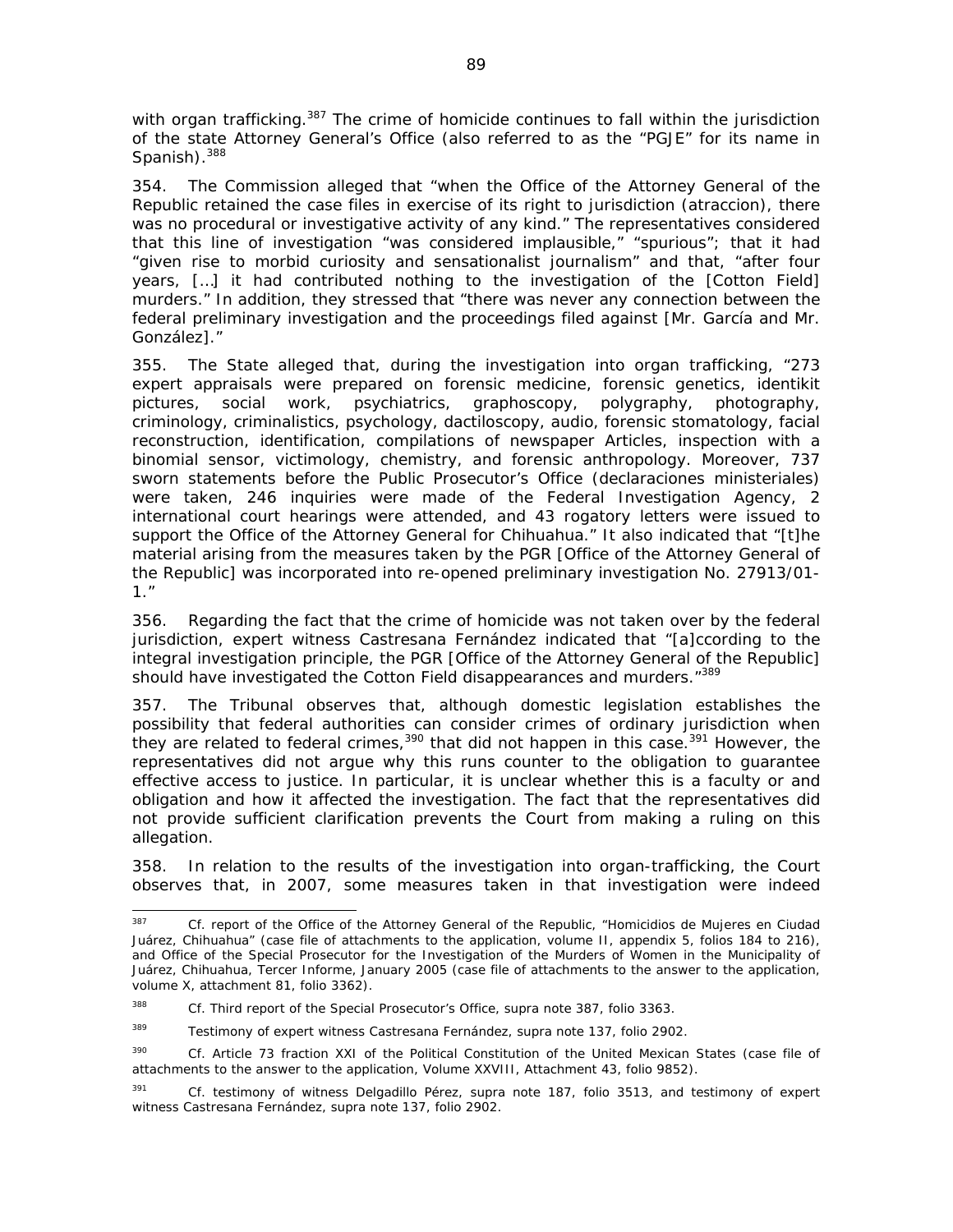transferred to the preliminary investigation into the murders. $392$  Nevertheless, the Tribunal has not received any evidence that would allow it to determine whether all the evidence mentioned by the State was transferred. Moreover, once again, the representatives failed to argue how that evidence was relevant. To the contrary, they maintained that this line of investigation was "implausible." Bearing this in mind, the Court declares that the representatives did not provide any elements that would allow it to conclude that the supposed negligence in transferring evidence constitutes – or contributes to – a human rights violation.

359. Regarding the absence of a connection between the federal investigation and the investigation in Chihuahua, the case file before the Tribunal does not contain sufficient evidence as regards whether there was an exchange of information between the local and federal Offices of the Attorney General in relation to the murders of the Mss. Herrera, González and Ramos. Furthermore, the investigation before the Office of the Attorney General of the Republic began before the proceedings against Mr. García had ended. There is no explanation of why this other investigation, which probably included information concerning Mr. García, was not considered during the proceedings in Chihuahua. $393$  In the absence of arguments regarding the evidence, the Court is unable to reach a conclusion on the impact of the facts described on the ineffectiveness of the investigation, based merely on a list of those facts.

## (b) Alleged irregularities based on the failure of the Office of the Attorney General of the Republic to have the case files transferred

360. The representatives alleged that "the investigators [should have reached] the conclusion, at least as a hypothesis for investigation, that they were in the presence of an organized criminal group," so that, "from the moment the bodies were discovered, the jurisdiction for the investigation and prosecution of the crimes should have been attributed to the police, prosecution and judicial authorities of the federal jurisdiction." Failure to do this "prevented the application of the specific legislation and the use of the legal and material investigation mechanisms established for organized crime, which are not applicable to ordinary crime."

361. The witness Delgadillo Pérez indicated that "[t]he State has not provided an explanation of why the Federation did not have the investigation into the murders of the eight women transferred to its jurisdiction if, as it has been proved, the local Office of the Attorney General did not have the professional, scientific or technical capacity to conduct it.<sup>"394</sup> Expert witness Castresana Fernández indicated that, based on the way the murders were committed and the bodies abandoned, with imminent risk for those responsible that they would be discovered, it can be surmised that the murders were perpetrated by organized crime and it can be inferred that the perpetrators were public officials, or private individuals who enjoyed the latter's protection. Based on this

<sup>392</sup> 392 *Cf.* attestations of August 16, 2007, by which the official of the Public Prosecutor's Office attached to the Joint Agency to Investigate the Murders in Ciudad Juárez traced different measures (case file of attachments to the answer to the application, volume XXXVII, attachment 50, docket III, volume II, folios 10569, 10570, 13577, 13578, 13641 and 13642).

<sup>&</sup>lt;sup>393</sup> Even though the Special Prosecutor's Office indicated that it had not been proved that "federal laws have been violated, so that it would justify the transfer mechanism" in any of the 19 investigations, the office indicated that attachment B of the report "describes the hypotheses for the investigations, and also the measures that were proposed for each of the 19 preliminary [murder] investigations" of the 22 referred to in said report. Although this indicates an exchange of information, the Court observes that there is no evidence that similar measures were recommended in the cases of the young women, Herrera, González and Ramos (third report of the Special Prosecutor's Office, *supra* note 387, folio 3363).

<sup>394</sup> Testimony of witness Delgadillo Pérez, *supra* note 187, folio 3513.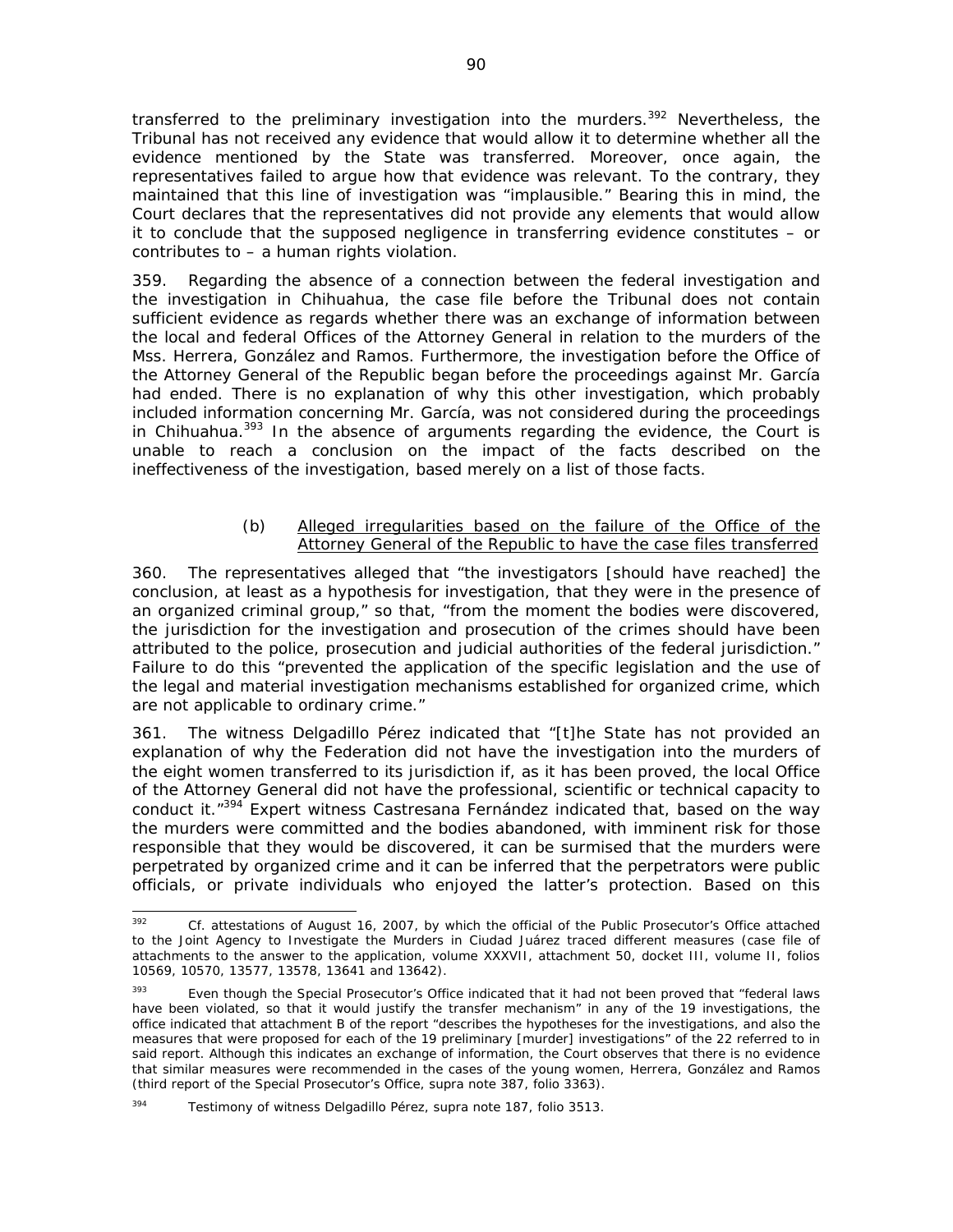assumption, the expert witness indicated that "deliberately maintaining the investigation within the state jurisdiction, even though there were grounds for attributing jurisdiction to the federal level, had another consequence that was equally determinant for impunity: it prevented the application of the specific legislation and the use of the material and legal means of investigation established for organized crime, which are not applicable to ordinary crime." He added that the foregoing resulted in the cases remaining in the hands of "the same state authorities who had manifested such scant diligence."<sup>395</sup>

362. The State did not present arguments on this point. However, it attached a report in which it referred to various criteria that regulate the transfer of cases to the federal jurisdiction. The report mentions the agreement between the Office of the Attorney General of the Republic and the Office of the Attorney General for the state of Chihuahua to carry out joint investigative actions, a draft constitutional amendment on the issue, and the establishment of the Special Prosecutor's Office to investigate the murders of women that fell within the federal jurisdiction.<sup>396</sup>

363. The Tribunal observes that the testimonial and expert evidence presented by the representatives mentions, first, that this transfer should have occurred owing to the lack of technical capacity of the Chihuahua authorities. The Court has not found any arguments regarding domestic law that allow it to examine the attribution of jurisdiction to the federal jurisdiction as a result of the irregularities found in this case. Second, no arguments have been submitted on the grounds that attributed jurisdiction to the federal jurisdiction, apart from the presumption that the impunity in the case implies the participation of public officials or organized crime. In addition, no arguments were provided concerning how the transfer to the federal jurisdiction functions. In brief, the representatives failed to present arguments on evidence and applicable domestic law that would allow the Court to examine how the failure to transfer the crimes and to apply the legal measures corresponding to organized crime contributed to the ineffectiveness of the judicial proceedings.

# (c) Alleged irregularities relating to the fragmentation of the cases and the failure to investigate them in context

364. The representatives alleged that the "individualization of the investigations into the murders" becomes a "failure to seek the truth and […] justice for the victims." They indicated that "it is hardly credible that just one individual […] can be involved" in the murder "and that it has no connection whatsoever to the murders of the other seven women." They added that "it is implausible" that this individual "by himself […] killed Esmeralda, disposed of her in a place where there were another seven bodies in similar circumstances and did something to accelerate the decomposition process […] in the upper part of [her] body." Furthermore, they alleged that "the case *sub judice*  cannot be examined out of the context of the situation of serious and systematic abuse against girls and women present in Ciudad Juárez for the last 16 years."

365. The State indicated that "the common element in the three cases is the discovery of the bodies in the same field" and affirmed that "the circumstances of the cases were specifically examined" from this perspective; however, "in the context of the investigation, the cases were dealt with individually without disregarding other possible common characteristics, but also without insisting on the connections between them," owing to the fact that "each case had specific characteristics that meant that it

<sup>395</sup> 395 Testimony of expert witness Castresana Fernández, *supra* note 137, folios 2902 and 2903.

<sup>396</sup> *Cf.* Report on Mexico produced by CEDAW, *supra* note 64, folios 1980 and 1981.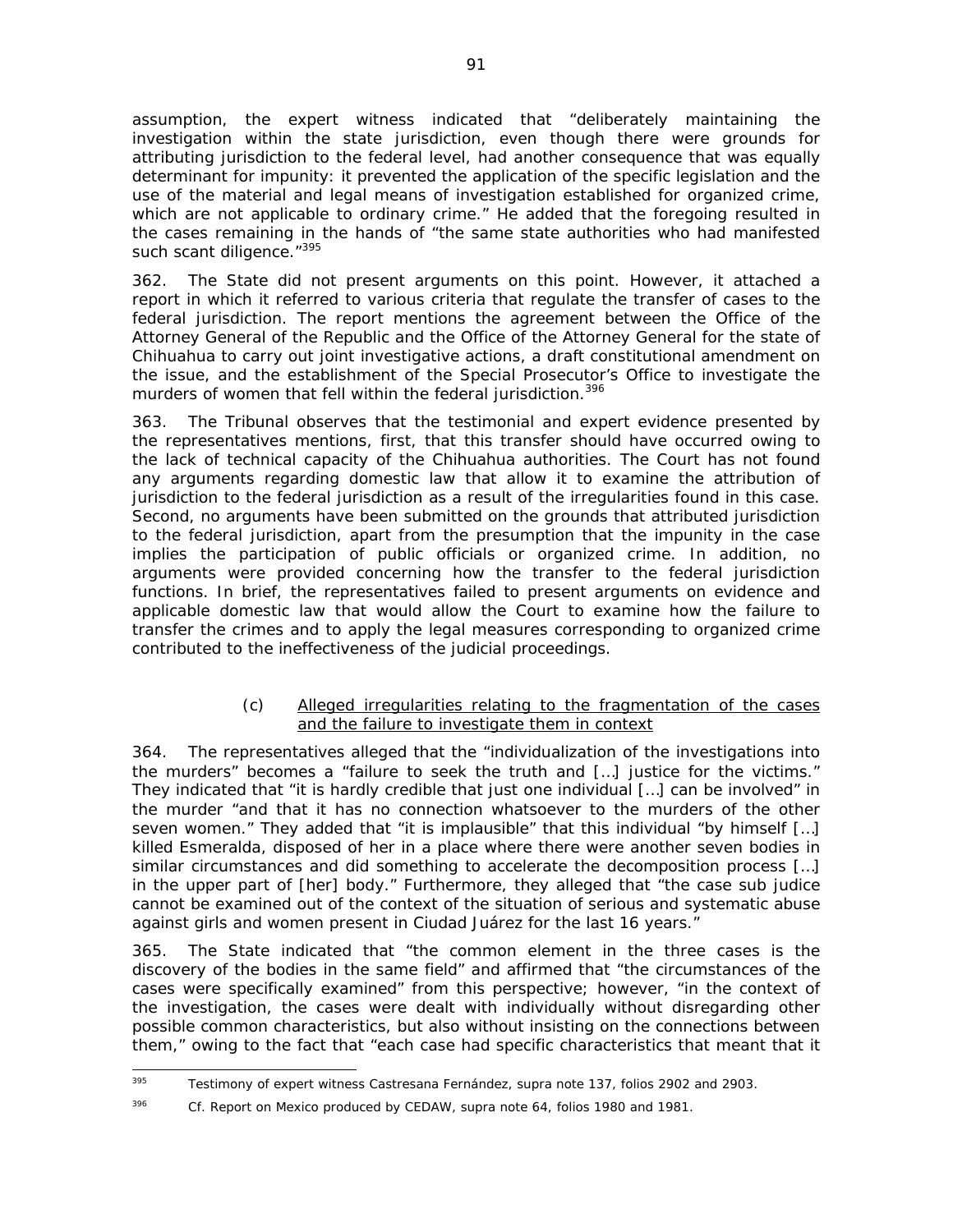was not possible to investigate them together, because of the possibility of failing to distinguish different elements, which would ultimately have had a negative effect on the results." In addition, the State indicated that "[a]ccording to crime investigation methodology, inquiries are never begun based on the assumption that two cases are similar, as this would constitute a subjective distortion of the analysis."

366. The Court's jurisprudence has indicated that certain lines of inquiry, which fail to analyze the systematic patterns surrounding a specific type of violations of human rights, can render the investigations ineffective.<sup>397</sup>

367. In this case, the Tribunal observes that, when the investigations were reopened in March 2006, the Public Prosecutor's Office decided "for methodological reasons," to prepare a separate dossier for each of the eight victims found in the cotton field, "listing all the [respective] procedural activities.<sup>"398</sup> According to witness Caballero Rodríguez, the reason for the individualization was "to establish specific lines of inquiry in each case," "independently of the single investigation file."<sup>399</sup>

368. The representatives did not submit clear arguments or sufficient evidence to prove that the establishment of specific lines of inquiry for each of the eight Cotton Field cases could have adversely affected the investigations. However, the Court finds that, even though the individualization of the investigations could, in theory, even advance them, the State should be aware that all the murders took place in a context of violence against women. Consequently, it should adopt the necessary measures to verify whether the specific murder that it is investigating is related to this context. Investigating with due diligence requires taking into consideration what happened in other murders and establishing some type of connection with them. This should be carried out *ex officio*, without the victims or their next of kin being responsible for taking the initiative.

369. In this case, in the investigations into the three crimes, the Public Prosecutor's Office did not take any decision to try and relate the investigations to the patterns surrounding the disappearance of other women. This was ratified by the official of the Public Prosecutor's Office at the public hearing in this case. Based on the foregoing, the Tribunal finds that the State's argument that the only common feature of the eight cases is that the bodies appeared in the same area is unacceptable, and it is not admissible that, in the investigations into these murders, there was not even the slightest judicial assessment of the effects of the context.

370. What happened in this case is similar to what has been indicated previously as regards the context; that is, it can be observed that many investigations failed to consider attacks on women as part of a generalized phenomenon of gender-based violence. In this regard, the CNDH indicated in its 2003 report that the FEIHM was not examining "the phenomenon globally; rather each case has been dealt with individually, contrary to the legal possibilities, as if they were isolated, fully differentiated cases, instead of dealing with them integrally."<sup>400</sup> For her part, witness Delgadillo Pérez testified that "[t]here is no overall strategy in the investigation of the murders, based on the patterns of violence detected in each case." She added that "even though there is a special prosecutor's office, a certain number of cases are

<sup>397</sup> 397 *Cf. Case of the Rochela Massacre v. Colombia. Merits, Reparations and Costs*. Judgment of May 11, 2007. Series C No. 163, paras. 156, 158 and 164.

<sup>398</sup> *Cf.* decision of March 9, 2006, of the Office of the Attorney General for the state of Chihuahua, Northern Zone, *supra* note 385, folio 10184.

<sup>399</sup> Testimony of witness Caballero Rodríguez, *supra* note 386.

<sup>400</sup> *Cf.* CNDH, *Informe Especial*, *supra* note 66, folio 2235.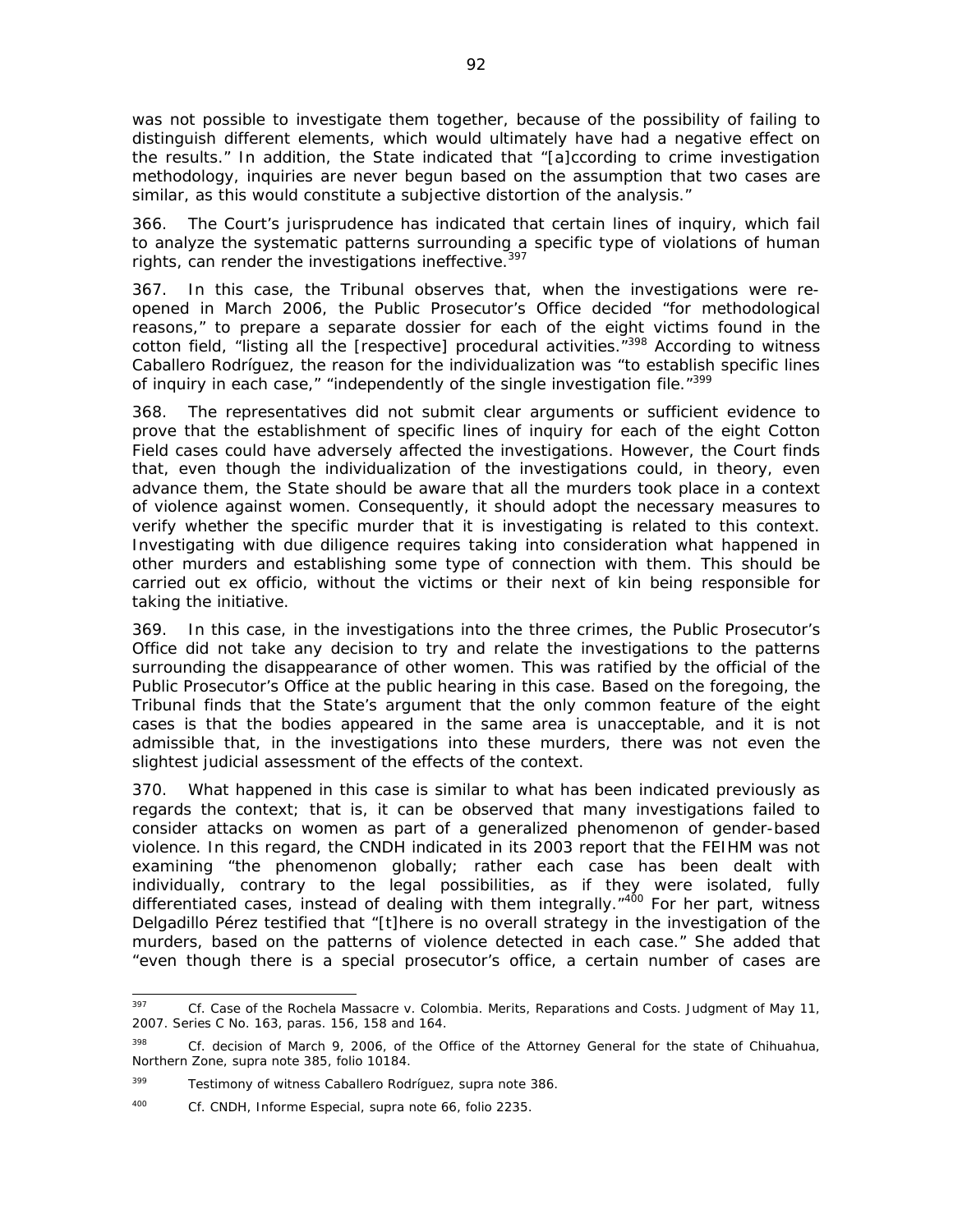allocated to each official of the Public Prosecutor's Office"<sup>401</sup> and "there are no mechanisms for holding meetings to discuss investigation strategies and to determine the facts that need to be investigated, where the head of the prosecutor's office, the team of investigators, the judicial police and experts can get a global vision of what occurred in each crime."402

#### *4.2.2.5. Alleged failure to punish public officials implicated in irregularities in this case*

371. The representatives alleged that some of the officials who were implicated in irregularities, omissions and negligence in this case continue working in the Office of the Attorney General for the state of Chihuahua; others only received administrative sanctions of a "very limited scope," and the rest were neither investigated nor sanctioned.

372. The State indicated that, starting in October 2004, it examined the case files of the murders of 255 women in Ciudad Juárez, in order to review the actions of public officials in the investigation procedures. It alleged that it had filed 20 actions against public officials before the criminal courts, and 62 administrative proceedings before the government's internal control body (Secretariat of the Office of the Comptroller of the state of Chihuahua). As a result of these administrative proceedings, 15 officials were barred from holding office, five dismissed, three suspended and two received a warning. Currently, 12 administrative proceedings are ongoing.

373. In other cases, the Tribunal has referred to the fact that, in some countries, judicial disciplinary bodies accord considerable symbolic value to the message of censure transmitted by this type of sanction of public officials and members of the armed forces.<sup>403</sup> Additionally, the Court emphasizes the importance of disciplinary procedures in order to control the actions of said public officials, particularly when the human rights violations conform to generalized and systematic patterns.

374. Regarding the relationship of disciplinary actions with the right of access to justice, the Tribunal has indicated that disciplinary proceedings should determine the circumstances in which the violation of the functional obligation was committed that led to the breach of international human rights law.<sup>404</sup>

375. In this case, the final report of the Office of the Special Prosecutor for the Investigation of the Murders of Women in the Municipality of Juárez included a list of the public officials who intervened in 139 judicial proceedings related to said homicides, as well the number of those who had incurred possible criminal or administrative responsibility in each case. However, this list does not include the three murders in the instant case.<sup>405</sup> In addition, the State presented a report on the officials who were sanctioned, indicating the name of the official and the case file in which he or she is attributed possible responsibility, as well as the procedural stage of the case. Nevertheless, the Court also observes that this second list does not mention officials who have been investigated for the irregularities committed in the investigation into

<sup>401</sup> 401 *Cf.* testimony of witness Delgadillo Pérez, *supra* note 187, folio 3481.

<sup>402</sup> *Cf.* testimony of witness Delgadillo Pérez, *supra* note 187, folio 3481.

<sup>403</sup> *Cf. Case of the "Mapiripán Massacre" v. Colombia*, *supra* note 252, para. 215.

<sup>404</sup> *Cf. Case of the Rochela Massacre v. Colombia, supra* note 397, para. 207.

<sup>&</sup>lt;sup>405</sup> *Cf.* Office of the Special Prosecutor for the Investigation of Crimes related to the Murders of Women in Ciudad Juárez, *Informe Final*, *supra* note 87, folios 14881 to 14892.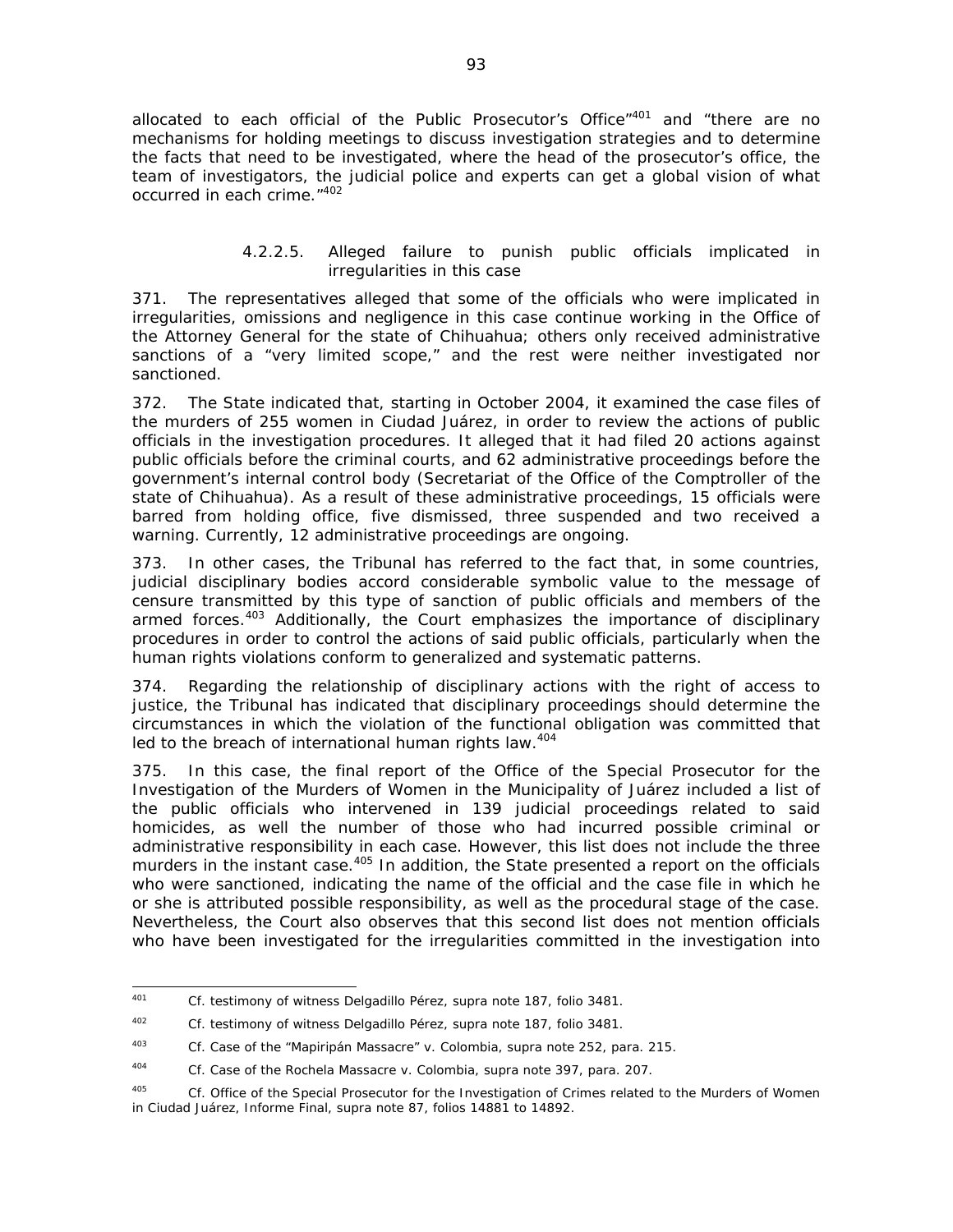what happened to Mss. Herrera, González and Ramos.<sup>406</sup>

376. Similarly, a brief submitted by the representatives to the Attorney General for the state of Chihuahua included a list of 25 public officials who, it alleged, should be investigated for various omissions, irregularities and negligence related to the Cotton Field case.<sup>407</sup> The State did not provide any arguments with regard to the accusations made by the representatives in this brief.

377. The Tribunal emphasizes that administrative or criminal sanctions play an important role in creating the appropriate type of capability and institutional culture deal with factors that explain the context of violence against women established in this case. If those responsible for such serious irregularities are allowed to continue in their functions or, worse still, to occupy positions of authority, this may create impunity together with conditions that allow the factors that produce the context of violence to persist or deteriorate.

378. Based on the information available in the case file before the Court, the Tribunal finds that none of the officials supposedly responsible for the negligence that occurred in the instant case has been investigated. Specifically, the serious irregularities that occurred in the investigation of those responsible and in the handling of the evidence during the first stage of the investigation have not been clarified. This emphasizes the defenselessness of the victims, contributes to impunity, and encourages the chronic repetition of the human rights violations in question.

#### *4.2.2.6. Alleged denial of access to the case file, and delays or refusal of copies of the file*

379. The Commission alleged that the next of kin "have not had access to the case files" and have not been allowed to photocopy it. However, the Commission did not clarify the dates or provide arguments concerning the evidence in this regard.

380. The representatives alleged that "access to the [case file] has been denied systematically." They stated that, in December 2004, the Chihuahua Attorney General promised to hand over a copy of the case files, but this was not done. They affirmed that the same request was made in writing in 2005, 2006 and 2007, but they never received an answer. Nevertheless, they did not provide copies of these requests.

381. The representatives also alleged that, on August 4, 2006, they met with the state Attorney General and with the EAAF and asked them for a copy of the investigations conducted up until that time. They affirmed that the copies were delivered to one of the mothers a month later; but they were incomplete. Consequently the missing copies were requested; but no reply was received. They indicated that, on September 13, 2006, the next of kin requested "copies of the case file or permission to read them at the Prosecutor's Office. [The competent authority] refused either of these options, arguing that investigative actions were being incorporated owing to some recent events related to the murders." The representatives added that they requested the case file in writing on at least six occasions, but this was refused based on the argument that "investigations are underway" and that "the right of the victims to examine their own case files cannot be given priority over the

<sup>406</sup> 406 *Cf.* Office of the Attorney General of the state of Chihuahua, *Informe de Funcionarios Sancionados*, issued on April 27, 2009 (case file of attachments to the answer to the application, volume XLIX, attachment 5, folios 17319 to 17346).

<sup>407</sup> *Cf.* denunciation of facts submitted by the *Asociación Nacional de Abogados Democráticos A.C*. on June 5, 2007 (case file of attachments to the application, volume X, attachment 92, folios 3546 to 3588).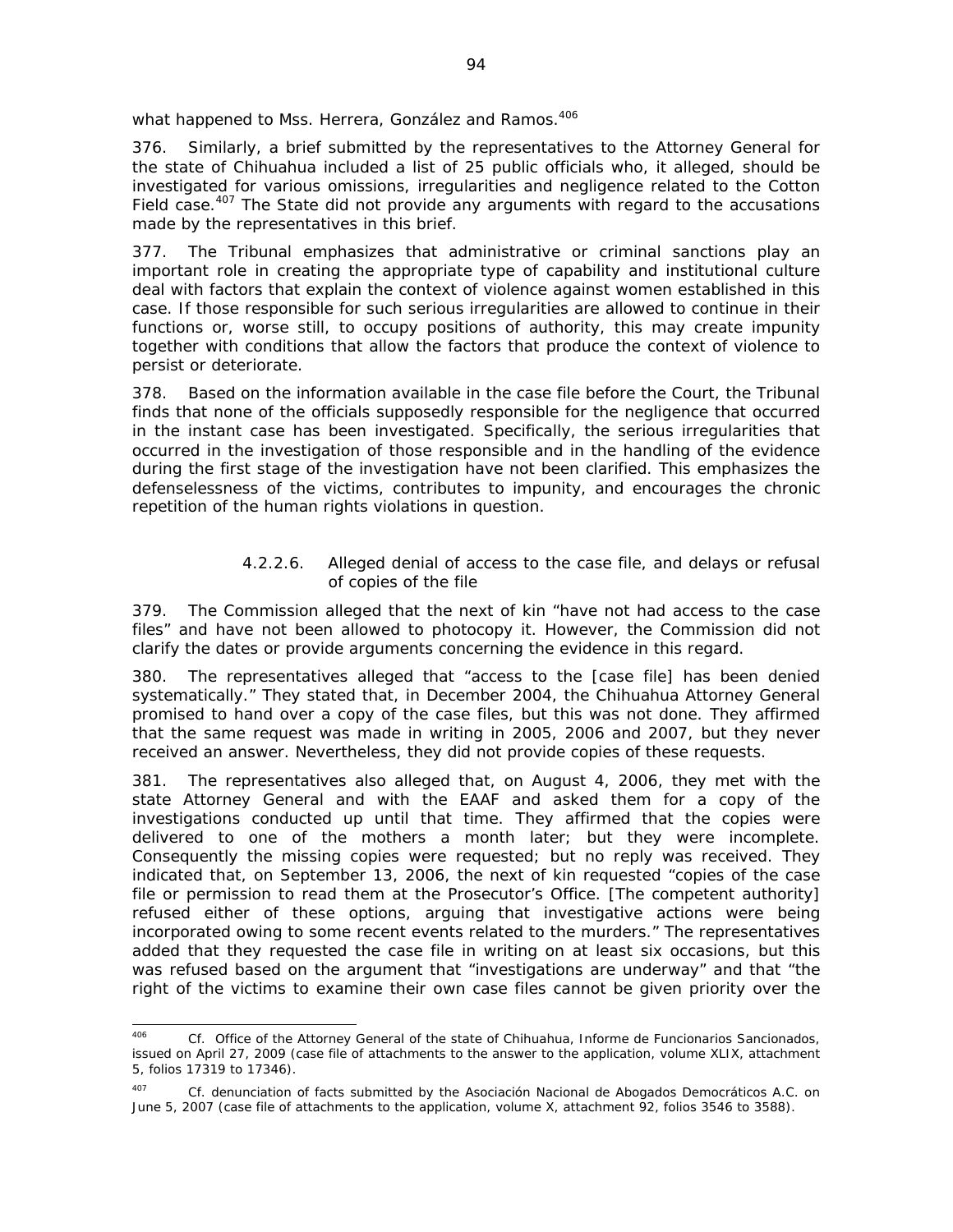actions of the investigating authorities." The Court observes that the representatives did not provide any arguments as to whether domestic law regulates this type of restriction of access to information; how these possible restrictions would have functioned in the instant case, and why these possible restrictions are unjustified or disproportionate.

382. In addition, the representatives indicated that they requested copies of the case file from the Office of the Deputy Attorney General for the Investigation of Organized Crime and received the response that "they could not be given access to the case file because, when organized crime is being investigated, the information is confidential." They added that this case file "is kept in utmost secrecy." The Tribunal observes that no arguments were submitted on domestic law regulating restrictions in access to information on investigations into organized crime.

383. According to the representatives, the impossibility of accessing the case file prevented them from "knowing what progress had been made in the investigations and the lines of inquiry that the authorities were following to attribute responsibility to those probably responsible for the facts"; moreover, it did not allow the next of kin to "exercise their constitutional right to contribute to the investigations and, if appropriate, to provide support to the decisions of the Public Prosecutor's Office." The Court observes that no arguments were submitted on how domestic law regulates this right to contribute to the investigations.

384. The State affirmed that it "had provided [the victims' next of kin with] all the information concerning the case files" and that they "and their authorized representatives, according to the case-file, have access to the investigations at all time."

385. Witness Caballero Rodríguez indicated that the victims' next of kin have regular access to the investigation file, and can gain access to it, read it and photocopy it. He indicated that "the next of kin of [Laura Berenice Ramos] had access to the case file through an intervener representative"; the mother of Claudia Ivette González "has contacted him twice [and] requested reports from the case file, including certified copies" and, in the case of Esmeralda Herrera, "[the] intervener […] has not had recourse [to the Public Prosecutor's Office] for information in this regard." Additionally, he noted that the intervener in the case of Claudia Ivette González was recently given "all the documents in the case file."<sup>408</sup>

386. The Tribunal notes that the evidence with which it has been provided includes two decisions denying copies. One of them establishes that "these copies […] will be provided," but advises that "at present it is not possible to process the request because the case file is being reviewed in the city of Chihuahua" and states that, when the case file is returned, "the request will be processed and the copies required will be delivered as soon as possible.<sup>"409</sup> The other decision indicates that, according to the case file, the intervener who requested the copies is not "empowered to act as a representative."410 Other similar requests for copies and decisions on providing copies are included.<sup>411</sup>

<sup>408</sup> 408 Testimony given by witness Caballero Rodríguez, *supra* note 386.

<sup>&</sup>lt;sup>409</sup> *Cf.* decision issued by an official of the Public Prosecutor's Office attached to the Joint Agency to Investigate and Prosecute Murders of Women, of May 3, 2007 (case file of attachments to the pleadings and motions brief, volume XXIV, attachment 34, folios 8480).

<sup>410</sup> *Cf.* decision issued by an official of the Public Prosecutor's Office on January 30, 2008 (case file of attachments to the answer to the application, volume XXXV, attachment 50, docket II, volume IV, folio 12982).

<sup>&</sup>lt;sup>411</sup> In the case of Claudia Ivette González, copies were requested on April 1, 2002, May 2, 2007, January 29 and November 4, 2008, and February 12, 2009, and copies were issued on April 1, 2002, and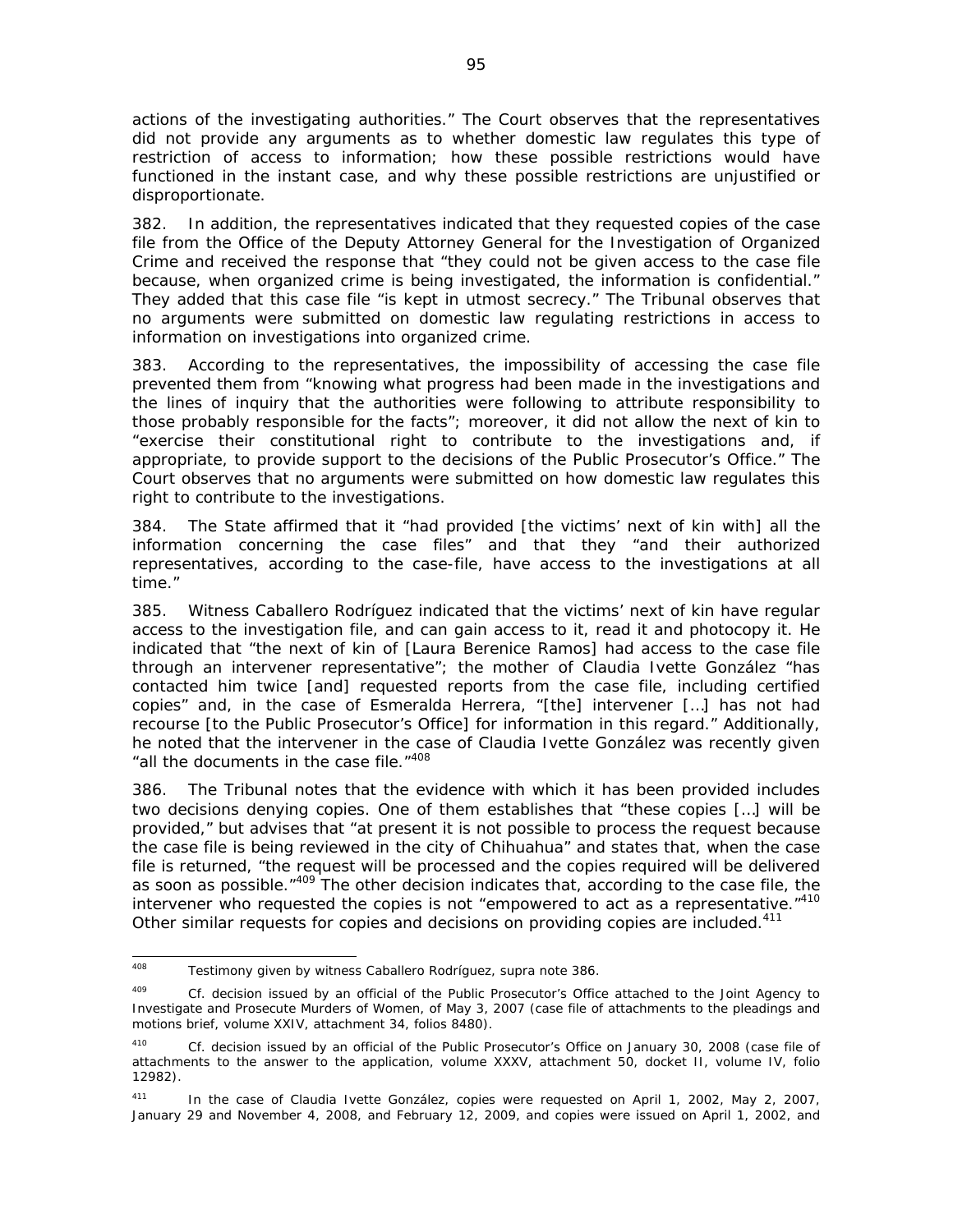387. To conclude, the Court finds that it has not received sufficient evidence concerning the denial of access to the case file and to photocopies of the file. Moreover, no arguments have been submitted concerning the domestic legislation that regulates the confidentiality of the preliminary inquiry and the alleged "right to contribute" to the investigations. In addition, no explanation has been provided about the specific impact of each denial or delay on the exercise of their rights as the civil party. Consequently, based on all the above, the Tribunal does not have sufficient elements to examine these allegations.

> \* \* \*

388. In conclusion, the Court accepts the acknowledgement of responsibility for the irregularities committed during the first stage of the investigations. However, the Tribunal has found that, during the second stage, said deficiencies were not entirely rectified. The irregularities in the handling of evidence, the alleged fabrication of guilty parties, the delay in the investigations, the absence of lines of inquiry that took into account the context of violence against women in which the three women were killed, and the inexistence of investigations against public officials for alleged serious negligence, violate the right of access to justice and to effective judicial protection, and the right of the next of kin and of society to know the truth about what happened. In addition, it reveals that the State has failed to comply with ensuring the rights to life, personal integrity and personal liberty of the three victims by conducting a conscientious and competent investigation. The foregoing allows the Court to conclude that impunity exists in the instant case and that the measures of domestic law adopted have been insufficient to deal with the serious human rights violations that occurred. The State did not prove that it had adopted the necessary norms or implemented the required measures, in accordance with Article 2 of the American Convention and Article 7(c) of the Convention of Belém do Pará, that would have permitted the authorities to conduct an investigation with due diligence. This judicial ineffectiveness when dealing with individual cases of violence against women encourages an environment of impunity that facilitates and promotes the repetition of acts of violence in general and sends a message that violence against women is tolerated and accepted as part of daily life.

389. Based on the foregoing, the Tribunal finds that the State failed to comply with its obligation to investigate – and, consequently, with its obligation to guarantee – the rights embodied in Articles  $4(1)$ ,  $5(1)$ ,  $5(2)$  and  $7(1)$  of the American Convention, in relation to Articles 1(1) and 2 thereof and to Article 7(b) and 7(c) of the Convention of Belém do Pará, to the detriment of Claudia Ivette González, Laura Berenice Ramos Monárrez and Esmeralda Herrera Monreal. For the same reasons, the State violated the rights of access to justice and to judicial protection, embodied in Articles 8(1) and 25(1) of the American Convention, in relation to Articles 1(1) and 2 thereof and to

j

February 12 and March 11, 2009 (*Cf.* case file of attachments to the answer to the application, volume XXXII, attachment 50, docket II, volume I, folio 11122; volume XXIV, attachment 34, folios 8478 and 8479; volume XLVIII, attachment 4b, folio 17313; volume XLVIII, folio 17193, and volume XLVIII, folio 17208). In the case of Laura Berenice Ramos copies were requested on February 26, 2002, March 6 and May 3, 2007, and January 29, 2008, and copies were issued on February 26, 2002, and June 1, 2007 (*Cf.* case file of attachments to the answer to the application, volume XXXVI, attachment 50, docket III, volume I, folio 13069; volume XXIV, attachment 34, folios 8481; volume XXXVI, attachment 50, docket III, volume I, folio 13129; case file of attachments to the pleadings and motions brief, volume XXIV, attachment 34, folios 8477; case file of attachments to the answer to the application, volume XXXVI, attachment 50, docket III, volume I, folio 13070, and attachment 50, docket III, volume I, folio 13130.) In the case of Esmeralda Herrera copies were issued on March 11, 2002 (case file of attachments to the answer to the application, volume XXX, attachment 50, folio 13171).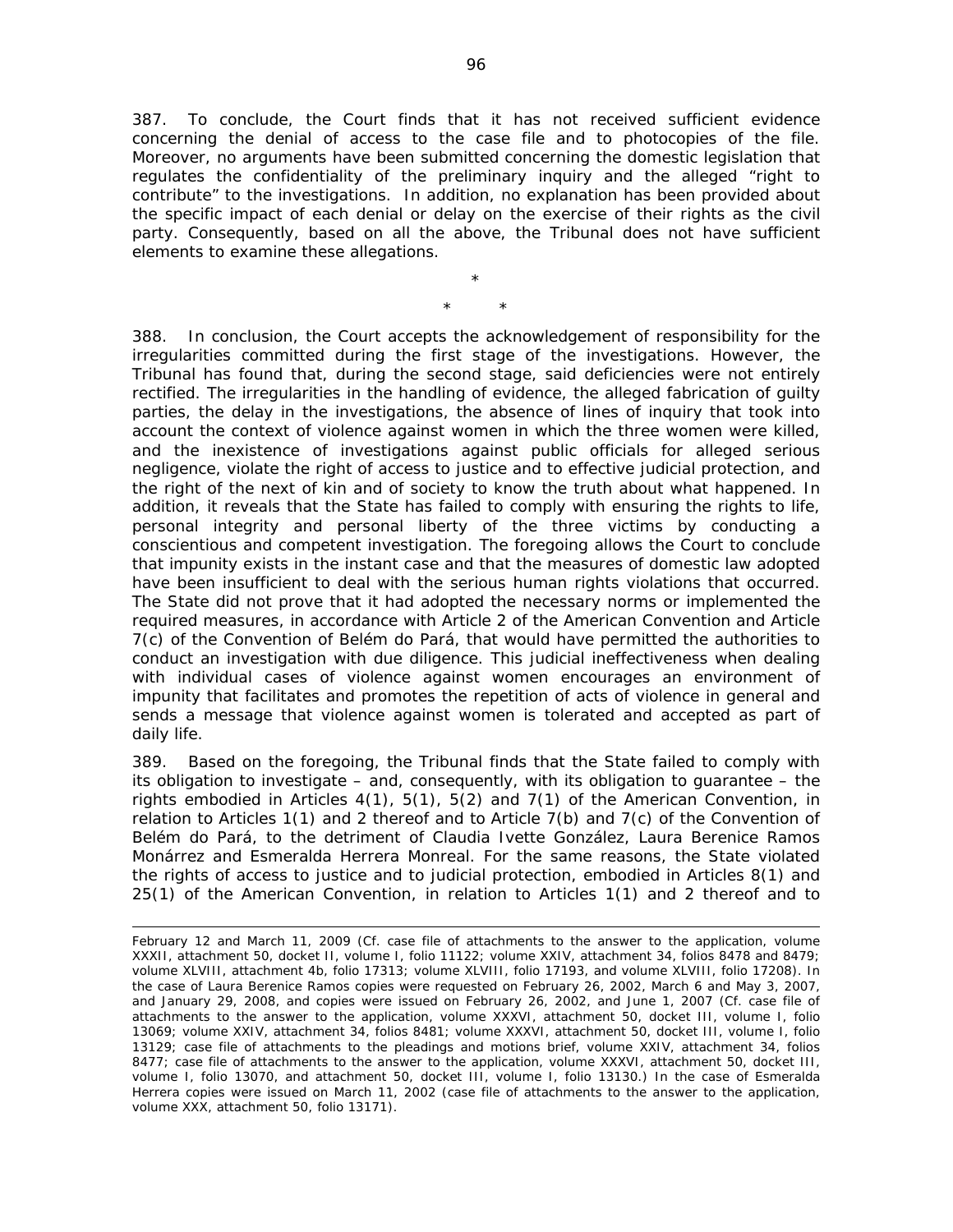Articles 7(b) and 7(c) of the Belém do Para Convention, to the detriment of the three victims' next of kin identified in paragraph 9 *supra.*

# *4.3. Obligation not to discriminate: violence against women as discrimination*

390. The Commission indicated that, "[i]n order to appreciate the scope of the obligation of due diligence in this case, it is essential to understand the relationship between violence against women and the discrimination that perpetuates it." According to the Commission, "the investigation into these murders was influenced by discriminatory attitudes towards women by state officials."

391. The representatives indicated that "over and above gender-based violence, the girls and women of Ciudad Juárez suffer a double discrimination, because the humble origins of Claudia, Laura and Esmeralda, and of the other girls and women who have been murdered or reported missing, and of their mothers and their next of kin, also generates discrimination against a social class." They added that the damage caused by the facts of the case "is reinforced because its purpose is to preserve the inequality of women and discrimination towards them" and that, "added to the other situations of vulnerability, the damage is exacerbated because the impunity created and encouraged by the Mexican State supports and legitimizes the patterns of violence and discrimination against women."

392. The State indicated that "the investigation into the disappearances and murders of Mss. González, Herrera and Ramos, does not reveal any element that could allow it to be supposed that there was any discrimination." It added that it "had established the necessary mechanisms to ensure that all persons under its jurisdiction […] can exercise […] their rights without being subjected to discrimination of any kind." Nevertheless, before the Court, it acknowledged that the murders of women in Ciudad Juárez are influenced by "a culture of discrimination against women."

393. Given the dispute between the parties and the ambiguity of the State's acquiescence, the Tribunal will analyze whether the obligation not to discriminate contained in Article 1(1) of the Convention was fulfilled in this case.

394. From a general point of view, CEDAW has defined discrimination against women as "any distinction, exclusion or restriction made on the basis of sex which has the effect or purpose of impairing or nullifying the recognition, enjoyment or exercise by women, irrespective of their marital status, on a basis of equality of men and women, of human rights and fundamental freedoms in the political, economic, social, cultural, civil or any other field." In the Inter-American sphere, the Convention of Belém do Pará indicates that violence against women is "a manifestation of the historically unequal power relations between women and men" and recognizes that the right of every woman to a life free of violence includes the right to be free from all forms of discrimination.

395. CEDAW has stated that the definition of discrimination against women "includes gender-based violence, that is, violence that is directed against a woman [i] because she is a woman or [ii] that affects women disproportionately." CEDAW has also indicated that "gender-based violence is a form of discrimination that seriously inhibits women's ability to enjoy rights and freedoms on a basis of equality with men."<sup>412</sup>

396. In the case of *Opuz v. Turkey,* the European Court of Human Rights stated that "the State's failure to protect women against domestic violence breaches their right to equal protection of the law and that this failure does not need to be intentional." The European Court considered that even though the general and discriminatory judicial

 $412$ <sup>412</sup> *Cf.* CEDAW, General recommendation 19: Violence against women, *supra* note 268, paras. 1 and 6.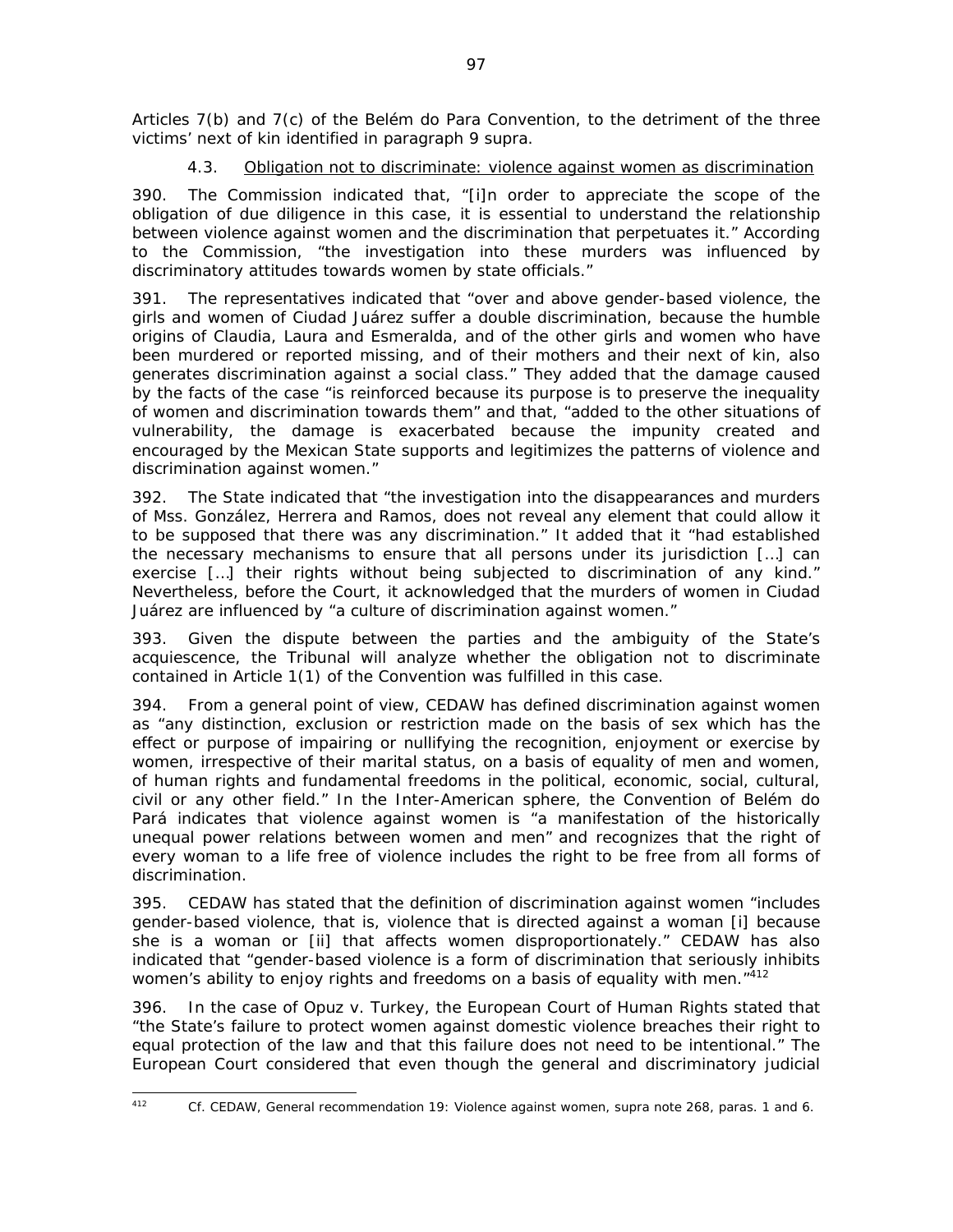passivity in Turkey was unintentional, the fact that it mainly affected women allowed it to conclude that the violence suffered by the applicant and her mother could be regarded as gender-based violence which is a form of discrimination against women. To reach this conclusion, the European Court applied the principle according to which once it is shown that the application of a specific rule clearly affects a higher percentage of women than men, the State must show that this is the result of objective factors unrelated to any discrimination on grounds of gender. The European Court found that the applicant lived where there was the highest number of reported victims of domestic violence, and that the victims were all women. Moreover, the great majority of these women were of the same origin, and the women victims faced problems when they reported the domestic violence, such as the fact that the police did not investigate the complaints, but assumed that the violence was a "family matter.<sup>"413</sup>

397. In the case of the *Miguel Castro Castro Prison v. Peru*, the Tribunal indicated that women detained or arrested "must not be the object of discrimination, and they must be protected from all forms of violence or exploitation"; that they "must be supervised and checked by female officers"; and that "special conditions" should be provided for pregnant and nursing women. Discrimination includes "violence directed against a woman because she is a woman, or that affects her in a disproportionate manner"; this includes "acts that inflict injuries or suffering of a physical, mental or sexual nature, threats of committing those acts, coercion and others forms of deprivation of freedom."414

398. In the instant case, the Court finds that the State informed CEDAW that the "culture of discrimination" against women influenced the fact that "the murders [of women in Ciudad Juárez] were not perceived at the outset as a significant problem requiring immediate and forceful action on the part of the relevant authorities." In addition, the State also indicated that this culture of discrimination against women was "based on the erroneous idea that women are inferior" (*supra* para. 132).

399. The Tribunal considers that these statements, which the State provided as evidence, concur with its acknowledgement of responsibility, in the sense that, in Ciudad Juárez there is a "culture of discrimination" that influenced the murders of women in Ciudad Juárez. Furthermore, the Court observes that, as established above, several international reports made a connection between the violence against women and the discrimination against women in Ciudad Juárez.

400. In addition, it has been established that, when investigating this violence, some authorities mentioned that the victims were "flighty" or that "they had run away with their boyfriends," which, added to the State's inaction at the start of the investigation, allows the Tribunal to conclude that, as a result of its consequences as regards the impunity in the case, this indifference reproduces the violence that it claims to be trying to counter, without prejudice to the fact that it alone constitutes discrimination regarding access to justice. The impunity of the crimes committed sends the message that violence against women is tolerated; this leads to their perpetuation, together with social acceptance of the phenomenon, the feeling women have that they are not safe, and their persistent mistrust in the system of administration of justice. In this regard, the Court underscores the words of the Inter-American Commission in its thematic report on "Access to Justice for Women Victims of Violence," to the effect that:

<sup>413</sup> 413 ECHR, *Case of Opuz v. Turkey*, Judgment of 9 June 2009, paras. 180, 191 and 200.

<sup>414</sup> *Cf. Case of the Miguel Castro Castro Prison v. Peru, supra* note 248, para. 303.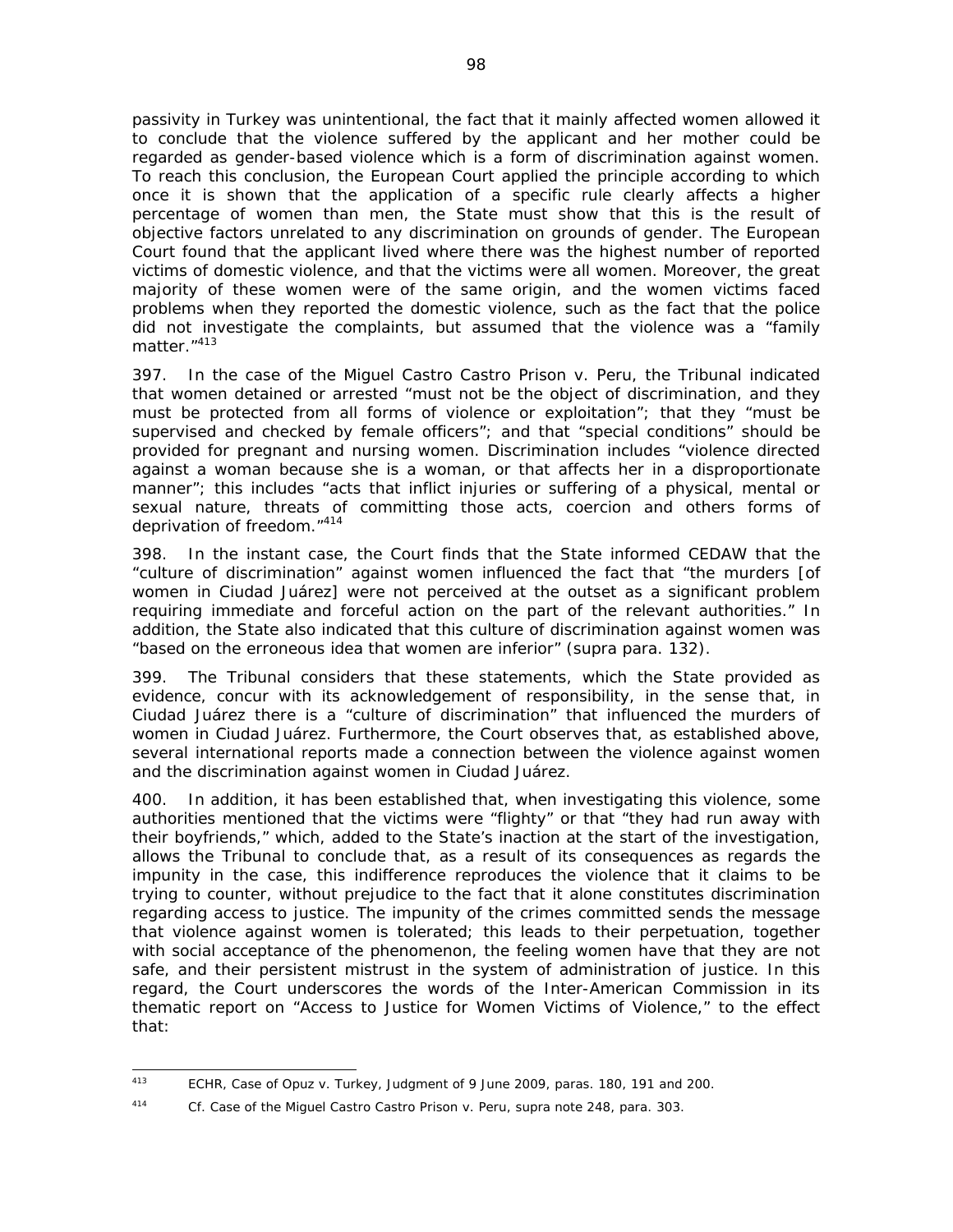The influence exerted by discriminatory socio-cultural patterns may cause a victim's credibility to be questioned in cases involving violence, or lead to a tacit assumption that she is somehow to blame for what happened, whether because of her manner of dress, her occupation, her sexual conduct, relationship or kinship to the assailant and so on. The result is that prosecutors, police and judges fail to take action on complaints of violence. These biased discriminatory patterns can also exert a negative influence on the investigation of such cases and the subsequent weighing of the evidence, where stereotypes about how women should conduct themselves in interpersonal relations can become a factor.<sup>4</sup>

401. Similarly, the Tribunal finds that gender stereotyping refers to a preconception of personal attributes, characteristics or roles that correspond or should correspond to either men or women. Bearing in mind the statements made by the State (*supra* para. 398), the subordination of women can be associated with practices based on persistent socially-dominant gender stereotypes, a situation that is exacerbated when the stereotypes are reflected, implicitly or explicitly, in policies and practices and, particularly, in the reasoning and language of the judicial police authorities, as in this case. The creation and use of stereotypes becomes one of the causes and consequences of gender-based violence against women.

402. The Court therefore finds that, in the instant case, the violence against women constituted a form of discrimination, and declares that the State violated the obligation not to discriminate contained in Article 1(1) of the Convention, in relation to the obligation to guarantee the rights embodied in Articles  $4(1)$ ,  $5(1)$ ,  $5(2)$  and  $7(1)$  of the American Convention to the detriment of Laura Berenice Ramos Monárrez, Esmeralda Herrera Monreal and Claudia Ivette González; as well as in relation to the access to justice established in Articles 8(1) and 25(1) of the Convention, to the detriment of the victims' next of kin identified in paragraph 9 *supra*.

# *5. The rights of girls, Article 19 of the American Convention*

403. The Commission alleged that the State's "duty to protect the human rights of Laura Berenice Ramos and Esmeralda Herrera Monreal was enhanced, for two reasons: their condition as minors, and the obligation to adopt special measures of protection, prevention and guarantee." However, according to the Commission, "[n]ot only did the state agencies charged with enforcing the law fail to act to prevent acts such as those herein described, and to identify and punish those responsible, but those state agencies specifically charged with the protection of children did not intervene in any way, either to prevent these facts, or to propose some kind of solution for the case."

404. According to the representatives, Esmeralda Herrera and Laura Berenice Ramos "were murdered eight years after the first murders of girls and women in Ciudad Juárez were recorded. The State had the obligation to adopt special measures of protection to ensure their life, liberty and personal integrity." They indicated that the State "had failed to adopt measures to prevent violence in the community and to guarantee full enjoyment of the fundamental rights of the child."

405. The State affirmed that it "complies with its obligation to protect children by adopting measures that correspond to their special situation of vulnerability." It also maintained that it had not incurred in international responsibility because "state agents had not participated directly in the murders […], and it had not been proved that the fact that the victims were minors had been a relevant factor"; also, because it has implemented "special measures to ensure the full exercise of the rights of the child."

<sup>415</sup> 415 IACHR, *Access to justice for women victims of violence in the Americas,* OEA/Ser.L/V/II. Doc. 68, January 20, 2007 (case file of attachments to the application, volume VII, attachment 2, folio 1822).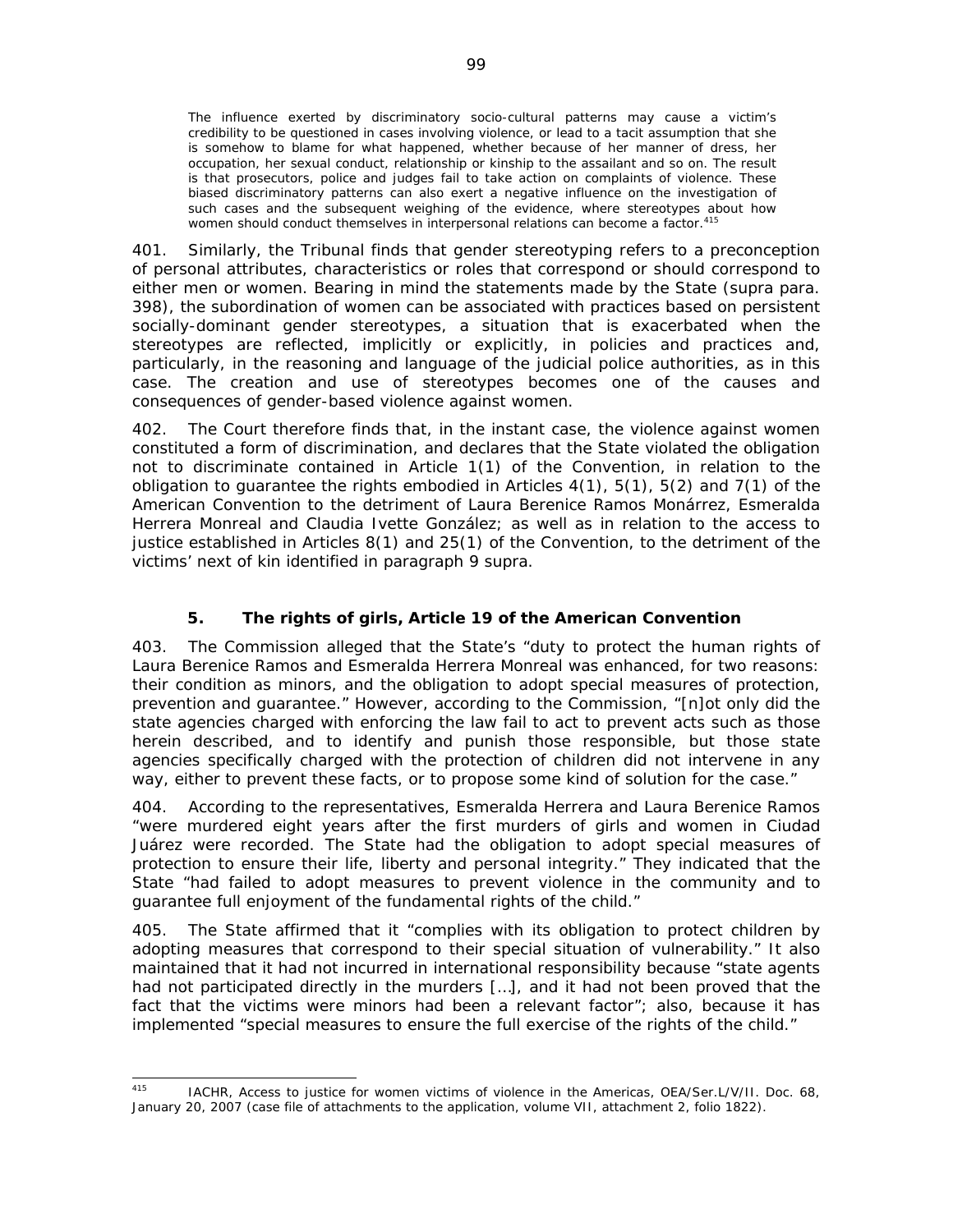406. As established previously, at the time of the facts, the public authorities were aware of a context of disappearances, violence and murders of young women and girls (*supra* para. 129).

407. The independent expert for the United Nations study on violence against children has stated that "[v]iolence against children takes a variety of forms and is influenced by a wide range of factors, from the personal characteristics of the victim and perpetrator to their cultural and physical environments." Economic development, social status, age, sex and gender are among the many factors associated with the risk of lethal violence. He also stated that "sexual violence predominantly affects those who have reached puberty or adolescence," and that girls face greater risk of this type of violence.<sup>416</sup>

408. This Tribunal has established that boys and girls have special rights which give rise to specific obligations for the family, society and the State. Moreover, their status requires special protection that must be understood as an additional right that complements all the other rights that the Convention recognizes to each individual.<sup>417</sup> The prevalence of the best interest of the child must be understood as the need to satisfy all the rights of children and adolescents, which obligates the State and affects the interpretation of all the other rights of the Convention when a case concerns minors.<sup>418</sup> Furthermore, the State must pay special attention to the needs and rights of the alleged victims owing to their condition as girls who, as women, belong to a vulnerable group.<sup>419</sup>

409. In this case, the Court finds that the State had the obligation to adopt all the positive measures necessary to ensure the rights of the disappeared girls. Specifically, the State had the obligation to ensure that they were found as soon as possible, once the next of kin had reported that they were missing; above all because the State was aware of the existence of a specific context in which girls were being disappeared.

410. Despite the existence of legislation for the protection of children,<sup>420</sup> together with specific state policies, $421$  the Tribunal underscores that the evidence provided by the State does not show that, in this specific case, these measures translated into effective measures for initiating a prompt search, activating all resources to mobilize

<sup>416</sup> United Nations, Report of the independent expert for the United Nations study of violence against children, Paulo Sérgio Pinheiro, submitted pursuant to General Assembly resolution 60/231, A/61/299, 29 August 2006, paras. 25, 29 and 30.

<sup>417</sup> *Cf*. *Juridical Condition and Human Rights of the Child.* Advisory opinion OC-17/02 of August 28, 2002. Series A No. 17, paras. 53, 54 and 60; *Case of the Gómez Paquiyauri Brothers v. Peru. Merits, Reparations and Costs*. Judgment of July 8, 2004. Series C No. 110, para. 164, and *Case of the Yean and Bosico Girls v. Dominican Republic. Preliminary Objections, Merits, Reparations and Costs*. Judgment of September 8, 2005. Series C No. 130, para. 133.

<sup>418</sup>*Cf. Juridical Status and Human Rights of the Child*, *supra* note 417, paras. 56, 57 and 60, and *Case of the Jean and Bosico Girls v. Dominican Republic*, *supra* note 417, para. 134.

<sup>419</sup> *Cf.* CEDAW, General recommendation 24: Women and health, twentieth session, A/54/38/Rev.1, 1999, para. 6, and *Case of the Jean and Bosico Girls v. Dominican Republic*, *supra* note 417, para. 134.

<sup>&</sup>lt;sup>420</sup> Cf. Political Constitution of the United Mexican States, Article 4 (case file of attachments to the answer to the application, attachment 43, volume XXVIII, folio 9816) and Law for the Protection of the Rights of Girls, Boys and Adolescents, published in the Federation's Official Gazette on May 29, 2000, Articles 2 to 5 (case file of attachments to the answer to the application, attachment 103, volume XLIII, folio 16049).

<sup>421</sup> Such as the creation of the National Council for Children and Adolescents (case file of attachments to the answer to the application, attachment 104, volume XLIII, folios 16065 to 16068); the National System for the Integral Development of the Family (merits case file, volume III, folio 1082); the National Action Plan to Prevent, Deal With and Eliminate the Commercial Sexual Exploitation of Children (merits case file, volume III, folio 1082), and the Campaign to Prevent Child Abuse (merits case file, volume III, folio 1085).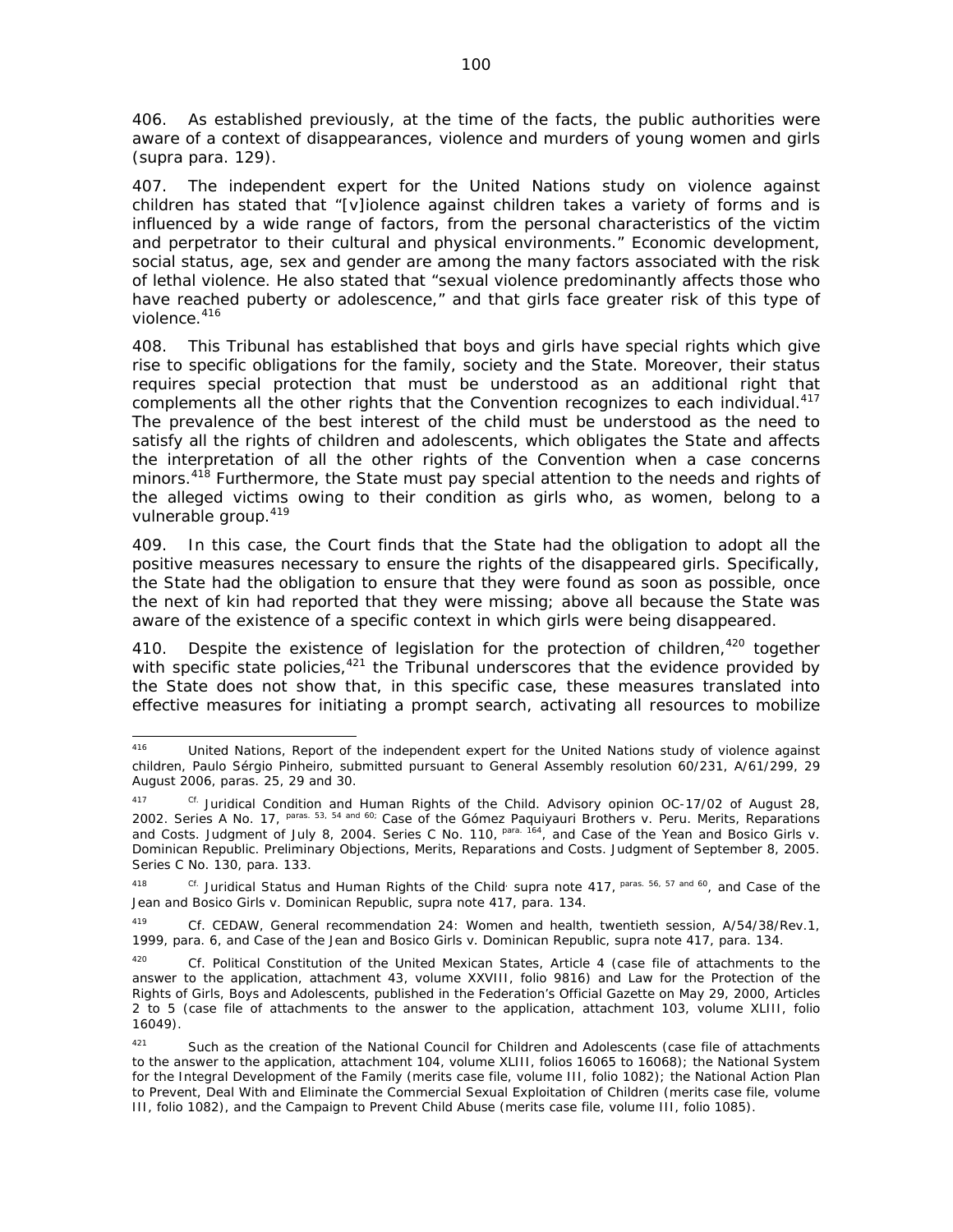the different institutions and to deploy domestic mechanisms to obtain information to locate the girls rapidly and, once their bodies were found, to conduct the investigations, and prosecute and punish those responsible effectively and promptly. In summary, the State did not prove that it has proper reaction mechanisms or public policies that would provide the institutions involved with the necessary means to ensure the rights of the girls.

411. Consequently, this Court finds that the State violated the right embodied in Article 19 of the Convention, in relation to Articles 1(1) and 2 thereof, to the detriment of the girls Esmeralda Herrera Monreal and Laura Berenice Ramos Monárrez.

# *6. Right to humane treatment of the victims' next of kin*

412. The Tribunal has determined that there is no longer a dispute concerning the alleged violations of the right embodied in Article 5(1) of the Convention to the detriment of the victims' next of kin, based on the violations accepted by the State during the "first stage" of the investigations (*supra* para. 20). Despite this, the Court finds it appropriate to define the meaning and scope of these violations. In addition, it will determine whether Article 5 of the Convention was violated by facts other than those acknowledged by the State. In this regard, the Tribunal will examine the effect on the mental and moral integrity of the victims' next of kin as a result of what happened to the latter, the investigations conducted to determine what occurred, and the treatment that the authorities accorded to the next of kin and to the victims' remains. Subsequently, it will examine the alleged violations owing to acts of harassment, intimidation, and threats against the victims' next of kin.

# *6.1. Suffering of the next of kin because of what happened to the victims and because of their search for the truth*

413. The Commission alleged that the mental and moral integrity of the victims' mothers were affected as a direct consequence of the sudden disappearance of their daughters, the ignorance of their whereabouts for a considerable period of time, and the absence of an investigation into what happened, as well as owing to the treatment they received from the authorities, ranging from indifference to hostility.

414. The representatives alleged that "[t]he disappearance, torture and murder [of the victims], the destruction of their remains, and the absence of an appropriate, timely and effective response by the authorities to clarify the circumstances of their deaths, caused considerable damage to the physical and mental health of the next of kin, their quality of life and life project and their feeling of wellbeing, and significantly violated their sense of dignity, security and membership in a community where the rights of the victims are recognized and respected, placing a limit on what they expect from life."

415. On other occasions, the Tribunal has declared that the next of kin of the victims of human rights violations may, in turn, be victims. $422$ 

 $422$ 422 *Cf. Case of Bámaca Velásquez v. Guatemala*. *Merits.* Judgment of November 25, 2000. Series C No. 70, para. 160*; Case of Escué Zapata v. Colombia, supra* note 309, para. 77, and *Case of Anzualdo Castro v. Peru*, *supra* note 30, para. 105. Nevertheless, in its judgment in the Valle Jaramillo case, the Court established that suffering could not be presumed as regards the next of kin who did not belong to the nucleus of "direct family members," but that, in such cases, the Court must examine whether there were, *inter alia*, ties of affection, suffering, or whether they had taken part in the search for truth. In the instant case, the State acquiesced as regards the alleged suffering of the next of kin, therefore the Tribunal will not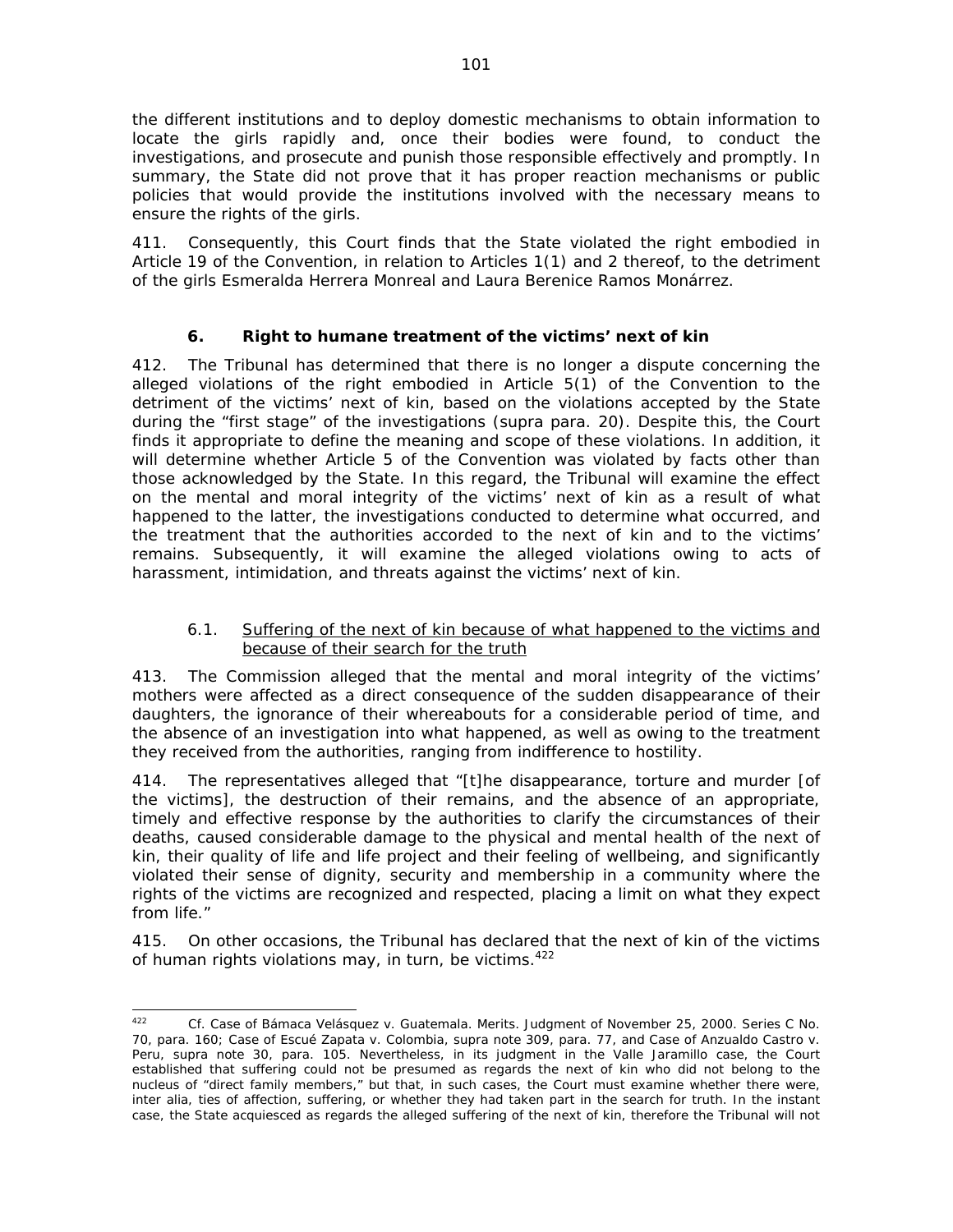416. In the case of Laura Berenice Ramos, her mother testified before the Court that:

Five months passed before they could show me my daughter's body, and it was not a body, it was bones […] and they always told me that I should be accompanied by a doctor or a dentist, and I took them with me and we were never allowed to see the body.

 $\lceil \dots \rceil$ 

I needed to know whether my daughter was alive [or] dead [and] I needed to identify that body, so I asked the deputy prosecutor if I recognized the body would he return it to me as a birthday present, and he told me that it was very cruel, but yes. On March 20, I was able to go in and identify the bones, and they told me that I could do whatever I wanted with them.<sup>423</sup>

 $\lceil \dots \rceil$ 

[The investigations conducted by the authorities] were useless; even though I suggested specific lines of inquiry, they never paid any attention to me; they tried to give us minimum assistance that did nothing to alleviate our anguish, everything I had to struggle with to continue investigating […].

The damage was not caused simply by my daughter's disappearance; the whole family was damaged: my children, Claudia Ivonne and Jorge Daniel, they need a lot of psychological help, because they also lost part of their lives; […] we are no longer complete; […] I don't need a pat on the back out of pity, I needed them to look for my daughter, for them to give me my daughter, to confirm me whether or not it was my daughter. Now I demand, […] compensate me for my life, because my life is no longer the same; this is what I ask these people who I know have the power to be able to make them pay for all the damage, everything that has been done to us.424

#### 417. In her testimony before the Court, Esmeralda Herrera's mother stated:

The authorities have had a very bad attitude […] they never even took the time to call us, in [...] eight years, to tell me how the investigations were going; [...] I've had to find out everything from the media.

[…]

The procedure to identify my daughter was performed four years after I had asked for an exhumation and a DNA test […]. The process was very difficult for me and my family because we had to re-experience a funeral, an exhumation; I tried to take my life several times because it had no meaning, because I could not obtain justice […]. My younger children tried to take their own life; they were interned. My daughter, who was 11 years old at that time, [...] drew flyers (*pesquisas*) and stuck them up all round the house [...] because the authorities never gave me a flyer.

 $\lceil \dots \rceil$ 

-

I spent many nights imagining what they did to my daughter; how they raped her, how they tortured her. It was terrible; I couldn't sleep imagining this. Also, since I was waiting for her, I dreamed and hoped that my daughter would appear; that one day when I returned from work, they would say, just as they told me that Esmeralda had not appeared, […] here's Esmeralda. Esmeralda has reappeared.

#### 418. The mother of Claudia Ivette González testified before the Court that:

I was greatly affected; I fell ill, my sister also fell ill, and I also had a son ill with cancer; he was very affected when we found the body; two months later […] he died;[…] [the authorities] haven't helped me at all, they haven't even made any progress […]. They haven't shown any respect for us […] because they haven't found the guilty individuals, and

424 *Cf.* testimony of Mrs. Monárrez, *supra* note 183.

apply such analysis in the present case (*Cf. Case of Valle Jaramillo et al. v. Colombia. supra* note 49, para. 119).

*<sup>423</sup> Cf.* testimony of Mrs. Monárrez at the public hearing, *supra* note 183. See also testimony of Benita Monárrez Salgado before the official of the Public Prosecutor's Office of the Office of the Attorney General for the state of Chihuahua on July 24, 2006 (case file of attachments to the answer to the application, volume XXIX, attachment 46, folio 10046).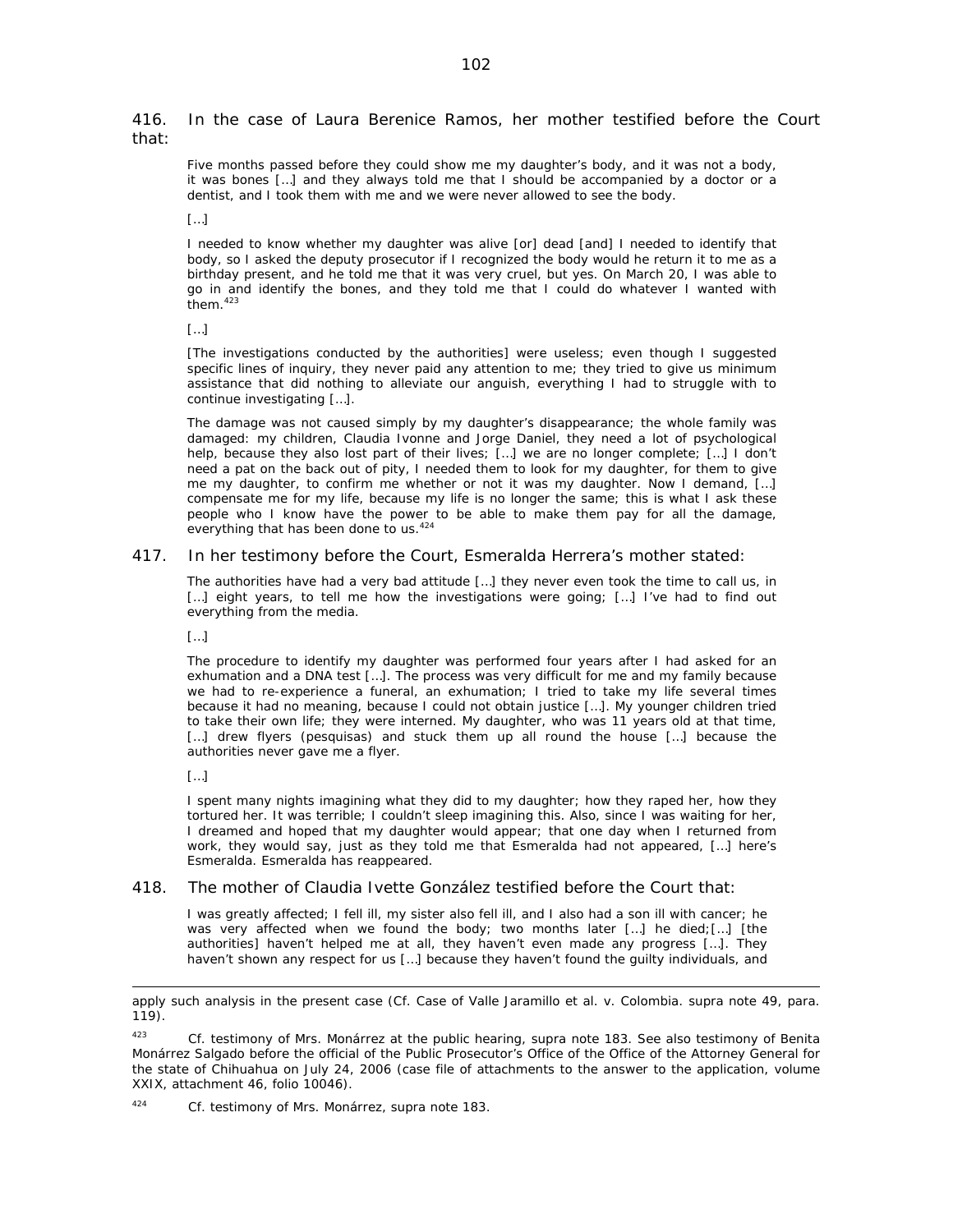many young girls are still disappeared […]. I no longer have any confidence in them […]. I have daughters, and I am afraid that it could happen again because the authorities are doing nothing […].

In order to get information from them […] we used to go every day and […] sometimes […] the doors were closed and they did not receive us; the journalists were the ones that gave us strength. […] They conducted a DNA test on my daughter and me a first time, and then three months later, they came to do another DNA test. Once again they sent it from Mexico and I said to them: "you had already done one, where is it?" [They answered] "No madam it was lost, it was spoiled" […].

The most difficult thing is the feeling of helplessness; [I need] courage for my other children, I don't want this to happen to me again.  $425$ 

419. The body of evidence reveals that, following the disappearance of the three victims, their next of kin had to take different measures to look for them due to the inactivity of the authorities, who also made derogatory comments about the young women, causing suffering to their next of kin. Thus, the expert reports indicated that the opinions given by the authorities, to the effect that the young women were to blame for their disappearance owing to their behavior, "caused the next of kin confusion and anguish, especially for those who knew that their daughter's life did not correspond to these descriptions."426 Furthermore, "[t]he mothers insist in the pain and suffering experienced owing to the negligence of the authorities and the callousness with which they have been treated, underscoring […] how their anguish was aggravated by this mistreatment, and by being dissuaded from filing complaints that would perhaps have allowed [the victims] to be found alive and by the absence of information during the whole process."  $427$ 

420. In addition, the mental and emotional health of the next of kin suffered owing to the lack of diligence in determining the identity of the remains that were found and the absence of information on the measures taken by the authorities. Thus, "[t]he failure to identify the bodies [during several years] has prevented the families from going through the rites that accompany the death and burial of a loved one, brusquely altering their mourning process. They have been unable to heal their wounds, obliged to live with a permanent anguish that is revived each time the media announces the discovery of more bodies."<sup>428</sup>

421. The absence of investigations to try and discover the truth, to prosecute and, if applicable, to punish those responsible, "exacerbates the feeling of helplessness, lack of protection and defenselessness of these families."<sup>429</sup>

422. The State acknowledged that "the irregularities admitted by the authorities at the beginning of the investigations into the [three] murders […] affected the next of kin directly […]. Consequently, the State acknowledges and accepts that the right to mental and moral integrity of the next of kin was violated."

423. The State defined the scope of its acquiescence as follows:

(i) When the bodies […] were found, the authorities did not take sufficient care to safeguard the scene of the facts and the other elements that were found there, elements that constitute material evidence of the murders. This

<sup>425</sup> 425 *Cf.* testimony of Mrs. González, *supra* note 183.

<sup>426</sup> *Cf.* statement made before notary public by expert witness Lira Kornfeld on April 21, 2009 (merits case file, volume XI, folio 3340).

<sup>427</sup> *Cf.* testimony of expert witness Lira Kornfeld, *supra* note 426, folio 3340.

<sup>428</sup> *Cf.* Amnesty International, *Intolerable killings, supra* note 64, folio 2282. Likewise, IACHR, *The Situation of the Rights of Women in Ciudad Juárez, supra* note 64, folio 1745.

<sup>429</sup> *Cf.* testimony of expert witness Lira Kornfeld, *supra* note 426, folio 3339.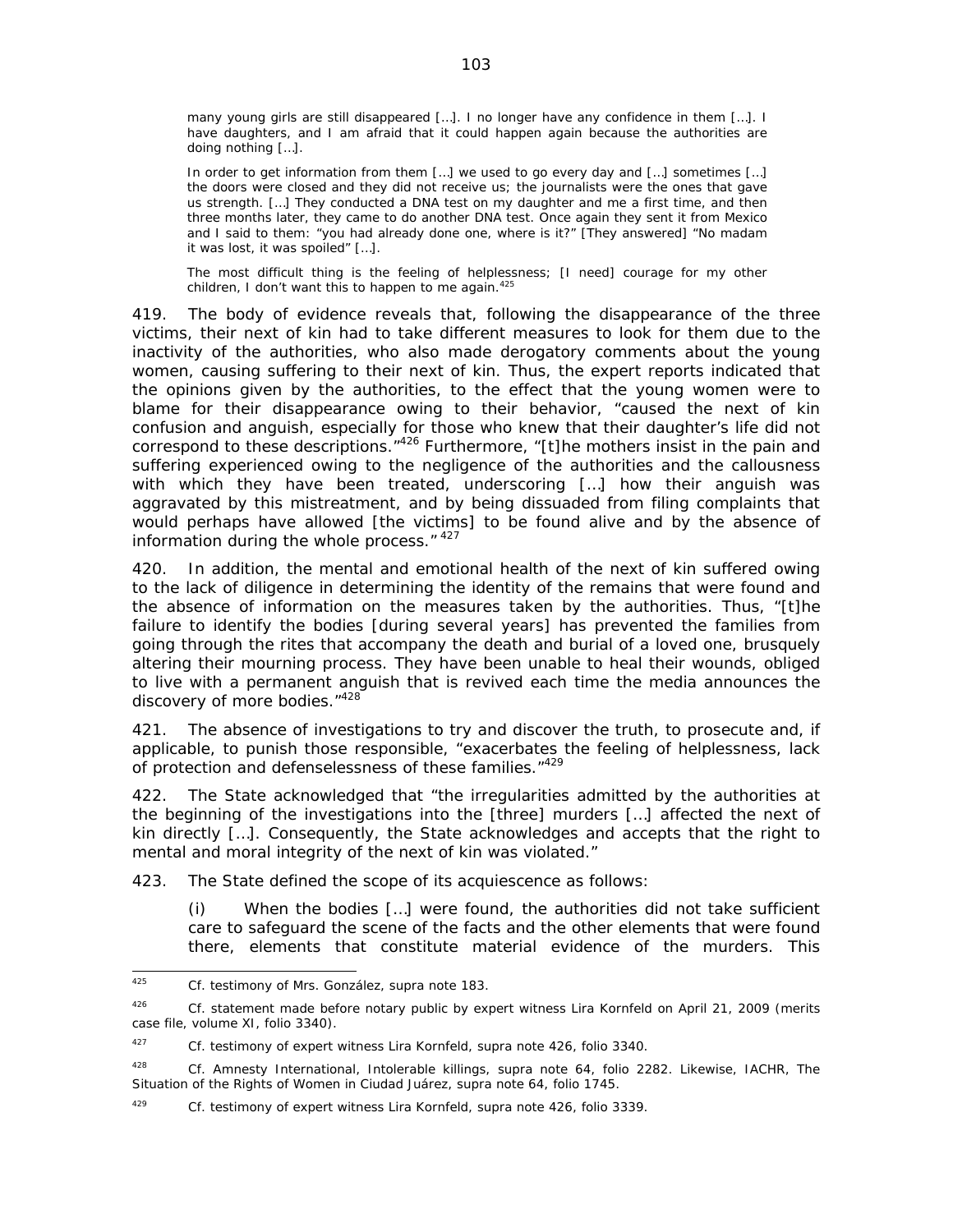negligence obstructed and led to mistakes in the initial investigations of the murders, which caused additional suffering to the next of kin of the victims;

(ii) The mistakes and omissions in compiling the case files also contributed to the delay in the investigations to find those responsible for the killings. This issue affected the next of kin, because they were uncertain about the conscientious, impartial and exhaustive nature of the investigations into the murders of the victims;

(iii) The re-opening of the investigations into the murders was due, in part, to the need to identify the victims, because the next of kin had expressed a reasonable doubt about the identification analyses that had been performed, and it acknowledged "the suffering of the mothers […] when they had to identify the bodies of their daughters, which had suffered a significant degree of decomposition that made them almost unrecognizable";

(iv) The State is aware of the suffering caused to the victims' next of kin by the fact that, to date, those responsible for murdering Mss. González, Herrera and Ramos, have not been identified, and

(v) At the beginning of the investigations, the next of kin were not kept properly informed of the inquiries that the authorities were making and the measures they were taking to identify and locate those responsible. The State censured the insensitive attitude shown by the officials of the Office of the Attorney General for the state of Chihuahua toward the next of kin. It also censured the insensitivity of the authorities when returning the bodies of Mss. González, Herrera and Ramos, to their next of kin and regretted the statements made by public officials concerning the murders of Mss. González, Herrera and Ramos, which harmed the moral and mental integrity of their next of kin.

424. Based on the above, the Tribunal finds that the violation of the personal integrity of the victims' next of kin stems from the circumstances suffered due to all the process that followed the disappearances of Esmeralda Herrera Monreal, Claudia Ivette González and Laura Berenice Ramos Monárrez, and also by the general context in which the facts occurred. The irregular and deficient actions of the state authorities when trying to discover the whereabouts of the victims after their disappearance had been reported; the lack of diligence in determining the identity of the remains, the circumstances and causes of the deaths; the delay in the return of the bodies; the absence of information on the evolution of the investigations, and the treatment accorded the next of kin during the whole process of seeking the truth has caused them great suffering and anguish. In the Court's opinion, all the foregoing constitutes degrading treatment contrary to Article 5(1) and 5(2) of the American Convention, in relation to Article 1(1), to the detriment of Irma Monreal Jaime, Benigno Herrera Monreal, Adrián Herrera Monreal, Juan Antonio Herrera Monreal, Cecilia Herrera Monreal, Zulema Montijo Monreal, Erick Montijo Monreal, Juana Ballín Castro, Irma Josefina González Rodríguez, Mayela Banda González, Gema Iris González, Karla Arizbeth Hernández Banda, Jacqueline Hernández, Carlos Hernández Llamas, Benita Monárrez Salgado, Claudia Ivonne Ramos Monárrez, Daniel Ramos Monárrez, Ramón Antonio Aragón Monárrez, Claudia Dayana Bermúdez Ramos, Itzel Arely Bermúdez Ramos, Paola Alexandra Bermúdez Ramos and Atziri Geraldine Bermúdez Ramos.

### *6.2. Threats, intimidation and harassment suffered by the next of kin*

425. The Commission alleged that "the mothers of Claudia Ivette, Esmeralda and Laura Berenice […] have been victims of continual harassment, mistreatment, and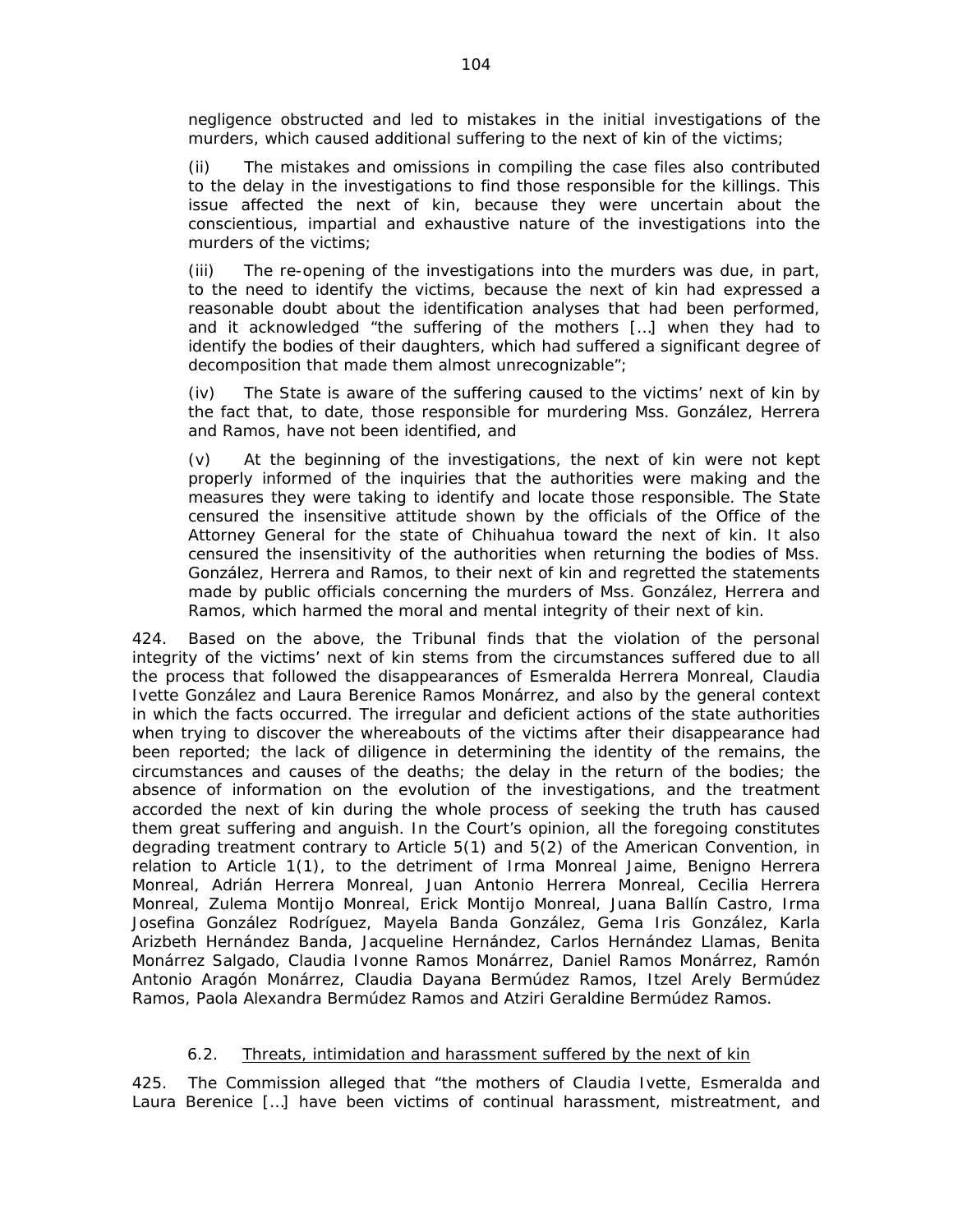intimidation by state officials and authorities since they reported the disappearances to the present date." According to the Commission, "in this case, following the disappearance of their daughters, the quest for justice, at times, resulted in the mothers and some members of the families becoming victims of harassment and threats that jeopardized their life and integrity."

426. The representatives affirmed that "faced with the demand for justice and investigation by the mothers of Esmeralda, Laura, Claudia, and their next of kin, the response of the Mexican State was intimidation, harassment, systematic dissuasion, and even violence against them: directly towards their children, or against their lawyers."

427. The State emphasized that "it had not found any element that would reveal acts of public disparagement, harassment or discrimination against the next of kin of these three women during the investigations into the disappearance, the discovery of the remains or the inquiries to find those responsible for the murder of Claudia Ivette González, Esmeralda Herrera Monreal and Laura Berenice Ramos Monárrez." The State assured that it "had not found any element that would reveal false accusations or threats made by public officials against the next of kin of the three victims. To the contrary, the State has informed the Tribunal of all the remedies available in domestic legislation to the next of kin of Mss. González, Herrera and Ramos in order to report possible accusations or threats. However, since the next of kin have not come forward to report these accusations, the authorities have no grounds for investigating them and punishing those responsible.

428. Mrs. Monárrez testified before the Court as follows:

[Because I took one of my daughter's bones], we began to be followed; cars, identified by both my daughter Claudia Ivonne and me, followed us everywhere; official vehicles from the Office of the Attorney General of the Republic.

[…]

I had to leave my country because, on one occasion, they tried to run over my two youngest children and me; and I had to request asylum in the United States because, because after they did not look for my daughter, I founded an organization called *Integración de Madres por Juárez* […]

We were being persecuted, even my daughter Claudia Ivonne; she had remained in Mexico when I went to ask for asylum. We went through a very difficult time. We were detained. I spent three weeks with my five-year-old son, who now has a problem. He cannot look at the authorities. He cannot look at anyone in uniform because he is frightened by them. My daughter Claudia remained in Mexico because they couldn't help all of us at the same time. She stayed with my grandchildren. They tried to take one of my girls, who was seven years old, from school. They put a gun to [Claudia's] head and told her to be quiet, […] to stop talking because, if not, they would kill her […].

[The authorities harassed us] because they could never buy me; not even with all the things they did to me to frighten me, […] that's why I left. […]

I had to ask many people to help me. I had to sell food on the street. We had to sleep on the street. We had to be in a place with the people who live on the street. I don't think my family deserved this. I consider the authorities are to blame for forcing me to emigrate to protect the life of my children and my own life […]. I left on September 4, 2006, and my daughter [...] last year, which was when she couldn't bear it anymore. [...].

[The harassment took place] from the time my daughter disappeared; from then on, I felt as though my hands and feet were tied.<sup>430</sup>

429. On July 9, 2007, Claudia Ivonne Ramos Monárrez, sister of Laura Berenice Ramos, testified before the Public Prosecutor's Office that:

 $430$ <sup>430</sup> *Cf.* testimony given by Mrs. Monárrez, *supra* note 183.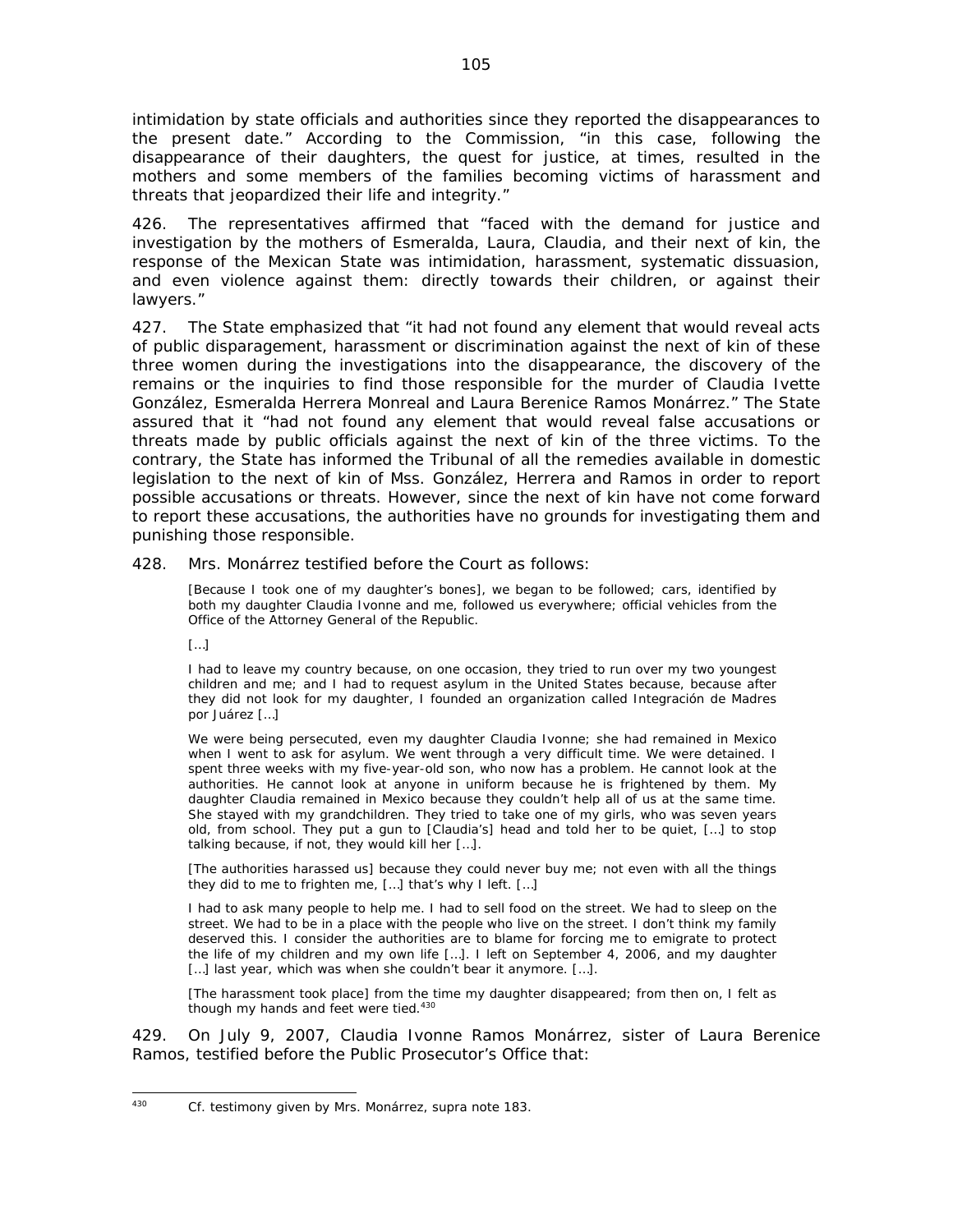On May 2, [2006] I filed a complaint about some vehicles and individuals who went to my house asking where I lived, who I lived with and what I did, and who were investigating my life […]. A complaint was filed before the [state] Attorney General and she gave express orders to an official, who took my statement, and everything was done with secrecy […]; to date nothing has been investigated. [Also] […] two months ago […] I submitted a written request for a copy of the complaint I had filed and I realized that it was not a complaint, [but that] my statement had been taken as testimony and attached to the case file […] of my sister, Berenice Ramos; […] [consequently] I ask again for an investigation into why the judicial officials and cars were in front of my house.<sup>431</sup>

430. The Ramos Monárrez family asked the United States authorities to grant them asylum. The judge who decided the request for political asylum based his decision, *inter alia*, on the testimony of several witnesses, who mentioned that:

There are several groups that have spoken out against the femicides. The groups have conducted protests and marches. One of the groups was Mothers Integration for Juárez, which was founded by Ms. Monárrez Salgado. [The deponent] attempted to attend one of the organization's meetings. Prior to arriving, the attendees were robbed by armed men and the meeting was cancelled; 432

 $\lceil \dots \rceil$ 

The climate of fear and intimidation against people who speak out against the murders and the lack of investigations related to the murders of these young girls is clearly prevalent in Ciudad Juárez. [...] Mrs. Monárrez Salgado became one of the more vocal family members of the femicide victims in demanding that the police investigate these crimes. […She] publicly questioned police competency, their level of commitment in solving the murders, and openly discussed their possible direct involvement in the cover-up of the femicides. […] She participated in numerous national and international interviews with multiple radio, television, and newspaper mediums. […G]overnment officials or people closely connected to the government are behind the threats and intimidation, since they are most interested in silencing advocacy around the murders and critiques of the government's handling of the femicides.<sup>433</sup>

431. Lastly, the same judge considered the testimony of the Ramos Monárrez family, and described it as "consistent and well supported by the documentary evidence."434 Regarding the testimony of Mrs. Monárrez, he indicated that:

Through the media, Mrs. Mon[á]rrez Salgado publicly accused Mexican Government officials, including the Governor and the Attorney General of the Mexican State of Chihuahua, on being complicit in her daughter's death and subsequent deficient investigation. […]

After she identified her daughter's body, Ms. Mon[á]rrez Salgado began receiving threatening phone calls. The callers told her that if she continued to speak out, the callers would kill her or make her children disappear. The calls occurred on a continuous basis, however they intensified after the Inter-American Court accepted the Cotton Field Murders case.

One day while she was walking to a funeral, Ms. Mon[á]rrez Salgado noticed that a truck was following her. The truck revved its engine and drove quickly towards her. She was able [to] get out of the way. The truck circled the block and tried to hit her again. Ms. Mon[á]rrez Salgado was able to avoid the second attempt and the truck drove away. She then went to the funeral.

Upon returning from the funeral, she discovered that someone had broken into her home and gone through her files relating to the death of her daughter. Some of the documents were missing. A few weeks later, someone tried to break into her home for a second time.

<sup>431</sup> Cf. testimony of Claudia Ivonne Ramos Monárrez before the official of the Public Prosecutor's Office of the Office of the Attorney General of the state of Chihuahua on July 9, 2007 (case file of attachments to the application, volume X, attachment 91, folio 3544). In relation to this complaint, see also the request for a copy of the complaint of harassment made on August 25, 2006, by Claudia Ivonne Ramos Monárrez before the Special Prosecutor's Office for the Murders of Women on May 1, 2007 (case file of attachments to the answer to the application, volume XXXVI, folio 13128).

<sup>432</sup> *Cf.* United States Department of Justice, Executive Office for Immigration Review, written decision of the Immigration Court, April 13, 2009 (merits case file, volume XIII, folio 4015).

<sup>433</sup> *Cf.* written decision of the Immigration Court, *supra* note 432, folio 4023.

<sup>434</sup> *Cf.* written decision of the Immigration Court, *supra* note 432, folio 4025.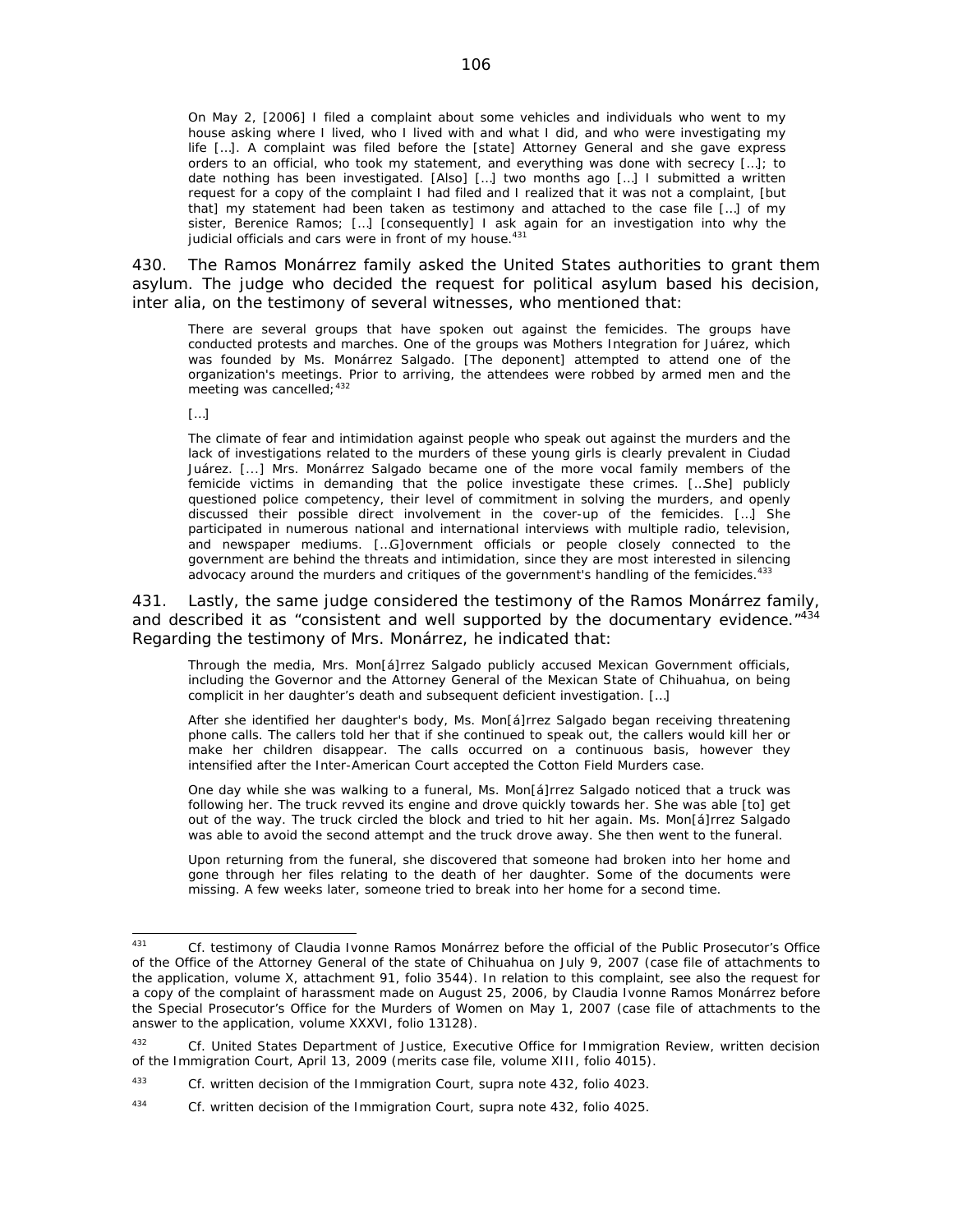432. Claudia Ivonne Ramos Monárrez and Jorge Daniel Ramos Monárrez also testified before the immigration judge about specific acts of harassment which led them to feel threatened and that their lives were in danger, so that they requested the United States authorities to give them asylum, and this was granted.<sup>435</sup>

433. The judge granted them asylum finding that "[o]ver the course of the past eight years, the Mon[á]rrez Salgado family has faced harassment, threats, and attacks on their lives that rise to the level of persecution. Each family member suffered individual incident that were sufficiently life threatening that would constitute persecution alone. However, it becomes clear that they have suffered persecution when one considers the cumulative effect of the years of intimidation, harassment, and physical attacks."436

434. Regarding the next of kin of Laura Berenice Ramos, the expert evidence provided to the proceedings before the Tribunal determined that they suffer constant fear owing to the dangers and the different threats they have experienced, reflected in acts that occurred in public places, which have jeopardized their safety and their integrity, and in the absence of a prompt and adequate response to their complaints by the authorities. They have also suffered feelings of loneliness and isolation, as a result of their growing lack of confidence in the authorities.<sup>437</sup>

435. The file in the instant case includes information on the existence of a pattern of state conduct towards the next of kin of women victims of violence in Ciudad Juárez, consisting in depreciatory, disrespectful and even aggressive treatment when they try to obtain information about the investigations.<sup>438</sup> In most cases, this results in distrust and fear, so that they do not denounce the facts. The next of kin stated that, at times, they were told to stop making inquiries and taking other steps to seek justice.<sup>439</sup> Furthermore, it has been reported that "the harassment and threats directed at the victims' families, their representatives and civil society organizations have intensified as national and international pressure increased," because they are blamed for the national and international dimension that the situation has acquired.<sup>440</sup>

436. Based on the foregoing, the Court considers that the body of evidence reveals that Mrs. Monárrez suffered various acts of harassment following her daughter's disappearance and until she abandoned her country to go into exile in the United States; a situation experienced by her three children and her grandchildren also.

437. In the case of the Herrera family, on April 5, 2006, Mrs. Monreal Jaime testified before the Prosecutor's Office that her son, Adrián Herrera Monreal, "had been intercepted when driving his car; two Municipal Police patrol cars and two Judicial Police vans arrived, they made him get out of his car, they beat him and they took his vehicle. [E]ight months later, the car appeared dismantled in a lot belonging to the

<sup>435</sup> 435 *Cf.* written decision of the Immigration Court, *supra* note 432, folios 4018 to 4020.

<sup>436</sup> *Cf.* written decision of the Immigration Court, *supra* note 432, folios 4028 and 4029.

<sup>437</sup> *Cf.* testimony of expert witness de la Peña Martínez, *supra* note 186, folio 3352.

<sup>438</sup> *Cf.* IACHR, *The Situation of the Rights of Women in Ciudad Juárez, supra* note 64, folios 1745 and 1770, and Report on Mexico produced by CEDAW, *supra* note 64, folio 1924.

<sup>439</sup> *Cf.* IACHR, *The Situation of the Rights of Women in Ciudad Juárez, supra* note 64, folios 1748 and 1769.

<sup>440</sup> *Cf.* Report on Mexico produced by CEDAW, *supra* note 64, folio 1946.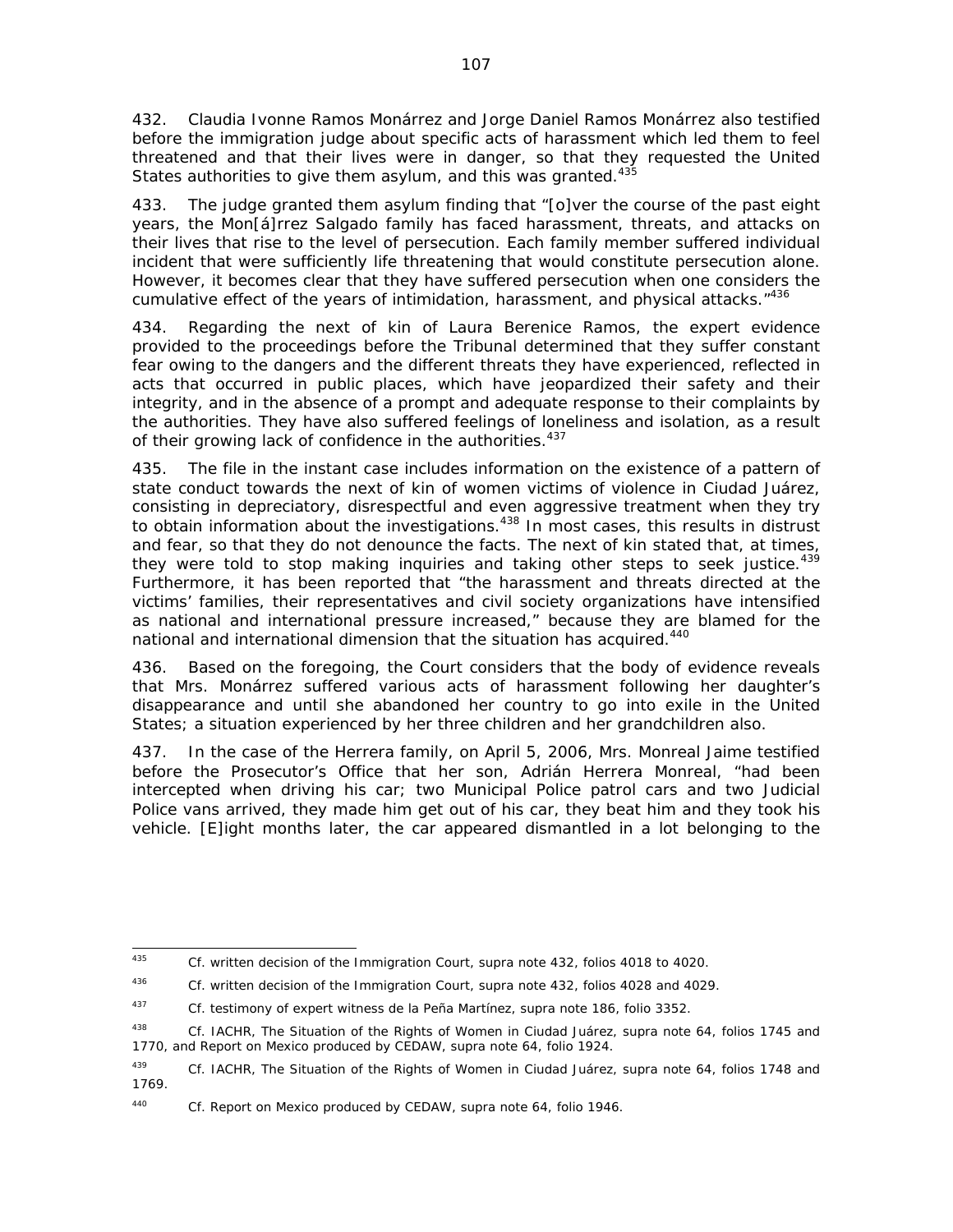Judicial Police.<sup>"441</sup> This testimony is consistent with the one rendered before this Tribunal during the public hearing,  $442$  and with the expert evidence provided.  $443$ 

438. The State has not specifically disputed these alleged facts or provided any evidence to disprove that they occurred. Consequently, the Court finds that the existence of acts of harassment against Adrián Herrera Monreal has been established.

439. Regarding the González family, neither the representatives nor the Commission described specific facts that reflect the alleged harassment and threats; nor did they develop arguments based on evidence that would allow the Tribunal to reach conclusions regarding the allegation.

440. Based on the foregoing, the Court finds that the acts of harassment suffered by the next of kin constitute a violation of the right to humane treatment embodied in Article 5(1) and 5(2) of the American Convention, in relation to Article 1(1) thereof, to the detriment of Adrián Herrera Monreal, Benita Monárrez Salgado, Claudia Ivonne Ramos Monárrez, Daniel Ramos Monárrez, Ramón Antonio Aragón Monárrez, Claudia Dayana Bermúdez Ramos, Itzel Arely Bermúdez Ramos, Paola Alexandra Bermúdez Ramos and Atziri Geraldine Bermúdez Ramos.

#### **VIII**

### **ARTICLE 11444 (RIGHT TO PRIVACY [HONOR AND DIGNITY]) OF THE AMERICAN CONVENTION**

441. The representatives alleged that "the State violated the right to honor and dignity established in Article 11 of the [Convention], by encouraging an attitude of disrespect towards the victims by the authorities, who made disparaging comments and asked injurious questions to some of the next of kin when they filed their reports, and also made offensive public statements." In the opinion of the representatives, "by publicly manifesting an attitude of disparagement and contempt towards the victims, the State directly affected their honor and dignity. Furthermore, it did not comply with its obligation to modify cultural patterns promoting discrimination against women, or provide training to the authorities responsible for preventing, sanctioning and eliminating violence against women, as established in Article 8 of the Convention of Belém do Pará." Lastly, they considered that "[t]he actions taken by the mothers to claim justice were stigmatized and ridiculed."

442. The State affirmed that "the right to honor and dignity of the next of kin of [the three women] was not violated as claimed by the petitioners" because, "during the investigations into the disappearances, the discovery of the remains, and the inquiries to find those responsible for the murders, […] there is no evidence of acts of public

<sup>441</sup> Testimony of Irma Monreal Jaime before the official of the Public Prosecutor's Office, attached to the Joint Agency to Investigate the Murders of Women on April 5, 2006 (case file of attachments to the answer to the application, volume XXX, attachment 50 docket I volume I, folio 10290).

<sup>442</sup> *Cf.* testimony given by Mrs. Monreal, *supra* note 183.

<sup>443</sup> *Cf.* testimony of expert witness Azaola Garrido, *supra* note 186, folio 3366.

<sup>444</sup> Article 11 establishes:

<sup>1.</sup> Everyone has the right to have his honor respected and his dignity recognized.

<sup>2.</sup> No one may be the object of arbitrary or abusive interference with his private life, his family, his home, or his correspondence, or of unlawful attacks on his honor or reputation.

<sup>3.</sup> Everyone has the right to the protection of the law against such interference or attacks.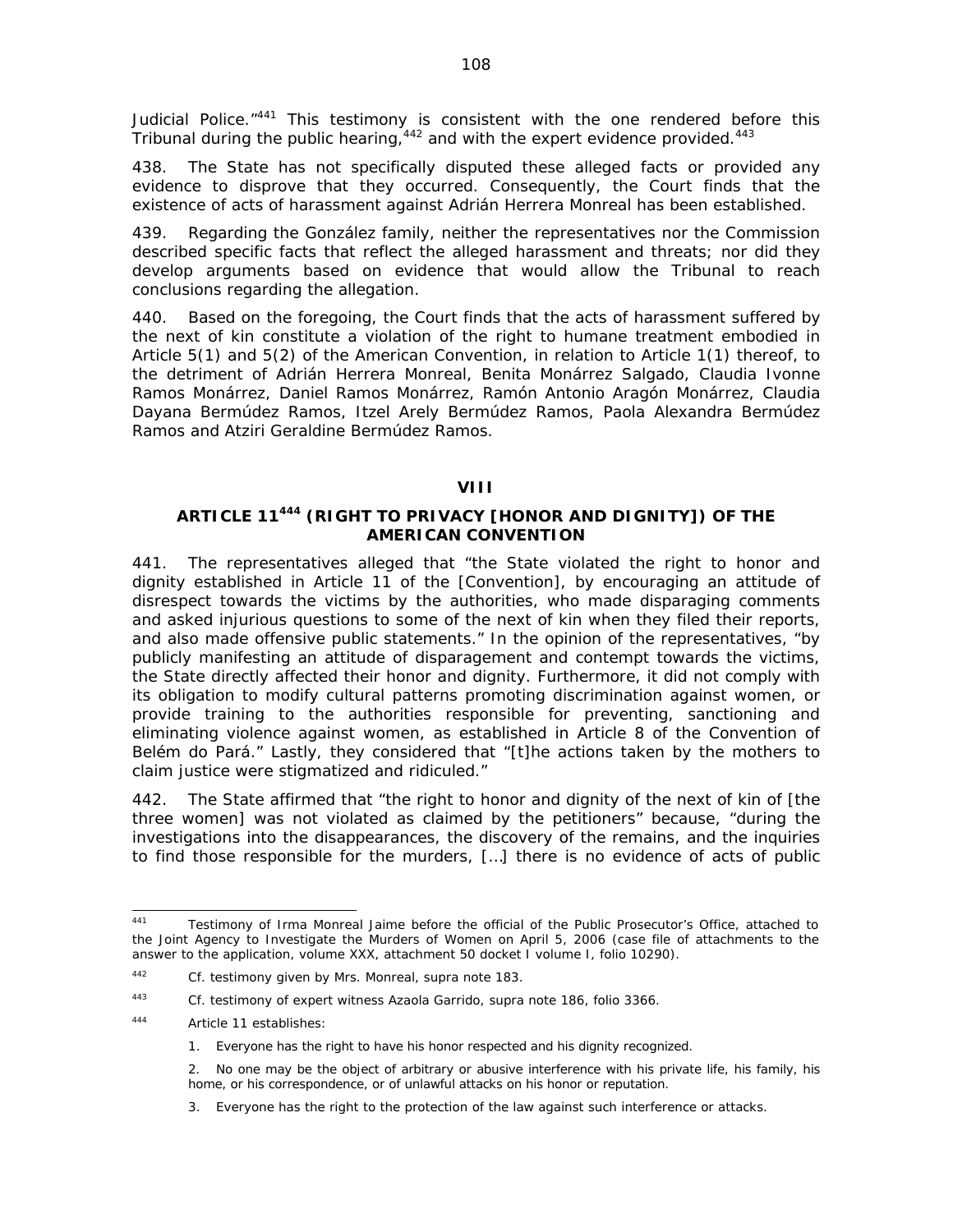disparagement, harassment or discrimination against the next of kin of [the] three women."

443. Even though the Commission did not submit arguments on this point, the Tribunal will proceed to examine these allegations because the requirements established in paragraph 232 *supra* have been fulfilled*.*

444. Article 11 of the Convention recognizes that everyone has the right to have his honor respected, prohibits any unlawful attack on honor and reputation, and imposes on the States the obligation to provide the protection of the law against such attacks. In general, the right to honor relates to self-esteem and self-worth, while reputation refers to the opinion that others have of an individual.<sup>445</sup>

445. The Court points out that the allegations concerning the supposed violation of Article 11 of the Convention to the detriment of the victims and their mothers refer to facts relating to the treatment they suffered as a result of the search for the young women who disappeared and the subsequent quest for justice. The juridical consequences of these facts have already been examined in relation to Article 5 of the Convention; the Tribunal therefore finds that it is not in order to declare a violation of Article 11 of the Convention.

#### **IX**

#### **REPARATIONS**

446. It is a principle of international law that any violation of an international obligation which results in harm entails the obligation to make adequate reparation.<sup>446</sup> This obligation is regulated by international law.<sup>447</sup> The Court has based its decisions in this regard on Article 63(1) of the American Convention.

447. In accordance with the findings on the merits, and the violations of the Convention declared in the previous chapters, as well as in light of the criteria established in the Court's jurisprudence concerning the nature and scope of the obligation to make reparation,  $448$  the Tribunal will proceed to examine the claims submitted by the Commission and by the representatives so as to order measures tending to repair the damage.

#### *1. Injured party*

448. The Court reiterates that those who have been declared victims of the violation of a right recognized in the Convention are considered to be the "injured party."<sup>449</sup> In

 $445$ 445 *Cf. Case of Tristán Donoso, supra* note 9, para. 57, and *Case of Escher et al. v. Brazil, supra* note 46, para. 117.

<sup>446</sup> *Cf. Case of Velásquez Rodríguez v. Honduras. Reparations and Costs*. Judgment of July 21, 1989. Series C No. 7, para. 25; *Case of Anzualdo Castro v. Peru, supra* note 30, para. 170, and *Case of Dacosta Cadogan v. Barbados. Preliminary Objections, Merits, Reparations and Costs.* Judgment of September 24, 2009. Series C No. 204*,* para. 94.

<sup>447</sup> *Cf. Case of Anzualdo Castro v. Peru, supra* note 30, para. 170, and *Case of Dacosta Cadogan v. Barbados, supra* note 446, para. 94.

<sup>448</sup> *Cf. Case of Velásquez Rodríguez v. Honduras, Reparations and Costs, supra* note 446, paras. 25 and 26; *Case of Anzualdo Castro v. Peru, supra* note 30, para. 173, and *Case of Dacosta Cadogan v. Barbados*, supra note 446, para. 95.

<sup>449</sup> *Cf. Case of the "White Van" (Paniagua Morales et al.) v. Guatemala*. *Reparations and Costs*. Judgment of May 25, 2001. Series C No. 76, para. 82; *Case of Acevedo Buendía et al. ("Discharged and Retired Employees of the Office of the Comptroller") v. Peru, supra* note 46, para. 112, and *Case of Dacosta Cadogan v. Barbados, supra* note 446, para. 97.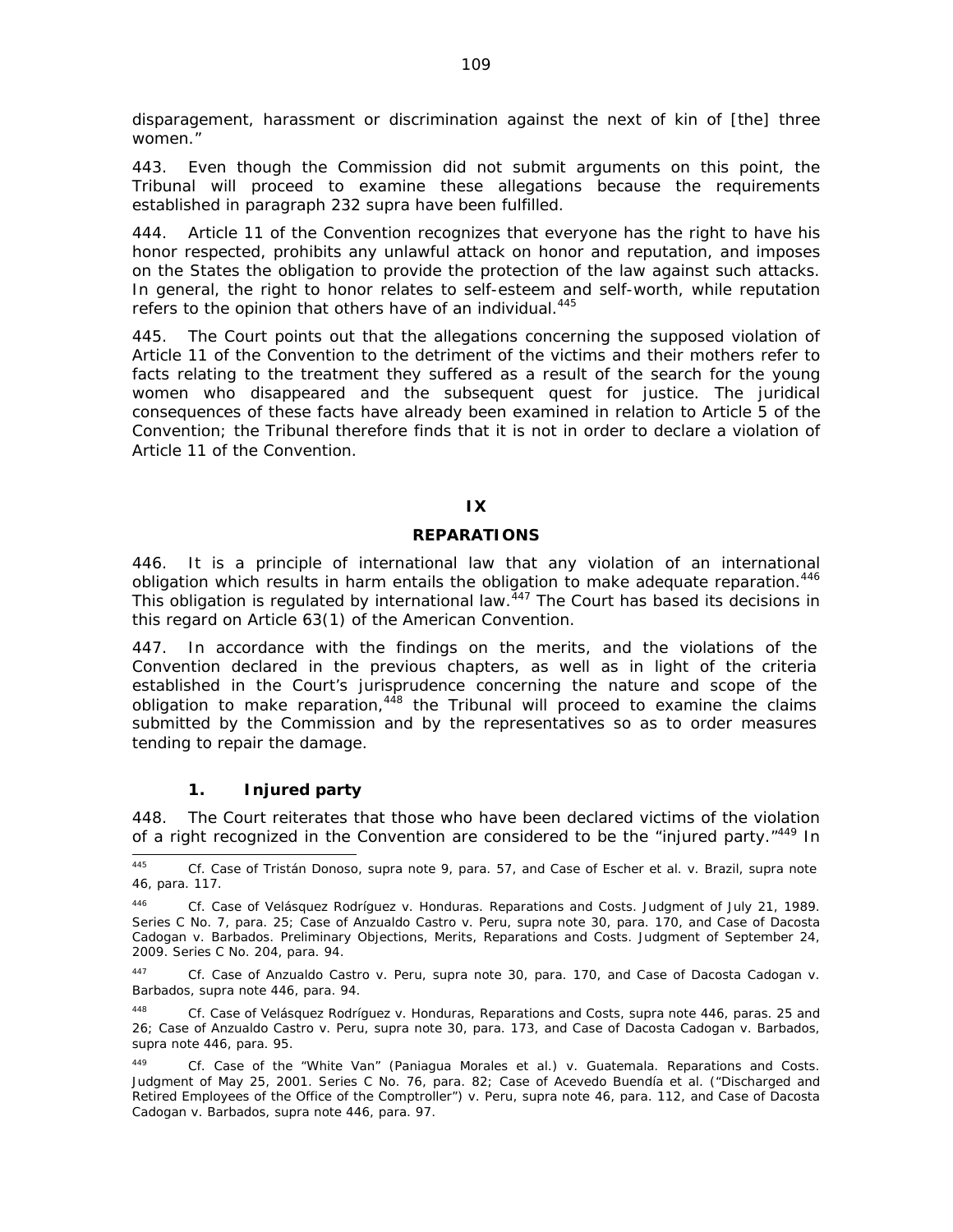this case, the Tribunal has established that the State violated the human rights of Claudia Ivette González, Esmeralda Herrera Monreal and Laura Berenice Ramos Monárrez, and of their next of kin identified in paragraph 9 *supra;* they are therefore considered "injured parties" and beneficiaries of the reparations ordered in this chapter.

### *2. Alleged "double reparation" of the measures requested by the representatives*

449. The State indicated that the reparations requested by the representatives "are excessive, repetitive and constitute a request for double reparation, because many of them refer to the same violations." It added that "determining and granting these measures of reparation separately would involve a disproportionate burden for the State, because they would exceed the damage caused." The State indicated that these reparations "cannot refer to the same violation" and "should take into consideration the assistance [medical, financial (payment in kind), psychological and legal] provided."

450. The Court recalls that the concept of "integral reparation" (*restitutio in integrum*) entails the re-establishment of the previous situation and the elimination of the effects produced by the violation, as well as the payment of compensation for the damage caused. However, bearing in mind the context of structural discrimination in which the facts of this case occurred, which was acknowledged by the State (*supra* paras. 129 and 152), the reparations must be designed to change this situation, so that their effect is not only of restitution, but also of rectification. In this regard, reestablishment of the same structural context of violence and discrimination is not acceptable. Similarly, the Tribunal recalls that the nature and amount of the reparations ordered depend on the characteristics of the violation and on the pecuniary and non-pecuniary damage caused. Reparations should not make the victims or their next of kin either richer or poorer and they should be directly proportionate to the violations that have been declared. One or more measures can repair a specific damage, without this being considered double reparation.

451. In accordance with the foregoing, the Court will assess the measures of reparation requested by the Commission and the representatives to ensure that they: (i) refer directly to the violations declared by the Tribunal; (ii) repair the pecuniary and non-pecuniary damage proportionately; (iii) do not make the beneficiaries richer or poorer; (iv) restore the victims to their situation prior to the violation insofar as possible, to the extent that this does not interfere with the obligation not to discriminate; (v) are designed to identify and eliminate the factors that cause discrimination; (vi) are adopted from a gender perspective, bearing in mind the different impact that violence has on men and on women, and (vii) take into account all the juridical acts and actions in the case file which, according to the State, tend to repair the damage caused.

### *3. Obligation to investigate the facts and identify, prosecute and, if appropriate, punish those responsible for the violations*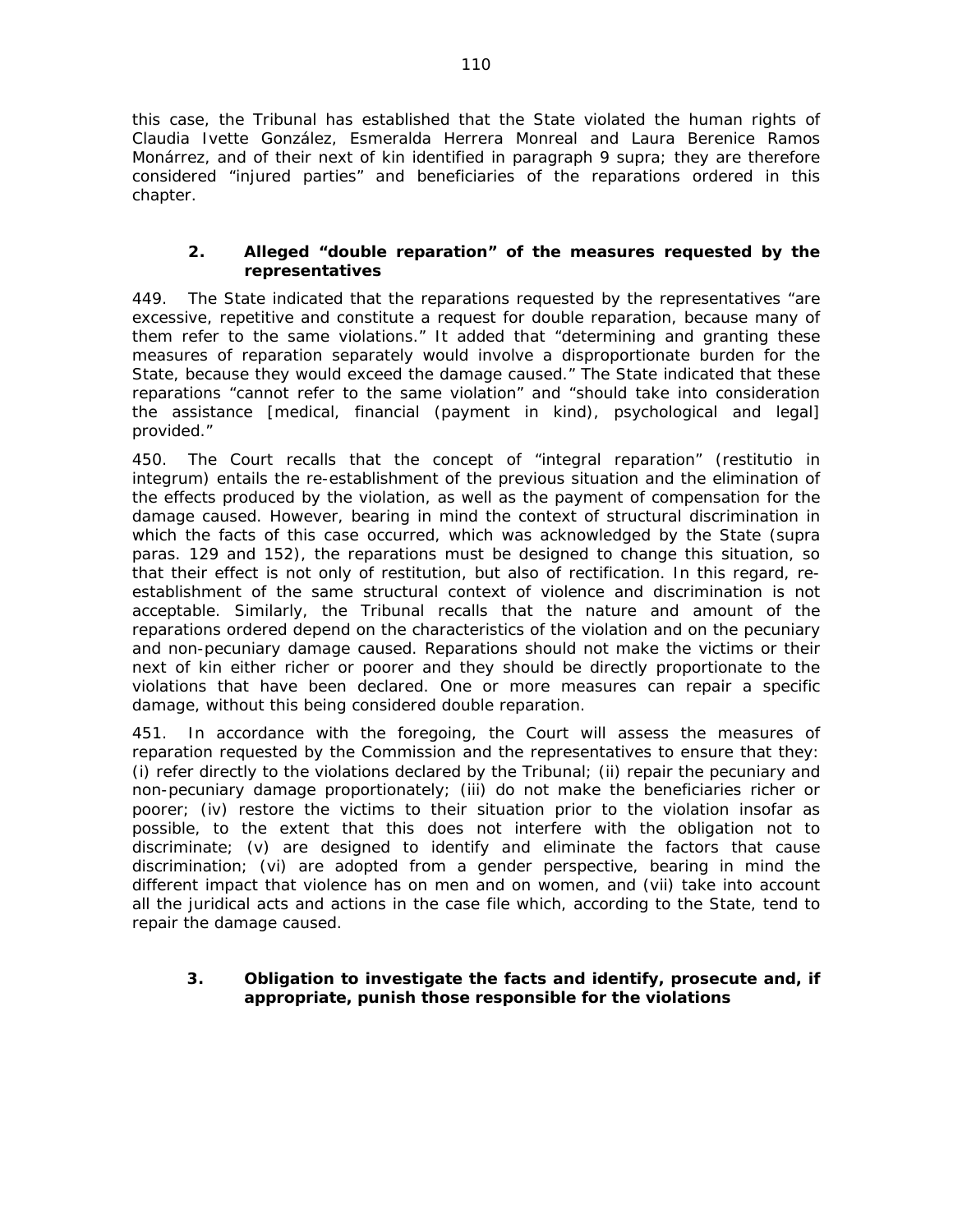*3.1. Identification, prosecution and punishment of those responsible for the gender-based disappearance, ill-treatment and murder of Mss. González, Ramos and Herrera*

452. The Commission indicated that "a full reparation requires that the State investigate the disappearances and subsequent murders [of the victims] with due diligence and impartiality, and exhaustively, in order to clarify the historic truth of the facts. To this end, [the State] must adopt all necessary judicial and administrative measures to complete the investigation, find, prosecute and punish the perpetrator or perpetrators and mastermind or masterminds and provide full information on the results." The representatives endorsed this request.

453. The Court accepted the State's acknowledgement of responsibility for the irregularities committed during the first stage of the investigations, but also concluded that many of them were not rectified during the second stage (*supra* para. 388). The Tribunal found that, in this case, impunity existed and that this impunity is a cause and also a consequence of the series of gender-based murders of women that have been proven in the instant case.

454. The Court considers that the State is obliged to combat said situation of impunity by all available means, because it encourages the chronic repetition of human rights violations.450 The absence of a complete and effective investigation into the facts constitutes a source of additional suffering and anguish for the victims, who have the right to know the truth about what happened. $451$  This right to the truth requires the determination of the most complete historical truth possible, which includes determination of the collective patterns of action, and of all those who, in different ways, took part in said violations. 452

455. Therefore, the Tribunal orders that the State must conduct effectively the criminal proceedings that are underway and, if applicable, those that may be opened in the future, to identify, prosecute and punish the perpetrators and masterminds of the disappearance, ill-treatments and deprivation of life of Mss. González, Herrera and Ramos, in keeping with the following directives:

- a) All factual or juridical obstacles to the due investigation of the facts and conduct of the respective judicial proceedings shall be removed and all available means used to ensure that the investigations and judicial proceedings are conducted promptly in order to avoid a repetition of the same or similar acts as those in the instant case
- b) The investigation shall include a gender perspective*;* undertake specific lines of inquiry concerning sexual assault, which must involve lines of inquiry into the corresponding patterns in the area; be conducted in accordance with protocols and manuals that comply with the directives set out in this judgment; provide the victims' next of kin with information on progress in the investigation regularly, and give them full access to the case files, and the investigation shall be carried out by officials who are highly trained in

<sup>450</sup> 450 *Cf. Case of Goiburú et al. v. Paraguay. Merits, Reparations and Costs.* Judgment of September 22, 2006. Series C No. 153, para. 164; *Case of the Ituango Massacres v. Colombia. Preliminary Objection, Merits, Reparations and Costs*. Judgment of July 1, 2006. Series C No. 148, para. 399, and *Case of Baldeón García v. Peru, supra* note 261, para. 195.

<sup>451</sup> *Cf. Case of Heliodoro Portugal v. Panamá, supra* note 297, para. 146, and *Case of Valle Jaramillo et al. v. Colombia, supra* note 49*,* para. 102.

<sup>452</sup> *Cf. Case of the Rochela Massacre v. Colombia, supra* note 397, para. 195, and *Case of Valle Jaramillo et al. v. Colombia, supra* note 49*,* para. 102.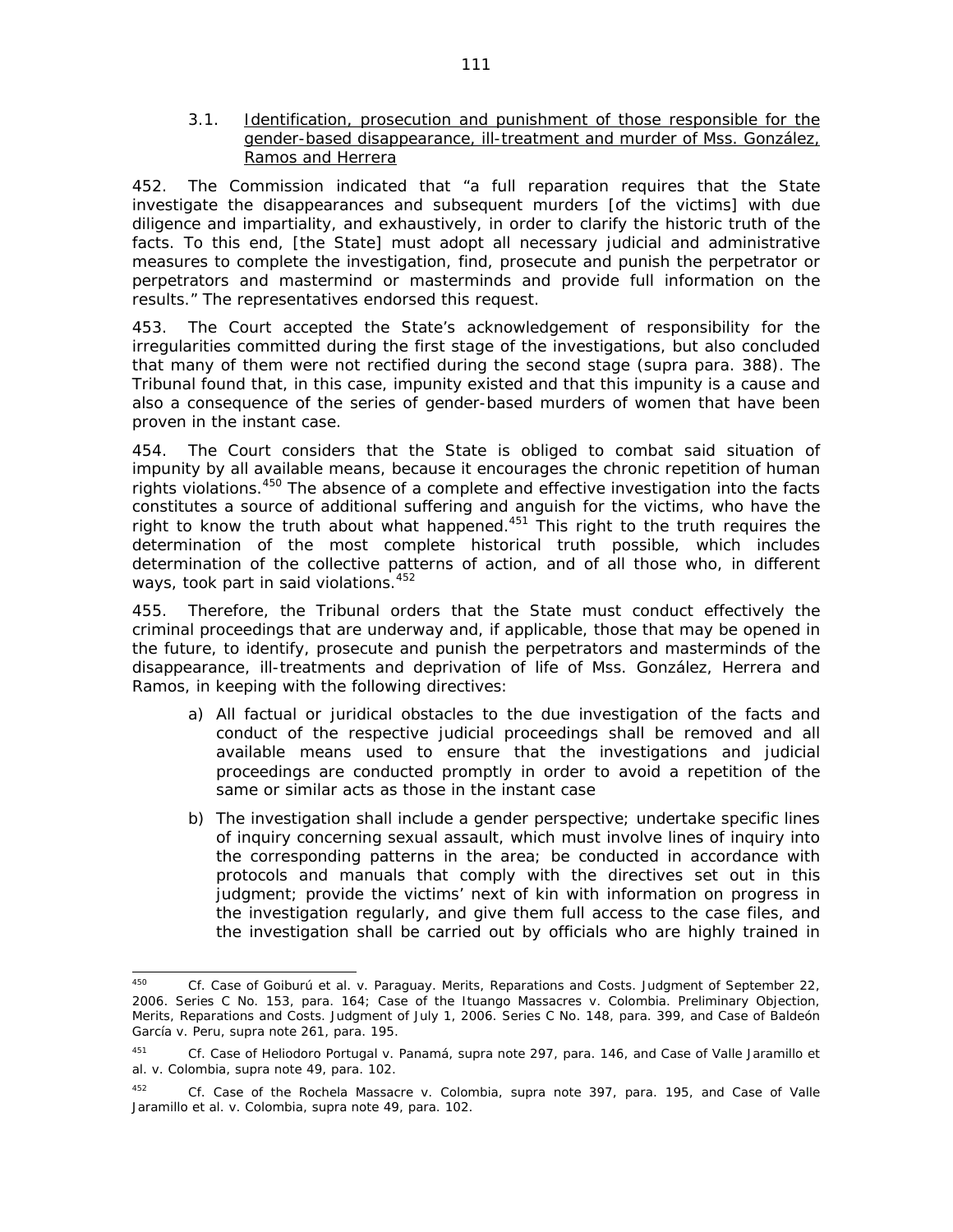similar cases and in dealing with victims of discrimination and gender-based violence;

- c) The different entities that take part in the investigation procedures and in the judicial proceedings shall have the necessary human and material resources to perform their tasks adequately, independently and impartially, and those who take part in the investigations shall be given due guarantees for their safety, and
- d) The results of the proceedings shall be published so that Mexican society is aware of the facts that are the purpose of the instant case.

### *3.2. Identification, prosecution and, if applicable, sanction of the officials who committed irregularities*

456. The Commission stated, in general, that "the State is under the obligation to investigate and sanction all those who are responsible for the obstruction of justice, cover-up, and impunity that have prevailed in these cases."

457. The representatives asked that a conscientious, exhaustive and impartial investigation be carried out of the officials who have taken part in the investigations into the murders of the three victims from 2001 to date, and that they be sanctioned in a manner proportionate to the harm and damage caused. Furthermore, they indicated that many of the officials who took part in the investigations in the "Cotton Field" case have continued to work in the state of Chihuahua, and to commit the same irregularities, omissions and negligence.

458. The State only acknowledged "its responsibility for prosecuting and sanctioning the public officials who committed [irregularities] during the first stage of the investigations," and alleged that it had sanctioned the officials who were responsible, even by "dismissing" some of them.

459. In the instant case, the Court finds that none of the officials who committed serious irregularities during the first stage of the investigations have been sanctioned (*supra* para. 378).

460. The Tribunal finds that, as a means of combating impunity, the State shall, within a reasonable time, investigate the officials accused of irregularities through the competent public institutions and, following a due procedure, apply the corresponding administrative, disciplinary or criminal sanctions to those found responsible.

#### *3.3. Investigation of the complaints filed by the victims' next of kin who have been harassed and persecuted*

461. The representatives asked that the State investigate the acts of harassment and intimidation that were denounced by Benita Monárrez, her daughter, Claudia Ivonne Ramos Monárrez, and Adrián Herrera Monreal, Esmeralda Herrera's brother, which have not yet been investigated by the authorities.

462. Since the Court found that, in the instant case, Mrs. Monárrez suffered various acts of harassment from the time her daughter disappeared until she abandoned her country to go into exile abroad, a situation also suffered by her other three children and grandchildren, and that Adrián Herrera Monreal suffered various acts of harassment, the Court orders that the State shall, within a reasonable time, conduct the corresponding investigations and, if applicable, punish those responsible.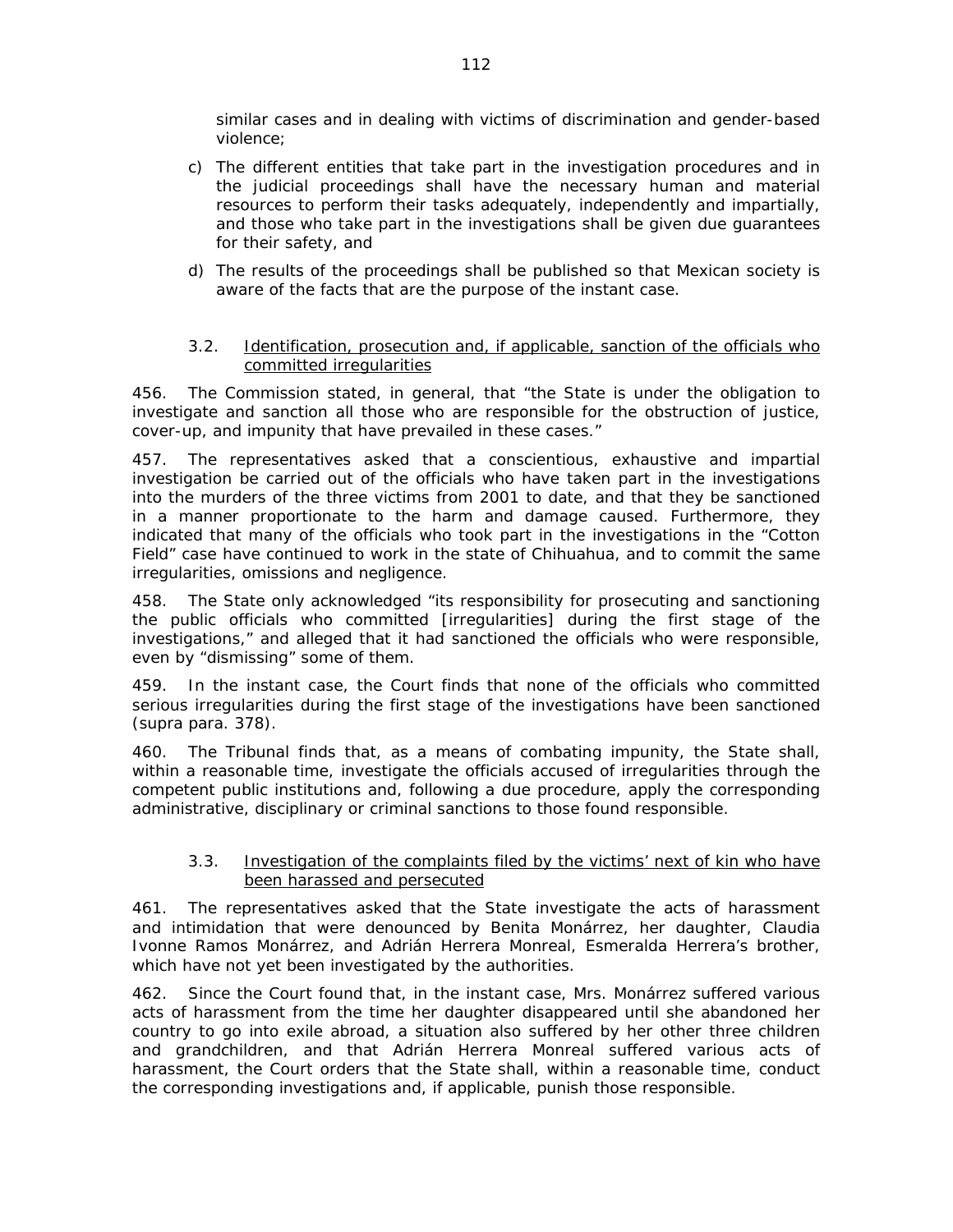463. The three gender-based murders in this case took place in a context of discrimination and violence against women. It does not correspond to the Tribunal to attribute responsibility to the State merely for the context; however, it cannot refrain from noting the extreme importance that the rectification of this situation signifies for the general measures of prevention that the State must adopt so that women and girls in Mexico can enjoy their human rights, and it invites the State to consider this.

### *4. Measures of satisfaction and guarantees of non-repetition*

464. In this section, the Court will determine measures that seek to repair immaterial damage that is not of a pecuniary nature, and will order measures of public scope or repercussion.

# *4(1) Measures of satisfaction*

465. The Commission indicated that the gravity and nature of the facts of the instant case require that the State adopt measures to dignify the memory of the victims. Accordingly, it asked that the Tribunal order the State: (i) to publish the judgment that the Court will deliver in newspapers, and on the radio and television; (ii) to publicly acknowledge its international responsibility for the damage caused and for the serious violations that occurred, in the significant and dignified manner required by the purposes of reparation, in consultation with the mothers of the victims and their representatives, and (iii) to name a place or build a monument to commemorate the victims, in consultation with their next of kin.

466. The representatives agreed with the Commission and also requested that: (i) the publication of the extracts of the judgment handed down by the Tribunal should be made in at least two newspapers with national circulation, two newspapers that circulate in the state of Chihuahua, two with international circulation, and in the Federation's Official Gazette; (ii) regarding the public acknowledgement of responsibility, the representatives considered that the State should include the three branches of Government, and added that the following should be present: the President of the Republic, the Governor of the state of Chihuahua, the Attorney General of the Republic, the Attorney General of Chihuahua, the President of the High Court of Justice, and the President of the Supreme Court of Justice of the Nation, together with the victims' families, the civil organizations that have been involved in the international action on femicide, and the ceremony should be transmitted by the press, radio and television; (iii) a memorial should be built in the field where the victims were found and another in Mexico City, and (iv) November 6 each year should be commemorated as the 'National Day in memory of the femicide victims."

467. The State offered: (i) public acknowledgement of responsibility; (ii) public dissemination in the mass media of the acknowledgement of responsibility, and (iii) a public event to apologize to the victims' next of kin for the irregularities acknowledged by the State during the initial investigations into the murders, and for the harm suffered by the victims' next of kin.

### *4.1.1. Publication of the judgment*

\* \* \*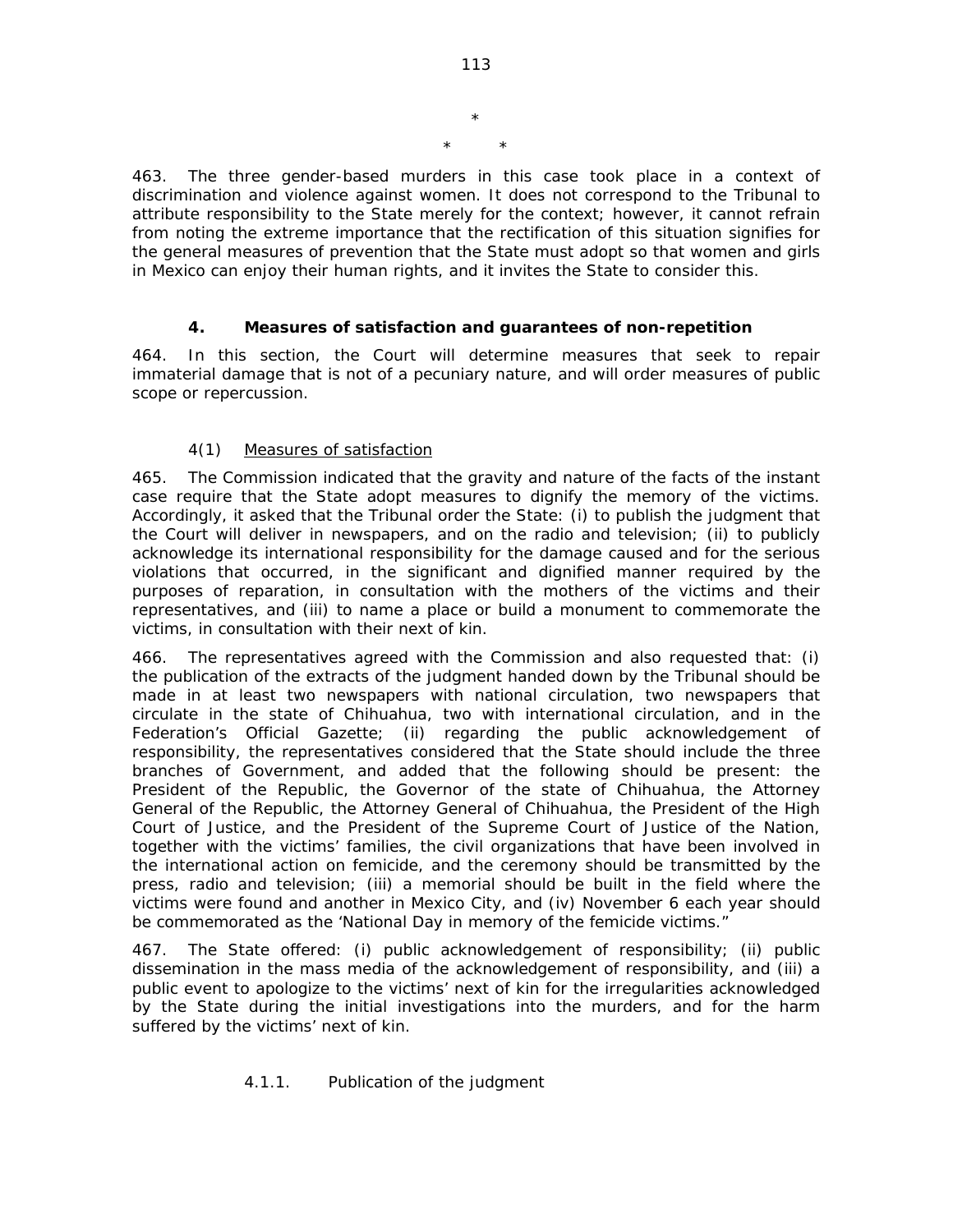468. As the Court has ordered in other cases, $453$  as a measure of satisfaction, the State must publish once in the official gazette of the Federation, in a daily newspaper with widespread national circulation and in a daily newspaper with widespread circulation in the state of Chihuahua, paragraphs 113 to 136, 146 to 168, 171 to 181, 185 to 195, 198 to 209 and 212 to 221 of this Judgment, without the corresponding footnotes, and its operative paragraphs. Additionally, as the Court has ordered in other cases, $454$  the State must publish this judgment in its entirety on an official web page of the Federal State, and of the state of Chihuahua. The State must make these publications in the newspapers and on the Internet within six months of notification of this Judgment.

### *4.1.2. Public act to acknowledge international responsibility*

469. The Tribunal determined that the State's acknowledgement of responsibility makes a positive contribution to the development of these proceedings and to the exercise of the principles that inspire the American Convention (*supra* para. 26). However, as in other cases, <sup>455</sup> for this to become fully effective, the Court finds that the State must organize a public act acknowledging its international responsibility in relation to the facts of this case, to honor the memory of Laura Berenice Ramos Monárrez, Esmeralda Herrera Monreal and Claudia Ivette González. During this act, the State must refer to the human rights violations declared in this Judgment, whether or not it has acknowledged them. The act should take place during a public ceremony and be broadcast by local and federal radio and television. The State must ensure the participation of the next of kin of Mss. González, Herrera and Ramos, identified in paragraph 9 *supra,* who so wish, and must invite the organizations that represented the next of kin before the national and international courts to attend the event. The organization and other details of this public ceremony must be duly consulted previously with the three victims' next of kin. In case of disagreement between the victims' next of kin or between the next of kin and the State, the Court will decide. The State must comply with this obligation within one year of notification of this judgment.

470. With regard to the public authorities who should attend or take part in this act, the Court indicates, as it has in other cases, that they must be high-ranking officials. It is for the State to define who it appoints for this task.

# *4.1.3. Commemoration of the victims of gender-based murder*

471. The Tribunal considers that, in the instant case, it is pertinent for the State to erect a monument to commemorate the women victims of gender-based murder in Ciudad Juárez, who include the victims in this case, as a way of dignifying them and as a reminder of the context of violence they experienced, which the State undertakes to prevent in the future. The monument shall be unveiled at the ceremony during which the State publicly acknowledges its international responsibility (*supra* para. 469) and shall be built in the cotton field in which the victims of this case were found.

<sup>453</sup> 453 *Cf. Case of Garibaldi v. Brazil, supra* note 252, para. 157; *Case of Kawas Fernández v. Honduras, supra* note 190*,* para. 199, and *Case of Escher et al. v. Brazil, supra* note 46, para. 239.

<sup>454</sup> *Cf. Case of the Serrano Cruz Sisters v. El Salvador*. *Merits, Reparations and Costs*. Judgment of March 1, 2005. Series C No. 120, para. 195; *Case of Escher et al. v. Brazil, supra* note 46, para. 239, and *Case of Garibaldi v. Brazil, supra* note 252, para. 157.

<sup>455</sup> *Cf. Case of Kawas Fernández v. Honduras, supra* note 190, para. 202, and *Case of Anzualdo Castro v. Peru, supra* note 30, para. 200.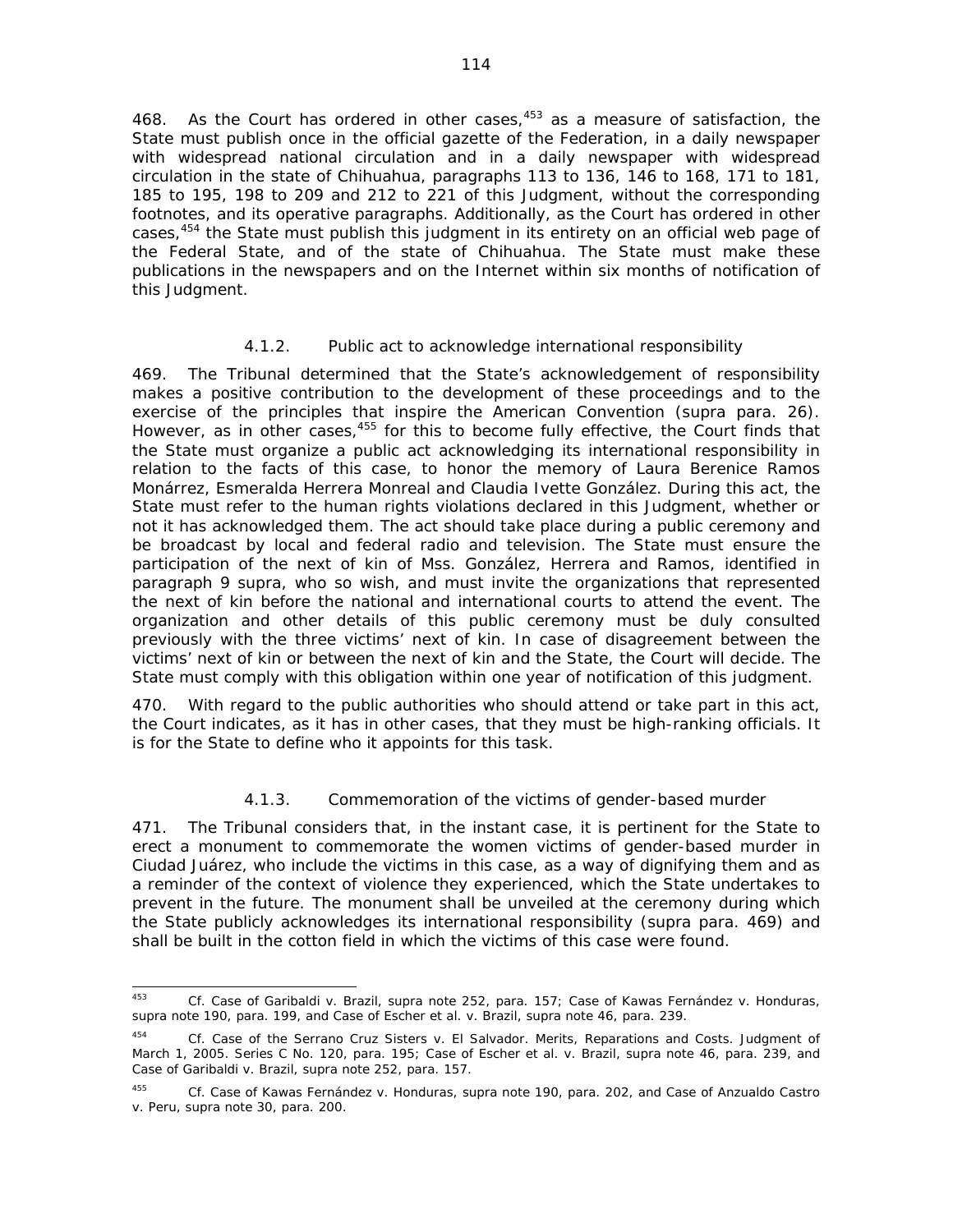472. Since the monument relates to more individuals that those considered victims in this case, the decision on the type of monument shall correspond to the public authorities, who must consult the opinion of civil society organizations by means of an open, public procedure in which the organizations that represented the victims in this case shall be included.

# *4.1.4. National day in memory of the victims*

473. The Court considers that the publication of the Judgment (*supra* para. 469), the public acknowledgement of responsibility (*supra* para. 470), and the monument to be built to commemorate the victims (*supra* para. 472) are sufficient for the purposes of the satisfaction of the victims. Consequently, it does not find it necessary to grant the request that November 6 each year should be commemorated as the "National Day in memory of the victims of femicide," even though a measure of this type can be discussed by the pertinent domestic bodies.

# *4.2. Guarantees of non-repetition*

*4.2.1. Regarding the request for a comprehensive, coordinated and long-term policy to ensure that cases of violence against women are prevented and investigated, those responsible prosecuted and punished, and reparation made to the victims* 

474. The Commission considered that the Court should order the State to adopt "an integral and coordinated policy, backed with sufficient resources, to guarantee that cases of violence against women are adequately prevented, investigated and punished, and that their victims receive reparations."

475. The representatives requested the creation of a long-term program with the necessary resources, in liaison with the different social actors and in coordination with State institutions, with well-defined objectives, goals and indicators that permit periodic progress reports and provide the community with information on the efforts made to discover the truth about the facts. They also considered it necessary to assess the normative framework for the prevention and sanction of violence against women, as well as the policies and models for attending to victims of gender-based violence and, in particular, to the families of women victims of murder, in keeping with international standards for treatment of victims. Lastly, they asked that the State establish a permanent, cross-cutting program to eradicate gender discrimination in the public administration with constant evaluation mechanisms and indicators of difficulties and progress.

476. The State alleged that it "had implemented a comprehensive and coordinated policy, supported by adequate public resources, to ensure that the specific cases of violence against women were adequately prevented, investigated, sanctioned and redressed by whosoever was found responsible."

477. The Tribunal observes that the State listed all the institutions, actions and legal measures undertaken from 2001 to date, at both the federal and local level to prevent and investigate the murder of women in Ciudad Juárez, as well as the support granted to the victims by the government.

478. Regarding the policies for the investigation of these crimes, the State explained how different types of prosecutors' offices have operated, at the federal and the state level, and jointly. These investigation policies will be explained more extensively when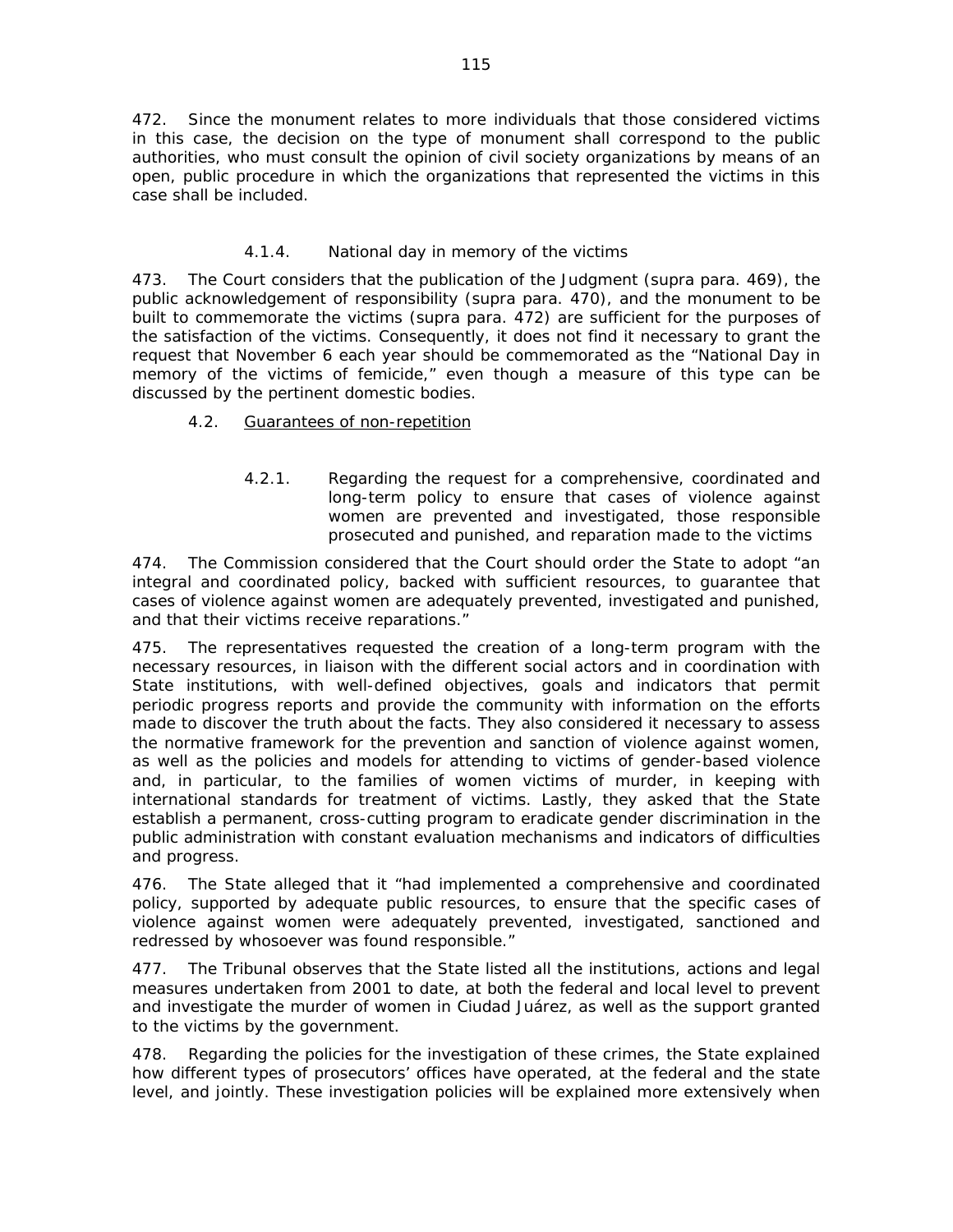examining the request for reparations related to the transfer of cases to the federal jurisdiction (*infra* paras. 515 to 518).

479. In 2006 and 2007, the State adopted various laws and also amended the law in order to improve the penal system, access to justice, and the prevention and sanction of violence against women in the state of Chihuahua: (i) the new Penal Code of the state of Chihuahua;  $456$  (ii) the new Code of Criminal Procedure of the state of Chihuahua;<sup>457</sup> (iii) the State Law on the Right of Women to a Life without Violence;<sup>458</sup> (iv) the Law to Prevent and Eliminate Discrimination,  $459$  and (v) the Organic Law of the Judiciary of the state of Chihuahua. 460

480. In 2006, the State adopted the Law to Protect and Provide Services to Victims of Crime of the state of Chihuahua and authorized the Office of the Deputy Prosecutor for human rights and for attending to victims of crime to intervene in the area of human rights, access to justice and reparation for victims.<sup>461</sup> The State also referred to the 2006 and 2007 reforms of the Public Prosecutor's Office of the state of Chihuahua and the following internal units: (i) the State Investigation Agency; (ii) the Center for Criminal and Forensic Studies; (iii) the Department of Expert Services and Forensic Science, and (iv) the Department of Services for Victims of Gender-based and Domestic Violence.462

481. Regarding public security, Mexico indicated that, in 2005, the state of Chihuahua had created the program: "*Chihuahua Seguro"* (Safe Chihuahua). The measures taken under this program include: (i) combating impunity; (ii) the creation, in 2005, of the Office for the Special Prosecutor of Crimes against Women in Ciudad Juárez, to provide better services to victims and a "help line" for the general public; (iii) training for municipal agencies, especially in human rights, equity and gender, and (iv) other measures to deal with cases of domestic violence against women.<sup>463</sup> The State also referred to a Network for the Protection and Treatment of Victims of Crime in Chihuahua, in coordination with the CNDH.<sup>464</sup>

464 *Cf.* CNDH, *Segundo Informe de Evaluación Integral, supra* note 79, folio 4714.

<sup>456</sup> 456 *Cf.* Penal Code of the state of Chihuahua published in the Official Gazette on December 27, 2006 (case file of attachments to the answer to the application, volume XXXIX, attachment 55, folios 14364 to 14452).

<sup>457</sup> *Cf.* Code of Criminal Procedure of the state of Chihuahua published in the Official Gazette on August 9, 2006 (case file of attachments to the answer to the application, volume XXXIX, attachment 54, folios 14266 to 14362).

Cf. State Law on the Right of Women to a Life without Violence, published in the Official Gazette on January 24, 2007 (case file of attachments to the answer to the application, volume XLIII, attachment 110, folios 16144 to 16163).

<sup>459</sup> *Cf.* Law to prevent and eliminate discrimination in the state of Chihuahua published in the Official Gazette on July 7, 2007 (case file of attachments to the answer to the application, volume XLIII, attachment 111, folios 16165 to 16178).

<sup>460</sup> *Cf.* Organic law of the Judiciary of the state of Chihuahua published in the Official Gazette on August 9, 2006 (case file of attachments to the answer to the application, volume XXXIX, attachment 53, folios 14187 to 14264).

Cf. Law for the Treatment and Protecting of the victims of crime of the state of Chihuahua published in the Official Gazette on October 21, 2006 (case file of attachments to the answer to the application, volume XXXIX, attachment 58, folios 14506 to 14513).

<sup>462</sup> *Cf.* Organic law of the Office of the Public Prosecutor of the state of Chihuahua published in the Official Gazette on August 9, 2006 (case file of attachments to the answer to the application, volume XXXIX, attachment 52, folios 14174 to 14185).

Cf. Office of the Attorney General for the state of Chihuahua, report on the institutional policies implemented to prevent, investigate, punish and eliminate violence against women (case file of attachments to the answer to the application, volume XL, attachment 60, folio 14946).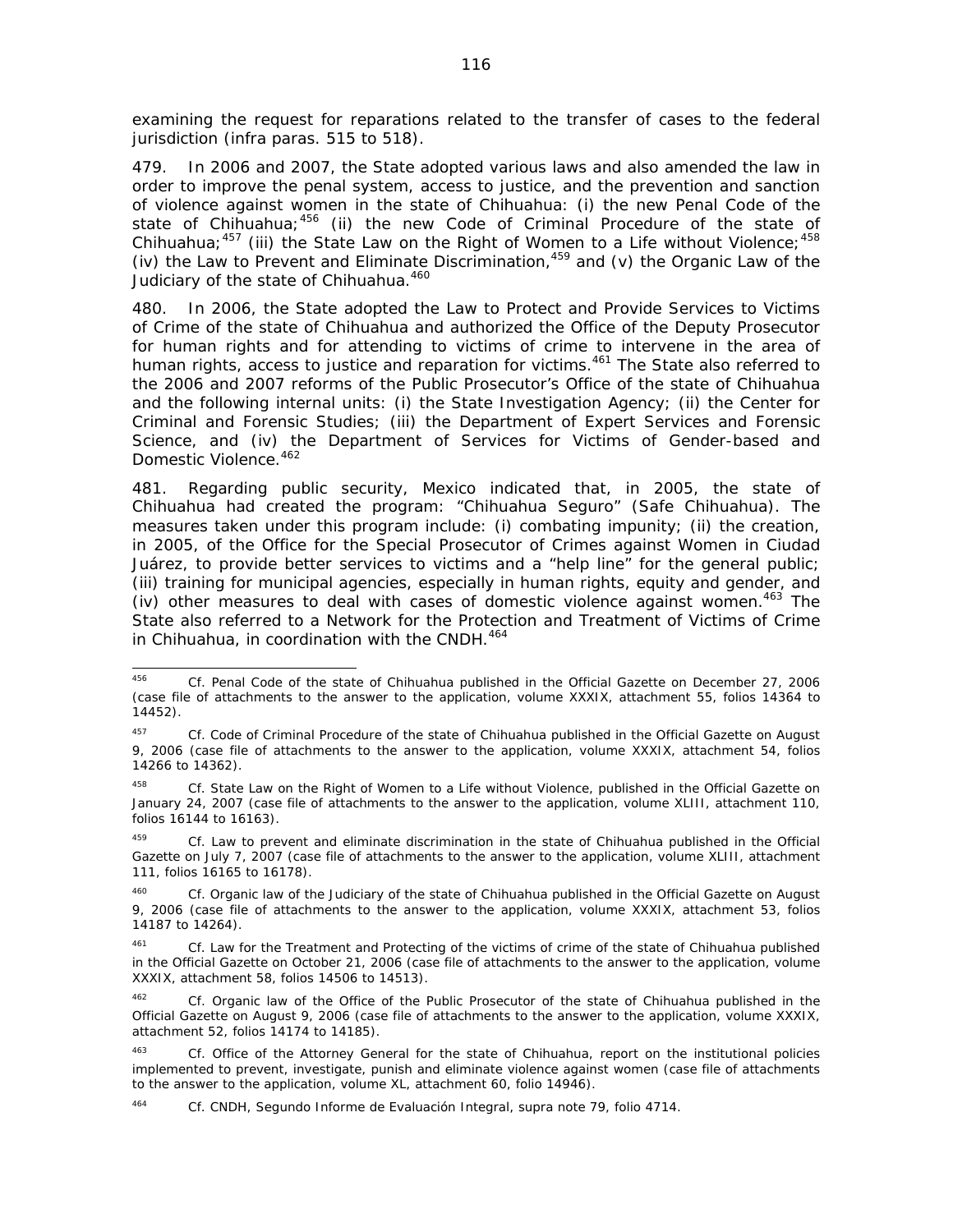482. In addition, the State mentioned that the Chihuahua Women's Institute (hereinafter "the ICHIMU") had been created in August 2002, "to promote equal opportunities in education, training, health, employment and development and to strengthen the full exercise of women's rights and promote a culture of non-violence in order to eliminate all forms of discrimination" and, in accordance with the decree creating the ICHIMU, to implement public policies that promote the integral development of women and their full participation in economic, social, political, family and cultural life.465 The State indicated that the ICHIMU works on two fronts: the institutionalization of a gender perspective and the prevention of violence against women.

483. In the context of planning and programming in the state of Chihuahua, the Court notes that information was presented on the five following instruments: (i) the 2004-2010 State Development Plan for Chihuahua (hereinafter "the PEDCH"); (ii) the Program to Improve the Status of Women; (iii) the Integral Program to Guarantee the Right of Women to a Life without Violence; (iv) the Program to provide Services to Victims of Crime, and (v) the Comprehensive Public Security Program in 2003 and 2004.

484. The PEDCH includes the following strategies: (i) promotion of participation and decision mechanisms for women, ensuring their collaboration in initiatives that lead to increased gender equity; (ii) raising the awareness of society and the government concerning a gender perspective; (iii) emphasis on access to justice and obtaining justice for the defense and protection of women and the family; (iv) promotion of legal reforms that protect women in abusive situations; (v) increasing institutional training and information activities on health care for women, and (vi) promotion of the organization and implementation of productive projects that result in diversification of sources of employment and income for women, especially indigenous women and those living in underprivileged rural and urban areas.<sup>466</sup>

485. According to the State, the purpose of the Program to Improve the Status of Women, coordinated by the State Population Council of the state of Chihuahua, is to enhance inter-institutional actions and efforts to promote the integral development of women which generate conditions and information that allow women to exercise their rights and freedoms fully.

486. In addition, according to the State, the Comprehensive Program to ensure the right of women to a life without violence, coordinated by the Chihuahua State System for the Integral Development of the Family (hereinafter "DIF"), promotes a culture of non-violence, especially against women, and a culture of reporting acts of violence perpetrated against women, girls, boys and the elderly, including actions addressed at the indigenous peoples. Among DIF actions, the State highlighted various programs, forums, information seminars, workshops and activities. $467$  The Program to provide Services to Victims of Crime has been implemented since 1998 by the FEIHM (*supra* para. 270), but it was restructured at the beginning of 2004;<sup>468</sup> the State indicated

<sup>465</sup> 465 *Cf.* Decree No. 274/02-II-P.O. of May 30, 2002 (case file of attachments to the answer to the application, volume XLIII, attachment 112, folios 16179 to 16193).

<sup>466</sup> *Cf.* Report of the Office of the Attorney General for the state of Chihuahua, *supra* note 463, folio 14944.

<sup>467</sup> *Cf.* Report of the Office of the Attorney General for the state of Chihuahua, *supra* nota 463, folios 14951 and 14952.

<sup>&</sup>lt;sup>468</sup> In February 2004, the database of the National Registry of Victims of Crime was installed in the FEIHM, and the creation of the Forensic Genetics Database was announced (*Cf.* Office of the Special Prosecutor for the Investigation of Crimes related to the Murders of Women in the Municipality of Juárez,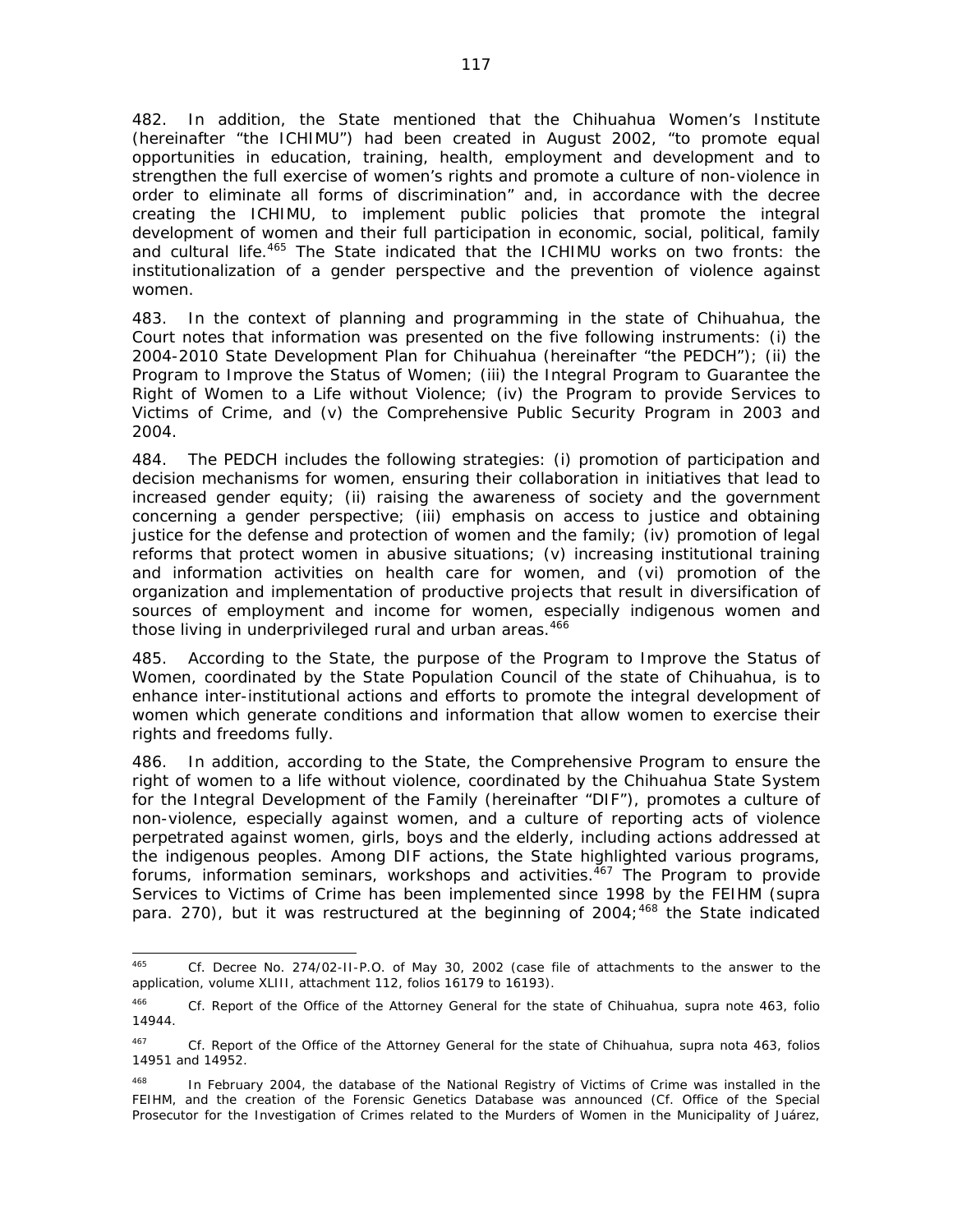that it was established "to create a direct link for assistance in finding [victims], and for support among the victims, their next of kin and the competent state institutions." Lastly, the State indicated that the purpose of the Comprehensive Public Security Program is to coordinate the security forces of the three branches of government in the state of Chihuahua.

487. With regard to the federal jurisdiction, the Coordination and Liaison Subcommission for the Prevention and Eradication of Violence against Women in Ciudad Juárez (hereinafter the "SCEPEVM") was created on June 6, 2003, to "examine the situation of violence against women in Ciudad Juárez and to propose a comprehensive public policy, with courses of action in different areas to benefit the girls and women of Ciudad Juárez."<sup>469</sup>

488. On July 22, 2003, in Ciudad Juárez, the SCEPEVM announced the Federal Government's Program of Collaborative Actions to Prevent and Eliminate Violence against the Women of Ciudad Juárez \_(hereinafter the "40-point Program"). This 40 point Program "was designed to deal with the multiple causes of the disappearances and murders of women in Ciudad Juárez," and "its activities were based on three main areas derived from the different recommendations received: access to justice and prevention of crime; social promotion, and the human rights of women." 470

489. The Tribunal notes that the 40-point Program is based on three fundamental principles: (i) coordination; (ii) social participation, and (iii) transparency, and it has three strategic focal points: (i) provision of justice and prevention of crime, with 15 actions; (ii) social promotion, with 14 actions, and (iii) human rights of women, with 11 actions.<sup>471</sup>

490. The 40-point Program was monitored by the Ciudad Juárez Commission (*supra* para. 127)*,* created on February 18, 2004, as an unconcentrated organ of the Secreteriat of Government, dependant on the Federal Executive. The Ciudad Juárez Commission began to operate at the end of  $2003$ ;  $472$  its activities focused on four areas of work: (i) victim support; (ii) truth and justice; (iii) public policies with a gender perspective, and (iv) strengthening the social fabric.<sup>473</sup> To carry out its functions, the Ciudad Juárez Commission had two offices, one in Ciudad Juárez and the other in Mexico City.<sup>474</sup> The Court observes that, in June 2009, the Ciudad Juárez Commission

ł Chihuahua, *Primer Informe*, June 3, 2004, case file of attachments to the application, volume X, attachment 79, folios 3103 and 3098).

469 *Cf.* Report on Mexico produced by CEDAW, *supra* note 64, folios 1940 and 1970, and *Comisión para Prevenir y Erradicar la Violencia contra las Mujeres en Ciudad Juárez, Tercer informe de gestión*, *supra* note 101, folio 9030.

470 *Cf.* Report on Mexico produced by CEDAW, *supra* note 64, folios 1938 to 1940; Office of the Special Prosecutor for the Investigation of Crimes related to the Murders of Women in Ciudad Juárez, *Informe Final*, *supra* note 87, folios 7449 and 7450.

471 *Cf. Comisión para Prevenir y Erradicar la Violencia contra las Mujeres en Ciudad Juárez, Tercer informe de gestión*, *supra* note 101, folios 9156 to 9292, and Report on Mexico produced by CEDAW, *supra* note 64, folios 1938 to 1940.

<sup>472</sup> *Cf.* Decree creating the Commission to Prevent and Eliminate Violence against Women in Ciudad Juárez as an unconcentrated administrative body of the Secretariat of Government, published in the Federation's Official Gazette on February 18, 2004 (case file of attachments to the the final written arguments of the State, volume XLIX, attachment 7, folios 17403 and 17404), and *Comisión para Prevenir y Erradicar la Violencia contra las Mujeres en Ciudad Juárez, Primer Informe de Gestión*, *supra* note 67, folio 8690.

473 *Cf. Comisión para Prevenir y Erradicar la Violencia contra las Mujeres en Ciudad Juárez, Primer Informe de Gestión*, *supra* note 67, folio 8708.

474 *Cf. Comisión para Prevenir y Erradicar la Violencia contra las Mujeres en Ciudad Juárez, Primer Informe de Gestión*, *supra* note 67, folio 8707.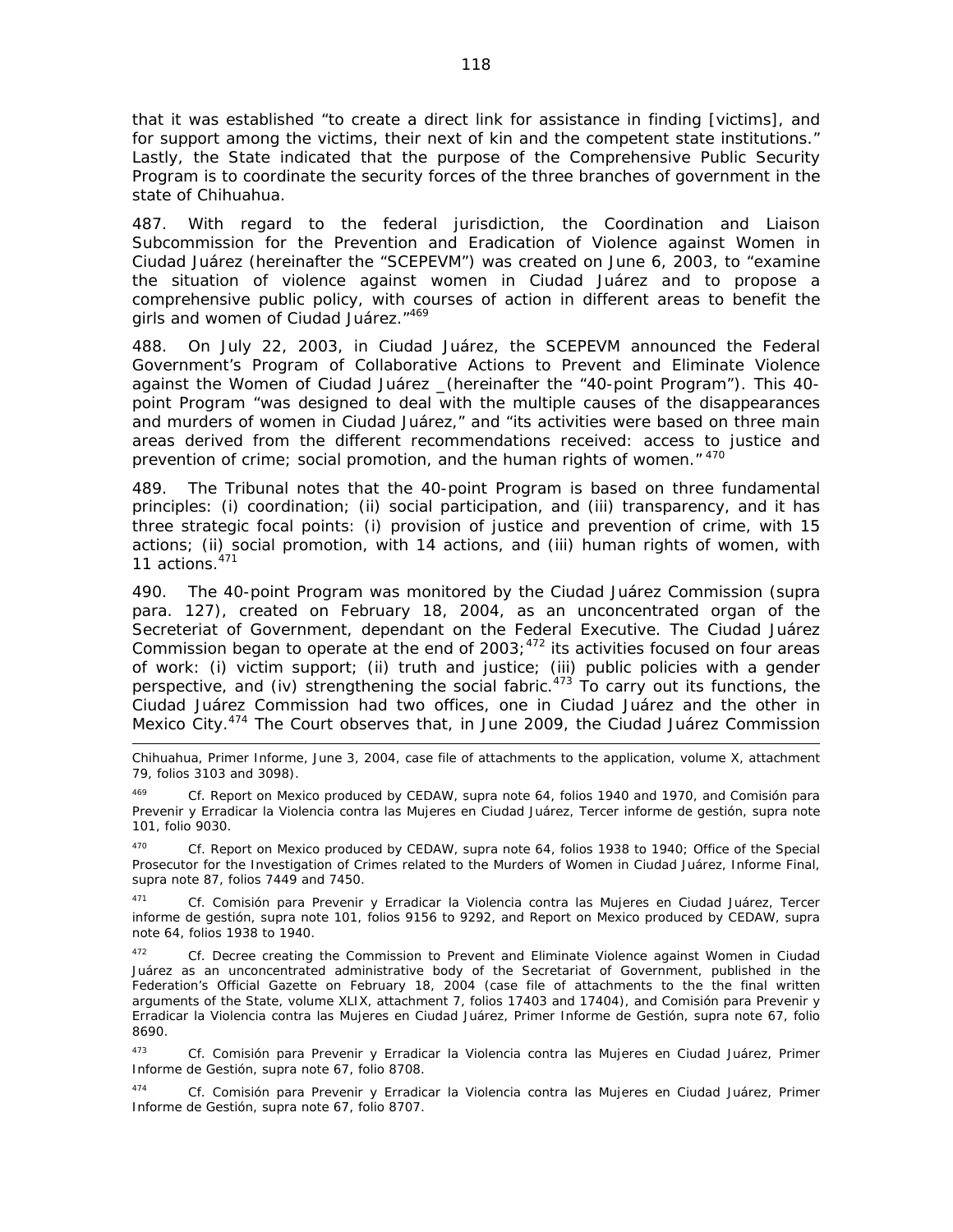was substituted by the National Commission to Prevent and Eliminate Violence against Women in order to tackle the problem of violence against women at the national  $level.<sup>475</sup>$ 

491. A financial support fund operates in Ciudad Juárez; it will be explained below when assessing the compensation awarded in this case (*infra* para. 556). Also, at the federal level, INMUJERES received a budget of slightly more than \$529,000,000.00 (five hundred and twenty-nine million Mexican pesos) in 2008, of which \$290,000,000.00 (two hundred and ninety million Mexican pesos) was destined for states and municipalities to reinforce women's programs and civil society organizations working in this area. Among the programs, the State mentioned the Fund to Support Mechanisms for the Promotion of Women in the Federative Entities that Provides Services to Women Victims of Gender-Based Violence; it had a budget of \$112,300,000.00 (one hundred and twelve million three hundred thousand Mexican pesos) that was distributed equitably among the states to enhance local initiatives combating gender-based violence.<sup>476</sup> The representatives and the Commission did not contest these figures.

492. Among other actions and activities implemented through INMUJERES, the State has organized various workshops and training sessions for public officials; it has also improved shelters and centers for protection and treatment of women, as well as centers to provide treatment to abusive men, including centers in Ciudad Juárez.<sup>477</sup> Among other activities, INMUJERES, created in 2001, has: (i) designed public policies for the elimination of discriminatory or violent messages against women and gender stereotyping in the media; (ii) broadcast announcements to prevent violence against women on radio stations and television channels in Chihuahua; (iii) organized campaigns on the elimination of gender-based violence; (iv) directed victims towards institutions providing support for gender-based violence; (v) financed the Women's Integral Development Center project entitled "*Por los derechos de las Mujeres Víctimas del Feminicidio en Juárez*" [For the women victims of femicide in Juárez]; (vi) financed in 2003, in coordination with the National Council for Science and Technology (CONACYT), the preparation of an assessment on the incidence of gender-based violence in Ciudad Juárez, Chihuahua, and in five other states, and (vii) prepared a geo-socio-economic diagnosis of Ciudad Juárez and its society. The representatives and the Commission did not contest the existence and scope of these projects and actions.

> \* \* \*

<sup>475</sup> Cf. Decree creating the National Commission to Prevent and Eliminate Violence against Women as an unconcentraded administrative body of the Secretariat of Government, published in the Federation's Official Gazette on June 1, 2009 (case file of attachments to the final written arguments of the State, volume XLIX, attachment 8, folios 17406 to 17409).

<sup>&</sup>lt;sup>476</sup> *Cf.* The Federation's budget of expenses for the 2008 Fiscal Exercise, published in the Federation's Official Gazette on December 13, 2007 (case file of attachments to the answer to the application, volume XLIII, attachment 85, folios 15794 to 15910). It shows that INMUJERES received 543.2 million Mexican pesos.

<sup>&</sup>lt;sup>477</sup> *Cf.* Law of the National Women's Institute, published in the Federation's Official Gazette on January 12, 2001 (case file of attachments to the answer to the application, volume XLIII, attachment 87, folios 16010 to 16047). Some of the activities mentioned by the State are included in the attachment to Mexico's sixth periodic report in compliance with the Convention on the Elimination of All Forms of Discrimination against Women, November 2005 (case file of attachments to the answer to the application, volume XLII, attachment 82, folio 15479).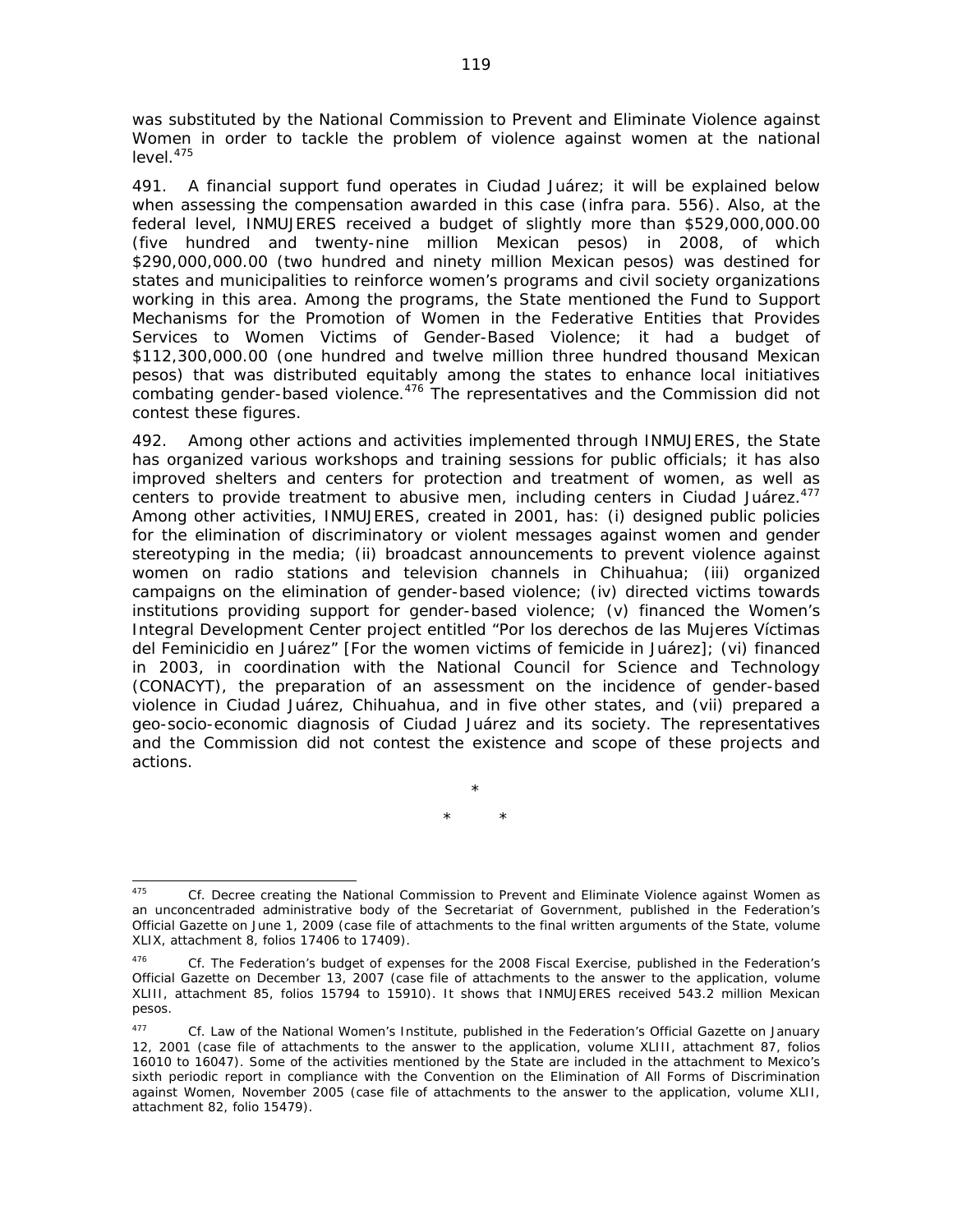493. The Tribunal observes that, in their briefs, neither the Commission nor the representatives challenged the existence or the validity of the above organizations and programs mentioned by the State, or the State's evaluation of each one. Moreover, neither the Commission nor the representatives provided sufficient arguments on practical problems encountered with the actions implemented by the State to date, or clarified why the series of measures adopted by the State cannot be considered an "integral, coordinated policy." In this regard, the Court recalls that, under Article 34(1) of the Rules of Procedure, the Commission must indicate its claims for reparations and costs in the application, together with the justification and the pertinent conclusions. This obligation to provide the rationale and the justification is not fulfilled by general requests with no factual or legal arguments or evidence that would allow the Tribunal to examine their purpose, reasonableness and scope. The same applies to the representatives.

494. The Court appreciates the efforts made by the Mexican State to formally adapt its legislation and other legal actions and institutions, and to implement different actions designed to combat gender-based violence, both in the State of Chihuahua and at the federal level, as well as its efforts to adapt its criminal justice system at the local and federal levels. These advances are structural indicators of the adoption of norms that, in principle, are aimed at tackling the violence and discrimination against women in a context such as the one that has been proved in the instant case.

\*

\* \*

495. Nevertheless, the Tribunal does not have sufficient, recent information to be able to assess whether these laws, institutions and actions have: (i) resulted in the effective prevention and investigation of cases of violence against women and genderbased murder; (ii) ensured that those responsible have been prosecuted and sanctioned, and (iii) ensured that reparation has been made to the victims; all this bearing in mind the context established in the instant case. Thus, for example, none of the parties offered precise information on the occurrence of similar crimes to those of this case from 2006 to 2009.<sup>478</sup> In particular, the Court is unable to rule on the existence of an integral policy to overcome the situation of violence against women, discrimination and impunity, without information on any structural defects that crosscut these policies, any problems in their implementation, and their impact on the effective enjoyment of their rights by the victims of this violence. In addition, the Tribunal does not have result indicators in relation to how the policies implemented by the State could constitute reparations with a gender perspective to the extent that they: (i) question and, by means of special measures, are able to modify, the *status quo* that causes and maintains violence against women and gender-based murders; (ii) have clearly led to progress in overcoming the unjustified legal, political, social, formal and factual inequalities that cause, promote or reproduce the factors of gender-based discrimination, and (iii) raise the awareness of public officials and society on the impact of the issue of discrimination against women in the public and private spheres.

496. The fact that the Commission, the representatives and the State have not provided sufficient arguments prevents the Court from ruling on whether the public

<sup>478</sup> In their final written arguments of June 2009, the representatives indicated that "from 2008 to date, 24 girls and women of Ciudad Juárez have disappeared; there is no information on their whereabouts and the authorities have not taken sufficiently exhaustive and conscientious measures to find them," according to "an estimated figure based on official information recorded" by the NGO, *Nuestras Hijas de Regreso a Casa A.C*. However, no specific information was provided to the Court on what this official information was, or the methodology used to obtain this figure. Moreover, no relevant documentary evidence was attached.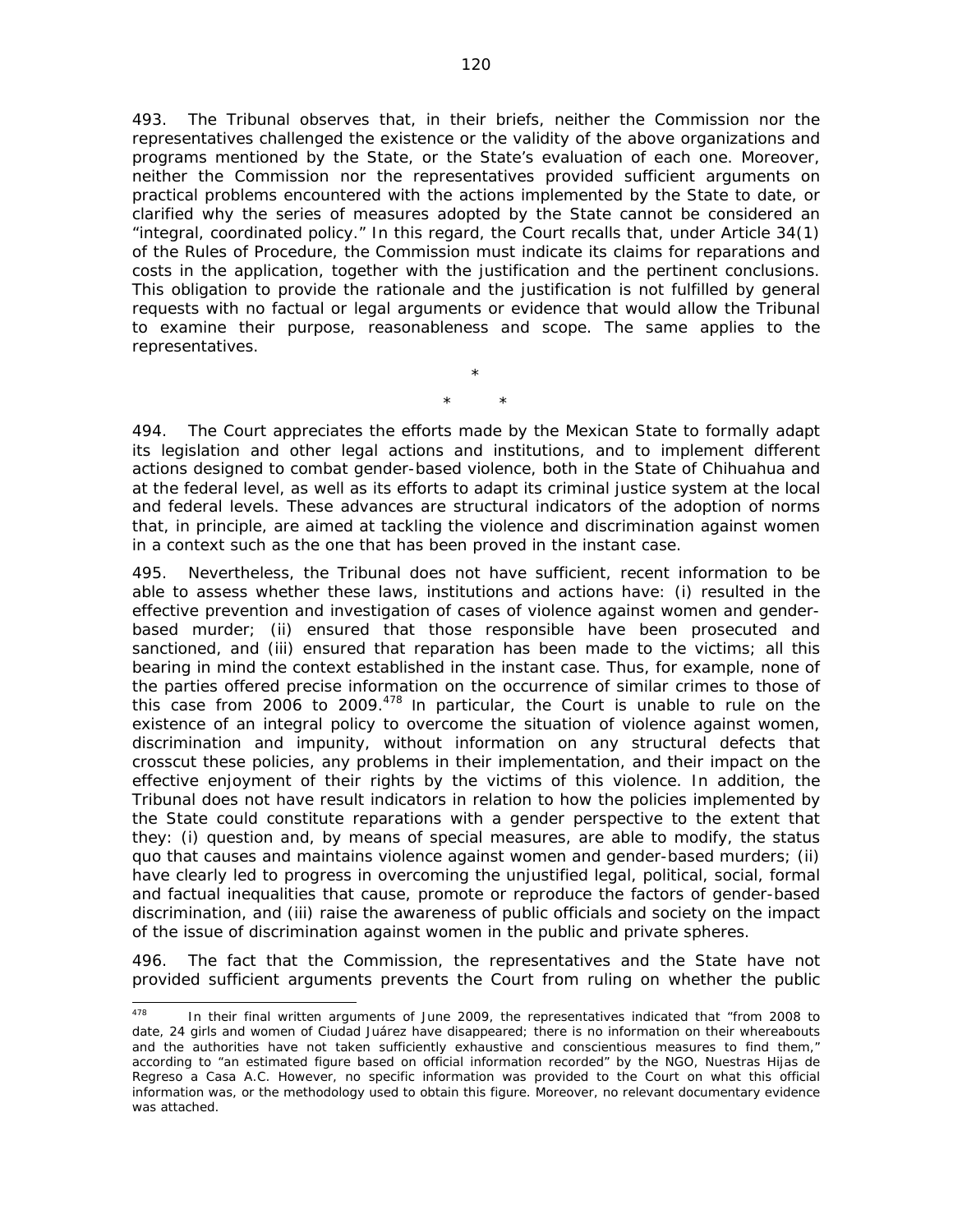policies currently being implemented really represent a guarantee of non-repetition of what happened in this case.

#### *4.2.2. Standardization of protocols, federal investigation criteria, expert services and provision of justice to combat the disappearances and murders of women and the different types of violence against women*

497. The Commission asked the Tribunal to order the State to improve the overall institutional capacity to combat the pattern of impunity in the cases of violence against women in Ciudad Juárez by conducting effective criminal investigations, followed by constant judicial control, in order to ensure adequate punishment and redress.

498. The representatives stated that the procedures for access to and provision of justice should be modified entirely, including all stages of the investigations, the preservation of evidence, the protection of the crime scene, the removal of the bodies, the chain of custody, etc. They also asked that the state system of criminal justice and of crime prevention and investigation should be standardized and harmonized with the need to respect the human rights of women, principally the investigation manuals and protocols.

499. Regarding the new Penal Code of the State of Chihuahua, in force since 2007, the State indicated that amendments had been made concerning: (i) the crime of intentional murder and kidnapping of women or children, so that, in cases where there are simultaneity of criminal acts, the punishment for each crime must be imposed even when this would exceed a 60-year prison sentence; (ii) the crime of homicide without aggravating circumstances, so that, if the victim of the crime is a woman or a child, the term of imprisonment will be 30 to 60 years, instead of 8 to 20 years, in addition to the punishment accumulated for each additional crime, even though this would exceed the maximum term of imprisonment of 60 years, and (iii) the crime of causing bodily injury, if injury is caused to an ancestor, descendant, brother, spouse, concubine, partner, adoptive parent or adopted child, this increases the corresponding punishment by one-third. Lastly, the State indicated that this Code punishes domestic violence under the State Law on the Right of Women to a Life without Violence.<sup>479</sup>

500. Regarding the new Code of Criminal Procedure of the State of Chihuahua in force since 2006, the State indicated that: "it establishes that the criteria of opportunity will not be applied in order to file a criminal action in cases of crimes against sexual freedom and security, or domestic violence, since they seriously affect public interest." The Code also establishes that, in cases of sexual crimes and domestic violence, the victim will be provided "with comprehensive assistance by the specialized units of the Office of the Attorney-General for the State of Chihuahua, which will intervene with due diligence, applying the protocols that have been issued." Lastly, the State advised that the Code provides for the precautionary measure of immediate separation of the probable offender from the home in the case of domestic violence against women.<sup>480</sup>

<sup>479</sup> 479 *Cf.* Articles 32, third paragraph;125, second paragraph; 126;130, and 193 of the Penal Code of the state of Chihuahua, *supra* note 456, folios 14371, 14390, 14391 and 14404.

<sup>480</sup> *Cf.* Articles 83, fraction I, second paragraph; 121, last paragraph, and 169, fraction IX of the Code of Criminal Procedure of the state of Chihuahua, *supra* note 457, folios 14281, 14291 and 14301.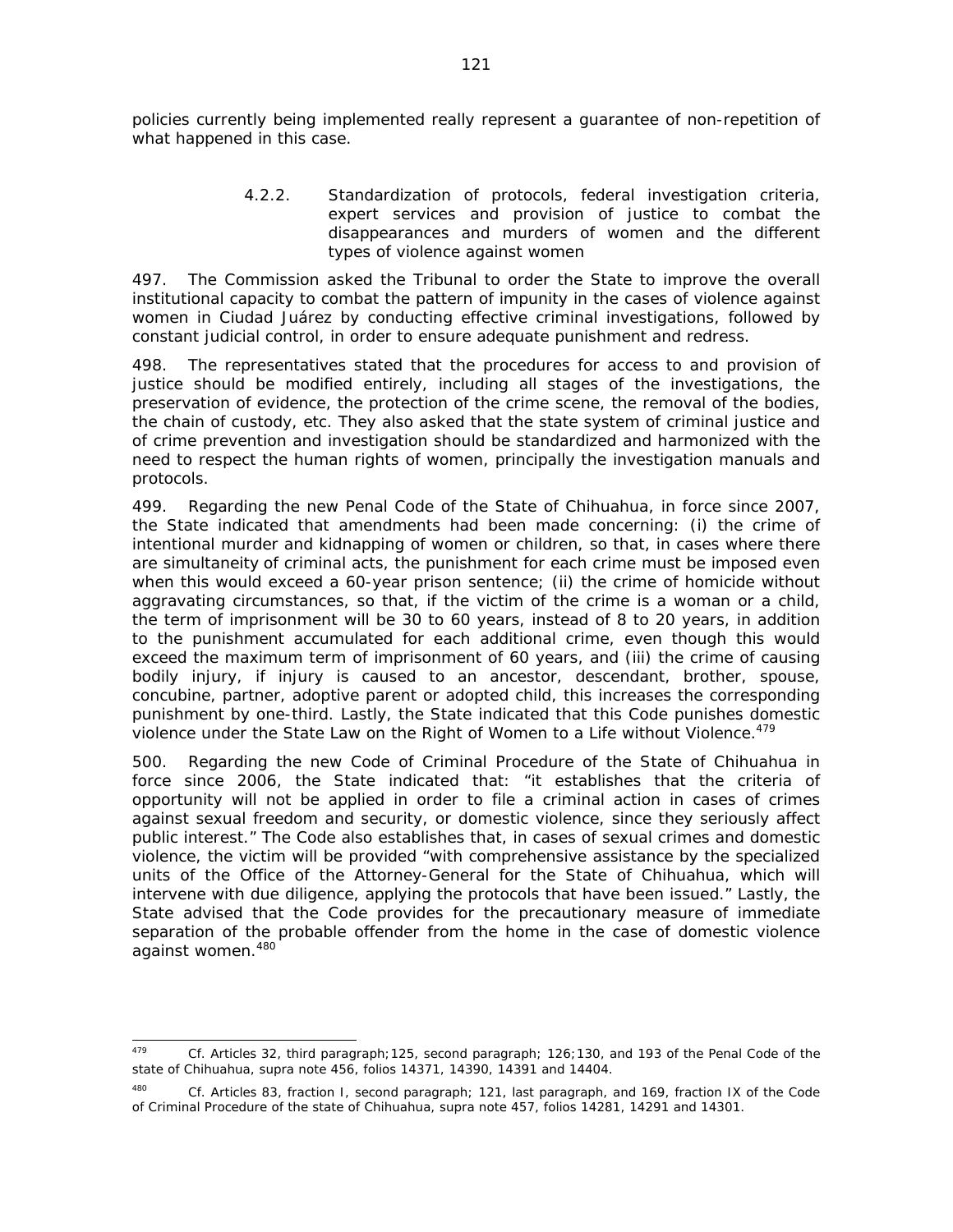501. The State attached models of protocols as evidence<sup>481</sup> and indicated that "a specific protocol is followed for each type of crime. For cases of murders of women, there are protocols for sex crimes, injuries, on-site crime investigation, support for victims, crisis support, forensic chemistry, forensic medicine, murder, suicide and accidental death." It asserted that the state Office of the Attorney General had distributed widely the contents of the Declaration on the Elimination of Discrimination against Women, the Convention on the Elimination of All Forms of Discrimination against Women, and the Convention of Belém do Pará.

502. In other cases, the Court has ordered that the parameters for investigations, forensic analyses and prosecution should be harmonized with international standards.<sup>482</sup> The Tribunal considers that, in this case, the State must, within a reasonable time, continue harmonizing all its protocols, manuals, judicial investigation criteria, expert services and delivery of justice used to investigate all crimes concerning the disappearance, sexual abuse and murder of women with the Istanbul Protocol, the United Nations Manual on the Effective Prevention and Investigation of Extralegal, Arbitrary and Summary Executions, and the international standards for searching for disappeared people, based on a gender perspective. In this regard, it must provide an annual report for three years.

### *4.2.3. Implementation of a program to look for and find disappeared women in the state of Chihuahua*

503. The representatives asked that Operation Alba be revised, redesigned and restructured with "the participation of international experts in this field in order to […] create an immediate response investigation and documentation program [with] the necessary financial resources to ensure that it can function adequately." They also alleged that "the 'immediate response' actions [in force] were not effective for responding promptly to the report of a disappeared or missing person and, above all, were inadequate and ineffective for preventing crimes against the women and girls of Ciudad Juárez," mainly because "the criteria for classifying a disappearance as 'high risk' were neither clear nor objective and included discriminatory elements," and even because officials refused to implement the urgent measures without plausible justification.

504. The Court observes that, on July 22, 2003, the State implemented Operation Alba "to establish special surveillance, in addition to the surveillance that already existed, in areas of high risk for women and where murder victims had been found." Subsequently, on May 23, 2005, the Protocol for Reception, Reaction and Coordination between municipal, state and federal authorities in cases of missing women and girls in the Municipality of Juárez or the "Alba Protocol" was implemented. Based on agreement and consensus among the participating institutions, the protocol established a mechanism for reception, reaction and coordination among authorities of the three spheres of government when women or girls went missing in Ciudad Juárez. In October 2006, the protocol had been "activated 8 times [since its creation], and had

<sup>-</sup>481 *Cf.* Office of the Attorney General for the state of Chihuahua, Criminal Investigation Protocols and Protocols for Personnel Specialized in providing services to Victims (case file of attachments to the final written arguments of the State, volume XLVII, attachment 3, folios 16955 to 17082).

<sup>482</sup> *Cf. Case of Gutiérrez Soler v. Colombia. Merits, Reparations and Costs*. Judgment of September 12, 2005. Series C No. 132, paras. 109 and 110.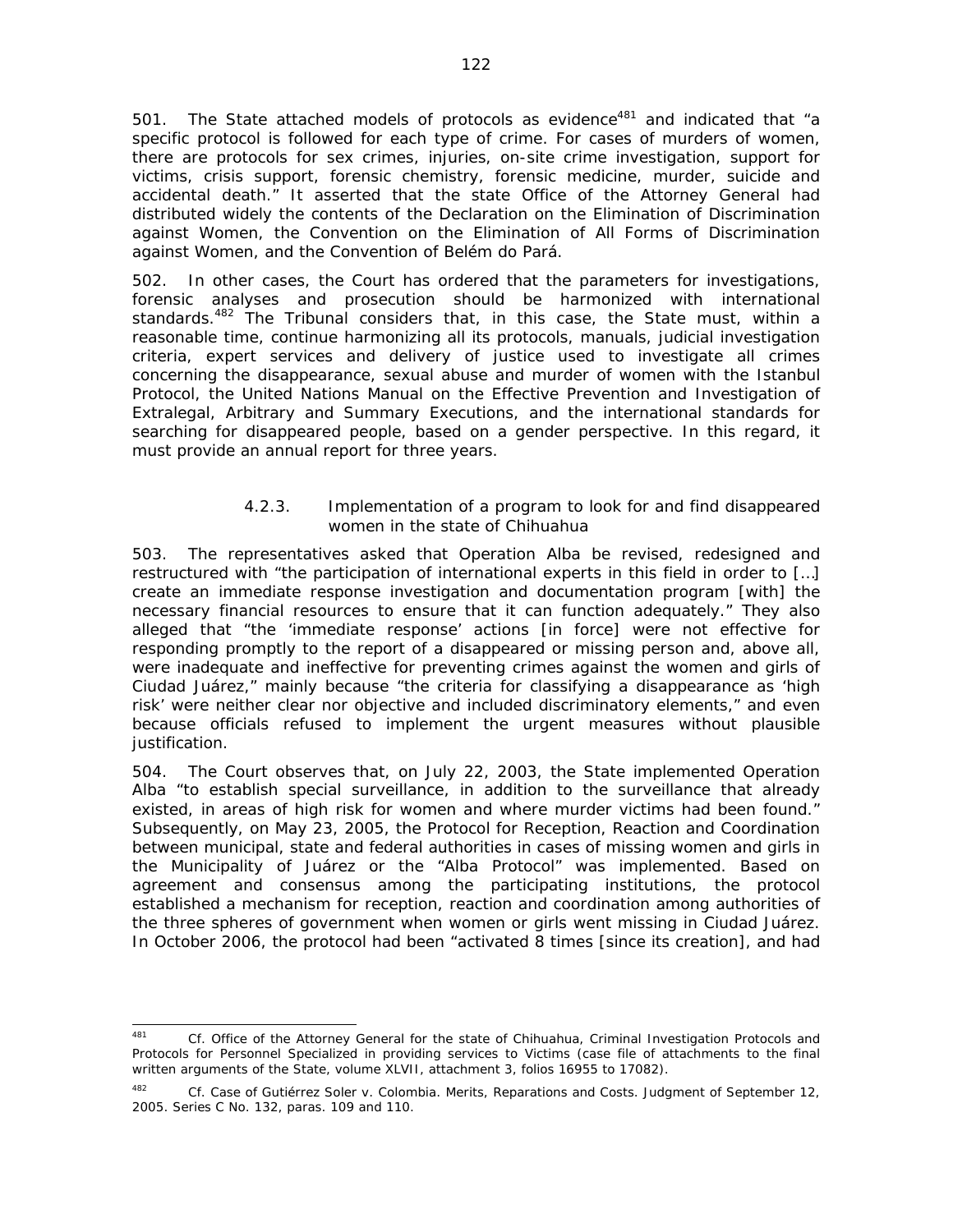led to the discovery of 7 women and 2 children who had gone missing or disappeared."483

505. The Tribunal assesses positively the creation of Operation Alba and the Alba Protocol as a way of paying increased attention to the disappearance of women in Ciudad Juárez. Nevertheless, it observes that these search programs are only put in practice when a "high-risk" disappearance occurs, a criterion that, according to information from several sources, is only met in the case of reports with "specific characteristics";<sup>484</sup> namely, that "it is certain that [the women] had no reason to abandon their home", a young girl has disappeared,<sup>485</sup> "the young woman [had] a stable routine,<sup>"486</sup> and that the report had "characteristics associated with the 'serial' killings."487

506. The Court considers that the Alba Protocol, or any analogous mechanism in Chihuahua, should include the following parameters: (i) implement searches *ex officio* and without any delay in cases of disappearance as a measure to protect the life, personal liberty and personal integrity of the disappeared person; (ii) coordinate the efforts of the different security agencies to find the person; (iii) eliminate any factual or legal obstacle that reduces the effectiveness of the search or that prevents it from starting, such as requiring preliminary inquiries or procedures; (iv) allocate the human, financial, logistic, scientific or any other type of resource required for the search to be successful; (v) crosscheck the missing person report with the database of missing persons mentioned in section 4.2.4 *infra*, and (vi) give priority to searching areas where reason dictates that it is most probable to find the disappeared person, without arbitrarily disregarding other possibilities or areas. All of the above must be even more urgent and rigorous when a girl has disappeared. In this regard, an annual report must be presented for three years.

507. The Ciudad Juárez Commission advised that, in March 2005, it set up the web page: www.mujeresdesaparecidascdjuarez.gob.mx with information on some of the young women and girls who had disappeared in Ciudad Juárez.<sup>488</sup> The Court notes that the page has not been updated since December 2006.

508. In this regard, and bearing in mind that an electronic network where anyone can provide information on a disappeared woman or girl child could be useful to trace that individual, the Tribunal orders, as it has on other occasions, $489$  the creation of a web page with the necessary personal information on all the women and girls who have disappeared in Chihuahua since 1993 and who are still missing. This web page must allow anyone to communicate with the authorities by any means, including anonymously, in order to provide relevant information on the whereabouts of the disappeared women or girls or, if applicable, of their remains. The information on the web page must be updated constantly.

<sup>483</sup> 483 *Cf. Comisión para Prevenir y Erradicar la Violencia contra las Mujeres en Ciudad Juárez, Tercer informe de gestión, supra* note 101, folio 9054.

<sup>484</sup> *Cf.* Office of the Attorney General for the state of Chihuahua, official letter addressed to the Director of Human Rights of the Ministry of Foreign Affairs, February 17, 2003 (case file of attachments to the answer to the application, volume XLII, attachment 75, folio 15381).

<sup>485</sup> *Cf.* Report on Mexico produced by CEDAW, *supra* note 71, folio 1929.

<sup>486</sup> *Cf.* CNDH, *Informe Especial*, *supra* note 66, folio 2174, and Amnesty International, *Intolerable killings, supra* note 64, folio 2274.

<sup>&</sup>lt;sup>487</sup> *Cf.* IACHR, *The Situation of the Rights of Women in Ciudad Juárez, supra note 64, folio 1746*.

<sup>488</sup> *Cf. Comisión para Prevenir y Erradicar la Violencia contra las Mujeres en Ciudad Juárez, Tercer informe de gestión*, *supra* note 101, folio 9200.

<sup>489</sup> *Cf. Case of the Serrano Cruz Sisters v. El Salvador. supra* nota 454, para. 190.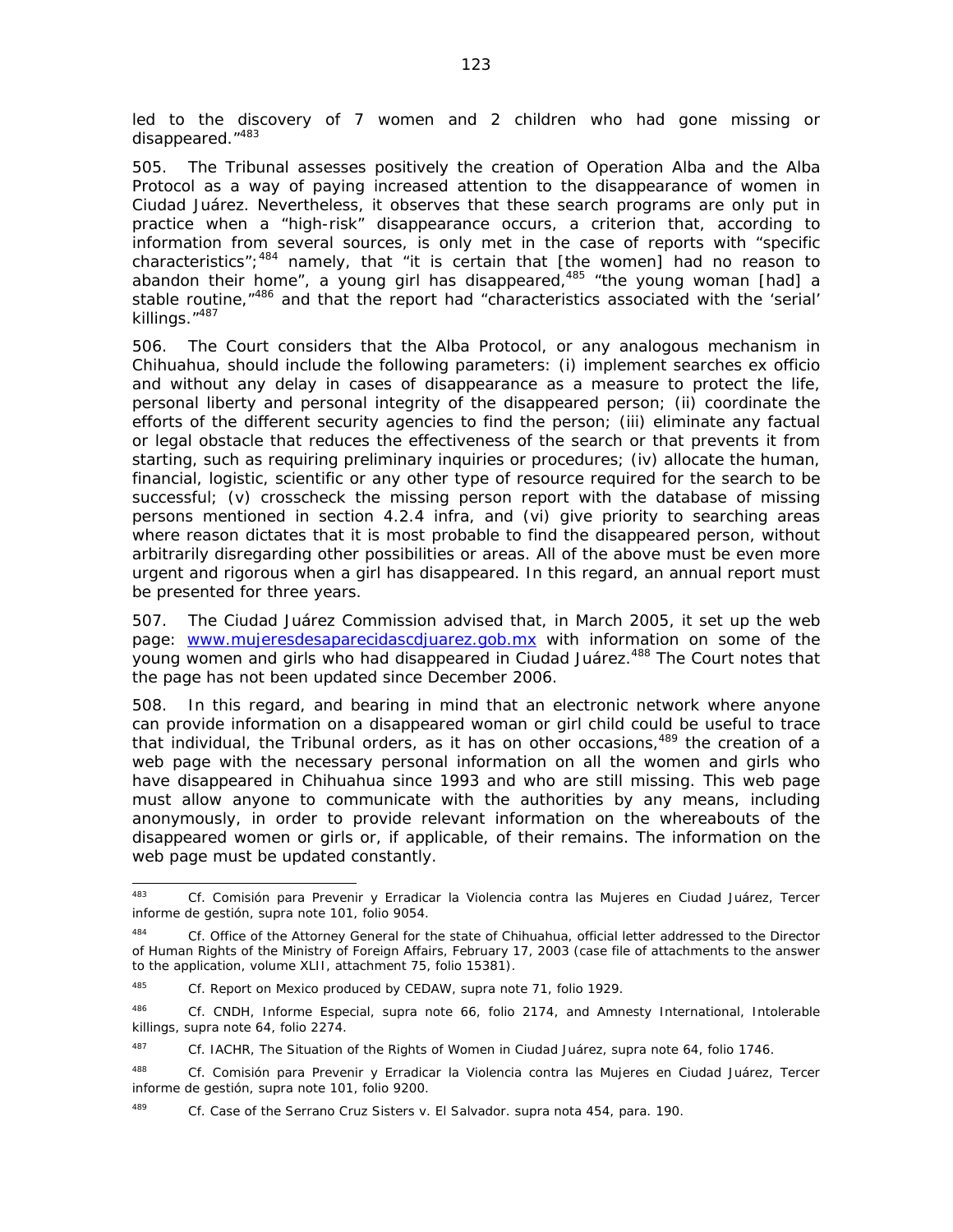#### *4.2.4. Comparison of genetic information from the bodies of unidentified women or girls deprived of life in Chihuahua with missing persons on a national level*

509. The representatives asked that a national database be set up to facilitate the identification of persons reported as missing. They also stated that a national database should be created to allow comparison of the information on missing persons with information on persons who have been found dead and recorded as unidentified.

510. The State did not refer to this issue specifically. However, it mentioned the socalled "Human Identity Program" when it proposed to the victims' next of kin that they should collaborate with the EAAF in order to confirm the identity of the bodies found in the cotton field.

511. Although the Court observes that the State created a register with data on women who are missing in the Municipality of Juárez and a forensic DNA databank,<sup>490</sup> the Tribunal has no probative elements to allow it to conclude that the State created a national database of disappeared persons. Furthermore, even though the Court observes that there is a forensic DNA database with genetic information on some of the next of kin of victims of gender-based murder and of some bodies that were found,<sup>491</sup> it has no evidence that the State has compared the information on disappeared women at the national level, or the genetic information of the next of kin of those disappeared women with the genetic information extracted from the bodies of any women or girl deprived of life and unidentified in Chihuahua. Moreover, there is no information in the case file to allow the Tribunal to determine whether the information contained in said databases is sufficient, or their level of effectiveness and results in relation to the investigations of the disappearances and murders of women in Ciudad Juárez.

512. The Court finds that the rationale for creating a database of disappeared women and girls at the national level, and updating and comparing the genetic information from the relatives of missing persons with that of unidentified bodies is the possibility that the bodies of some of the women or girls found in Chihuahua belong to individuals who disappeared in other states of the Federation, and even in other countries. Consequently, as it has in other cases,  $492$  the Court orders: (i) the creation or updating of a database with the personal information available on disappeared women and girls at the national level; (ii) the creation or updating of a database with the necessary personal information, principally DNA and tissue samples, of the next of kin of the disappeared who consent to this – or that is ordered by a judge – so that the State can store this personal information with the sole purpose of locating a disappeared person, and (iii) the creation or updating of a database with the genetic information and tissue samples from the body of any unidentified woman or girl deprived of life in the State of Chihuahua. The State must protect the personal information in these databases at all times.

<sup>490</sup> Cf. Office of the Special Prosecutor for the Investigation of Crimes related to the Murders of Women in Ciudad Juárez, *Informe Final*, *supra* note 87, folios 14582 and 14587 to 14594.

<sup>491</sup> *Cf.* Office of the Special Prosecutor for the Investigation of Crimes related to the Murders of Women in Ciudad Juárez, *Informe Final*, *supra* note 87, folios 14582 and 14587 to 14594.

<sup>492</sup> *Cf. Case of Molina Theissen v. Guatemala*. *Reparations and Costs*. Judgment of July 3, 2004. Series C No. 108, para. 91; *Case of the Serrano Cruz Sisters v. El Salvador, supra* note 454, para. 193, and *Case of Servellón García et al. v. Honduras, supra* note 308, para. 203.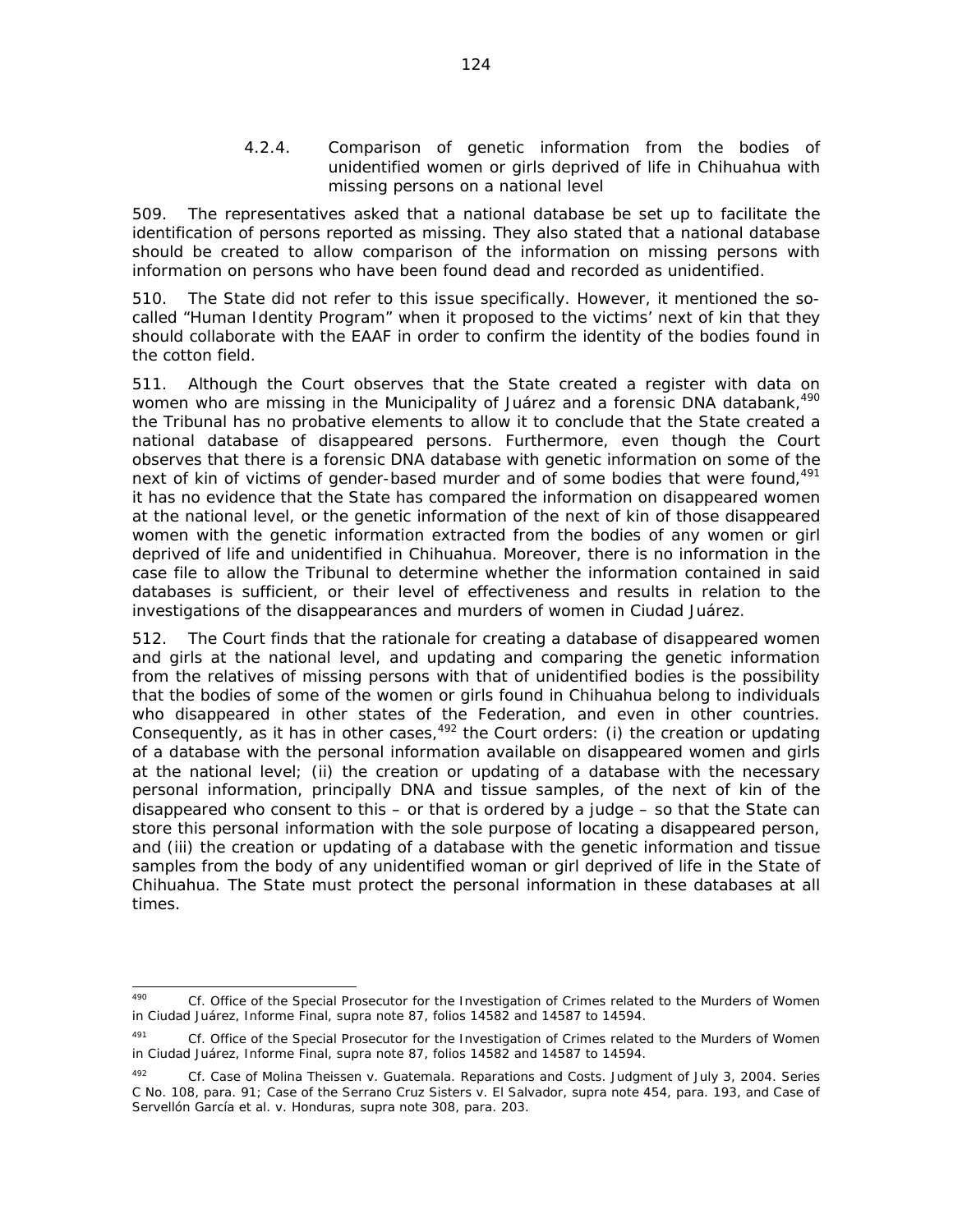*4.2.5. Creation of a legal mechanism for transferring cases from the civil courts to the federal jurisdiction when impunity exists or when serious irregularities are proven in the preliminary investigations* 

513. The representatives indicated that a mechanism under national law is needed to facilitate and regulate the transfer of cases from the local jurisdiction to the Federal jurisdiction because, in this case, "one of the main problems that permitted and still permit violations of the human rights of the victims of violence against women and femicide is the impossibility for the Federation to intervene, review and, if applicable, rectify the irregularities and deficiencies in cases filed in the common jurisdiction." They indicated that, even though the federal level created the Commission to Prevent and Eliminate Violence against the Women of Ciudad Juárez in 2004, it never had the legal authority to propose or to rectify the actions of the local jurisdiction officials. Furthermore, they stated that even if the Office of the Special Prosecutor for the Investigation of Crimes related to the Murders of Women in the Municipality of Ciudad Juárez was created in 2004, it only reviewed the preliminary investigations in the local jurisdiction with regard to the negligence and responsibility of the officials who had taken part in them, without making suggestions or contributions, reviewing or rectifying deficiencies that it found, because its mandate did not empowered it for this.

514. The State advised that, on August 29, 2003, the Joint Agency of the Public Prosecutor's Office of Ciudad Juárez, Chihuahua was created (hereinafter "the Joint Agency") to investigate women's murders and related crimes, under a cooperation agreement between the Office of the Attorney General of the Republic and the Office of the Attorney General for the state of Chihuahua. According to the evidence provided by the parties, the purpose of the Joint Agency was to investigate and prosecute the crimes with full collaboration and coordination between the two Public Prosecutor's Offices and to implement joint actions in the investigations to clarify the murder of women in that municipality. The Federal Special Prosecutor's Office for Juárez coordinated and supervised the representation of the Federal Public Prosecutor's Office in the Joint Agency.  $493$ 

515. On January 30, 2004, the Special Prosecutor's Office was created at the federal level. According to the State, the Federal Special Prosecutor's Office for Juárez was attached to the Office of the Attorney General of the Republic and "was competent to direct, coordinate and supervise the investigations into the crimes concerning the murder of women in the Municipality of Juárez, Chihuahua, exercising its power to take over cases that were linked to a federal crime." This statement was not contested by either the Commission or the representatives. The functions of the Special Prosecutor's Office included "reviewing […] and examining each of the case files that contain information on the murder or disappearance of women, and investigating – with attribution of responsibility – any cases in which evidence of the negligence, inefficiency or tolerance of public officials is found in order to avoid impunity and to sanction those who have failed to fulfill their obligations.<sup>"494</sup> The Tribunal observes that the Special Prosecutor's Office implemented four specific programs under its work plan: (i) systematization of the information on the murders of women and related

<sup>493</sup> Cf. Office of the Special Prosecutor for the Investigation of Crimes related to the Murders of Women in Ciudad Juárez, Chihuahua, *Primer Informe*, *supra* note 468, folios 2999 to 3142; Office of the Special Prosecutor for the Investigation of Crimes related to the Murders of Women in Ciudad Juárez, *Informe Final*, *supra* note 87, folio 14536, and Report on Mexico produced by CEDAW, *supra* note 64, folio 1939.

<sup>494</sup> *Cf.* Office of the Special Prosecutor for the Investigation of Crimes related to the Murders of Women in Ciudad Juárez, *Informe Final*, *supra* note 87, folio 14532.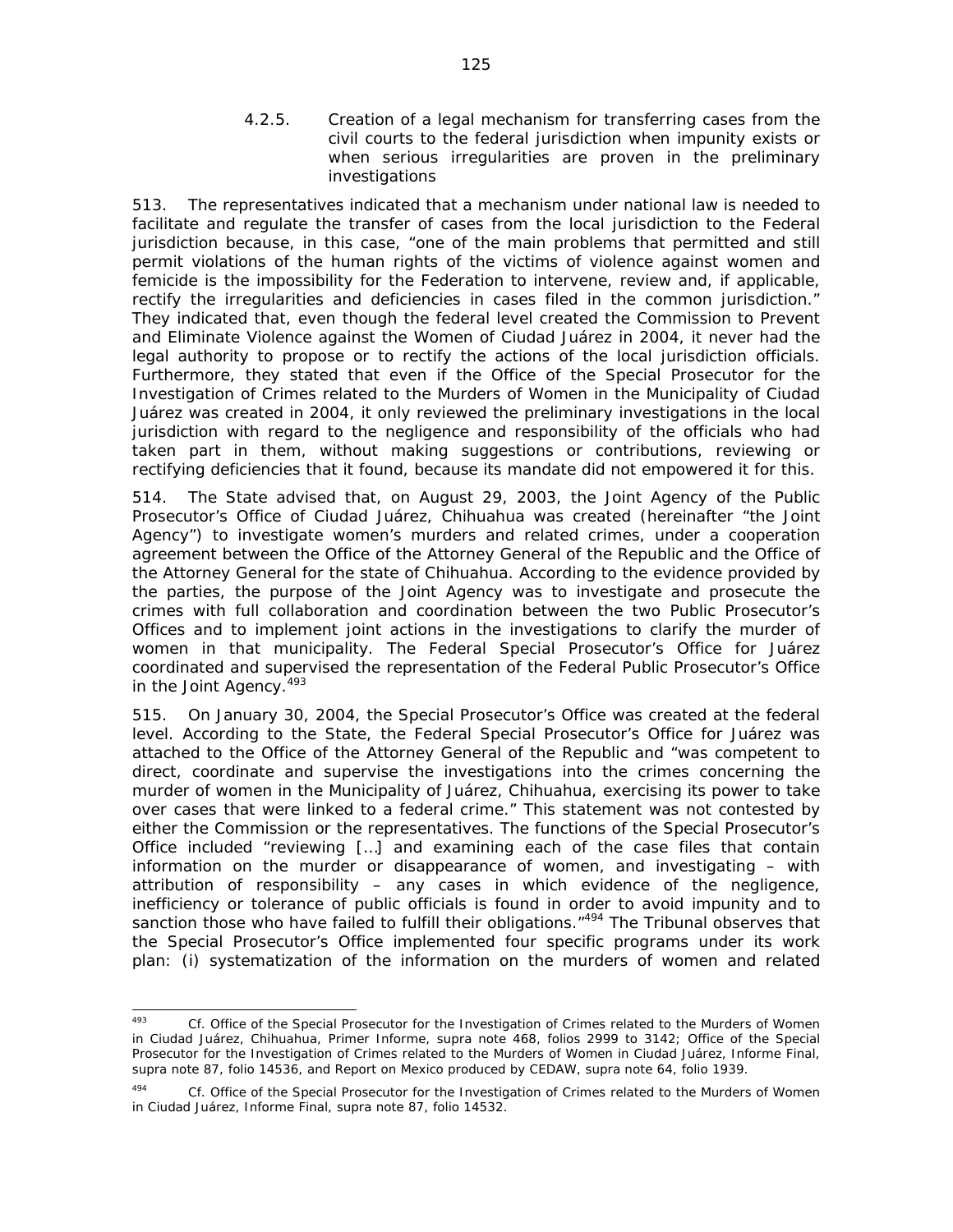crimes; (ii) handling of crimes related to murders; (iii) reception of reports of missing women, and (iv) provision of services and care to victims.<sup>495</sup>

516. The Special Prosecutor's Office concluded its task in 2006, when the 2004 agreement creating it was rescinded.<sup>496</sup> On February 16, 2006, the Office of the Attorney General of the Republic delivered the final report of the Special Prosecutor's Office to the CNDH. The CNDH stated that "the final report did not describe any significant progress with regard to the three previous reports, which this National Commission duly commented on in its evaluation report of August 23, 2005."497

517. The Special Prosecutor's Office was subsequently substituted on two occasions: on February 16, 2006, by the Office of the Special Prosecutor for Crimes related to Acts of Violence against Women (also known as "FEVIM" for its name in Spanish), attached to the Office of Attorney General of the Republic, in order to respond to crimes related to acts of violence against women throughout the country;<sup>498</sup> and, on January 31, 2008, by the Office of the Special Prosecutor for Crimes of Violence against Women and People Trafficking, also attached to the Office of the Attorney General of the Republic, to investigate and prosecute federal crimes related to acts of violence against women, as well as human trafficking.<sup>499</sup>

518. At the local level, in August 2005, the state of Chihuahua modified the purpose of the FEIHM because, according to the State, "previously, it had focused exclusively on murders with a sexual motive"; from that date on, it also included "all the cases of intentional murders in which the victims were women."<sup>500</sup>

519. The Court observes that the activity of the Special Prosecutor's Office was limited to systematizing the information on the murders of women in Ciudad Juárez and investigating only those crimes that fell within the federal jurisdiction.<sup>501</sup> In this regard also, the Tribunal does not have recent information on the functioning and effectiveness of the modified FEIHM.

520. The representatives did not support their request for redress with clear, pertinent and sufficient arguments concerning the problems of access to justice that could have arisen from domestic law applicable to the mechanism of transfer to the federal jurisdiction. In addition, they did not provide arguments on the specific evidence about the policies designed by the State to resolve the problem in recent years. The foregoing prevents the Court from ruling on this request for reparation.

### *4.2.6. Prohibition for any official to discriminate based on gender*

498 *Cf.* Office of the Attorney General of the Republic, Decision No. A/003/06, January 19, 2006 (case file of attachments to the answer to the application, volume XLII, attachment 78, folios 15462 to 15465).

<sup>495</sup> Cf. Office of the Special Prosecutor for the Investigation of Crimes related to the Murders of Women in Ciudad Juárez, *Informe Final*, *supra* note 87, folios 14532, 14536 and 14537.

<sup>496</sup> *Cf.* Office of the Attorney General of the Republic, Decision No. A/003/06, *supra* note 498, folio 15464.

*<sup>497</sup> Cf.* CNDH, *Segundo Informe de Evaluación Integral*, *supra* note 72, folio 4664.

<sup>499</sup> *Cf.* Office of the Attorney General of the Republic, Decision No. A/024/08, January 29, 2008 (case file of attachments to the answer to the application, volume XLII, attachment 80, folios 15470 to 15473).

<sup>500</sup> *Cf.* Report on Mexico produced by CEDAW, *supra* note 64, folios 1937 and 1963, and CNDH, *Segundo Informe de Evaluación Integral, supra* note 72, folio 4697.

<sup>&</sup>lt;sup>501</sup> *Cf.* Office of the Special Prosecutor for the Investigation of Crimes related to the Murders of Women in Ciudad Juárez, *Informe Final*, *supra* note 87, folios 14532, 14538, 14539 and 14544.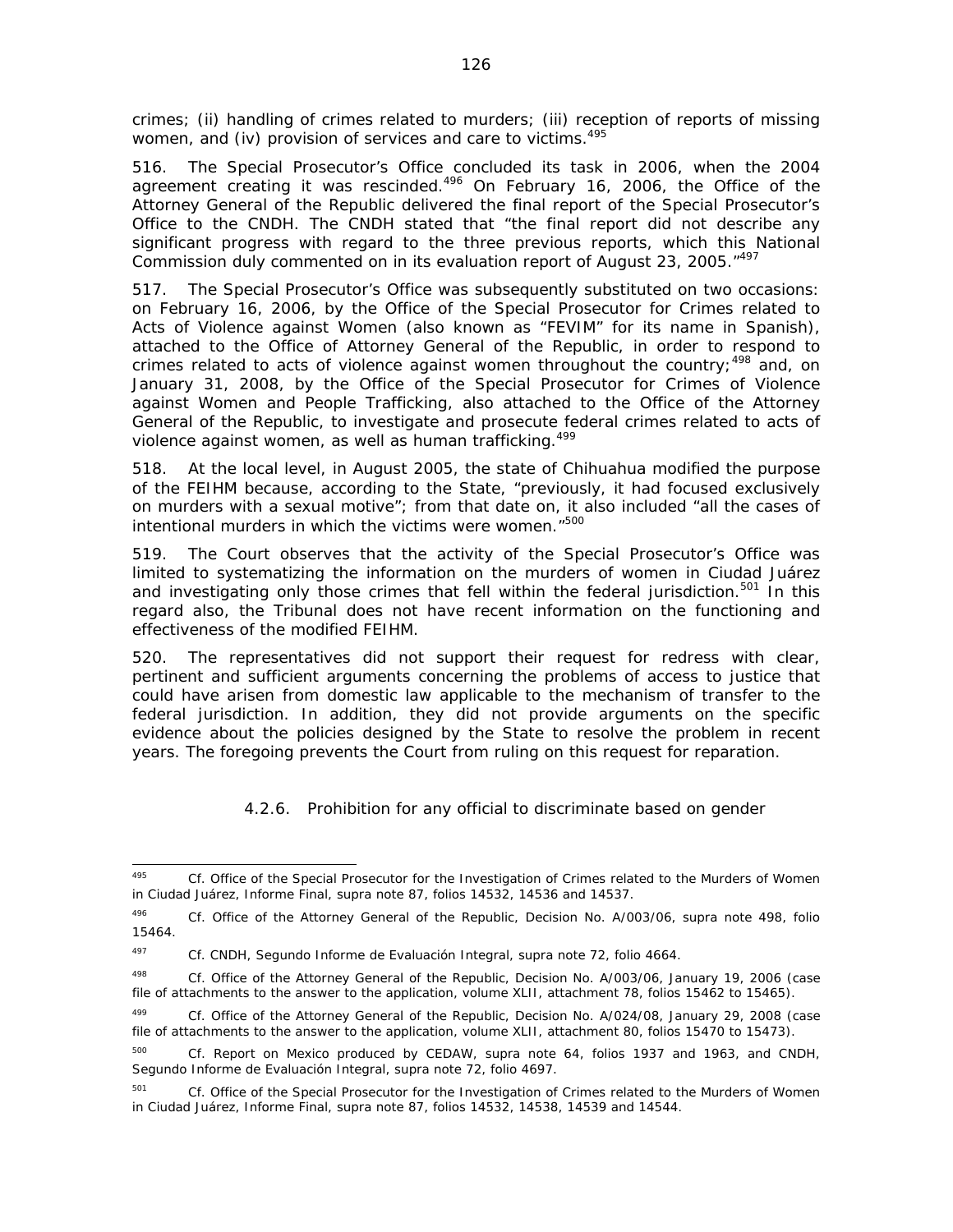521. The representatives requested the express prohibition, under pain of punishment, for any current or future official within the three levels of government to make a denigrating statement or to act disparagingly or to minimize violations of the rights of women, in particular to deny or to play down the existence of violence against women in the context of gender-based murders in Ciudad Juárez. They indicated that, at different times in the past, the Mexican State has insisted in diminishing, detracting from or minimizing the causes and effects of the murder and disappearance of hundreds of women in that city, and they added that the attitude of the authorities has been notoriously discriminatory.

522. The State provided information on the General Law on Gender Equality, published in 2006, the purpose of which is to regulate and guarantee equality between women and men, and to propose institutional mechanisms and guidelines to assist the Mexican State in achieving substantive equality in the public and private spheres, promoting the empowerment of women. The law created the National Gender Equality System, established in 2007, and the 2008-2012 National Gender Equality Program was implemented in the context of the application of the law.<sup>502</sup> The 2008-2012 National Gender Equality Program was presented in 2008 as part of the 2007-2012 National Development Plan<sup>503</sup> and the State indicated that "it contributed to achieving the national objectives, strategies and priorities in relation to substantive equality between women and men." The program is run by INMUJERES. The law has been replicated in the state of Chihuahua since 2007 with the publication of the Chihuahua state Law to Prevent and Eliminate Discrimination.<sup>504</sup>

523. The State alleged that the General Law on Access of Women to a Life without Violence*,* published in 2007, establishes "the bases for preventing, dealing with and eliminating violence against women of any age in the public and private spheres," as well as the "guiding principles to ensure that women have access to a life without violence in the federal and local spheres; legal equality between women and men; respect for the human dignity of women; non-discrimination and freedom for women." It added that this law "identifies the mechanisms for prevention and also for providing protection and assistance to women and girls to eliminate violence against them, and establishes the obligation of the municipal, state and federal public security agencies, and organs for the administration of justice, to offer special and appropriate protection and care to women victims."<sup>505</sup> Lastly, the Law to Protect the Rights of Boys, Girls and Adolescents establishes that the purpose of protecting their rights is to ensure their full and integral development, which includes the possibility to achieving physical, mental, emotional, social and moral development in equal conditions.<sup>506</sup>

-

<sup>502</sup> *Cf.* General Law on Gender Equality, published in the Federation's Official Gazette on August 2, 2006 (case file of attachments to the answer to the application, volume XLIII, attachment 106, folios 16079 to 16089).

<sup>503</sup> *Cf.* 2007-2012 National Development Plan, strategy 5.4 of focal point 1, and objective 16 of focal point 3 (case file of attachments to the answer to the application, volume XLII, attachment 84, folios 15495 to 15792).

<sup>504</sup> *Cf.* State of Chihuahua Law to Prevent and Eliminate Discrimination, *supra* note 459, folios 16164 to 16178.

<sup>505</sup> *Cf.* General Law on Access of Women to a Life without Violence, *supra* note 124, folios 16091 to 16107.

<sup>506</sup> *Cf.* Law to Protect the Rights of Girls, Boys and Adolescents, *supra* note 420, folios 16049 to 16063.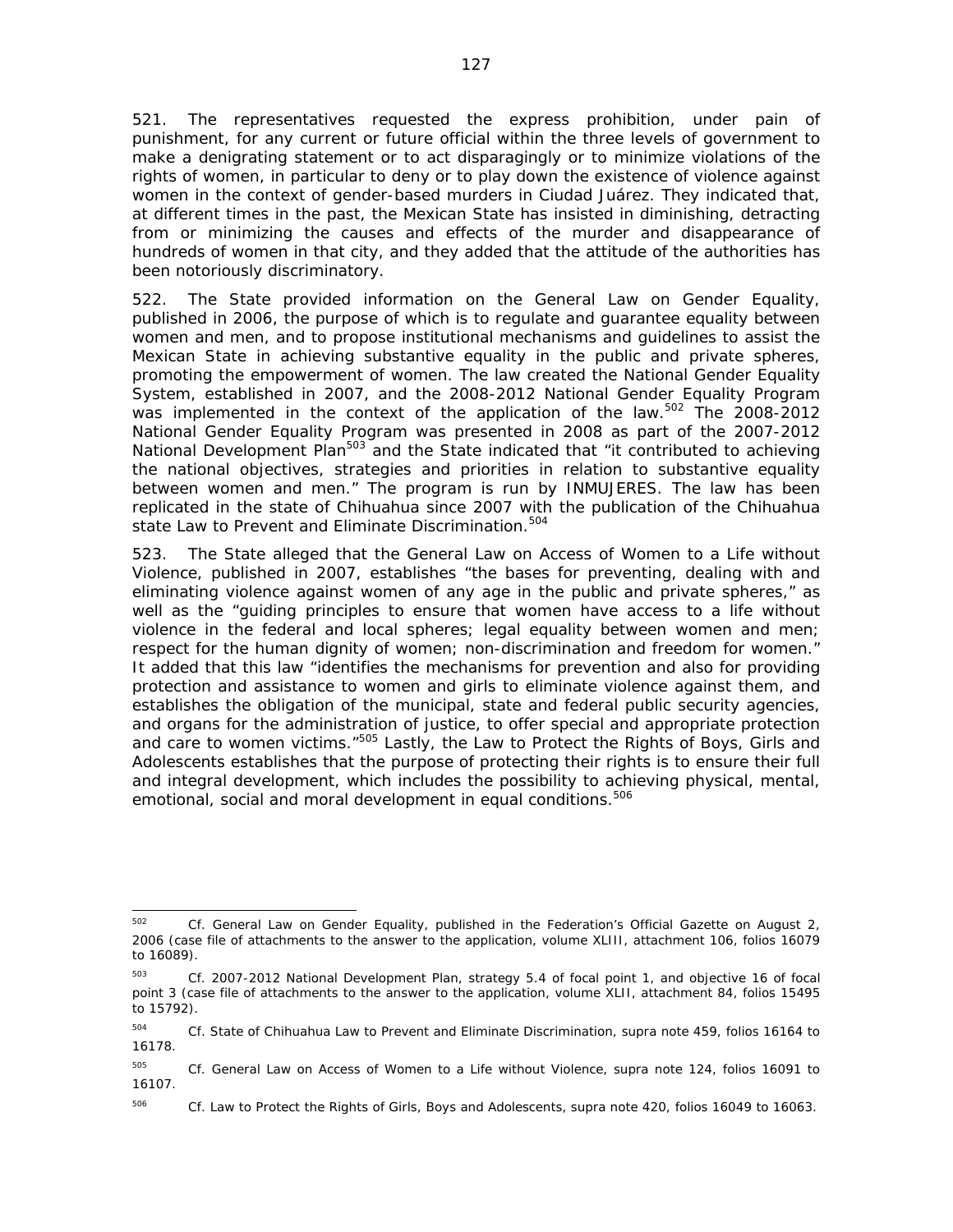524. Furthermore, in the state of Chihuahua, Mexico regulated discrimination as a criminal offence and established an administrative sanction for public officials who discriminate, according to the Federal Law on the Responsibilities of Public Servants.<sup>507</sup>

525. The representatives did not submit arguments about the possible lacunae and deficiencies in this type of laws, programs and actions; consequently, the Tribunal does possess any elements on which it can rule with regard to this request.

# *4.2.7. Law regulating support for victims of gender-based murders*

526. The representatives asked the Court to order "the enactment of a law that regulates […] objectively the specific support provided to victims of the femicide, as well as minimum standards for monitoring and evaluating this support." They justified this request on the basis that the support of a social nature or as general compensation provided by the State to date could not be left to the discretion of public officials temporarily in power, and because the support was not decided or established based on international standards for reparation of damage, but rather based on government and political criteria.

527. The State did not refer to this point specifically. However, the Tribunal observes that, when providing the support that the Court will refer to below, the State indicated that it was additional to the compensation offered in its brief answering the application (*infra* para. 550), and even affirmed that the contact that the authorities had maintained with the victims' next of kin should be seen "as an example of the State's good faith to repair the consequences of the irregularities accepted by the authorities during the first stage of the investigations into the murders of the three women."

528. The Court observes that the Head of the Ciudad Juárez Commission recognized that, in 2005, when establishing the Financial Support Fund for the Families of Victims of Murders of Women (*infra* para. 557), it was not considered a means of redressing the damage. The assistance was offered based on the criminal acts of the murderer and not on the State's responsibilities, and the support was conditioned to the filing of civil or family lawsuits.<sup>508</sup>

529. The Tribunal considers that the social services that the State provides to individuals cannot be confused with the reparations to which the victims of human rights violations have a right, based on the specific damage arising from the violation. Hence, the Court will not consider any government support that was not specifically addressed at repairing the lack of prevention, impunity and discrimination that can be attributed to the State in the instant case as part of the reparation that the State alleges to have made*.* 

530. In addition, the Court finds that it cannot tell the State how it should regulate the support it offers to the individual as part of a social assistance program; accordingly, it abstains from ruling on this request by the representatives.

#### *4.2.8. Training with a gender perspective for public officials and the general public of the state of Chihuahua*

<sup>-</sup>507 *Cf.* Articles 30, 31 and 32 of the Law to Prevent and Eliminate Discrimination of the state of Chihuahua, *supra* note 459, folio 16177; Article 197 of the state of Chihuahua Penal Code, *supra* note 456, folios 14364 to 14452, and Article 3 of the General Law on Gender Equality, *supra* note 502, folio 16079.

<sup>508</sup> *Cf. Comisión para Prevenir y Erradicar la Violencia contra las Mujeres en Ciudad Juárez, Tercer informe de gestión*, *supra* note 101, folio 9185.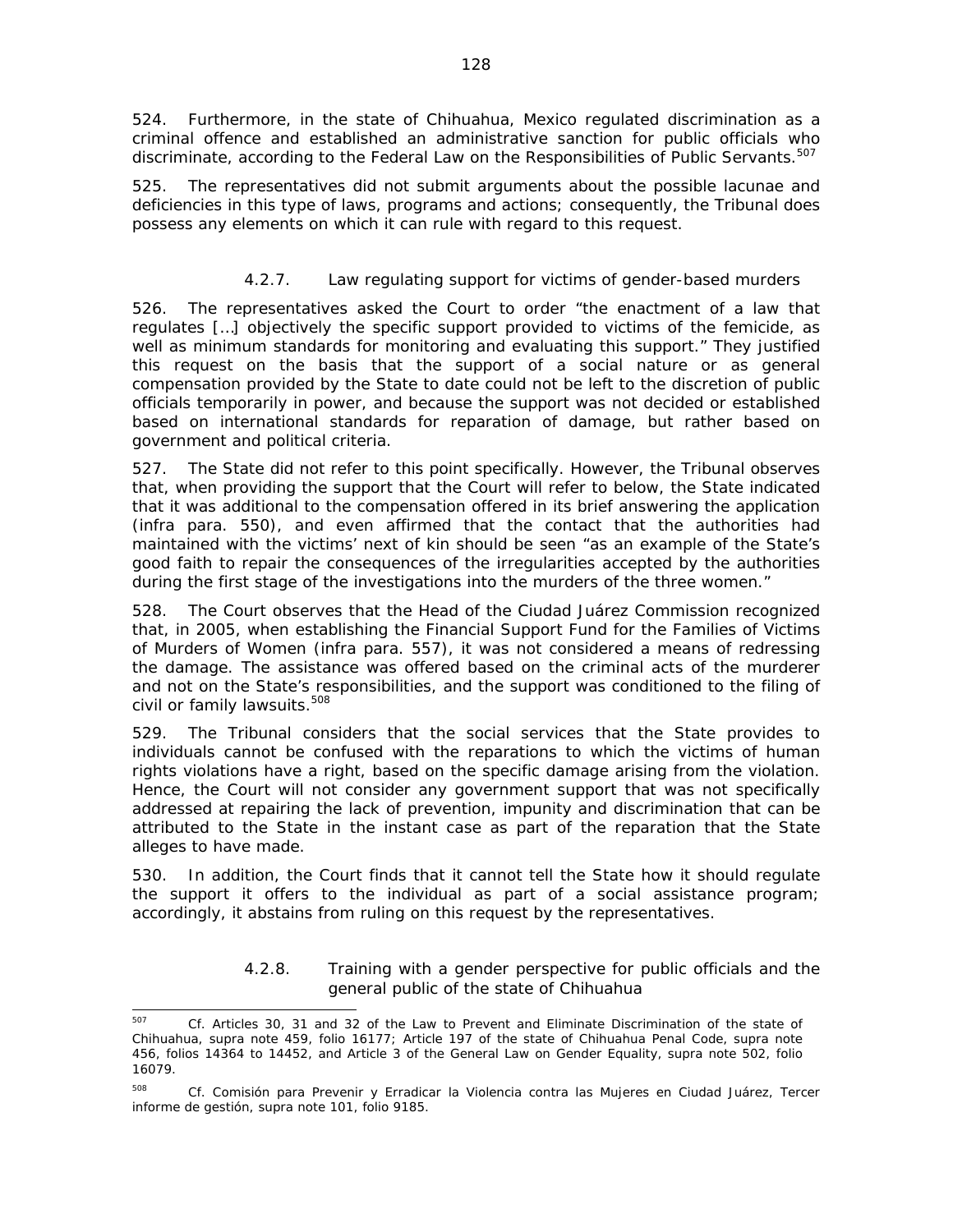531. The Commission asked that the Court order the State to organize training programs for public officials in all branches of the administration of justice and the police, as well as comprehensive prevention policies. Furthermore, it asked that the Tribunal order the implementation of public policies and institutional programs to overcome existing stereotypes of the role of women among the society of Ciudad Juárez and to promote the elimination of discriminatory socio-cultural patterns that prevent women from obtaining full access to justice.

532. The representatives recognized that, although the State has made significant efforts with regard to training public officials, especially those whose work has a direct impact on the cases of disappearances and murders of women, these efforts have not been entirely satisfactory, because they did not include a cross-cutting gender perspective and did not incorporate a gender perspective in every activity implemented by the State's authorities. They added that, although they had received training, the officials who appeared at the hearing "do not understand the implications of the Conventions […] as regards the rights" of the victims.

533. The State indicated that "it is aware that some of the irregularities committed at the onset of the investigations into the murders of Claudia Ivette González, Esmeralda Herrera Monreal and Laura Berenice Ramos Monárrez were due to the lack of training of the public officials involved." However, the State alleged that, starting in October 2004, the Office of the Attorney General for the state of Chihuahua, in coordination with local institutions and universities, had designed a specialized training program on investigation techniques and procedures, and the professionalization of expert services, in which it invested more than 14 million pesos. No proof of the investment of this capital sum has been provided to the Court. The program includes "master's programs with the collaboration of Spanish universities and the National Human Rights Commission."509 In 2005, more than 122 training programs were provided through the Center for Criminal and Forensic Studies, representing an investment of more than 12 million pesos.<sup>510</sup> The Tribunal observes that this investment has not been authenticated.

534. On the issue of training, since 2006, the Organic Law of the Judiciary of the state of Chihuahua has accorded special importance to training officials of the Chihuahua state Judiciary in human rights and gender equality.<sup>511</sup>

535. The State affirmed that it has provided training with a gender perspective for public officials of the states of the Mexican Republic, including the state of Chihuahua, through training courses for multipliers under the Gender Equity Subprogram.<sup>512</sup> It also

<sup>509</sup> The State attached various contracts signed from 2005 to 2008 with national and international institutions, such as the UNAM, the Instituto de Mediación de Mexico, S.C., the Universidad Autónoma de Chihuahua, the Universidad Autónoma de Ciudad Juárez, the Universidad de Barcelona, the Universidad de Gerona, the IMCAA, S.A. de C.V., and the Latin American Forum for Urban Security and Democracy, A.C., in collaboration with local institutions such as the Office of the Attorney General for the state of Chihuahua and the State Human Rights Commission, as well as federal institutions, such as the National Human Rights Commission (case file of attachments to the final written arguments of the State, volume L, folios 17565 17833).

<sup>&</sup>lt;sup>510</sup> The State exhibited a list of courses offered over the period of 2005 to 2009, with the name of each course, the place and date it was held, and the names of those who were trained (*Cf.* Office of the Attorney General for the state of Chihuahua, Center for Criminal and Forensic Studies, *Cursos impartidos durante 2005-2009*, case file of attachments to the final written arguments of the State, volume XLIX, folios 17537 to 17564).

<sup>511</sup> *Cf.* Articles 135 and 145-k of the Organic Law of the Judiciary of the state of Chihuahua, *supra* note 460, folios 14220 and 14226.

<sup>&</sup>lt;sup>512</sup> The Court observes that the case file contains a supporting document for a national training course for multipliers, under the Subprogram on Equity and Application of the Gender Equity Manual; on "Prevention of Domestic Violence," for authorities of the state of Chihuahua Public Security Secretariat, and on "Women's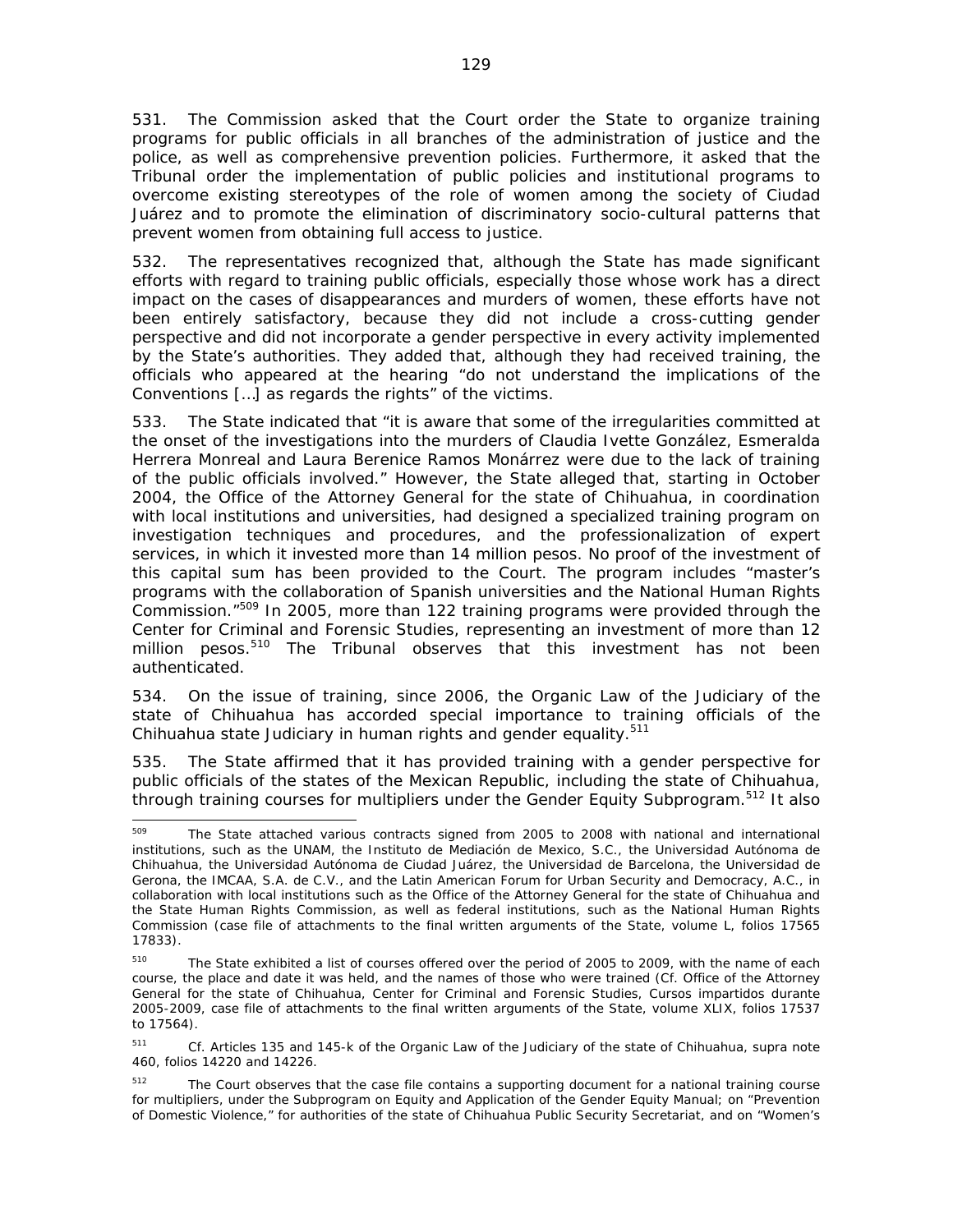mentioned that it had offered training to federal public officials under the awarenessraising program with a gender perspective offered by INMUJERES, as well as to public officials from the Federal Government's Public Security Secretariat under the Gender Equity Subprogram. Furthermore, it indicated that, in 2003 and 2004, it had trained personnel of the Public Security Secretariat in basic and specialized topics relating to human rights and public security. The State did not provide evidence of which public officials had been trained.

536. The State indicated that, under strategy 5.4 "to combat gender-based violence and to sanction it more severely" of the 2007-2012 National Development Plan, the Federal Government would implement programs of "awareness-raising and training for the police, doctors, public prosecutors and judges, and for all those responsible for protecting and providing services to women who suffer any type of violence."<sup>513</sup>

537. The State also referred to the following training provided in 2007: an "International Diploma on Gender and the Criminal System," attended by 41 public officials;514 a "Diploma on Domestic Violence and Human Rights," for 69 members of the state Attorney General's Office;<sup>515</sup> the course "Advanced Specialization in the Basics and Principles of Procedural Law and Gender";<sup>516</sup> the course "Domestic Violence: a Problem for Everyone," for personnel of the Alternative Justice Center, the Rapid Response Unit, and the Specialized Unit for Crimes against Liberty, Sexual Safety and the Family.517 For 2008, the State referred to the course on "Forensic Reports in cases of Gender-Based Violence" which was offered to psychologists of the "Directorate to Provide Services to Victims."<sup>518</sup> In addition, the "Licentiate in the Provision of Justice" is offered in the state of Chihuahua, and the curriculum includes a course on "Gender Perspective."<sup>519</sup>

513 *Cf.* 2007-2012 National Development Plan, strategy 5.4., *supra* note 503, folio 15495 to 15792.

j

<sup>514</sup> *Cf.* agreement signed by the Executive Secretary General of the Latin American Forum for Urban Security and Democracy and the Office of the Attorney General for the state of Chihuahua on May 15, 2007 (case file of attachments to the final written arguments of the State, volume L, folios 17675 to 17688).

515 *Cf.* cooperation agreement for the diploma course "Domestic violence and human rights" signed by the Office of the Attorney General for the state of Chihuahua and the Universidad Nacional Autónoma de Mexico on April 9, 2007 (case file of attachments to the final written arguments of the State, volume L, folio 17689) and report on institutional policies implemented to prevent, investigate, sanction and eliminate violence against women issued by the Office of the Attorney General for the state of Chihuahua (case file of attachments to the answer to the application, volume XL, attachments 60, folio 14960).

516 *Cf.* contract for providing services signed by the Office of the Attorney General of the state of Chihuahua and the Mexican Institute of Applied Sciences and Arts (INMCAA S.A. de C.V.) on February 1, 2007 (case file of attachments to the final written arguments of the State, volume L, folio 17696).

The State attached a list from the Center for Criminal and Forensic Studies with the courses offered from 2005 to 2009. It states that a 12-hour course entitled "Domestic violence: a problem for everyone," was offered to 26 people from June 26 to 28, 2007 (case file of attachments to the final written arguments of the State, volume XLIX, folio 17551).

518 On the list of courses held from 2005 to 2009, the State indicated that, in October 2008, the Chihuahua Women's Institute offered the course "Forensic reports in cases of gender-based violence" to 8 psychologists from the state Attorney General's Office who treat victims (*Cf.* Office of the Attorney General for the state of Chihuahua, Center for Criminal and Forensic Studies, *supra* note 510, folio 17563).

The State attached a list of the training offered in 2005, which refers to a "Licentiate in the provision of justice" involving 549 people (case file of attachments to the final written arguments of the State, volume XLIX, folio 17535).

Human Rights and Self-esteem," "Masculinity and Self-esteem," and "Domestic Violence and Assertiveness," for Chihuahua public officials (*Cf.* Progress and results of actions within the framework of "PROEQUIDAD", organized by the National Women's Institute, Directorate General of Evaluation and Statistics, Evaluation Directorate, from January to December 2005, case file of attachments to the answer to the application, volume XLI, attachment 6, folios 15014 to 15016).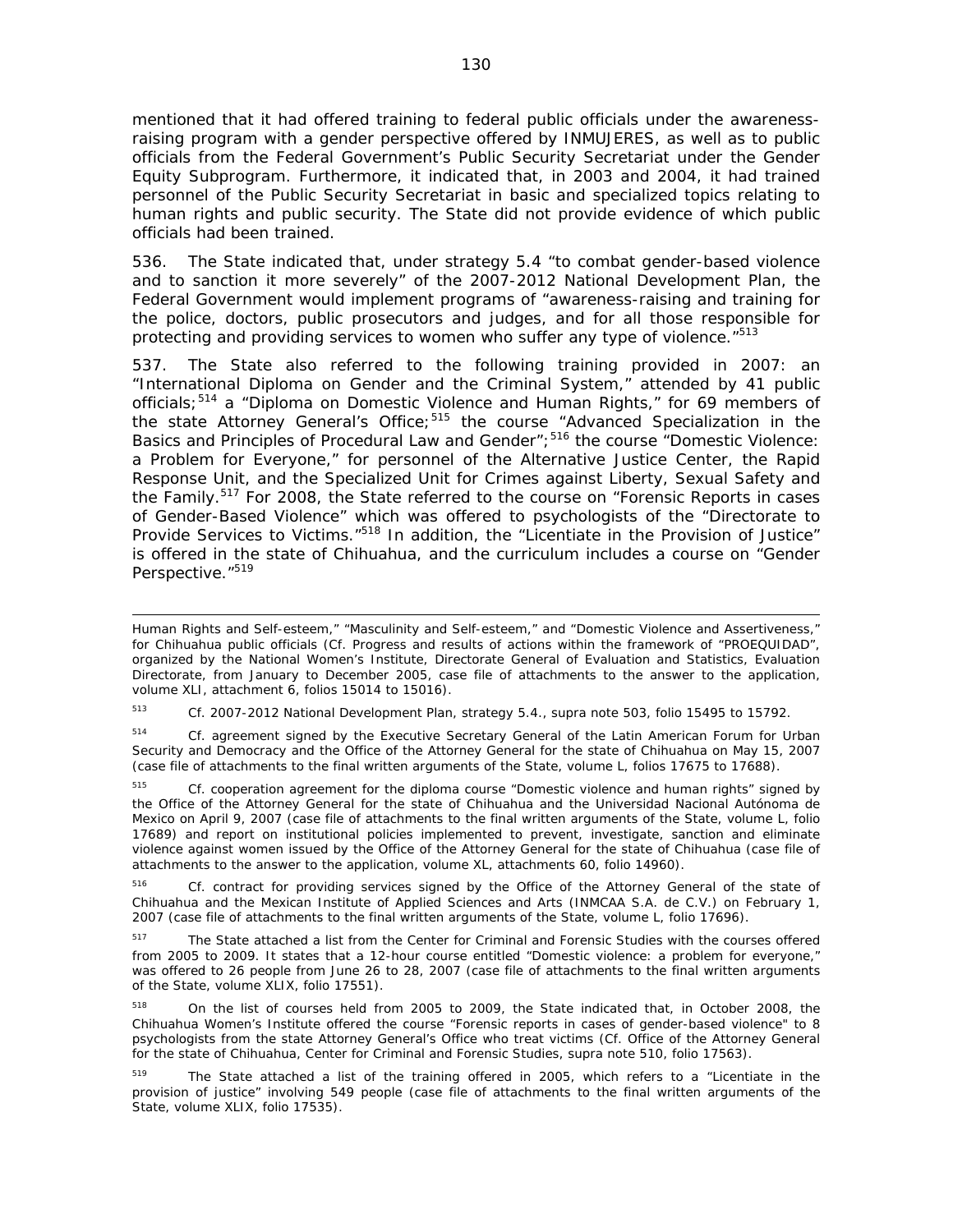538. The Court observes that witness Castro Romero testified that the diploma course on "Gender and Human Rights" was offered by the network of public institutions that provide services to women in abusive situations from October 14 to November 26, 2005. She also referred to the seminar on "International Human Rights Law: Litigation strategies" with the participation of around "60 people, including the Deputy State Attorney-General for the Northern Region and personnel of FEVIM [Office of the Special Prosecutor for Crimes related to Acts of Violence against Women]."<sup>520</sup>

539. In addition, witness Caballero Rodríguez, an official of the Public Prosecutor's Office in charge of the investigations in this case, stated that he had received training on the American Convention and the Belem do Pará Convention, among other topics.<sup>521</sup>

540. The Tribunal appreciates all the training programs with a gender perspective that the State has offered to public officials since 2004, as well as the possible investment of significant resources in this effort. However, since training is an ongoing activity, it must be maintained for a considerable period of time in order to achieve its objectives.522 In addition the Court indicates that training with a gender perspective involves not only learning about laws and regulations, but also developing the capacity to recognize the discrimination that women suffer in their daily life. In particular, the training should enable all officials to recognize the effect on women of stereotyped ideas and opinions in relation to the meaning and scope of human rights.

541. Consequently, notwithstanding the existence of programs and training sessions for public officials responsible for providing justice in Ciudad Juárez, as well as courses on human rights and gender, the Court orders the State to continue implementing permanent education and training programs and courses in: (i) human rights and gender; (ii) a gender perspective for due diligence in conducting preliminary investigations and judicial proceedings in relation to the discrimination, abuse and murder of women based on their gender, and (iii) elimination of stereotypes of women's role in society.

542. The programs and courses will be addressed to the police, prosecutors, judges, military officials, public servants responsible for providing services and legal assistance to victims of crime, and any local or federal public officials who participate directly or indirectly in prevention, investigation, prosecution, punishment, and reparation. These permanent programs must make special mention of this Judgment and of the international human rights instruments, specifically those concerning gender-based violence, such as the Convention of Belém do Pará and CEDAW, taking into account how certain norms or practices of domestic law, either intentionally or by their results, have discriminatory effects on the daily life of women. The programs must also include studies on the Istanbul Protocol and the United Nations Manual on the Effective Prevention and Investigation of Extralegal, Arbitrary and Summary Executions. The State must provide an annual report on the implementation of the courses and training sessions for three years.

543. In addition, taking into account the situation of discrimination against women acknowledged by the State, the State must offer a program of education for the general public of the State of Chihuahua, in order to overcome this situation. To this end, the State must submit an annual report indicating the activities it has implemented in this regard for three years.

<sup>520</sup> Cf. statement made before notary public by witness Castro Romero on April 27, 2009, attachment 1 (merits case file, volume VIII, folios 2927 and 2928).

<sup>521</sup> *Cf.* testimony of witness Caballero Rodríguez, *supra* note 386

<sup>522</sup> *Cf. Case of Escher et al. v. Brazil, supra* note 46, para. 251.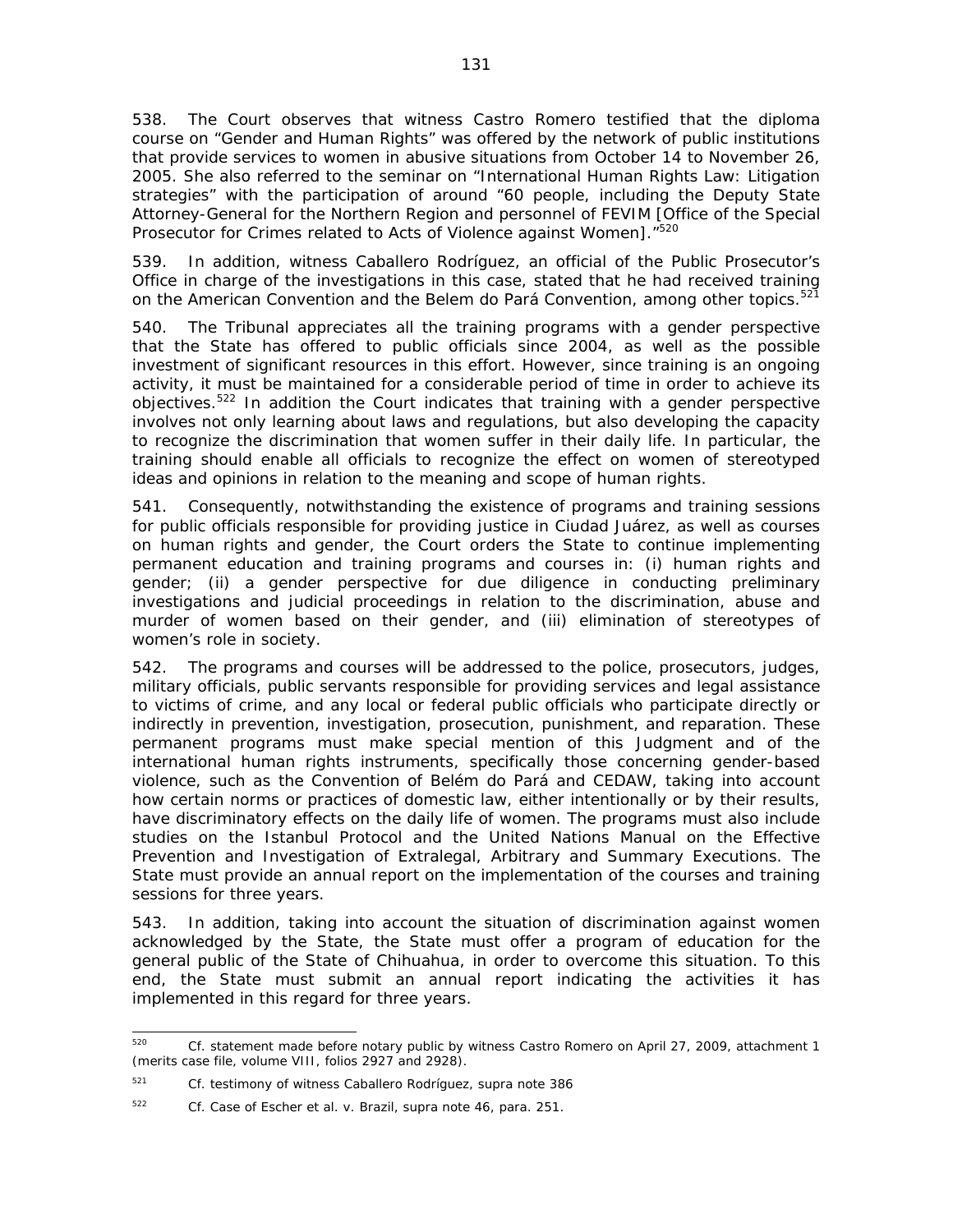#### *5. Rehabilitation*

544. The Commission stated that "Mexico should adopt measures of rehabilitation for the victims' next of kin," which should include "medical and psychological rehabilitation."

545. The representatives asked "that the Mexican State provide medical and psychological treatment through two federal institutions to ensure a high-quality service or […] that it guarantee the remuneration of the specialists who are treating the families until […] the treatment is concluded." This is justified by the fact that "the human rights violations perpetrated against [the three victims] have had a strong impact on their mothers, who have also suffered […] other violations of their fundamental rights." In addition, the representatives affirmed that "the victims' families" have suffered "physical and psychological problems."

546. The State affirmed that it has provided medical and psychological care to the victims' next of kin through "[t]he Directorate to provide Services to Victims of Crime, attached to the state Attorney General's Office," the "Chihuahua Women's Institute," the "[t]he state of Chihuahua Social Promotion Secretariat […]," and the "Center for Prevention, Protection and Services to Women and Families in Abusive Situations."

547. The Court observes that the State submitted various lists prepared by State institutions<sup>523</sup> regarding the supposed medical and psychological care provided to the victims' next of kin. It also notes that witness Camberos Revilla stated that the three mothers received medical treatment and that the State offered psychological treatment to Mrs. González and Mrs. Monreal, but the latter refused to receive it.<sup>524</sup> Witness Galindo stated that the state of Chihuahua Social Promotion Secretariat supported the next of kin of Mss. Ramos and González, by supplying medical services and medication.525 According to the testimony of witness Castro Romero, Mrs. González and Mrs. Monreal took part in group therapies entitled "From Pain to Hope."<sup>526</sup> Also, during the public hearing, Mrs. González indicated that the State had provided her with medical assistance.<sup>527</sup>

 $522$ Cf. List of payments to the General Hospital for mothers of victims of femicides, covering the period from 2002 until May 8, 2007, prepared by the head of social work of that institution and dated May 11, 2007 (case file of attachments to the answer to the application, volume XLI, attachment 133, folio 15138); list of medicines provided by the Social Promotion Directorate to Benita Monárrez Salgado, prepared by the Director of Social Promotion on May 11, 2007 (case file of attachments to the answer to the application, volume XLI, attachment 133, folio 15140); list of medicines provided by the Social Promotion Directorate to Irma Monreal Jaime prepared by the Director of Social Promotion on May 11, 2007 (case file of attachments to the answer to the application, volume XLI, attachment 133, folio 15141); list of medical services provided to individuals belonging to the Victims Support Program prepared by the Director General of the Women's Hospital, on May 11, 2007 (case file of attachments to the answer to the application, volume XLI, attachment 133, folio 15143); list of medical and psychological assistance provided, prepared by the Center for Prevention, Protection and Services to Women and Families in Abusive Situations, on May 11, 2007 (case file of attachments to the answer to the application, volume XLI, attachment 133, folio 15165), and official letter No. Jur/0223/2007 issued by the Chihuahua Women's Institute on May 4, 2004 (case file of attachments to the answer to the application, volume XLI, attachment 133, folios 15173 and 15174).

<sup>524</sup> *Cf.* statement made before notary public by witness Camberos Revilla on April 8, 2009 (merits case file, volume IX, folios 2981 to 2983).

<sup>525</sup> *Cf.* statement made before notary public by witness Galindo López on April 16, 2009 (merits case file, volume X, folios 3308 and 3309).

<sup>526</sup> *Cf.* Testimony given by witness Castro Romero, *supra* note 520, folios 2922 to 2924.

<sup>527</sup> *Cf.* Testimony given by Mrs. González, *supra* note 183.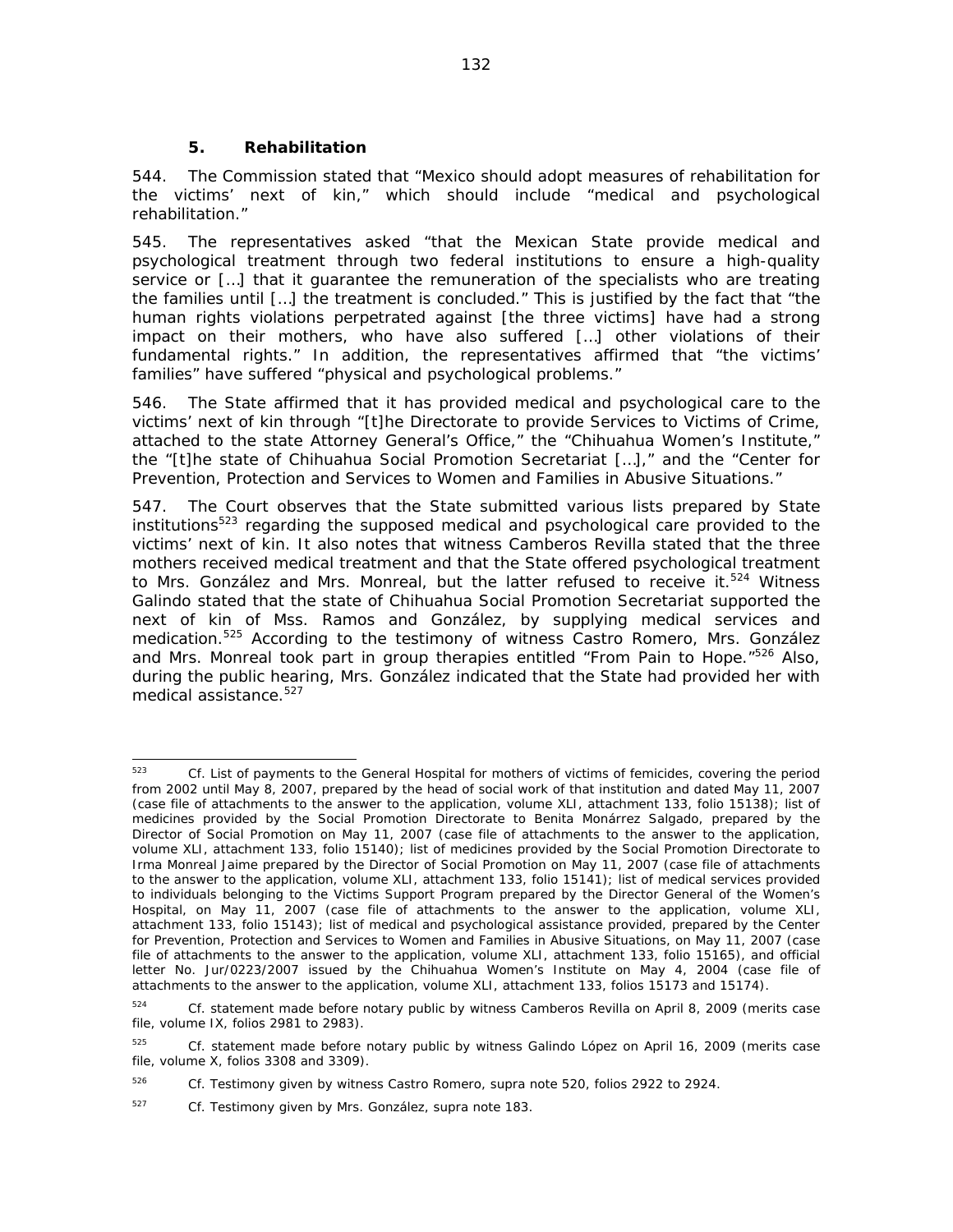548. Although the Tribunal appreciates the medical and psychological care that the State has provided to some of the victims, the State did not prove that each of the next of kin had received or continues to receive some form of psychological, psychiatric or medical treatment, and did not validate the quality of the care or the consultations, and the progress made by the patients to date.

549. Consequently, as a measure of rehabilitation, the Court orders the State to provide appropriate and effective medical, psychological or psychiatric treatment, immediately and free of charge, through specialized state health institutions to all the next of kin considered victims by this Tribunal in the case *sub judice,* if they so wish. The State shall ensure that the professionals of the specialized health care institutions who are assigned to treat the victims assess the psychological and physical conditions of each victim, and have sufficient training and experience to treat both the problems of physical health suffered by the next of kin, and also the psychological trauma as a result of the gender-based violence, the absence of a State response, and the impunity. In addition, the treatment must be provided for all the time necessary and include the supply of any medication that may be required.<sup>528</sup>

# *6. Compensation*

550. The State advised that, based on the acknowledgement of partial violation of the right to mental and moral integrity of the next of kin, it had granted, through its local and federal authorities, a series of measures of assistance to repair said violations.529 Hence, the State asked the Court to "analyze the data provided on the material support awarded to the next of kin of [the three victims] in order to determine that it had complied with the international obligation to compensate the victims owing to the acknowledgement of responsibility for the partial violation of said rights."

551. The representatives indicated that "the only special support given to the victims' families […] is the so-called 'Financial Support Fund for the Families of Victims of Murders of Women,' created in 2005 expressly to compensate the families of Ciudad Juárez victims of femicide," and that "it is these amounts that the victims' families have acknowledged as compensation or special payment for reparation of pecuniary damage, although they disagree with the requirements, procedures and conditions for its award because, before it was handed over, they were asked 'to accept' the remains of their daughters and to 'desist' from requesting DNA testing that would prove the family relationship."

552. The representatives acknowledged that the State had granted the following resources from the Financial Support Fund for the Families of Victims of Murders of Women (hereinafter "the Support Fund"), to the persons listed below:

| Next of kin               | Amount             |  |
|---------------------------|--------------------|--|
| Esmeralda Herrera Monreal |                    |  |
| Irma Monreal Jaime        | \$136,656.00 pesos |  |
| Benigno Herrera Monreal   | \$34,164.00 pesos  |  |

<sup>528</sup> 528 *Cf. Case of Kawas Fernández v. Honduras, supra* note 190, para. 209, and *Case of Anzualdo Castro v. Peru, supra* note 30, para. 203.

 $529$  The State quantified the value of the material assistance as follows: \$551,874.27 (five hundred and fifty-one thousand eight hundred and seventy-four Mexican pesos with 27/100) for the next of kin of Laura Berenice Ramos Monárrez; \$545,358.01 (five hundred and forty-five thousand three hundred and fifty-eight Mexican pesos with 01/100) for the family of Esmeralda Herrera Monreal, and \$504,602.62 (five hundred and four thousand six hundred and two Mexican pesos with 62/100) for the next of kin of Claudia Ivette González.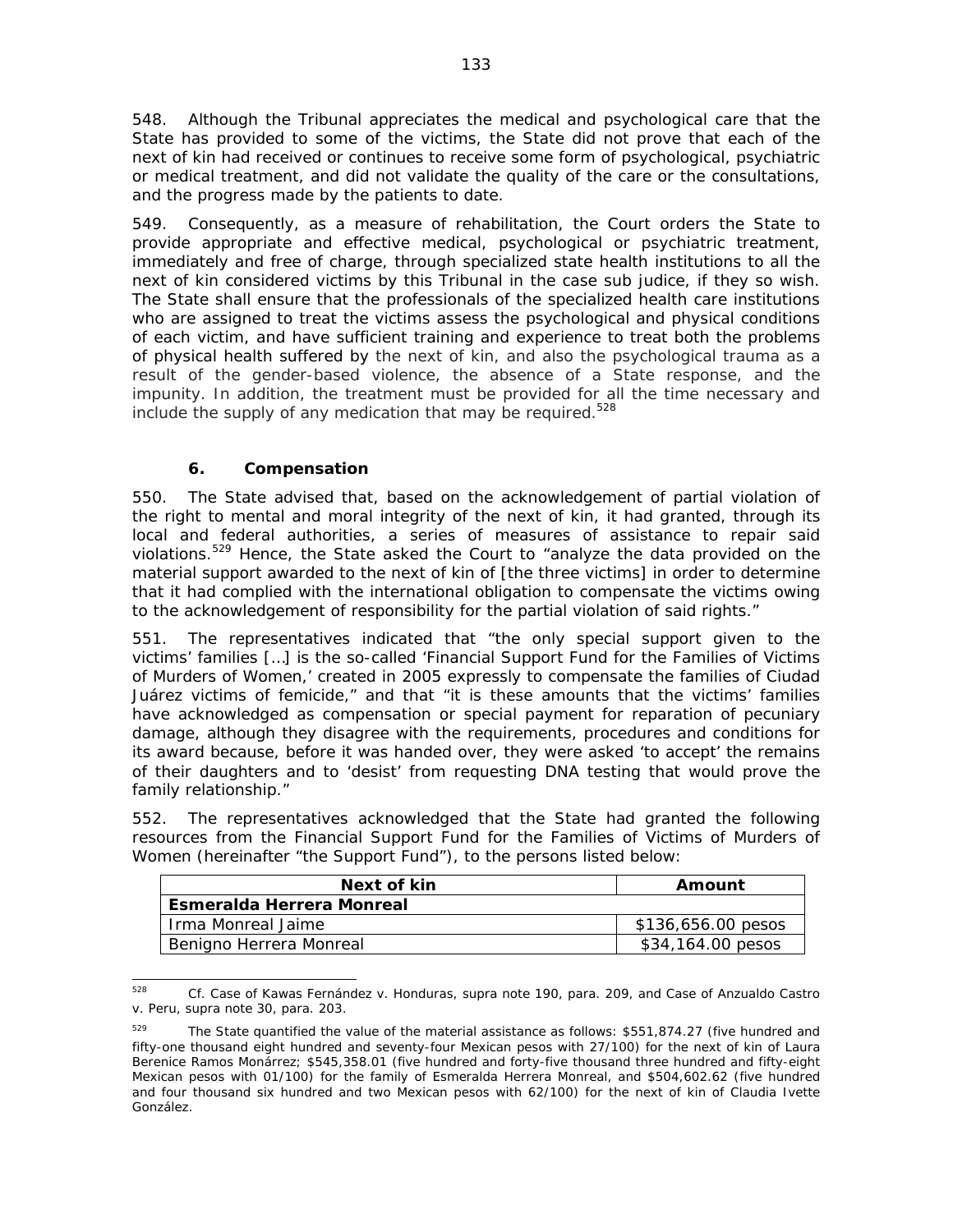| Adrián Herrera Monreal              | \$34,164.00 pesos  |  |
|-------------------------------------|--------------------|--|
| Juan Antonio Herrera Monreal        | \$34,164.00 pesos  |  |
| Cecilia Herrera Monreal             | \$34,164.00 pesos  |  |
| Claudia I vette González            |                    |  |
| Irma Josefina González Rodríguez    | \$273,312.00 pesos |  |
| Laura Berenice Ramos Monárrez       |                    |  |
| Benita Monárrez Salgado             | \$136,656.00 pesos |  |
| Daniel Ramos Canales <sup>530</sup> | \$136,656.00 pesos |  |

553. The representatives also indicated, in general, that the support granted by the State "includes support in kind and support of a social nature, some of which has been granted at the specific request of the victims' next of kin and others who belong to the social support programs that the government of the state of Chihuahua and the federal Government currently provide to the Ciudad Juárez victims of violence against women and femicide." They also stated that the support includes "other social programs that are available and for the benefit of the general public, while attempting to claim that this is all part of an integral pecuniary reparation granted to the victims." Lastly, they indicated that "some support was awarded to the families as part of a program to finance productive projects with the participation of the state and the federal Governments, […] without mentioning that this support was part of a public policy of the federal Government to assist those who wished to set up a business and had insufficient financial resources."

554. The Tribunal observes that the proven support granted to the victims by the State includes: (i) resources from the Support Fund, which represented 50% or more depending on the case, of the total value of the support that the State alleges it granted to the victims' next of kin;<sup>531</sup> (ii) support for housing, with resources from the state of Chihuahua Housing Institute (also known as "IVI" for its name in Spanish), for Mrs. González and Adrián Herrera Monreal which, according to the State amounted to \$114,200.00 (one hundred and fourteen thousand two hundred Mexican pesos) each,<sup>532</sup> and support consisting of a purchase contract with the IVI under which Mrs. Monárrez acquired a property for the sum of \$1.00 (one Mexican peso); $533$  (iii) support

<sup>530</sup> The Commission did not include the father of Laura Berenice Ramos as a victim in this case.

<sup>&</sup>lt;sup>531</sup> *Cf.* certification of award of support from the Financial Support Fund for the Families of Victims of Murders of Women in the Municipality of Juárez, Chihuahua: to Benita Monárrez Salgado on November 11, 2005 (case file of attachments to the answer to the application, volume XLI, attachment 133, folios 15069 to 15072); to Daniel Ramos Canales on December 13, 2005 (case file of attachments to the answer to the application, volume XLI, attachment 133, folios 15057 to 15061); to Cecilia Herrera Monreal, Juan Antonio Herrera Monreal, Benigno Herrera Monreal and Adrián Herrera Monreal on November 27, 2006 (case file of attachments to the answer to the application, volume XLIV, attachment 129 and 130, folios 16303 to 16305); to Irma Monreal Jaime on April 27, 2006 (case file of attachments to the answer to the application, volume XLIV, attachments 129 and 130, folios 16327 to 16329), and to Irma Josefina González Rodríguez on November 11, 2005 (case file of attachments to the answer to the application, volume XLV, attachment 132, folios 16527 to 16530).

The body of evidence only contains a list of the IVI housing that shows that Mrs. González and Mrs. Monreal each received a property on "Vista del Pino" street. There is also a purchase contract for a property on "Vista del Prado street" in the sum of \$30,000.00 (thirty thousand Mexican pesos) signed by Adrían Herrera Monreal. There is no evidence that any of the three houses received was valued at the amount alleged by the State (*Cf.* list of victims' mothers who have received housing from the Housing Institute, case file of attachments to the answer to the application, volume XLV, attachment 132, folio 16570), and private purchase contract for a property signed by Adrián Herrera Monreal on June 19, 2007, case file of attachments to the answer to the application, volume XLIV, attachment 130, folios 16458 to 16460).

<sup>533</sup> *Cf.* testimony of Mrs. Monárrez, *supra* note 183. See also, purchase contract signed by Benita Monárrez Salgado on April 18, 2006 (case file of attachments to the answer to the application, volume XLI, attachment 127, folios 15078 and 15079); testimony of witness Camberos Revilla, *supra* note 524, folio 2982; official letter No. Jur/0223/2007 of the Chihuahua Women's Institute of May 4, 2004 (case file of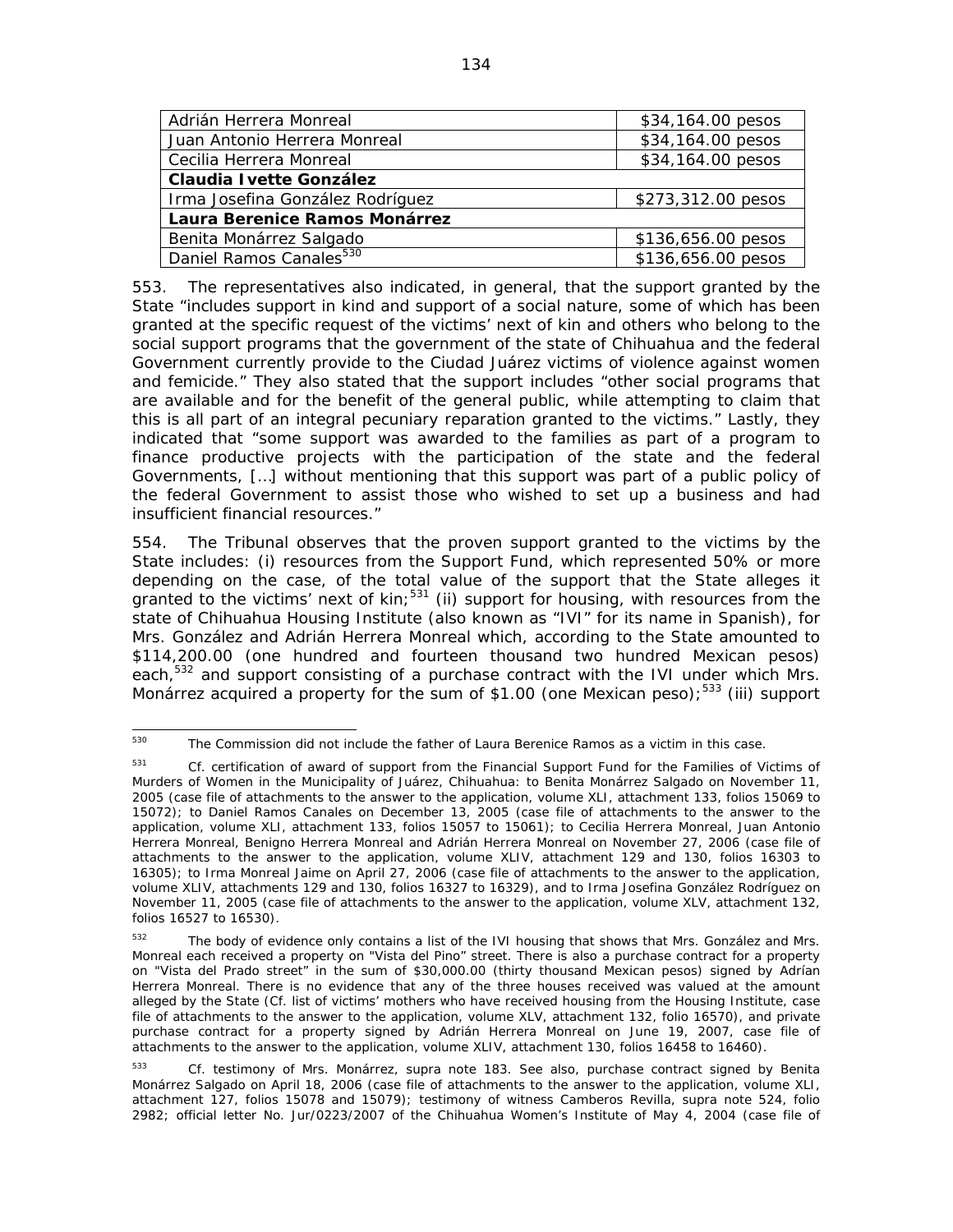for productive projects from a program coordinated by the federal Government through the Social Development Secretariat (SEDESOL): \$60,000.00 (sixty thousand Mexican pesos) and \$83,000.00 (eighty-three thousand Mexican pesos) awarded to Mrs. Monárrez and to Mrs. Monreal, respectively,534 and (iv) various types of assistance consisting of groceries, and other contributions in cash and kind.<sup>535</sup>

555. The Court observes that there is no evidence for several items of support given by the Chihuahua Women's Institute. Although the State listed them and several

attachments to the answer to the application, volume XLI, attachment 133, folio 15173), and testimony of witness Galindo López, *supra* note 525, folio 3308.

ł

534 *Cf.* receipt of delivery to Benita Monárrez Salgado of \$60,000.00 (sixty thousand Mexican pesos) through the program of productive alternatives on May 31, 2005 (case file of attachments to the answer to the application, volume XLIV, attachment 128, folio 16262) and receipt of delivery to Irma Monreal Jaime of \$83,660.00 (eighty-three thousand six hundred and sixty Mexican pesos) through the program of productive alternatives on May 31, 2005 (case file of attachments to the answer to the application, volume XLIV, attachment 131, folio 16464).

535 *Regarding Laura Berenice Ramos*: list of support (groceries) prepared by the Victims Support Program of the Office of the Deputy State Attorney General on March 30, 2004 (case file of attachments to the answer to the application, volume XLI, attachment 133, folio 15094); list of support (meat) prepared by the Victims Support Program of the Office of the Deputy State Attorney General on March 30, 2004 (case file of attachments to the answer to the application, volume XLI, attachment 133, folio 15100); receipt for delivery (meat box) to Benita Monárrez Salgado issued by the Crime Victims Support Office on March 30, 2004 (case file of attachments to the answer to the application, volume XLI, attachment 133, folio 15098); receipt for delivery (groceries) to Claudia Ivonne Ramos Monárrez issued by the Crime Victims Support Office April 22, 2004 (case file of attachments to the answer to the application, volume XLI, attachment 133, folio 15103); testimony of witness Galindo López, *supra* note 525, folios 3305 to 3309; payment receipts issued by the Office of the Deputy State Attorney General in favor of Mrs. Monárrez Salgado on October 29, November 14 and 28, and December 12 and 29, 2003 (case file of attachments to the answer to the application, volume XLI, attachment 133, folios 15109, 15111, 15113, 15115 and 15117); payment receipts No. AFV-00294, AFV-00335, AFV-00376 and one without a number issued by the Chihuahua Women's Institute on May 31, June 15 and 30, and February 3, 2004 (case file of attachments to the answer to the application, volume XLI, attachment 133, folios 15145, 15147, 15151 and 15155); receipt for delivery (heater and gas tank) issued by the Crime Victims Support Unit on February 3, 2004 (case file of attachments to the answer to the application, volume XLI, attachment 133, folio 15233); testimony of witness Camberos Revilla, *supra* note 524, folios 2981 to 2983, and official letter No. Jur/0223/2007 issued by the Chihuahua Women's Institute on May 4, 2004 (case file of attachments to the answer to the application, volume XLI, attachment 133, folios 15173 and 15174). *Regarding Esmeralda Herrera*: list of support (meat) prepared by the Victims Support Program of the Office of the Deputy State Attorney General on March 30, 2004 (case file of attachments to the answer to the application, volume XLIV, attachment 130, folio 16277); list of support (groceries) prepared by the Victims Support Program of the Office of the Deputy State Attorney General on March 30, 2004 (case file of attachments to the answer to the application, volume XLIV, attachment 130, folio 16274); receipt for delivery (groceries) issued by the Crime Victims Support Department on March 31, 2004 (case file of attachments to the answer to the application, volume XLIV, attachment 130, folio 16280); payment receipts issued by Office of the Deputy State Attorney General in favor of Mrs. Monreal Jaime on April 29, May 29, June 12, July 10 and 31, August 14 and 28, 2003 (case file of attachments to the answer to the application, volume XLIV, attachment 130, folios 16267, 16268, 16269, 16270, 16271, 16272 and 16273), and testimony of witness Galindo López, *supra* note 525, folios 3305 to 3309. *Regarding Claudia Ivette González*: list of support (meat) prepared by the Victims Support Program of the Office of the Deputy State Attorney General on March 30, 2004, (case file of attachments to the answer to the application, volume XLV, attachment 132, folio 16476); list of support (groceries) prepared by the Victims Support Program of the Office of the Deputy State Attorney General on March 30, 2004 (case file of attachments to the answer to the application, volume XLV, attachment 132, folio 16479); record of delivery (meat box) to Irma Josefina González Rodríguez issued by the Crime Victims Support Office on March 30, 2004 (case file of attachments to the answer to the application, volume XLV, attachment 132, folio 16481), and record of delivery (groceries) to Irma Josefina González Rodríguez issued by the Crime Victims Support Office on April 2, 2004 (case file of attachments to the answer to the application, volume XLV, attachment 132, folio 16538). The case file includes a list of cheques issued by the Office of the Deputy State Attorney General, Northern Zone, over the period 2002 to 2006, prepared by the Administrative Department of the Office of the Attorney General for the state of Chihuahua. However, the Court will not examine this list because the State did not relate it to any support, and the amounts do not coincide with any concept alleged by the State. In addition, the State did not attach the cheques that it had supposedly emitted to the probative material (case file of attachments to the answer to the application, volume XLI, attachment 133, folios 15168 to 15172).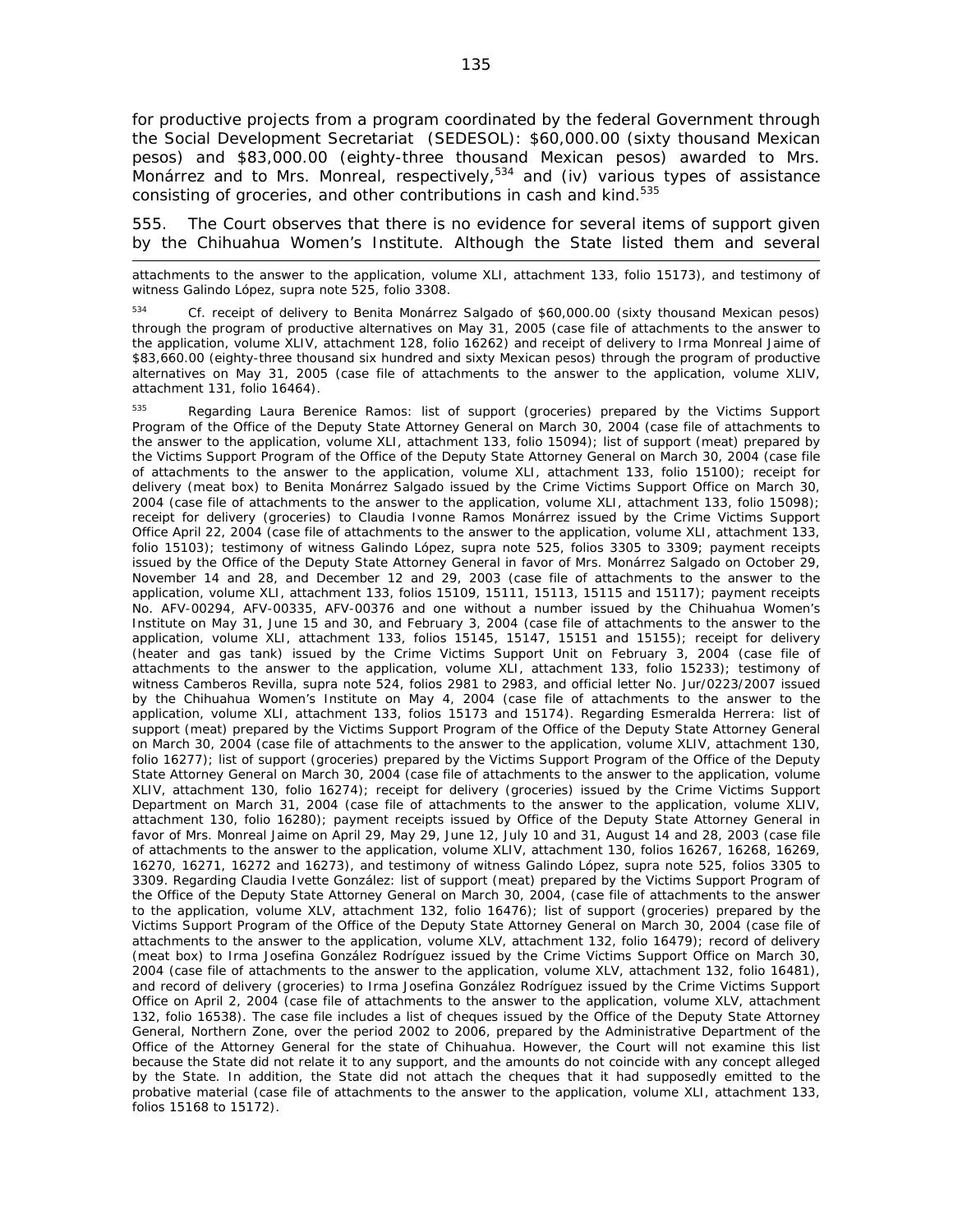authorities testified that they were granted, there are no supporting documents in the body of evidence that would allow this Tribunal to corroborate that they were received by the victims' next of kin.<sup>536</sup>

556. In 2004, the Office of the Attorney General of the Republic signed a contract with a credit institution containing the terms of reference for administration of the Support Fund in the Municipality of Juárez, Chihuahua. In its first regular session on June 29, 2005, the Advisory Council issued "general guidelines for the administration, application and delivery of the resources that, as financial assistance, will be granted to the relatives of the victims of the murders of women in the Municipality of Juárez, Chihuahua."537

557. The Court observes that, according to the Support Fund's guidelines, "pursuant to the applicable legislation, the financial support granted by the Fund to the victims' next of kin does not constitute compensation for or reparation of damage."<sup>538</sup> The Court also notes that on November 11, 2005, the authorized representatives of the fund delivered a cheque to said persons, requiring them to make the following declaration:

....and adds, under oath to speak the truth, that she has received the remains of her daughter, who was called [name of each one of the three victims]; consequently, she will not require any competent authority to conduct a DNA analysis or any other procedure in this regard, because the human remains returned on this occasion correspond, without any doubt, to those of her daughter.<sup>539</sup>

558. The Tribunal states that, in no way, can these resources be considered a form of reparation to the victims for pecuniary damage, because the State itself acknowledged that they could not be considered a form of reparation, and because they were granted on condition that the next of kin waive their right of access to justice and to know the truth. Based on the principle *nemo auditur propriam turpitudinem allegans* (no one should profit from their own wrong or bad intention), which has been included in Article 27 of the Vienna Convention on the Law of Treaties and the jurisprudence of the Tribunal,<sup>540</sup> the State cannot invoke in its own favor an agreement signed with the victims that does not comply with the Convention to justify that it has made reparation to them.

<sup>536</sup> 536 *Cf.* testimony of witness Camberos Revilla, *supra* note 524, folios 2977 to 2985; official letter No. Jur/0223/2007 issued by the Chihuahua Women's Institute on May 4, 2004 (case file of attachments to the answer to the application, volume XLI, attachment 133, folios 15173 and 15174), and testimony of witness Galindo López, *supra* note 525, folios 3305 to 3309.

<sup>&</sup>lt;sup>537</sup> *Cf.* Office of the Special Prosecutor for the Investigation of Crimes related to the Murders of Women in Ciudad Juárez, *Informe Final*, *supra* note 87, folio 14598.

<sup>538</sup> *Cf.* decision No. CA/001/05 of the Advisory Council on the application of the Financial Support Fund for the Families of Victims of Murders of Women in the Municipality of Juárez, Chihuahua, of the Office of the Attorney General of the Republic of July 29, 2005 (case file of attachments to the answer to the application, volume XL, attachment 59, folio 14919).

Cf. certification of delivery of support from the Support Fund to: Benita Monárrez Salgado on November 11, 2005; Daniel Ramos Canales, on December 13, 2005; Cecilia Herrera Monreal, Juan Antonio Herrera Monreal, Benigno Herrera Monreal and Adrián Herrera Monreal on November 27, 2006; Irma Monreal Jaime on April 27, 2006, and Irma Josefina González Rodríguez on November 11, 2005, (case file of attachments to the answer to the application, volume XLI,folios 15057 to 15061,15069 to 15072, and case file of attachments to the the final written arguments of the State, volume XLIV, attachment 128, folios 16303 to 16305, 16327 to 16329, and volume XLV, attachment 131, folios 16527 to 16530).

<sup>540</sup> *Cf. International Responsibility for the Promulgation and Enforcement of Laws in Violation of the Convention (Arts. 1 and 2 American Convention on Human Rights).* Advisory opinion OC-14/94 of December 9, 1994, para. 35, and *Case of Castillo Páez v. Peru. Monitoring Compliance with Judgment.* Order of the Inter-American Court of April 3, 2009, fifth considering paragraph.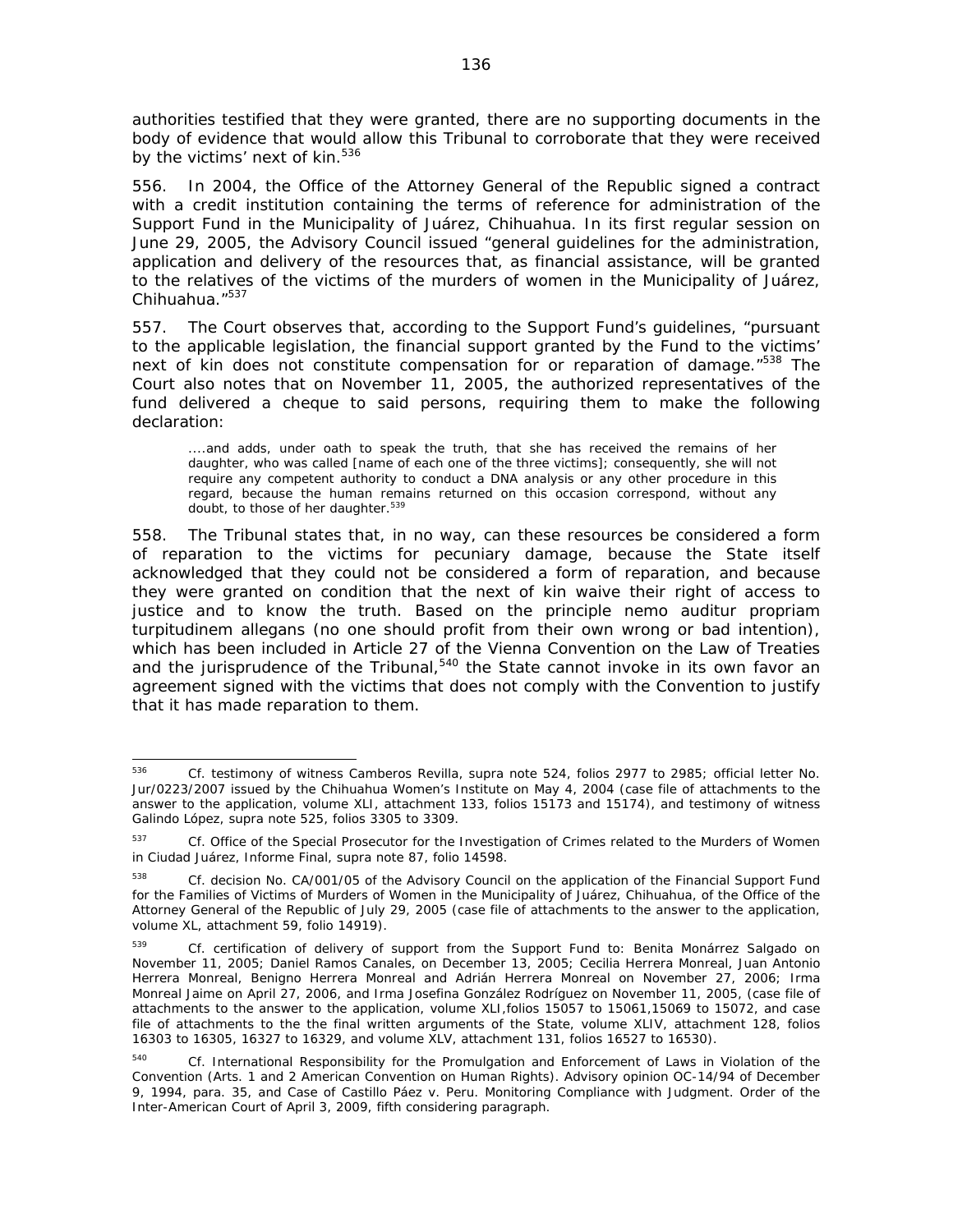559. Regarding the housing support provided with resources from the IVI, consisting of two "*pies de casa*" (foundations for houses) and the support for productive projects from a program coordinated by the federal Government through the Social Development Secretariat (SEDESOL), the Court refers to its remarks in paragraph 529 and, consequently, does not consider it part of the compensation owed to the victims.<sup>541</sup>

560. Lastly, regarding the support consisting in a purchase contract signed with the IVI, by which Mrs. Monárrez acquired the property referred to in paragraph 554, as well as other types of support consisting in groceries, and other donations in cash and kind, the Tribunal will take them into account when calculating the compensation.

# *6.1. Pecuniary damage*

# *6.1.1. Consequential damage*

561. The representatives indicated that, "owing to the disappearances and subsequent deaths of Esmeralda, Claudia Ivette and Laura Berenice, their respective families incurred in a series of extraordinary expenses, […] emphasizing that these were not limited to the funeral expenses and the burial of the bodies." They stated that, "from the time each victim disappeared, their families had to make different expenditures to print and copy flyers […] to publicize their disappearance"; they also had to pay "special travel and living allowances to some family members […] so they could assist in the search for the victims," and make "extraordinary payments for telephone calls and other miscellaneous expenses during the weeks they were disappeared." The representatives also indicated that, although they do not have supporting documentation, they consider it pertinent that the Court grant general compensation of US\$150.00 (one hundred and fifty United States dollars) for each week of disappearance until the time the bodies were found, to be distributed as follows: (i) for Esmeralda Herrera, US\$150.00 (one hundred and fifty United States dollars); (ii) for Claudia Ivette González, US\$600.00 (six hundred United States dollars), and (iii) for Laura Berenice Ramos, US\$1,050.00 (one thousand and fifty United States dollars).

562. The representatives acknowledged that the State had granted special assistance to pay for the funeral services in 2004 and 2006 covering "some of the expenses incurred by Mrs. Monreal and Mrs. González in 2001," calculated at \$2,600.00 (two thousand six hundred Mexican pesos) and \$6.500.00 (six thousand five hundred Mexican pesos), respectively. Regarding Mrs. Monárrez, they indicated that "there is no record that she received any special assistance."

563. Although they produced no supporting documents for the funeral expenses, the representatives asked the Court to establish the following amounts for consequential damage arising from the funeral expenses incurred by the families of the victims: (i)

<sup>541</sup> 541 Mrs. González and Mrs. Monreal acknowledged that they had received the "*pies de casas*." However, the State did not contest the statement made by one of the mothers during the public hearing in relation to the condition of the buildings, that "we were given a *pie de casa* [foundations for houses] which is twenty meters or so; it is in a dangerous area, it is in a rubbish dump, […] it is dangerous, it is a high-risk area" (*Cf.* testimony of Mrs. González, *supra* note 183). Nor did it contest the testimony of expert witness Azaola Garrido that the *pie de casa* the State had granted them "[i]s a room of approximately 4 x 4 meters, in a lot far from the city that lacks any kind of services and, at the outset, there was no public transport, which meant that they had to spend up to two hours traveling to their places of work, and there were long periods when the children had to remain alone" (*Cf.* testimony of expert witness Azaola Garrifo, *supra* note 186, folio 3370).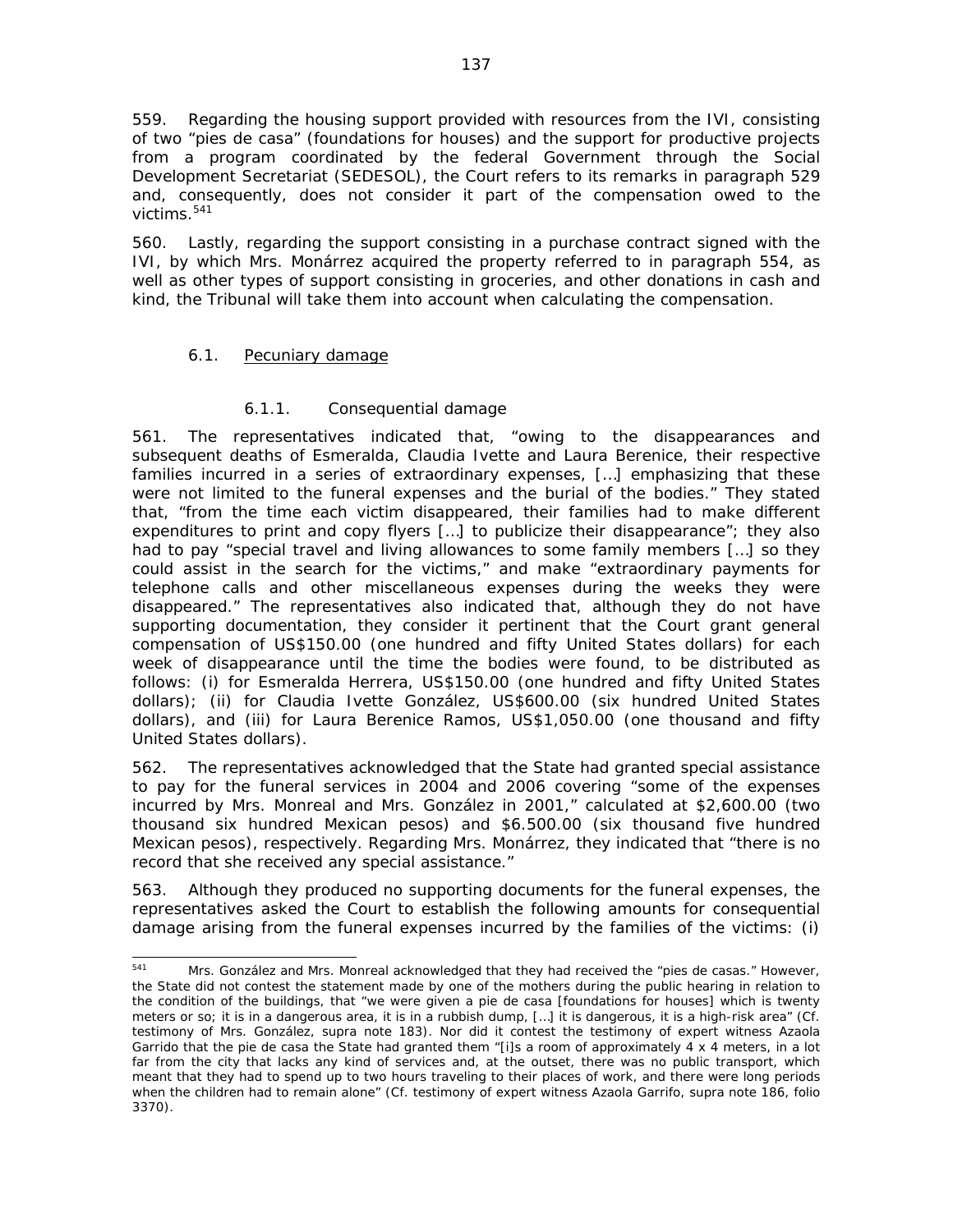US\$1,000.00 (one thousand United States dollars) for Mrs. Monreal, and reimbursement of the expenses that were not duly paid by the State in 2006; (ii) US\$1,000.00 (one thousand United States dollars) for Mrs. González, and reimbursement of the expenses that were not duly paid by the State in 2004, and (iii) US\$1,300.00 (one thousand three hundred United States dollars) for Mrs. Monárrez, and reimbursement of the expenses that were never paid by the State.

564. The State submitted a reparation proposal for each victim; with regard to consequential damage, it established that the expenses incurred by the next of kin of the victims as a result of the deaths of the latter could be covered by \$10,000.00 (ten thousand Mexican pesos) for each victim, bearing in mind the cost of "funeral expenses" in Ciudad Juárez. In addition, it announced that, in 2006, the Office of the Attorney General for the State of Chihuahua had delivered \$3,300.00 (three thousand three hundred Mexican pesos) to the next of kin of Esmeralda Herrera to pay for the funeral service<sup>542</sup> and, before that, in 2004, the Chihuahua Women's Institute had given Mrs. Monreal and her family \$6,500.00 (six thousand five hundred Mexican pesos) as assistance for funeral expenses.<sup>543</sup>

565. In view of the failure to submit supporting documents proving that the funeral expenses amounted to the sums requested by the representatives, and taking into account that: (i) the representatives acknowledged that Mrs. Monreal and Mrs. González had received \$2,600.00 (two thousand six hundred Mexican pesos) and \$6,500.00 (six thousand five hundred Mexican pesos), respectively; (ii) the absence of proof that the State had granted any assistance for funeral expenses to Mrs. Monárrez, and (iii) the State's acknowledgement that, in Ciudad Juárez, funeral expenses amount to \$10,000.00 (ten thousand Mexican pesos), this Tribunal considers, in equity, that the following sums should be delivered: to Mrs. Monreal US\$550.00 (five hundred and fifty United States dollars), to Mrs. González US\$250.00 (two hundred and fifty United States dollars) and to Mrs. Monárrez US\$750.00 (seven hundred and fifty United States dollars) for funeral expenses.

566. Regarding special expenses, since: (i) the representatives did not indicate why the Court should order the State to compensate the special expenses, other than for the funerals, incurred by the victims' next of kin, based on the sum of US\$150.00 (one hundred and fifty United States dollars) for each week of disappearance until the date on which the bodies were found; (ii) during the hearing, two of the mothers acknowledged, in general, that they had incurred expenses other than the funerals, <sup>544</sup> and (iii) the State did not contest this request for expenses specifically, but merely proposed compensation only for "funeral expenses," the Court decides to grant, in equity, for expenses incurred in the search: (i) US\$150.00 (one hundred and fifty United States dollars) to Mrs. Monreal; (ii) US\$600.00 (six hundred United States dollars) to Mrs. González; and (iii) US\$1,050.00 (one thousand and fifty United States dollars) to Mrs. Monárrez.

567. The compensation established in the preceding paragraph shall be delivered directly to its beneficiaries.

### *6.1.2. Loss of earnings*

<sup>542</sup> 542 *Cf.* testimony of witness Galindo López, *supra* note 525, folio 3308.

<sup>543</sup> *Cf.* testimony of witness Camberos Revilla, *supra* note 524, folio 2982.

<sup>&</sup>lt;sup>544</sup> Mrs. González referred to expenses for copies and other items and Mrs. Monárrez referred to expenses for DNA analyses (*Cf.* testimony of Mrs. Monárrez and Mrs. González, *supra* note 183).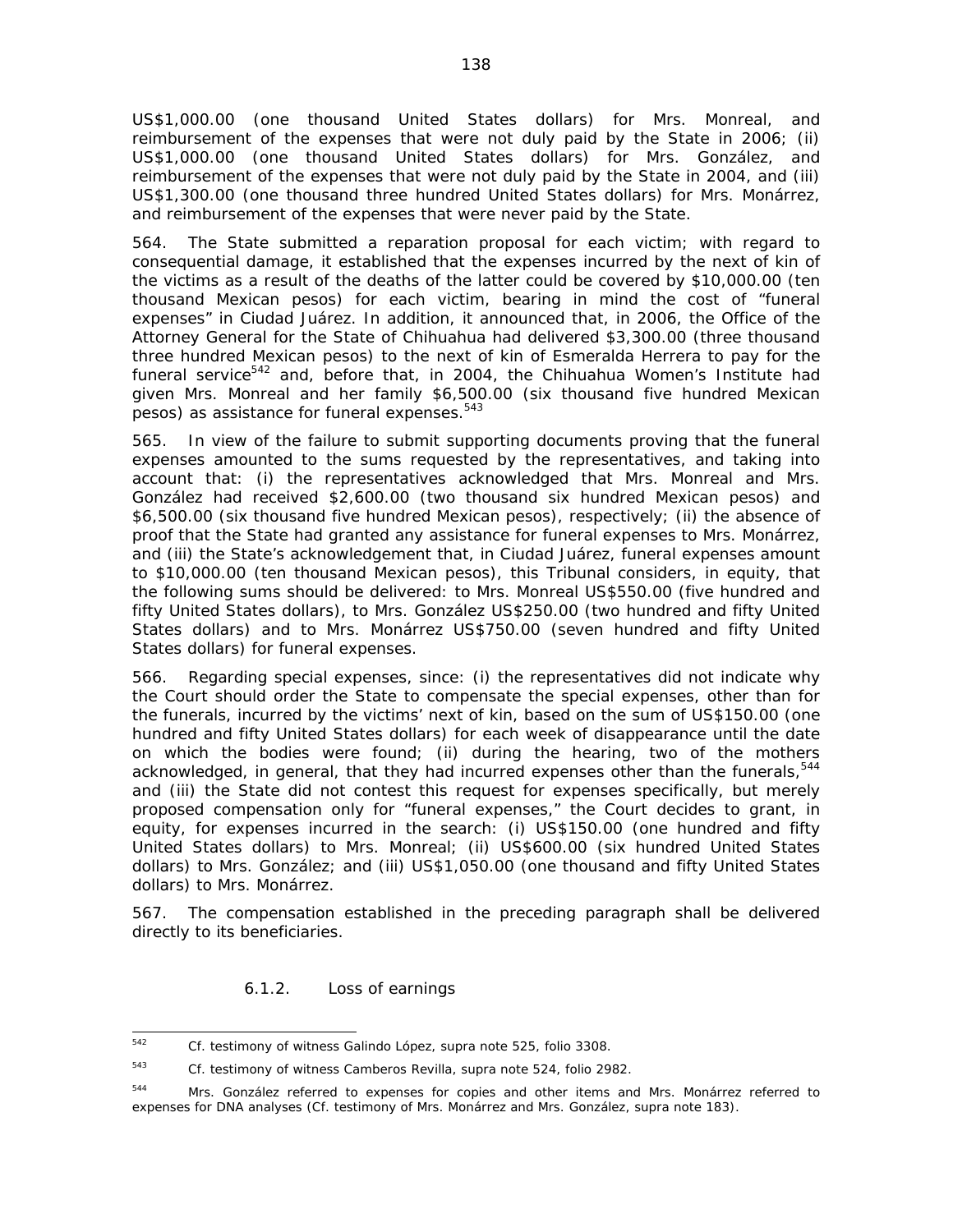568. The representatives alleged that a "more exact" calculation of loss of earnings required taking into account a certain type of "annual increment" with regard to the "daily wage" and the "adjusted salary" that the victims received. They also referred to concepts such as an "integration factor" and "progressive wages for subsequent years." They indicated that all the "factors" that the Court has developed in its jurisprudence and that are related to "weighing the age at the time of death, and the remaining years to complete the average life expectancy in the country in question should be included, as well as an "estimate" of the wages paid for the "type of work carried out by the victims," and their "professional preparation and opportunities." They indicated that the Tribunal should not subtract "25% for the personal expenses that the victims could have incurred," because in the case of *Bámaca Velásquez v. Guatemala*, "the Court did not subtract this amount." Lastly, they drew up a formula to calculate the loss of earnings, which they used to estimate the amounts owed to each victim under this heading.<sup>545</sup>

569. The representatives argued that Esmeralda Herrera worked "as a domestic employee," received a monthly wage of \$3,000.00 (three thousand Mexican pesos) and that, at the time of her death, she was 15 years old. Based on their formula, they calculated that Esmeralda Herrera's total loss of earnings amounted to \$15,520,085.59 (fifteen million five hundred and twenty thousand and eighty-five Mexican pesos with 59/100), which, in their opinion, would equal US\$958,029.97 (nine hundred and fiftyeight thousand and twenty-nine United States dollars with 97/100), based on the exchange rate on February 20, 2008.

570. Regarding Claudia Ivette González, the representatives alleged that she worked in a "*maquiladora*" industry and that, at the time of her death she was 20 years old and earned a monthly salary of \$2,000.00 (two thousand Mexican pesos). Based on their formula, they indicated that her loss of earnings amounted to \$7,593,561.83 (seven million five hundred and ninety-three thousand five hundred and sixty-one Mexican pesos with 83/100) equaling US\$703,107.57 (seven hundred and three thousand one hundred and seven United States dollars with 57/100).

571. In relation to Laura Berenice Ramos, the representatives indicated that, at the time of her disappearance she was 17 years of age, she worked in a restaurant as a cashier and received a monthly salary of \$4,600.00 (four thousand six hundred Mexican pesos). Based on their formula, they indicated that her loss of earnings amounted to \$20,400,026.75 (twenty million four hundred thousand and twenty-six Mexican pesos with 75/100), equal to US\$1,888,891.36 (one million eight hundred and eighty-eight thousand eight hundred and ninety-one United States dollars with 36/100).

572. In their final arguments, the representatives advised that the total United States dollar equivalent for the loss of earnings of Esmeralda Herrera at the rate of exchange on June 12, 2009, was US\$772,143.56 (seven hundred and seventy-two thousand one hundred and forty-three United States dollars with 56/100), and that of Mss. González and Ramos, US\$566,683.71 (five hundred and sixty-six thousand six hundred and eighty-three United States dollars with 71/100) and US\$1,522,390.00 (one million five hundred and twenty-two thousand three hundred and ninety United States dollars), respectively.

573. The State, for its part, reported that Esmeralda Herrera carried out "domestic cleaning" tasks and that, in the State of Chihuahua, the average wage for this type of

<sup>545</sup> The representatives exhibited tables calculating the amount of the victims' loss of earnings, but did not explain how the formula had been developed (case file of attachments to the pleadings and motions brief, volume XXIII, attachment 19, folios 8099 to 8105).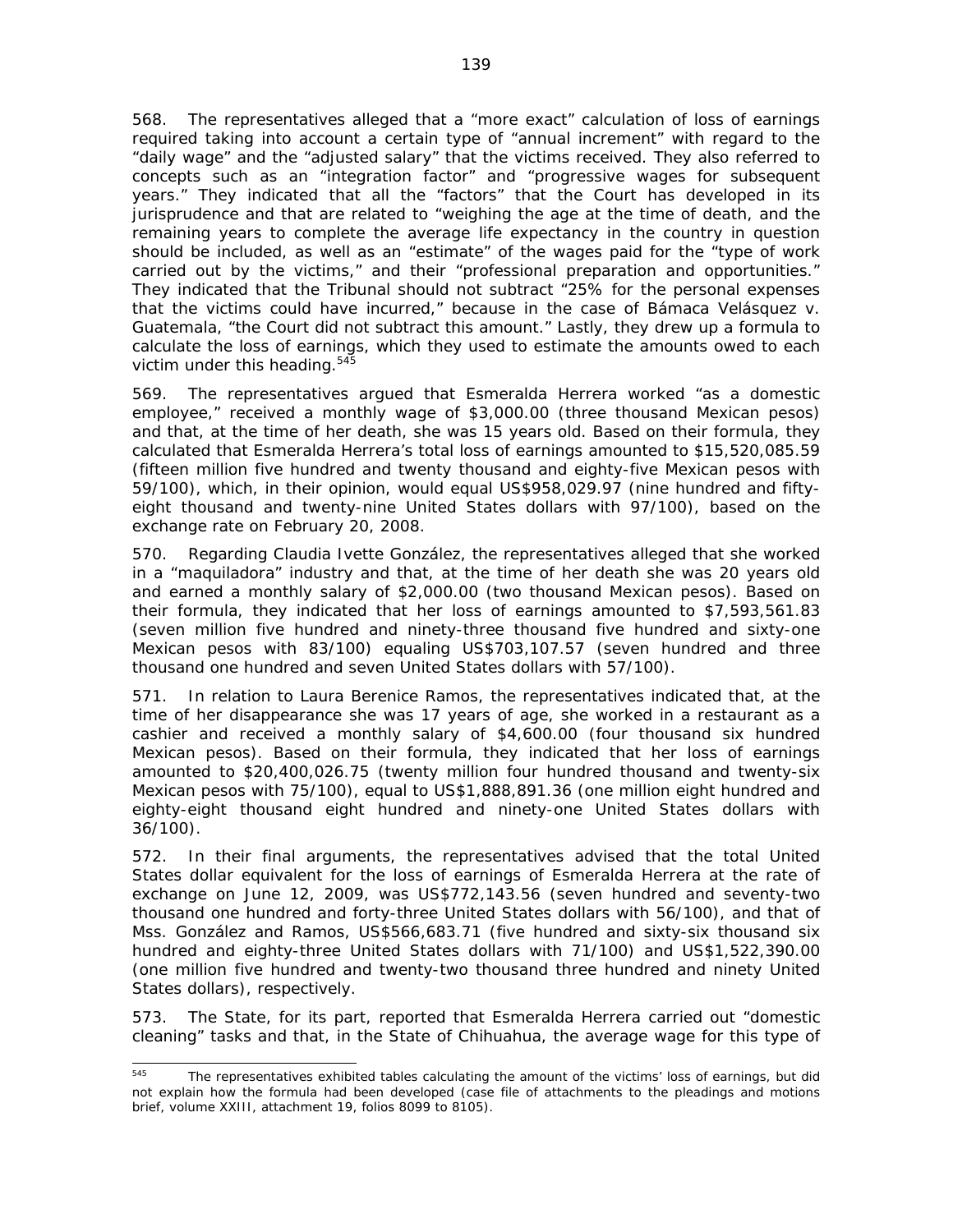work is \$31,200.00 (thirty-one thousand two hundred Mexican pesos) a year, in other words, \$2,600.00 (two thousand six hundred Mexican pesos) a month. The State indicated that Esmeralda Herrera died in November 2001, when the average life expectancy in Mexico for women was 76.7 years, according to the National Institute of Geographic and Statistical Information (INEGI)<sup>546</sup> and that, taking into account that the victim was 15 years of age when her death occurred, the State considered that, as a result of the death of Esmeralda Herrera, the loss of earnings to her next of kin is \$1,903,200.00 (one million nine hundred and three thousand two hundred Mexican pesos).

574. Regarding Claudia Ivette González, the State alleged that she was known to work in a "*maquiladora"* company and established that, estimating what she would have been receiving at the time of her death and what is currently paid for this type of labor, her approximate total salary was \$31.200.00 (thirty-one thousand two hundred Mexican pesos) a year. Taking into account the life expectancy in Mexico and considering that the victim was 20 years old at the time of her death, the State indicated that the loss of earnings to the next of kin of Claudia Ivette González amounts to \$1,747,200.00 (one million seven hundred and forty-seven thousand two hundred Mexican pesos).

575. In relation to Laura Berenice Ramos, the State alleged that it had information that she "was not working" prior to her death. However, in this case, the State based its calculation on the same annual earnings as it had considered for the two previous victims; namely \$31,200.00 (thirty-one thousand two hundred Mexican pesos) a year. Taking into account the life expectancy and that the victim was 17 years old when her death occurred, the State considered that the loss of earnings to the victim's next of kin amounts to \$1,840,800.00 (one million eight hundred and forty thousand eight hundred Mexican pesos).

576. The Court observes that: (i) the average life expectancy figures presented by the representatives and the State both refer to the same national source, since they obtained their data from INEGI and the United Nations Development Program for the Mexican National Population Council (hereinafter the "CONAPO"); (ii) the average life expectancies differ by 1.2 years, with the State's proposal being lower. However, according to the CONAPO's basic indicators, the average life expectancy of women in the State of Chihuahua in 2001 was 76.97; (iii) Mss. Herrera, González and Ramos, were aged 15, 20 and 17 years at the time of their disappearance, and (iv) neither the monthly wage of each victim proposed by the representatives nor the monthly wage proposed by the State are supported by any evidence.

577. Based on the foregoing, the Tribunal concludes that the State's offer to compensate loss of earnings (*supra* para. 573, 574 and 575) is adequate. It therefore takes it into account and, in equity, decides to establish the following amounts that the State must grant:

| <b>Victim</b>                 | Amount          |  |
|-------------------------------|-----------------|--|
| Esmeralda Herrera Monreal     | US \$145,500.00 |  |
| Claudia Ivette González       | US \$134,000.00 |  |
| Laura Berenice Ramos Monárrez | US \$140,500.00 |  |

578. These amounts shall be distributed in accordance with the laws on inheritance currently in force in the state of Chihuahua, Mexico.

<sup>546</sup> For the life expectancy rates in Mexico for women, the State referred to the official page of the National Institute of Geographical and Statistical Information (INEGI): www.inegi.gob.mx. This page shows that the average life expectancy was taken from the National Population Council of Mexico (CONAPO).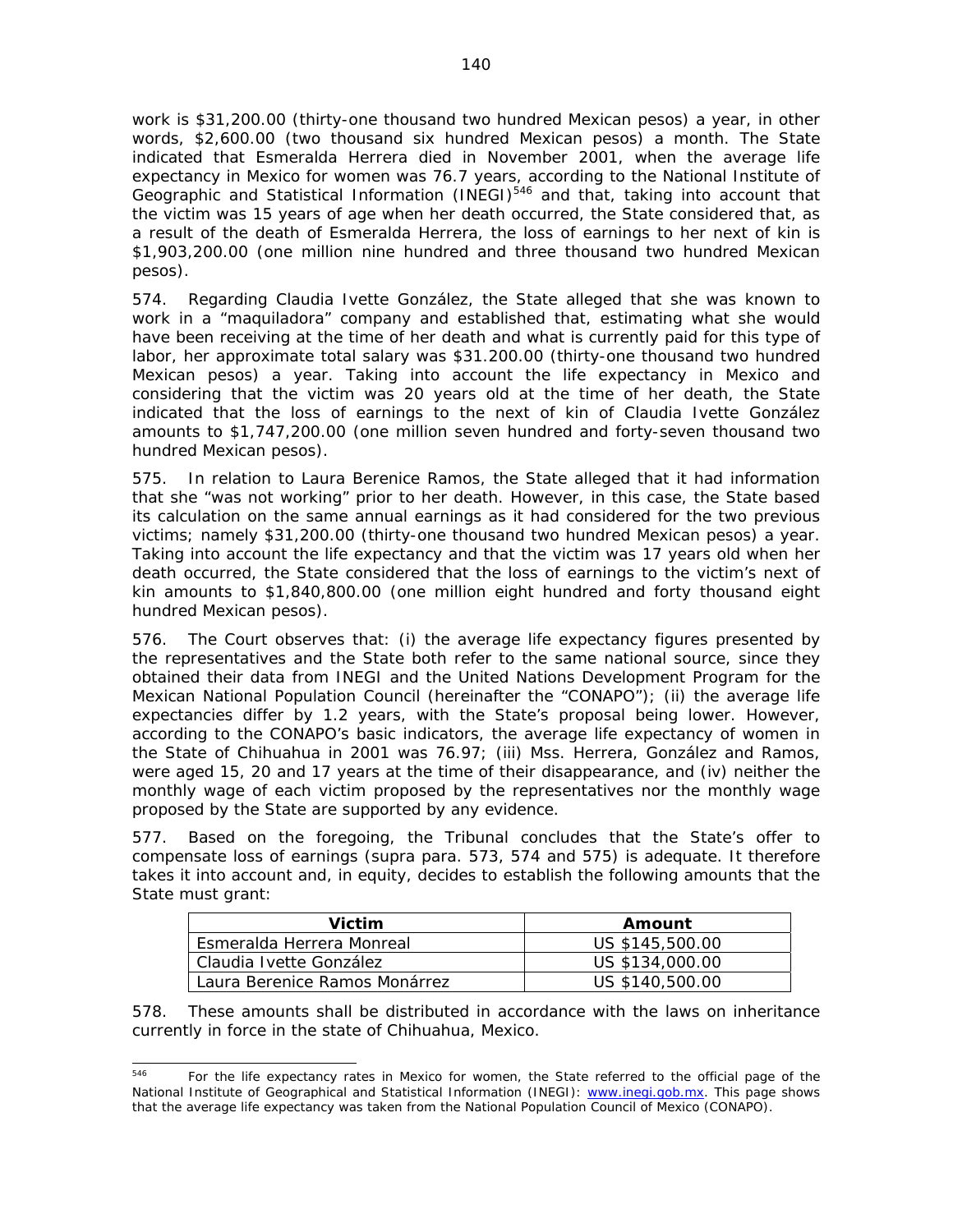#### *6.2. Non-pecuniary damage*

579. In its jurisprudence, the Court has determined different ways in which nonpecuniary damage can be repaired.<sup>547</sup>

#### *6.2.1. Moral damage*

580. In their brief, the representatives listed the non-pecuniary effects suffered by the victims' next of kin and quantified the moral damage as follows: (i) US\$120,000.00 (one hundred and twenty thousand United States dollars) for the mothers of Esmeralda Herrera Monreal and Laura Berenice Ramos Monárrez; (ii) US\$150,000.00 (one hundred and fifty thousand United States dollars) for the mother of Claudia Ivette González; (iii) US\$50,000.00 (fifty thousand United States dollars) for each sibling of the victims, and (iv) US\$25,000.00 (twenty-five thousand United States dollars) for each of the other next of kin.

581. As compensation for the suffering caused to the three victims' next of kin, owing to the irregularities committed by the public officials who took part in the investigation of the three cases up until 2004, the State offered to provide the sum of US\$10,000.00 (ten thousand United States dollars) or the equivalent in Mexican pesos to each family member.

582. International case law has established repeatedly that a judgment declaring a violation of rights constitutes, *per se*, a form of reparation.<sup>548</sup> Nevertheless, the Tribunal finds it pertinent to determine the payment of compensation for nonpecuniary damage in favor of the next of kin of Mss. Herrera, González and Ramos, considered victims of the violation of Article 5 of the American Convention, in relation to Article 1(1) thereof.

583. The Court concludes that the mental and moral integrity of the next of kin was and continues to be affected by three factors: (i) the deprivation of liberty, illtreatment and death suffered by Mss. Herrera, González and Ramos; (ii) the irregularities in the investigation conducted by the authorities and the impunity, and (iii) the harassment suffered by the next of kin, indicated in paragraph 440 *supra.*

584. Taking the foregoing into account, as well as the contents of paragraph 560 *supra,* and considering that the State's offer to pay US\$10,000.00 (ten thousand United States dollars) to each of the victims' next of kin is reasonable, the Court decides to use this sum as a basis, and (i) to include the next of kin who were declared victims in this case and who were not considered in the State's offer; (ii) to increase this amount by US\$1,000.00 (one thousand United States dollars) for each of the next of kin, as a form of reparation for the non-pecuniary damage produced by the violations that the State has not acknowledged; (iii) to increase the resulting amount

<sup>547</sup> Non-pecuniary damage may comprise the pain and suffering caused to the direct victim and the next of kin, the impairment of values that are significant to an individual, and also the non-pecuniary damage caused by alterations in the living conditions of the victim and their next of kin. Since it is not possible to allocate a precise monetary amount to such damage, it can only be compensated by the payment of a sum of money or the delivery of goods or services with a pecuniary value established by the Court, in equity, as well as by acts or works of a public scope or impact designed to acknowledge the dignity of the victim and avoid the occurrence of human rights violations. (*Cf. Case of Anzualdo Castro v. Peru, supra* note 30, para. 218, and *Case of Dacosta Cadogan v. Barbados, supra* note 446, para. 111).

<sup>548</sup> *Cf. Case of Neira Alegría et al. v. Peru. Reparations and Costs.* Judgment of September 19, 1996. Series C No. 29, para. 56; *Case of Anzualdo Castro v. Peru, supra* note 30, para. 219, and *Case of Dacosta Cadogan v. Barbados, supra* note 446, para. 100.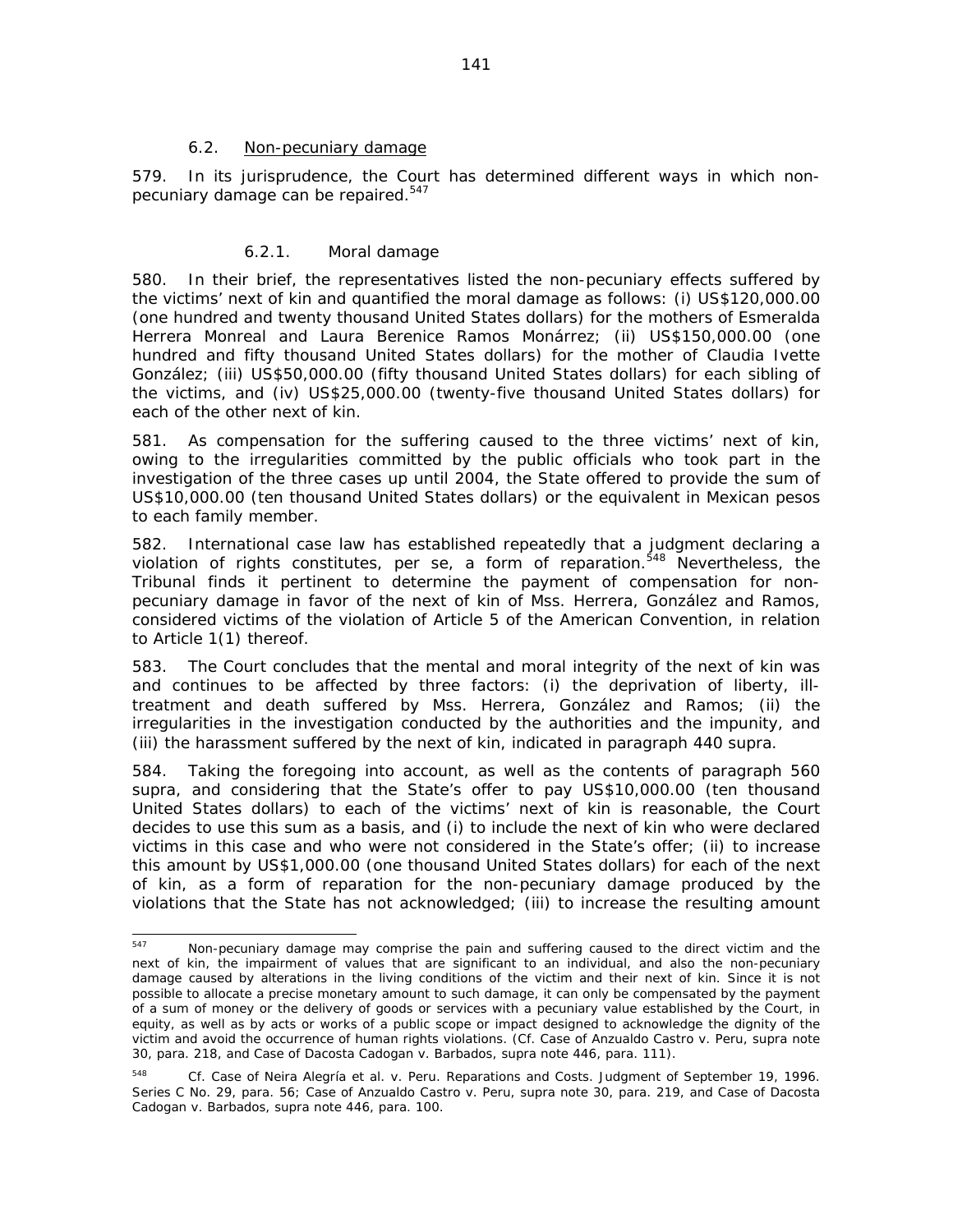by US\$4,000.00 (four thousand United States dollars) in favor of the three mothers, because they where the ones that had to seek justice; (iv) to increase the resulting amount by US\$1,000.00 (one thousand United States dollars) in favor of Adrián Herrera Monreal, Claudia Ivonne, and Daniel Ramos Monárrez; Ramón Antonio Aragón Monárrez, and Claudia Dayana, Itzel Arely, and Paola Alexandra Bermúdez Ramos owing to the acts of harassment they suffered, and (iv) to increase the resulting amount by US\$3,000.00 (three thousand United States dollars) in favor of Benita Ramos Salgado, owing to the acts of harassment she suffered.

585. Furthermore, even though the representatives did not request it, the Tribunal deems it appropriate to order the State to compensate Mss. Herrera, Ramos and González, for the failure to ensure their rights to life, personal integrity and personal liberty. To establish the corresponding amount, the Court bears in mind its jurisprudence in similar cases,  $549$  the context in which the facts occurred, the age of the victims and the consequent special obligations of the State for the protection of the child, and the gender-based violence that the three victims suffered. Accordingly, it establishes, in equity, the sum of US\$38,000.00 (thirty-eight thousand United States dollars) in favor of Claudia Ivette González and US\$40,000.00 (forty thousand United States dollars) for each of the minors, Esmeralda Herrera Monreal and Laura Berenice Ramos Monárrez. These amounts shall be distributed in accordance with the current laws on inheritance in the state of Chihuahua, Mexico.

586. The State shall therefore deliver the following amounts:

| Victim                           | Relationship   | Amount        |
|----------------------------------|----------------|---------------|
| Esmeralda Herrera Monreal        |                | US\$40,000.00 |
| Irma Monreal Jaime               | Mother         | US\$15,000.00 |
| Benigno Herrera Monreal          | <b>Brother</b> | US\$11,000.00 |
| Adrián Herrera Monreal           | <b>Brother</b> | US\$12,000.00 |
| Juan Antonio Herrera Monreal     | <b>Brother</b> | US\$11,000.00 |
| Cecilia Herrera Monreal          | <b>Sister</b>  | US\$11,000.00 |
| Zulema Montijo Monreal           | <b>Sister</b>  | US\$11,000.00 |
| Erick Montijo Monreal            | <b>Brother</b> | US\$11,000.00 |
| Juana Ballín Castro              | Sister-in-law  | US\$11,000.00 |
| <b>Claudia I vette González</b>  |                | US\$38,000.00 |
| Irma Josefina González Rodríguez | Mother         | US\$15,000.00 |
| Mayela Banda González            | <b>Sister</b>  | US\$11,000.00 |
| Gema Iris González               | <b>Sister</b>  | US\$11,000.00 |
| Karla Arizbeth Hernández Banda   | <b>Niece</b>   | US\$11,000.00 |
| Jacqueline Hernández             | <b>Niece</b>   | US\$11,000.00 |
| Carlos Hernández Llamas          | Brother-in-law | US\$11,000.00 |
| Laura Berenice Ramos Monárrez    |                | US\$40,000.00 |
| Benita Monárrez Salgado          | Mother         | US\$18,000.00 |
| Claudia Ivonne Ramos Monárrez    | <b>Sister</b>  | US\$12,000.00 |
| Daniel Ramos Monárrez            | <b>Brother</b> | US\$12,000.00 |
| Ramón Antonio Aragón Monárrez    | <b>Brother</b> | US\$12,000.00 |
| Claudia Dayana Bermúdez Ramos    | <b>Niece</b>   | US\$12,000.00 |
| Itzel Arely Bermúdez Ramos       | Niece          | US\$12,000.00 |
| Paola Alexandra Bermúdez Ramos   | <b>Niece</b>   | US\$12,000.00 |
| Atziri Geraldine Bermúdez Ramos  | Niece          | US\$12,000.00 |

<sup>549</sup> 549 *Cf. Case of the "Mapiripán Massacre" v. Colombia, supra* note 252, para. 288; *Case of Heliodoro Portugal v. Panamá, supra* note 297, para. 239, and *Case of Kawas Fernández v. Honduras, supra* note 190, para. 184.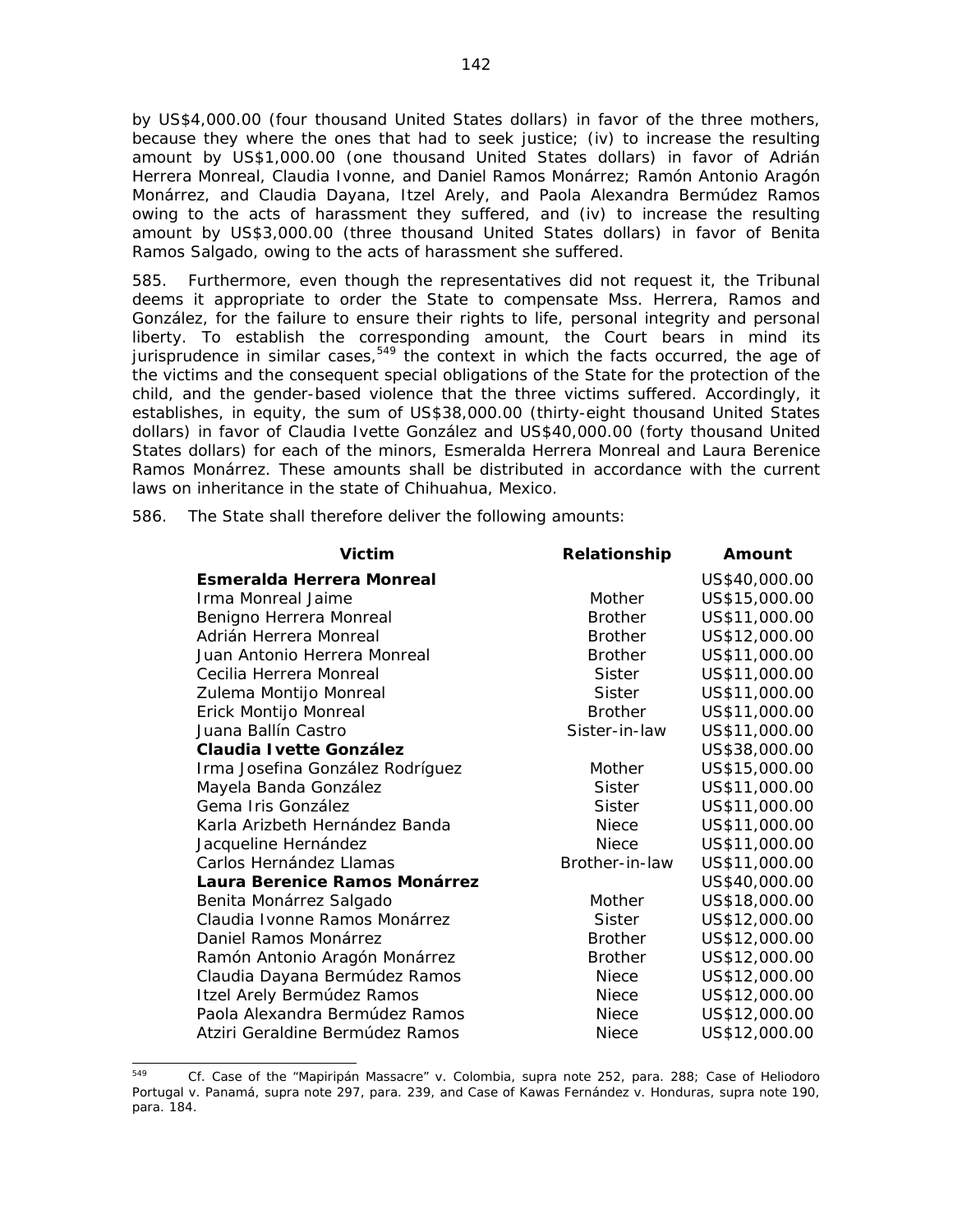### *6.2.2. Damage to the victims' life project*

587. The representatives alleged that Mss. Herrera, González and Ramos, suffered damage to their life project for various reasons.

588. The Commission and the State did not submit any arguments in this regard.

589. In addition to the fact that the representatives did not submit sufficient arguments on how the acts of the State affected the life project Mss. Herrera, González and Ramos, the Tribunal maintains that reparation for harm to the life project is not in order when the victim is deceased, since it is impossible to restore the individual's reasonable expectations of realizing a life project. Consequently, the Court will abstain from giving any further consideration to this point.

# *7. Costs and expenses*

590. As the Court has indicated previously, costs and expenses are included in the concept of reparation established in Article  $63(1)$  of the American Convention.<sup>550</sup>

591. The Commission asked that the State be ordered to pay the duly authenticated reasonable and necessary costs and expenses arising from processing this case at the domestic level and before the Inter-American system.

592. The representatives requested the payment of expenses and costs at the national and international levels during the processing of the case, based on amounts calculated as follows:

a. The *Asociación Nacional de Abogados Democráticos A.C*. (ANAD) calculated its costs and expenses for travel to Mexico City, travel to Washington D.C., per diems for accommodation and meals in Ciudad Juárez from 2005 to 2008, payment of legal fees and other expenses at US\$44,776.11 (forty-four thousand seven hundred and seventy-six United States dollars with 11/100).

b. The *Centro para el Desarrollo Integral de la Mujer* (CEDIMAC) calculated that it had incurred in costs and expenses for investigations from 2003 to 2007, legal representation, and expenses for psychological treatment and clinical care of US\$205,351.85 (two hundred and five thousand three hundred and fifty-one United States dollars with 85/100).

c. The Latin American and Caribbean Committee for the Defense of the Rights of Women (CLADEM) calculated its costs and expenses for air travel to Mexico City, visits to Washington D.C., payment of professional fees and other expenses at US\$14,490.74 (fourteen thousand four hundred and ninety United States dollars with 74/100).

d. The *Red Ciudadana de la No Violencia y Dignidad Humana*, calculated its costs and expenses as totaling US\$33,230.00 (thirty-three thousand two hundred and thirty United States dollars), for a public consult carried in March 2002, travel, accommodation and meals during trips to Mexico City from 2003 to 2005, a trip to Washington D.C. in October 2006, professional fees, and other expenses.

<sup>550</sup> 550 *Cf. Case of Garrido and Baigorria v. Argentina. Reparations and Costs*. Judgment of August 27, 1998. Series C No. 39, para. 79; *Case of Perozo et al. v. Venezuela*, *supra* note 22, para. 417, and *Case of Garibaldi v. Brazil, supra* note 252, para. 194.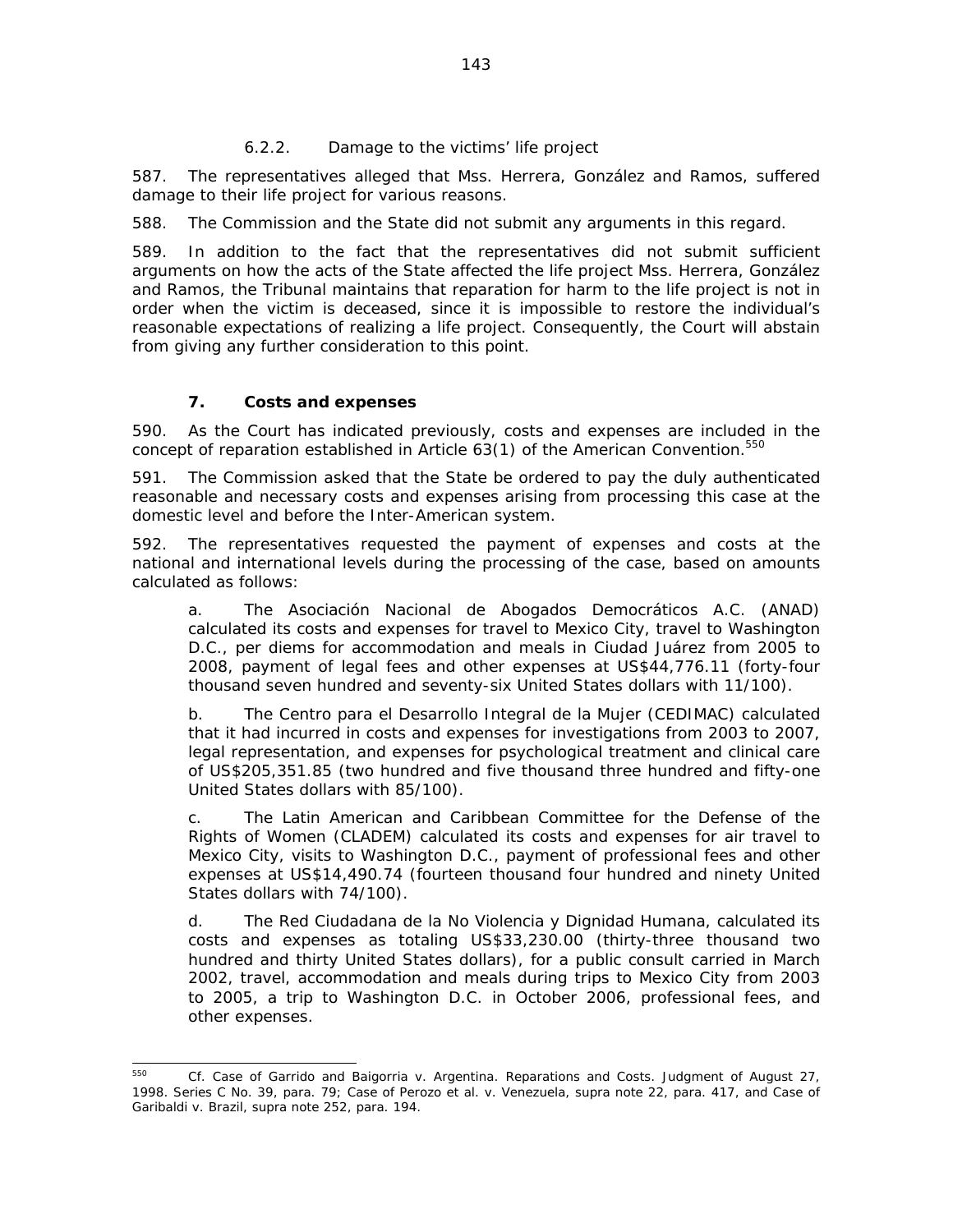593. The State indicated that, "at the domestic level, the expenses and costs that the victims' next of kin could have incurred were covered by the State." It also indicated that it was unaware of the costs and expenses that may have been incurred at the international level. Despite this, the State considered that, if each victim's mother had attended meetings at the Commission's seat three times, each one should receive approximately \$81,500.00 (eighty-one thousand five hundred Mexican pesos) to cover transport and accommodation. Lastly, the State added that it could not recognize the organizations that represent the victims as victims in the proceedings and therefore, it was not possible to obtain monetary sums in their favor, because only the victims can receive reimbursement of expenses in reparation, and that receiving the sum of US\$284,498.00 (two hundred and eighty-four thousand four hundred and ninety-eight United States dollars) "would be absurd and contrary to equity, because it was more than the amount of compensation requested for each of the three victims in this case."

594. The Tribunal clarifies that, contrary to measures of compensation, costs and expenses are not granted to those who have been declared victims, because costs are not a form of compensation. Depending on the circumstances of the case, they must be granted to the person or organization that represented the victim. The reimbursement is justified because those who have not committed the violation should not be caused financial prejudice. The expense corresponds to the State, if its international responsibility in the matter has been proven.

595. The victims' representatives did not provide any probative element to authenticate their alleged expenses. In this regard, the Tribunal has indicated that "the claims of the victims or their representatives for costs and expenses, and the evidence to support them, must be submitted to the Court at the first procedural opportunity granted to them, namely, in the pleadings and motions brief; nevertheless these claims can be updated subsequently, in keeping with the new costs and expenses incurred owing to the proceedings before this Tribunal."<sup>551</sup>

596. The Court observes that, for expenses and costs, the State offered to pay the sum of \$244,500.00 (two hundred and forty-four thousand five hundred Mexican pesos) for the meetings of the mothers of Mss. Herrera, Ramos and González, held before the Inter-American Commission. The Tribunal also observes that the representatives did not comment on the State's affirmation that, in the domestic jurisdiction, the costs had been covered. However, the Court also notes that the victims' representatives incurred expenses to attend the public hearing of the case held in Santiago, Chile, as well as expenses relating to the exercise of their legal representation, such as for forwarding their briefs and for communication expenses, during the proceedings before this Tribunal. Taking this into account, and given the absence of vouchers for these expenses, it establishes, in equity, that the State shall deliver the sum of US\$45,000.00 (forty-five thousand United States dollars) to the mothers of Mss. Herrera, Ramos and González, who shall each deliver the amount they deem adequate to their representatives, for costs and expenses. This amount includes any future expenses that they may incur during monitoring compliance with this judgment and it shall be delivered within one year of notification of this judgment.

<sup>551</sup> 551 *Cf. Case of Chaparro Álvarez and Lapo Íñiguez. v. Ecuador, supra* note 265, para. 275; *Case of Escher et al. v. Brazil, supra* note 46, para. 259, and *Case of Tristán Donoso v. Panamá, supra* note 9, para. 215.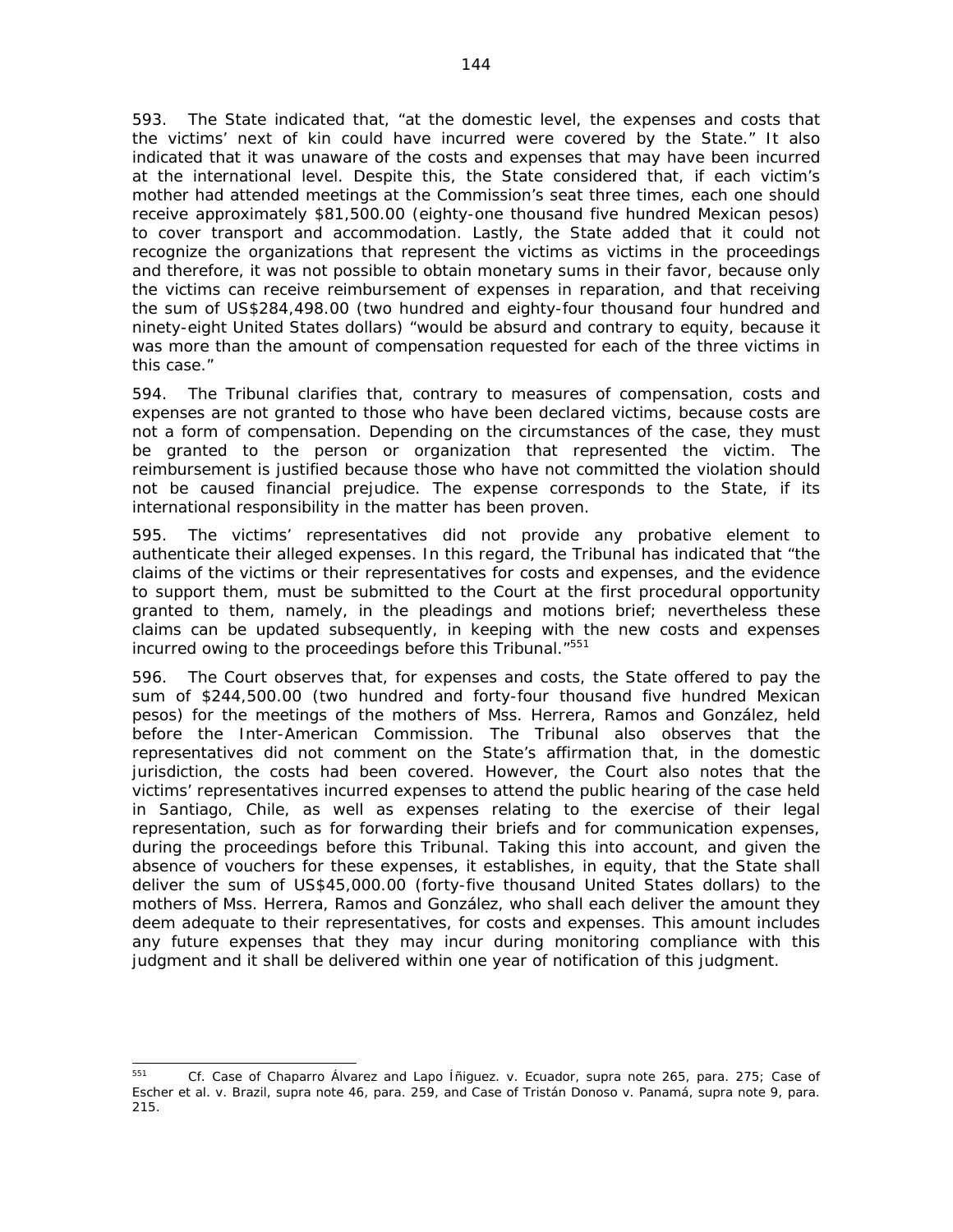# *8. Means of compliance with the payments ordered*

597. The payment of the compensation and the reimbursement of costs and expenses established in this Judgment shall be made directly to the persons indicated in the Judgment, within one year of its notification, according to the provisions of paragraphs 578 and 585 hereof. If any beneficiary should die before payment of the respective amounts, these shall be delivered to the heirs, in accordance with applicable domestic law.

598. The State shall comply with its pecuniary obligations by payment in United States dollars or the equivalent amount in national currency, using the exchange rate in force in the New York stock market the day before the payment is made.

599. If, for causes that can be attributed to the beneficiaries of the compensation or their heirs, it is not possible to pay the amounts established within the time specified, the State shall deposit said amounts in an account or a certificate of deposit in their favor in a solvent Mexican financial institution, in the most favorable financial conditions allowed by banking practice and law. If, after 10 years, the amount allocated has not been claimed, it shall be returned to the State with the accrued interest.

600. The amounts assigned in this Judgment as compensation and reimbursement of costs and expenses may not be affected or conditioned by any current or future taxes or charges. Consequently, they must be delivered to the beneficiaries in full, as established in this Judgment.

601. If the State falls into arrears, it shall pay interest on the amount owed, corresponding to the bank interest on arrears in Mexico.

## **X**

## **OPERATIVE PARAGRAPHS**

602. Therefore,

**THE COURT** 

## **DECIDES,**

Unanimously,

1. To partially accept the preliminary objection filed by the State, in accordance with paragraphs 31 and 80 of this Judgment and, consequently, to declare that: (i) it has contentious jurisdiction *rationae materiae* to examine alleged violations of Article 7 of the Convention of Belém do Pará, and (ii) it does not have contentious jurisdiction *rationae materiae* to examine alleged violations of Articles 8 and 9 of that international instrument.

2. To accept the partial acknowledgement of international responsibility made by the State, in the terms of paragraphs 20 to 30 of this Judgment.

**DECLARES,**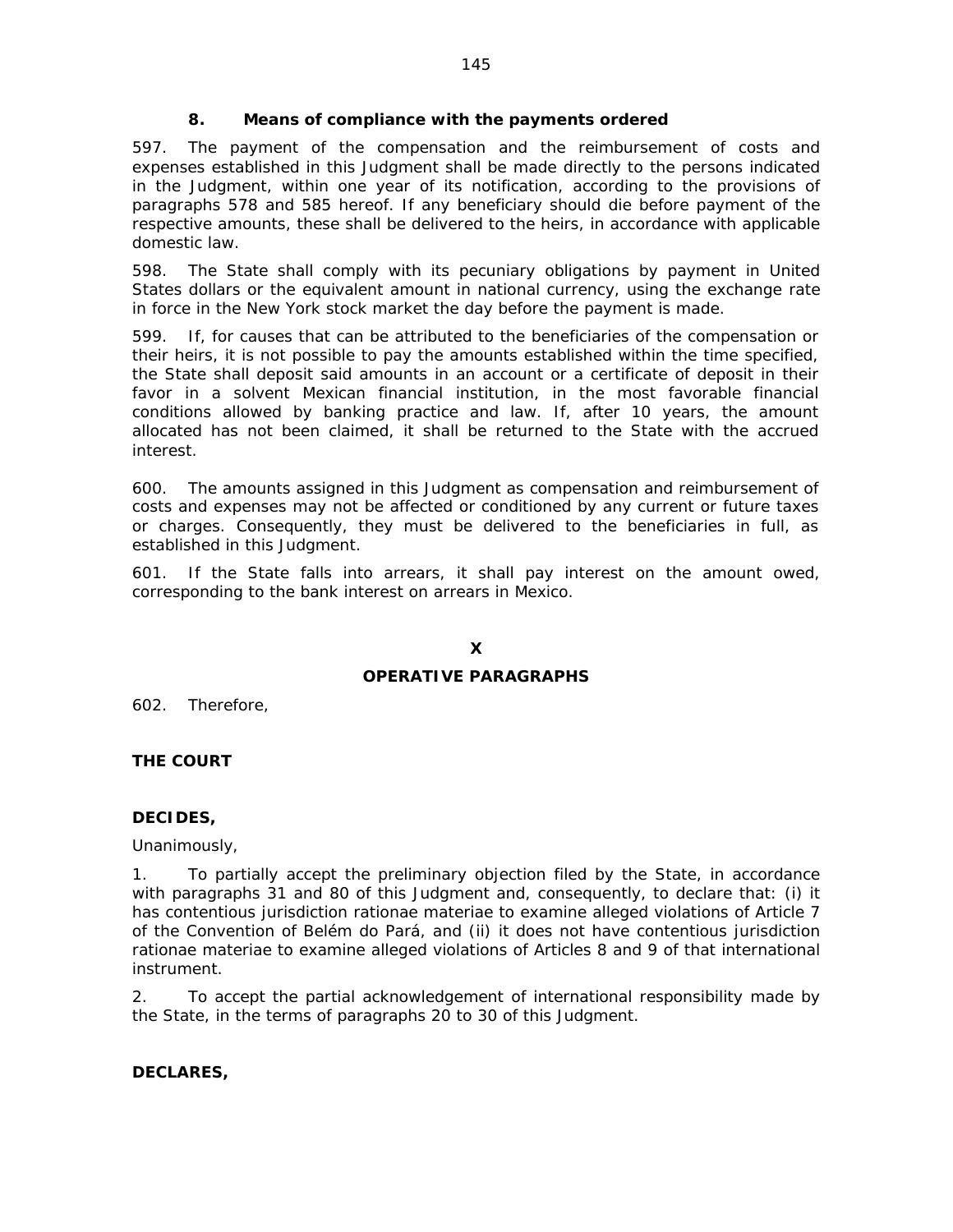#### unanimously that,

3. The State cannot be attributed with international responsibility for violations of the substantive rights embodied in Articles 4 (Right to Life), 5 (Right to Humane Treatment), and 7 (Right to Personal Liberty) of the American Convention on Human Rights, arising from the failure to comply with the obligation to respect contained in Article 1(1) thereof, in accordance with paragraphs 238 to 242 of this judgment.

4. The State violated the rights to life, personal integrity and personal liberty recognized in Articles  $4(1)$ ,  $5(1)$ ,  $5(2)$ , and  $7(1)$  of the American Convention, in connection with the general obligation to guarantee such rights established in Article 1(1), and the obligation to adopt domestic legal provisions established in Article 2 thereof, and to the obligations established in Article  $7(b)$  and  $7(c)$  of the Convention of Belém do Pará, to the detriment of Claudia Ivette González, Laura Berenice Ramos Monárrez and Esmeralda Herrera Monreal, in the terms of paragraphs 243 to 286 of this Judgment.

5. The State failed to comply with its obligation to investigate – and thereby guarantee – the rights to life, personal integrity and personal liberty established in Articles 4(1), 5(1), 5(2), and 7(1) of the American Convention, in connection to Articles 1(1) and 2 thereof, and Article 7(b) and 7(c) of the Convention of Belém do Pará, to the detriment of Claudia Ivette González, Laura Berenice Ramos Monárrez and Esmeralda Herrera Monreal. For the same reasons, the State violated the rights of access to justice and to judicial protection, embodied in Articles 8(1) and 25(1) of the American Convention, in connection to Articles  $1(1)$  and 2 thereof, and  $7(b)$  and  $7(c)$ of the Convention of Belém do Pará, to the detriment of: Irma Monreal Jaime, Benigno Herrera Monreal, Adrián Herrera Monreal, Juan Antonio Herrera Monreal, Cecilia Herrera Monreal, Zulema Montijo Monreal, Erick Montijo Monreal, Juana Ballín Castro, Irma Josefina González Rodríguez, Mayela Banda González, Gema Iris González, Karla Arizbeth Hernández Banda, Jacqueline Hernández, Carlos Hernández Llamas, Benita Monárrez Salgado, Claudia Ivonne Ramos Monárrez, Daniel Ramos Monárrez, Ramón Antonio Aragón Monárrez, Claudia Dayana Bermúdez Ramos, Itzel Arely Bermúdez Ramos, Paola Alexandra Bermúdez Ramos, and Atziri Geraldine Bermúdez Ramos, in accordance with paragraphs 287 to 389 of this Judgment.

6. The State violated the obligation not to discriminate contained in Article 1(1) of the American Convention, in connection to the obligation to guarantee the rights to life, personal integrity and personal liberty established in Articles 4(1), 5(1), 5(2) and 7(1) thereof, to the detriment of Laura Berenice Ramos Monárrez, Esmeralda Herrera Monreal and Claudia Ivette González; and also in relation to access to justice embodied in Articles 8(1) and 25(1) of said Convention, to the detriment of Irma Monreal Jaime, Benigno Herrera Monreal, Adrián Herrera Monreal, Juan Antonio Herrera Monreal, Cecilia Herrera Monreal, Zulema Montijo Monreal, Erick Montijo Monreal, Juana Ballín Castro, Irma Josefina González Rodríguez, Mayela Banda González, Gema Iris González, Karla Arizbeth Hernández Banda, Jacqueline Hernández, Carlos Hernández Llamas, Benita Monárrez Salgado, Claudia Ivonne Ramos Monárrez, Daniel Ramos Monárrez, Ramón Antonio Aragón Monárrez, Claudia Dayana Bermúdez Ramos, Itzel Arely Bermúdez Ramos, Paola Alexandra Bermúdez Ramos, and Atziri Geraldine Bermúdez Ramos, in the terms of paragraphs 390 to 402 of this Judgment.

7. The State violated the rights of the child, embodied in Article 19 of the American Convention, in relation to Articles 1(1) and 2 thereof, to the detriment of the girls Esmeralda Herrera Monreal and Laura Berenice Ramos Monárrez, in accordance with paragraphs 403 to 411 of this Judgment.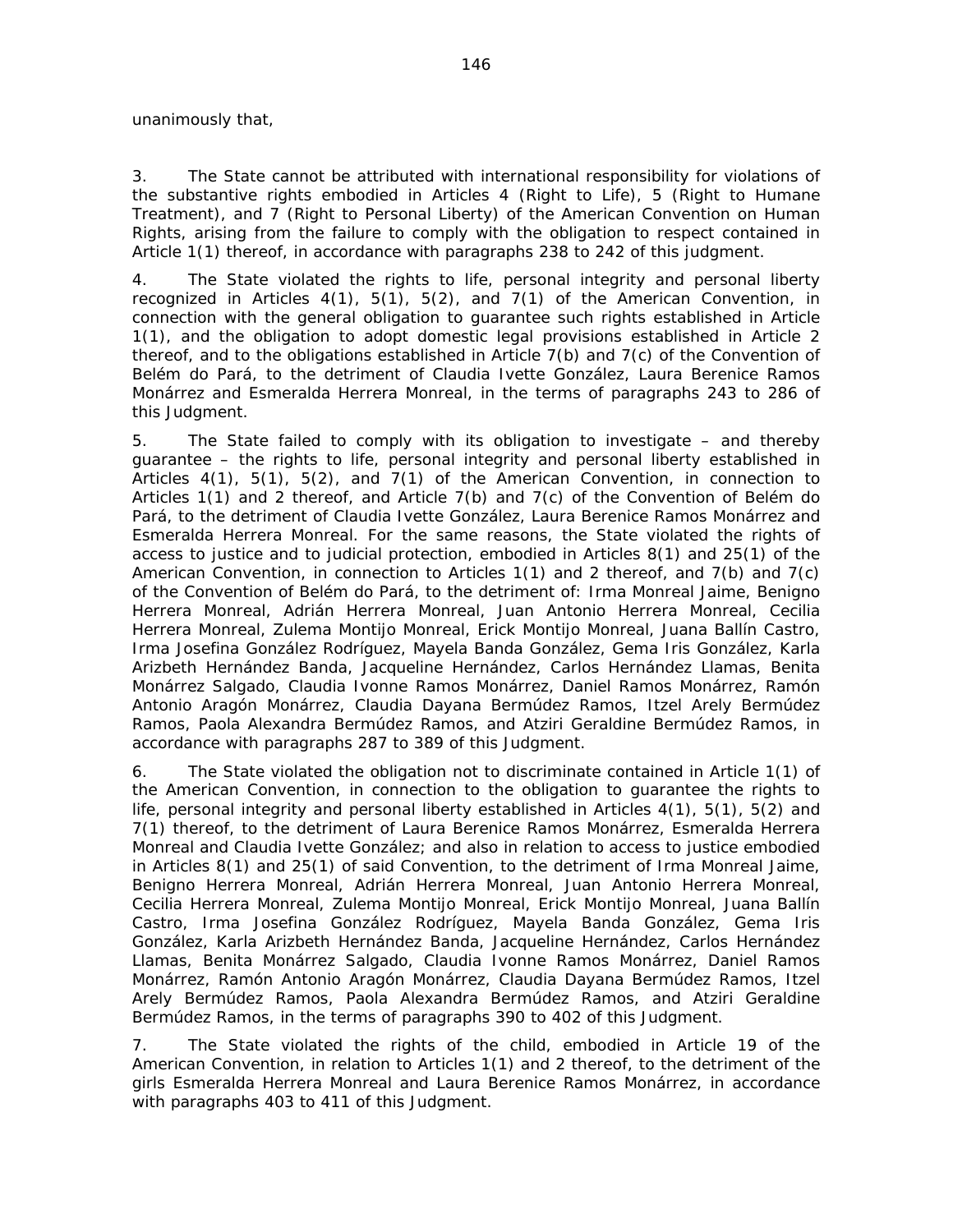8. The State violated the right to personal integrity recognized in Article 5(1) and 5(2) of the American Convention, in connection to Article 1(1) thereof, due to the suffering caused to Irma Monreal Jaime, Benigno Herrera Monreal, Adrián Herrera Monreal, Juan Antonio Herrera Monreal, Cecilia Herrera Monreal, Zulema Montijo Monreal, Erick Montijo Monreal, Juana Ballín Castro, Irma Josefina González Rodríguez, Mayela Banda González, Gema Iris González, Karla Arizbeth Hernández Banda, Jacqueline Hernández, Carlos Hernández Llamas, Benita Monárrez Salgado, Claudia Ivonne Ramos Monárrez, Daniel Ramos Monárrez, Ramón Antonio Aragón Monárrez, Claudia Dayana Bermúdez Ramos, Itzel Arely Bermúdez Ramos, Paola Alexandra Bermúdez Ramos, and Atziri Geraldine Bermúdez Ramos, in the terms of paragraphs 413 to 424 of this Judgment.

9. The State violated the right to personal integrity contained in Article 5(1) and 5(2) of the American Convention, in connection to Article 1(1) thereof, due to the acts of harassment suffered by: Adrián Herrera Monreal, Benita Monárrez Salgado, Claudia Ivonne Ramos Monárrez, Daniel Ramos Monárrez, Ramón Antonio Aragón Monárrez, Claudia Dayana Bermúdez Ramos, Itzel Arely Bermúdez Ramos, Paola Alexandra Bermúdez Ramos, and Atziri Geraldine Bermúdez Ramos, in the terms of paragraphs 425 to 440 of this Judgment.

10. The State did not violate the right to privacy (honor and dignity) embodied in Article 11 of the American Convention, in the terms of paragraphs 441 to 445 of this judgment.

## **AND ORDERS,**

unanimously that,

11. This judgment constitutes *per se* a form of reparation.

12. The State shall, in accordance with paragraphs 452 to 455 of this Judgment, conduct the criminal proceeding that is underway effectively and, if applicable, any that are opened in the future to identify, prosecute and, if appropriate, punish the perpetrators and masterminds of the disappearances, ill-treatments and deprivations of life of Mss. González, Herrera and Ramos, in accordance with the following directives:

- i) All legal or factual obstacles to the due investigation of the facts and the execution of the respective judicial proceedings shall be removed, and all available means used, to ensure that the investigations and judicial proceedings are prompt so as to avoid a repetition of the same or similar facts as those of the present case;
- ii) The investigation shall include a gender perspective*;* undertake specific lines of inquiry concerning sexual violence, which must involve lines of inquiry into the respective patterns in the zone; be conducted in accordance with protocols and manuals that comply with the guidelines set out in this Judgment; provide the victims' next of kin with information on progress in the investigation regularly and give them full access to the case files, and be conducted by officials who are highly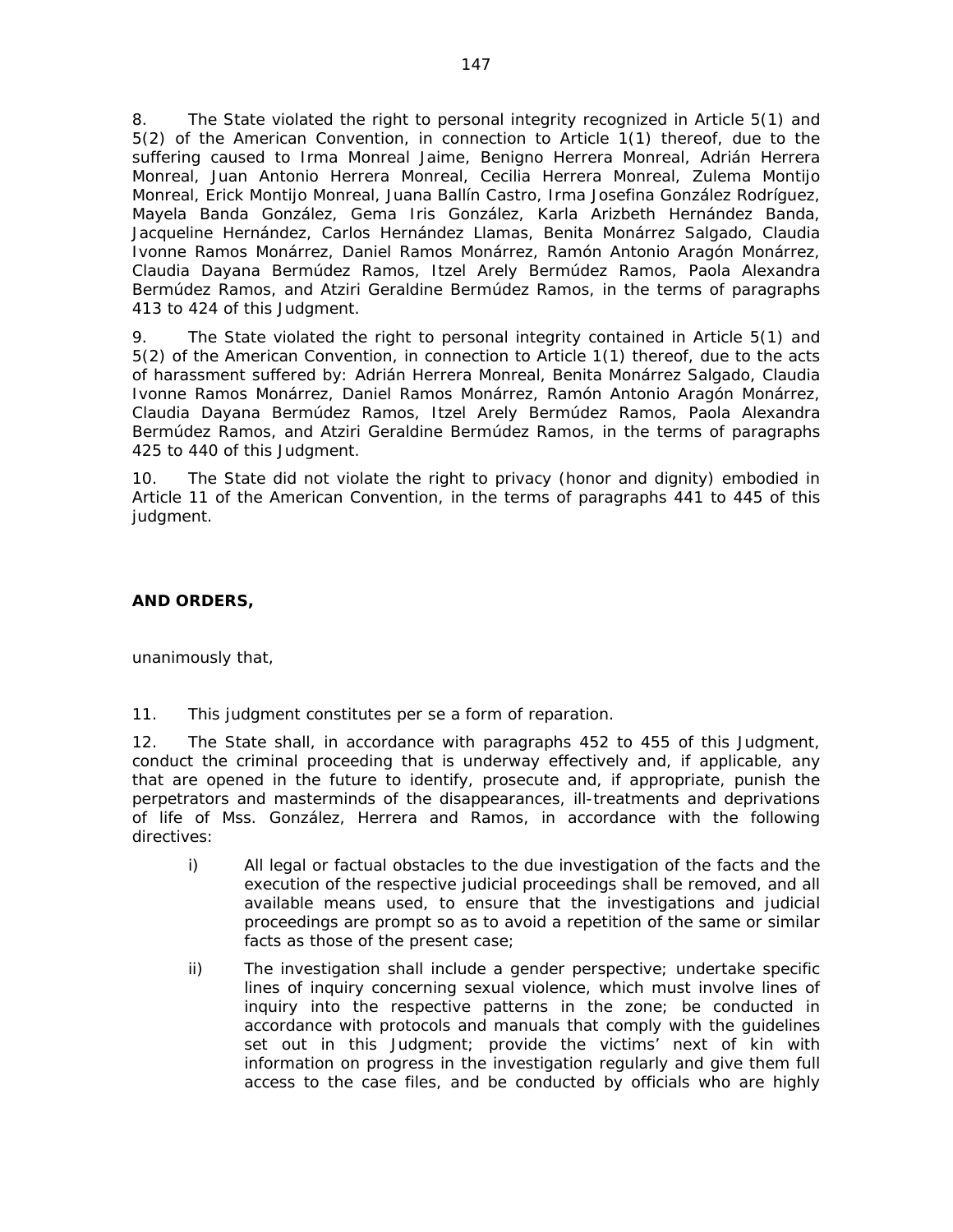trained in similar cases and in dealing with victims of discrimination and gender-based violence;

- iii) The different entities that take part in the investigation procedures and in the judicial proceedings shall have the necessary human and material resources to perform their tasks adequately, independently and impartially, and those who take part in the investigation shall be given due guarantees for their safety, and
- iv) The results of the proceedings shall be published so that the Mexican society learns of the facts that are the object of the present case.

13. The State shall, within a reasonable time, investigate, through the competent public institutions, the officials accused of irregularities and, after an appropriate proceeding, apply the corresponding administrative, disciplinary or criminal sanctions to those found responsible, in accordance with paragraphs 456 to 460 of this Judgment.

14. The State shall, within a reasonable time, conduct the corresponding investigation and, if appropriate, punish those responsible for the harassment of Adrián Herrera Monreal, Benita Monárrez Salgado, Claudia Ivonne Ramos Monárrez, Daniel Ramos Monárrez, Ramón Antonio Aragón Monárrez, Claudia Dayana Bermúdez Ramos, Itzel Arely Bermúdez Ramos, Paola Alexandra Bermúdez Ramos and Atziri Geraldine Bermúdez Ramos, in accordance with paragraphs 461 and 462 of this Judgment.

15. The State shall, within six months of notification of this Judgment, publish once in the Official Gazette of the Federation, in a daily newspaper with widespread national circulation and in a daily newspaper with widespread circulation in the state of Chihuahua, paragraphs 113 to 136, 146 to 168, 171 to 181, 185 to 195, 198 to 209 and 212 to 221 of the present Judgment, and the operative paragraphs, without the corresponding footnotes. Additionally, the State shall, within the same time frame, publish this Judgment in its entirety on an official web page of the State. The foregoing in accordance with paragraph 468 hereof.

16. The State shall, within one year of notification of this Judgment, organize a public act to acknowledge its international responsibility in relation to the facts of this case so as to honor the memory of Laura Berenice Ramos Monárrez, Esmeralda Herrera Monreal and Claudia Ivette González, in the terms of paragraphs 469 and 470 of this Judgment.

17. The State shall, within one year of notification of this Judgment, erect a monument in memory of the women victims of gender-based murders in Ciudad Juárez, in the terms of paragraphs 471 and 472 of the present Judgment. The monument shall be unveiled at the ceremony during which the State publicly acknowledges its international responsibility, in compliance with the decision of the Court specified in the preceding operative paragraph.

18. The State shall, within a reasonable time, continue standardizing all its protocols, manuals, prosecutorial investigation criteria, expert services, and services to provide justice that are used to investigate all the crimes relating to the disappearance, sexual abuse and murders of women in accordance with the Istanbul Protocol, the United Nations Manual on the Effective Prevention and Investigation of Extralegal, Arbitrary and Summary Executions, and the international standards to search for disappeared persons, based on a gender perspective, in accordance with paragraphs 497 to 502 of this Judgment. In this regard, an annual report shall be presented for three years.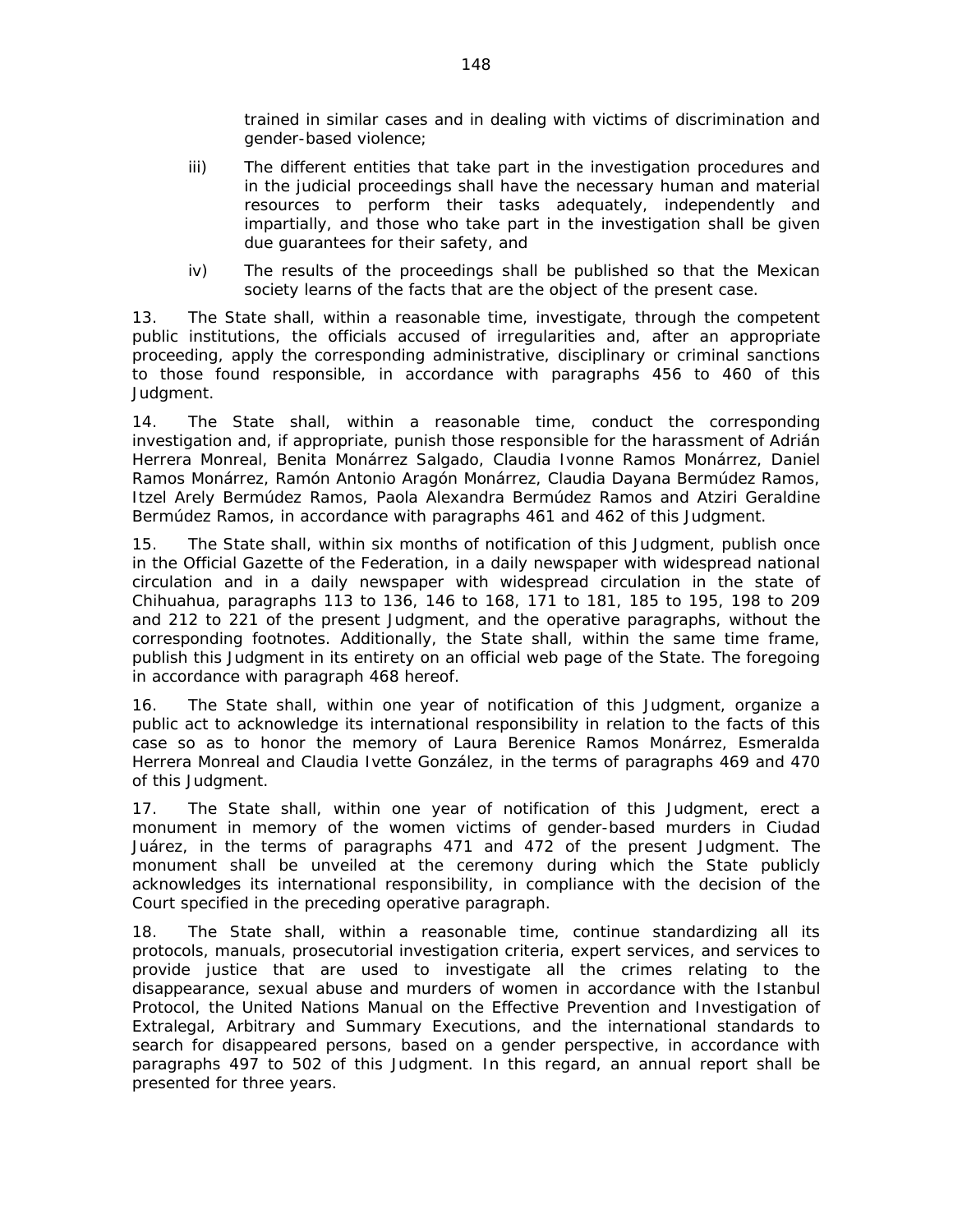19. The State shall, within a reasonable time, and in accordance with paragraphs 503 to 506 of this Judgment, adapt the Alba Protocol or else implement a similar new mechanism, pursuant to the following directives, and shall present an annual report for three years:

(i) Implement searches *ex officio* and without any delay, in cases of disappearance, as a measure designed to protect the life, personal liberty and personal integrity of the disappeared person;

(ii) Establish coordination among the different security agencies in order to find the person;

(iii) Eliminate any factual or legal obstacles that reduce the effectiveness of the search or that prevent it from starting, such as requiring preliminary inquiries or procedures;

(iv) Allocate the human, financial, logistic, scientific or any other type of resource required for the success of the search;

(v) Verify the missing report against the database of disappeared persons referred to in paragraphs 509 to 512 s*upra*, and

(vi) Give priority to searching areas where reason dictates that it is most probable to find the disappeared person, without disregarding arbitrarily other possibilities or areas. All of the above must be even more urgent and rigorous when it is a girl who has disappeared.

20. The State shall create, within six months of notification of this Judgment, a web page that it must update continually with the necessary personal information on all the women and girls who have disappeared in Chihuahua since 1993 and who remain missing. This web page must allow any individual to communicate with the authorities by any means, including anonymously, to provide relevant information on the whereabouts of the disappeared women or girls or, if applicable, of their remains, in accordance with paragraphs 507 and 508 of the present Judgment.

21. The State shall, within one year of notification of this Judgment and in accordance with paragraphs 509 to 512 hereof, create or update a database with:

(i) The personal information available on disappeared women and girls at the national level:

(ii) The necessary personal information, principally DNA and tissue samples, of the next of kin of the disappeared who consent to this – or that is ordered by a judge – so that the State can store this personal information solely in order to locate a disappeared person, and

(iii) The genetic information and tissue samples from the body of any unidentified woman or girl deprived of life in the state of Chihuahua.

22. The State shall continue implementing permanent education and training programs and courses for public officials on human rights and gender, and on a gender perspective to ensure due diligence in conducting preliminary inquiries and judicial proceedings concerning gender-based discrimination, abuse and murder of women, and to overcome stereotyping about the role of women in society, in the terms of paragraphs 531 to 542 of this Judgment. Every year, for three years, the State shall report on the implementation of the courses and training sessions.

23. The State shall, within a reasonable time, conduct an educational program for the general population of the state of Chihuahua so as to overcome said situation. In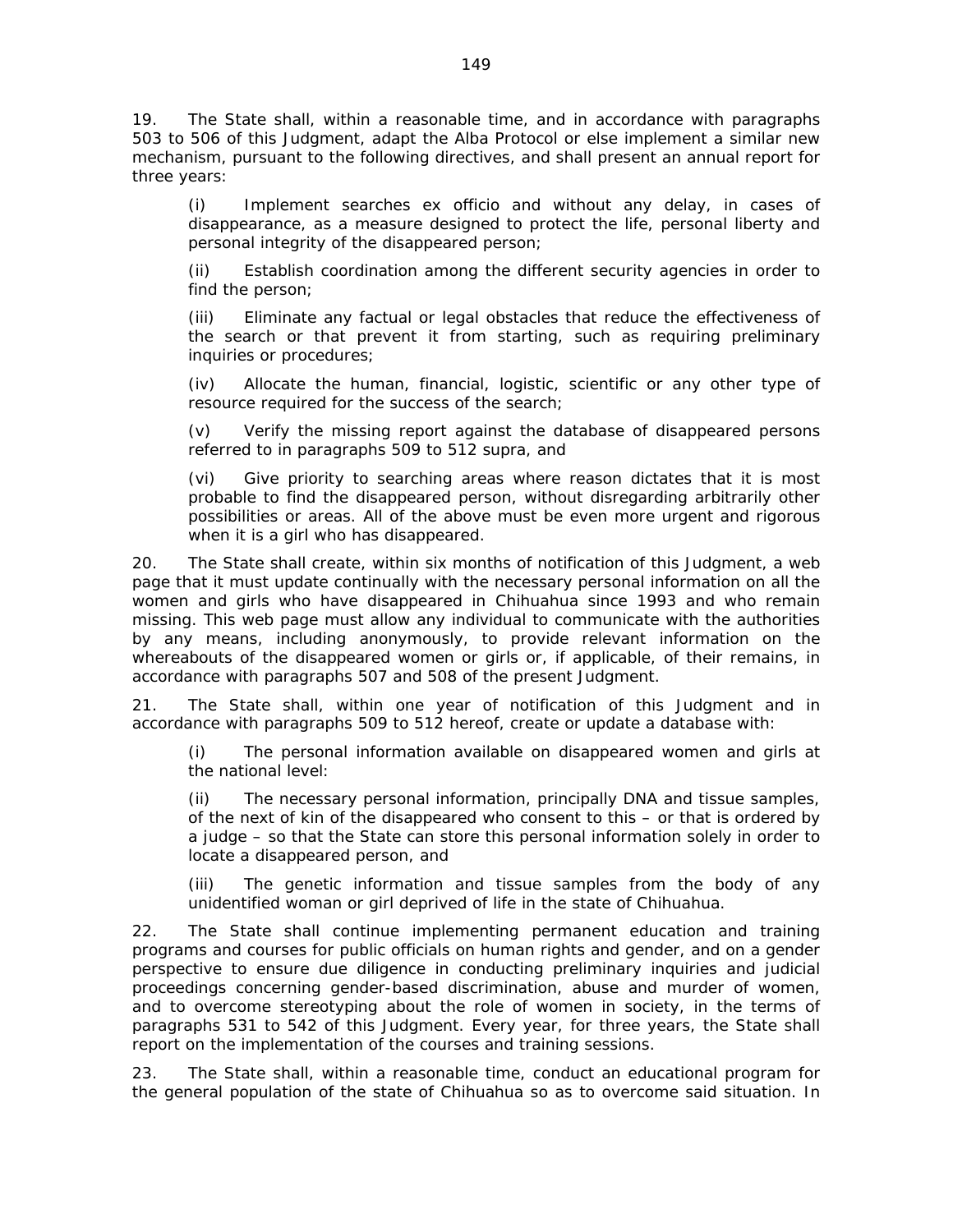this regard, the State shall present an annual report for three years, indicating the measures it has taken to this end, in the terms of paragraph 543 of this Judgment.

24. The State shall provide appropriate and effective medical, psychological or psychiatric treatment, immediately and free of charge, through its specialized health institutions to Irma Monreal Jaime, Benigno Herrera Monreal, Adrián Herrera Monreal, Juan Antonio Herrera Monreal, Cecilia Herrera Monreal, Zulema Montijo Monreal, Erick Montijo Monreal, Juana Ballín Castro, Irma Josefina González Rodríguez, Mayela Banda González, Gema Iris González, Karla Arizbeth Hernández Banda, Jacqueline Hernández, Carlos Hernández Llamas, Benita Monárrez Salgado, Claudia Ivonne Ramos Monárrez, Daniel Ramos Monárrez, Ramón Antonio Aragón Monárrez, Claudia Dayana Bermúdez Ramos, Itzel Arely Bermúdez Ramos, Paola Alexandra Bermúdez Ramos and Atziri Geraldine Bermúdez Ramos, if they so wish, in the terms of paragraphs 544 to 549 of this Judgment.

25. The State shall, within one year of notification of the present Judgment, pay the amounts established in paragraphs 565, 566, 577, 586 and 596 hereof as compensation for pecuniary and non-pecuniary damage and reimbursement of costs and expenses, as appropriate, under the conditions and in the terms of paragraphs 597 to 601 of this Judgment.

26. The Court will monitor full compliance with this Judgment in exercise of its powers and in compliance with its obligations under the American Convention, and will consider the case closed when the State has complied in full with all the provisions herein. Within one year of notification of the Judgment, the State shall provide the Court with a report on the measures adopted to comply with it.

Judge Cecilia Medina Quiroga and Judge Diego García-Sayán informed the Court of their concurring opinions, which accompany the present Judgment.

Done, at San José, Costa Rica, on November 16, 2009, in the Spanish and the English languages, the Spanish text being authentic.

> Cecilia Medina Quiroga President

Diego García-Sayán **Manuel E. Ventura Robles** 

Margarette May Macaulay **Rhadys Abreu Blondet** Rhadys Abreu Blondet

Rosa María Álvarez González Judge *Ad Hoc*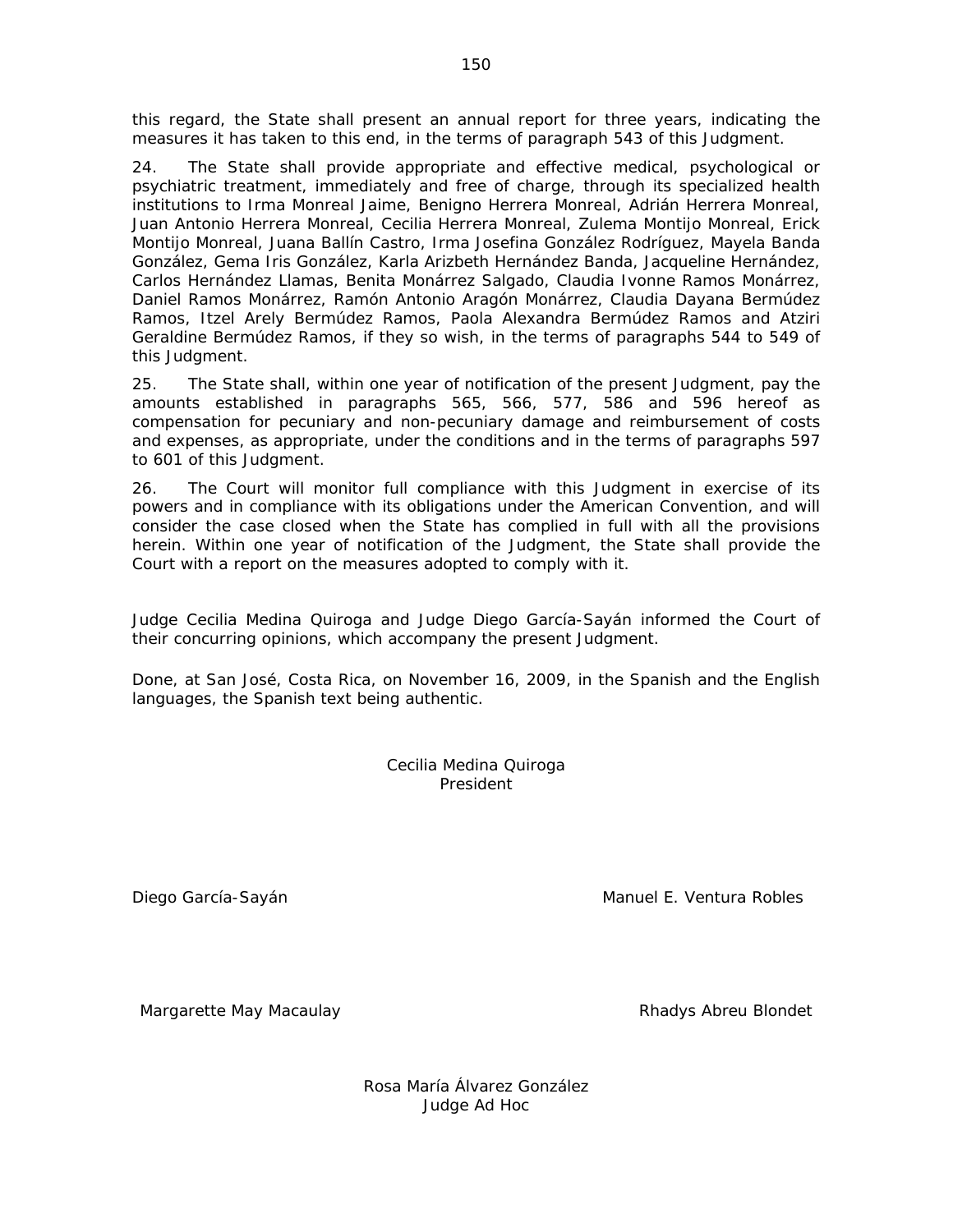Pablo Saavedra Alessandri **Secretary** 

So ordered,

Cecilia Medina Quiroga President

Pablo Saavedra Alessandri **Secretary**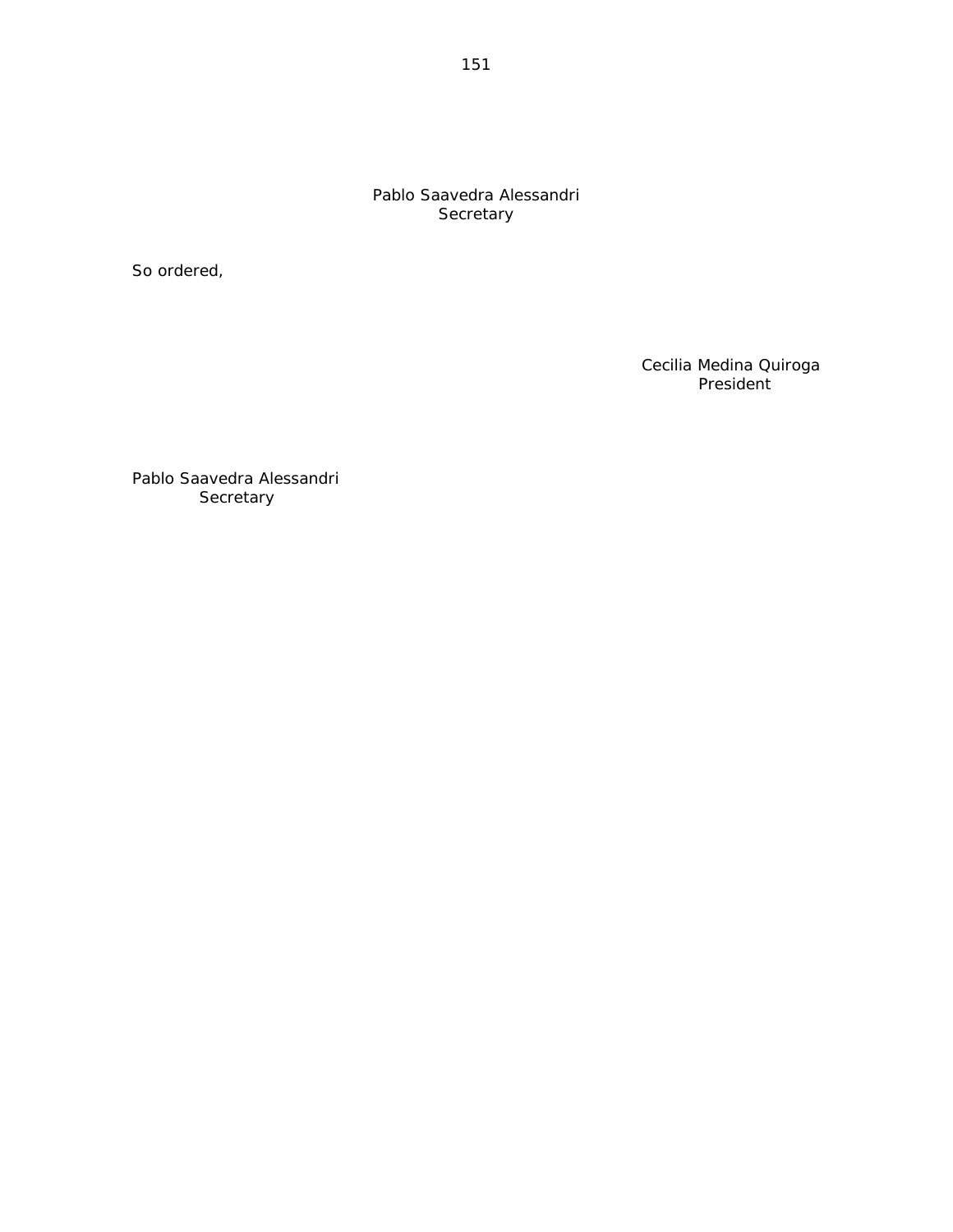### **CONCURRING OPION OF JUDGE DIEGO GARCIA-SAYAN IN RELATION TO THE JUDGMENT OF THE INTER-AMERICAN COURT OF HUMAN RIGHTS IN THE**  *CASE OF GONZÁLEZ ET AL. ("COTTON FIELD") V. MEXICO***, OF NOVEMBER 16, 2009**

1. Violence against women is a tragedy with different dimensions and symptoms. Without doubt, it is one of most extended and persistent expressions of discrimination throughout the world, and it is reflected in conduct ranging from subtle and veiled manifestations to inhuman and abusive situations. The violence against women in Ciudad Juárez, of which Claudia Ivette González, Esmeralda Herrera Monreal and Laura Berenice Ramos Monárrez were victims, falls into the latter category, which is the type of violence referred to in this Judgment in the case of *González et al. ("Cotton Field") v. Mexico* (hereinafter "the Judgment"). As the Inter-American Court of Human Rights (hereinafter "the Inter-American Court," "the Court," or "the Tribunal") states in the Judgment, the facts described have been influenced "by a culture of gender-based discrimination" (para. 164). This culture "has had an impact on both the motives and the method of the crimes, as well as on the response of the authorities" (para. 164). According to the Judgment, one example of this was "the ineffective responses and the indifferent attitudes that have been documented in relation to the investigation of these crimes" (para. 164) regarding which the Court has established the State's international responsibility.

2. In the case of the violent acts against women in Ciudad Juárez, the Court has pondered in the Judgment whether the acts perpetrated against the victims that culminated in the deaths of Mss. González, Herrera Monreal and Ramos Monárrez, could be attributed to the State (para. 231). The Court established that it lacked elements to conclude that the perpetrators were State agents (para. 242) and focused its reasoning on the State's possible responsibility for failing to comply with its obligation to guarantee.

3. The issue of the obligation to prevent has been examined by international justice, in general, and by this Court, in particular, with a clear focus, notwithstanding the undoubted complexity of the problem. The Court's jurisprudence has established precise fundamental criteria on the obligation to prevent. These criteria are more specific, evidently, in the case of individuals who are in the custody of the State, as in the case of a center where minors were interned<sup>1</sup> or situations in which the State occupies a special position of guarantor, as in the case of an indigenous community that has been displaced because it has been ousted from its land. $<sup>2</sup>$ </sup>

4. Indeed, in more specific situations such as those in *Ximenes Lopes v. Brazil* or *Yakye Axa v. Paraguay*, the Court's criteria have been more precise, because these cases related to human groups occupying spaces under the custody of the State in view of the specific characteristics of the problems in each case. In the case of *Ximenes Lopes,* the Court established that, since this case related to individuals with mental disabilities who were in the custody or care of the State, $3$  the State had incurred international responsibility because it had failed to comply with its obligation

 $\overline{\phantom{0}}$ 

<sup>1</sup> *Cf. Case of Ximenes Lopes v. Brazil. Merits, Reparations and Costs*. Judgment of July 4, 2006. Series C No. 149.

<sup>2</sup> *Cf. Case of Yakye Axa Indigenous Community v. Paraguay. Merits, Reparations and Costs*. Judgment of June 17, 2005. Series C No. 125

<sup>3</sup> *Cf. Case of Ximenes Lopes v. Brazil, supra* note 1, para. 138.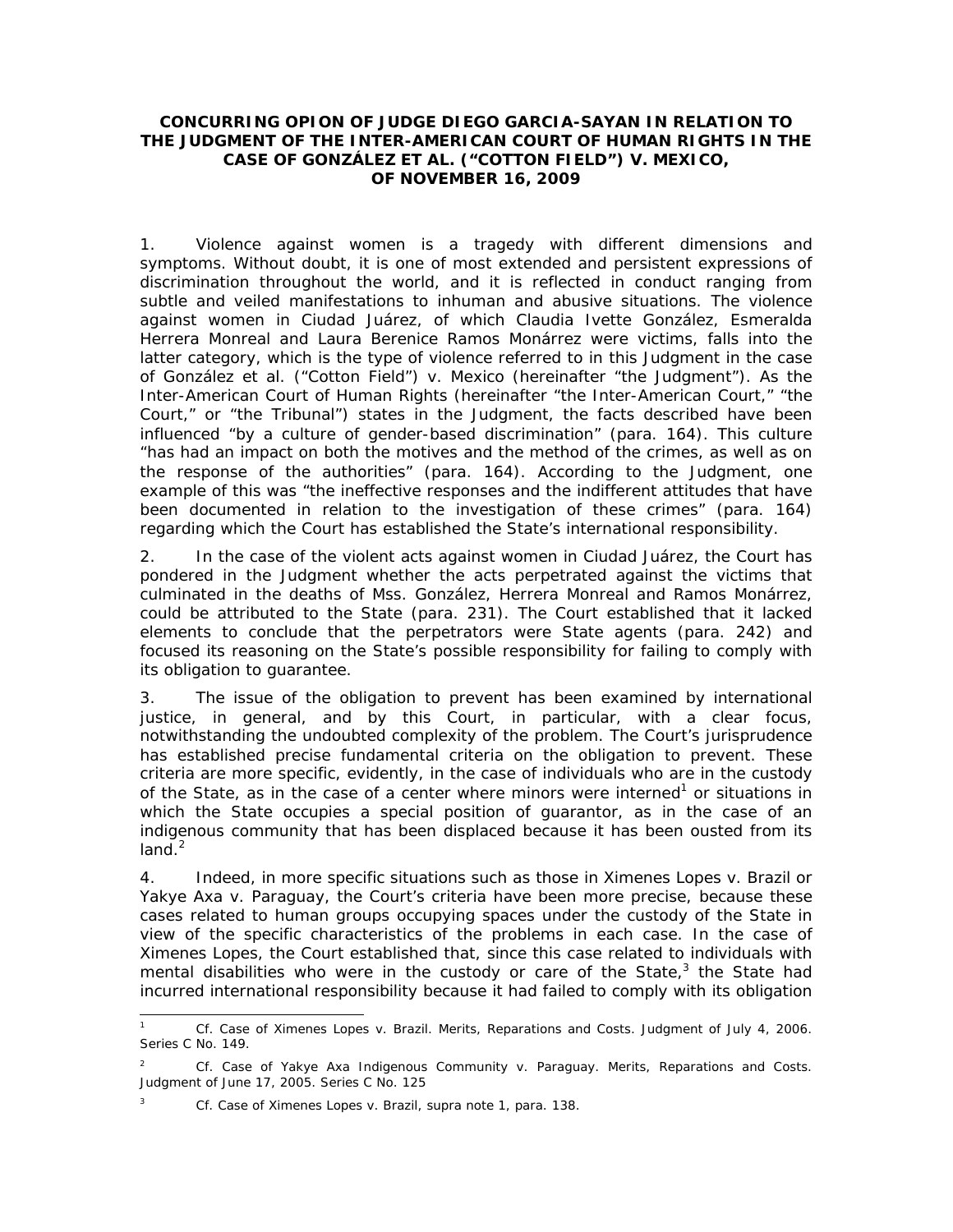to "care and prevent the breach of the right to life and humane treatment, as well as [...] its duty to regulate and monitor health care services, which are special duties derived from its obligation to guarantee the rights enshrined in Articles 4 and 5 of the American Convention."4 While, in the case of *Yakye Axa*, which dealt with an indigenous community composed by an identifiable group of families, who had been displaced from their territory and were temporarily living in poverty-stricken conditions in an area alongside the highway, the Court determined that the State had "the duty to take positive, concrete measures geared toward fulfillment of the right to a decent life."<sup>5</sup>

5. Both the European Court of Human Rights (hereinafter "the European Court") and the Inter-American Court have developed precise and rigorous criteria to define the "obligation to prevent" within the framework of more extensive and general situations. In this regard, since 1998, the European Court has adopted decisions in which it has analyzed the complexity of the issue of the obligation to prevent and listed some specific criteria to define it. Thus, in *Osman v. the United Kingdom,* the European Court took a cautious approach to defining the obligation to prevent, mentioning some specific criteria that have been repeated in its more recent decisions: $^6$ 

For the Court, and bearing in mind the difficulties involved in policing modern societies, the unpredictability of human conduct and the operational choices which must be made in terms of priorities and resources, such an obligation must be interpreted in a way which does not impose an impossible or disproportionate burden on the authorities. […] In the opinion of the Court where there is an allegation that the authorities have violated their positive obligation to protect the right to life […] it must be established to its satisfaction that the authorities knew or ought to have known at the time of the existence of a real and immediate risk to the life of an identified individual or individuals from the criminal acts of a third party and that they failed to take measures within the scope of their powers which, judged reasonably, might have been expected to avoid that risk.<sup>7</sup>

6. Thus, the European Court stresses the difficulty of guaranteeing public order, the unpredictability of human conduct and the vastness of the operational choices which must be made to determine priorities and allocate resources, and draws the conclusion that the obligation to prevent cannot be interpreted in a way that imposes an impossible or disproportionate burden on the State. From this perspective, it emphasizes the obligation to take "appropriate steps to safeguard the lives of those within its jurisdiction,<sup>"8</sup> which supposes putting in place effective criminal-law provisions to deter the commission of offenses against the person, backed up by lawenforcement machinery for prevention, suppression and sanctioning.<sup>9</sup> In "certain well defined circumstances<sup>"10</sup> this obligation may also impose a positive obligation on the authorities to take preventive operational measures to protect an individual whose life is at risk of experiencing the criminal acts of another individual.

 4 *Cf. Case of Ximenes Lopes v. Brazil, supra* note 1, para. 146.

<sup>5</sup> *Cf. Case of Yakye Axa Indigenous Community v. Paraguay, supra* note 2, para. 162

<sup>6</sup> For example, European Court of Human Rights, *Kilic v. Turkey (Application no. 22492/93)*  Judgment Strasbourg, 28 March 2000, para. 63, and *Opuz v. Turkey (Application no. 33401/02)*, Judgment Strasbourg, 9 June 2009. para. 129.

<sup>7</sup> *Cf. Osman v. The United Kingdom (87/1997/871/1083)*. Judgment Strasbourg, 28 October 1998, para. 116.

<sup>8</sup> *Cf. Osman v. The United Kingdom, supra* note 7, para. 115

<sup>9</sup> *Cf. Osman v. The United Kingdom*, *supra* note 7, para. 115

<sup>10</sup> *Cf. Osman v. The United Kingdom*, *supra* note 7, para. 115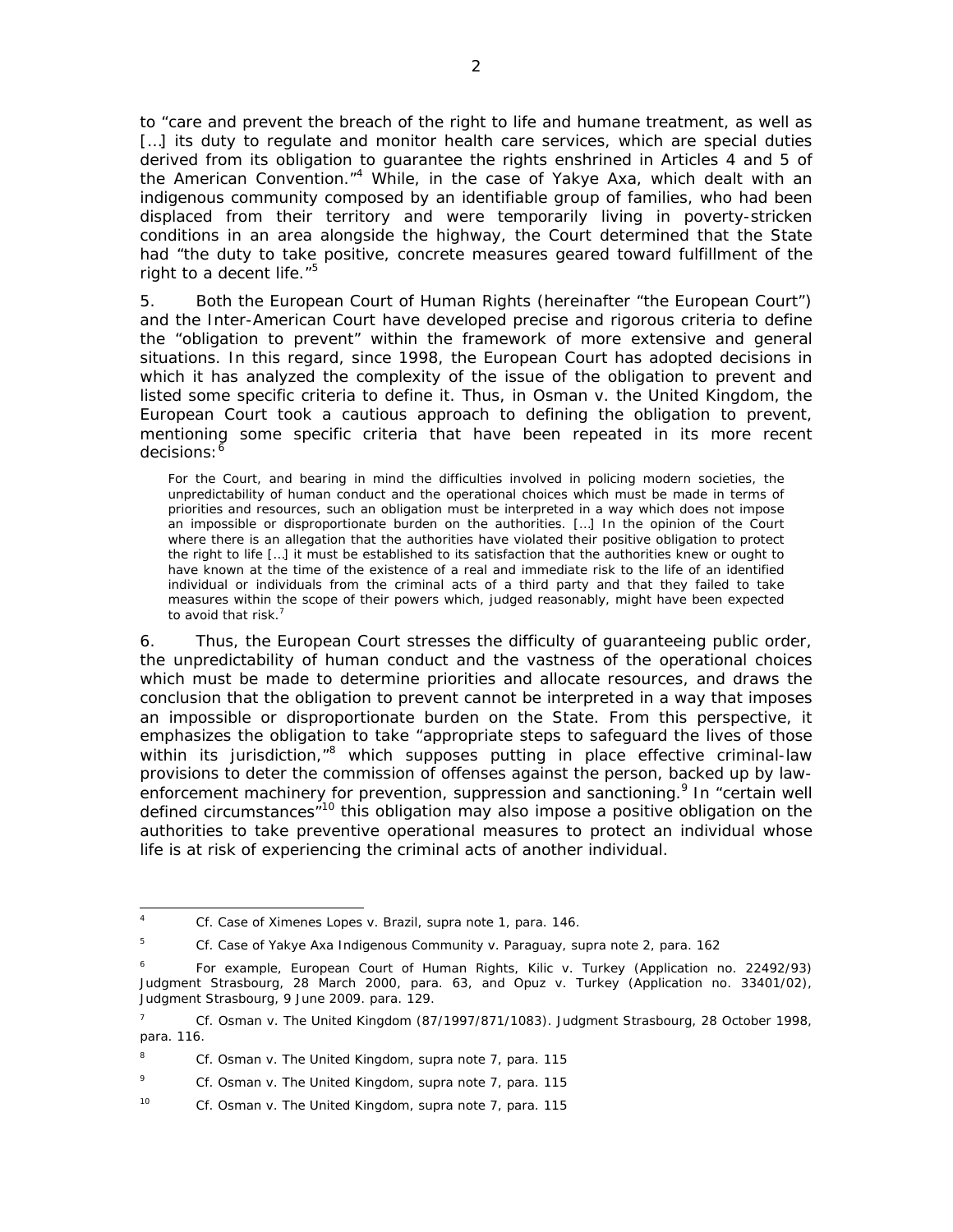7. In line and consonance with the case law of the European Court, the Inter-American Court has been evolving its own jurisprudence criteria on the obligation to prevent. Ever since its first jurisprudence in the 1988 case of *Velásquez Rodríguez v. Honduras*, the Court mentioned – and reiterated- the concept that the State has the obligation to "reasonably" prevent human rights violations.<sup>11</sup> In more recent cases, the Court has established the components to define and clarify the content of the "obligation to prevent" in line with decisions of the European Court such as those cited.

8. In the case of the *Pueblo Bello Massacre v. Colombia,* the Court established clear criteria using concepts that were reiterated subsequently in the cases of the *Sawhoyamaxa Indigenous Community v. Paraguay12* and *Valle Jaramillo et al. v. Colombia.13* Thus, in the *Pueblo Bello* case, the Court established that:

[...] the Court acknowledges that a State cannot be responsible for all the human rights violations committed between individuals within its jurisdiction. Indeed, the nature *erga omnes* of the treaty-based guarantee obligations of the States does not imply their unlimited responsibility for all acts or deeds of individuals, because its obligations to adopt prevention and protection measures for individuals in their relationships with each other are conditioned by the awareness of a situation of real and imminent danger for a specific individual or group of individuals and to the reasonable possibilities of preventing or avoiding that danger. In other words, even though an act, omission or deed of an individual has the legal consequence of violating the specific human rights of another individual, this is not automatically attributable to the State, because the specific circumstances of the case and the execution of these guarantee obligations must be considered.<sup>14</sup>

9. Consequently, the Court has established that the State does not have "unlimited responsibility for all acts or deeds of individuals,"15 and that the obligation to prevent has – in general and with the exception of special situations in which the State occupies a special position of guarantor – three components that must all be present: (1) the "awareness of a situation of real and imminent danger"; (2) "a specific individual or group of individuals," and (3) "reasonable possibilities of preventing or avoiding that danger."<sup>16</sup> These concepts were referred to with regard to the standard of "real and imminent danger" in the cases of *Ríos et al. v. Venezuela*17 and *Perozo et al. v. Venezuela.*<sup>18</sup>

10. When deciding the instant case, the Court recalled what it had already determined in the *Velásquez Rodríguez* case concerning the obligation to prevent "reasonably," (para. 236) and reiterated the three criteria that comprise the obligation to prevent established in the jurisprudence of this Court and of the European Court, recapitulated in the preceding paragraph

15 *Cf. Case of the Pueblo Bello Massacre v. Colombia*, *supra* note 14, para. 123.

16 *Cf. Case of the Pueblo Bello Massacre v. Colombia*, *supra* note 14, para. 123.

17 *Cf. Case of Ríos et al. v. Venezuela. Preliminary Objections, Merits, Reparations and Costs.* Judgment of January 28, 2009. Series C No. 194, para. 110.

<sup>18</sup> *Cf. Case of Perozo et al. v. Venezuela. Preliminary Objections, Merits, Reparations and Costs.*  Judgment of January 28, 2009. Series C No. 195, para. 121.

 $11$ <sup>11</sup> *Cf. Case of Velásquez Rodríguez v. Honduras. Preliminary Objections.* Judgment of June 26, 1987. Series C No. 1, para. 174.

<sup>12</sup> *Cf. Case of Sawhoyamaxa Indigenous Community v. Paraguay. Merits, Reparations and Costs*. Judgment of March 29, 2006. Series C No. 146, para. 155.

<sup>13</sup> *Cf. Case of Valle Jaramillo et al. v. Colombia. Merits, Reparations and Costs*. Judgment of November 27, 2008. Series C No. 192, para. 78.

<sup>14</sup> *Cf. Case of* t*he Pueblo Bello Massacre v. Colombia. Merits, Reparations and Costs*. Judgment of January 31, 2006. Series C No. 140, para. 123.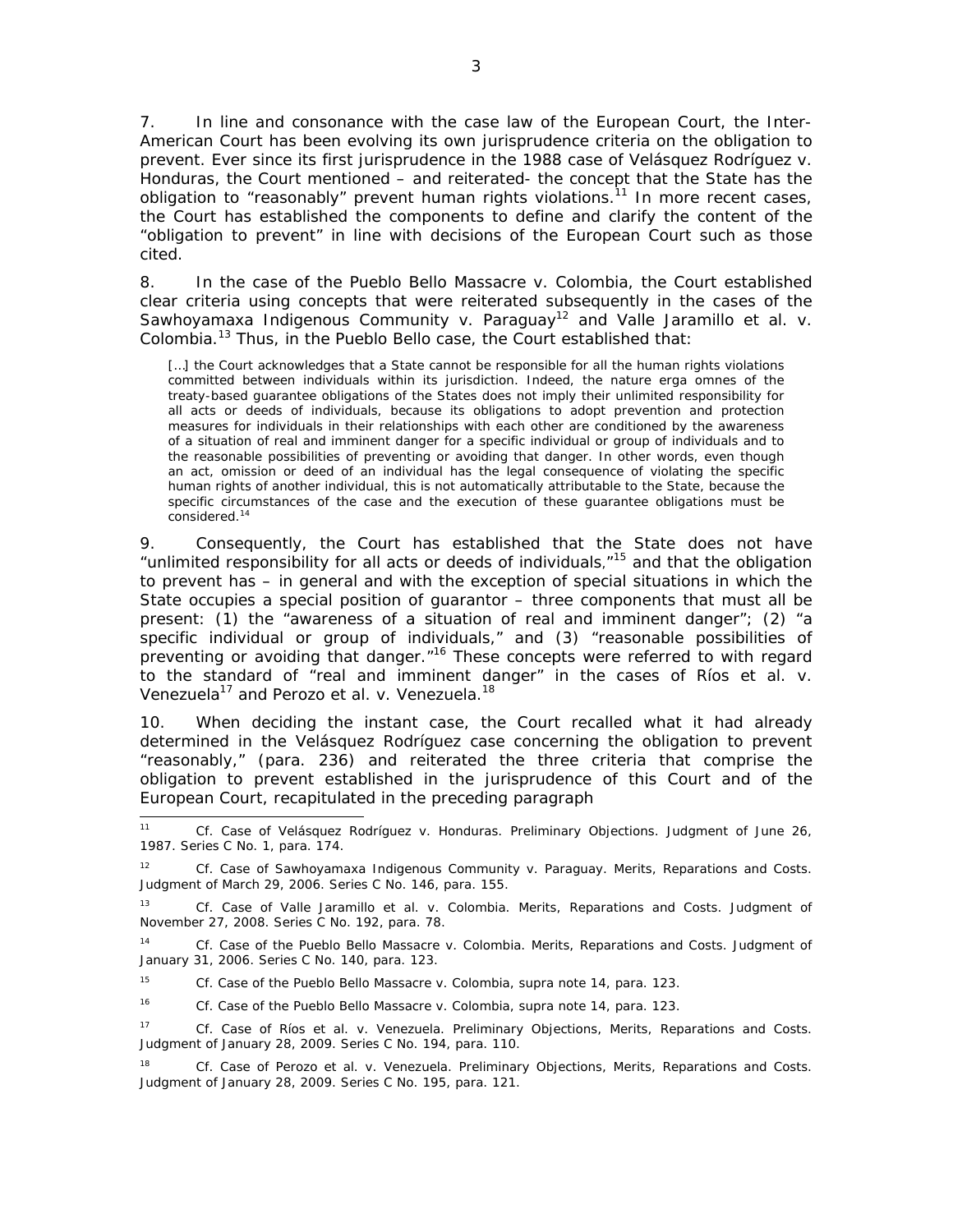11. Thus, in this case, the Court concluded that the absence of a general policy that should have been initiated in 1998 is a failure of the State to comply with its obligation to prevent (para. 282). This "general policy" can be interpreted using the criteria established by the European Court in the case of *Osman v. Turkey,* to the effect that a public security policy designed to prevent, prosecute and punish offenses, such as the crimes against women that it was known were being committed in Ciudad Juárez, should have been implemented at least since 1998, which is when the National Human Rights Commission (a federal entity) warned of the pattern of violence against women in that city.

12. However, at the same time, the Court determined that "it has not been established that [the State] knew of the real and imminent danger for the victims in this case" (para. 282) prior to their kidnapping and disappearance. Nevertheless, the Court adopted a different attitude towards what the Judgment calls the "second stage"; namely, after the State had become aware of the "real and imminent danger" to a "specific group of individuals," when the three identified victims disappeared; thus, revealing the specific and evident danger that they would be abused and deprived of life, despite which the State "did not prove that it had adopted reasonable measures, according to with the circumstances surrounding these cases, to find the victims alive" (para. 284).

13. When reiterating its jurisprudence concerning the "obligation to prevent," the Court has emphasized the fundamental characteristics and components of this obligation to guarantee, as well as the characteristics and levels of the State's international responsibility. This results in an obligation to design and implement what this judgment calls "a general policy" of public security with its respective prevention and criminal prosecution mechanisms, taking into account the difficulties of doing this in any context and, even more so, in contexts of extensive and generalized criminality.

14. However, at the same time, the Court establishes the specific components of the obligation to prevent in determined cases in a way that avoids detracting from the criteria for determining the State's international responsibility, possibly by failing to differentiate it from ordinary crime. This avoids weakening and blurring fundamental concepts such as "violation of human rights" or "international responsibility of the States," or that such concepts are confused with facts that are, evidently, very serious but juridically different and distinguishable, such as the criminal activity of individuals. Thus, the components of the obligation to prevent insisted upon in this Judgment, help to ensure that the criminal acts of an individual will not be mistaken with the international obligations of the State in the future.

15. The States are obliged to establish general policies for public order that protect the population from criminal violence. This obligation has progressive and decided priority given the growth in the crime rate in most countries of the region. But, as stated clearly in this Judgment, this does not imply that the State has an "unlimited responsibility for any act or deed of private individuals" (para. 280), because the measures of prevention regarding which the State can be declared internationally responsible have the characteristics and components that have been developed in this Court's jurisprudence and that are repeated in this Judgment.

> Diego García-Sayán Judge

Pablo Saavedra Alessandri **Secretary**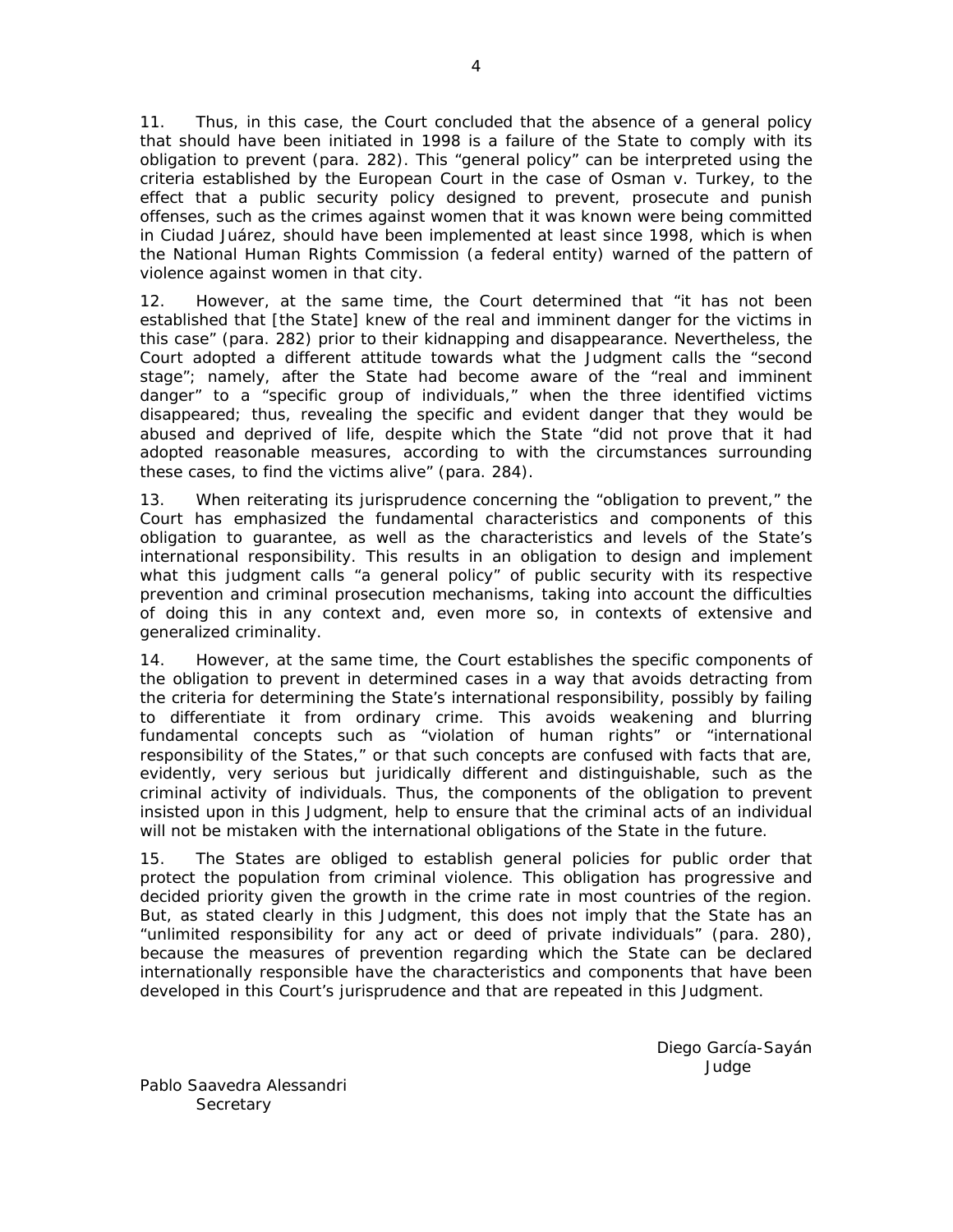### **CONCURRING OPINION OF JUDGE CECILIA MEDINA QUIROGA IN RELATION TO THE JUDGMENT OF THE INTER-AMERICAN COURT OF HUMAN RIGHTS IN THE** *CASE OF GONZÁLEZ ET AL. ("COTTON FIELD") V. MEXICO* **OF NOVEMBER 16, 2009**

1. Although I agree with the decision of the Inter-American Court of Human Rights (hereinafter "the Court," or "the Tribunal") in this case that there has been a violation of Article 5(2) of the American Convention on Human Rights (hereinafter the "American Convention" or "Convention"), I disagree with the fact that the Court has not classified the acts perpetrated against the victims as torture.

2. From a practical and juridical perspective, whether or not a conduct is classified as torture does not make much difference. Both torture and cruel, inhuman or degrading treatment are violations of a human right and all these acts are regulated in almost the same way. Despite this, in other cases, the Court has not hesitated to classify a conduct as torture, often without mentioning the reasons why, and it can be observed that the principal factor is the severity of the act and how it affects the victim. In general, it is the conduct that determines the distinction between torture and other types of cruel, inhuman or degrading treatment. An act is classified as torture because a greater stigma is assigned to torture than to other acts that are also incompatible with Article 5(2) of the Convention.

3. The Tribunal decided to explain the requirements for declaring that torture has been committed in *Bueno Alves v. Argentina*, understanding that an act constitutes torture when the ill-treatment: (a) is intentional; (b) causes severe physical or mental suffering, and (c) is committed with a specific goal or purpose.<sup>1</sup> If we examine these three elements, we can see that the first and third may be found in other types of treatment that are incompatible with Article 5(2) of the Convention. The intention refers to the fact that the individual is aware that he is executing an act that will cause suffering or a feeling of humiliation, and the purpose refers to the reasons why he executes it: such as, domination, discrimination, sadism, or to achieve an act or omission by the victim. Both elements may also exist in cruel, inhuman or degrading types of treatment. Consequently, what really distinguishes torture from other types of treatment, in the terms stated by the Court in the case of *Bueno Alves*, is the severity of the physical or mental suffering.

4. The European Court of Human Rights (hereinafter "European Court") adopted precisely that position. In this regard, in *Ireland v. the United Kingdom,* it decided that torture referred to "inhuman treatment causing very serious and cruel suffering."<sup>2</sup>

5. General Comment 20 to Article 7 of the International Covenant on Civil and Political Rights (hereinafter "the Covenant"), of the Human Rights Committee,<sup>3</sup> states that the distinctions between the different forms of treatment referred to in the Covenant "depend on the nature, purpose and severity of the treatment applied."<sup>4</sup>

ī 1 *Cf. Case of Bueno Alves v. Argentina. Merits, Reparations and Costs.* Judgment of May 11, 2007. Series C No.164, para. 79, and *Bayarri v. Argentina. Preliminary Objection, Merits, Reparations and Costs.* Judgment of October 30, 2008. Series C No. 187, para. 81.

<sup>2</sup> *Cf.* European Court of Human Rights, *Ireland v. the United Kingdom (Application no. 5310/71)*, Judgment Strasbourg, 18 January 1978, para. 167.

<sup>3</sup> *Cf.* General Comment No. 20: Replaces general comment concerning prohibition of torture and cruel treatment or punishment (Art. 7): 10/03/92 CCPR General Comment No. 20.

<sup>4</sup> *Cf.* General Comment No. 20, *supra* note 3, para. 4.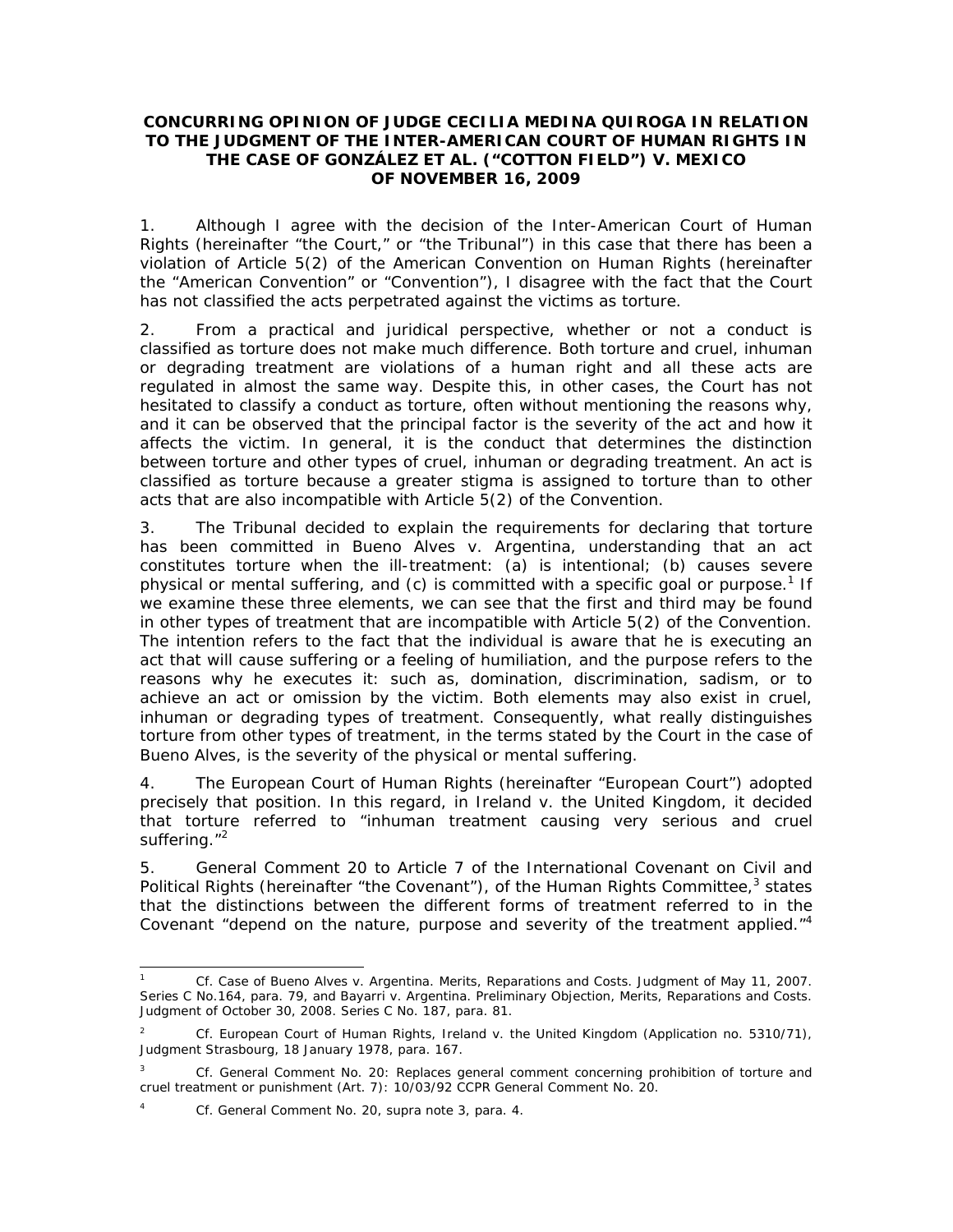The Committee did not make distinctions between the different types of conduct when it stated in the above-mentioned Comment that:

The aim of the provisions of Article 7 of the International Covenant on Civil and Political Rights is to protect both the dignity and the physical and mental integrity of the individual. It is the duty of the State party to afford everyone protection through legislative and other measures as may be necessary against the acts prohibited by Article 7, whether inflicted by people acting in their official capacity, outside their official capacity or in a private capacity.<sup>5</sup>

6. Nor did the European Court make any distinctions in the recent case of *Opuz*  V. Turkey<sup>6</sup>, when it stated:

As regards the question whether the State could be held responsible, under Article 3, for the ill-treatment inflicted on persons by non-state actors, the Court recalls that the obligation on the High Contracting Parties under Article 1 of the Convention to secure to everyone within their jurisdiction the rights and freedoms defined in the Convention, taken together with Article 3, requires States to take measures designed to ensure that individuals within their jurisdiction are not subjected to torture or inhuman or degrading treatment or punishment, including such ill-treatment administered by private individuals (see, *mutatis mutandis*, *H.L.R. v. France*, 29 April 1997, § 40, *Reports* 1997-III). Children and other vulnerable individuals, in particular, are entitled to State protection, in the form of effective deterrence, against such serious breaches of personal integrity (see *A. v. the United Kingdom*, 23 September 1998, § 22, *Reports* 1998-VI).<sup>7</sup>

7. As can be seen, none of these decisions or interpretations alludes to the requirement of the need for the active participation, acquiescence, tolerance or inaction of a State agent. This is a requirement added by the Inter-American Convention to Prevent and Punish Torture (hereinafter "the CIPST") and by the Convention against Torture and Other Cruel, Inhuman or Degrading Treatment or Punishment (hereinafter "the Convention against Torture"). Both Conventions are subsequent to the American Convention, since they entered into force in 1987.

8. On reading paragraphs 218, 219, 220 and 230 of this Judgment, it can be observed that the three victims suffered serious physical injuries and very probably some type of sexual abuse before they died. The State's description of the bodies, even though initially inept, illustrates the scale of the treatment inflicted on them; therefore the facts should be considered acts of torture.

9. Accordingly, there appears to be no justification for not classifying the treatment applied to the three victims in this case as torture, apart from the fact that the Court considered that a State could not be found responsible for an act of torture if there was no evidence that it had been perpetrated by State agents or that it had been carried out when a public servant or employee, who could have prevented the act, failed to do so (Article 3(a)<sup>8</sup> of the CIPST) or, in the terms of Article 1<sup>9</sup> of the

6 *Cf.* European Court of Human Rights, *Opuz v. Turkey*, *(Application no. 33401/02)*, Judgment Strasbourg, 9 June 2009, para. 159. See also, *Z and others v. the United Kingdom (Application no. 29392/95)*, Judgment Strasbourg 10 May 2001, para. 73.

7 *Cf.* European Court of Human Rights, *Opuz v. Turkey, supra* note 6, para. 159.

Article 3 of the Inter-American Convention to Prevent and Punish Torture establishes:

The following shall be held guilty of the crime of torture:

 $\overline{\phantom{0}}$ 

8

(a) A public servant or employee who acting in that capacity orders, instigates or induces the use of torture, or who directly commits it or who, being able to prevent it, fails to do so.

<sup>5</sup> *Cf.* General Comment No. 20, *supra* note 3, para. 2. There is also a reference to acts of torture committed by private individuals in para. 13 of this General Comment, which reads:

States parties should indicate when presenting their reports the provisions of their criminal law which penalize torture and cruel, inhuman and degrading treatment or punishment, specifying the penalties applicable to such acts, whether committed by public officials or other persons acting on behalf of the State, or by private persons. Those who violate Article 7, whether by encouraging, ordering, tolerating or perpetrating prohibited acts, must be held responsible.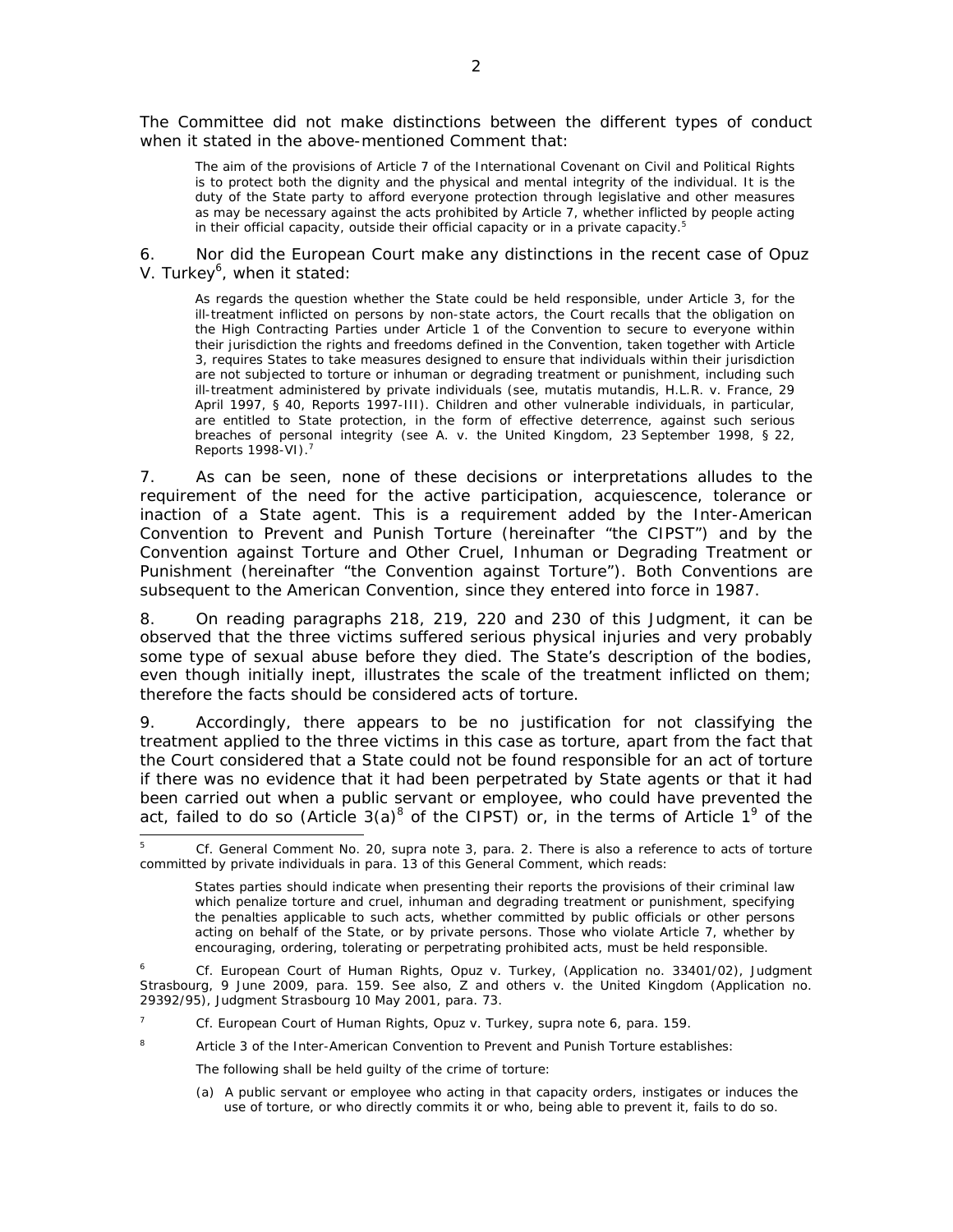Convention against Torture, the act had been carried out with the acquiescence of a State agent.

10. Regarding the formulation of the Convention against Torture, it is enough to say that the Committee against Torture, created by this Convention, has stated that:

[W]here State authorities […] know or have reasonable grounds to believe that acts of torture or ill-treatment are being committed by non-State officials or private actors and they fail to exercise due diligence to prevent, investigate, prosecute and punish such non-State officials or private actors […] the State bears responsibility […] for consenting to or acquiescing in such impermissible acts. Since the failure of the State to exercise due diligence to intervene to stop, sanction and provide remedies to victims of torture facilitates and enables non-State actors to commit acts impermissible under the Convention with impunity, the State's indifference or inaction provides a form of encouragement and/or *de facto* permission The Committee has applied this principle to States parties failure to prevent and protect victims from genderbased violence, such as rape, domestic violence, female genital mutilation and trafficking.<sup>10</sup>

11. Also, referring to Article 1 of the Convention against Torture, which embodies similar obligations to those in the above-mentioned Article 3 of the CIPST, the Special Rapporteur on torture indicated that it:

has frequently been used to exclude violence against women outside direct State control from the scope of protection of CAT. However, the Special Rapporteur wishes to recall that the language used in Article 1 of the Convention concerning consent and acquiescence by a public official clearly extends State obligations into the private sphere and should be interpreted to include State failure to protect persons within its jurisdiction from torture and ill-treatment committed by private individuals.<sup>11</sup>

12. Regarding the CIPST, three points should be highlighted. The first is that the American Convention, in force since July 1978, does not contain a definition of this conduct and the Court has had to construct a definition based on its powers as an organ authorized to provide an authentic interpretation of the provisions of the Convention, so that the Court's concept of torture, whether or not defined in its judgments but present in the mind of the judges, should not inevitably be the same as the concept set out in said Conventions and should not always be applied. The second is that not all the States Parties to the American Convention are parties to the CIPST, so that, to date, the Court may be faced with hearing a case of torture without being able to apply the latter Convention directly. Indeed, the Inter-American Convention against Torture is not applied in this Judgment, and it is not used to shed light on the interpretation of the provisions of the American Convention. The third recalls that the Court itself determined that, after considering the concept of torture developed in the European human rights system and the

(b) A person who at the instigation of a public servant or employee mentioned in subparagraph (a) orders, instigates or induces the use of torture, directly commits it or is an accomplice thereto.

9 Article 1(1) of the Convention against Torture and other Cruel, Inhuman or Degrading Treatment or Punishment establishes:

 $\overline{\phantom{0}}$ 

For the purposes of this Convention, the term "torture" means any act by which severe pain or suffering, whether physical or mental, is intentionally inflicted on a person for such purposes as obtaining from him or a third person information or a confession, punishing him for an act he or a third person has committed or is suspected of having committed, or intimidating or coercing him or a third person, or for any reason based on discrimination of any kind, when such pain or suffering is inflicted by or at the instigation of or with the consent or acquiescence of a public official or other person acting in an official capacity. It does not include pain or suffering arising only from, inherent in or incidental to lawful sanctions.

<sup>10</sup> Committee against Torture, General Comment No. 2 on implementation of Article 2 by States Parties, U.N. doc. CAT/C/GC/2, of 24 January 2008, para. 18.

<sup>11</sup> *2008 Report of the Special Rapporteur on torture and other cruel, inhuman and degrading treatment or punishment*, Manfred Nowak, doc. A/HRC/7/3 of 15 January 2008, para. 31.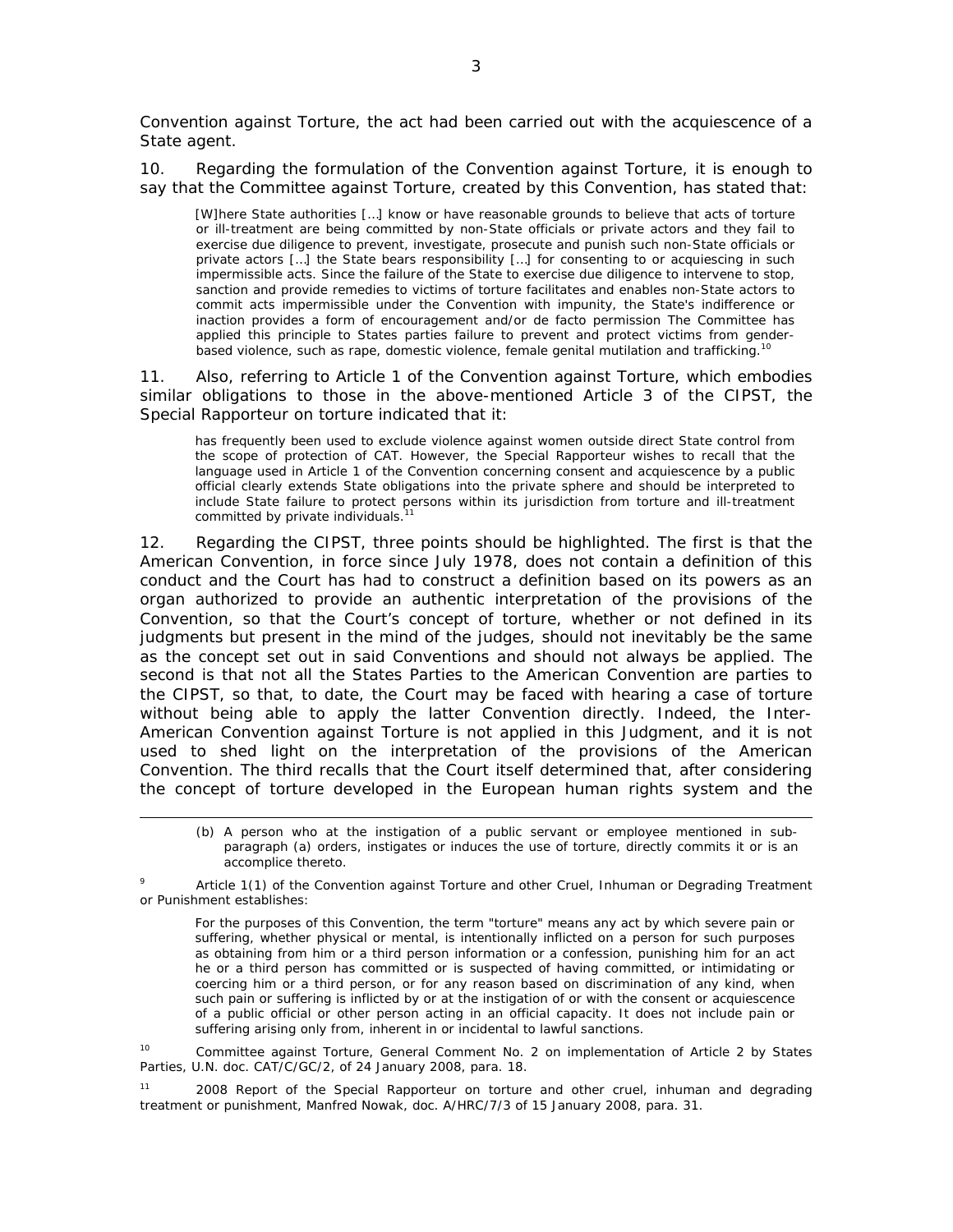definition established in the CIPST, it had reached the conclusion that "[a]n international juridical system of absolute prohibition of all forms of torture, both physical and psychological,<sup>12</sup> has been established. $n^{13}$ 

13. Since an international *corpus juris* has been established, it is admissible to see how it has been applied in order to give the greatest protection to the human rights of the individual. Perhaps the best summary of the position that could be adopted in this case, which involves a serious violation of the integrity of two girls and a young woman – who belonged to a sector that society has placed in a vulnerable situation, which, in turn, was permitted by the State – can be found in a judgment of the International Criminal Tribunal for the Former Yugoslavia (hereinafter "Tribunal for the Former Yugoslavia").

14. In the *Prosecutor v. Dragoljub Kunarac, Radomir Kovac and Zoran Vukovic*  case,<sup>14</sup> the Tribunal for the Former Yugoslavia refers, in paragraph 479, to the jurisprudence of the European Court<sup>15</sup> and, in paragraph 482, to its own case law<sup>16</sup> in order to state that the definition of the Convention against Torture cannot be regarded as a provision of customary law. The definition contained in that Convention can only be used to the extent that other international instruments or national laws do not give the individual better or more extensive protection. Moreover, this reiterates one of the basic provisions of the application of the human rights instruments found in Article  $29(b)^{17}$  of the American Convention and in Article  $5(2)^{18}$  of the International Convention on Civil and Political Rights.

15. After examining all the laws and rules that refer to torture, the Tribunal for the Former Yugoslavia reached, on the one hand, the conclusion, which I share, that

No provision of this Convention shall be interpreted as:

 b) restricting the enjoyment or exercise of any right or freedom recognized by virtue of the laws of any State Party or by virtue of another convention to which one of the said states is a party;

 $18$  Article 5(2) of the Convention establishes:

 $12<sup>12</sup>$ <sup>12</sup> *Cf. Case of Velásquez Rodríguez v. Honduras. Preliminary Objections.* Judgment of June 26, 1987. Series C No. 1, para.103. Similarly, *Case of Cantoral Benavides v. Peru. Merits*. Judgment of August 18, 2000. Series C No. 69, para. 102; *Case of Maritza Urrutia v. Guatemala. Merits, Reparations and Costs*. Judgment of November 27, 2003. Series C No. 103, para. 92, and *Case of the Gómez Paquiyauri Brothers v. Peru. Merits, Reparations and Costs*. Judgment of July 8, 2004. Series C No. 110, para. 112.

<sup>&</sup>lt;sup>13</sup> *Case of the Gómez-Paquiyauri Brothers v. Peru. Merits, Reparations and Costs. Judgment of July* 8, 2004. Series C No. 110, para. 112. See also *Case of Fermín Ramírez v. Guatemala. Merits, Reparations and Costs.* Judgment of 20 June 20, 2005. Series C No. 126, para. 117, and *Case of the Miguel Castro Castro Prison v. Peru. Merits, Reparations and Costs*. Judgment of November 25, 2006. Series C No. 160, para. 271.

<sup>14</sup> *Cf.* International Tribunal for the Prosecution of Persons Responsible for Serious Violations of International Humanitarian Law Committed in the Territory of the Former Yugoslavia since 1991, Trial chamber, *Prosecutor v. Dragoljub Kunarac, Radomir Kovac and Zoran Vukovic*, Judgment of 22 February 2001.

<sup>15</sup> C*ostello-Roberts v. UK*, 25 March 1993, Series A, No 247-C, paras. 27-28; *HLR v. France*, 29 April 1997, Reports 1997-III, p. 758, para. 40, and *A v. UK*, 23 September 1998, Reports of Judgments and Decisions 1998-VI, p. 2692, para. 22.

<sup>16</sup> *Cf.* International Tribunal for the Prosecution of Persons Responsible for Serious Violations of International Humanitarian Law Committed in the Territory of the Former Yugoslavia since 1991, Trial chamber, *Prosecutor v Furundžija*, Case IT-95-17/1-T, Judgment, 10 December 1998, para. 160.

<sup>17</sup> Article 29(b) of the Convention establishes:

There shall be no restriction upon or derogation from any of the fundamental human rights recognized or existing in any State Party to the present Covenant pursuant to law, conventions, regulations or custom on the pretext that the present Covenant does not recognize such rights or that it recognizes them to a lesser extent.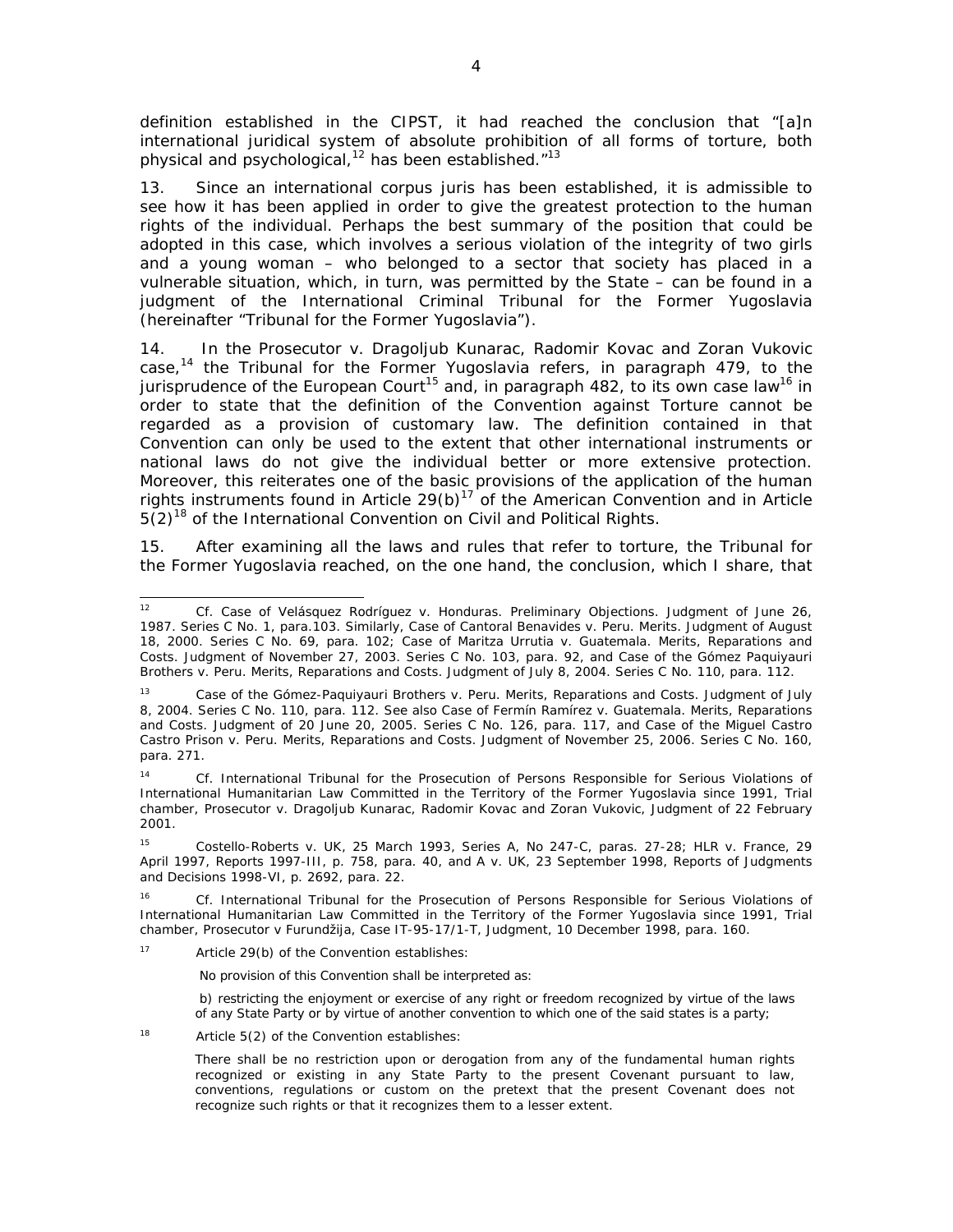there are three elements in torture that are uncontentious and that constitute, consequently, *jus cogens*: (i) infliction, by act or omission, of severe pain or suffering, whether physical or mental; (ii) the intentional nature of the act, and (iii) the motive or purpose of the act to reach a certain goal.<sup>19</sup> On the other hand, there are three elements that remain in contention and, thus, do not form part of *jus cogens*: (i) the list of purposes for which the act is committed; (ii) the requirement that the act be inflicted in connection with an armed conflict, and (iii) the requirement that the act be inflicted by or at the instigation of or with the consent and acquiescence of a state official.<sup>20</sup>

16. This reasoning leads me to maintain that the Court is not obliged to be guided by or apply either the definition of torture in the CIPST or that of the Convention against Torture; rather it should allow the concept of *jus cogens* to prevail, because this establishes the best protection for the victims of torture. I also recall that Article 16 of the CIPST establishes that this Convention "shall not limit the provisions of the American Convention on Human Rights, other Conventions on the subject, or the Statutes of the Inter-American Commission on Human Rights, with respect to the crime of torture," so that interpreting torture in a manner that differs from that Convention does not constitute non-compliance with it but, to the contrary, its true application.

17. If the Court has independence to define torture and, thus, does not need to incorporate the participation, by act or omission, of a public official as an element of the concept of torture (and does not need to interpret the concept of acquiescence in its narrowest sense, because in this case – basing myself on the facts – I maintain that using the concept of acquiescence of the Committee against Torture, the State acquiesced), the only problem that must be examined is whether the State can be attributed with the fact that it has not complied with its obligation to safeguard the personal integrity of the victims from the possibility of torture. I need not repeat what the Court has stated in numerous judgments and reiterates in this: that the obligation to guarantee requires the duty to prevent.

18. The Judgment in this case establishes two moments at which the State failed to comply fully with this obligation. The first was before the disappearance of the victims and does not refer to the obligation to prevent the three victims from being abducted; that would be disproportionate. What could be claimed is that, as soon as the State was officially (not to mention unofficially) aware, in other words, at least as of the moment at which the National Human Rights Commission officially alerted it to the existence of a pattern of violence against women in Ciudad Juárez, there was an absence of policies designed to try and revert the situation.

19. The second moment, which is the one that interests me for the purposes of this opinion, is the lapse between the time the three victims disappeared and the State's response to their disappearance; which was, according to the Judgment, extremely belated and even today insufficient. In paragraph 283 of the Judgment, the Court recognizes that the State "was aware that there was a real and imminent risk that the victims would be sexually abused, subjected to ill-treatment and killed," and that, consequently, it "finds that, in this context, an obligation of strict due diligence arises in regard to reports of missing women, with respect to search operations during the first hours and days."

 $19$ 19 *Cf. Prosecutor v. Dragoljub Kunarac, Radomir Kovac and Zoran Vukovic*, *supra* note 14, para. 483.

<sup>20</sup> *Cf. Prosecutor v. Dragoljub Kunarac, Radomir Kovac and Zoran Vukovic*, *supra* note 14, para. 484.